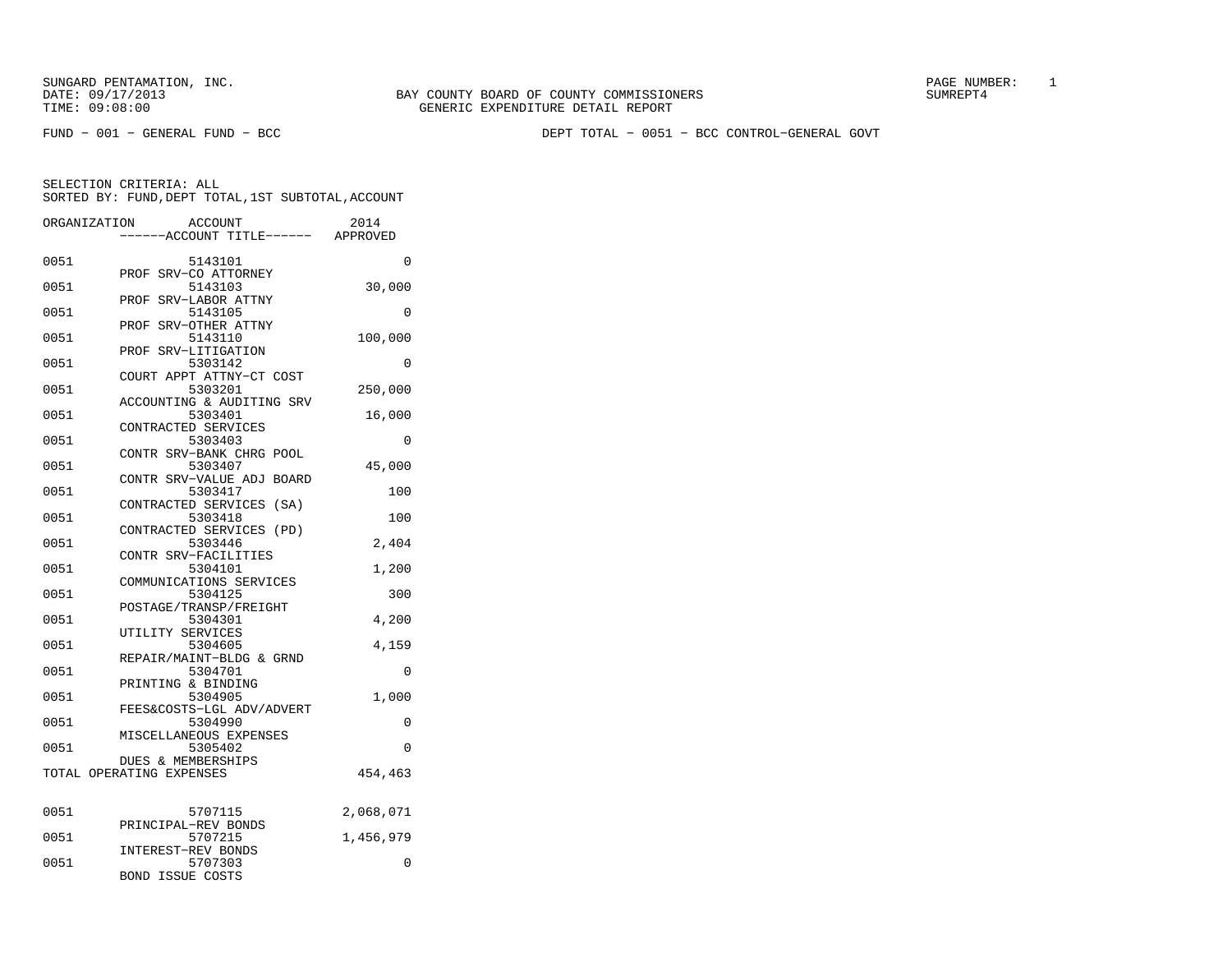FUND − 001 − GENERAL FUND − BCC DEPT TOTAL − 0051 − BCC CONTROL−GENERAL GOVT

|      | ORGANIZATION ACCOUNT<br>------ACCOUNT TITLE------ APPROVED | 2014      |
|------|------------------------------------------------------------|-----------|
| 0051 | 5707316<br>PAYING AGENT/TRUSTEE-FEES                       | 600       |
| 0051 | 5707370                                                    | 7,000     |
|      | ARBITRAGE REBATE EXPENSE<br>TOTAL DEBT SERVICE             | 3,532,650 |
| 0051 | 5808175                                                    | $\Omega$  |
| 0051 | GRANT-BYRNE GRANT<br>5808201                               | 15,000    |
|      | AID-PRIVATE ORGANIZATIONS<br>TOTAL GRANTS & AIDS           | 15,000    |
| 0051 | 5905907<br>LITIGATION SETTLEMENT                           | $\Omega$  |
| 0051 | 5905998                                                    | $\Omega$  |
|      | DEPRECIATION EXPENSE<br>TOTAL NON-OPERATING EXPENSES       | $\Omega$  |
|      | TOTAL BCC CONTROL-GENERAL GOVT                             | 4,002,113 |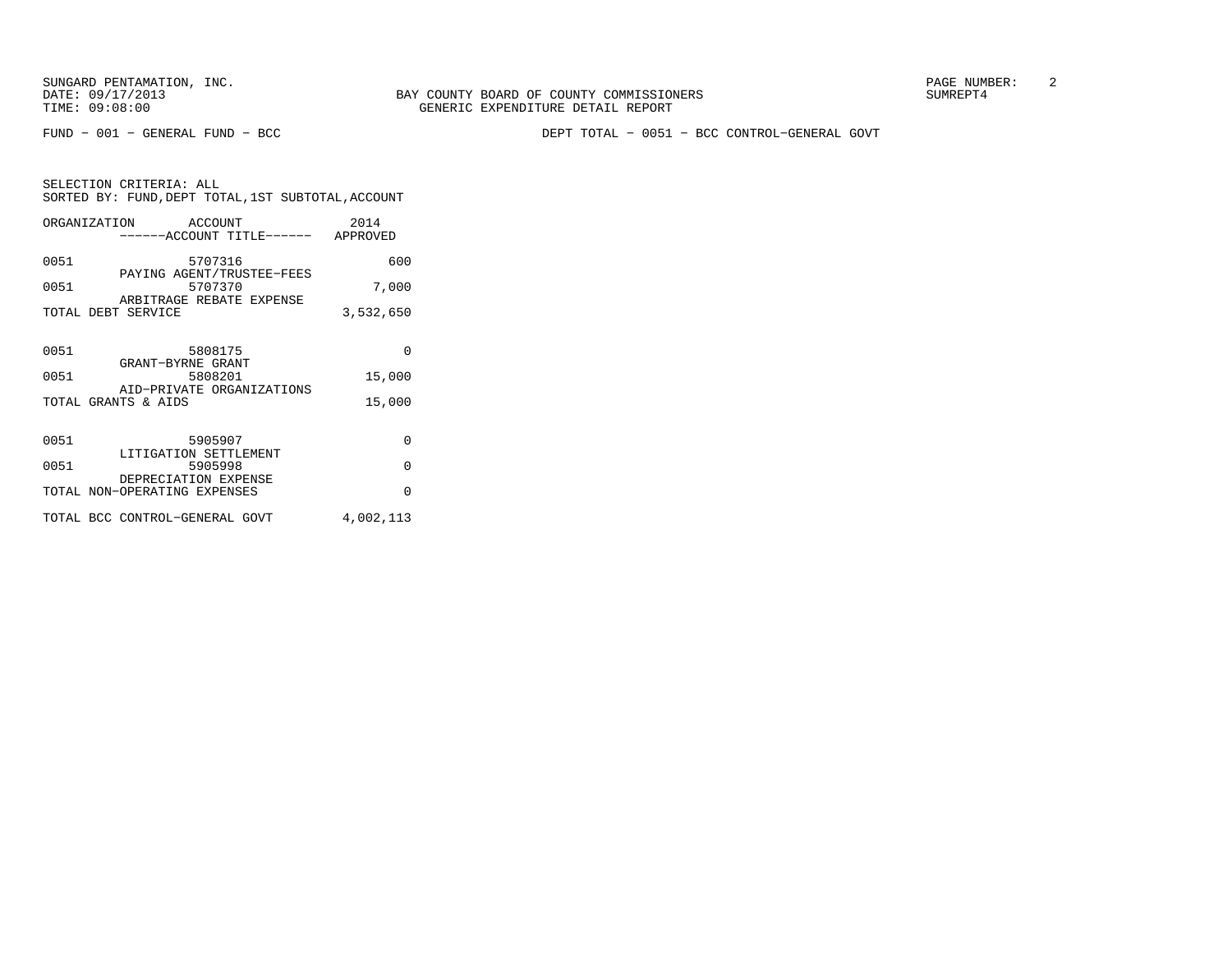FUND − 001 − GENERAL FUND − BCC DEPT TOTAL − 0052 − BCC CONTROL−PUBLIC SAFETY

|      | ORGANIZATION<br><b>ACCOUNT</b><br>---ACCOUNT TITLE------ APPROVED | 2014      |
|------|-------------------------------------------------------------------|-----------|
| 0052 | 5213010                                                           | $\Omega$  |
| 0052 | CRIME PREVENTION<br>5223401                                       | 27,179    |
| 0052 | FIRE CONTROL-FORESTRY DIV<br>5233401                              | 0         |
| 0052 | CONTR SRV-CCA<br>5233405                                          | 30,000    |
| 0052 | MEDICAL SRV-INMATES<br>5233407                                    | 396,000   |
| 0052 | JUVENILE DETENTION<br>5233409                                     | 0         |
| 0052 | MEDICAL SRV-ARRESTED<br>5303401                                   | 0         |
| 0052 | CONTRACTED SERVICES<br>5303405                                    | 0         |
| 0052 | CONTR SRV-ELECT MONITOR<br>5303466                                | $\Omega$  |
|      | CONTR SRV-MENTAL HEALTH                                           |           |
| 0052 | 5304301<br>UTILITY SERVICES                                       | 0         |
| 0052 | 5304501<br>INSURANCE & BONDS                                      | $\Omega$  |
| 0052 | 5304605<br>REPAIR/MAINT-BLDG & GRND                               | $\Omega$  |
| 0052 | 5304905<br>FEES&COSTS-LGL ADV/ADVERT                              | $\Omega$  |
|      | TOTAL OPERATING EXPENSES                                          | 453,179   |
| 0052 | 5707115                                                           | 90,000    |
| 0052 | PRINCIPAL-REV BONDS<br>5707215                                    | 1,851,586 |
| 0052 | INTEREST-REV BONDS<br>5707316                                     | 350       |
|      | PAYING AGENT/TRUSTEE-FEES                                         |           |
|      | TOTAL DEBT SERVICE                                                | 1,941,936 |
| 0052 | 5808175                                                           | 0         |
| 0052 | GRANT-BYRNE GRANT<br>5808201                                      | 0         |
| 0052 | AID-PRIVATE ORGANIZATIONS<br>5808209                              | $\Omega$  |
|      | AID-BMC/EMS<br>TOTAL GRANTS & AIDS                                | $\Omega$  |
|      |                                                                   |           |
| 0052 | 5905998<br>DEPRECIATION EXPENSE                                   | 0         |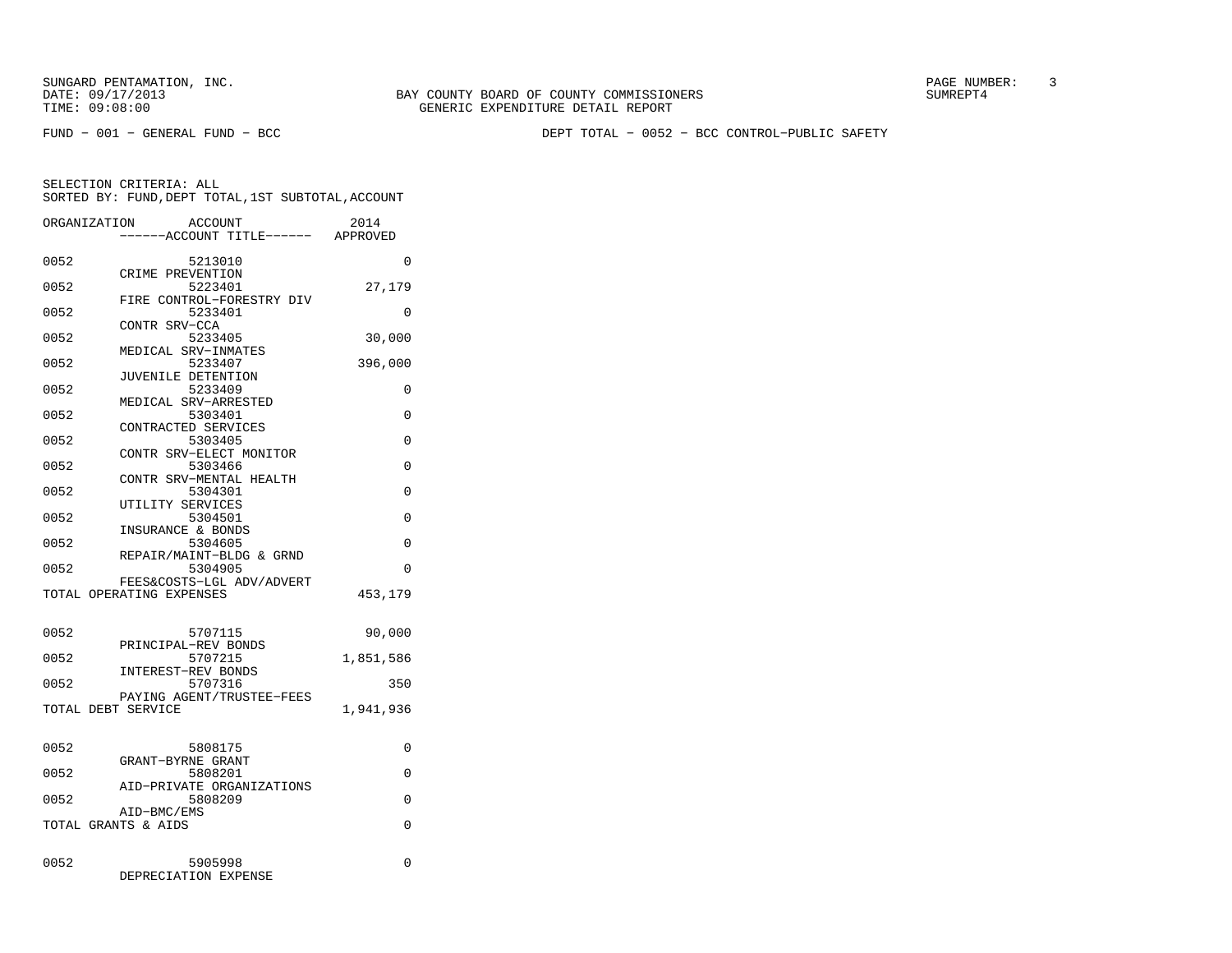SUNGARD PENTAMATION, INC.<br>
BAY COUNTY BOARD OF COUNTY COMMISSIONERS AND SUNREPT4 SUMREPT4

FUND − 001 − GENERAL FUND − BCC DEPT TOTAL − 0052 − BCC CONTROL−PUBLIC SAFETY

|      | ORGANIZATION                    | ACCOUNT       |                           | 2014      |
|------|---------------------------------|---------------|---------------------------|-----------|
|      |                                 |               | ------ACCOUNT TITLE------ | APPROVED  |
|      |                                 |               |                           |           |
| 0052 |                                 | 5909917       |                           |           |
|      |                                 | RESERVE-BONDS |                           |           |
|      | TOTAL NON-OPERATING EXPENSES    |               |                           |           |
|      |                                 |               |                           |           |
|      | TOTAL BCC CONTROL-PUBLIC SAFETY |               |                           | 2,395,115 |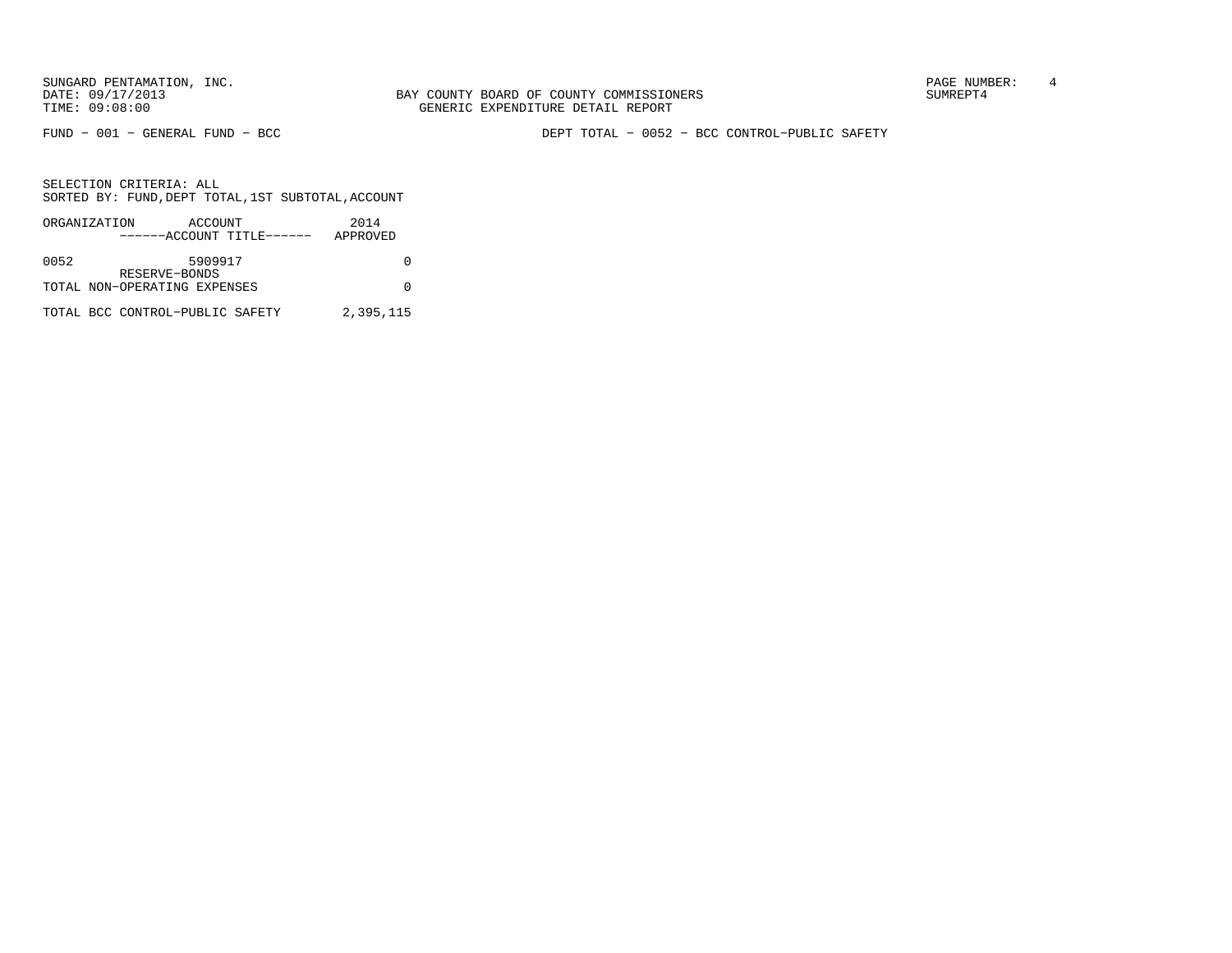BAY COUNTY BOARD OF COUNTY COMMISSIONERS TIME: 09:08:00 GENERIC EXPENDITURE DETAIL REPORT

FUND − 001 − GENERAL FUND − BCC DEPT TOTAL − 0053 − BCC CONTROL−PHYS ENVRNMNT

|      | ORGANIZATION                    | ACCOUNT       |                           | 2014     |
|------|---------------------------------|---------------|---------------------------|----------|
|      |                                 |               | ------ACCOUNT TITLE------ | APPROVED |
| 0053 |                                 | 5303450       |                           | 2,000    |
| 0053 |                                 | 5303464       | CONTR SRV-FARM FORRESTER  |          |
|      |                                 | CONTR SRV-LAB |                           | 12,000   |
|      | TOTAL OPERATING EXPENSES        |               |                           | 14,000   |
|      | TOTAL BCC CONTROL-PHYS ENVRNMNT |               |                           | 14,000   |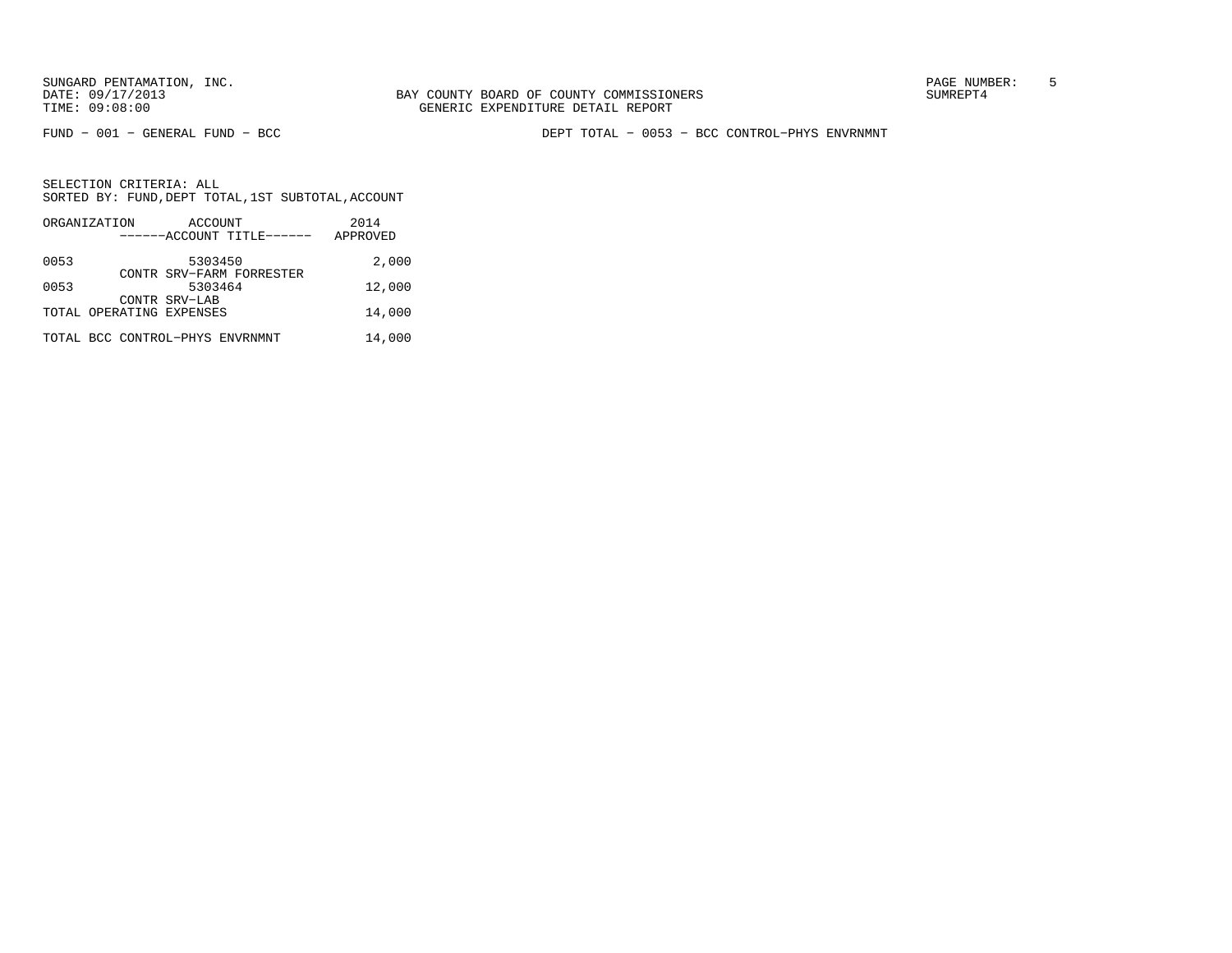FUND − 001 − GENERAL FUND − BCC DEPT TOTAL − 0055 − BCC CONTROL−ECON ENVRNMNT

SELECTION CRITERIA: ALL SORTED BY: FUND,DEPT TOTAL,1ST SUBTOTAL,ACCOUNTORGANIZATION ACCOUNT 2014

| ORGANIZATION             |                      | ACCOUNT |                                    | ZU14      |
|--------------------------|----------------------|---------|------------------------------------|-----------|
|                          |                      |         | ------ACCOUNT TITLE------ APPROVED |           |
| 0055                     |                      | 5303104 |                                    | 0         |
|                          | PROF SRV-ENGINEERING |         |                                    |           |
| 0055                     |                      | 5303401 |                                    | $\Omega$  |
|                          | CONTRACTED SERVICES  |         |                                    |           |
| 0055                     |                      | 5303403 |                                    | 10,000    |
|                          |                      |         | CONTR SRV-BANK CHRG POOL           |           |
| 0055                     |                      | 5303443 |                                    | 0         |
| 0055                     |                      | 5304125 | CONTR SRV-BEACH PATROL             | $\Omega$  |
|                          |                      |         | POSTAGE/TRANSP/FREIGHT             |           |
| 0055                     |                      | 5304990 |                                    | 0         |
|                          |                      |         | MISCELLANEOUS EXPENSES             |           |
| 0055                     |                      | 5305216 |                                    | $\Omega$  |
|                          | SALES TAX INITIATIVE |         |                                    |           |
| TOTAL OPERATING EXPENSES |                      |         |                                    | 10,000    |
|                          |                      |         |                                    |           |
| 0055                     |                      | 5808101 |                                    | 0         |
|                          | AID-GOV'T AGENGY     |         |                                    |           |
| 0055                     |                      | 5808105 |                                    | 0         |
|                          | AID-MEXICO BEACH/EMS |         |                                    |           |
| 0055                     |                      | 5808108 |                                    | 5,505,331 |
|                          |                      |         | AID-CRA PANAMA CITY BCH            |           |
| 0055                     |                      | 5808109 |                                    | 115,274   |
|                          | AID-CRA LYNN HAVEN   |         |                                    |           |
| 0055                     |                      | 5808110 |                                    | 326,267   |
| 0055                     | AID-CRA PIER PARK    | 5808190 |                                    | 0         |
|                          | AID-CRA CEDAR GROVE  |         |                                    |           |
| 0055                     |                      | 5808201 |                                    | 8,000     |
|                          |                      |         | AID-PRIVATE ORGANIZATIONS          |           |
| 0055                     |                      | 5808202 |                                    | 0         |
|                          | AID-CRA SPRINGFIELD  |         |                                    |           |
| 0055                     |                      | 5808204 |                                    | $\Omega$  |
|                          | AID-CRA PARKER       |         |                                    |           |
| 0055                     | AID-CRA CALLAWAY     | 5808206 |                                    | 24,206    |
| 0055                     |                      | 5808207 |                                    | 845,711   |
|                          |                      |         | AID-CRA PANAMA CITY / DIB          |           |
| 0055                     |                      | 5808208 |                                    | 118,975   |
|                          |                      |         | AID-CRA P.C./MILLVILLE             |           |
| 0055                     |                      | 5808211 |                                    | 109,740   |
|                          |                      |         | AID-CHAMBER ECON DEVELPMT          |           |
| 0055                     |                      | 5808212 |                                    | 0         |
|                          |                      |         | AID-PCB CHAMBER ECON DEV           |           |
| 0055                     |                      | 5808215 | AID-CHAMBER BASE CLOSURE           | 9,000     |
| 0055                     |                      | 5808218 |                                    | 25,000    |
|                          | AID-FILM COMMISSION  |         |                                    |           |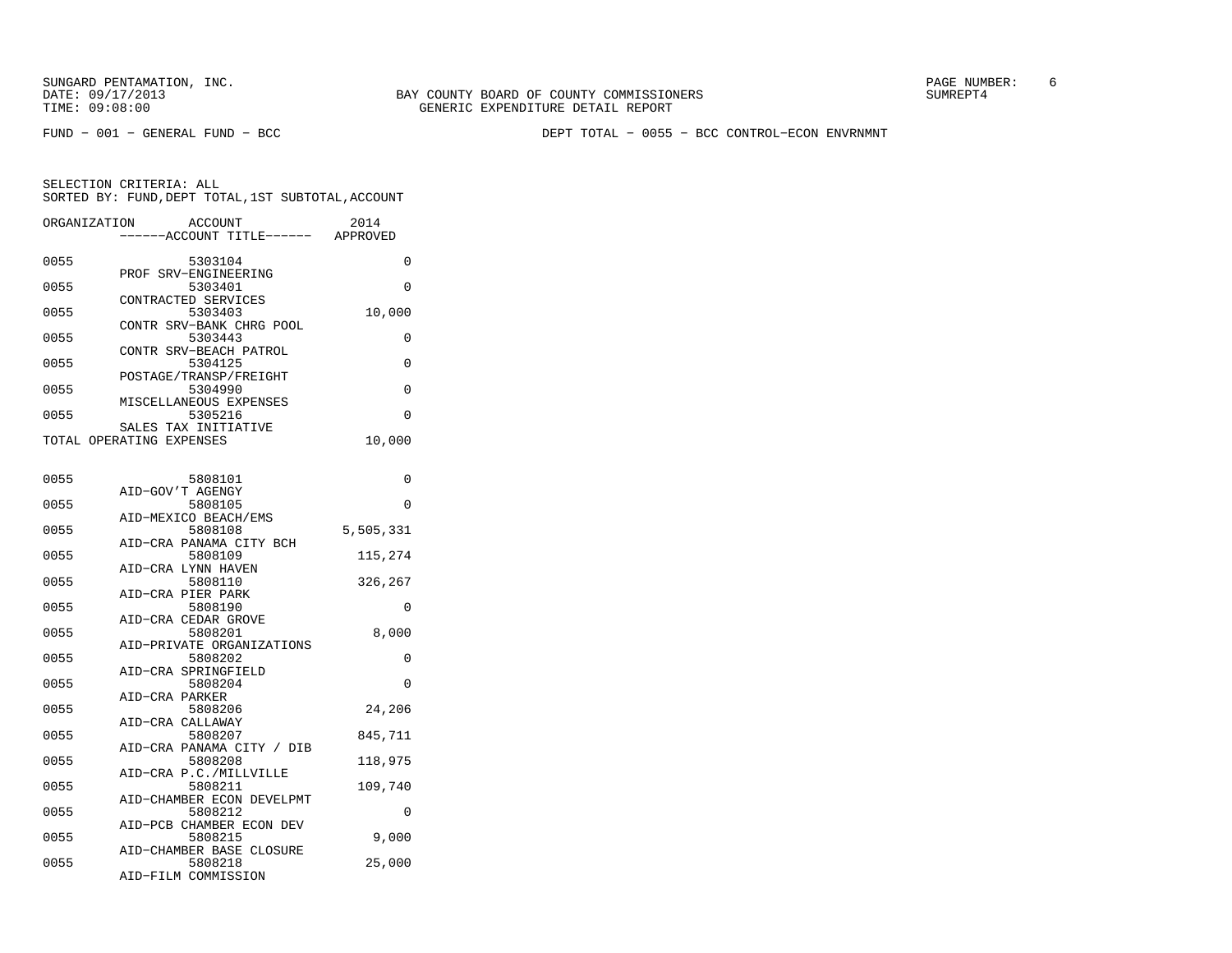BAY COUNTY BOARD OF COUNTY COMMISSIONERS TIME: 09:08:00 GENERIC EXPENDITURE DETAIL REPORT

FUND − 001 − GENERAL FUND − BCC DEPT TOTAL − 0055 − BCC CONTROL−ECON ENVRNMNT

|      | ORGANIZATION                    | ACCOUNT | ------ACCOUNT TITLE------ | 2014<br>APPROVED |
|------|---------------------------------|---------|---------------------------|------------------|
| 0055 |                                 | 5810010 | CONTRIBUTION-OTHER GOVT   |                  |
|      | TOTAL GRANTS & AIDS             |         |                           | 7,087,504        |
|      | TOTAL BCC CONTROL-ECON ENVRNMNT |         |                           | 7,097,504        |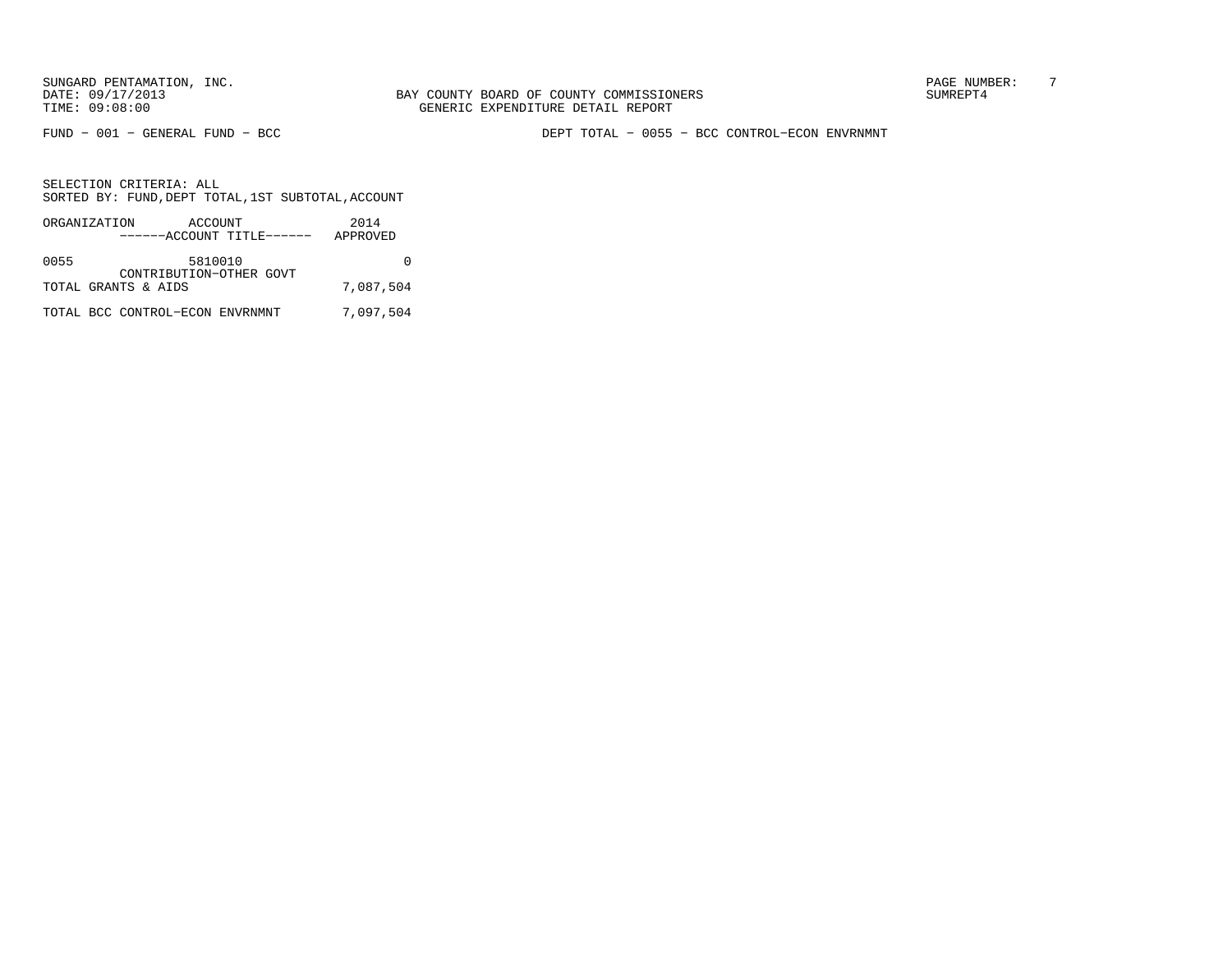SUNGARD PENTAMATION, INC.<br>
BAY COUNTY BOARD OF COUNTY COMMISSIONERS AND SUNREPT4 SUMREPT4

FUND − 001 − GENERAL FUND − BCC DEPT TOTAL − 0056 − BCC CONTROL−HUMAN SERVICE

| ORGANIZATION             |                  | <b>ACCOUNT</b><br>----ACCOUNT TITLE------ APPROVED | 2014      |
|--------------------------|------------------|----------------------------------------------------|-----------|
| 0056                     |                  | 5303170<br>MEDICAID PMTS-HOSPITALS                 | 1,500,000 |
| 0056                     |                  | 5303171<br>MEDICAID PMTS-NURSING HM                | 350,000   |
| 0056                     |                  | 5303172                                            | 0         |
| 0056                     |                  | MEDICAID PMTS-HMO<br>5303175                       | 1,304,734 |
| 0056                     |                  | PUBLIC HEALTH UNIT<br>5303401                      | 0         |
| 0056                     |                  | CONTRACTED SERVICES<br>5303446                     | 60,875    |
| 0056                     |                  | CONTR SRV-FACILITIES<br>5303465                    | 321,000   |
| 0056                     |                  | CONTR SRV-MNTL HLTH/BKR<br>5303466                 | 0         |
| 0056                     |                  | CONTR SRV-MENTAL HEALTH<br>5303467                 | 7,380     |
| 0056                     |                  | CONTR SRV-TRNSP/MNTL HLT<br>5304501                | 30,451    |
| 0056                     |                  | INSURANCE & BONDS<br>5304605                       | 80,000    |
| TOTAL OPERATING EXPENSES |                  | REPAIR/MAINT-BLDG & GRND                           | 3,654,440 |
| 0056                     |                  | 5606005                                            | 0         |
| 0056                     |                  | PUBLIC HLTH-CAP OUTLAY<br>5606201                  | 0         |
| TOTAL CAPITAL OUTLAY     | <b>BUILDINGS</b> |                                                    | $\Omega$  |
| 0056                     |                  | 5629001                                            | 0         |
| 0056                     |                  | HCRA PROGRAM COSTS<br>5808108                      | 179,903   |
| 0056                     |                  | AID-CRA PANAMA CITY BCH<br>5808109                 | 3,767     |
| 0056                     |                  | AID-CRA LYNN HAVEN<br>5808110                      | 10,662    |
| 0056                     |                  | AID-CRA PIER PARK<br>5808190                       | 0         |
| 0056                     |                  | AID-CRA CEDAR GROVE<br>5808201                     | 79,489    |
| 0056                     |                  | AID-PRIVATE ORGANIZATIONS<br>5808202               | 0         |
| 0056                     |                  | AID-CRA SPRINGFIELD<br>5808204                     | 0         |
| 0056                     | AID-CRA PARKER   | 5808206                                            | 791       |
|                          |                  | AID-CRA CALLAWAY                                   |           |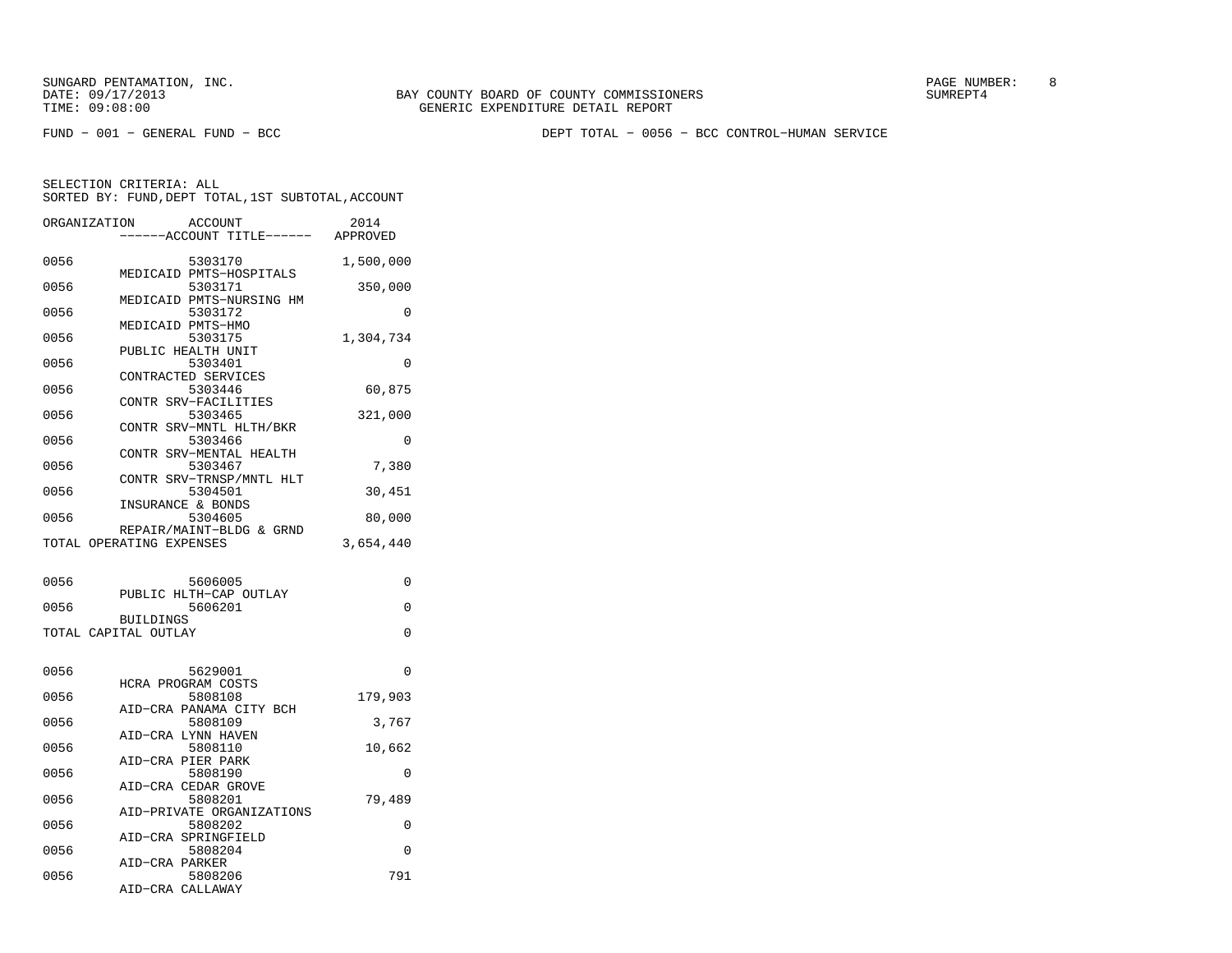FUND − 001 − GENERAL FUND − BCC DEPT TOTAL − 0056 − BCC CONTROL−HUMAN SERVICE

|      | ORGANIZATION ACCOUNT<br>------ACCOUNT TITLE------ APPROVED | 2014      |
|------|------------------------------------------------------------|-----------|
| 0056 | 5808207                                                    | 27,636    |
| 0056 | AID-CRA PANAMA CITY / DIB<br>5808208                       | 3,888     |
| 0056 | AID-CRA P.C./MILLVILLE<br>5808216                          | 70,000    |
| 0056 | AID-CHILD PROTECTION<br>5808217                            | $\Omega$  |
| 0056 | AID-CHOOSE LIFE<br>5808219                                 | $\Omega$  |
| 0056 | AID-CHILDREN'S HOME SOC<br>5808220                         | 9,251     |
| 0056 | AID-ST ANDREWS BAY CENTER<br>5808221                       | 48,727    |
| 0056 | AID-TROLLEY<br>5808222                                     | 37,200    |
| 0056 | AID-INDIGENT CARE<br>5808223                               | $\Omega$  |
| 0056 | $AID-B.A.S.I.C.$<br>5808224                                | 50,000    |
|      | AID-ST ANDREWS MED CNTR<br>TOTAL GRANTS & AIDS             | 521,314   |
| 0056 | 5905998                                                    | $\Omega$  |
|      | DEPRECIATION EXPENSE<br>TOTAL NON-OPERATING EXPENSES       | $\Omega$  |
|      |                                                            |           |
|      | TOTAL BCC CONTROL-HUMAN SERVICE                            | 4,175,754 |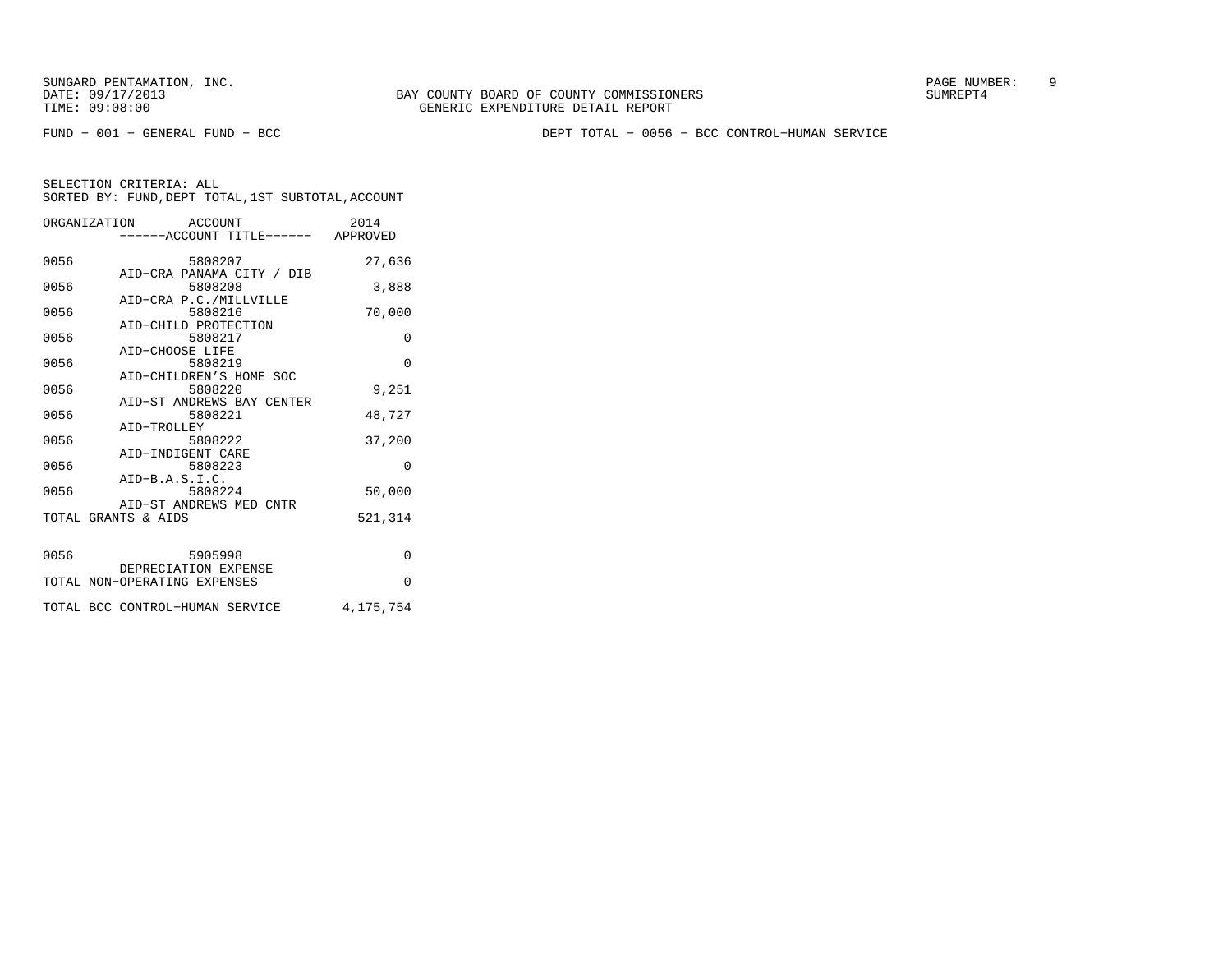FUND − 001 − GENERAL FUND − BCC DEPT TOTAL − 0057 − BCC CONTROL−CULTR/RECREAT

|              | ORGANIZATION<br>ACCOUNT                 | 2014<br>----ACCOUNT TITLE------ APPROVED |
|--------------|-----------------------------------------|------------------------------------------|
| 0057         | 5303401<br>CONTRACTED SERVICES          | 0                                        |
| 0057         | 5304101<br>COMMUNICATIONS SERVICES      | 0                                        |
| 0057         | 5304605<br>REPAIR/MAINT-BLDG & GRND     | 0                                        |
| 0057         | 5304905<br>FEES&COSTS-LGL ADV/ADVERT    | $\Omega$                                 |
|              | TOTAL OPERATING EXPENSES                | O                                        |
| 0057         | 5606401<br>EOUIPMENT                    | $\Omega$                                 |
| 0057         | 5606526<br>CIP-ROOF REPAIRS             | U                                        |
|              | TOTAL CAPITAL OUTLAY                    | $\Omega$                                 |
| 0057<br>0057 | 5710001<br>CONTR SRV-LIBRARY<br>5808125 | $\Omega$<br>$\Omega$                     |
|              | AID-LIBRARY                             |                                          |
| 0057         | 5808201<br>AID-PRIVATE ORGANIZATIONS    | $\Omega$                                 |
|              | TOTAL GRANTS & AIDS                     | $\Omega$                                 |
| 0057         | 5909913<br>RESERVE-IMPACT FEES          | 9,100                                    |
| 0057         | 5909920<br>RESERVE-FUTURE CAP OUTLAY    | O                                        |
|              | TOTAL NON-OPERATING EXPENSES            | 9,100                                    |
|              | TOTAL BCC CONTROL-CULTR/RECREAT         | 9,100                                    |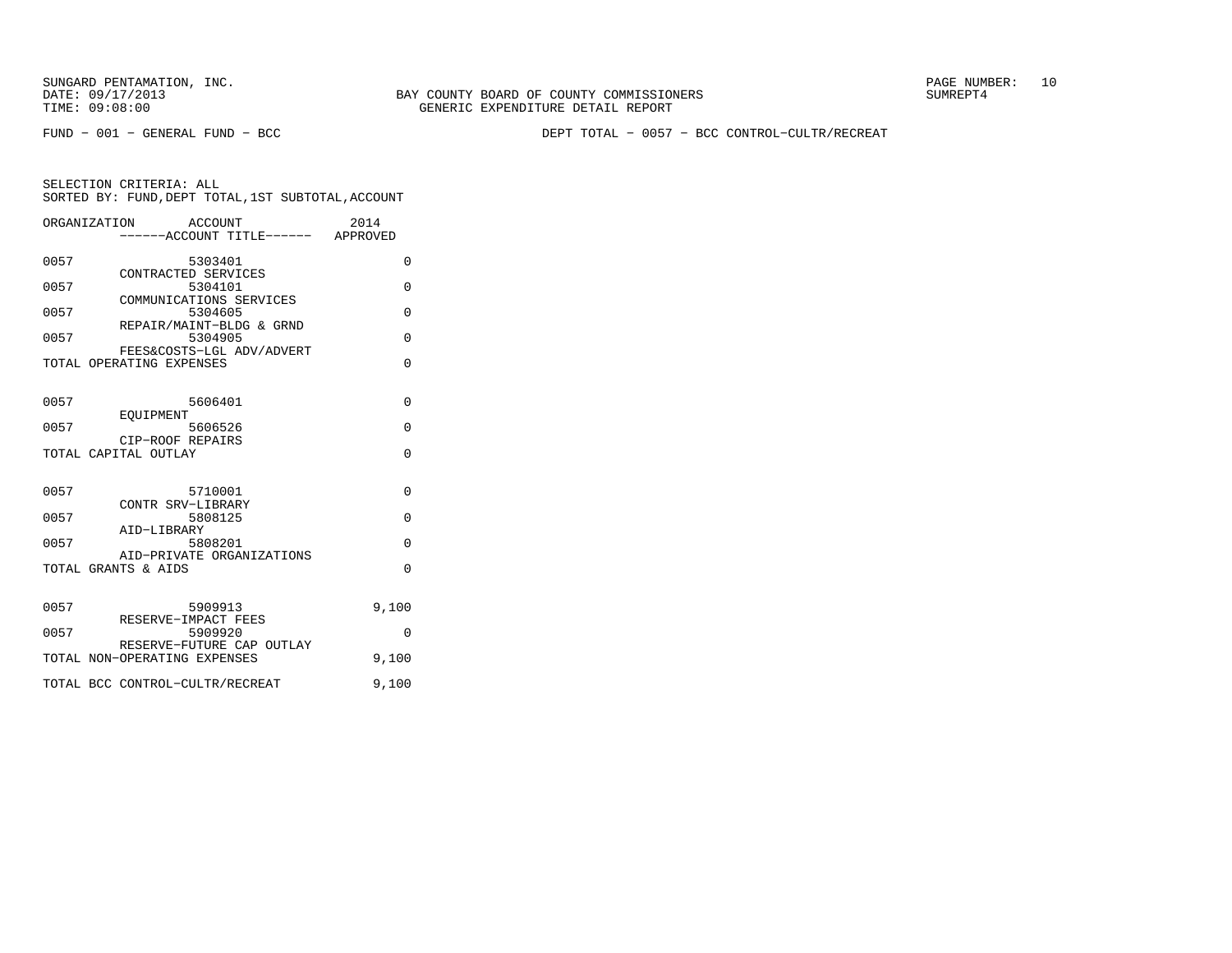FUND − 001 − GENERAL FUND − BCC DEPT TOTAL − 0095 − COUNTY COMMISSIONERS

| ORGANIZATION            |                   | ACCOUNT<br>---ACCOUNT TITLE------ APPROVED           | 2014           |
|-------------------------|-------------------|------------------------------------------------------|----------------|
| 0095                    |                   | 5101100<br>SALARIES-EXECUTIVE                        | 309,656        |
| 0095                    |                   | 5102100<br>FICA TAXES-MATCHING                       | 23,689         |
| 0095                    |                   | 5102200<br>RETIREMENT CONTRIBUTIONS                  | 84,557         |
| 0095                    |                   | 5102300<br>LIFE & HEALTH INSURANCE                   | 43,030         |
| 0095                    |                   | 5102400<br>WORKERS COMP. PREMIUMS                    | 1,330          |
| TOTAL PERSONAL SERVICES |                   |                                                      | 462,262        |
| 0095                    |                   | 5303101                                              | 0              |
| 0095                    | PROF              | PROFESSIONAL SERVICES<br>5303105<br>SRV-CODIFICATION | 7,000          |
| 0095                    |                   | 5303401<br>CONTRACTED SERVICES                       | 8,000          |
| 0095                    |                   | 5303410<br>CONTR SRV-JANITORIAL                      | 0              |
| 0095                    |                   | 5303425<br>CONTR SRV-ADMIN FEES                      | 6,708          |
| 0095                    |                   | 5303446<br>CONTR SRV-FACILITIES                      | 7,401          |
| 0095                    |                   | 5304001<br>TRAVEL/TRAINING NON-LOCAL                 | 5,000          |
| 0095                    | TRAVEL-LOCAL      | 5304005                                              | 300            |
| 0095                    |                   | 5304101<br>COMMUNICATIONS SERVICES                   | 1,000          |
| 0095                    |                   | 5304125<br>POSTAGE/TRANSP/FREIGHT                    | 300            |
| 0095                    | UTILITY SERVICES  | 5304301                                              | 29,260         |
| 0095                    |                   | 5304410<br>RENTALS/LEASES-EOUIPMENT                  | 5,200          |
| 0095                    | INSURANCE & BONDS | 5304501                                              | 99,525         |
| 0095                    |                   | 5304605<br>REPAIR/MAINT-BLDG & GRND                  | 13,677         |
| 0095<br>0095            |                   | 5304611<br>REPAIR/MAINT-FLEET MAINT<br>5304615       | 0<br>500       |
| 0095                    |                   | REPAIR/MAINT-EOUIPMENT<br>5304701                    |                |
| 0095                    |                   | PRINTING & BINDING<br>5304801                        | 5,000<br>3,000 |
|                         | ADVERTISING       |                                                      |                |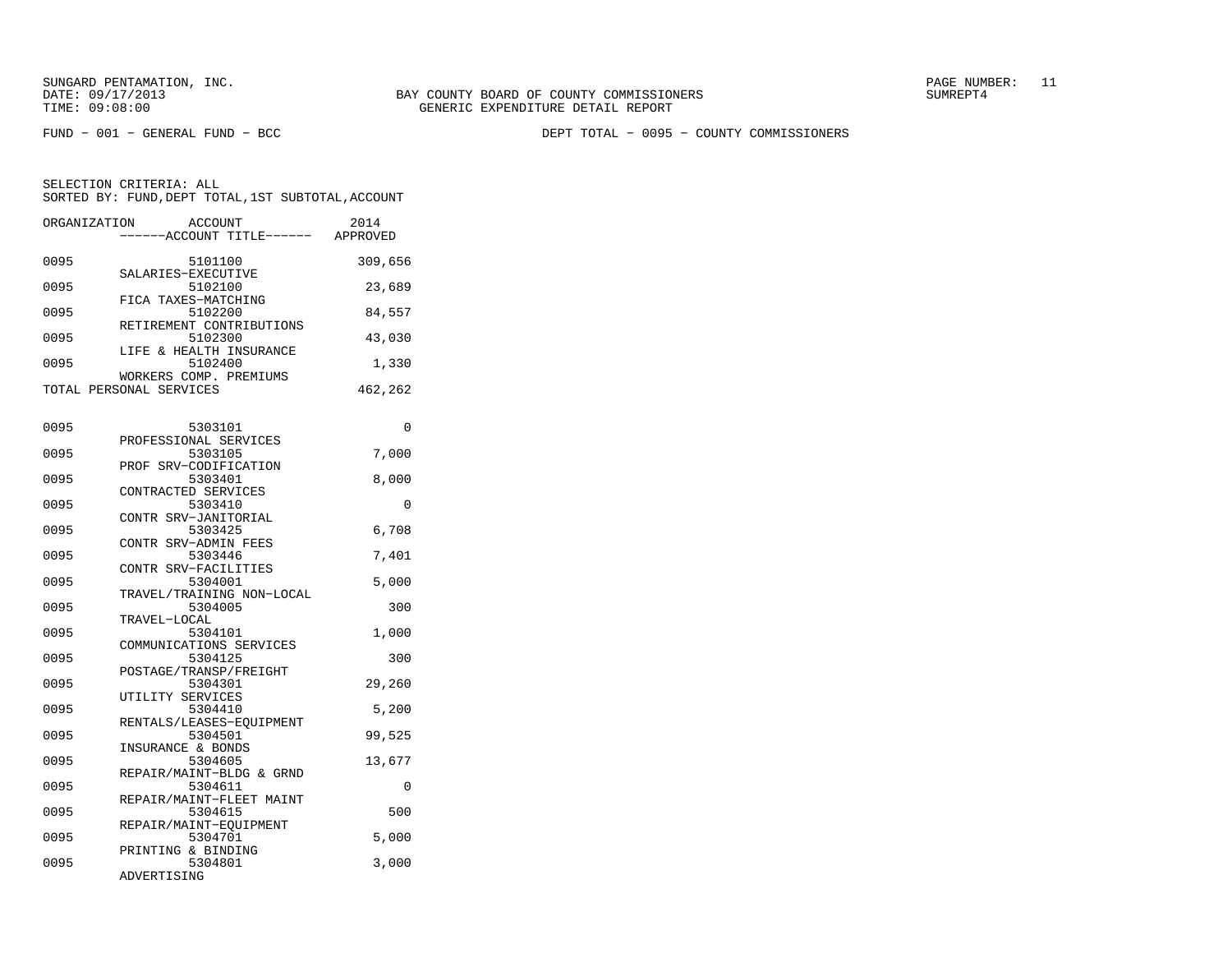FUND − 001 − GENERAL FUND − BCC DEPT TOTAL − 0095 − COUNTY COMMISSIONERS

|      | ORGANIZATION<br><b>ACCOUNT</b><br>---ACCOUNT TITLE------ APPROVED | 2014     |
|------|-------------------------------------------------------------------|----------|
|      |                                                                   |          |
| 0095 | 5304902<br>FEES & COSTS-PURCHASING                                | 5,899    |
| 0095 | 5304905                                                           | 3,500    |
| 0095 | FEES&COSTS-LGL ADV/ADVERT<br>5304909                              | 2,500    |
| 0095 | FEES & COSTS-COURT FILING<br>5304990                              | 5,000    |
| 0095 | MISCELLANEOUS EXPENSES<br>5305101                                 | 3,000    |
|      | OFFICE SUPPLIES                                                   |          |
| 0095 | 5305201<br>OPERATING SUPPLIES                                     | 250      |
| 0095 | 5305202<br>OPER SUPPLIES-JANITORIAL                               | 250      |
| 0095 | 5305205<br>GAS, OIL & LUBRICANTS                                  | 0        |
| 0095 | 5305213                                                           | $\Omega$ |
| 0095 | BOARD RECORDING EXPENSES<br>5305215                               | 500      |
| 0095 | CLOTHING & WEARING APPRL<br>5305225                               | 14,000   |
| 0095 | EMPLOYEE SUGG/RECOGN PRGM<br>5305401                              | 200      |
|      | BOOKS/RESOURCE MATR/SUBSC                                         |          |
| 0095 | 5305402<br>DUES & MEMBERSHIPS                                     | 45,000   |
| 0095 | 5305406<br>TRAINING & TUITION                                     | 0        |
|      | TOTAL OPERATING EXPENSES                                          | 271,970  |
| 0095 | 5606401                                                           | 0        |
|      | EOUIPMENT                                                         |          |
| 0095 | 5606402<br>EQUIP LESS THAN \$1000                                 | 1,000    |
|      | TOTAL CAPITAL OUTLAY                                              | 1,000    |
| 0095 | 5808201                                                           | 0        |
|      | AID-PRIVATE ORGANIZATIONS                                         |          |
|      | TOTAL GRANTS & AIDS                                               | 0        |
| 0095 | 5905908                                                           | 0        |
| 0095 | LOSS ON DISPOSAL<br>5905998                                       | 0        |
|      | DEPRECIATION EXPENSE<br>TOTAL NON-OPERATING EXPENSES              | 0        |
|      |                                                                   |          |
|      | TOTAL COUNTY COMMISSIONERS                                        | 735,232  |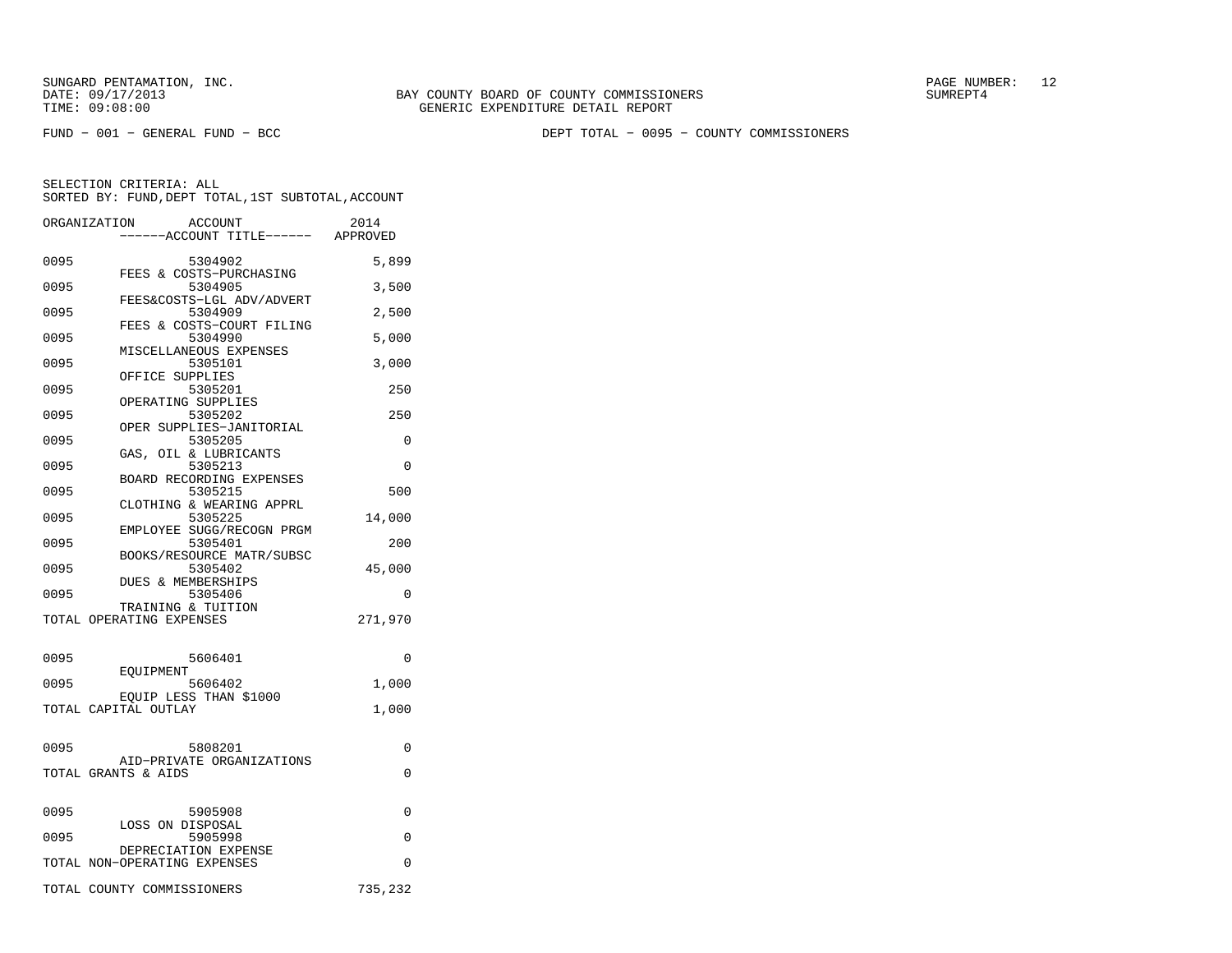BAY COUNTY BOARD OF COUNTY COMMISSIONERS TIME: 09:08:00 GENERIC EXPENDITURE DETAIL REPORT

FUND − 001 − GENERAL FUND − BCC DEPT TOTAL − 0095 − COUNTY COMMISSIONERS

SELECTION CRITERIA: ALLSORTED BY: FUND,DEPT TOTAL,1ST SUBTOTAL,ACCOUNT

ORGANIZATION ACCOUNT 2014−−−−−−ACCOUNT TITLE−−−−−− APPROVED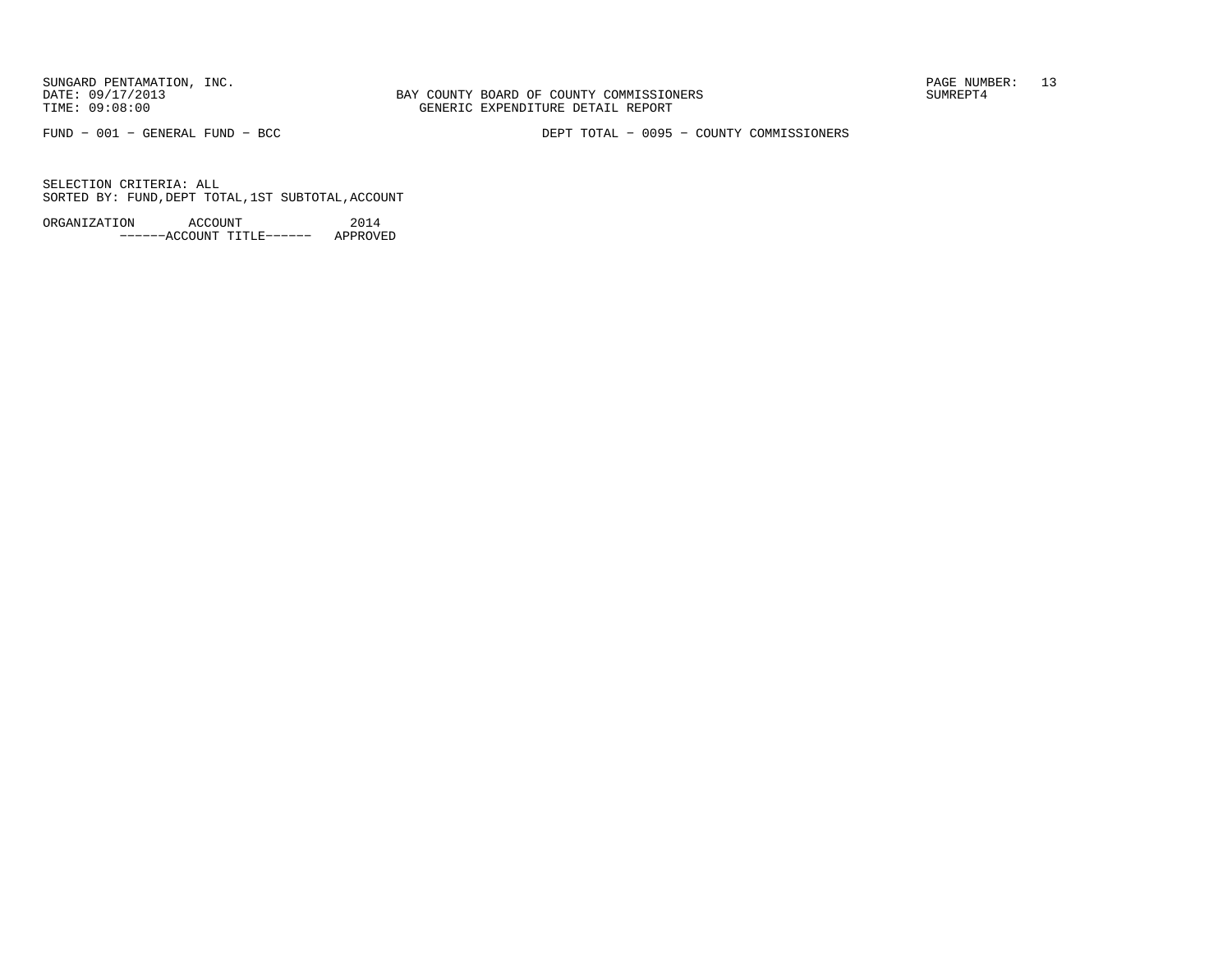FUND − 001 − GENERAL FUND − BCC DEPT TOTAL − 0105 − PROPERTY APPRAISER

|      | ORGANIZATION<br><b>ACCOUNT</b><br>----ACCOUNT TITLE------ APPROVED | 2014      |
|------|--------------------------------------------------------------------|-----------|
| 0105 | 5102400                                                            | 23,861    |
|      | WORKERS COMP. PREMIUMS<br>TOTAL PERSONAL SERVICES                  | 23,861    |
| 0105 | 5303107<br>PROF SRV-SUBSTANCE TEST                                 | 0         |
| 0105 | 5303401                                                            | $\Omega$  |
| 0105 | CONTRACTED SERVICES<br>5303410                                     | 0         |
| 0105 | CONTR SRV-JANITORIAL<br>5303446                                    | 9,493     |
| 0105 | CONTR SRV-FACILITIES<br>5304101                                    | 4,442     |
| 0105 | COMMUNICATIONS SERVICES<br>5304122                                 | 2,400     |
| 0105 | COMM SRV-LEASED LINES<br>5304125                                   | 0         |
|      | POSTAGE/TRANSP/FREIGHT                                             |           |
| 0105 | 5304301<br>UTILITY SERVICES                                        | 39,431    |
| 0105 | 5304405<br>RENTALS/LEASES-BUILDINGS                                | 0         |
| 0105 | 5304501                                                            | 43,049    |
| 0105 | INSURANCE & BONDS<br>5304605                                       | 18,433    |
| 0105 | REPAIR/MAINT-BLDG & GRND<br>5304610                                | $\Omega$  |
| 0105 | REPAIR/MAINT-AUTO EOUIP<br>5304611                                 | $\Omega$  |
| 0105 | REPAIR/MAINT-FLEET MAINT<br>5304905                                | 0         |
|      | FEES&COSTS-LGL ADV/ADVERT                                          |           |
| 0105 | 5305105<br>OFFICE SUPP-TRIM BILL NTC                               | 70,000    |
| 0105 | 5305205<br>GAS, OIL & LUBRICANTS                                   | 0         |
|      | TOTAL OPERATING EXPENSES                                           | 187,248   |
| 0105 | 5606402                                                            | 0         |
|      | EQUIP LESS THAN \$1000<br>TOTAL CAPITAL OUTLAY                     | $\Omega$  |
| 0105 | 5819170<br>FEES & COST-PROP APPRAISR                               | 2,771,890 |
| 0105 | 5905998                                                            | $\Omega$  |
|      | DEPRECIATION EXPENSE<br>TOTAL NON-OPERATING EXPENSES               | 2,771,890 |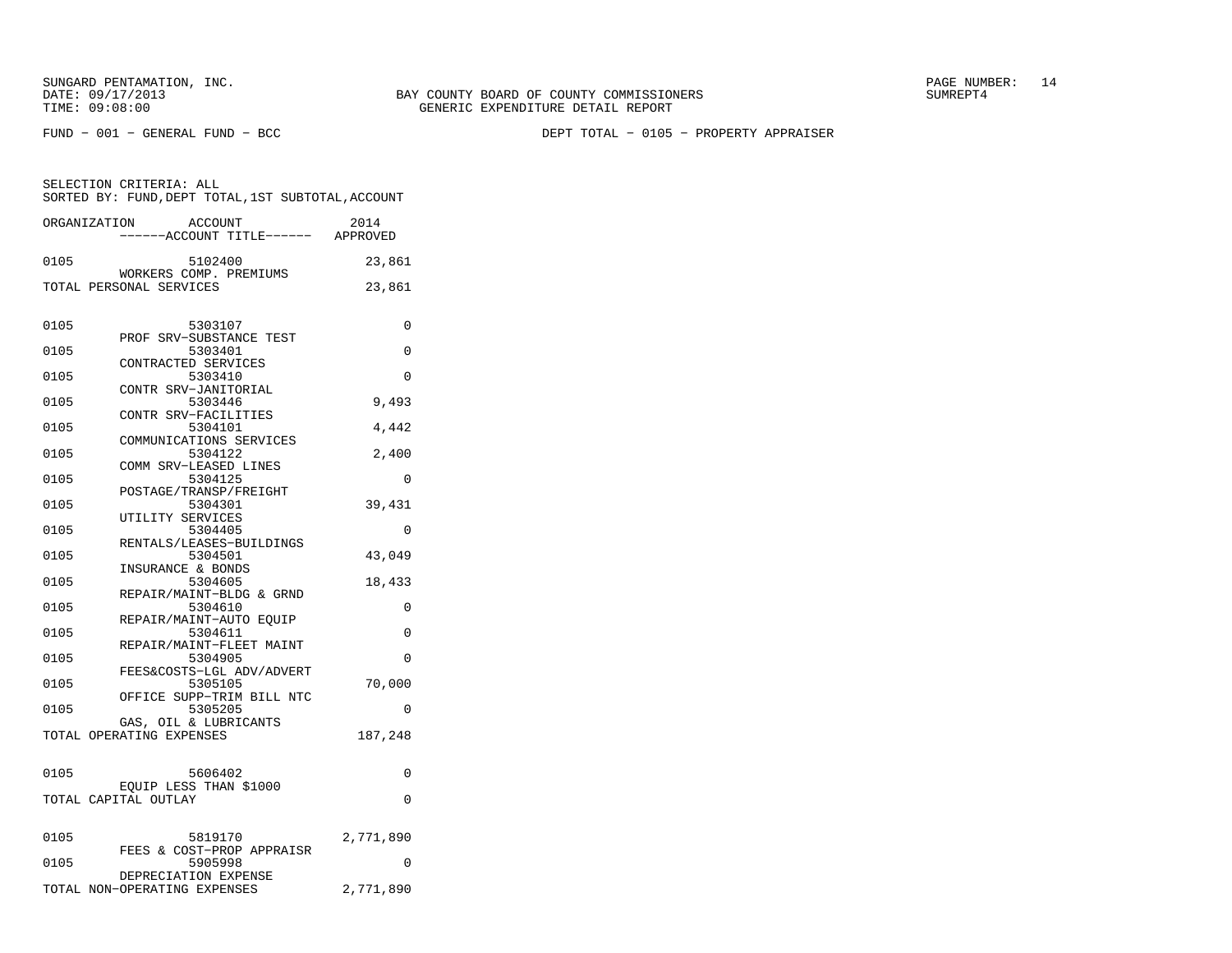FUND − 001 − GENERAL FUND − BCC DEPT TOTAL − 0105 − PROPERTY APPRAISER

SELECTION CRITERIA: ALLSORTED BY: FUND,DEPT TOTAL,1ST SUBTOTAL,ACCOUNT

ORGANIZATION ACCOUNT 2014−−−−−−ACCOUNT TITLE−−−−−− APPROVED

TOTAL PROPERTY APPRAISER 2,982,999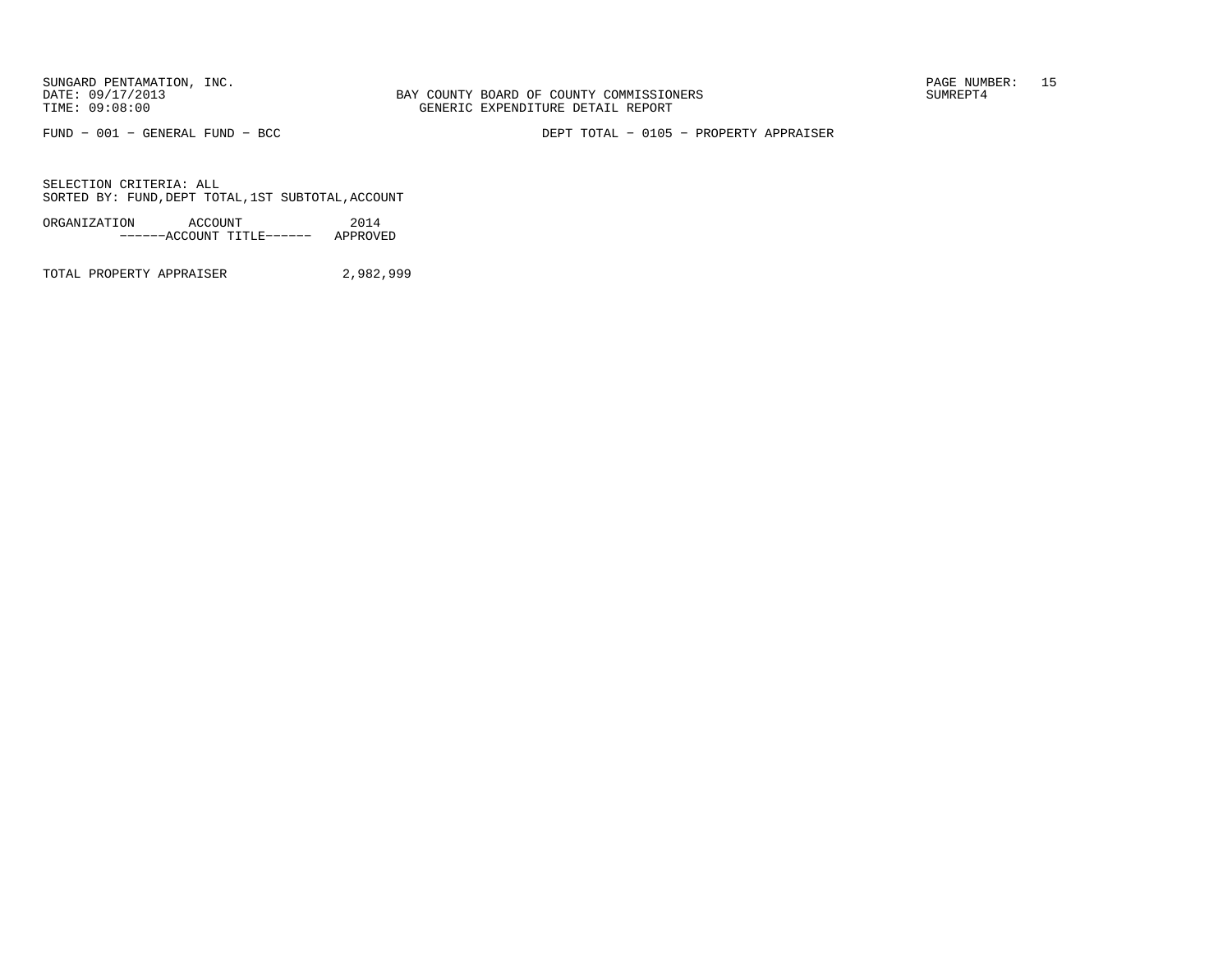FUND − 001 − GENERAL FUND − BCC DEPT TOTAL − 0110 − TAX COLLECTOR

| ORGANIZATION        | ACCOUNT<br>----ACCOUNT TITLE------ APPROVED                | 2014      |
|---------------------|------------------------------------------------------------|-----------|
| 0110                | 5102400<br>WORKERS COMP. PREMIUMS                          | 7,044     |
|                     | TOTAL PERSONAL SERVICES                                    | 7,044     |
| 0110                | 5303401                                                    | 0         |
| 0110                | CONTRACTED SERVICES<br>5303410                             | 0         |
| 0110                | CONTR SRV-JANITORIAL<br>5303446                            | 26,682    |
| 0110                | CONTR SRV-FACILITIES<br>5304101<br>COMMUNICATIONS SERVICES | 3,056     |
| 0110                | 5304122<br>COMM SRV-LEASED LINES                           | 11,000    |
| 0110                | 5304125<br>POSTAGE/TRANSP/FREIGHT                          | 42,000    |
| 0110                | 5304301<br>UTILITY SERVICES                                | 35,532    |
| 0110                | 5304405<br>RENTALS/LEASES-BUILDINGS                        | 40,000    |
| 0110                | 5304501<br>INSURANCE & BONDS                               | 32,583    |
| 0110                | 5304605<br>REPAIR/MAINT-BLDG & GRND                        | 20,715    |
| 0110                | 5304615<br>REPAIR/MAINT-EOUIPMENT                          | 0         |
| 0110                | 5305202<br>OPER SUPPLIES-JANITORIAL                        | 0         |
|                     | TOTAL OPERATING EXPENSES                                   | 211,568   |
| 0110                | 5606402                                                    | 0         |
|                     | EOUIP LESS THAN \$1000<br>TOTAL CAPITAL OUTLAY             | $\Omega$  |
|                     |                                                            |           |
| 0110                | 5819190<br>FEES & COST-TAX COLLECTOR                       | 3,048,008 |
| 0110                | 5905998<br>DEPRECIATION EXPENSE                            | $\Omega$  |
|                     | TOTAL NON-OPERATING EXPENSES                               | 3,048,008 |
| TOTAL TAX COLLECTOR |                                                            | 3,266,620 |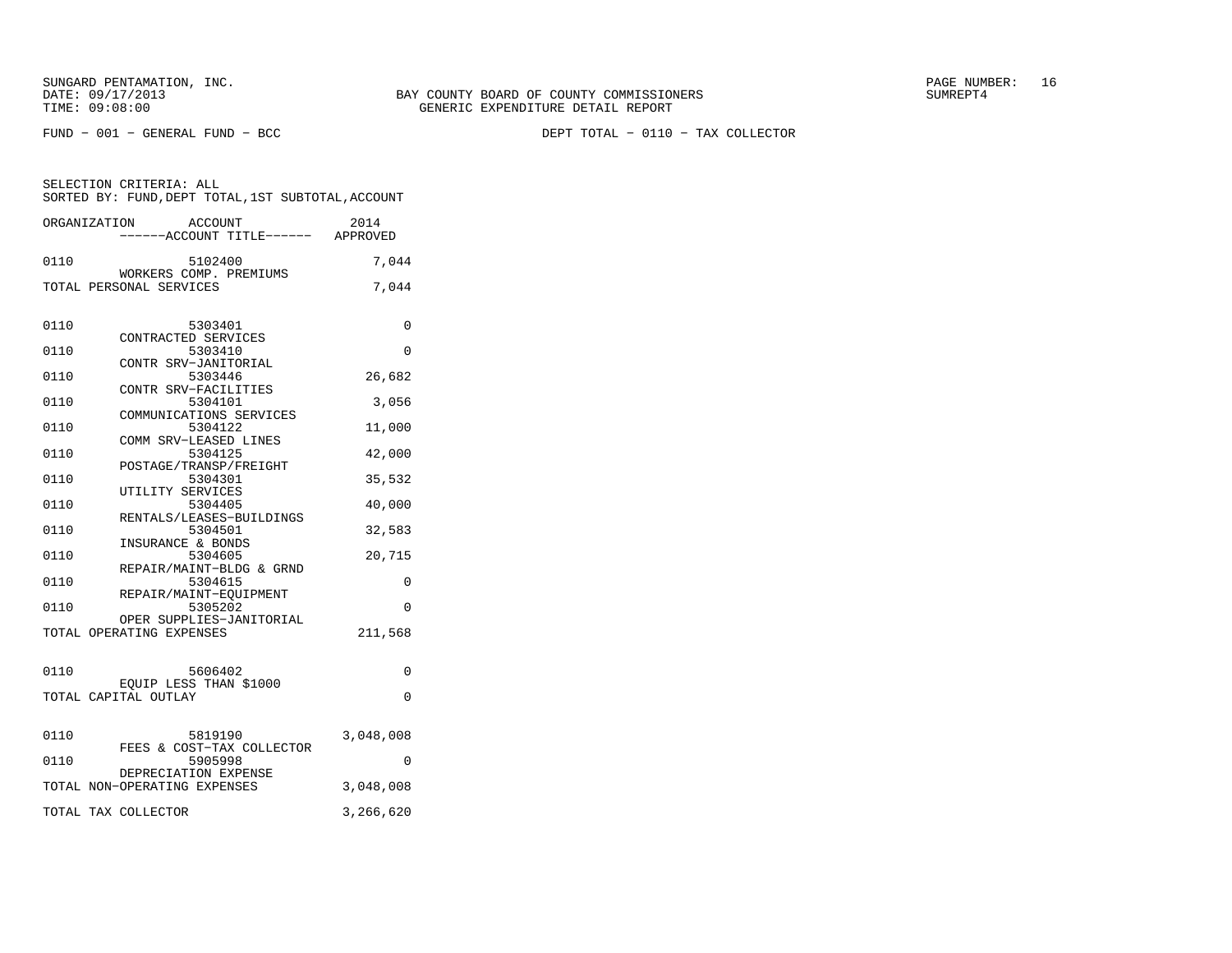BAY COUNTY BOARD OF COUNTY COMMISSIONERS TIME: 09:08:00 GENERIC EXPENDITURE DETAIL REPORT

FUND − 001 − GENERAL FUND − BCC DEPT TOTAL − 0115 − SUPERVISOR OF ELECTIONS

|      | ORGANIZATION<br><b>ACCOUNT</b>                    | 2014      |
|------|---------------------------------------------------|-----------|
|      | ------ACCOUNT TITLE------ APPROVED                |           |
| 0115 | 5102400                                           | $\Omega$  |
|      | WORKERS COMP. PREMIUMS<br>TOTAL PERSONAL SERVICES | 0         |
|      |                                                   |           |
| 0115 | 5303401                                           | $\Omega$  |
| 0115 | CONTRACTED SERVICES<br>5303410                    | 0         |
|      | CONTR SRV-JANITORIAL                              |           |
| 0115 | 5303446                                           | 12,709    |
| 0115 | CONTR SRV-FACILITIES<br>5304101                   | 4,649     |
|      | COMMUNICATIONS SERVICES                           |           |
| 0115 | 5304122<br>COMM SRV-LEASED LINES                  | $\Omega$  |
| 0115 | 5304301                                           | 43,189    |
|      | UTILITY SERVICES                                  |           |
| 0115 | 5304405<br>RENTALS/LEASES-BUILDINGS               | 0         |
| 0115 | 5304501                                           | 15,007    |
| 0115 | INSURANCE & BONDS<br>5304605                      | 20,191    |
|      | REPAIR/MAINT-BLDG & GRND                          |           |
|      | TOTAL OPERATING EXPENSES                          | 95,745    |
|      |                                                   |           |
| 0115 | 5606402                                           | $\Omega$  |
|      | EQUIP LESS THAN \$1000<br>TOTAL CAPITAL OUTLAY    | $\Omega$  |
|      |                                                   |           |
| 0115 | 5819175                                           | 1,288,731 |
|      | FEES & COST-SUP OF ELECT                          |           |
|      | TOTAL NON-OPERATING EXPENSES                      | 1,288,731 |
|      | TOTAL SUPERVISOR OF ELECTIONS                     | 1,384,476 |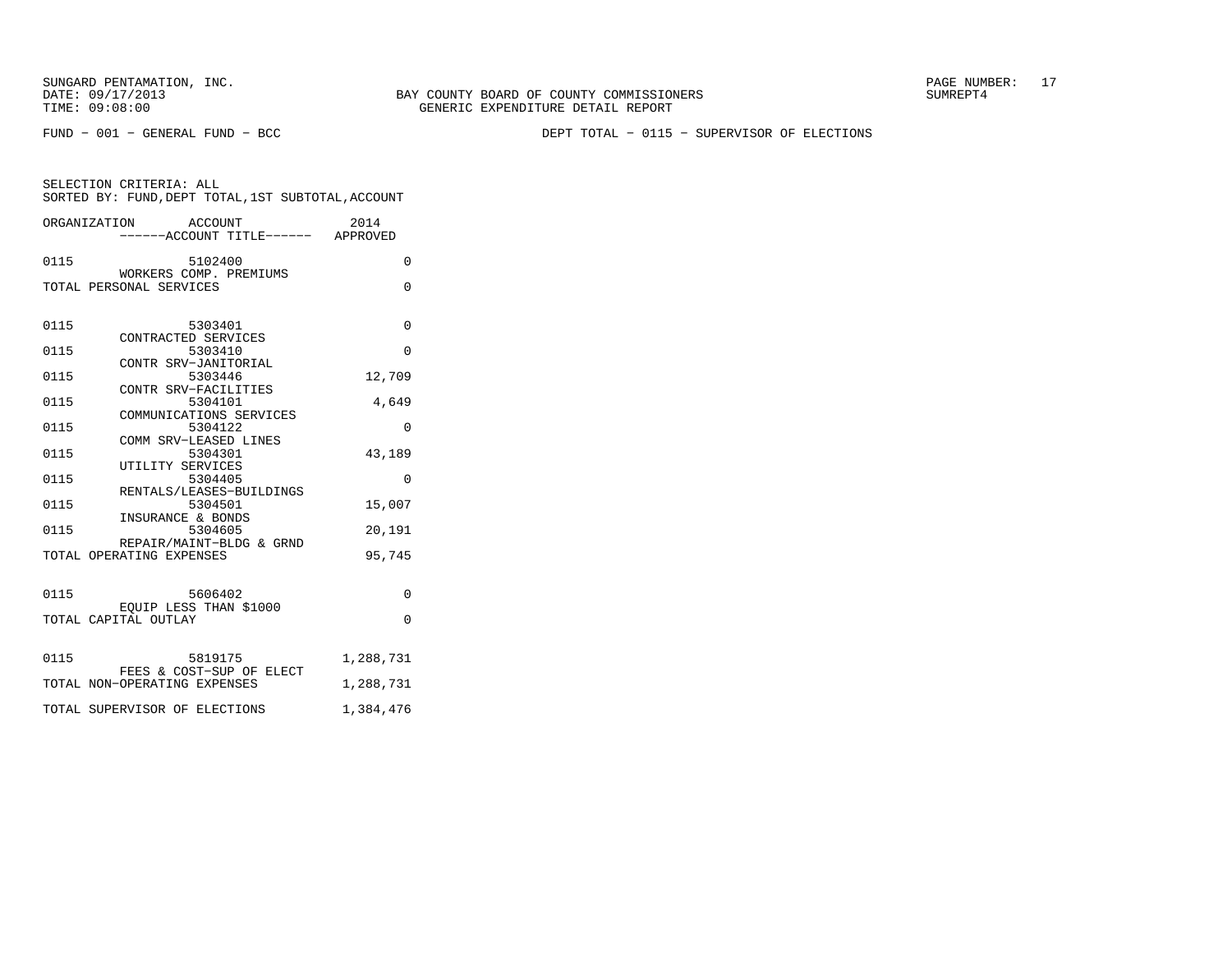FUND − 001 − GENERAL FUND − BCC DEPT TOTAL − 0119 − CODE ENFORCEMENT

| ORGANIZATION | <b>ACCOUNT</b>                  | 2014     |
|--------------|---------------------------------|----------|
|              | -----ACCOUNT TITLE------        | APPROVED |
|              |                                 |          |
| 0119         | 5101200                         | 184,117  |
|              | SALARIES & WAGES-REGULAR        |          |
| 0119         | 5101205                         | $\Omega$ |
|              | SALARIES & WAGES-DISASTER       |          |
| 0119         | 5101400                         | 4,000    |
|              | SALARIES & WAGES-OVERTIME       |          |
| 0119         | 5102100                         | 14,392   |
| 0119         | FICA TAXES-MATCHING<br>5102200  | 13,403   |
|              | RETIREMENT CONTRIBUTIONS        |          |
| 0119         | 5102300                         | 35,709   |
|              | LIFE & HEALTH INSURANCE         |          |
| 0119         | 5102400                         | 8,312    |
|              | WORKERS COMP. PREMIUMS          |          |
| 0119         | 5102500                         | 0        |
|              | UNEMPLOYMENT COMPENSATION       |          |
|              | TOTAL PERSONAL SERVICES         | 259,933  |
|              |                                 |          |
|              |                                 |          |
| 0119         | 5143110                         | 0        |
|              | PROF SRV-LITIGATION             |          |
| 0119         | 5303106                         | $\Omega$ |
|              | SRV-PHYSICLS/MEDICAL<br>PROF    |          |
| 0119         | 5303107                         | 74       |
|              | SRV-SUBSTANCE TEST<br>PROF      |          |
| 0119         | 5303110                         | 350      |
|              | SRV-BACKGROUND CHECK<br>PROF    |          |
| 0119         | 5303401                         | 5,500    |
|              | CONTRACTED SERVICES             |          |
| 0119         | 5303410                         | 0        |
|              | CONTR SRV-JANITORIAL            |          |
| 0119         | 5303425                         | 1,560    |
| 0119         | CONTR SRV-ADMIN FEES<br>5303446 |          |
|              | CONTR SRV-FACILITIES            | 1,827    |
| 0119         | 5303488                         | 20,000   |
|              | CONTR SRV-CODE COMPLIANCE       |          |
| 0119         | 5304001                         | 4,482    |
|              | TRAVEL/TRAINING NON-LOCAL       |          |
| 0119         | 5304101                         | 2,299    |
|              | COMMUNICATIONS SERVICES         |          |
| 0119         | 5304125                         | 4,000    |
|              | POSTAGE/TRANSP/FREIGHT          |          |
| 0119         | 5304301                         | 5,708    |
|              | UTILITY SERVICES                |          |
| 0119         | 5304405                         | 0        |
|              | RENTALS/LEASES-BUILDINGS        |          |
| 0119         | 5304410                         | 2,100    |
|              | RENTALS/LEASES-EOUIPMENT        |          |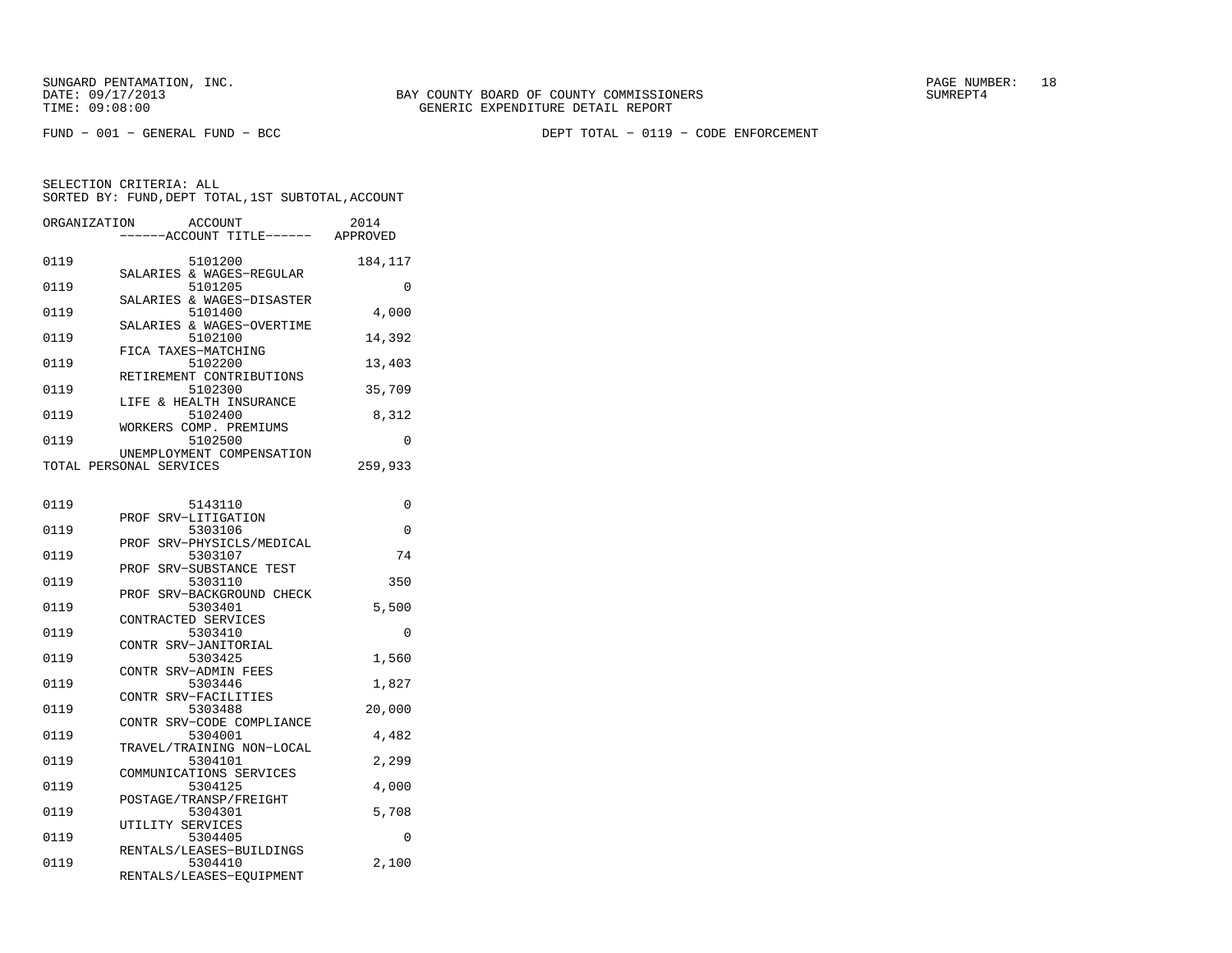FUND − 001 − GENERAL FUND − BCC DEPT TOTAL − 0119 − CODE ENFORCEMENT

| ORGANIZATION | <b>ACCOUNT</b>                       | 2014     |
|--------------|--------------------------------------|----------|
|              | ---ACCOUNT TITLE------ APPROVED      |          |
| 0119         | 5304501                              | 6,952    |
|              | INSURANCE & BONDS                    |          |
| 0119         | 5304605                              | 2,667    |
| 0119         | REPAIR/MAINT-BLDG & GRND<br>5304610  | 1,500    |
|              | REPAIR/MAINT-AUTO EQUIP              |          |
| 0119         | 5304611                              | $\Omega$ |
|              | REPAIR/MAINT-FLEET MAINT             |          |
| 0119         | 5304615                              | $\Omega$ |
| 0119         | REPAIR/MAINT-EQUIPMENT<br>5304701    | 200      |
|              | PRINTING & BINDING                   |          |
| 0119         | 5304902                              | 1,073    |
|              | FEES & COSTS-PURCHASING              |          |
| 0119         | 5304905                              | 4,000    |
| 0119         | FEES&COSTS-LGL ADV/ADVERT<br>5304909 | 1,500    |
|              | FEES & COSTS-COURT FILING            |          |
| 0119         | 5304984                              | 0        |
|              | <b>BAD DEBT</b>                      |          |
| 0119         | 5304990                              | 50       |
| 0119         | MISCELLANEOUS EXPENSES<br>5305101    | 1,500    |
|              | OFFICE SUPPLIES                      |          |
| 0119         | 5305201                              | 150      |
|              | OPERATING SUPPLIES                   |          |
| 0119         | 5305202                              | 0        |
| 0119         | OPER SUPPLIES-JANITORIAL<br>5305205  | 8,000    |
|              | GAS, OIL & LUBRICANTS                |          |
| 0119         | 5305210                              | 0        |
|              | SAFETY GEAR & SUPPLIES               |          |
| 0119         | 5305215<br>CLOTHING & WEARING APPRL  | 1,000    |
| 0119         | 5305401                              | 25       |
|              | BOOKS/RESOURCE MATR/SUBSC            |          |
| 0119         | 5305402                              | 405      |
|              | DUES & MEMBERSHIPS                   |          |
| 0119         | 5305406<br>TRAINING & TUITION        | 500      |
|              | TOTAL OPERATING EXPENSES             | 77,422   |
|              |                                      |          |
|              |                                      |          |
| 0119         | 5606401                              | 4,000    |
| 0119         | EOUIPMENT<br>5606402                 | 0        |
|              | EQUIP LESS THAN \$1000               |          |
| 0119         | 5606450                              | 0        |
|              | COMPUTER SOFTWARE                    |          |
|              | TOTAL CAPITAL OUTLAY                 | 4,000    |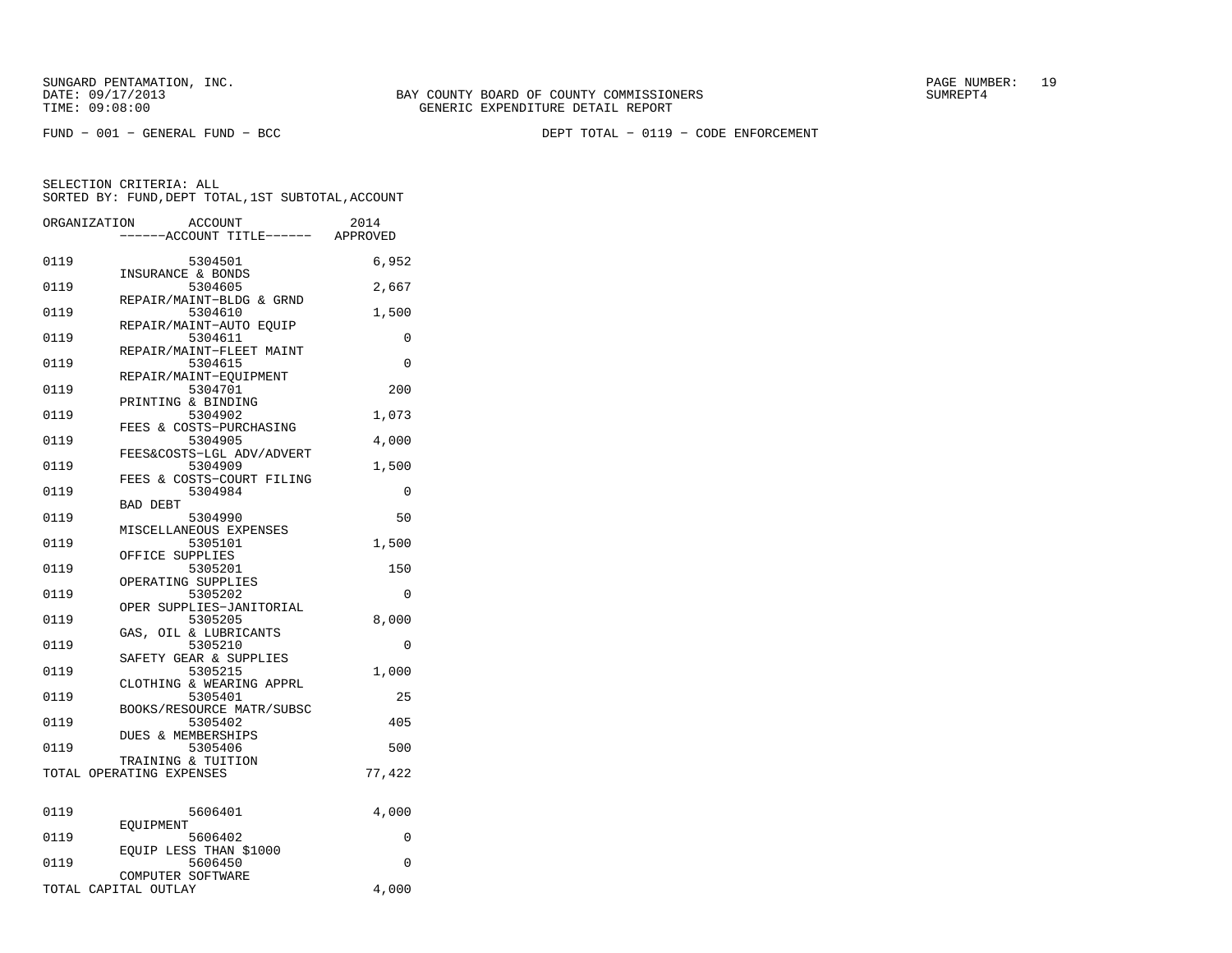FUND − 001 − GENERAL FUND − BCC DEPT TOTAL − 0119 − CODE ENFORCEMENT

| ORGANIZATION | ACCOUNT |                       | 2014     |
|--------------|---------|-----------------------|----------|
|              |         | $---ACCOINT TITLE---$ | APPROVED |

| 0119 | 5905998                      |         |
|------|------------------------------|---------|
|      | DEPRECIATION EXPENSE         |         |
| 0119 | 5909915                      |         |
|      | RESERVE FOR PAY ADJUSTMNT    |         |
|      | TOTAL NON-OPERATING EXPENSES |         |
|      |                              |         |
|      | TOTAL CODE ENFORCEMENT       | 341,355 |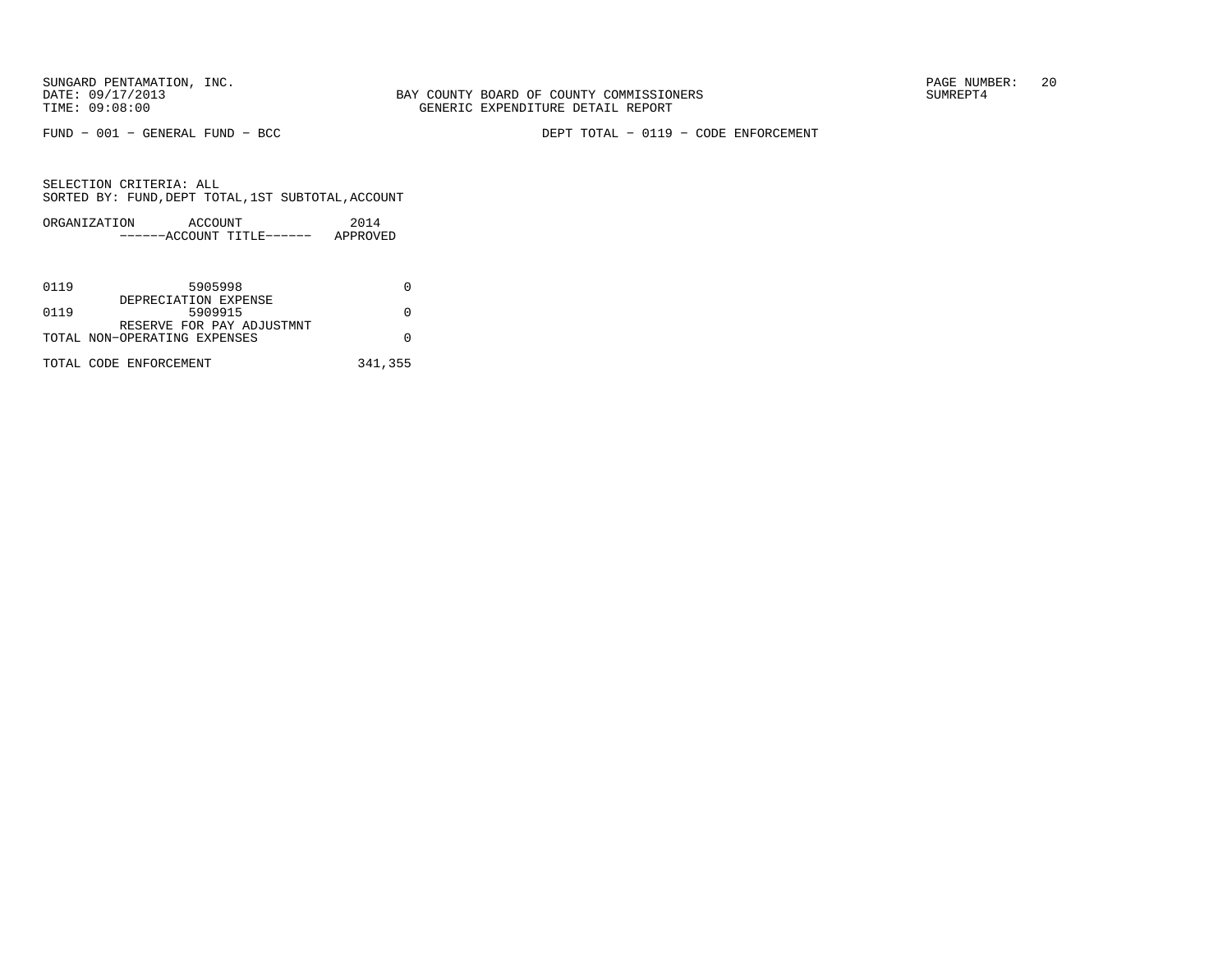SUNGARD PENTAMATION, INC. PAGE NUMBER: 21DATE: 09/17/2013 BAY COUNTY BOARD OF COUNTY COMMISSIONERS SUMREPT4

SELECTION CRITERIA: ALL

GENERIC EXPENDITURE DETAIL REPORT

FUND − 001 − GENERAL FUND − BCC DEPT TOTAL − 0120 − SHERIFF'S DEPARTMENT

| SORTED BY: FUND, DEPT TOTAL, 1ST SUBTOTAL, ACCOUNT |                                      |                  |
|----------------------------------------------------|--------------------------------------|------------------|
| ORGANIZATION                                       | ACCOUNT<br>------ACCOUNT TITLE------ | 2014<br>APPROVED |

| 0120 | 5213010                              | 0        |
|------|--------------------------------------|----------|
| 0120 | CRIME PREVENTION<br>5303401          | $\Omega$ |
| 0120 | CONTRACTED SERVICES<br>5303446       | 123,498  |
| 0120 | CONTR SRV-FACILITIES<br>5304301      | 161,000  |
|      | UTILITY SERVICES                     |          |
| 0120 | 5304501                              | 30,118   |
| 0120 | INSURANCE & BONDS<br>5304605         | 53,261   |
|      | REPAIR/MAINT-BLDG & GRND             |          |
| 0120 | 5304905<br>FEES&COSTS-LGL ADV/ADVERT | 0        |
| 0120 | 5304922                              | $\Omega$ |
|      | & COSTS-PERMITS<br>FEES              |          |
| 0120 | 5304990<br>MISCELLANEOUS EXPENSES    | $\Omega$ |
|      | TOTAL OPERATING EXPENSES             | 367,877  |
|      |                                      |          |
| 0120 | 5606101                              | 0        |
|      | LAND                                 |          |
| 0120 | 5606201                              | 0        |
| 0120 | <b>BUILDINGS</b><br>5606301          | 0        |
|      | IMPRV OTHER THAN BLDGS               |          |
| 0120 | 5606402                              | 0        |
|      | EOUIP LESS THAN \$1000               |          |
|      | TOTAL CAPITAL OUTLAY                 | 0        |
|      |                                      |          |
| 0120 | 5808113<br><b>GRANT-STATE</b>        | 0        |
| 0120 | 5808116                              | 0        |
|      | GRANT-VIOLENCE AGT WOMEN             |          |
| 0120 | 5808119<br>GRANT-VICTIMS OF CRIME    | 28,167   |
| 0120 | 5808120                              | 0        |
| 0120 | GRANT-DRUG CONTROL<br>5808121        | $\Omega$ |
|      | GRANT-FEDERAL                        |          |
| 0120 | 5808172                              | 299,007  |
| 0120 | GRANT-C.O.P.S.<br>5808175            | 35,413   |
|      | GRANT-BYRNE GRANT                    |          |
| 0120 | 5808177                              | 0        |
|      | GRANT-LLEBG                          |          |
| 0120 | 5808178<br>GRANT-HOMELAND SECURITY   | 0        |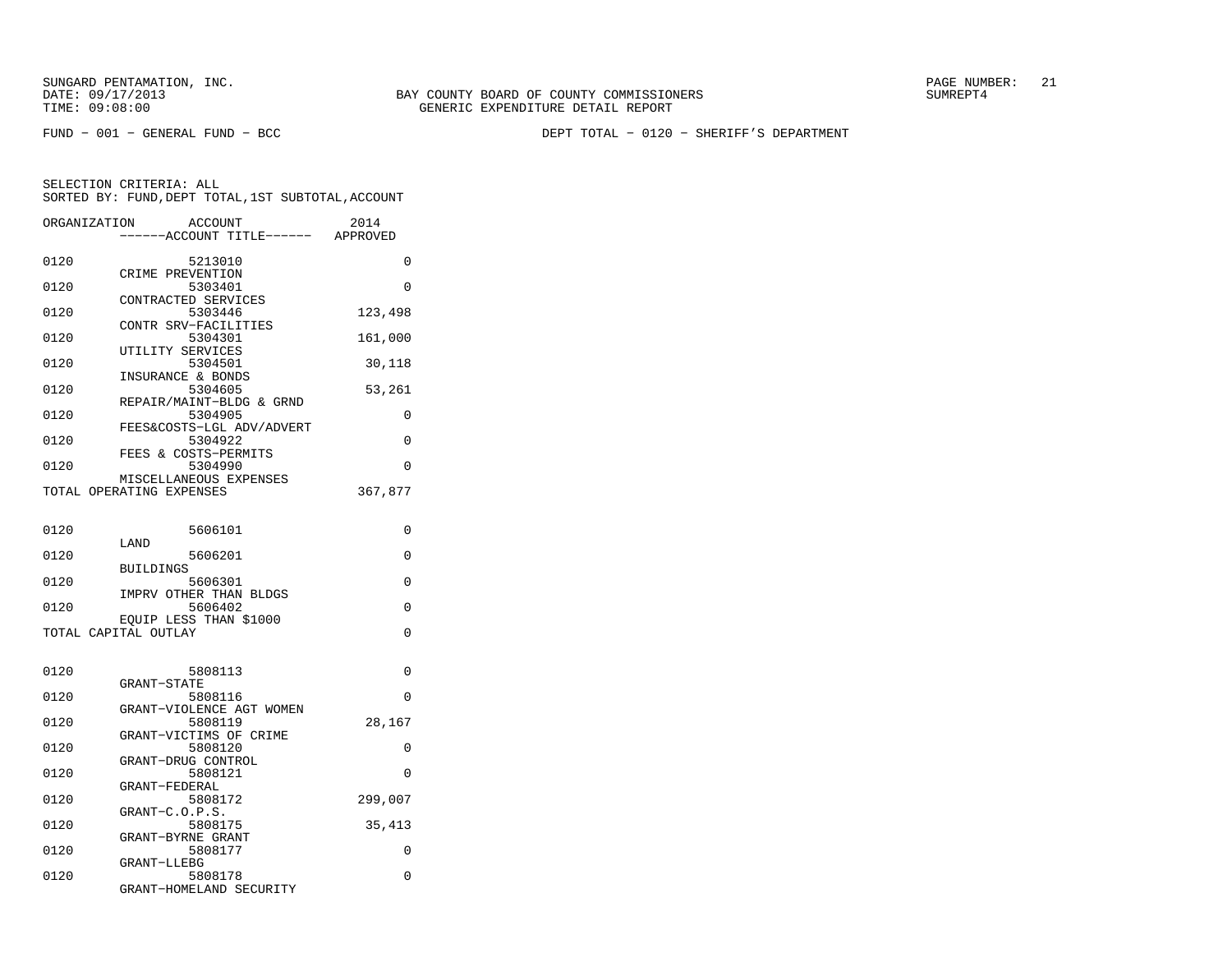FUND − 001 − GENERAL FUND − BCC DEPT TOTAL − 0120 − SHERIFF'S DEPARTMENT

SELECTION CRITERIA: ALL

|                     | SORTED BY: FUND, DEPT TOTAL, 1ST SUBTOTAL, ACCOUNT |                  |
|---------------------|----------------------------------------------------|------------------|
| ORGANIZATION        | ACCOUNT<br>------ACCOUNT TITLE------               | 2014<br>APPROVED |
| TOTAL GRANTS & AIDS |                                                    | 362,587          |
| 0120                | 5819150                                            | 17,798,179       |
| 0120                | FEES & COST-SHERIFF<br>5819151                     | 58,232           |
| 0120                | FEES & COST-SHER/CRSS GRD<br>5819152               | 620,000          |
| 0120                | FEES & COST-SHERIFF/SRO<br>5819153                 | 50,000           |
|                     | FEES & COST-SHER/PROCESS                           |                  |

| 0120 |  | 5819156                      | 1,306,591  |
|------|--|------------------------------|------------|
|      |  | FEES & COST-SHER/CALLAWAY    |            |
| 0120 |  | 5819157                      |            |
|      |  | FEES & COST-SHER/BOOT CMP    |            |
| 0120 |  | 5819159                      | 0          |
|      |  | FEES & COST-SHERIFF/MISC     |            |
| 0120 |  | 5819160                      | 0          |
|      |  | FEES & COST-SHERIFF/JAIL     |            |
| 0120 |  | 5819161                      | 0          |
|      |  | FEES & COST-SHER/SECURITY    |            |
| 0120 |  | 5905998                      | U          |
|      |  | DEPRECIATION EXPENSE         |            |
|      |  | TOTAL NON-OPERATING EXPENSES | 19,833,002 |
|      |  |                              |            |

TOTAL SHERIFF'S DEPARTMENT 20,563,466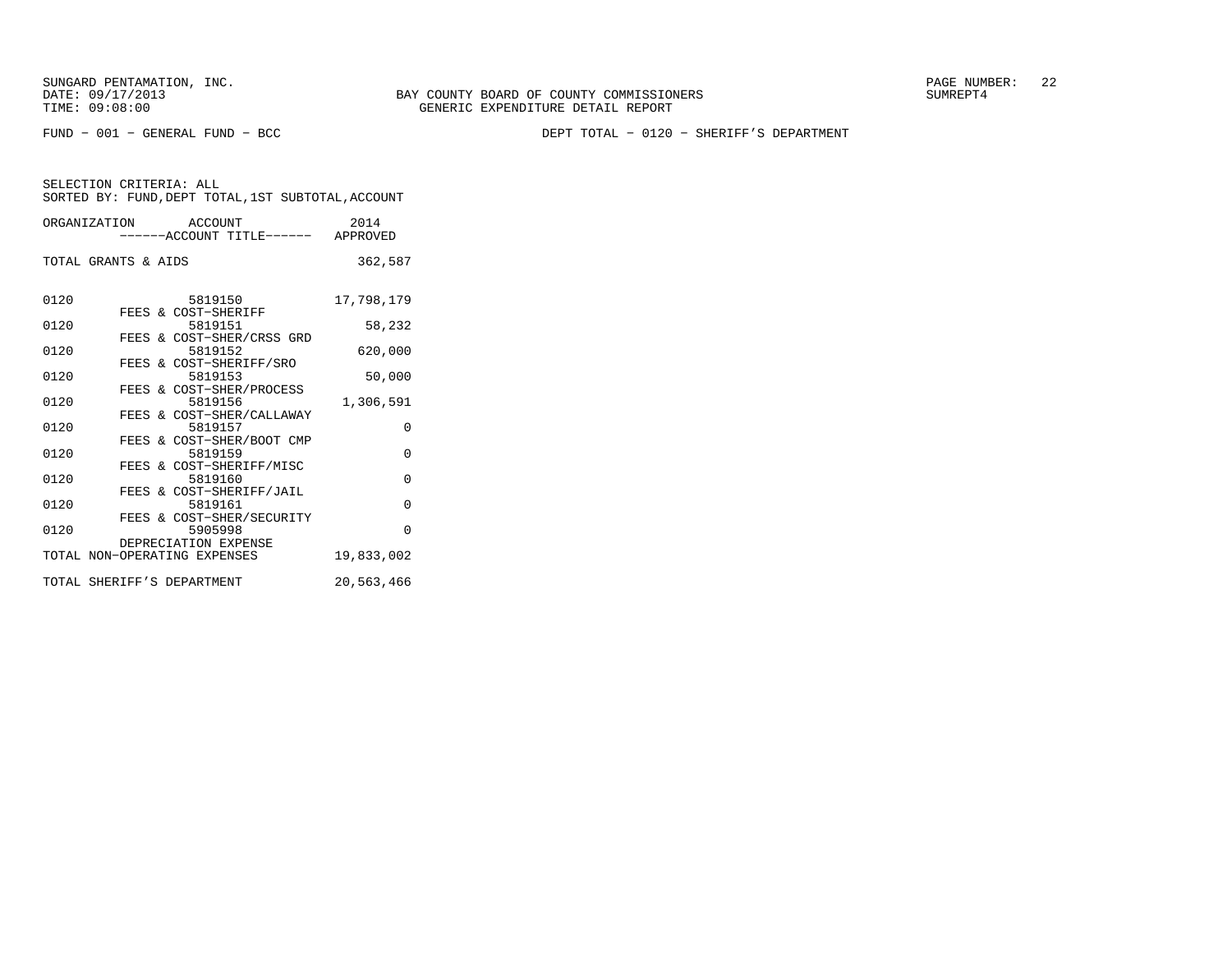FUND − 001 − GENERAL FUND − BCC DEPT TOTAL − 0121 − JAIL

|            | ORGANIZATION<br>ACCOUNT<br>-----ACCOUNT TITLE------ APPROVED | 2014       |
|------------|--------------------------------------------------------------|------------|
| 0121       | 5303101<br>PROFESSIONAL SERVICES                             | 0          |
| 0121       | 5304301<br>UTILITY SERVICES                                  | 630,000    |
| 0121       | 5304501<br>INSURANCE & BONDS                                 | 156,302    |
| 0121       | 5304604<br>REPAIR/MAINT-BLD&GRD DEPT                         | 0          |
| 0121       | 5304605<br>REPAIR/MAINT-BLDG & GRND                          | 17,000     |
| 0121       | 5304922<br>FEES & COSTS-PERMITS                              | 0          |
| 0121       | 5304990<br>MISCELLANEOUS EXPENSES                            | $\Omega$   |
|            | TOTAL OPERATING EXPENSES                                     | 803,302    |
| 0121       | 5606301                                                      | 0          |
| 0121       | IMPRV OTHER THAN BLDGS<br>5606401                            | $\Omega$   |
| 0121       | EOUIPMENT<br>5606402                                         | 0          |
|            | EQUIP LESS THAN \$1000<br>TOTAL CAPITAL OUTLAY               | $\Omega$   |
| 0121       | 5808175                                                      | $\Omega$   |
|            | GRANT-BYRNE GRANT<br>TOTAL GRANTS & AIDS                     | $\Omega$   |
|            |                                                              |            |
| 0121       | 5819160<br>FEES & COST-SHERIFF/JAIL                          | 15,794,741 |
| 0121       | 5819163<br>FEES & COST-INMATE WELFAR                         | 250,000    |
| 0121       | 5905998<br>DEPRECIATION EXPENSE                              | 0          |
|            | TOTAL NON-OPERATING EXPENSES                                 | 16,044,741 |
| TOTAL JAIL |                                                              | 16,848,043 |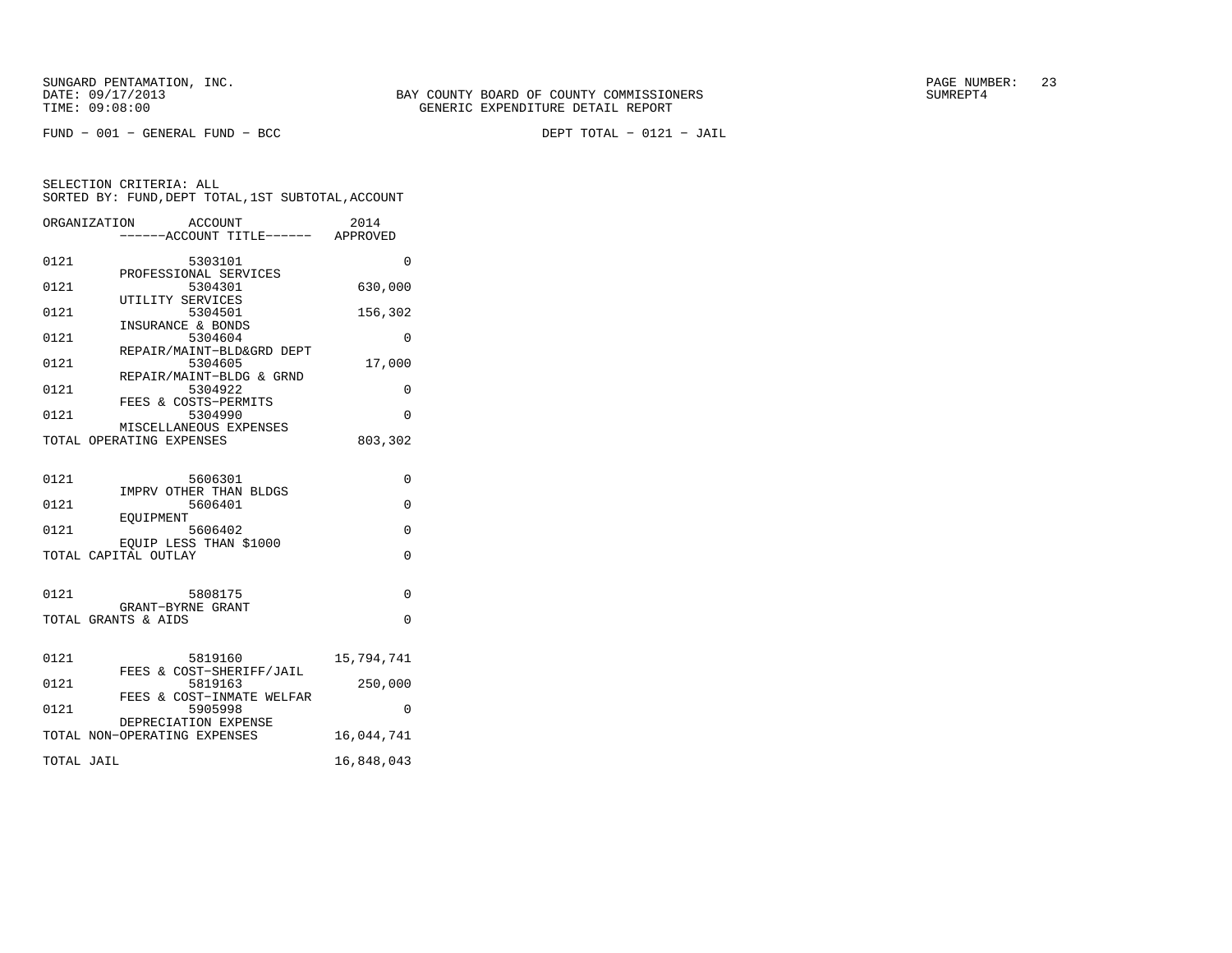FUND − 001 − GENERAL FUND − BCC DEPT TOTAL − 0123 − COUNTY ATTORNEY

| ORGANIZATION | ACCOUNT                            | 2014     |
|--------------|------------------------------------|----------|
|              | -----ACCOUNT TITLE------           | APPROVED |
|              |                                    |          |
| 0123         | 5101200                            | 415,019  |
|              | SALARIES & WAGES-REGULAR           |          |
| 0123         | 5102100                            | 31,749   |
|              | FICA TAXES-MATCHING                |          |
| 0123         | 5102200                            | 45,736   |
|              | RETIREMENT CONTRIBUTIONS           |          |
| 0123         | 5102300                            | 47,510   |
| 0123         | LIFE & HEALTH INSURANCE<br>5102400 | 1,759    |
|              | WORKERS COMP. PREMIUMS             |          |
|              | TOTAL PERSONAL SERVICES            | 541,773  |
|              |                                    |          |
|              |                                    |          |
| 0123         | 5143105                            | 0        |
|              | PROF SRV-OTHER ATTNY               |          |
| 0123         | 5303107                            | 0        |
|              | PROF SRV-SUBSTANCE TEST            |          |
| 0123         | 5303110                            | 0        |
|              | PROF SRV-BACKGROUND CHECK          |          |
| 0123         | 5303401                            | 6,747    |
|              | CONTRACTED SERVICES                |          |
| 0123         | 5303410                            | $\Omega$ |
|              | CONTR SRV-JANITORIAL               |          |
| 0123         | 5303425<br>CONTR SRV-ADMIN FEES    | 1,560    |
| 0123         | 5303446                            | 2,576    |
|              | CONTR SRV-FACILITIES               |          |
| 0123         | 5304001                            | 5,000    |
|              | TRAVEL/TRAINING NON-LOCAL          |          |
| 0123         | 5304005                            | 0        |
|              | TRAVEL-LOCAL                       |          |
| 0123         | 5304101                            | 1,781    |
|              | COMMUNICATIONS SERVICES            |          |
| 0123         | 5304125                            | 100      |
|              | POSTAGE/TRANSP/FREIGHT             |          |
| 0123         | 5304301                            | 7,999    |
|              | UTILITY SERVICES                   |          |
| 0123         | 5304410                            | 2,500    |
|              | RENTALS/LEASES-EOUIPMENT           |          |
| 0123         | 5304501<br>INSURANCE & BONDS       | 6,320    |
| 0123         | 5304605                            | 3,740    |
|              | REPAIR/MAINT-BLDG & GRND           |          |
| 0123         | 5304615                            | 0        |
|              | REPAIR/MAINT-EQUIPMENT             |          |
| 0123         | 5304701                            | 0        |
|              | PRINTING & BINDING                 |          |
| 0123         | 5304902                            | 536      |
|              | FEES & COSTS-PURCHASING            |          |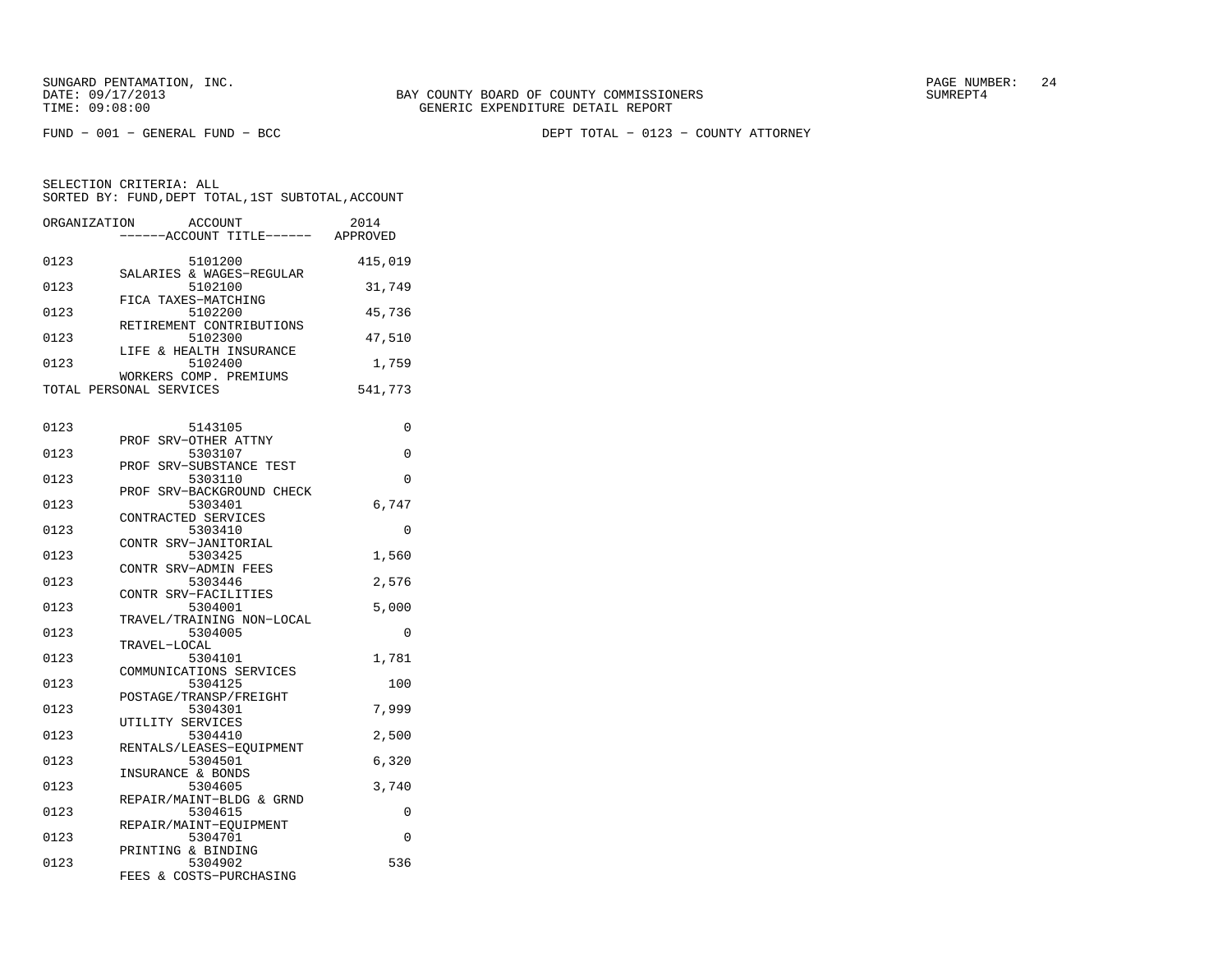FUND − 001 − GENERAL FUND − BCC DEPT TOTAL − 0123 − COUNTY ATTORNEY

|      | ORGANIZATION ACCOUNT<br>-----ACCOUNT TITLE------ APPROVED | 2014     |
|------|-----------------------------------------------------------|----------|
| 0123 | 5304905<br>FEES&COSTS-LGL ADV/ADVERT                      | $\Omega$ |
| 0123 | 5304990                                                   | 873      |
| 0123 | MISCELLANEOUS EXPENSES<br>5305101                         | 3,545    |
| 0123 | OFFICE SUPPLIES<br>5305201                                | $\Omega$ |
| 0123 | OPERATING SUPPLIES<br>5305202                             | 250      |
| 0123 | OPER SUPPLIES-JANITORIAL<br>5305210                       | 0        |
| 0123 | SAFETY GEAR & SUPPLIES<br>5305401                         | 1,400    |
| 0123 | BOOKS/RESOURCE MATR/SUBSC<br>5305402                      | 1,440    |
| 0123 | DUES & MEMBERSHIPS<br>5305406                             | $\Omega$ |
|      | TRAINING & TUITION<br>TOTAL OPERATING EXPENSES            | 46,367   |
|      |                                                           |          |
| 0123 | 5606401                                                   | $\Omega$ |
| 0123 | EOUIPMENT<br>5606402                                      | 100      |
|      | EOUIP LESS THAN \$1000<br>TOTAL CAPITAL OUTLAY            | 100      |
|      |                                                           |          |
| 0123 | 5905998<br>DEPRECIATION EXPENSE                           | $\Omega$ |
| 0123 | 5909915<br>RESERVE FOR PAY ADJUSTMNT                      | $\Omega$ |
|      | TOTAL NON-OPERATING EXPENSES                              | $\Omega$ |
|      | TOTAL COUNTY ATTORNEY                                     | 588,240  |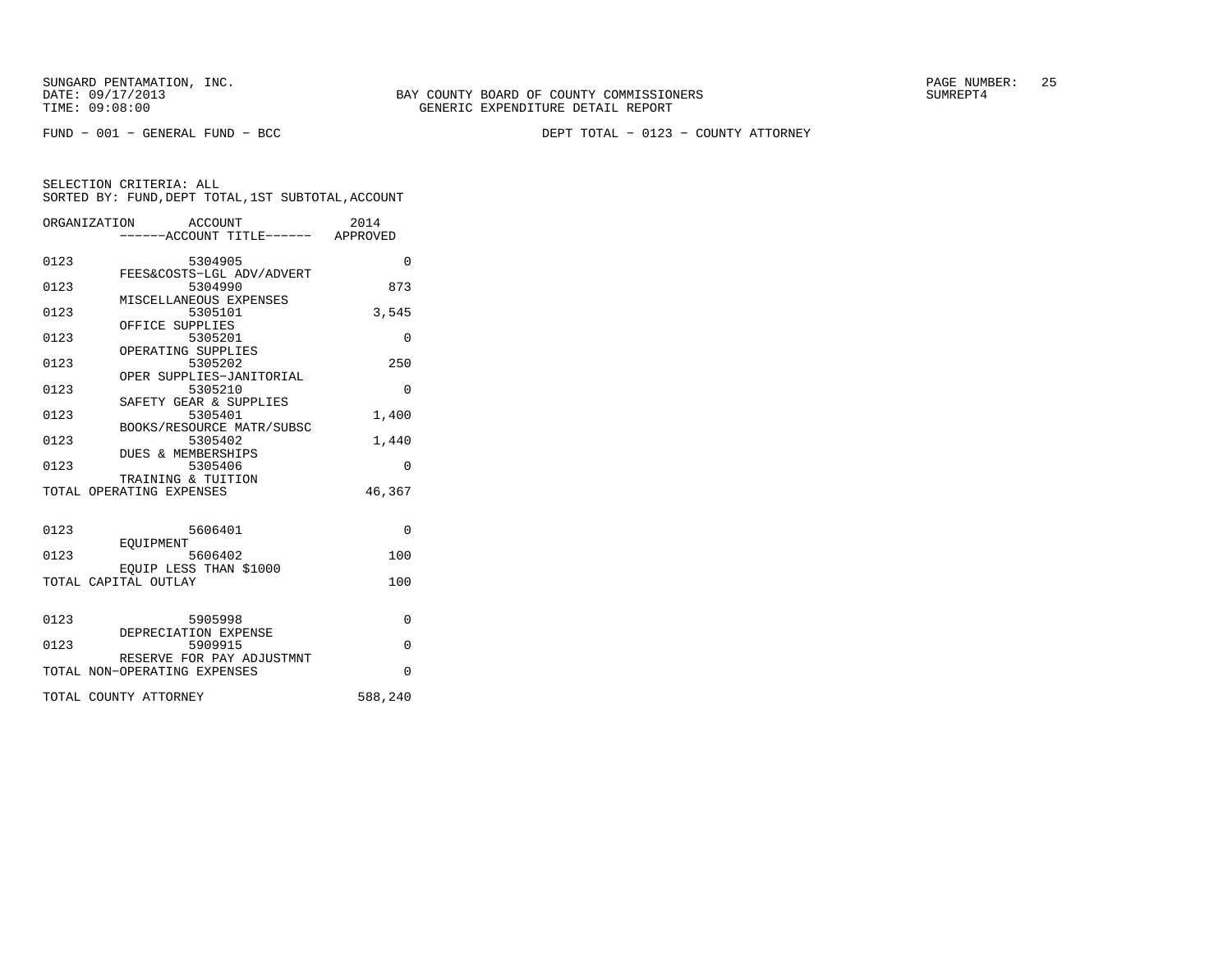FUND − 001 − GENERAL FUND − BCC DEPT TOTAL − 0125 − ADMINISTRATION OFFICE

SELECTION CRITERIA: ALLSORTED BY: FUND,DEPT TOTAL,1ST SUBTOTAL,ACCOUNT

| ORGANIZATION | ACCOUNT                                              | 2014<br>-----ACCOUNT TITLE------ APPROVED |
|--------------|------------------------------------------------------|-------------------------------------------|
| 0125         | 5101200                                              | 554,495                                   |
| 0125         | SALARIES & WAGES-REGULAR<br>5101400                  | 0                                         |
| 0125         | SALARIES & WAGES-OVERTIME<br>5102100                 | 42,419                                    |
| 0125         | FICA TAXES-MATCHING<br>5102200                       | 82,015                                    |
| 0125         | RETIREMENT CONTRIBUTIONS<br>5102300                  | 35,770                                    |
| 0125         | LIFE & HEALTH INSURANCE<br>5102400                   | 2,379                                     |
| 0125         | WORKERS COMP. PREMIUMS<br>5102500                    | 6,600                                     |
|              | UNEMPLOYMENT COMPENSATION<br>TOTAL PERSONAL SERVICES | 723,678                                   |
|              |                                                      |                                           |
| 0125         | 5143110                                              | $\Omega$                                  |
| 0125         | PROF SRV-LITIGATION<br>5303107                       | $\Omega$                                  |
| 0125         | PROF SRV-SUBSTANCE TEST<br>5303110                   | $\Omega$                                  |
| 0125         | PROF SRV-BACKGROUND CHECK<br>5303401                 | $\Omega$                                  |
| 0125         | CONTRACTED SERVICES<br>5303410                       | 0                                         |
|              | CONTR SRV-JANITORIAL                                 |                                           |
| 0125         | 5303425<br>CONTR SRV-ADMIN FEES                      | 1,560                                     |
| 0125         | 5303446                                              | 16,019                                    |
| 0125         | CONTR SRV-FACILITIES<br>5304001                      | 5,000                                     |
| 0125         | TRAVEL/TRAINING NON-LOCAL<br>5304005                 | 500                                       |
| 0125         | TRAVEL-LOCAL<br>5304101                              | 3,643                                     |
| 0125         | COMMUNICATIONS SERVICES<br>5304125                   | 200                                       |

 POSTAGE/TRANSP/FREIGHT0125 5304301 19,211

 RENTALS/LEASES−EQUIPMENT0125 5304501 4,739

0125 5304405 0

 0125 5304605 8,980 REPAIR/MAINT−BLDG & GRND

0125 5304410 2,900

UTILITY SERVICES

RENTALS/LEASES-BUILDINGS<br>5304410

INSURANCE & BONDS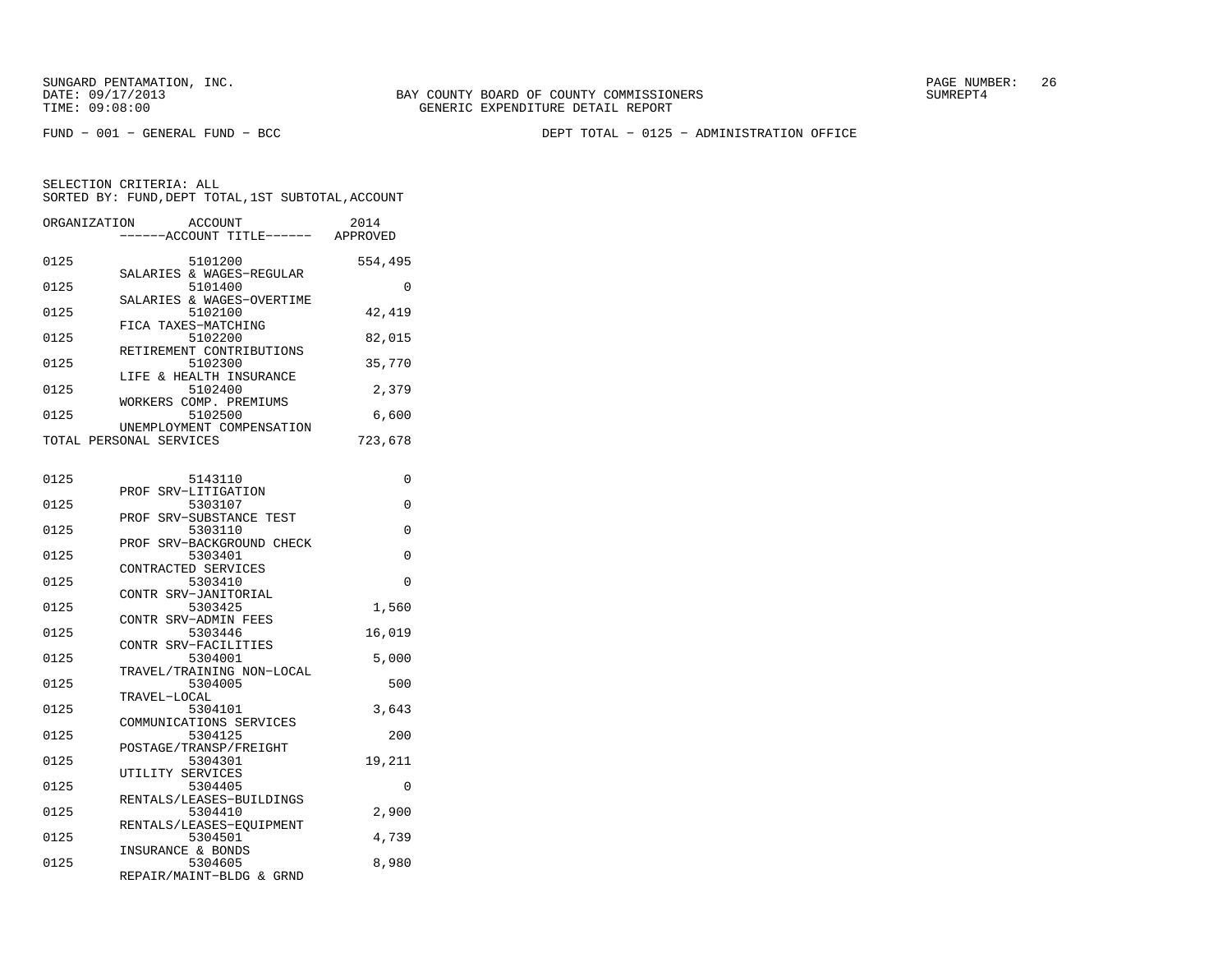FUND − 001 − GENERAL FUND − BCC DEPT TOTAL − 0125 − ADMINISTRATION OFFICE

|      | ORGANIZATION<br><b>ACCOUNT</b>                 | ----ACCOUNT TITLE------ APPROVED | 2014     |
|------|------------------------------------------------|----------------------------------|----------|
| 0125 | 5304611                                        |                                  | 0        |
| 0125 | REPAIR/MAINT-FLEET MAINT<br>5304615            |                                  | 0        |
| 0125 | REPAIR/MAINT-EOUIPMENT<br>5304701              |                                  | 600      |
| 0125 | PRINTING & BINDING<br>5304902                  |                                  | 804      |
| 0125 | FEES & COSTS-PURCHASING<br>5304905             |                                  | 0        |
| 0125 | FEES&COSTS-LGL ADV/ADVERT<br>5304990           |                                  | 1,000    |
| 0125 | MISCELLANEOUS EXPENSES<br>5305101              |                                  | 2,500    |
| 0125 | OFFICE SUPPLIES<br>5305201                     |                                  | 250      |
| 0125 | OPERATING SUPPLIES<br>5305202                  |                                  | 0        |
| 0125 | OPER SUPPLIES-JANITORIAL<br>5305205            |                                  | 100      |
| 0125 | GAS, OIL & LUBRICANTS<br>5305210               |                                  | 0        |
| 0125 | SAFETY GEAR & SUPPLIES<br>5305401              |                                  | 100      |
| 0125 | BOOKS/RESOURCE MATR/SUBSC<br>5305402           |                                  | 2,800    |
| 0125 | DUES & MEMBERSHIPS<br>5305406                  |                                  | 12,000   |
|      | TRAINING & TUITION<br>TOTAL OPERATING EXPENSES |                                  | 82,906   |
|      |                                                |                                  |          |
| 0125 | 5606401<br>EOUIPMENT                           |                                  | $\Omega$ |
| 0125 | 5606402<br>EOUIP LESS THAN \$1000              |                                  | 500      |
|      | TOTAL CAPITAL OUTLAY                           |                                  | 500      |
| 0125 | 5905998                                        |                                  | $\Omega$ |
|      | DEPRECIATION EXPENSE                           |                                  |          |
| 0125 | 5909915<br>RESERVE FOR PAY ADJUSTMNT           |                                  | 0        |
|      | TOTAL NON-OPERATING EXPENSES                   |                                  | $\Omega$ |
|      | TOTAL ADMINISTRATION OFFICE                    |                                  | 807,084  |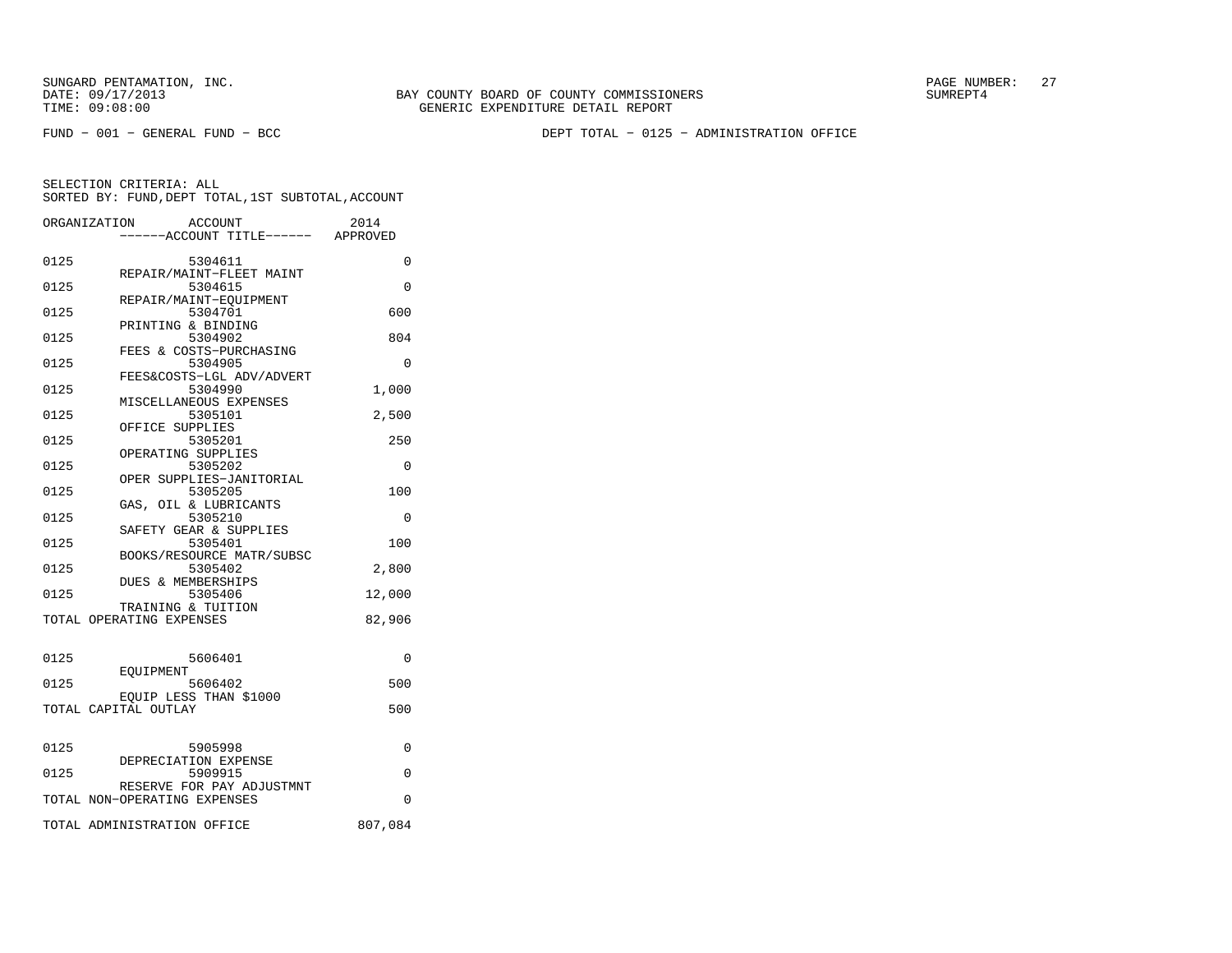FUND − 001 − GENERAL FUND − BCC DEPT TOTAL − 0126 − PUBLIC INFORMATION OFFICE

|      | ORGANIZATION                    | ACCOUNT                   |  | 2014     |  |
|------|---------------------------------|---------------------------|--|----------|--|
|      |                                 | ------ACCOUNT TITLE------ |  | APPROVED |  |
|      |                                 |                           |  |          |  |
| 0126 |                                 | 5303110                   |  |          |  |
|      |                                 | PROF SRV-BACKGROUND CHECK |  |          |  |
|      | TOTAL OPERATING EXPENSES        |                           |  |          |  |
|      |                                 |                           |  |          |  |
|      | TOTAL PUBLIC INFORMATION OFFICE |                           |  |          |  |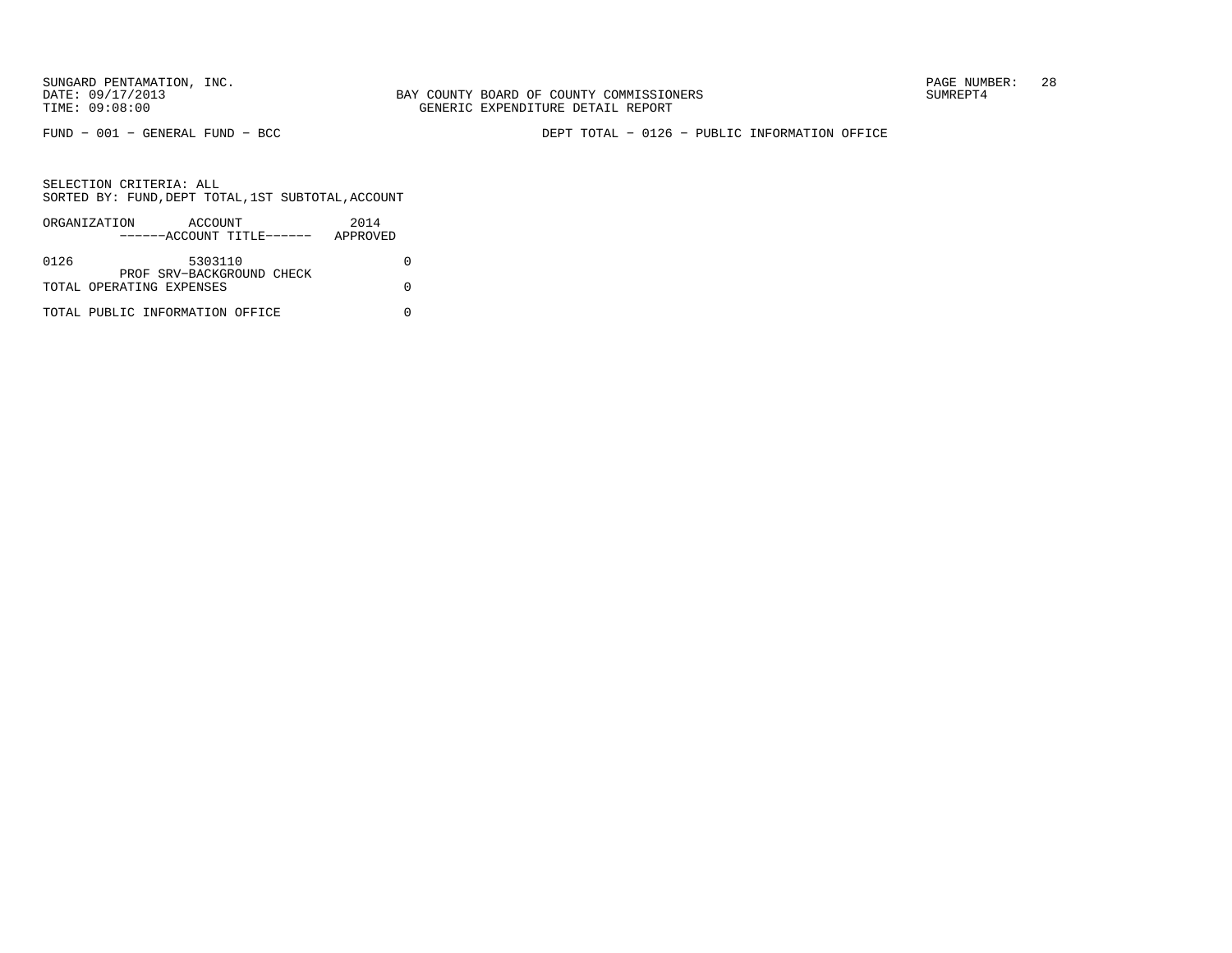FUND − 001 − GENERAL FUND − BCC DEPT TOTAL − 0127 − HUMAN RESOURCES

| ORGANIZATION | ACCOUNT<br>---ACCOUNT TITLE------ APPROVED           | 2014     |
|--------------|------------------------------------------------------|----------|
| 0127         | 5101200<br>SALARIES & WAGES-REGULAR                  | 249,804  |
| 0127         | 5101400                                              | 500      |
| 0127         | SALARIES & WAGES-OVERTIME<br>5102100                 | 19,149   |
| 0127         | FICA TAXES-MATCHING<br>5102200                       | 17,831   |
| 0127         | RETIREMENT CONTRIBUTIONS<br>5102300                  | 23,573   |
| 0127         | LIFE & HEALTH INSURANCE<br>5102400                   | 1,075    |
| 0127         | WORKERS COMP. PREMIUMS<br>5102500                    | $\Omega$ |
|              | UNEMPLOYMENT COMPENSATION<br>TOTAL PERSONAL SERVICES | 311,932  |
| 0127         | 5143103                                              | 0        |
| 0127         | PROF SRV-LABOR ATTNY<br>5303107                      | 0        |
| 0127         | SRV-SUBSTANCE TEST<br>PROF<br>5303110                | 0        |
| 0127         | PROF SRV-BACKGROUND CHECK<br>5303401                 | 19,600   |
| 0127         | CONTRACTED SERVICES<br>5303410                       | 0        |
| 0127         | CONTR SRV-JANITORIAL<br>5303425                      | 1,560    |
| 0127         | CONTR SRV-ADMIN FEES<br>5303446                      | 6,714    |
|              | CONTR SRV-FACILITIES                                 |          |
| 0127         | 5304001<br>TRAVEL/TRAINING NON-LOCAL                 | 3,000    |
| 0127         | 5304005<br>TRAVEL-LOCAL                              | 200      |
| 0127         | 5304101<br>COMMUNICATIONS SERVICES                   | 1,407    |
| 0127         | 5304125<br>POSTAGE/TRANSP/FREIGHT                    | 400      |
| 0127         | 5304301<br>UTILITY SERVICES                          | 9,034    |
| 0127         | 5304405<br>RENTALS/LEASES-BUILDINGS                  | 0        |
| 0127         | 5304410<br>RENTALS/LEASES-EOUIPMENT                  | 2,000    |
| 0127         | 5304501<br>INSURANCE & BONDS                         | 2,567    |
| 0127         | 5304605<br>REPAIR/MAINT-BLDG & GRND                  | 4,222    |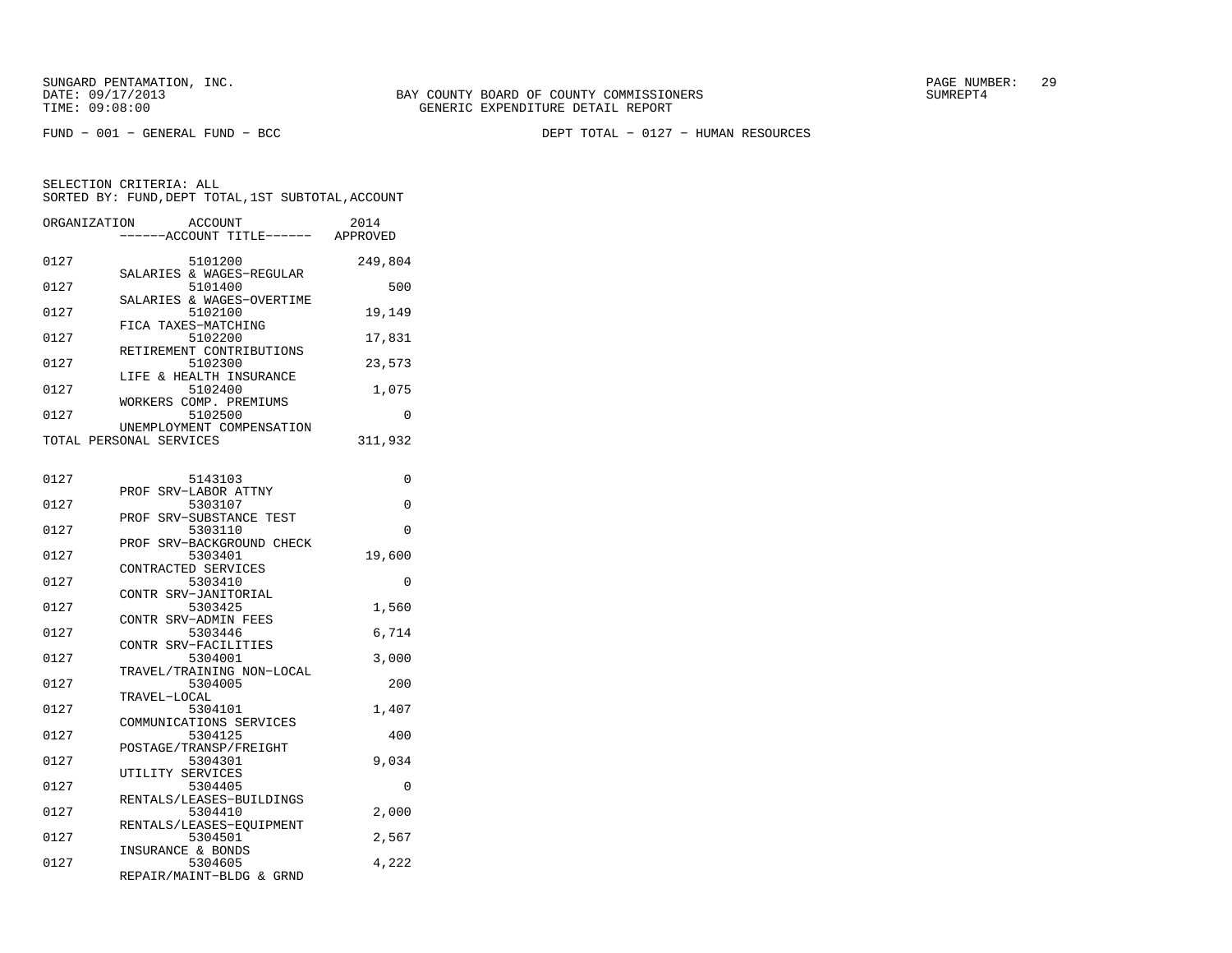FUND − 001 − GENERAL FUND − BCC DEPT TOTAL − 0127 − HUMAN RESOURCES

|      | ORGANIZATION<br><b>ACCOUNT</b><br>----ACCOUNT TITLE------ APPROVED | 2014     |
|------|--------------------------------------------------------------------|----------|
| 0127 | 5304615                                                            | $\Omega$ |
| 0127 | REPAIR/MAINT-EQUIPMENT<br>5304701                                  | 200      |
| 0127 | PRINTING & BINDING<br>5304902                                      | 536      |
| 0127 | FEES & COSTS-PURCHASING<br>5304905                                 | 0        |
| 0127 | FEES&COSTS-LGL ADV/ADVERT<br>5304990                               | 50       |
| 0127 | MISCELLANEOUS EXPENSES<br>5305101                                  | 3,000    |
| 0127 | OFFICE SUPPLIES<br>5305201                                         | $\Omega$ |
| 0127 | OPERATING SUPPLIES<br>5305202                                      | $\Omega$ |
| 0127 | OPER SUPPLIES-JANITORIAL<br>5305224                                | 35,000   |
| 0127 | EMPLOYEE DEVELOPMENT<br>5305401                                    | 400      |
| 0127 | BOOKS/RESOURCE MATR/SUBSC<br>5305402                               | 260      |
| 0127 | DUES & MEMBERSHIPS<br>5305406                                      | 450      |
|      | TRAINING & TUITION<br>TOTAL OPERATING EXPENSES                     | 90,600   |
| 0127 | 5606401                                                            | 0        |
| 0127 | EOUIPMENT<br>5606402                                               | $\Omega$ |
| 0127 | EOUIP LESS THAN \$1000<br>5606450                                  | $\Omega$ |
|      | COMPUTER SOFTWARE<br>TOTAL CAPITAL OUTLAY                          | $\Omega$ |
| 0127 |                                                                    |          |
|      | 5905998<br>DEPRECIATION EXPENSE                                    | 0        |
| 0127 | 5909915<br>RESERVE FOR PAY ADJUSTMNT                               | 0        |
|      | TOTAL NON-OPERATING EXPENSES                                       | $\Omega$ |
|      | TOTAL HUMAN RESOURCES                                              | 402,532  |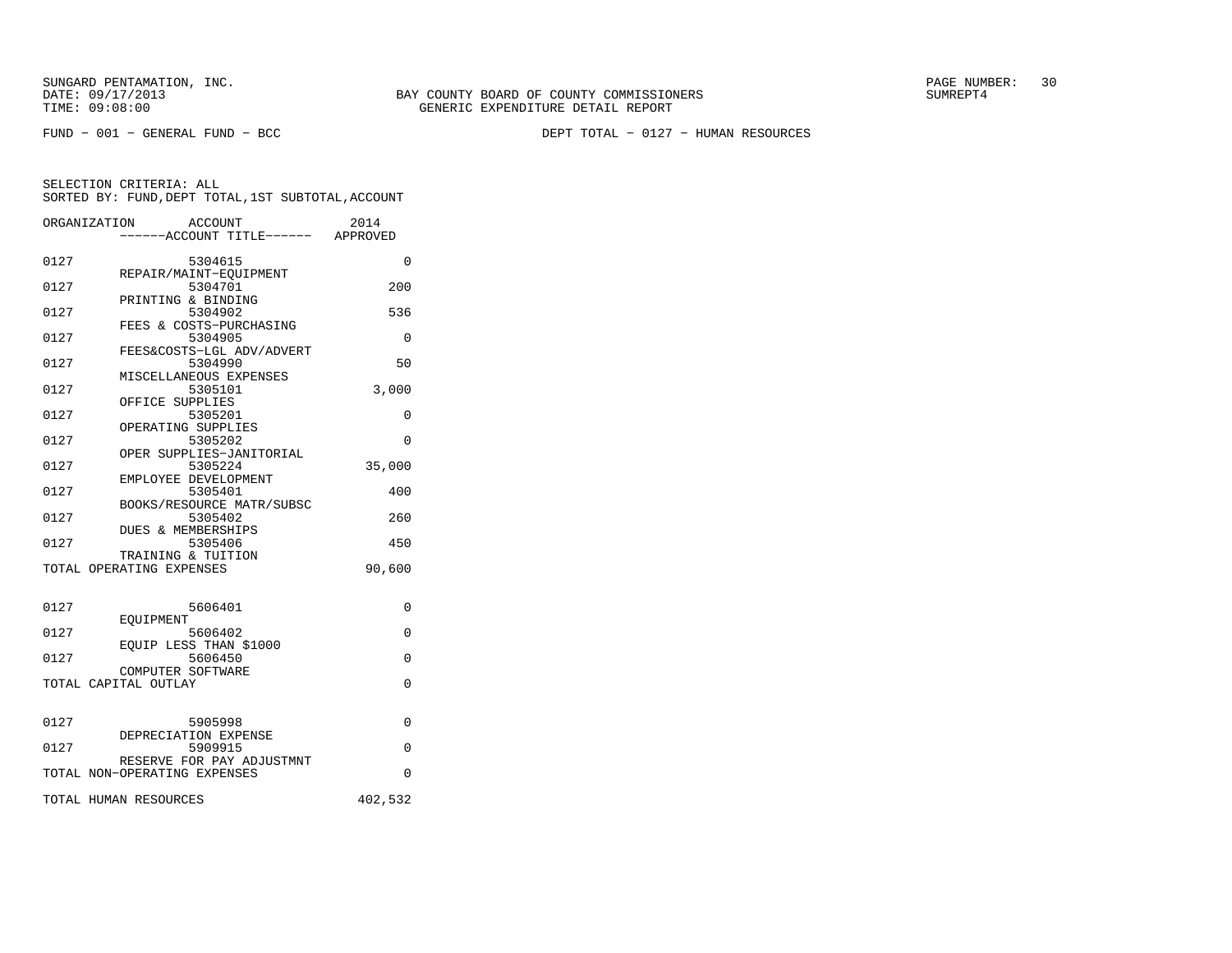FUND − 001 − GENERAL FUND − BCC DEPT TOTAL − 0130 − MANAGEMENT/BUDGET

SELECTION CRITERIA: ALLSORTED BY: FUND,DEPT TOTAL,1ST SUBTOTAL,ACCOUNT

| ORGANIZATION | ACCOUNT<br>----ACCOUNT TITLE------ APPROVED                | 2014    |
|--------------|------------------------------------------------------------|---------|
| 0130         | 5101200                                                    | 170,593 |
| 0130         | SALARIES & WAGES-REGULAR<br>5101400                        | 100     |
| 0130         | SALARIES & WAGES-OVERTIME<br>5102100                       | 13,059  |
| 0130         | FICA TAXES-MATCHING<br>5102200<br>RETIREMENT CONTRIBUTIONS | 22,609  |
| 0130         | 5102300<br>LIFE & HEALTH INSURANCE                         | 18,112  |
| 0130         | 5102400<br>WORKERS COMP. PREMIUMS                          | 734     |
| 0130         | 5102500<br>UNEMPLOYMENT COMPENSATION                       | 0       |
|              | TOTAL PERSONAL SERVICES                                    | 225,207 |
| 0130         | 5303106                                                    | 0       |
| 0130         | PROF SRV-PHYSICLS/MEDICAL<br>5303107                       | 0       |
| 0130         | PROF SRV-SUBSTANCE TEST<br>5303110                         | 0       |
| 0130         | PROF SRV-BACKGROUND CHECK<br>5303401                       | 0       |
| 0130         | CONTRACTED SERVICES<br>5303410                             | 0       |
| 0130         | CONTR SRV-JANITORIAL<br>5303425                            | 1,560   |
| 0130         | CONTR SRV-ADMIN FEES<br>5303446                            | 2,108   |
| 0130         | CONTR SRV-FACILITIES<br>5304001                            | 0       |
| 0130         | TRAVEL/TRAINING NON-LOCAL<br>5304101                       | 295     |
| 0130         | COMMUNICATIONS SERVICES<br>5304125                         | 75      |
| 0130         | POSTAGE/TRANSP/FREIGHT<br>5304301                          | 4,802   |
| 0130         | UTILITY SERVICES<br>5304410                                | 2,500   |
| 0130         | RENTALS/LEASES-EQUIPMENT<br>5304501                        | 2,567   |
| 0130         | INSURANCE & BONDS<br>5304605                               | 2,248   |
| 0130         | REPAIR/MAINT-BLDG & GRND<br>5304615                        | 0       |
| 0130         | REPAIR/MAINT-EQUIPMENT<br>5304701                          | 2,300   |

PRINTING & BINDING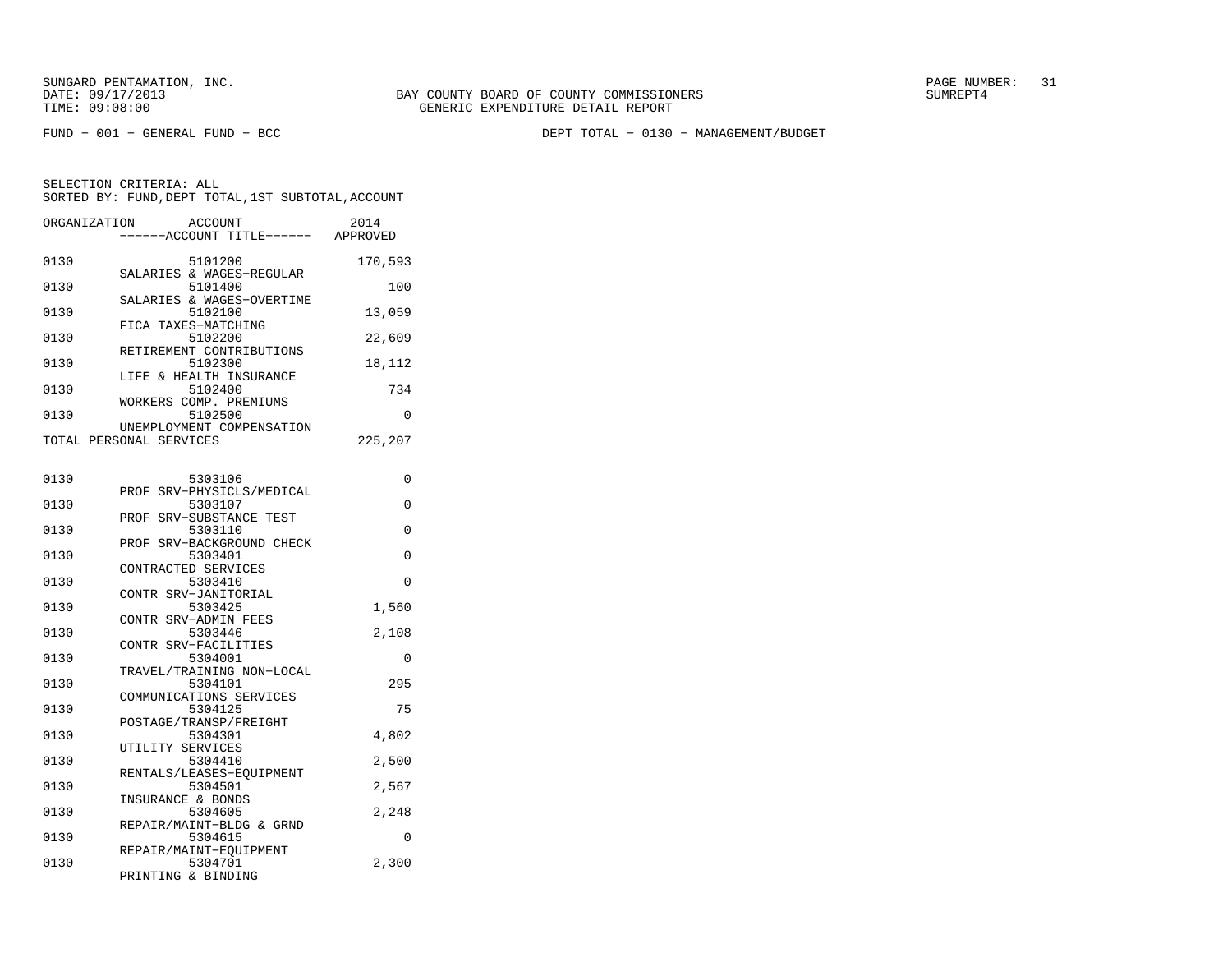FUND − 001 − GENERAL FUND − BCC DEPT TOTAL − 0130 − MANAGEMENT/BUDGET

|      | ORGANIZATION<br>ACCOUNT<br>-----ACCOUNT TITLE------ APPROVED | 2014     |
|------|--------------------------------------------------------------|----------|
| 0130 | 5304902<br>FEES & COSTS-PURCHASING                           | 268      |
| 0130 | 5304905<br>FEES&COSTS-LGL ADV/ADVERT                         | 1,600    |
| 0130 | 5304990<br>MISCELLANEOUS EXPENSES                            | 0        |
| 0130 | 5305101<br>OFFICE SUPPLIES                                   | 650      |
| 0130 | 5305201<br>OPERATING SUPPLIES                                | $\Omega$ |
| 0130 | 5305202                                                      | $\Omega$ |
| 0130 | OPER SUPPLIES-JANITORIAL<br>5305205                          | 0        |
| 0130 | GAS, OIL & LUBRICANTS<br>5305210<br>SAFETY GEAR & SUPPLIES   | $\Omega$ |
| 0130 | 5305401                                                      | 100      |
| 0130 | BOOKS/RESOURCE MATR/SUBSC<br>5305402                         | 150      |
| 0130 | <b>DUES &amp; MEMBERSHIPS</b><br>5305406                     | $\Omega$ |
|      | TRAINING & TUITION<br>TOTAL OPERATING EXPENSES               | 21,223   |
| 0130 | 5606401                                                      | $\Omega$ |
| 0130 | <b>EOUIPMENT</b><br>5606402                                  | $\Omega$ |
| 0130 | EQUIP LESS THAN \$1000<br>5606450                            | $\Omega$ |
|      | COMPUTER SOFTWARE<br>TOTAL CAPITAL OUTLAY                    | $\Omega$ |
| 0130 | 5905998                                                      | $\Omega$ |
| 0130 | DEPRECIATION EXPENSE<br>5909915                              | $\Omega$ |
|      | RESERVE FOR PAY ADJUSTMNT<br>TOTAL NON-OPERATING EXPENSES    | $\Omega$ |
|      | TOTAL MANAGEMENT/BUDGET                                      | 246,430  |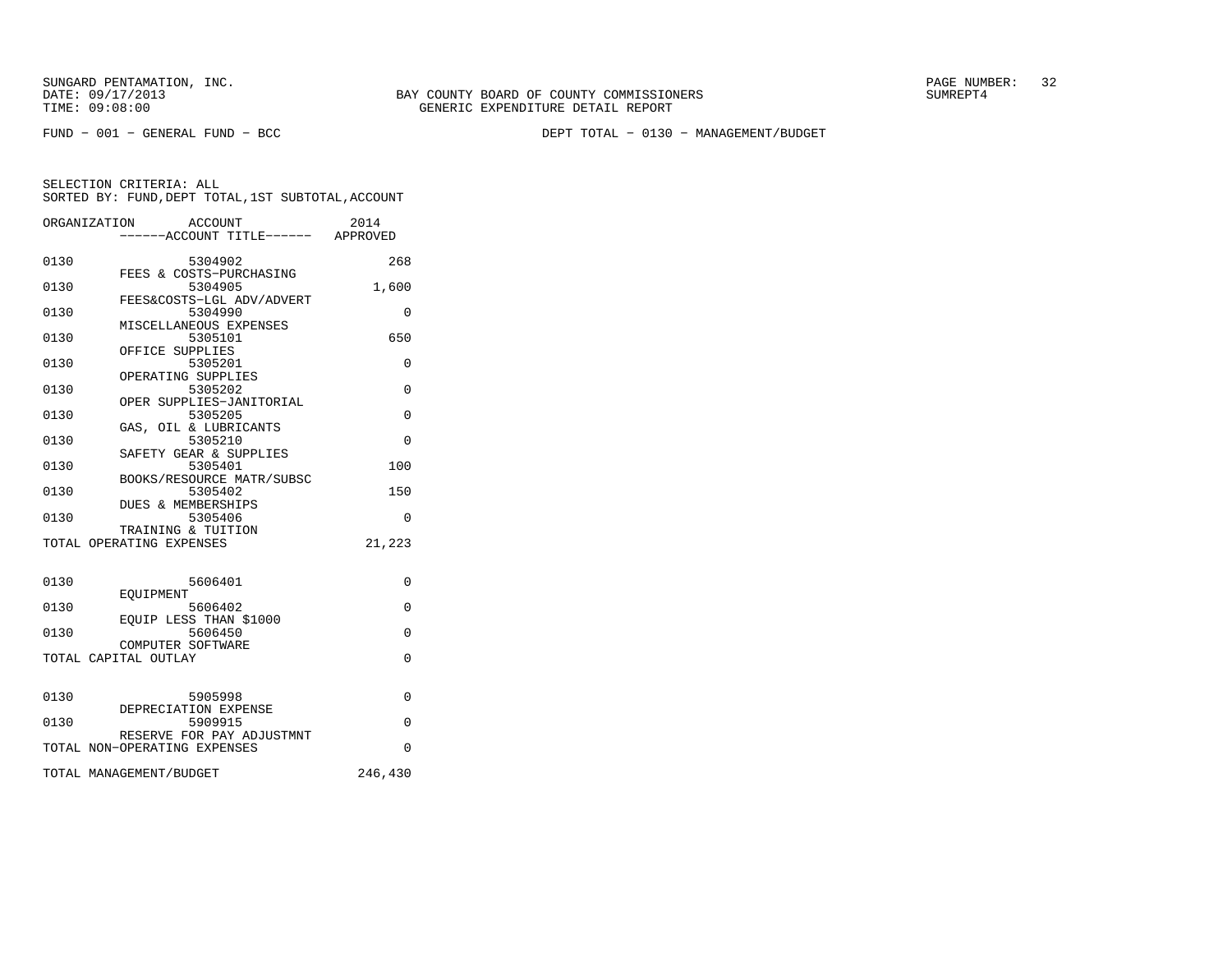SELECTION CRITERIA: ALLSORTED BY: FUND,DEPT TOTAL,1ST SUBTOTAL,ACCOUNT

| ORGANIZATION | ACCOUNT<br>----ACCOUNT TITLE------ APPROVED | 2014     |
|--------------|---------------------------------------------|----------|
|              |                                             |          |
| 0135         | 5101200                                     | 370,938  |
|              | SALARIES & WAGES-REGULAR                    |          |
| 0135         | 5101400                                     | 500      |
|              | SALARIES & WAGES-OVERTIME                   |          |
| 0135         | 5102100                                     | 28,415   |
|              | FICA TAXES-MATCHING                         |          |
| 0135         | 5102200                                     | 39,057   |
|              | RETIREMENT CONTRIBUTIONS                    |          |
| 0135         | 5102300                                     | 56,209   |
|              | LIFE & HEALTH INSURANCE                     |          |
| 0135         | 5102400                                     | 1,596    |
|              | WORKERS COMP. PREMIUMS                      |          |
| 0135         | 5102500                                     | $\Omega$ |
|              | UNEMPLOYMENT COMPENSATION                   |          |
|              | TOTAL PERSONAL SERVICES                     | 496,715  |
|              |                                             |          |
|              |                                             |          |
| 0135         | 5153105                                     | 0        |
|              | PLANNING COMMISSION/DRB                     |          |
| 0135         | 5303107                                     | 0        |
|              | PROF SRV-SUBSTANCE TEST                     |          |
| 0135         | 5303110                                     | 0        |
|              | PROF SRV-BACKGROUND CHECK                   |          |
| 0135         | 5303401                                     | 0        |
|              | CONTRACTED SERVICES                         |          |
| 0135         | 5303410                                     | 0        |
|              | CONTR SRV-JANITORIAL                        |          |
| 0135         | 5303422                                     | $\Omega$ |
|              | CONTR SRV-GIS                               |          |
| 0135         | 5303425                                     | 2,184    |
|              | CONTR SRV-ADMIN FEES                        |          |
| 0135         | 5303446                                     | 3,341    |
|              | CONTR SRV-FACILITIES                        |          |
| 0135         | 5304001                                     | 7,400    |
|              | TRAVEL/TRAINING NON-LOCAL                   |          |
| 0135         | 5304101                                     | 931      |
|              | COMMUNICATIONS SERVICES                     |          |
| 0135         | 5304125                                     | 600      |
|              | POSTAGE/TRANSP/FREIGHT                      |          |
| 0135         | 5304301                                     | 13,212   |
|              | UTILITY SERVICES                            |          |
| 0135         | 5304405                                     | 0        |
|              | RENTALS/LEASES-BUILDINGS                    |          |
| 0135         | 5304410                                     | 5,800    |

 RENTALS/LEASES−EQUIPMENT0135 5304501 5,134

 0135 5304605 6,177 REPAIR/MAINT−BLDG & GRND

INSURANCE & BONDS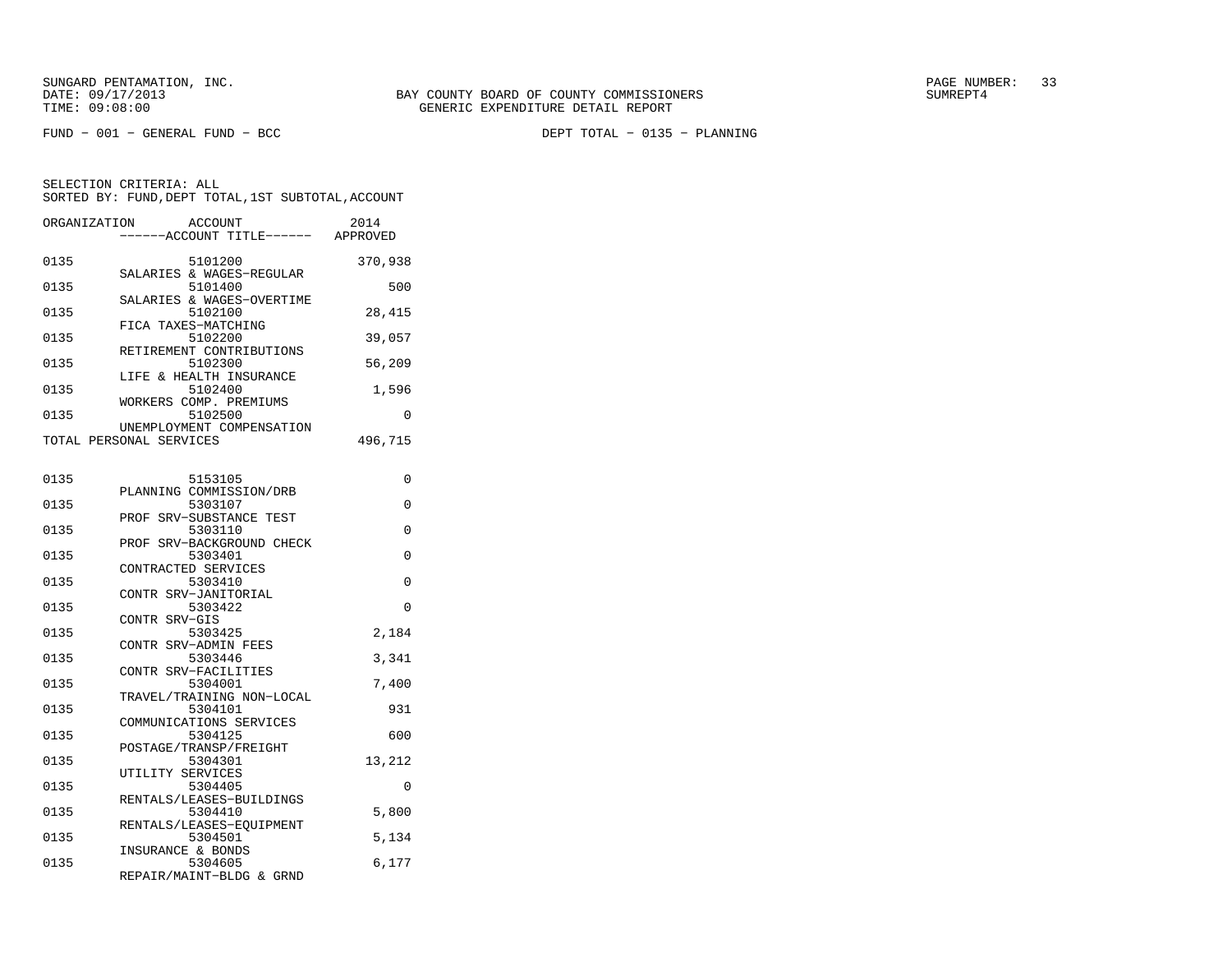| ORGANIZATION | <b>ACCOUNT</b><br>---ACCOUNT TITLE------ APPROVED | 2014     |
|--------------|---------------------------------------------------|----------|
| 0135         | 5304610                                           | 750      |
| 0135         | REPAIR/MAINT-AUTO EQUIP<br>5304611                | 0        |
| 0135         | REPAIR/MAINT-FLEET MAINT<br>5304615               | 6,100    |
| 0135         | REPAIR/MAINT-EQUIPMENT<br>5304701                 | $\Omega$ |
| 0135         | PRINTING & BINDING<br>5304902                     | 1,073    |
| 0135         | FEES & COSTS-PURCHASING<br>5304905                | 15,000   |
| 0135         | FEES&COSTS-LGL ADV/ADVERT<br>5304909              | 25       |
| 0135         | FEES & COSTS-COURT FILING<br>5304990              | 50       |
| 0135         | MISCELLANEOUS EXPENSES<br>5305101                 | 2,000    |
| 0135         | OFFICE SUPPLIES<br>5305201                        | 0        |
| 0135         | OPERATING SUPPLIES<br>5305202                     | 0        |
| 0135         | OPER SUPPLIES-JANITORIAL<br>5305205               | 1,000    |
| 0135         | GAS, OIL & LUBRICANTS<br>5305210                  | 50       |
| 0135         | SAFETY GEAR & SUPPLIES<br>5305215                 | $\Omega$ |
| 0135         | CLOTHING & WEARING APPRL<br>5305401               | 300      |
| 0135         | BOOKS/RESOURCE MATR/SUBSC<br>5305402              | 3,000    |
| 0135         | DUES & MEMBERSHIPS<br>5305406                     | 500      |
|              | TRAINING & TUITION<br>TOTAL OPERATING EXPENSES    | 74,627   |
|              |                                                   |          |
| 0135         | 5606401<br>EOUIPMENT                              | 0        |
| 0135         | 5606402<br>EQUIP LESS THAN \$1000                 | 0        |
| 0135         | 5606450<br>COMPUTER SOFTWARE                      | 300      |
|              | TOTAL CAPITAL OUTLAY                              | 300      |
| 0135         | 5808113                                           | 60,000   |
| 0135         | GRANT-STATE<br>5808121<br>GRANT-FEDERAL           | 50,000   |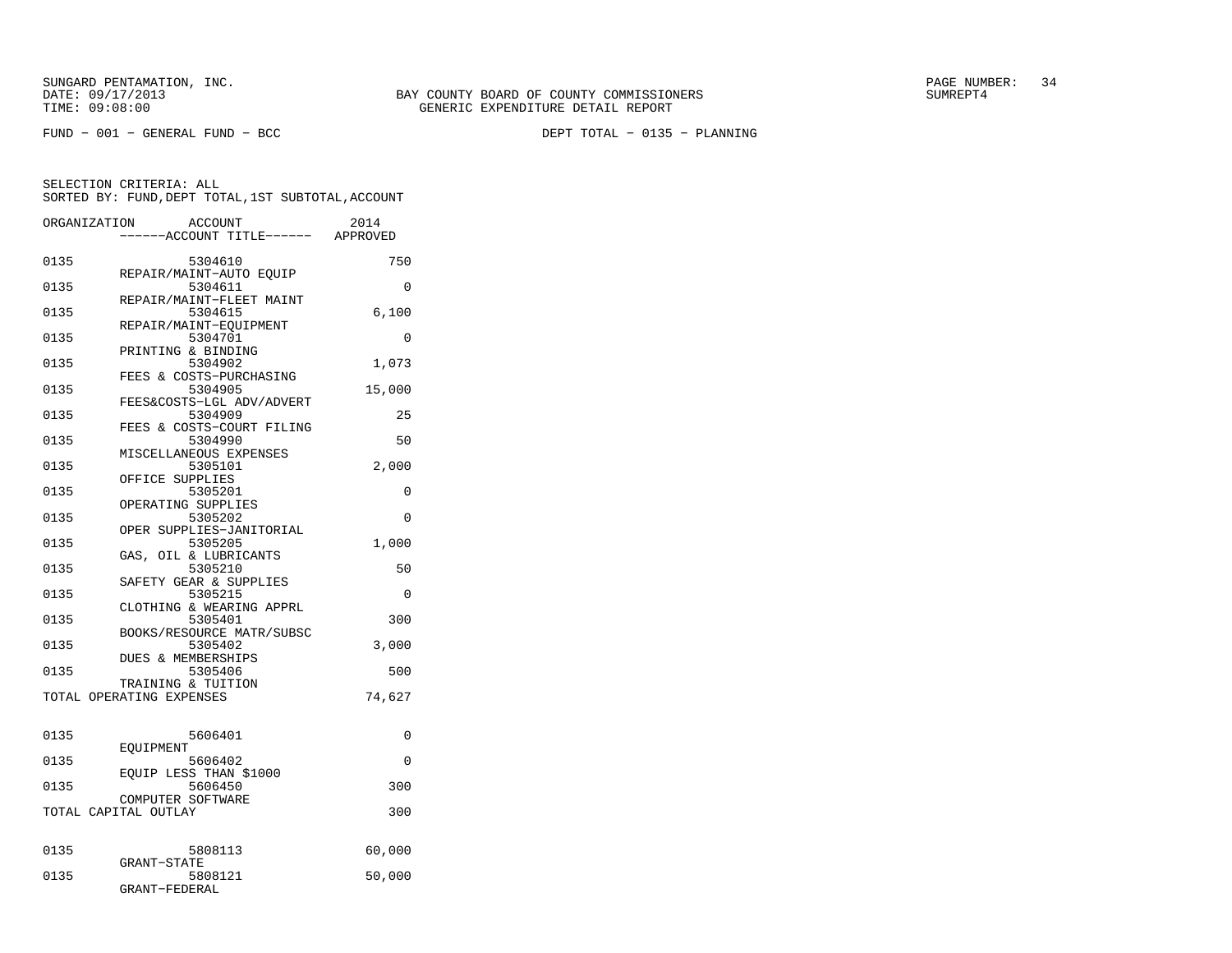FUND − 001 − GENERAL FUND − BCC DEPT TOTAL − 0135 − PLANNING

SELECTION CRITERIA: ALL SORTED BY: FUND,DEPT TOTAL,1ST SUBTOTAL,ACCOUNTORGANIZATION ACCOUNT 2014

|      | ORGANIZATION<br>ACCOUN'I'<br>------ACCOUNT TITLE------ APPROVED | 2014     |
|------|-----------------------------------------------------------------|----------|
| 0135 | 5808300<br>OTHER GRANTS & AIDS                                  | U        |
|      | TOTAL GRANTS & AIDS                                             | 110,000  |
| 0135 | 5905908                                                         | 0        |
| 0135 | LOSS ON DISPOSAL<br>5905998                                     | $\Omega$ |
| 0135 | DEPRECIATION EXPENSE<br>5909915                                 | $\Omega$ |
|      | RESERVE FOR PAY ADJUSTMNT<br>TOTAL NON-OPERATING EXPENSES       | O        |
|      | TOTAL PLANNING                                                  | 681,642  |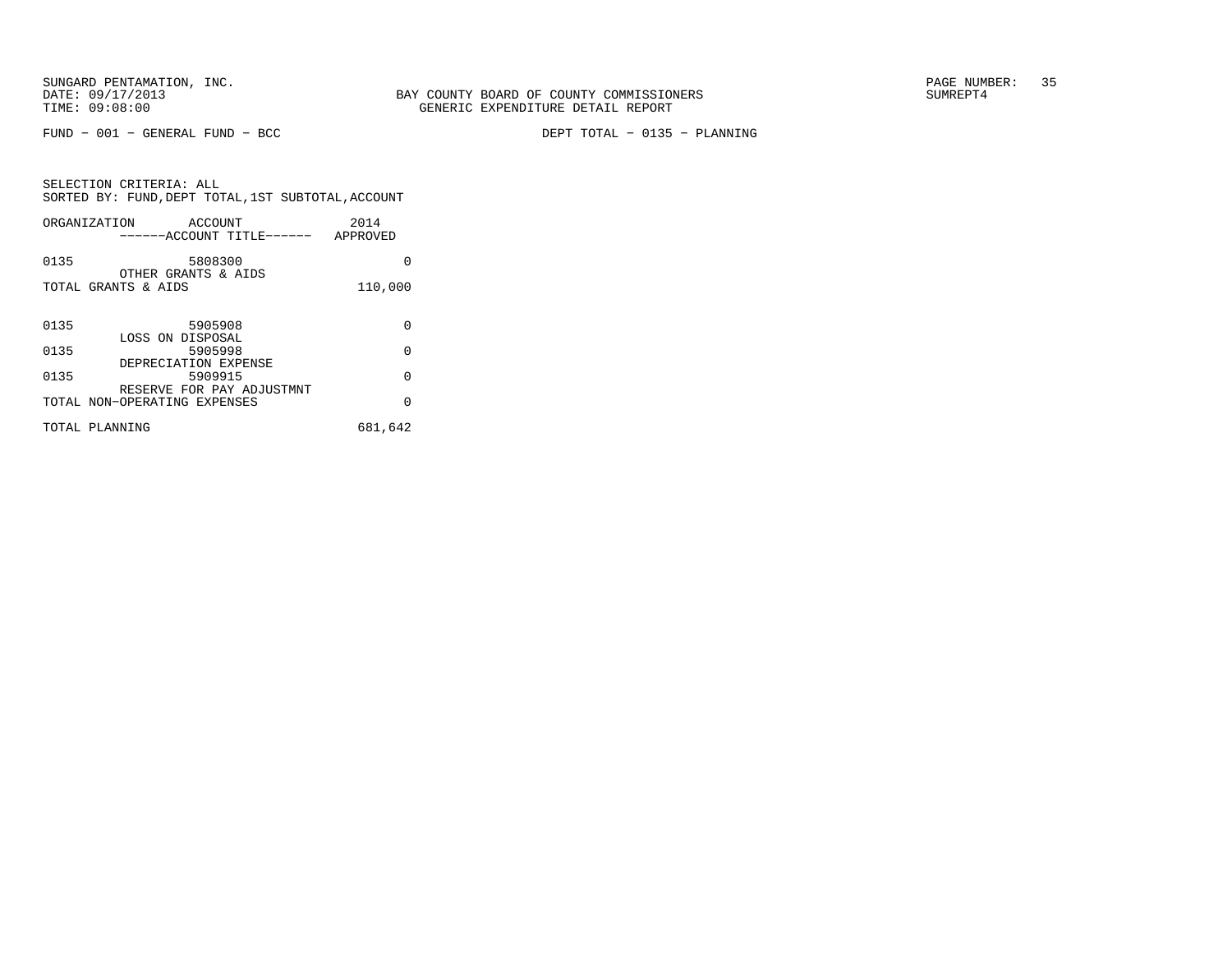| ORGANIZATION | ACCOUNT<br>----ACCOUNT TITLE------ APPROVED          | 2014     |
|--------------|------------------------------------------------------|----------|
| 0136         | 5101200                                              | 269,688  |
| 0136         | SALARIES & WAGES-REGULAR<br>5101205                  | 0        |
| 0136         | SALARIES & WAGES-DISASTER<br>5101400                 | 0        |
| 0136         | SALARIES & WAGES-OVERTIME<br>5102100                 | 20,631   |
| 0136         | FICA TAXES-MATCHING<br>5102200                       | 19,212   |
| 0136         | RETIREMENT CONTRIBUTIONS<br>5102300                  | 59,031   |
| 0136         | LIFE & HEALTH INSURANCE<br>5102400                   | 12,136   |
| 0136         | WORKERS COMP. PREMIUMS<br>5102500                    | 0        |
|              | UNEMPLOYMENT COMPENSATION<br>TOTAL PERSONAL SERVICES | 380,698  |
|              |                                                      |          |
| 0136         | 5303107<br>PROF SRV-SUBSTANCE TEST                   | 0        |
| 0136         | 5303110<br>PROF SRV-BACKGROUND CHECK                 | 0        |
| 0136         | 5303401<br>CONTRACTED SERVICES                       | 8,400    |
| 0136         | 5303410<br>CONTR SRV-JANITORIAL                      | 0        |
| 0136         | 5303422<br>CONTR SRV-GIS                             | 0        |
| 0136         | 5303425<br>CONTR SRV-ADMIN FEES                      | 1,560    |
| 0136         | 5303446<br>CONTR SRV-FACILITIES                      | 1,577    |
| 0136         | 5304001<br>TRAVEL/TRAINING NON-LOCAL                 | 6,000    |
| 0136         | 5304005<br>TRAVEL-LOCAL                              | $\Omega$ |
| 0136         | 5304101<br>COMMUNICATIONS SERVICES                   | 1,417    |
| 0136         | 5304125<br>POSTAGE/TRANSP/FREIGHT                    | 100      |
| 0136         | 5304301<br>UTILITY SERVICES                          | 10,966   |
| 0136         | 5304410<br>RENTALS/LEASES-EQUIPMENT                  | 1,500    |
| 0136         | 5304501<br>INSURANCE & BONDS                         | 3,752    |
| 0136         | 5304605<br>REPAIR/MAINT-BLDG & GRND                  | 5,126    |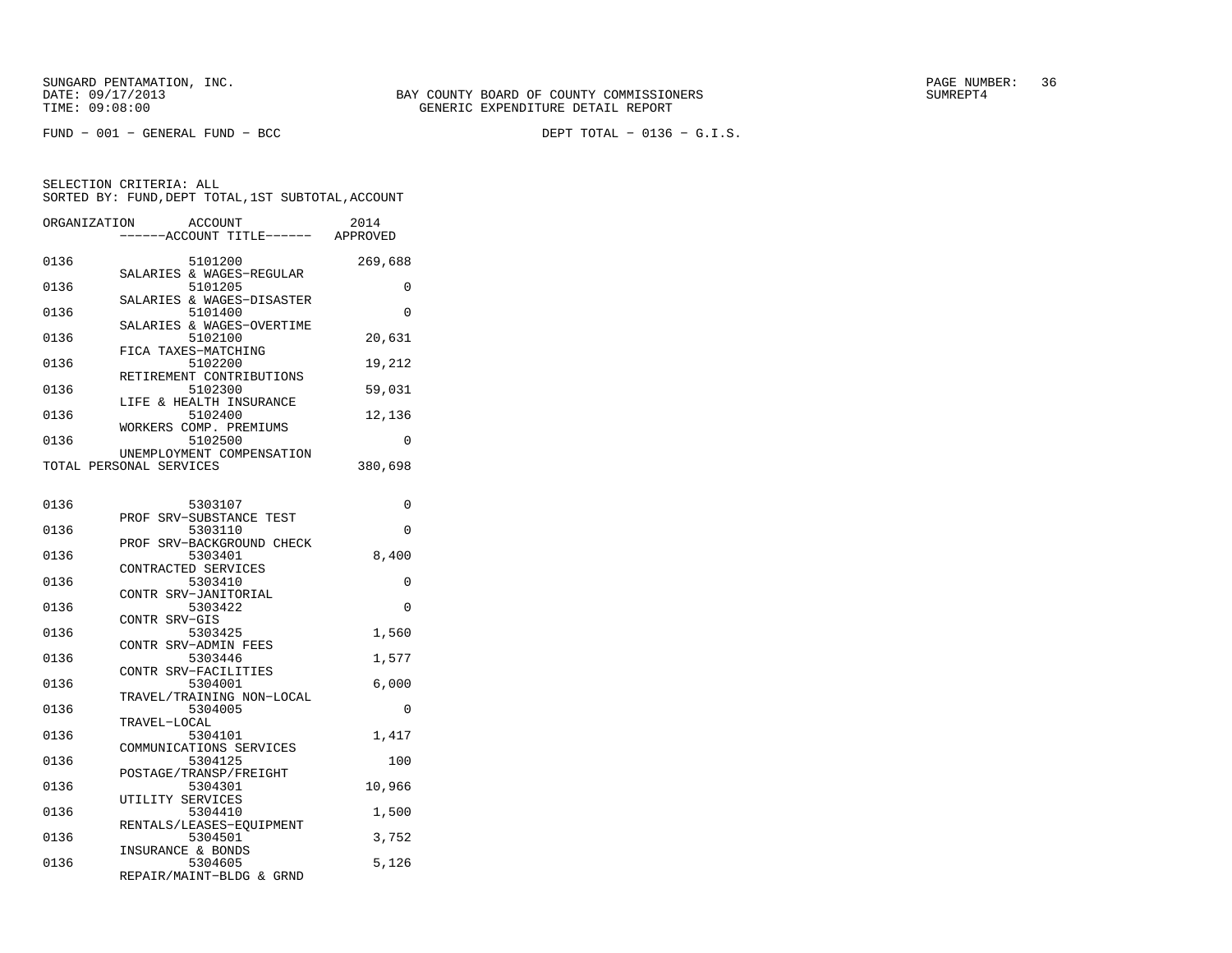FUND − 001 − GENERAL FUND − BCC DEPT TOTAL − 0136 − G.I.S.

BAY COUNTY BOARD OF COUNTY COMMISSIONERS

|      | ORGANIZATION<br>ACCOUNT<br>----ACCOUNT TITLE------ APPROVED | 2014     |
|------|-------------------------------------------------------------|----------|
|      |                                                             |          |
| 0136 | 5304610                                                     | 500      |
|      | REPAIR/MAINT-AUTO EQUIP                                     |          |
| 0136 | 5304611                                                     | 0        |
|      | REPAIR/MAINT-FLEET MAINT                                    |          |
| 0136 | 5304615                                                     | 32,900   |
|      | REPAIR/MAINT-EQUIPMENT                                      |          |
| 0136 | 5304701                                                     | 50       |
|      | PRINTING & BINDING                                          |          |
| 0136 | 5304902                                                     | 3,486    |
|      | FEES & COSTS-PURCHASING                                     |          |
| 0136 | 5304905                                                     | 0        |
| 0136 | FEES&COSTS-LGL ADV/ADVERT<br>5304990                        | 50       |
|      | MISCELLANEOUS EXPENSES                                      |          |
| 0136 | 5305101                                                     | 2,000    |
|      | OFFICE SUPPLIES                                             |          |
| 0136 | 5305201                                                     | 3,000    |
|      | OPERATING SUPPLIES                                          |          |
| 0136 | 5305202                                                     | $\Omega$ |
|      | OPER SUPPLIES-JANITORIAL                                    |          |
| 0136 | 5305205                                                     | 1,000    |
|      | GAS, OIL & LUBRICANTS                                       |          |
| 0136 | 5305210                                                     | 500      |
|      | SAFETY GEAR & SUPPLIES                                      |          |
| 0136 | 5305215                                                     | 250      |
|      | CLOTHING & WEARING APPRL                                    |          |
| 0136 | 5305401                                                     | 360      |
|      | BOOKS/RESOURCE MATR/SUBSC                                   |          |
| 0136 | 5305402                                                     | 300      |
|      | DUES & MEMBERSHIPS                                          |          |
| 0136 | 5305406                                                     | 11,760   |
|      | TRAINING & TUITION<br>TOTAL OPERATING EXPENSES              | 96,554   |
|      |                                                             |          |
| 0136 | 5606401                                                     | 10,000   |
|      | EOUIPMENT                                                   |          |
| 0136 | 5606402                                                     | 0        |
|      | EQUIP LESS THAN \$1000                                      |          |
| 0136 | 5606450                                                     | 30,000   |
|      | COMPUTER SOFTWARE                                           |          |
|      | TOTAL CAPITAL OUTLAY                                        | 40,000   |
| 0136 | 5905998                                                     | 0        |
|      | DEPRECIATION EXPENSE                                        |          |
| 0136 | 5909915                                                     | $\Omega$ |
|      | RESERVE FOR PAY ADJUSTMNT                                   |          |
|      | TOTAL NON-OPERATING EXPENSES                                | $\Omega$ |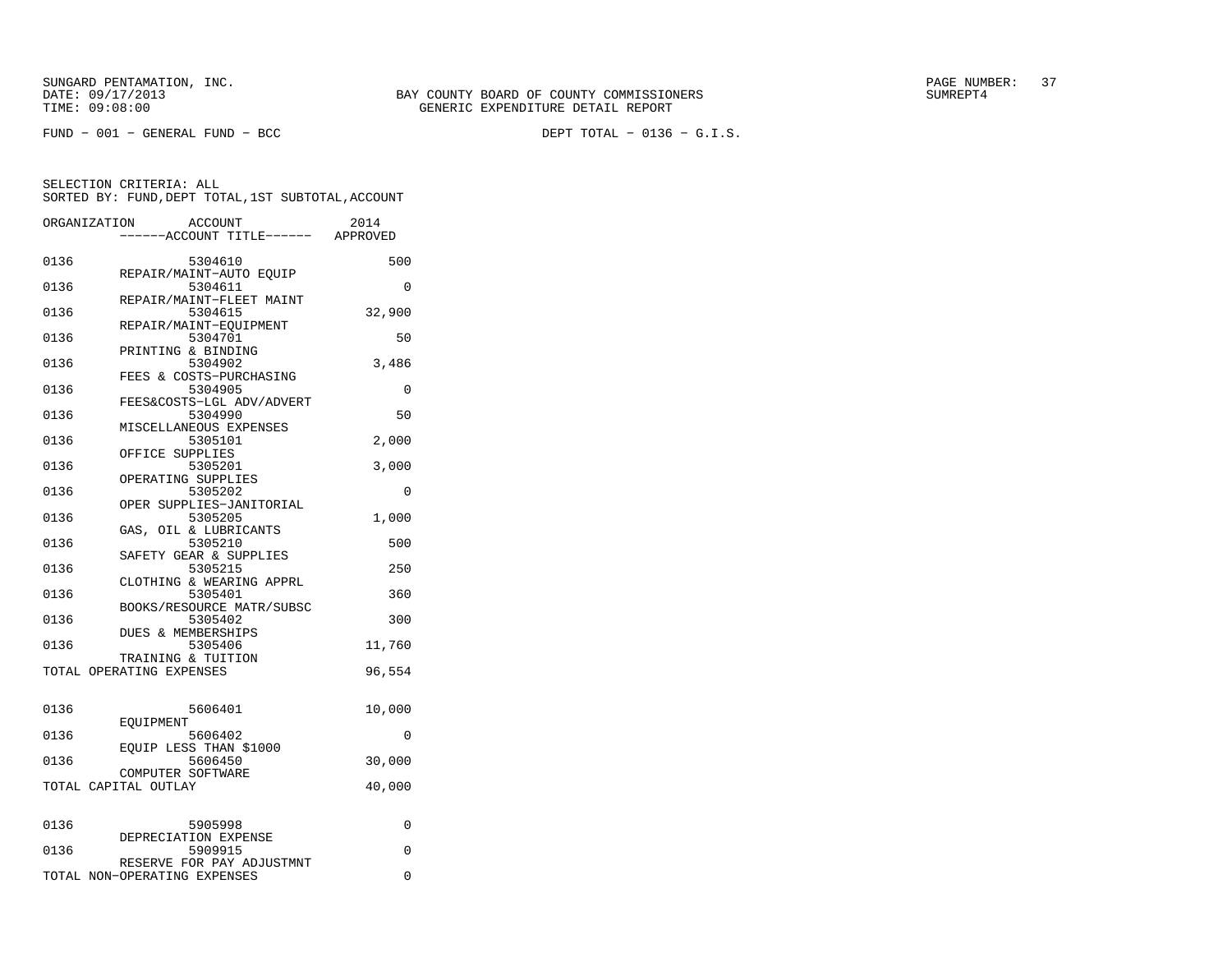FUND − 001 − GENERAL FUND − BCC DEPT TOTAL − 0136 − G.I.S.

SELECTION CRITERIA: ALLSORTED BY: FUND,DEPT TOTAL,1ST SUBTOTAL,ACCOUNT

| ORGANIZATION | ACCOUNT |                           | 2014     |
|--------------|---------|---------------------------|----------|
|              |         | ------ACCOUNT TITLE------ | APPROVED |
|              |         |                           |          |

TOTAL G.I.S. 517,252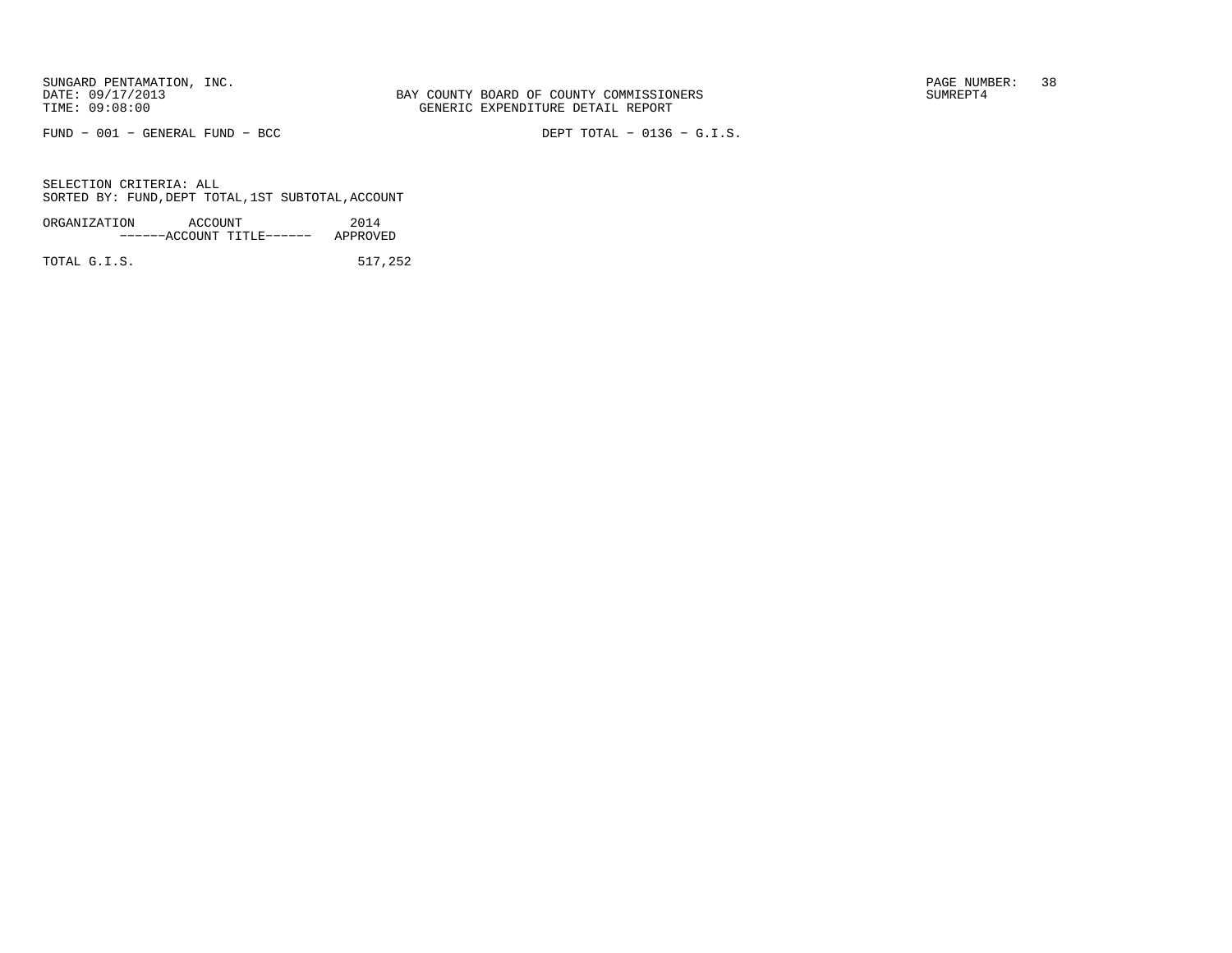FUND − 001 − GENERAL FUND − BCC DEPT TOTAL − 0137 − CDBG

SELECTION CRITERIA: ALL SORTED BY: FUND,DEPT TOTAL,1ST SUBTOTAL,ACCOUNTORGANIZATION ACCOUNT 2014−−−−−−ACCOUNT TITLE−−−−−− APPROVED

| 0137       | 5303401                                               | U        |
|------------|-------------------------------------------------------|----------|
| 0137       | CONTRACTED SERVICES<br>5304909                        | U        |
|            | FEES & COSTS-COURT FILING<br>TOTAL OPERATING EXPENSES | O        |
| 0137       | 5606101<br>LAND                                       | $\Omega$ |
|            | TOTAL CAPITAL OUTLAY                                  | U        |
| 0137       | 5808118                                               | $\Omega$ |
|            | GRANT-HAZARD MITIGATION                               |          |
|            | TOTAL GRANTS & AIDS                                   | U        |
| 0137       | 5905998                                               | $\Omega$ |
|            | DEPRECIATION EXPENSE                                  |          |
|            | TOTAL NON-OPERATING EXPENSES                          | U        |
| TOTAL CDBG |                                                       | O        |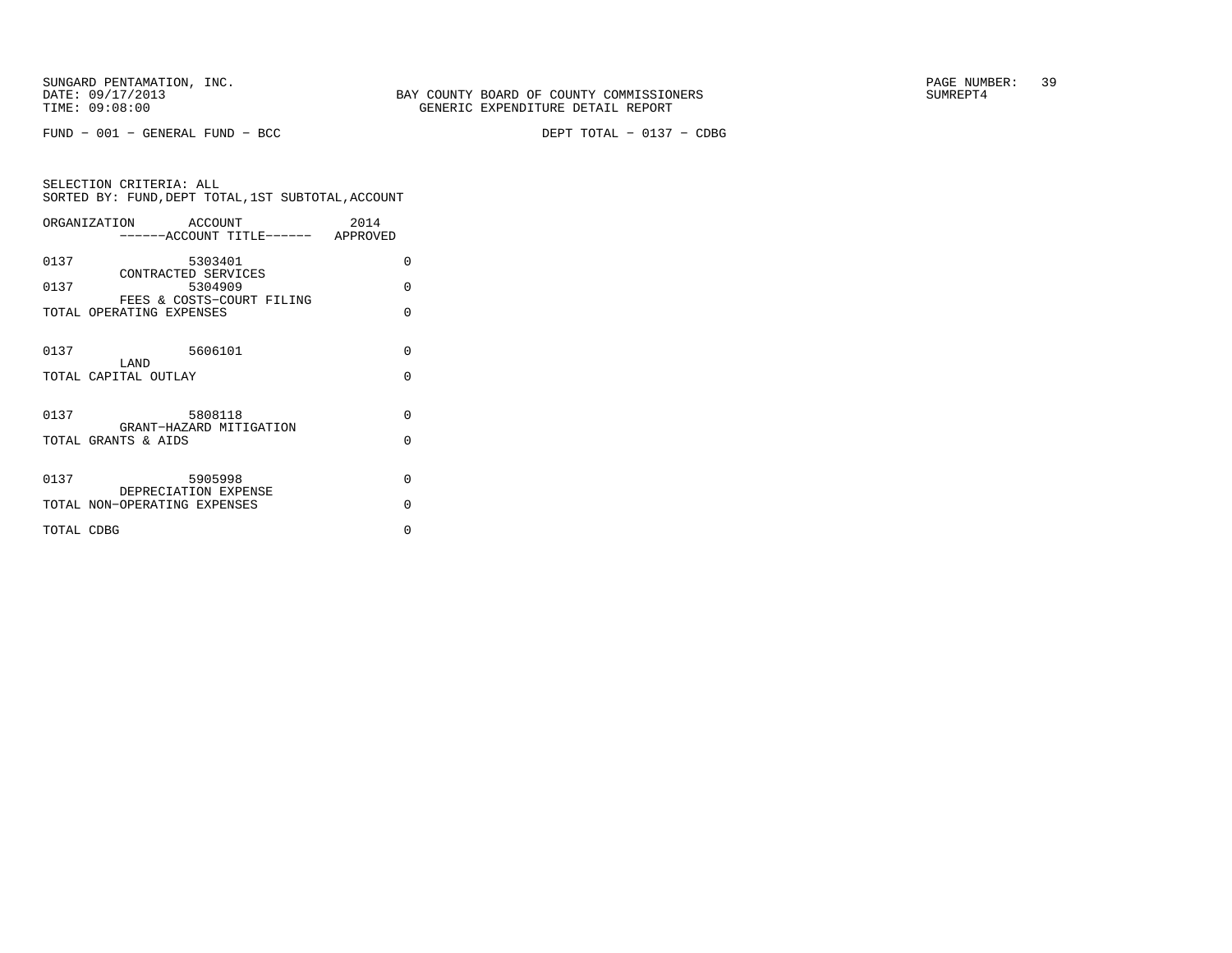BAY COUNTY BOARD OF COUNTY COMMISSIONERS TIME: 09:08:00 GENERIC EXPENDITURE DETAIL REPORT

FUND − 001 − GENERAL FUND − BCC DEPT TOTAL − 0138 − COMMUNITY ACTION AGENCY

|      | ORGANIZATION                  | ACCOUNT             |                           | 2014     |
|------|-------------------------------|---------------------|---------------------------|----------|
|      |                               |                     | ------ACCOUNT TITLE------ | APPROVED |
| 0138 |                               | 5808205             |                           |          |
|      |                               | AID-ST GRANT/CSBG   |                           |          |
| 0138 |                               | 5808210             |                           | 98,500   |
|      |                               | AID-ST GRANTS/MATCH |                           |          |
|      | TOTAL GRANTS & AIDS           |                     |                           | 98,500   |
|      | TOTAL COMMUNITY ACTION AGENCY |                     |                           | 98,500   |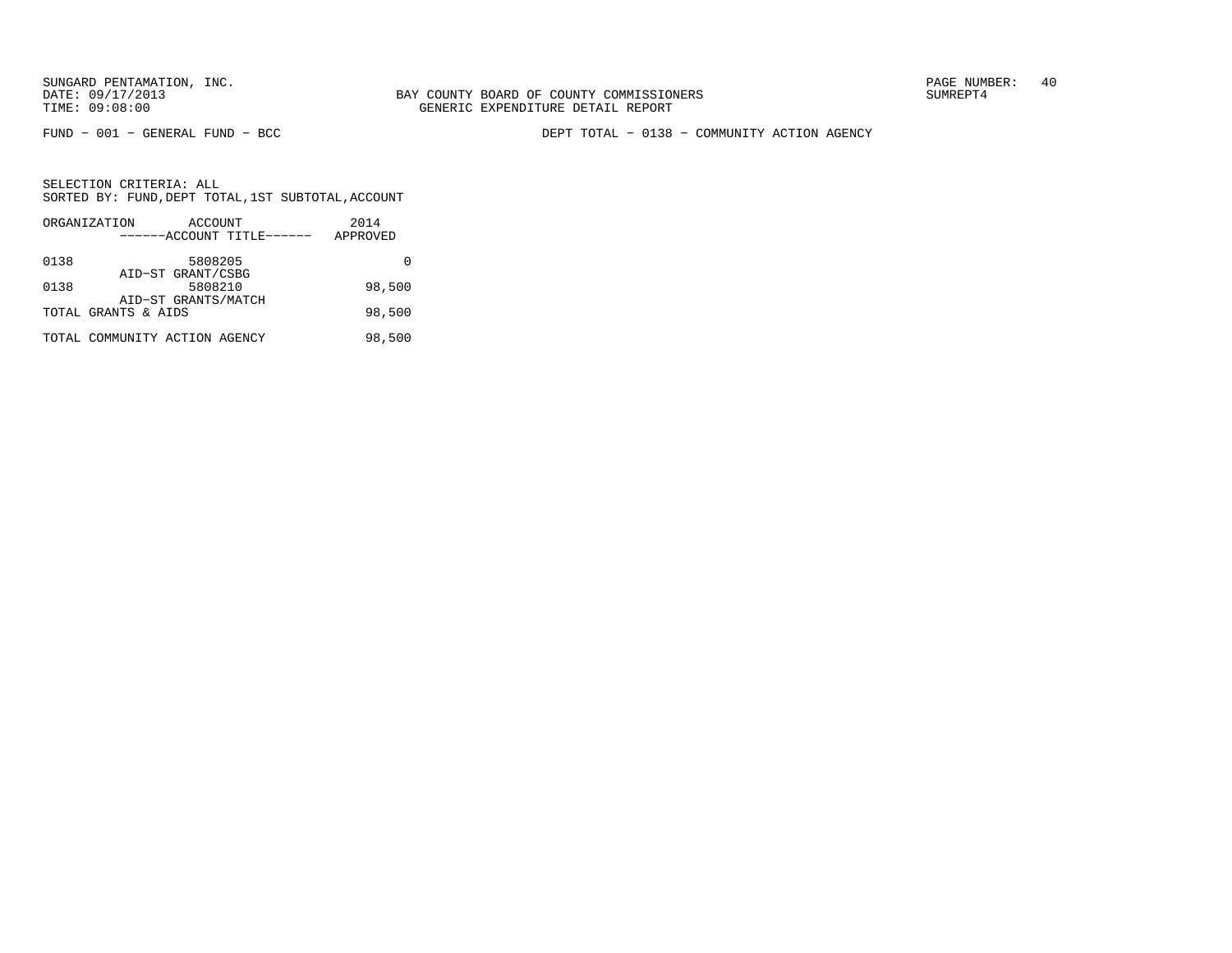FUND − 001 − GENERAL FUND − BCC DEPT TOTAL − 0144 − S.H.I.P.

SELECTION CRITERIA: ALL SORTED BY: FUND,DEPT TOTAL,1ST SUBTOTAL,ACCOUNTORGANIZATION ACCOUNT 2014

|      | ------ACCOUNT TITLE------ APPROVED                   |          |
|------|------------------------------------------------------|----------|
| 0144 | 5303401                                              | O        |
| 0144 | CONTRACTED SERVICES<br>5303496                       | 165,000  |
|      | CONTR SRV-COMM.DEV. PLAN<br>TOTAL OPERATING EXPENSES | 165,000  |
|      |                                                      |          |
| 0144 | 5606101<br>LAND                                      | $\Omega$ |
|      | TOTAL CAPITAL OUTLAY                                 | $\Omega$ |
|      |                                                      |          |
| 0144 | 5808101<br>AID-GOV'T AGENGY                          | $\Omega$ |
|      | TOTAL GRANTS & AIDS                                  | $\Omega$ |
|      | TOTAL S.H.I.P.                                       | 165,000  |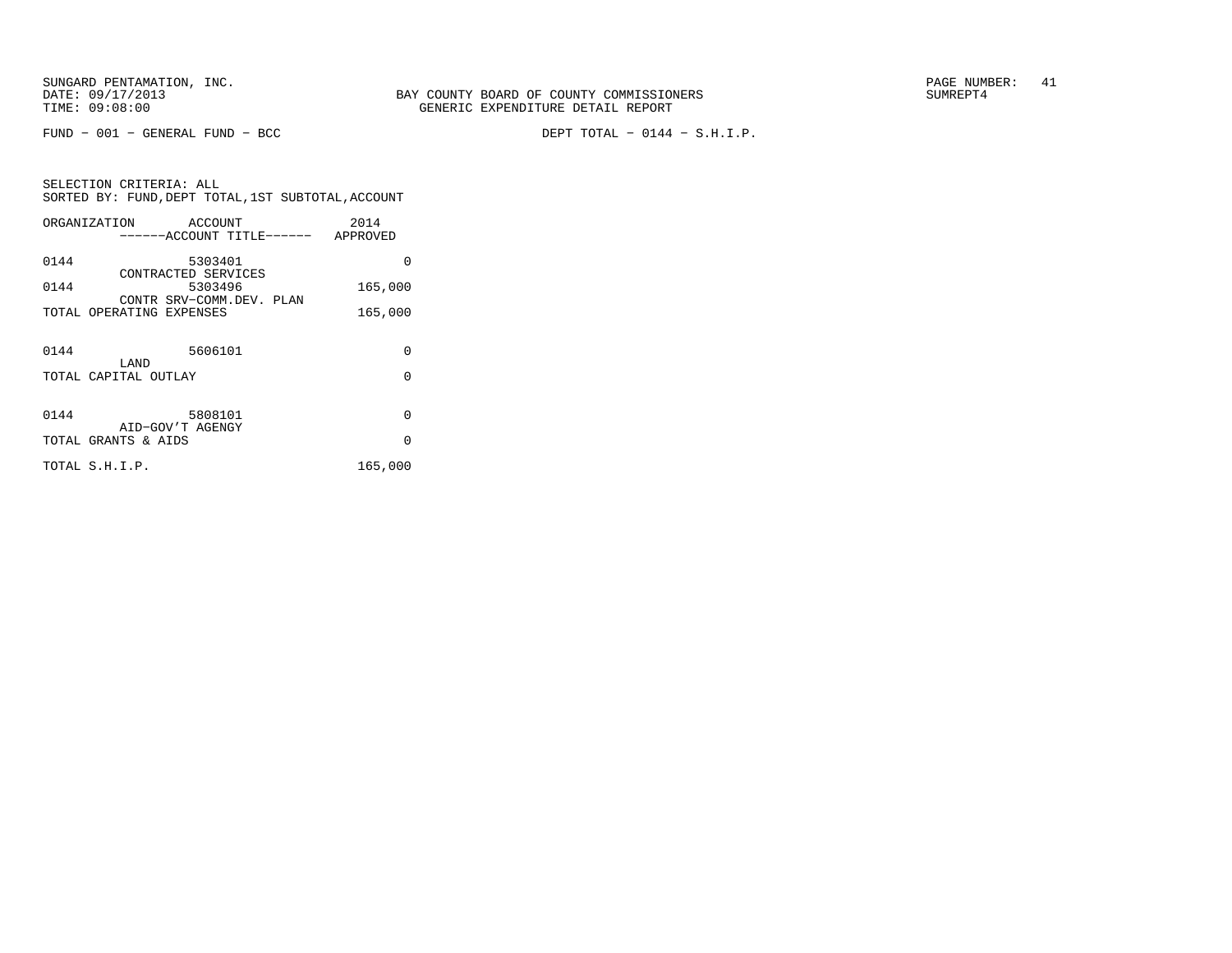FUND − 001 − GENERAL FUND − BCC DEPT TOTAL − 0150 − MEDICAL EXAMINER

|      | ORGANIZATION<br><b>ACCOUNT</b><br>----ACCOUNT TITLE------ APPROVED | 2014     |
|------|--------------------------------------------------------------------|----------|
| 0150 | 5303135                                                            | 640,202  |
| 0150 | PROF SRV-MEDICAL EXAMINER<br>5303401<br>CONTRACTED SERVICES        | 2,600    |
| 0150 | 5303408<br>CONTR SRV-800 MHZ                                       | 403      |
| 0150 | 5303413<br>CONTR SRV-ME TRANSPORT                                  | $\Omega$ |
| 0150 | 5303414<br>CONTR SRV-ME OPERATING                                  | 130,000  |
| 0150 | 5303446<br>CONTR SRV-FACILITIES                                    | 8,774    |
| 0150 | 5304101<br>COMMUNICATIONS SERVICES                                 | 2,400    |
| 0150 | 5304301<br>UTILITY SERVICES                                        | 1,000    |
| 0150 | 5304501<br>INSURANCE & BONDS                                       | 3,159    |
| 0150 | 5304605<br>REPAIR/MAINT-BLDG & GRND                                | 11,547   |
| 0150 | 5304610<br>REPAIR/MAINT-AUTO EQUIP                                 | 0        |
| 0150 | 5304902<br>FEES & COSTS-PURCHASING                                 | 804      |
| 0150 | 5304905<br>FEES&COSTS-LGL ADV/ADVERT                               | 0        |
|      | TOTAL OPERATING EXPENSES                                           | 800,889  |
| 0150 | 5606401                                                            | 0        |
| 0150 | EOUIPMENT<br>5606402                                               | 0        |
|      | EQUIP LESS THAN \$1000<br>TOTAL CAPITAL OUTLAY                     | $\Omega$ |
| 0150 | 5808121                                                            | 0        |
|      | GRANT-FEDERAL<br>TOTAL GRANTS & AIDS                               | 0        |
| 0150 | 5905998                                                            | $\Omega$ |
|      | DEPRECIATION EXPENSE<br>TOTAL NON-OPERATING EXPENSES               | $\Omega$ |
|      | TOTAL MEDICAL EXAMINER                                             | 800,889  |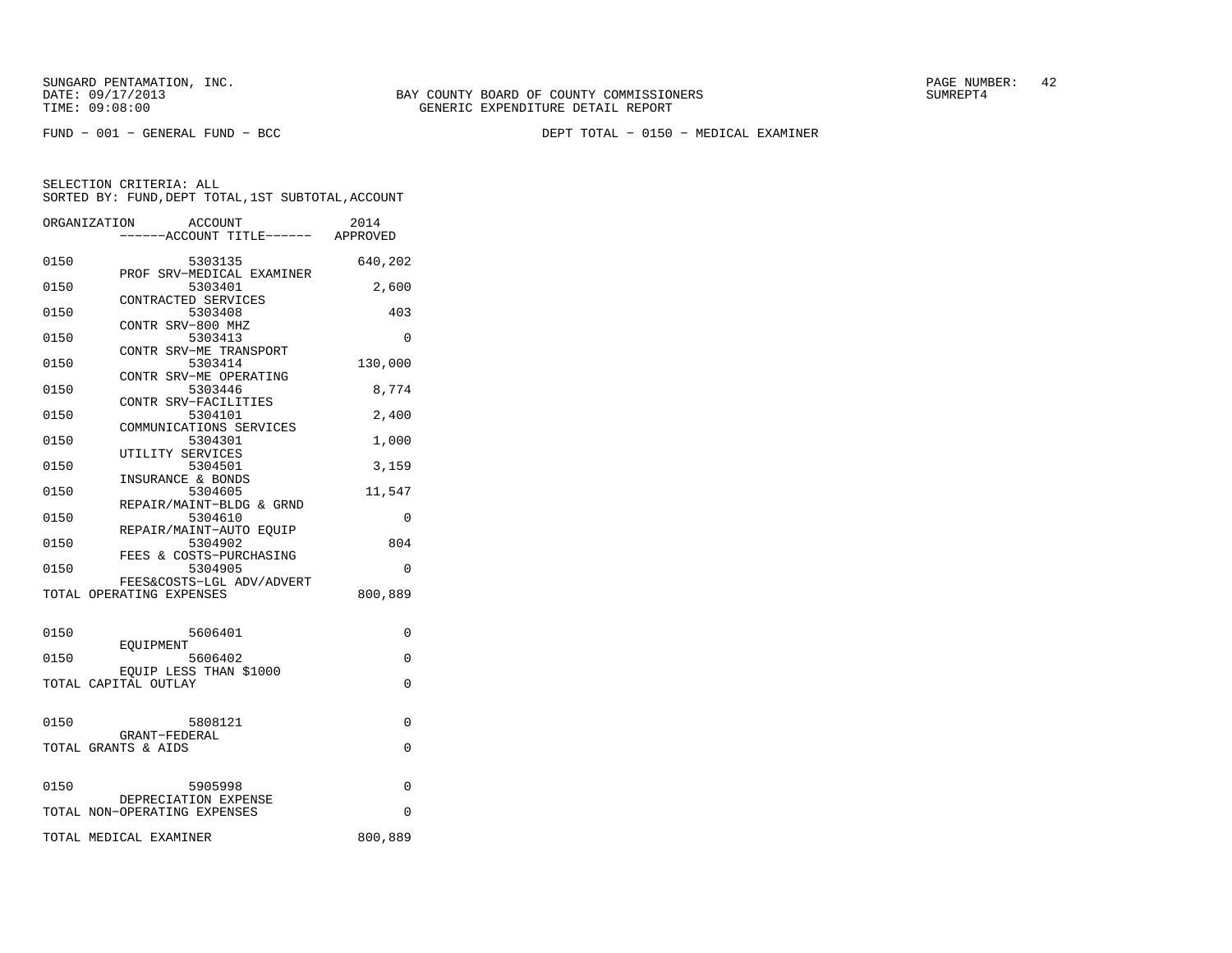FUND − 001 − GENERAL FUND − BCC DEPT TOTAL − 0153 − M E TRANSPORT

|                     | ORGANIZATION ACCOUNT              | 2014<br>-----ACCOUNT TITLE------ APPROVED |
|---------------------|-----------------------------------|-------------------------------------------|
|                     |                                   |                                           |
| 0153                | 5303413                           | 40,000                                    |
| 0153                | CONTR SRV-ME TRANSPORT<br>5304610 | $\Omega$                                  |
|                     | REPAIR/MAINT-AUTO EOUIP           |                                           |
| 0153                | 5304615                           | 2,000                                     |
|                     | REPAIR/MAINT-EOUIPMENT            |                                           |
| 0153                | 5305201                           | 1,000                                     |
|                     | OPERATING SUPPLIES                |                                           |
| 0153                | 5305205<br>GAS, OIL & LUBRICANTS  | 2,500                                     |
| 0153                | 5305215                           | 0                                         |
|                     | CLOTHING & WEARING APPRL          |                                           |
|                     | TOTAL OPERATING EXPENSES          | 45,500                                    |
|                     |                                   |                                           |
| 0153                | 5606401                           | $\Omega$                                  |
|                     | EOUIPMENT                         |                                           |
|                     | TOTAL CAPITAL OUTLAY              | $\Omega$                                  |
|                     |                                   |                                           |
| 0153                | 5905998                           | $\Omega$                                  |
|                     | DEPRECIATION EXPENSE              |                                           |
|                     | TOTAL NON-OPERATING EXPENSES      | $\Omega$                                  |
|                     |                                   |                                           |
| TOTAL M E TRANSPORT |                                   | 45,500                                    |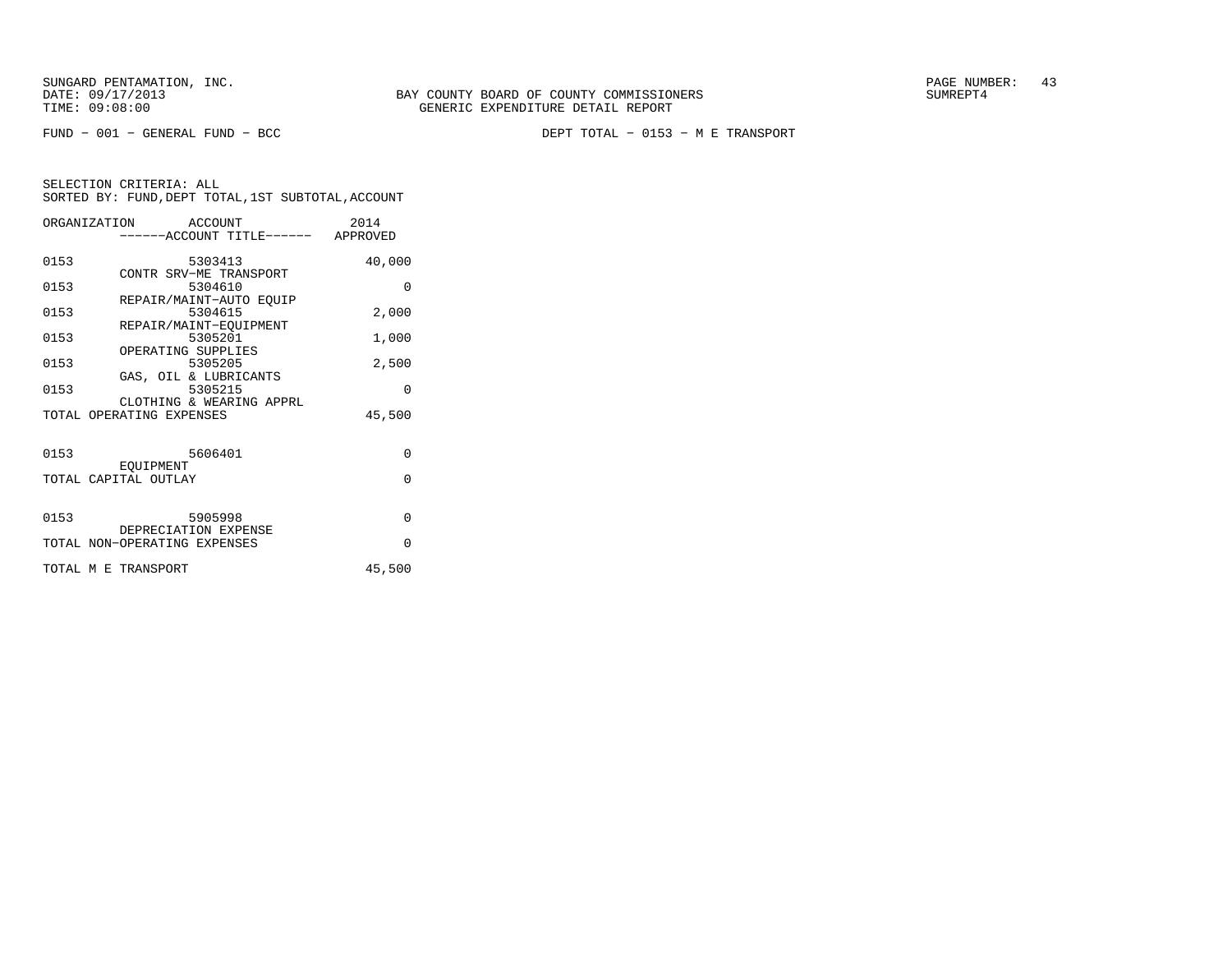FUND − 001 − GENERAL FUND − BCC DEPT TOTAL − 0154 − ANIMAL CONTROL

| ORGANIZATION |                         | ACCOUNT<br>---ACCOUNT TITLE------    | 2014<br>APPROVED |
|--------------|-------------------------|--------------------------------------|------------------|
| 0154         |                         | 5101200                              | 476,611          |
| 0154         |                         | SALARIES & WAGES-REGULAR<br>5101205  | 0                |
| 0154         |                         | SALARIES & WAGES-DISASTER<br>5101400 | 56,000           |
| 0154         |                         | SALARIES & WAGES-OVERTIME<br>5101405 | $\Omega$         |
| 0154         |                         | SALARIES-DISASTER O/T<br>5102100     | 40,744           |
| 0154         |                         | FICA TAXES-MATCHING<br>5102200       | 37,942           |
| 0154         |                         | RETIREMENT CONTRIBUTIONS<br>5102300  | 164,385          |
| 0154         |                         | LIFE & HEALTH INSURANCE<br>5102400   | 14,709           |
| 0154         |                         | WORKERS COMP. PREMIUMS<br>5102500    | $\Omega$         |
|              | TOTAL PERSONAL SERVICES | UNEMPLOYMENT COMPENSATION            | 790,391          |
|              |                         |                                      |                  |
| 0154         |                         | 5303101<br>PROFESSIONAL SERVICES     | 0                |
| 0154         |                         | 5303106<br>PROF SRV-PHYSICLS/MEDICAL | 4,000            |
| 0154         | PROF                    | 5303107<br>SRV-SUBSTANCE TEST        | 250              |
| 0154         | PROF                    | 5303109<br>SRV-VETERINARIAN          | 66,000           |
| 0154         |                         | 5303110                              | 300              |
| 0154         | PROF                    | SRV-BACKGROUND CHECK<br>5303401      | 80,000           |
| 0154         |                         | CONTRACTED SERVICES<br>5303408       | 3,354            |
| 0154         | CONTR SRV-800 MHZ       | 5303446                              | 22,202           |
| 0154         |                         | CONTR SRV-FACILITIES<br>5304001      | 1,000            |
| 0154         |                         | TRAVEL/TRAINING NON-LOCAL<br>5304101 | 11,040           |
| 0154         |                         | COMMUNICATIONS SERVICES<br>5304122   | 5,434            |
| 0154         |                         | COMM SRV-LEASED LINES<br>5304125     | 275              |
| 0154         |                         | POSTAGE/TRANSP/FREIGHT<br>5304301    | 40,000           |
| 0154         | UTILITY SERVICES        | 5304410                              | 5,138            |
|              |                         | RENTALS/LEASES-EQUIPMENT             |                  |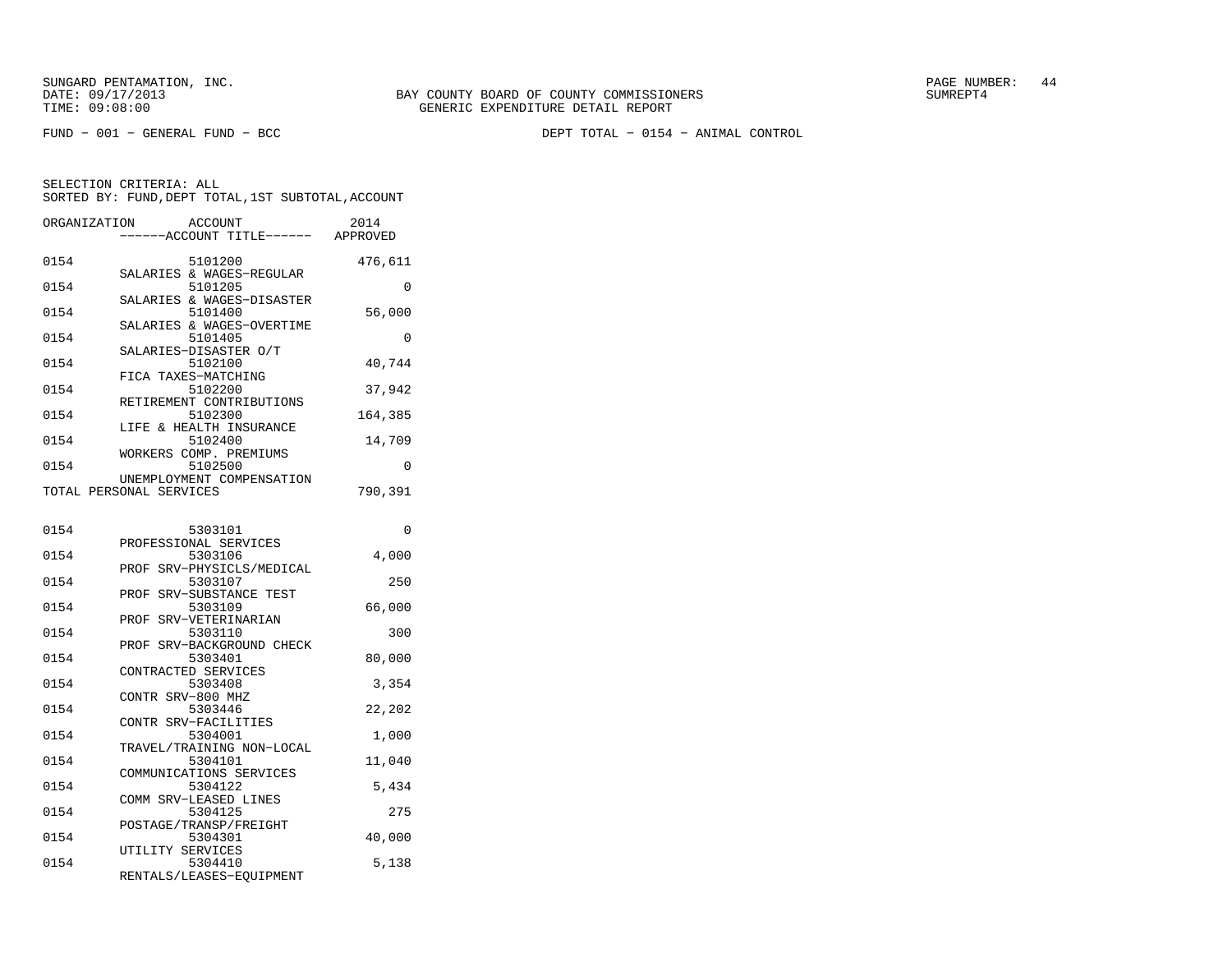FUND − 001 − GENERAL FUND − BCC DEPT TOTAL − 0154 − ANIMAL CONTROL

| ORGANIZATION             |                   | <b>ACCOUNT</b><br>---ACCOUNT TITLE------ APPROVED              | 2014     |
|--------------------------|-------------------|----------------------------------------------------------------|----------|
| 0154                     | INSURANCE & BONDS | 5304501                                                        | 10,071   |
| 0154                     |                   | 5304604<br>REPAIR/MAINT-BLD&GRD DEPT                           | $\Omega$ |
| 0154                     |                   | 5304605                                                        | 24,000   |
| 0154                     |                   | REPAIR/MAINT-BLDG & GRND<br>5304610<br>REPAIR/MAINT-AUTO EOUIP | 2,846    |
| 0154                     |                   | 5304611                                                        | $\Omega$ |
| 0154                     |                   | REPAIR/MAINT-FLEET MAINT<br>5304615                            | 13,200   |
| 0154                     |                   | REPAIR/MAINT-EOUIPMENT<br>5304701                              | 970      |
| 0154                     |                   | PRINTING & BINDING<br>5304902                                  | 1,073    |
| 0154                     |                   | FEES & COSTS-PURCHASING<br>5304905                             | 300      |
| 0154                     |                   | FEES&COSTS-LGL ADV/ADVERT<br>5304909                           | 200      |
| 0154                     |                   | FEES & COSTS-COURT FILING<br>5304984                           | $\Omega$ |
| 0154                     | <b>BAD DEBT</b>   | 5304990                                                        | 500      |
| 0154                     |                   | MISCELLANEOUS EXPENSES<br>5305101                              | 6,600    |
| 0154                     | OFFICE SUPPLIES   | 5305201                                                        | 65,000   |
| 0154                     |                   | OPERATING SUPPLIES<br>5305205                                  | 35,000   |
| 0154                     |                   | GAS, OIL & LUBRICANTS<br>5305210                               | 200      |
| 0154                     |                   | SAFETY GEAR & SUPPLIES<br>5305215                              | 5,000    |
| 0154                     |                   | CLOTHING & WEARING APPRL<br>5305220                            | 0        |
| 0154                     |                   | TOOL & SMALL IMPLEMENTS<br>5305401                             | 0        |
| 0154                     |                   | BOOKS/RESOURCE MATR/SUBSC<br>5305402                           | 255      |
| 0154                     |                   | DUES & MEMBERSHIPS<br>5305406                                  | 784      |
| TOTAL OPERATING EXPENSES |                   | TRAINING & TUITION                                             | 404,992  |
| 0154                     |                   | 5606101                                                        | 0        |
| 0154                     | LAND              | 5606201                                                        | 0        |
|                          | <b>BUILDINGS</b>  |                                                                |          |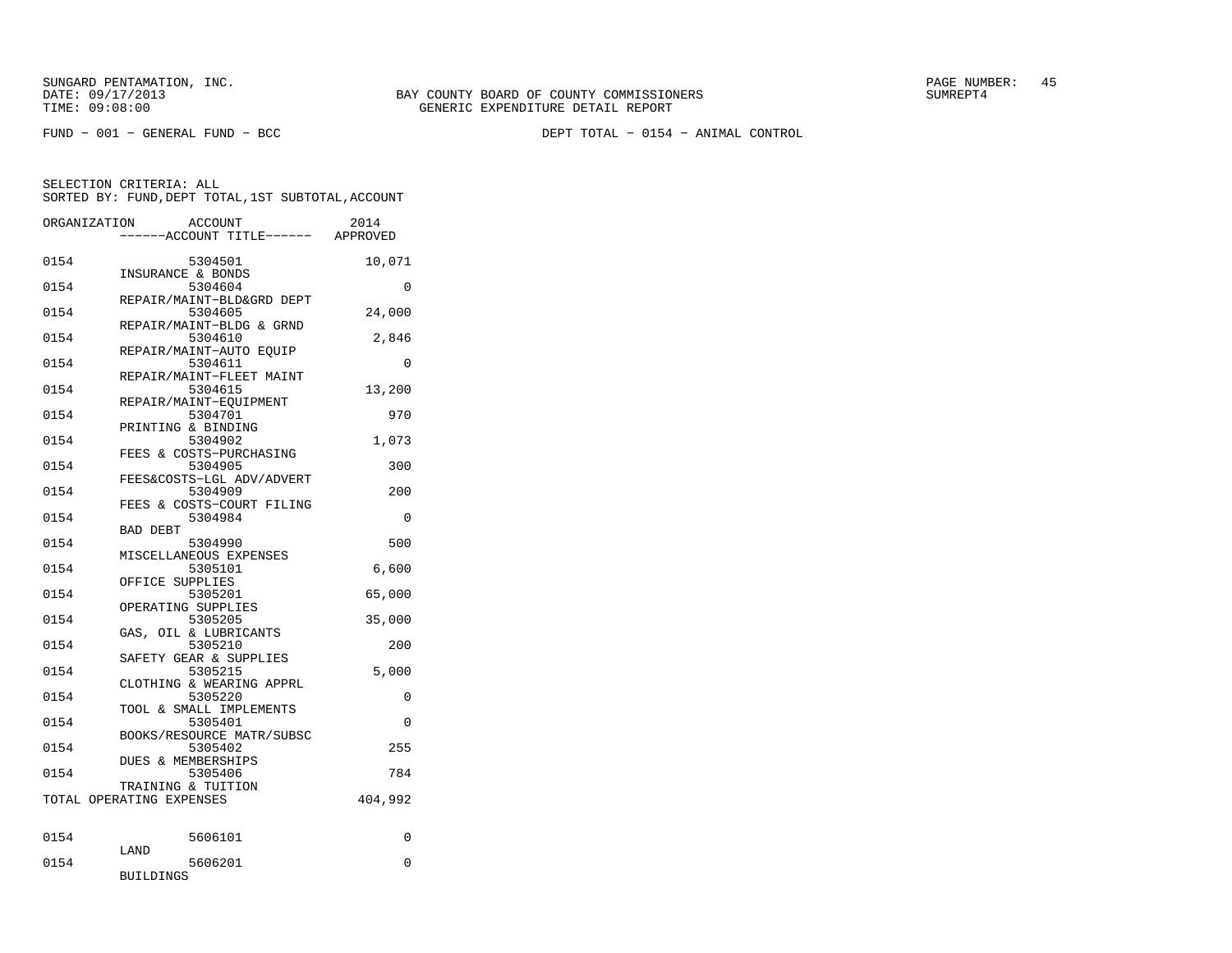FUND − 001 − GENERAL FUND − BCC DEPT TOTAL − 0154 − ANIMAL CONTROL

|      | ORGANIZATION<br>ACCOUNT      | 2014      |
|------|------------------------------|-----------|
|      | ------ACCOUNT TITLE------    | APPROVED  |
|      |                              |           |
| 0154 | 5606401                      | 50,000    |
|      | EOUIPMENT                    |           |
| 0154 | 5606402                      | 4,500     |
|      | EOUIP LESS THAN \$1000       |           |
| 0154 | 5606450                      | $\Omega$  |
|      | COMPUTER SOFTWARE            |           |
| 0154 | 5606528                      | $\Omega$  |
|      | CIP-ANIMAL CNTRL FACILITY    |           |
|      | TOTAL CAPITAL OUTLAY         | 54,500    |
|      |                              |           |
|      |                              |           |
| 0154 | 5905998                      | $\Omega$  |
|      | DEPRECIATION EXPENSE         |           |
|      | TOTAL NON-OPERATING EXPENSES | O         |
|      |                              |           |
|      | TOTAL ANIMAL CONTROL         | 1,249,883 |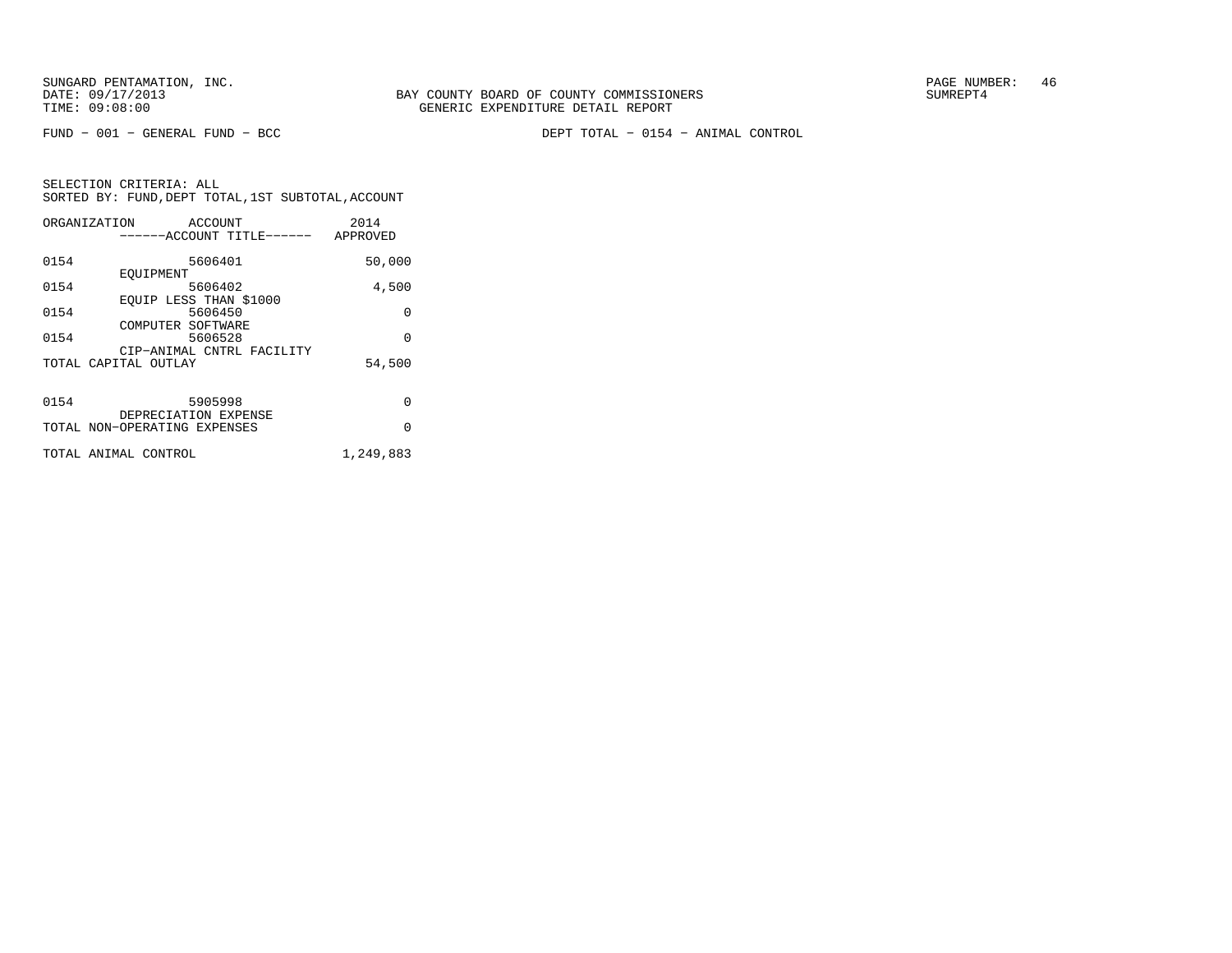FUND − 001 − GENERAL FUND − BCC DEPT TOTAL − 0166 − INFORMATION SERVICES

| ORGANIZATION | <b>ACCOUNT</b><br>----ACCOUNT TITLE------ APPROVED | 2014     |
|--------------|----------------------------------------------------|----------|
| 0166         | 5101200                                            | 291,017  |
|              | SALARIES & WAGES-REGULAR                           |          |
| 0166         | 5102100                                            | 22,263   |
|              | FICA TAXES-MATCHING                                |          |
| 0166         | 5102200                                            | 23,888   |
|              | RETIREMENT CONTRIBUTIONS                           |          |
| 0166         | 5102300                                            | 42,689   |
|              | LIFE & HEALTH INSURANCE                            |          |
| 0166         | 5102400                                            | 1,252    |
|              | WORKERS COMP. PREMIUMS                             |          |
|              | TOTAL PERSONAL SERVICES                            | 381,109  |
|              |                                                    |          |
| 0166         | 5303106                                            | $\Omega$ |
|              | SRV-PHYSICLS/MEDICAL<br>PROF                       |          |
| 0166         | 5303107                                            | 75       |
|              | SRV-SUBSTANCE TEST<br>PROF                         |          |
| 0166         | 5303110                                            | 0        |
|              | PROF SRV-BACKGROUND CHECK                          |          |
| 0166         | 5303401                                            | 53,000   |
|              | CONTRACTED SERVICES                                |          |
| 0166         | 5303410                                            | 0        |
|              | CONTR SRV-JANITORIAL                               |          |
| 0166         | 5303425                                            | 1,560    |
|              | CONTR SRV-ADMIN FEES                               |          |
| 0166         | 5303446                                            | 5,262    |
|              | CONTR SRV-FACILITIES                               |          |
| 0166         | 5304001                                            | 13,500   |
|              | TRAVEL/TRAINING NON-LOCAL                          |          |
| 0166         | 5304005<br>TRAVEL-LOCAL                            | 0        |
| 0166         | 5304101                                            | 6,000    |
|              | COMMUNICATIONS SERVICES                            |          |
| 0166         | 5304122                                            | 12,000   |
|              | COMM SRV-LEASED LINES                              |          |
| 0166         | 5304125                                            | 250      |
|              | POSTAGE/TRANSP/FREIGHT                             |          |
| 0166         | 5304301                                            | 10,966   |
|              | UTILITY SERVICES                                   |          |
| 0166         | 5304410                                            | 1,200    |
|              | RENTALS/LEASES-EQUIPMENT                           |          |
| 0166         | 5304501                                            | 5,530    |
|              | INSURANCE & BONDS                                  |          |
| 0166         | 5304605                                            | 5,126    |
|              | REPAIR/MAINT-BLDG & GRND                           |          |
| 0166         | 5304610                                            | 1,000    |
|              | REPAIR/MAINT-AUTO EQUIP                            |          |
| 0166         | 5304611                                            | 0        |
|              | REPAIR/MAINT-FLEET MAINT                           |          |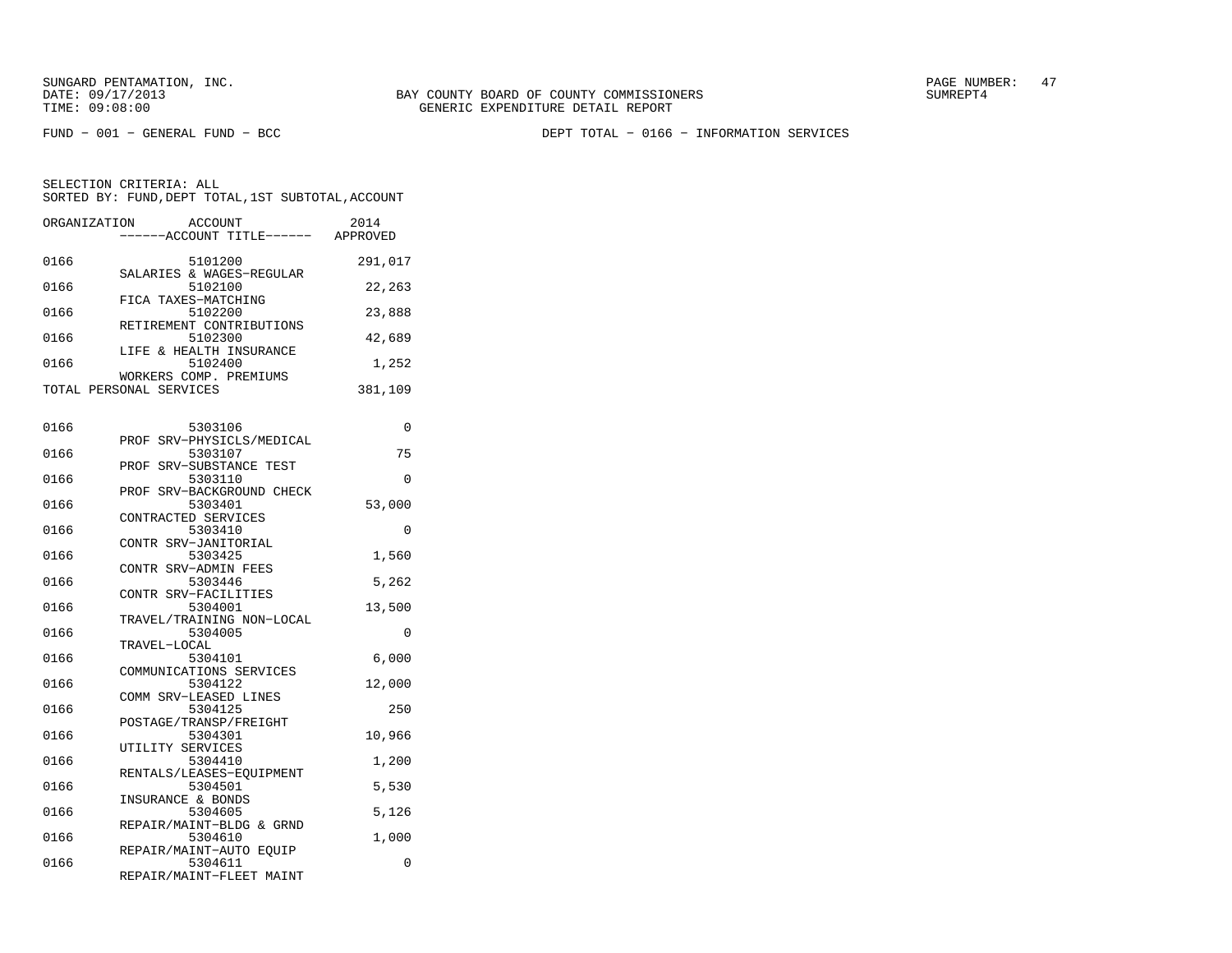FUND − 001 − GENERAL FUND − BCC DEPT TOTAL − 0166 − INFORMATION SERVICES

|      | ORGANIZATION<br>ACCOUNT<br>---ACCOUNT TITLE------ APPROVED | 2014    |
|------|------------------------------------------------------------|---------|
|      |                                                            |         |
| 0166 | 5304615<br>REPAIR/MAINT-EQUIPMENT                          | 10,000  |
| 0166 | 5304902<br>FEES & COSTS-PURCHASING                         | 10,457  |
| 0166 | 5304905                                                    | 0       |
| 0166 | FEES&COSTS-LGL ADV/ADVERT<br>5304990                       | 0       |
| 0166 | MISCELLANEOUS EXPENSES<br>5305101                          | 2,000   |
| 0166 | OFFICE SUPPLIES<br>5305201                                 | 5,000   |
| 0166 | OPERATING SUPPLIES<br>5305202                              | 0       |
| 0166 | OPER SUPPLIES-JANITORIAL<br>5305205                        | 2,400   |
| 0166 | GAS, OIL & LUBRICANTS<br>5305210                           | 0       |
| 0166 | SAFETY GEAR & SUPPLIES<br>5305215                          | 0       |
|      | CLOTHING & WEARING APPRL                                   | 0       |
| 0166 | 5305220<br>TOOL & SMALL IMPLEMENTS                         |         |
| 0166 | 5305401<br>BOOKS/RESOURCE MATR/SUBSC                       | 2,000   |
| 0166 | 5305402<br><b>DUES &amp; MEMBERSHIPS</b>                   | 300     |
| 0166 | 5305406<br>TRAINING & TUITION                              | 2,500   |
|      | TOTAL OPERATING EXPENSES                                   | 150,126 |
| 0166 | 5606314                                                    | 0       |
| 0166 | IMPRV-NETWORK CONNECT<br>5606401                           | 60,000  |
| 0166 | EOUIPMENT<br>5606402                                       | 10,000  |
| 0166 | EQUIP LESS THAN \$1000<br>5606450                          | 40,000  |
|      | COMPUTER SOFTWARE<br>TOTAL CAPITAL OUTLAY                  | 110,000 |
|      |                                                            |         |
| 0166 | 5905998                                                    | 0       |
| 0166 | DEPRECIATION EXPENSE<br>5909915                            | 0       |
|      | RESERVE FOR PAY ADJUSTMNT<br>TOTAL NON-OPERATING EXPENSES  | 0       |
|      | TOTAL INFORMATION SERVICES                                 | 641,235 |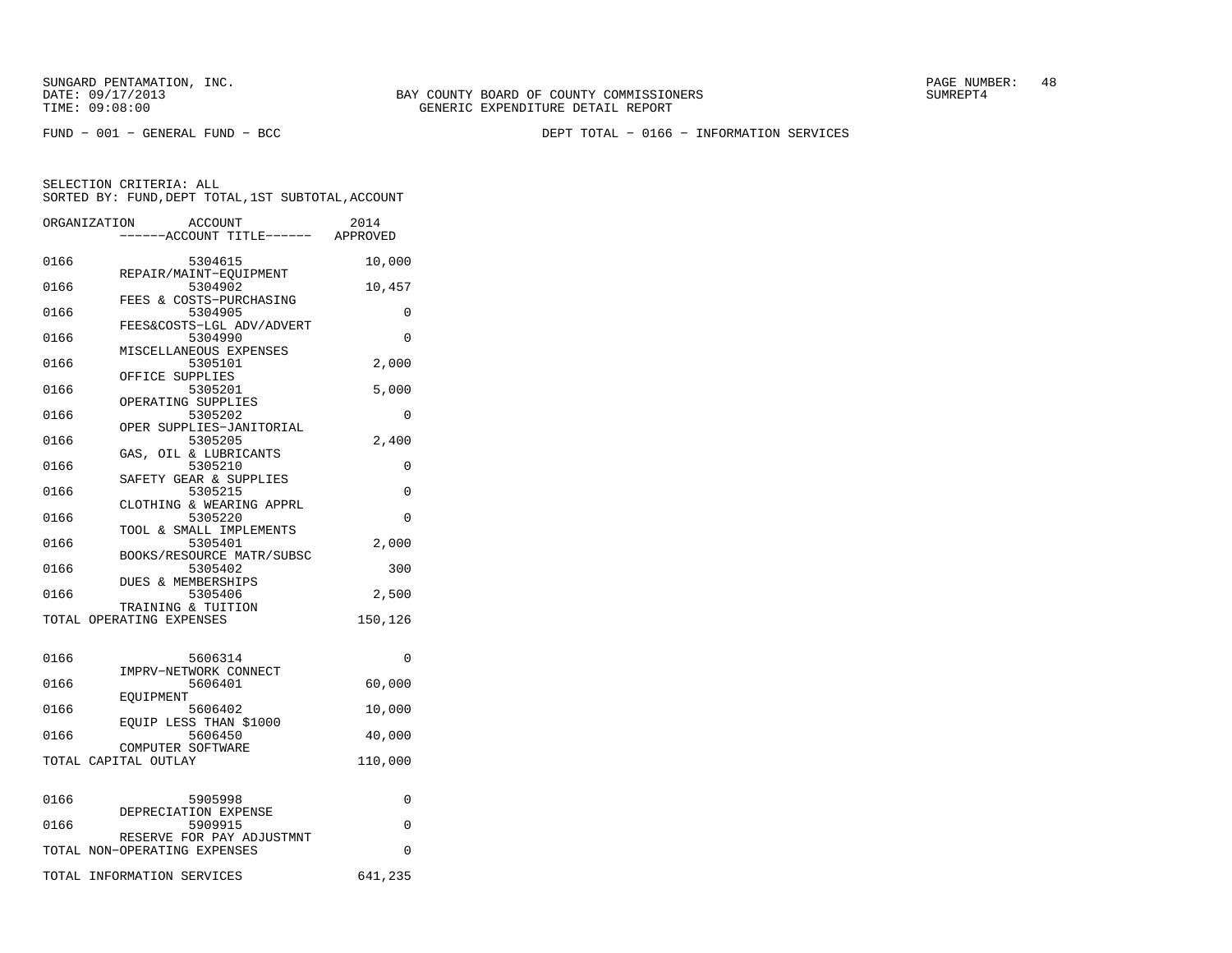FUND − 001 − GENERAL FUND − BCC DEPT TOTAL − 0168 − LAW ENFORCEMENT

|      | ORGANIZATION                 | ACCOUNT<br>------ACCOUNT TITLE------ |  | 2014<br>APPROVED |        |
|------|------------------------------|--------------------------------------|--|------------------|--------|
|      |                              |                                      |  |                  |        |
| 0168 |                              | 5819154<br>FEES & COST-SHER/LEE TRST |  |                  | 90,000 |
|      | TOTAL NON-OPERATING EXPENSES |                                      |  |                  | 90,000 |
|      | TOTAL LAW ENFORCEMENT        |                                      |  |                  | 90,000 |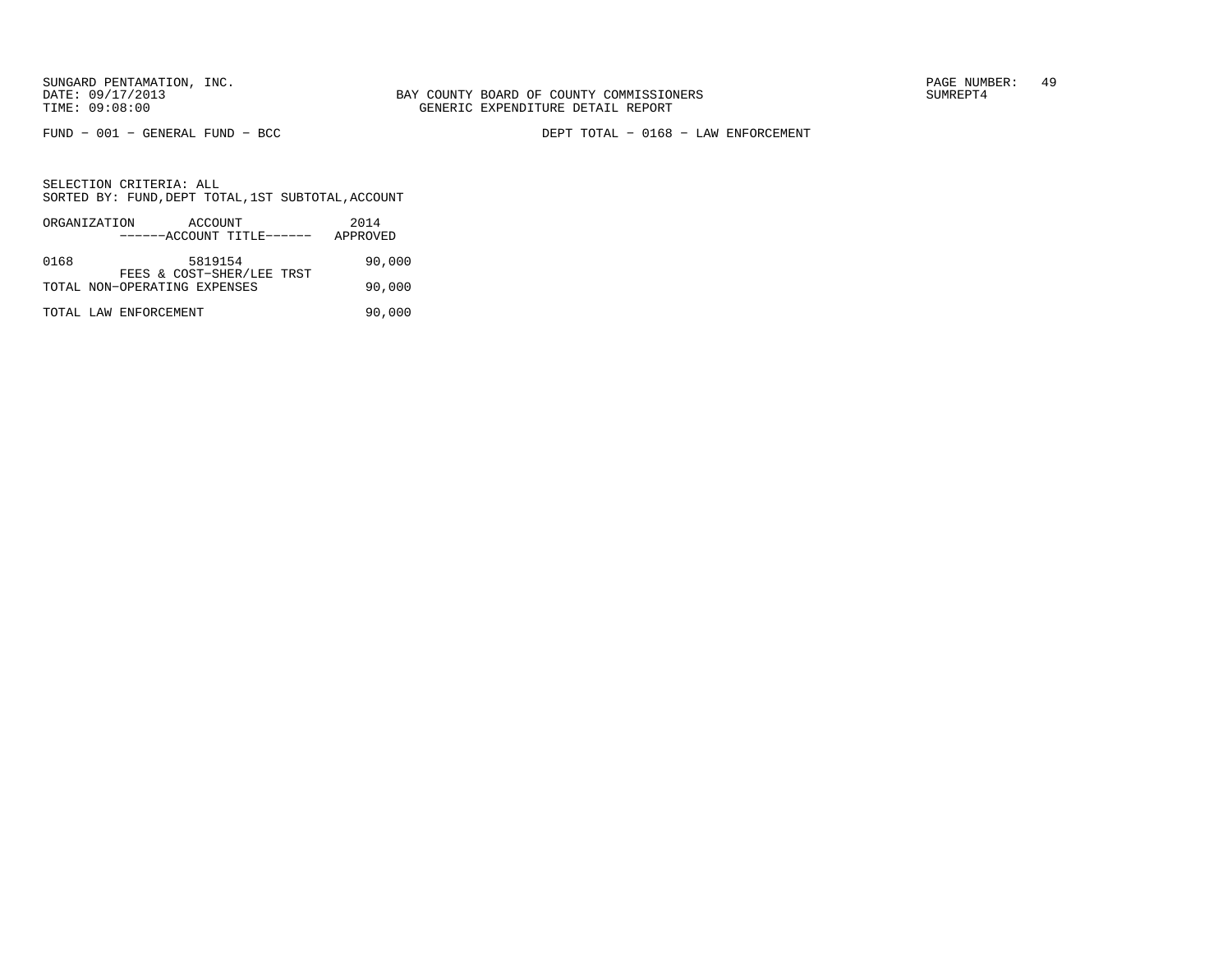FUND − 001 − GENERAL FUND − BCC DEPT TOTAL − 0172 − INFRASTRUCTURE

| ORGANIZATION |                          | ACCOUNT                             | 2014     |
|--------------|--------------------------|-------------------------------------|----------|
|              |                          | ---ACCOUNT TITLE------ APPROVED     |          |
| 0172         |                          | 5253401                             | 0        |
|              |                          | DISASTER PREP/RECOVERY              |          |
| 0172         |                          | 5303401                             | 0        |
| 0172         | CONTRACTED SERVICES      | 5303438                             | 0        |
|              |                          | CONTR SRV-DEBRIS REMOVAL            |          |
| 0172         |                          | 5303446                             | 19,079   |
|              | CONTR SRV-FACILITIES     |                                     |          |
| 0172         | MOVING EXPENSE           | 5304050                             | $\Omega$ |
| 0172         |                          | 5304301                             | 22,000   |
|              | UTILITY SERVICES         |                                     |          |
| 0172         |                          | 5304601                             | 0        |
| 0172         |                          | DISASTER RECOVERY/RESTOR<br>5304604 | 0        |
|              |                          | REPAIR/MAINT-BLD&GRD DEPT           |          |
| 0172         |                          | 5304605                             | 49,000   |
|              |                          | REPAIR/MAINT-BLDG & GRND            |          |
| 0172         |                          | 5304615                             | 0        |
| 0172         |                          | REPAIR/MAINT-EOUIPMENT<br>5304902   | 3,754    |
|              |                          | FEES & COSTS-PURCHASING             |          |
| 0172         |                          | 5304905                             | 0        |
|              |                          | FEES&COSTS-LGL ADV/ADVERT           |          |
| 0172         | FEES & COSTS-PERMITS     | 5304922                             | $\Omega$ |
| 0172         |                          | 5305101                             | 0        |
|              | OFFICE SUPPLIES          |                                     |          |
|              | TOTAL OPERATING EXPENSES |                                     | 93,833   |
|              |                          |                                     |          |
| 0172         |                          | 5606101                             | 0        |
|              | LAND                     |                                     |          |
| 0172         |                          | 5606201                             | 0        |
| 0172         | <b>BUILDINGS</b>         | 5606202                             | 200,000  |
|              | BLDG-FACILITIES          |                                     |          |
| 0172         |                          | 5606203                             | 0        |
|              | BLDG-CLERK STORAGE       |                                     |          |
| 0172         | IMPRV-COUNTY PIER        | 5606318                             | 0        |
| 0172         |                          | 5606350                             | 100,000  |
|              | IMPRV-BOATING            |                                     |          |
| 0172         |                          | 5606371                             | 0        |
|              |                          | IMPRV-CRTHSE SECURITY               |          |
| 0172         | EOUIPMENT                | 5606401                             | 0        |
| 0172         |                          | 5606402                             | 0        |
|              |                          | EQUIP LESS THAN \$1000              |          |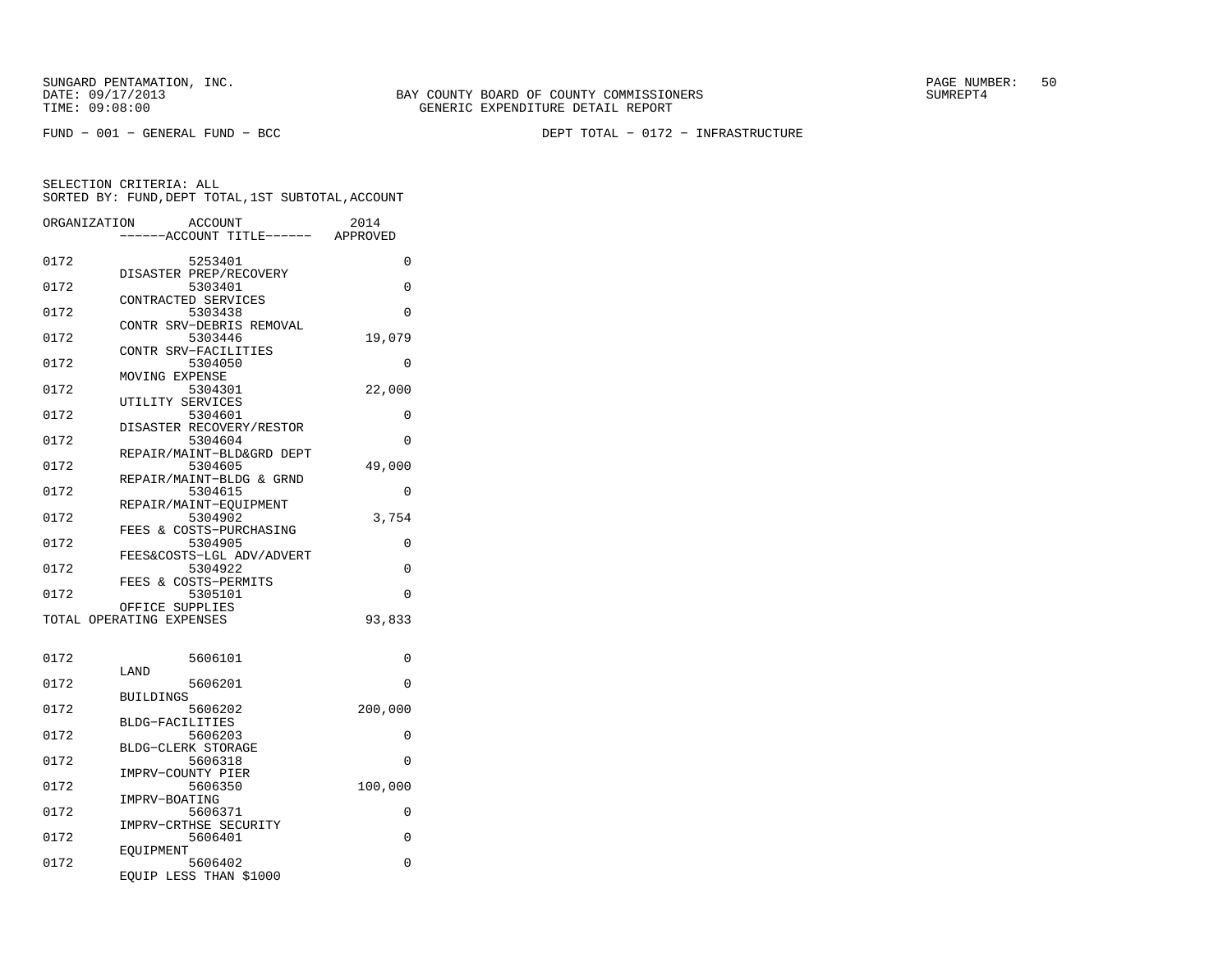SUNGARD PENTAMATION, INC. PAGE NUMBER: 51TIME: 09:08:00 GENERIC EXPENDITURE DETAIL REPORT

BAY COUNTY BOARD OF COUNTY COMMISSIONERS

FUND − 001 − GENERAL FUND − BCC DEPT TOTAL − 0172 − INFRASTRUCTURE

|      | ORGANIZATION<br>ACCOUNT              | 2014     |
|------|--------------------------------------|----------|
|      |                                      |          |
| 0172 | 5606502                              | 0        |
| 0172 | CIP-EAST BAY PASS<br>5606515         | $\Omega$ |
|      | CIP-LIBRARY                          |          |
| 0172 | 5606516<br>CIP-BCC ADMIN BLDG        | 0        |
| 0172 | 5606517                              | $\Omega$ |
|      | CIP-COURTHOUSE                       |          |
| 0172 | 5606519<br>CIP-JUDICIAL FACILITY     | $\Omega$ |
| 0172 | 5606520                              | 3,100    |
| 0172 | CIP-FUEL TANKS<br>5606521            | $\Omega$ |
|      | $CIP$ - $JAIL$                       |          |
| 0172 | 5606522                              | $\Omega$ |
| 0172 | CIP-EMERG OPERATIONS CNTR<br>5606524 | $\Omega$ |
|      | CIP-CSS OPERATIONS CENTER            |          |
| 0172 | 5606526<br>CIP-ROOF REPAIRS          | 0        |
| 0172 | 5606571                              | $\Omega$ |
|      | CIP-MEDIATION PROJ AWT               |          |
| 0172 | 5606574<br>CIP-BAYSIDE DREDGING      | $\Omega$ |
|      | TOTAL CAPITAL OUTLAY                 | 303,100  |
|      |                                      |          |
| 0172 | 5808118                              | $\Omega$ |
| 0172 | GRANT-HAZARD MITIGATION              | $\Omega$ |
|      | 5810010<br>CONTRIBUTION-OTHER GOVT   |          |
|      | TOTAL GRANTS & AIDS                  | $\Omega$ |
|      |                                      |          |
| 0172 | 5905998                              | $\Omega$ |
| 0172 | DEPRECIATION EXPENSE<br>5909920      | 0        |
|      | RESERVE-FUTURE CAP OUTLAY            |          |
|      | TOTAL NON-OPERATING EXPENSES         | 0        |
|      | TOTAL INFRASTRUCTURE                 | 396,933  |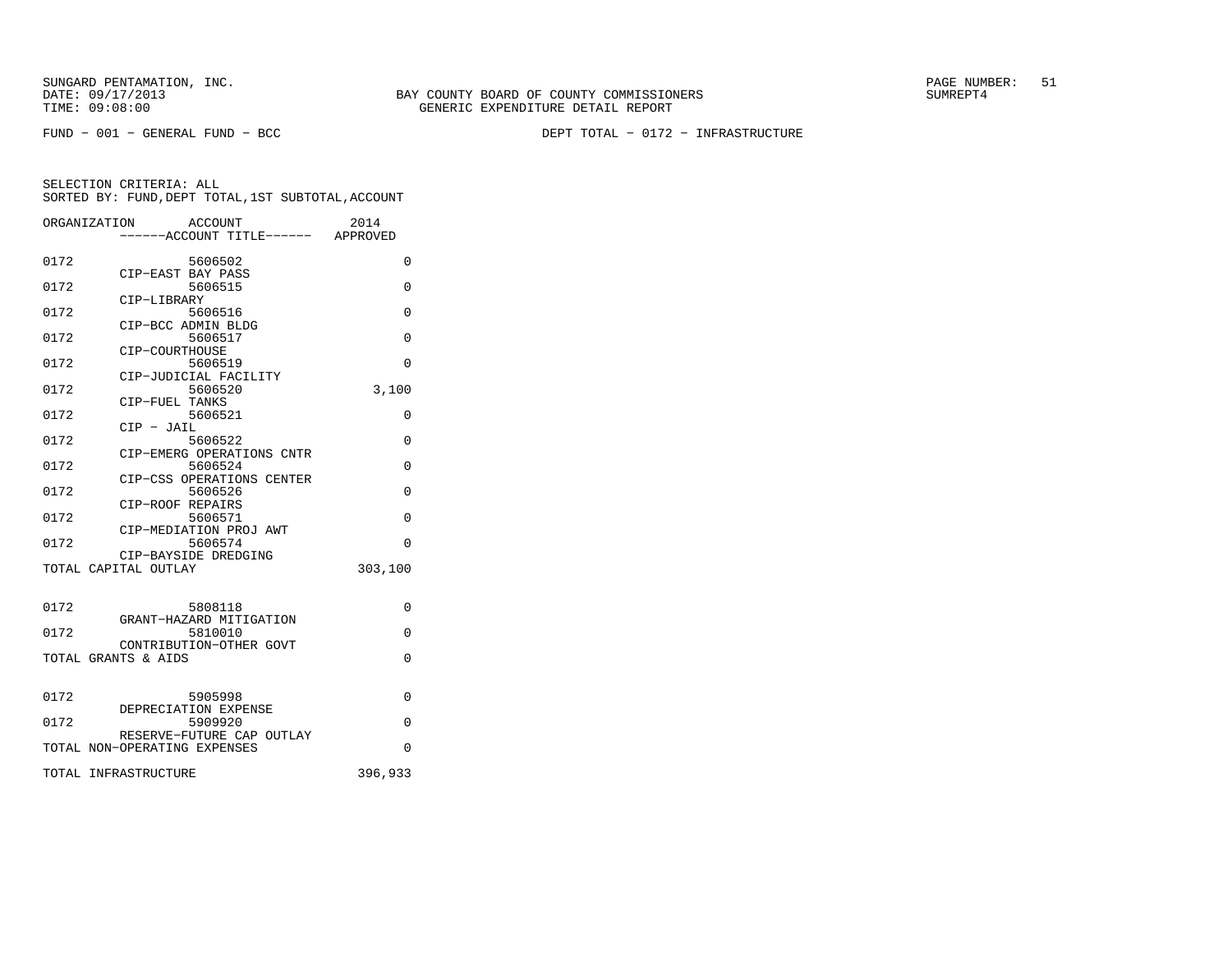| ORGANIZATION | ACCOUNT<br>----ACCOUNT TITLE------ APPROVED          | 2014     |
|--------------|------------------------------------------------------|----------|
| 0180         | 5101200                                              | 538,464  |
| 0180         | SALARIES & WAGES-REGULAR<br>5101400                  | 30,000   |
| 0180         | SALARIES & WAGES-OVERTIME<br>5102100                 | 43,486   |
| 0180         | FICA TAXES-MATCHING<br>5102200                       | 46,385   |
| 0180         | RETIREMENT CONTRIBUTIONS<br>5102300                  | 116,987  |
| 0180         | LIFE & HEALTH INSURANCE<br>5102400                   | 30,290   |
| 0180         | WORKERS COMP. PREMIUMS<br>5102500                    | 0        |
|              | UNEMPLOYMENT COMPENSATION<br>TOTAL PERSONAL SERVICES | 805,612  |
| 0180         | 5292001                                              | 10,000   |
| 0180         | BEACH WARNING FLAGS<br>5303104                       | 0        |
| 0180         | SRV-ENGINEERING<br>PROF<br>5303106                   | 728      |
| 0180         | SRV-PHYSICLS/MEDICAL<br>PROF<br>5303107              | 449      |
| 0180         | PROF<br>SRV-SUBSTANCE TEST<br>5303110                | 100      |
| 0180         | SRV-BACKGROUND CHECK<br>PROF<br>5303118              | 34,525   |
| 0180         | SRV-UMPIRE & SCR KPR<br>PROF<br>5303401              | 82,045   |
| 0180         | CONTRACTED SERVICES<br>5303408                       | 4,845    |
| 0180         | CONTR SRV-800 MHZ<br>5303410                         | 0        |
| 0180         | CONTR SRV-JANITORIAL<br>5303422                      | 600      |
| 0180         | CONTR SRV-GIS<br>5303425                             | 780      |
| 0180         | CONTR SRV-ADMIN FEES<br>5303426                      | 0        |
| 0180         | CONTR SRV-UTIL ADMIN FEES<br>5303446                 | 1,795    |
| 0180         | CONTR SRV-FACILITIES<br>5303464                      | 358      |
| 0180         | CONTR SRV-LAB<br>5304001                             | 1,000    |
| 0180         | TRAVEL/TRAINING NON-LOCAL<br>5304005<br>TRAVEL-LOCAL | $\Omega$ |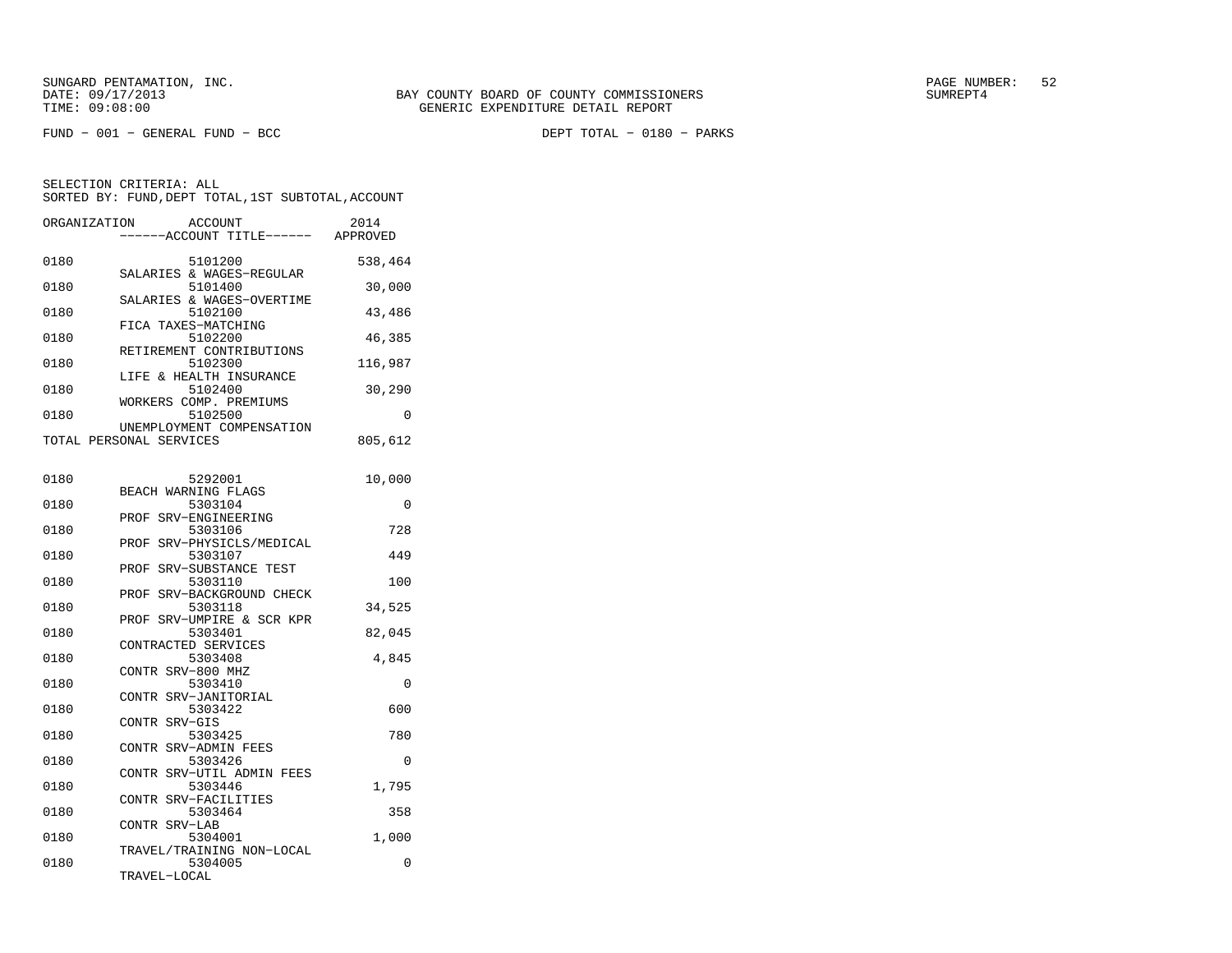FUND − 001 − GENERAL FUND − BCC DEPT TOTAL − 0180 − PARKS

| ORGANIZATION | <b>ACCOUNT</b><br>---ACCOUNT TITLE------ | 2014<br>APPROVED |
|--------------|------------------------------------------|------------------|
|              |                                          |                  |
| 0180         | 5304101<br>COMMUNICATIONS SERVICES       | 7,100            |
| 0180         | 5304125                                  | 500              |
| 0180         | POSTAGE/TRANSP/FREIGHT<br>5304301        | 175,000          |
| 0180         | UTILITY SERVICES<br>5304403              | 1,000            |
| 0180         | RENTALS/LEASES-LAND<br>5304405           | $\Omega$         |
| 0180         | RENTALS/LEASES-BUILDINGS<br>5304410      | 23,000           |
|              | RENTALS/LEASES-EQUIPMENT                 |                  |
| 0180         | 5304501<br>INSURANCE & BONDS             | 21,320           |
| 0180         | 5304604                                  | 110,000          |
| 0180         | REPAIR/MAINT-BLD&GRD DEPT<br>5304605     | $\Omega$         |
| 0180         | REPAIR/MAINT-BLDG & GRND<br>5304610      | 6,000            |
| 0180         | REPAIR/MAINT-AUTO EQUIP<br>5304611       | 0                |
| 0180         | REPAIR/MAINT-FLEET MAINT<br>5304615      | 12,855           |
| 0180         | REPAIR/MAINT-EOUIPMENT<br>5304701        | 248              |
|              | PRINTING & BINDING                       |                  |
| 0180         | 5304902<br>FEES & COSTS-PURCHASING       | 5,363            |
| 0180         | 5304905<br>FEES&COSTS-LGL ADV/ADVERT     | 500              |
| 0180         | 5304922                                  | 150              |
| 0180         | FEES & COSTS-PERMITS<br>5304990          | 150              |
| 0180         | MISCELLANEOUS EXPENSES<br>5305101        | 3,700            |
|              | OFFICE SUPPLIES                          |                  |
| 0180         | 5305201<br>OPERATING SUPPLIES            | 80,000           |
| 0180         | 5305202                                  | 3,500            |
| 0180         | OPER SUPPLIES-JANITORIAL<br>5305204      | 159              |
| 0180         | OPER. SUPPLIES-CHEMICALS<br>5305205      | 70,000           |
| 0180         | GAS, OIL & LUBRICANTS<br>5305210         | 1,303            |
| 0180         | SAFETY GEAR & SUPPLIES<br>5305215        | 6,250            |
|              | CLOTHING & WEARING APPRL                 |                  |
| 0180         | 5305220<br>TOOL & SMALL IMPLEMENTS       | 4,000            |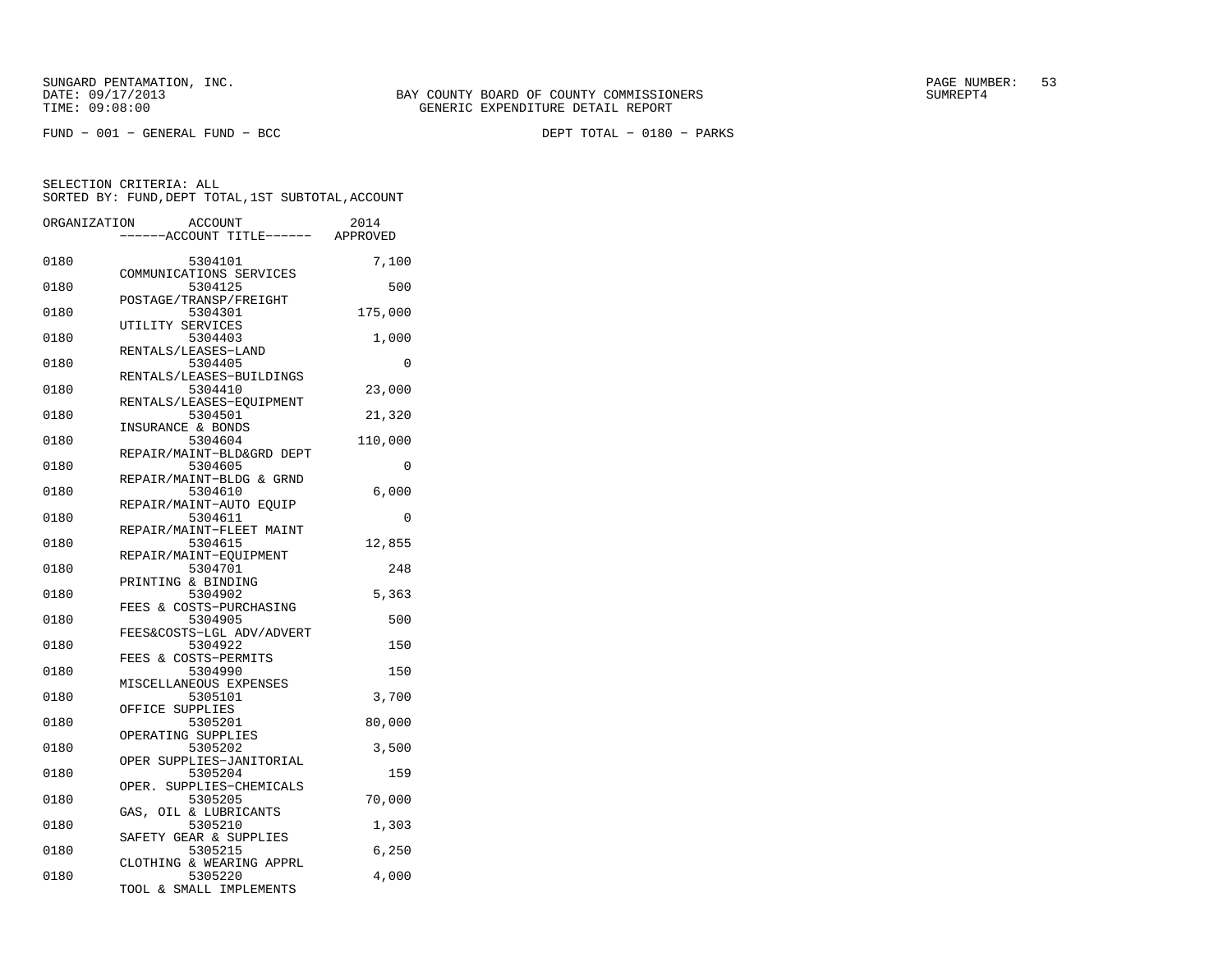SELECTION CRITERIA: ALL

FUND − 001 − GENERAL FUND − BCC DEPT TOTAL − 0180 − PARKS

 SORTED BY: FUND,DEPT TOTAL,1ST SUBTOTAL,ACCOUNTORGANIZATION ACCOUNT 2014 −−−−−−ACCOUNT TITLE−−−−−− APPROVED0180 5305401 208 BOOKS/RESOURCE MATR/SUBSC<br>0180 5305402 0180 5305402 274

|      | DUES & MEMBERSHIPS |       |
|------|--------------------|-------|
| 0180 | 5305406            | 1,200 |
|      | TRAINING & TUITION |       |
| 0180 | 5394901            |       |
|      | COST OF GOODS SOLD |       |

TOTAL OPERATING EXPENSES 671,005

| 0180 | 5606101                                                   | $\Omega$  |
|------|-----------------------------------------------------------|-----------|
| 0180 | LAND<br>5606305                                           | $\Omega$  |
| 0180 | IMPRV-PARK DEVELOPMENT<br>5606401                         | 140,000   |
| 0180 | EOUIPMENT<br>5606402                                      | 5,000     |
| 0180 | EOUIP LESS THAN \$1000<br>5606601                         | $\Omega$  |
|      | IMPACT FEE PROJECTS<br>TOTAL CAPITAL OUTLAY               | 145,000   |
|      |                                                           |           |
| 0180 | 5808101                                                   | $\Omega$  |
| 0180 | AID-GOV'T AGENGY<br>5808225                               | 5,000     |
|      | AID-HORSE SHOW<br>TOTAL GRANTS & AIDS                     | 5,000     |
|      |                                                           |           |
| 0180 | 5905908                                                   | 0         |
| 0180 | LOSS ON DISPOSAL<br>5905998                               | $\Omega$  |
| 0180 | DEPRECIATION EXPENSE<br>5909913                           | $\Omega$  |
| 0180 | RESERVE-IMPACT FEES<br>5909915                            | $\Omega$  |
| 0180 | RESERVE FOR PAY ADJUSTMNT<br>5909920                      | $\Omega$  |
|      | RESERVE-FUTURE CAP OUTLAY<br>TOTAL NON-OPERATING EXPENSES | $\Omega$  |
|      |                                                           |           |
|      | TOTAL PARKS                                               | 1,626,617 |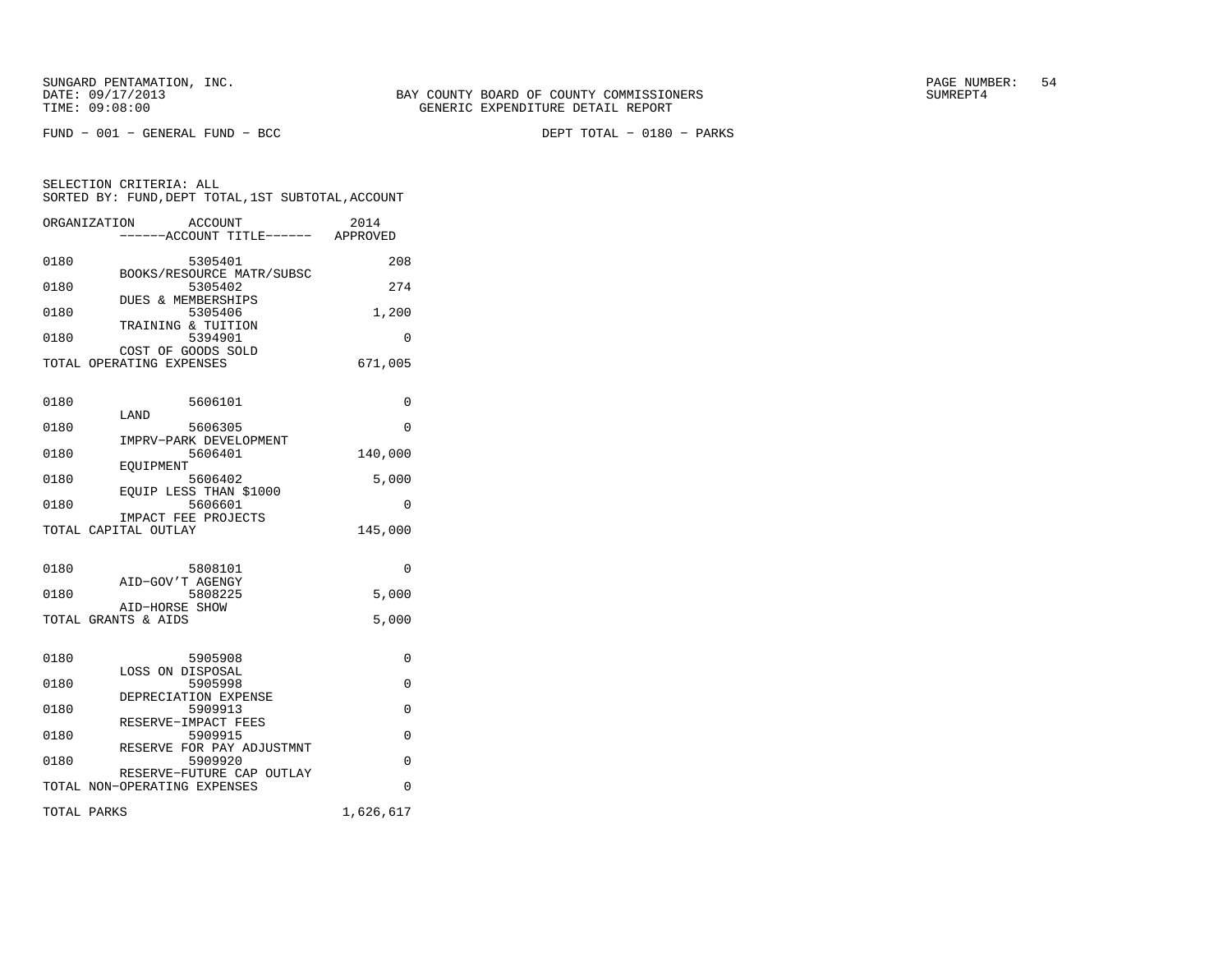FUND − 001 − GENERAL FUND − BCC DEPT TOTAL − 0186 − PARKS−PIER

SELECTION CRITERIA: ALLSORTED BY: FUND,DEPT TOTAL,1ST SUBTOTAL,ACCOUNT

| ORGANIZATION | ACCOUNT<br>---ACCOUNT TITLE------ APPROVED                   | 2014    |
|--------------|--------------------------------------------------------------|---------|
| 0186         | 5101200                                                      | 185,582 |
| 0186         | SALARIES & WAGES-REGULAR<br>5101400                          | 8,000   |
| 0186         | SALARIES & WAGES-OVERTIME<br>5102100                         | 14,809  |
| 0186         | FICA TAXES-MATCHING<br>5102200                               | 15,898  |
| 0186         | RETIREMENT CONTRIBUTIONS<br>5102300                          | 44,661  |
| 0186         | LIFE & HEALTH INSURANCE<br>5102400<br>WORKERS COMP. PREMIUMS | 10,975  |
| 0186         | 5102500                                                      | 0       |
|              | UNEMPLOYMENT COMPENSATION<br>TOTAL PERSONAL SERVICES         | 279,925 |
| 0186         | 5303106                                                      | 210     |
| 0186         | SRV-PHYSICLS/MEDICAL<br>PROF<br>5303107                      | 185     |
| 0186         | PROF SRV-SUBSTANCE TEST<br>5303110                           | 113     |
| 0186         | PROF SRV-BACKGROUND CHECK<br>5303401                         | 0       |
| 0186         | CONTRACTED SERVICES<br>5303408                               | 0       |
| 0186         | CONTR SRV-800 MHZ<br>5303425                                 | 0       |
| 0186         | CONTR SRV-ADMIN FEES<br>5304101                              | 1,500   |
| 0186         | COMMUNICATIONS SERVICES<br>5304301                           | 36,000  |
| 0186         | UTILITY SERVICES<br>5304405                                  | 0       |
| 0186         | RENTALS/LEASES-BUILDINGS<br>5304410                          | 6,400   |
| 0186         | RENTALS/LEASES-EQUIPMENT<br>5304501                          | 18,759  |
| 0186         | INSURANCE & BONDS<br>5304604                                 | 20,000  |
| 0186         | REPAIR/MAINT-BLD&GRD DEPT<br>5304605                         | 0       |
| 0186         | REPAIR/MAINT-BLDG & GRND<br>5304610                          | 1,500   |
| 0186         | REPAIR/MAINT-AUTO EOUIP<br>5304611                           | 0       |
| 0186         | REPAIR/MAINT-FLEET MAINT<br>5304615                          | 500     |

REPAIR/MAINT−EQUIPMENT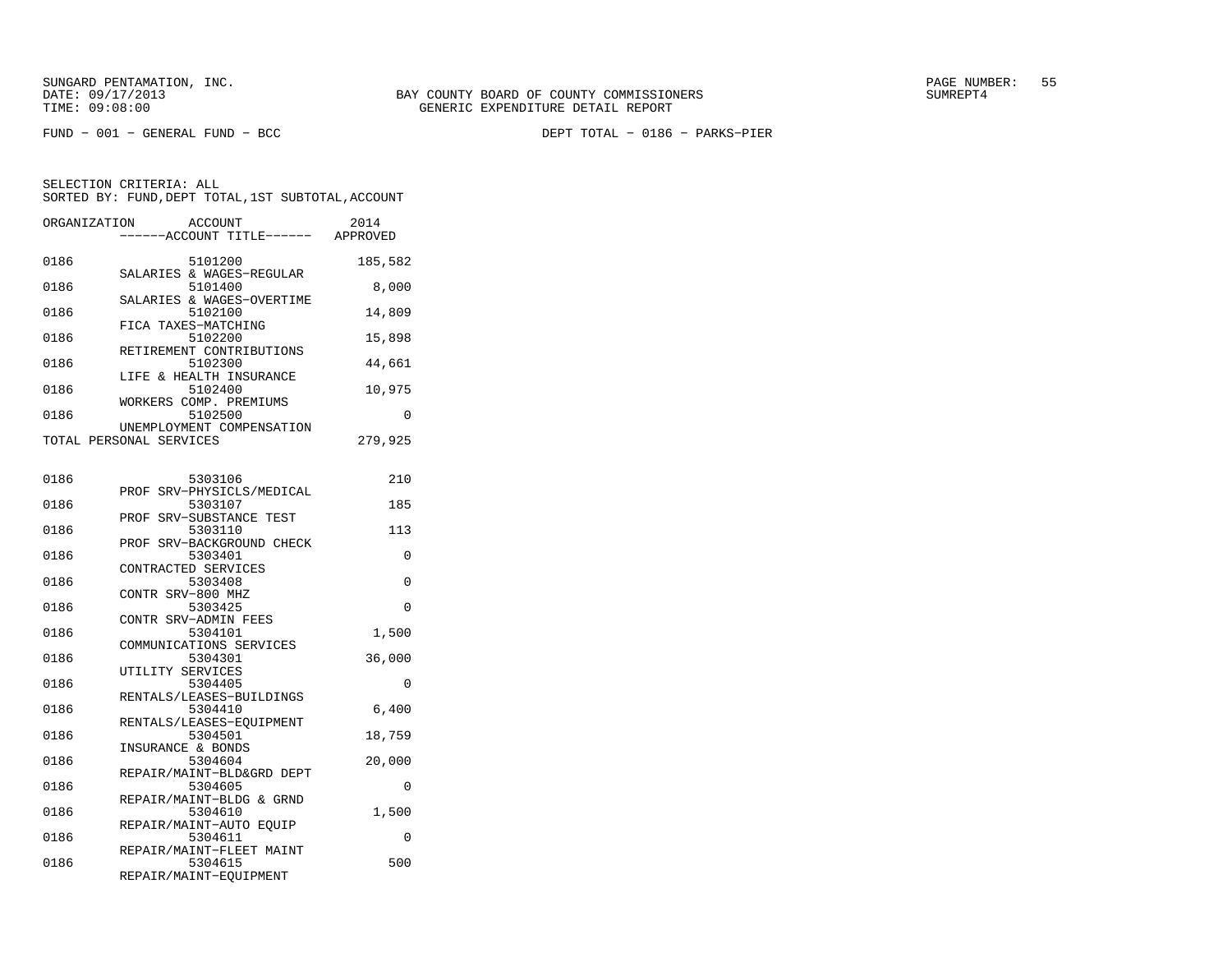FUND − 001 − GENERAL FUND − BCC DEPT TOTAL − 0186 − PARKS−PIER

|      | ORGANIZATION<br>ACCOUNT<br>----ACCOUNT TITLE------ APPROVED | 2014    |
|------|-------------------------------------------------------------|---------|
|      |                                                             |         |
| 0186 | 5304701                                                     | 1,000   |
|      | PRINTING & BINDING                                          |         |
| 0186 | 5304902                                                     | 1,341   |
|      | FEES & COSTS-PURCHASING                                     |         |
| 0186 | 5304905                                                     | 500     |
|      | FEES&COSTS-LGL ADV/ADVERT                                   |         |
| 0186 | 5304922                                                     | 1,550   |
|      | FEES & COSTS-PERMITS                                        |         |
| 0186 | 5304990                                                     | 1,000   |
|      | MISCELLANEOUS EXPENSES                                      |         |
| 0186 | 5305101                                                     | 2,000   |
|      | OFFICE SUPPLIES                                             |         |
| 0186 | 5305201                                                     | 5,000   |
|      | OPERATING SUPPLIES                                          |         |
| 0186 | 5305202                                                     | 3,500   |
|      | OPER SUPPLIES-JANITORIAL                                    |         |
| 0186 | 5305204                                                     | 1,200   |
|      | OPER. SUPPLIES-CHEMICALS                                    |         |
| 0186 | 5305205                                                     | 100     |
|      | GAS, OIL & LUBRICANTS                                       |         |
| 0186 | 5305210                                                     | 500     |
|      | SAFETY GEAR & SUPPLIES                                      |         |
| 0186 | 5305215                                                     | 1,054   |
|      | CLOTHING & WEARING APPRL                                    |         |
| 0186 | 5305220                                                     | 500     |
|      | TOOL & SMALL IMPLEMENTS                                     |         |
| 0186 | 5305406                                                     | 1,000   |
|      | TRAINING & TUITION                                          |         |
|      | TOTAL OPERATING EXPENSES                                    | 105,412 |
|      |                                                             |         |
|      |                                                             |         |
| 0186 | 5606401                                                     | 38,000  |
|      | EOUIPMENT                                                   |         |
| 0186 | 5606402                                                     | 1,100   |
|      | EQUIP LESS THAN \$1000                                      |         |
|      | TOTAL CAPITAL OUTLAY                                        | 39,100  |
|      |                                                             |         |
|      |                                                             |         |
| 0186 | 5905998                                                     | 0       |
|      | DEPRECIATION EXPENSE                                        |         |
| 0186 | 5909910                                                     | 0       |
|      | RESERVE FOR CONTINGENCIES                                   |         |
|      | TOTAL NON-OPERATING EXPENSES                                | 0       |
|      |                                                             |         |
|      | TOTAL PARKS-PIER                                            | 424,437 |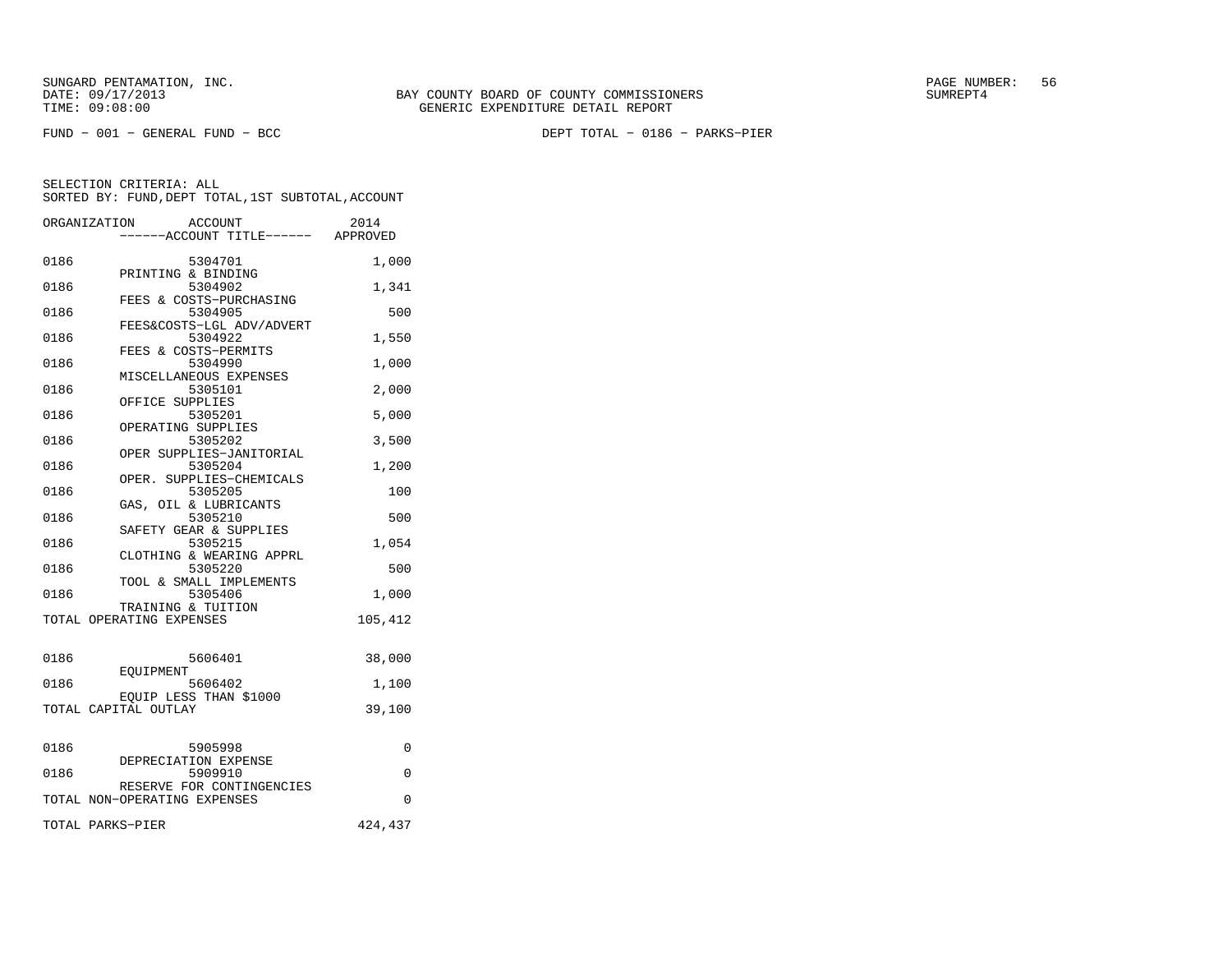FUND − 001 − GENERAL FUND − BCC DEPT TOTAL − 0195 − EXTENSION SERVICE

SELECTION CRITERIA: ALL SORTED BY: FUND,DEPT TOTAL,1ST SUBTOTAL,ACCOUNTORGANIZATION ACCOUNT 2014

|      | -----ACCOUNT TITLE------            | APPROVED |
|------|-------------------------------------|----------|
| 0195 | 5101200                             | 118,393  |
| 0195 | SALARIES & WAGES-REGULAR<br>5102100 | 7,001    |
|      | FICA TAXES-MATCHING                 |          |
| 0195 | 5102200<br>RETIREMENT CONTRIBUTIONS | 6,498    |
| 0195 | 5102300                             | 4,556    |
| 0195 | LIFE & HEALTH INSURANCE<br>5102400  | 126      |
|      | WORKERS COMP. PREMIUMS              |          |
|      | TOTAL PERSONAL SERVICES             | 136,574  |
|      |                                     |          |
| 0195 | 5303107<br>PROF SRV-SUBSTANCE TEST  | 50       |
| 0195 | 5303110                             | 217      |
|      | PROF SRV-BACKGROUND CHECK           |          |
| 0195 | 5303401                             | 7,960    |
|      | CONTRACTED SERVICES                 |          |
| 0195 | 5303410                             | $\Omega$ |
| 0195 | CONTR SRV-JANITORIAL                | 780      |
|      | 5303425<br>CONTR SRV-ADMIN FEES     |          |
| 0195 | 5303446                             | 17,830   |
|      | CONTR SRV-FACILITIES                |          |
| 0195 | 5304001                             | 3,500    |
|      | TRAVEL/TRAINING NON-LOCAL           |          |
| 0195 | 5304005                             | 1,500    |
|      | TRAVEL-LOCAL                        |          |
| 0195 | 5304101                             | 1,900    |
| 0195 | COMMUNICATIONS SERVICES<br>5304125  | 100      |
|      | POSTAGE/TRANSP/FREIGHT              |          |
| 0195 | 5304301                             | 9,000    |
|      | UTILITY SERVICES                    |          |
| 0195 | 5304405                             | $\Omega$ |
|      | RENTALS/LEASES-BUILDINGS            |          |
| 0195 | 5304410                             | 6,500    |
| 0195 | RENTALS/LEASES-EOUIPMENT<br>5304501 | 3,159    |
|      | INSURANCE & BONDS                   |          |
| 0195 | 5304605                             | 1,800    |
|      | REPAIR/MAINT-BLDG & GRND            |          |
| 0195 | 5304610                             | 1,500    |
|      | REPAIR/MAINT-AUTO EQUIP             |          |
| 0195 | 5304611                             | $\Omega$ |
| 0195 | REPAIR/MAINT-FLEET MAINT<br>5304615 | 100      |
|      | REPAIR/MAINT-EQUIPMENT              |          |
|      |                                     |          |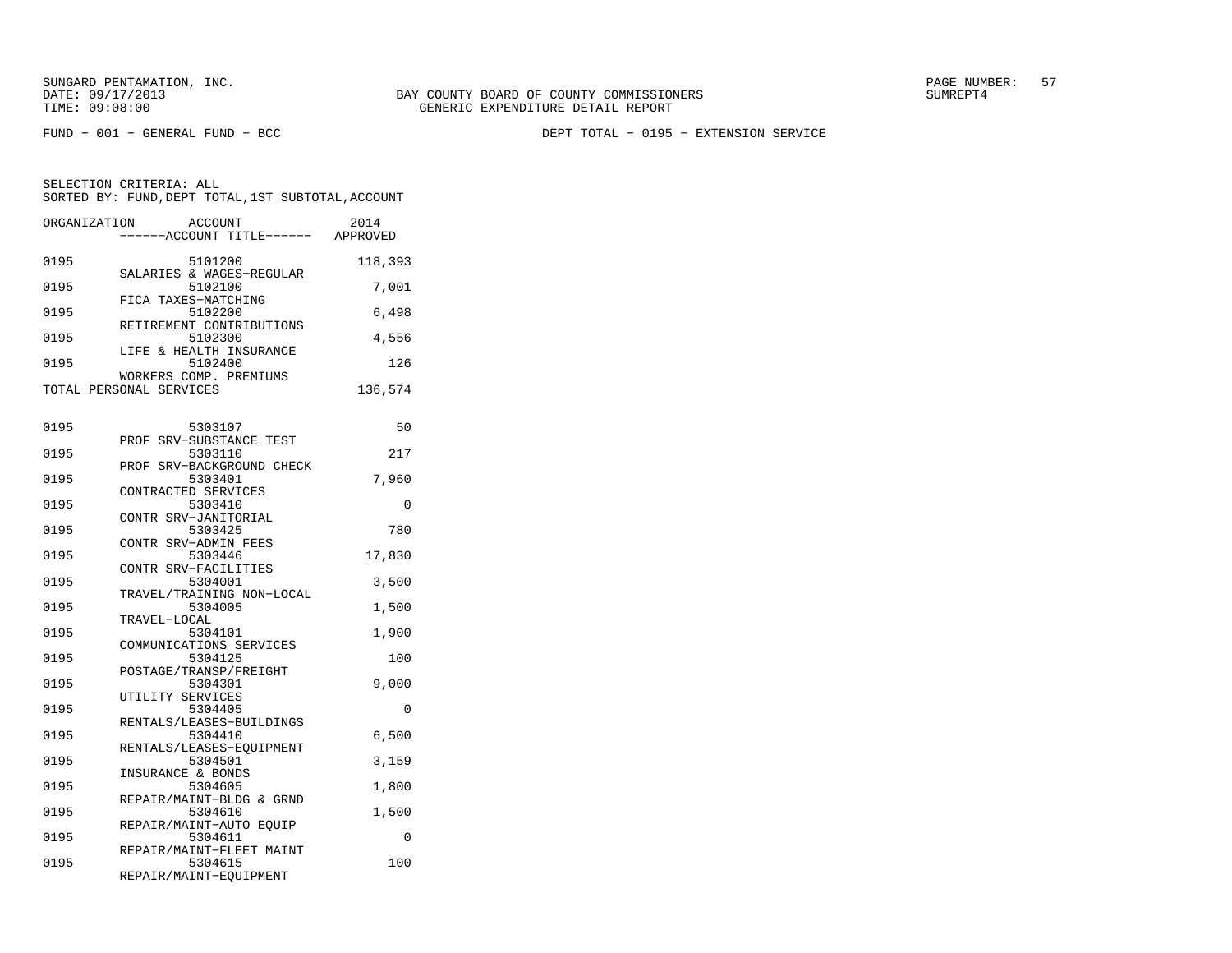FUND − 001 − GENERAL FUND − BCC DEPT TOTAL − 0195 − EXTENSION SERVICE

| ORGANIZATION |                          | ACCOUNT                          | 2014     |
|--------------|--------------------------|----------------------------------|----------|
|              |                          | ----ACCOUNT TITLE------ APPROVED |          |
|              |                          |                                  |          |
| 0195         | PRINTING & BINDING       | 5304701                          | $\Omega$ |
| 0195         |                          | 5304902                          | 536      |
|              |                          | FEES & COSTS-PURCHASING          |          |
| 0195         |                          | 5304990                          | $\Omega$ |
|              |                          | MISCELLANEOUS EXPENSES           |          |
| 0195         |                          | 5305101                          | 4,500    |
|              | OFFICE SUPPLIES          |                                  |          |
| 0195         |                          | 5305201                          | 0        |
| 0195         | OPERATING SUPPLIES       | 5305202                          | 100      |
|              |                          | OPER SUPPLIES-JANITORIAL         |          |
| 0195         |                          | 5305205                          | 1,500    |
|              |                          | GAS, OIL & LUBRICANTS            |          |
| 0195         |                          | 5305210                          | 25       |
|              |                          | SAFETY GEAR & SUPPLIES           |          |
| 0195         |                          | 5305227                          | 500      |
|              |                          | DEMO-SEA GRANT MARINE            |          |
| 0195         | DEMO-HOME ECONOMICS      | 5305228                          | 500      |
| 0195         |                          | 5305229                          | 500      |
|              | DEMO-HORTICULTURE        |                                  |          |
| 0195         |                          | 5305232                          | 500      |
|              |                          | 4-H MATERIALS & SUPPLIES         |          |
| 0195         |                          | 5305236                          | 2,500    |
|              | 4-H SCHOLARSHIPS         |                                  |          |
| 0195         |                          | 5305401                          | 150      |
|              |                          | BOOKS/RESOURCE MATR/SUBSC        |          |
| 0195         | DUES & MEMBERSHIPS       | 5305402                          | 700      |
| 0195         |                          | 5305406                          | 100      |
|              | TRAINING & TUITION       |                                  |          |
|              | TOTAL OPERATING EXPENSES |                                  | 68,007   |
|              |                          |                                  |          |
|              |                          |                                  |          |
| 0195         |                          | 5606401                          | 0        |
| 0195         | EOUIPMENT                | 5606402                          | 0        |
|              |                          | EQUIP LESS THAN \$1000           |          |
| 0195         |                          | 5606450                          | 0        |
|              | COMPUTER SOFTWARE        |                                  |          |
|              | TOTAL CAPITAL OUTLAY     |                                  | 0        |
|              |                          |                                  |          |
|              |                          |                                  |          |
| 0195         |                          | 5808118                          | 0        |
|              | TOTAL GRANTS & AIDS      | GRANT-HAZARD MITIGATION          | $\Omega$ |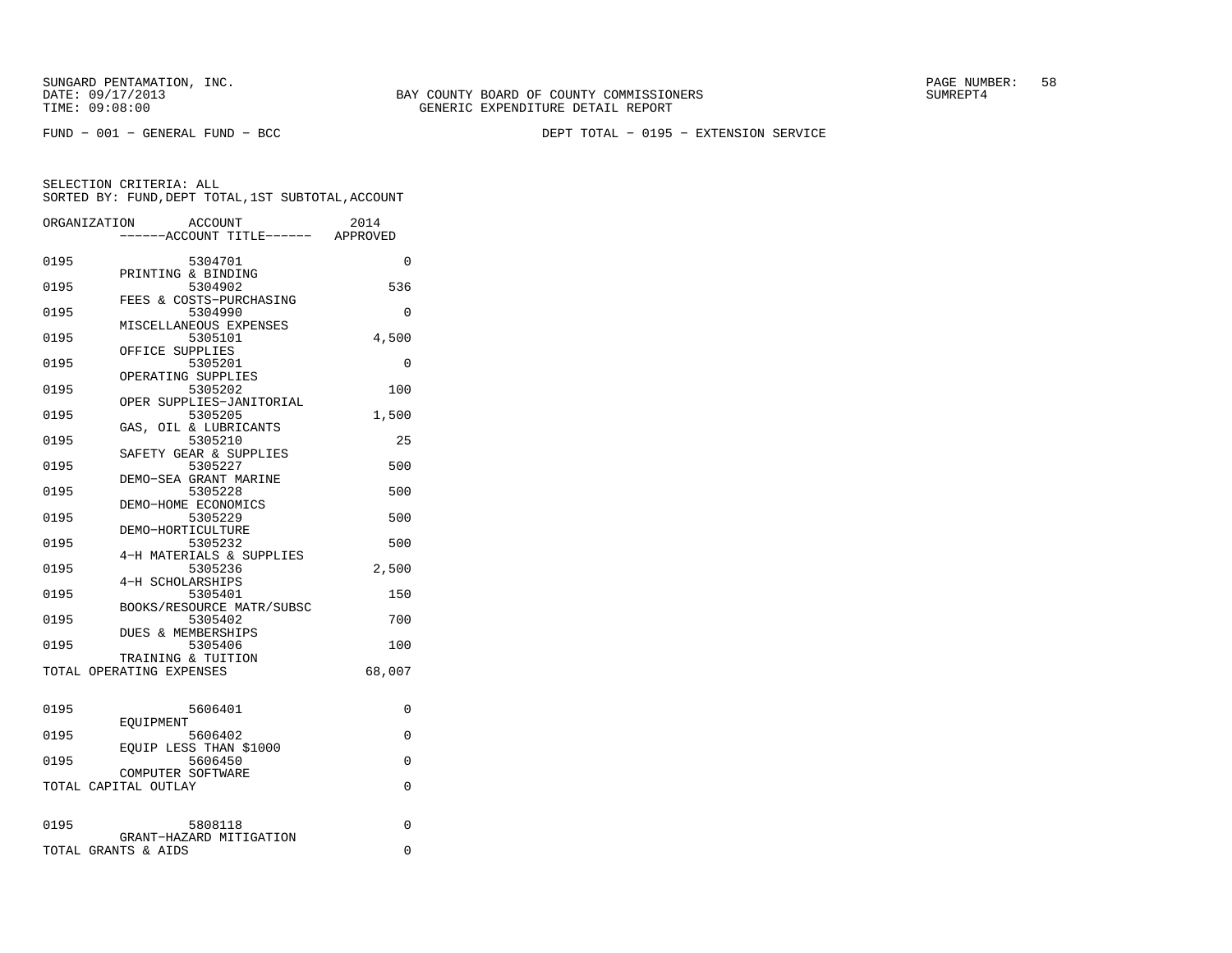BAY COUNTY BOARD OF COUNTY COMMISSIONERS TIME: 09:08:00 GENERIC EXPENDITURE DETAIL REPORT

FUND − 001 − GENERAL FUND − BCC DEPT TOTAL − 0195 − EXTENSION SERVICE

|      | ORGANIZATION                 | ACCOUNT                         |                           | 2014     |  |
|------|------------------------------|---------------------------------|---------------------------|----------|--|
|      |                              |                                 | ------ACCOUNT TITLE------ | APPROVED |  |
| 0195 |                              | 5905998<br>DEPRECIATION EXPENSE |                           |          |  |
| 0195 |                              | 5909915                         | RESERVE FOR PAY ADJUSTMNT |          |  |
|      | TOTAL NON-OPERATING EXPENSES |                                 |                           |          |  |
|      | TOTAL EXTENSION SERVICE      |                                 |                           | 204,581  |  |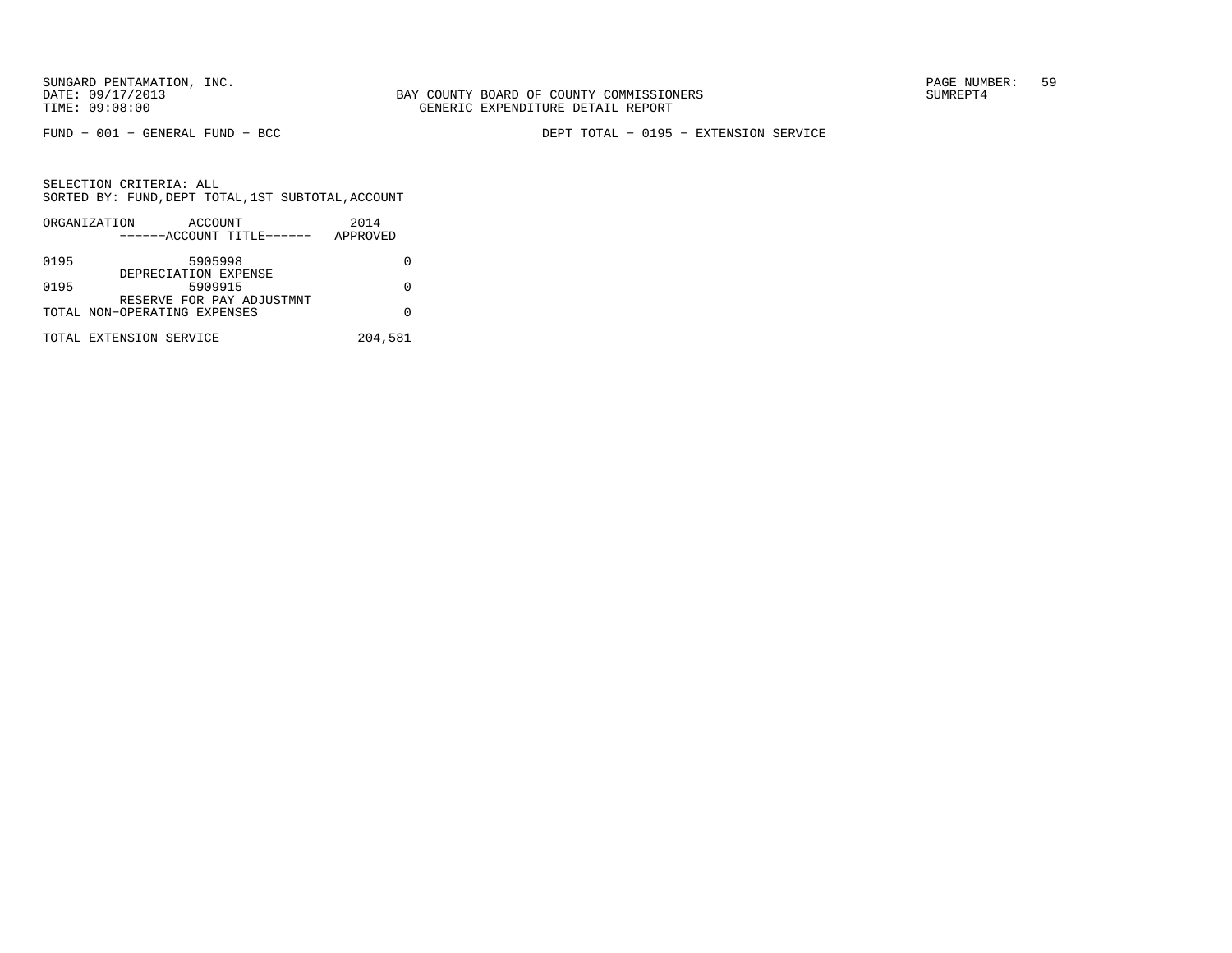FUND − 001 − GENERAL FUND − BCC DEPT TOTAL − 0205 − VETERANS SERVICES

| ORGANIZATION | <b>ACCOUNT</b><br>----ACCOUNT TITLE------ APPROVED | 2014     |
|--------------|----------------------------------------------------|----------|
| 0205         | 5101200<br>SALARIES & WAGES-REGULAR                | 167,014  |
| 0205         | 5101400<br>SALARIES & WAGES-OVERTIME               | 425      |
| 0205         | 5102100<br>FICA TAXES-MATCHING                     | 12,810   |
| 0205         | 5102200<br>RETIREMENT CONTRIBUTIONS                | 11,929   |
| 0205         | 5102300<br>LIFE & HEALTH INSURANCE                 | 19,973   |
| 0205         | 5102400<br>WORKERS COMP. PREMIUMS                  | 719      |
|              | TOTAL PERSONAL SERVICES                            | 212,870  |
| 0205         | 5303107                                            | 0        |
| 0205         | SRV-SUBSTANCE TEST<br>PROF<br>5303110              | 0        |
| 0205         | PROF SRV-BACKGROUND CHECK<br>5303401               | 0        |
| 0205         | CONTRACTED SERVICES<br>5303410                     | 0        |
| 0205         | CONTR SRV-JANITORIAL<br>5303425                    | 1,560    |
| 0205         | CONTR SRV-ADMIN FEES<br>5303446                    | 6,011    |
| 0205         | CONTR SRV-FACILITIES<br>5304001                    | 4,200    |
| 0205         | TRAVEL/TRAINING NON-LOCAL<br>5304005               | 0        |
| 0205         | TRAVEL-LOCAL<br>5304101                            | 1,236    |
| 0205         | COMMUNICATIONS SERVICES<br>5304125                 | 2,000    |
| 0205         | POSTAGE/TRANSP/FREIGHT<br>5304301                  | 5,665    |
| 0205         | UTILITY SERVICES<br>5304405                        | $\Omega$ |
| 0205         | RENTALS/LEASES-BUILDINGS<br>5304410                | 3,900    |
| 0205         | RENTALS/LEASES-EOUIPMENT<br>5304501                | 2,369    |
| 0205         | INSURANCE & BONDS<br>5304605                       | 2,649    |
| 0205         | REPAIR/MAINT-BLDG & GRND<br>5304610                | 250      |
| 0205         | REPAIR/MAINT-AUTO EOUIP<br>5304611                 | 0        |
|              | REPAIR/MAINT-FLEET MAINT                           |          |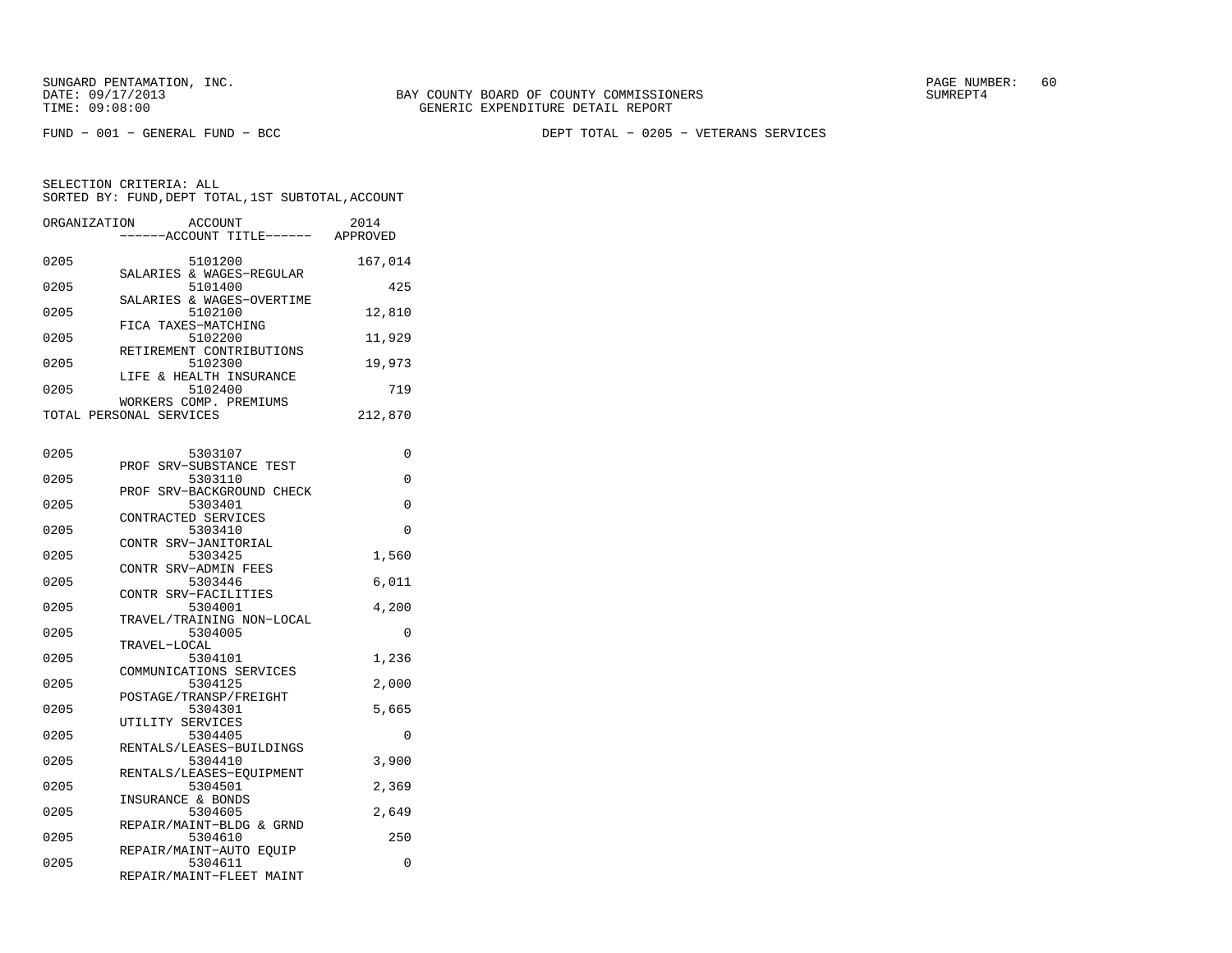FUND − 001 − GENERAL FUND − BCC DEPT TOTAL − 0205 − VETERANS SERVICES

|      | ORGANIZATION<br>ACCOUNT<br>-----ACCOUNT TITLE------ APPROVED | 2014        |
|------|--------------------------------------------------------------|-------------|
| 0205 | 5304615<br>REPAIR/MAINT-EOUIPMENT                            | 150         |
| 0205 | 5304902<br>FEES & COSTS-PURCHASING                           | 536         |
| 0205 | 5304905<br>FEES&COSTS-LGL ADV/ADVERT                         | 0           |
| 0205 | 5304990<br>MISCELLANEOUS EXPENSES                            | $\Omega$    |
| 0205 | 5305101<br>OFFICE SUPPLIES                                   | 3,300       |
| 0205 | 5305201                                                      | 725         |
| 0205 | OPERATING SUPPLIES<br>5305205                                | 250         |
| 0205 | GAS, OIL & LUBRICANTS<br>5305208<br>OPERATING/PROMO EXPS     | 2,400       |
| 0205 | 5305210<br>SAFETY GEAR & SUPPLIES                            | 50          |
| 0205 | 5305402                                                      | 100         |
| 0205 | DUES & MEMBERSHIPS<br>5305406                                | $\Omega$    |
|      | TRAINING & TUITION<br>TOTAL OPERATING EXPENSES               | 37,351      |
| 0205 | 5606401                                                      | $\Omega$    |
| 0205 | EOUIPMENT<br>5606402                                         | 600         |
| 0205 | EQUIP LESS THAN \$1000<br>5606450                            | 286         |
|      | COMPUTER SOFTWARE<br>TOTAL CAPITAL OUTLAY                    | 886         |
| 0205 | 5905998                                                      | 0           |
| 0205 | DEPRECIATION EXPENSE<br>5909915                              | $\mathbf 0$ |
|      | RESERVE FOR PAY ADJUSTMNT<br>TOTAL NON-OPERATING EXPENSES    | $\Omega$    |
|      | TOTAL VETERANS SERVICES                                      | 251,107     |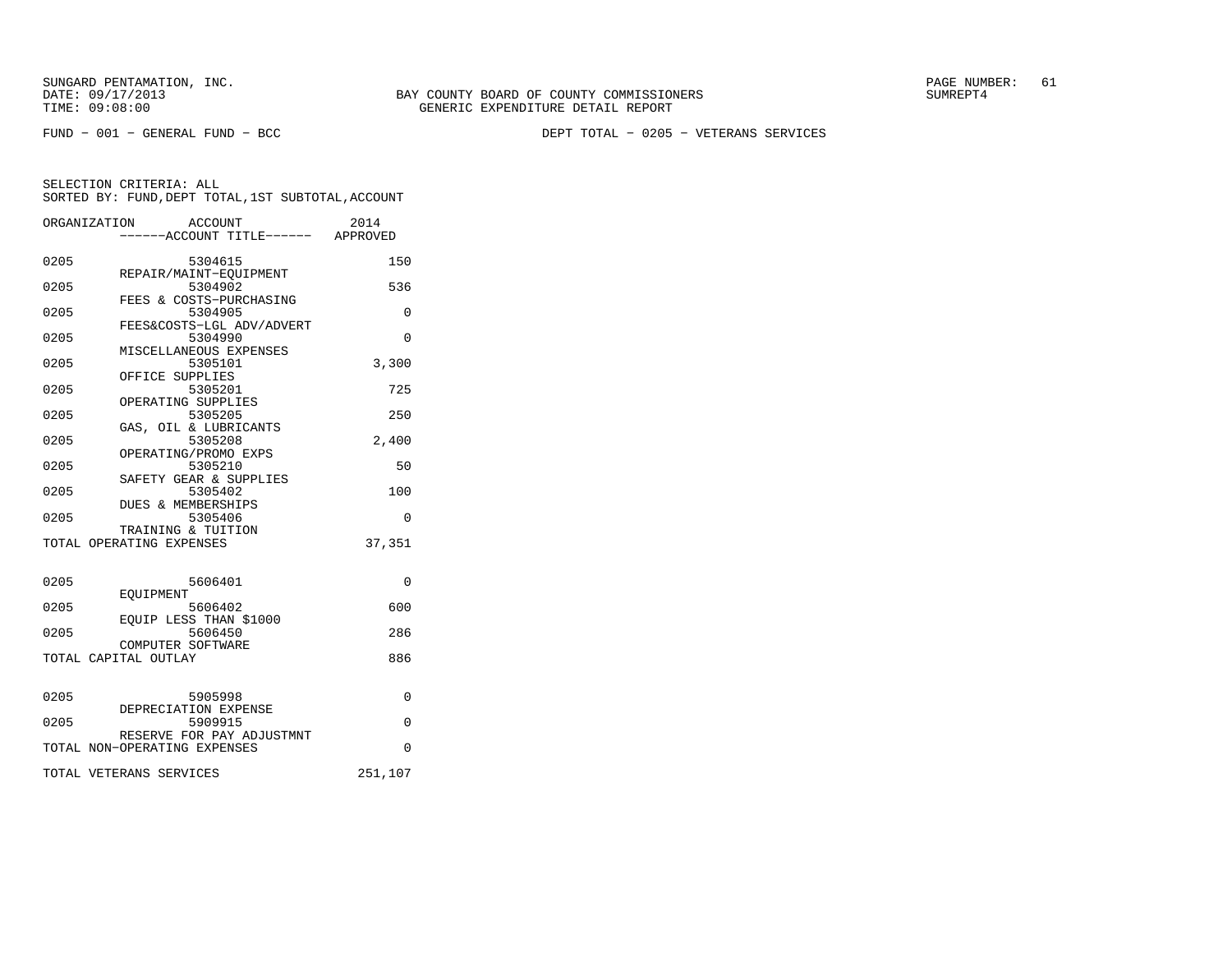FUND − 001 − GENERAL FUND − BCC DEPT TOTAL − 0210 − EMERGENCY MANAGEMENT

| ORGANIZATION |                         | <b>ACCOUNT</b>                       | 2014     |
|--------------|-------------------------|--------------------------------------|----------|
|              |                         | ----ACCOUNT TITLE------              | APPROVED |
|              |                         |                                      |          |
| 0210         |                         | 5101200                              | 389,156  |
|              |                         | SALARIES & WAGES-REGULAR             |          |
| 0210         |                         | 5101205                              | 0        |
| 0210         |                         | SALARIES & WAGES-DISASTER<br>5101400 |          |
|              |                         | SALARIES & WAGES-OVERTIME            | 72,000   |
| 0210         |                         | 5101405                              | 0        |
|              | SALARIES-DISASTER O/T   |                                      |          |
| 0210         |                         | 5102100                              | 35,278   |
|              | FICA TAXES-MATCHING     |                                      |          |
| 0210         |                         | 5102200                              | 35,651   |
|              |                         | RETIREMENT CONTRIBUTIONS             |          |
| 0210         |                         | 5102300                              | 136,833  |
|              |                         | LIFE & HEALTH INSURANCE              |          |
| 0210         |                         | 5102400                              | 2,713    |
|              |                         | WORKERS COMP. PREMIUMS               |          |
| 0210         |                         | 5102500                              | 0        |
|              |                         | UNEMPLOYMENT COMPENSATION            |          |
|              | TOTAL PERSONAL SERVICES |                                      | 671,631  |
|              |                         |                                      |          |
|              |                         |                                      |          |
| 0210         |                         | 5303106                              | 0        |
|              |                         | PROF SRV-PHYSICLS/MEDICAL            |          |
| 0210         |                         | 5303107                              | 162      |
| 0210         |                         | PROF SRV-SUBSTANCE TEST<br>5303110   | 43       |
|              |                         | PROF SRV-BACKGROUND CHECK            |          |
| 0210         |                         | 5303401                              | 5,000    |
|              | CONTRACTED SERVICES     |                                      |          |
| 0210         |                         | 5303410                              | 0        |
|              | CONTR SRV-JANITORIAL    |                                      |          |
| 0210         |                         | 5303425                              | 780      |
|              | CONTR SRV-ADMIN FEES    |                                      |          |
| 0210         |                         | 5303446                              | 0        |
|              | CONTR SRV-FACILITIES    |                                      |          |
| 0210         |                         | 5304001                              | 0        |
|              |                         | TRAVEL/TRAINING NON-LOCAL            |          |
| 0210         |                         | 5304005                              | $\Omega$ |
|              | TRAVEL-LOCAL            |                                      |          |
| 0210         |                         | 5304101                              | $\Omega$ |
|              |                         | COMMUNICATIONS SERVICES              |          |
| 0210         |                         | 5304125                              | 165      |
|              |                         | POSTAGE/TRANSP/FREIGHT               |          |
| 0210         |                         | 5304301                              | 0        |
|              | UTILITY SERVICES        |                                      |          |
| 0210         |                         | 5304501                              | 7,701    |
| 0210         | INSURANCE & BONDS       | 5304605                              | 0        |
|              |                         | REPAIR/MAINT-BLDG & GRND             |          |
|              |                         |                                      |          |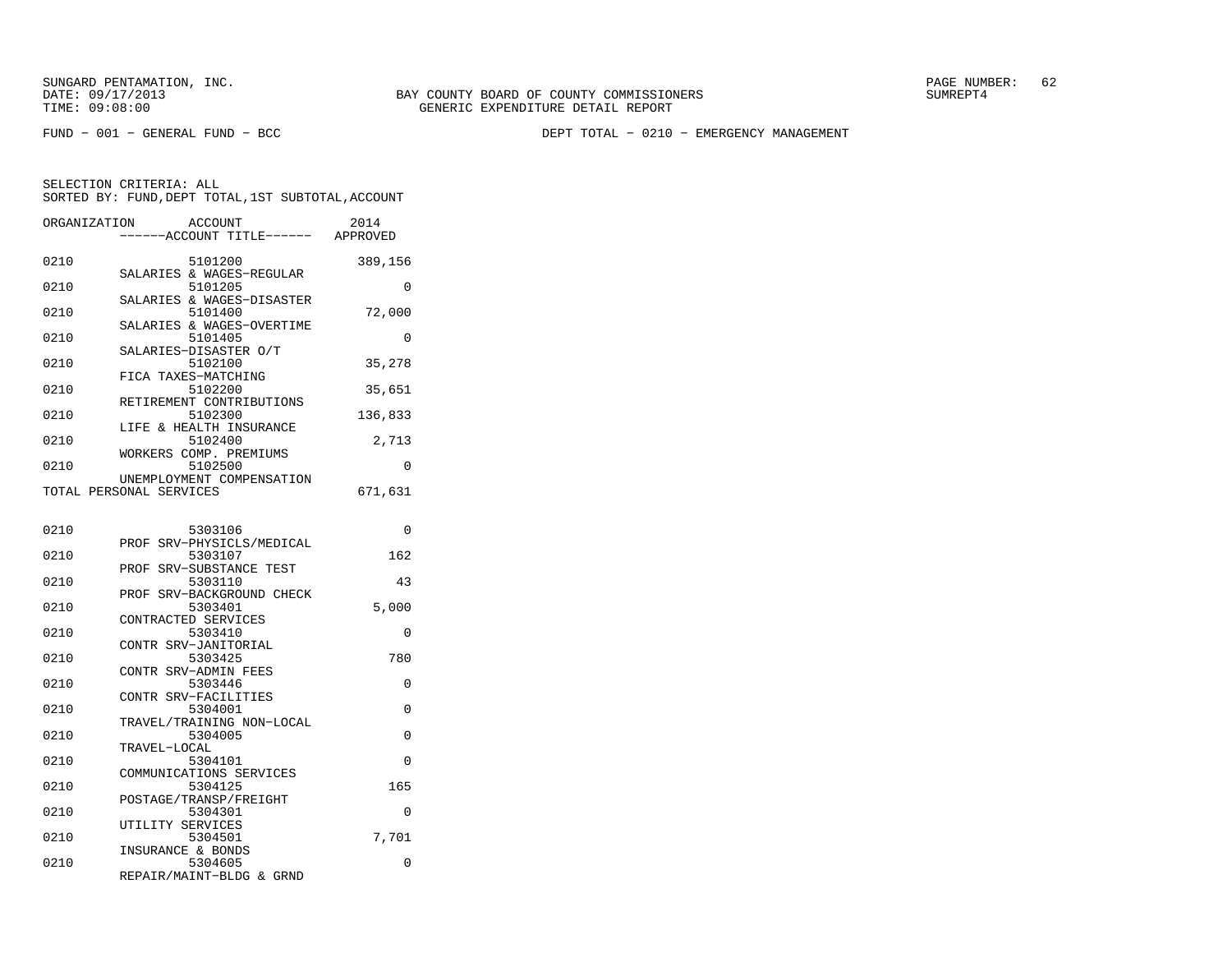FUND − 001 − GENERAL FUND − BCC DEPT TOTAL − 0210 − EMERGENCY MANAGEMENT

| ORGANIZATION |                          | <b>ACCOUNT</b>                       | 2014     |
|--------------|--------------------------|--------------------------------------|----------|
|              |                          | ---ACCOUNT TITLE------ APPROVED      |          |
| 0210         |                          | 5304610                              | 1,871    |
| 0210         |                          | REPAIR/MAINT-AUTO EQUIP<br>5304611   | $\Omega$ |
| 0210         |                          | REPAIR/MAINT-FLEET MAINT<br>5304615  | 500      |
| 0210         |                          | REPAIR/MAINT-EOUIPMENT<br>5304701    | $\Omega$ |
|              | PRINTING & BINDING       |                                      |          |
| 0210         |                          | 5304902<br>FEES & COSTS-PURCHASING   | 2,145    |
| 0210         |                          | 5304905                              | 0        |
| 0210         |                          | FEES&COSTS-LGL ADV/ADVERT<br>5304922 | $\Omega$ |
| 0210         |                          | FEES & COSTS-PERMITS<br>5304990      | $\Omega$ |
|              |                          | MISCELLANEOUS EXPENSES               |          |
| 0210         |                          | 5305101                              | 2,000    |
|              | OFFICE SUPPLIES          |                                      |          |
| 0210         | OPERATING SUPPLIES       | 5305201                              | 215      |
| 0210         |                          | 5305202                              | $\Omega$ |
|              |                          | OPER SUPPLIES-JANITORIAL             |          |
| 0210         |                          | 5305205                              | 2,450    |
| 0210         |                          | GAS, OIL & LUBRICANTS<br>5305210     | 0        |
|              |                          | SAFETY GEAR & SUPPLIES               |          |
| 0210         |                          | 5305215                              | 0        |
|              |                          | CLOTHING & WEARING APPRL             |          |
| 0210         |                          | 5305401                              | $\Omega$ |
| 0210         |                          | BOOKS/RESOURCE MATR/SUBSC<br>5305402 | $\Omega$ |
|              | DUES & MEMBERSHIPS       |                                      |          |
| 0210         |                          | 5305406                              | $\Omega$ |
|              | TRAINING & TUITION       |                                      |          |
|              | TOTAL OPERATING EXPENSES |                                      | 23,032   |
|              |                          |                                      |          |
| 0210         | EOUIPMENT                | 5606401                              | 0        |
| 0210         |                          | 5606402                              | 0        |
| 0210         |                          | EOUIP LESS THAN \$1000<br>5606450    | 0        |
|              | COMPUTER SOFTWARE        |                                      |          |
|              | TOTAL CAPITAL OUTLAY     |                                      | 0        |
| 0210         |                          | 5808118                              | 0        |
|              |                          | GRANT-HAZARD MITIGATION              |          |
| 0210         |                          | 5808178                              | 0        |
|              |                          | GRANT-HOMELAND SECURITY              |          |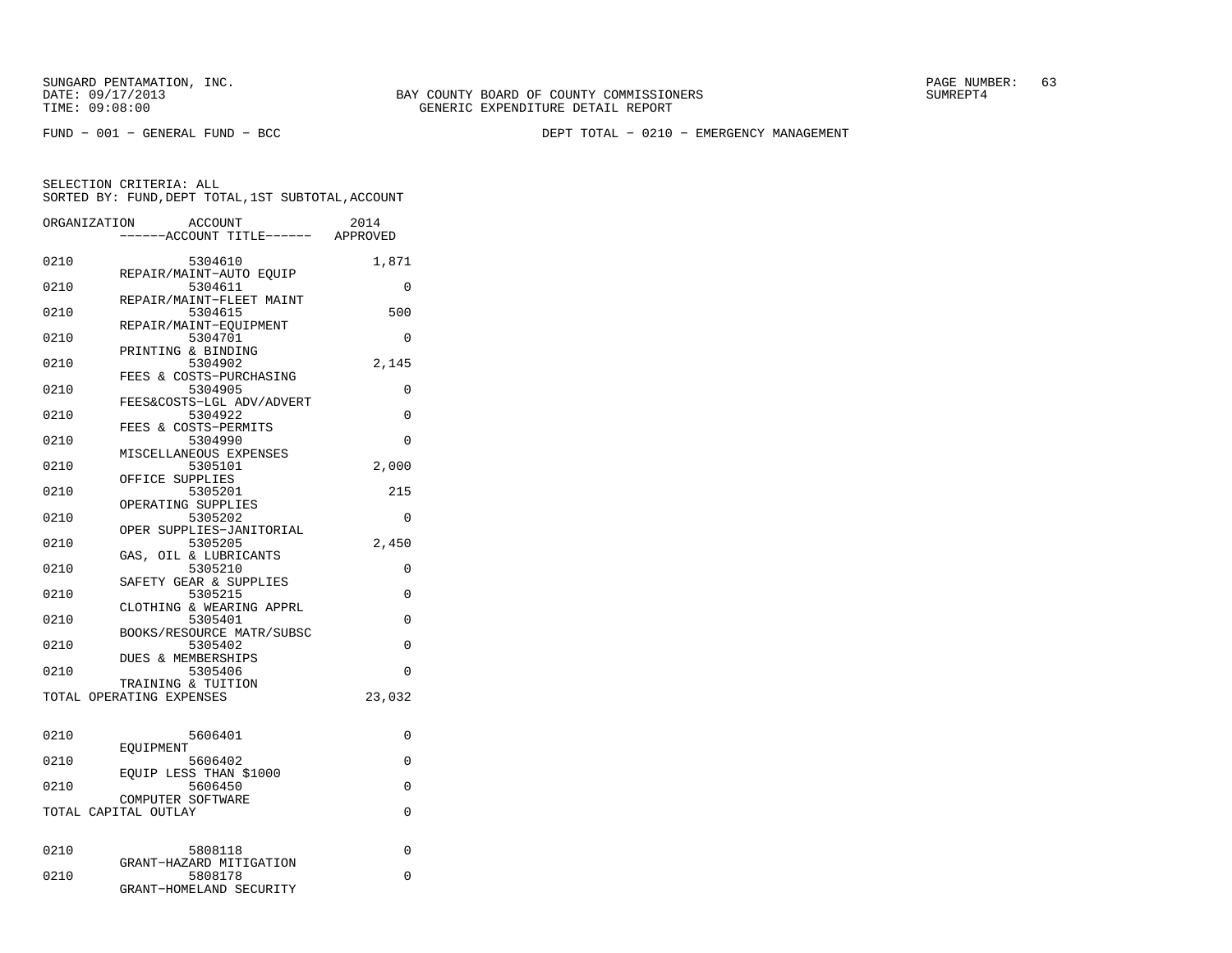BAY COUNTY BOARD OF COUNTY COMMISSIONERS TIME: 09:08:00 GENERIC EXPENDITURE DETAIL REPORT

FUND − 001 − GENERAL FUND − BCC DEPT TOTAL − 0210 − EMERGENCY MANAGEMENT

|      | ORGANIZATION<br>ACCOUNT<br>------ACCOUNT TITLE------         | 2014<br>APPROVED |
|------|--------------------------------------------------------------|------------------|
| 0210 | 5808179<br>GRANT-FEMA FLOOD                                  | O                |
|      | TOTAL GRANTS & AIDS                                          | O                |
| 0210 | 5905998                                                      | U                |
| 0210 | DEPRECIATION EXPENSE<br>5909915<br>RESERVE FOR PAY ADJUSTMNT | $\Omega$         |
|      | TOTAL NON-OPERATING EXPENSES                                 | $\Omega$         |
|      | TOTAL EMERGENCY MANAGEMENT                                   | 694,663          |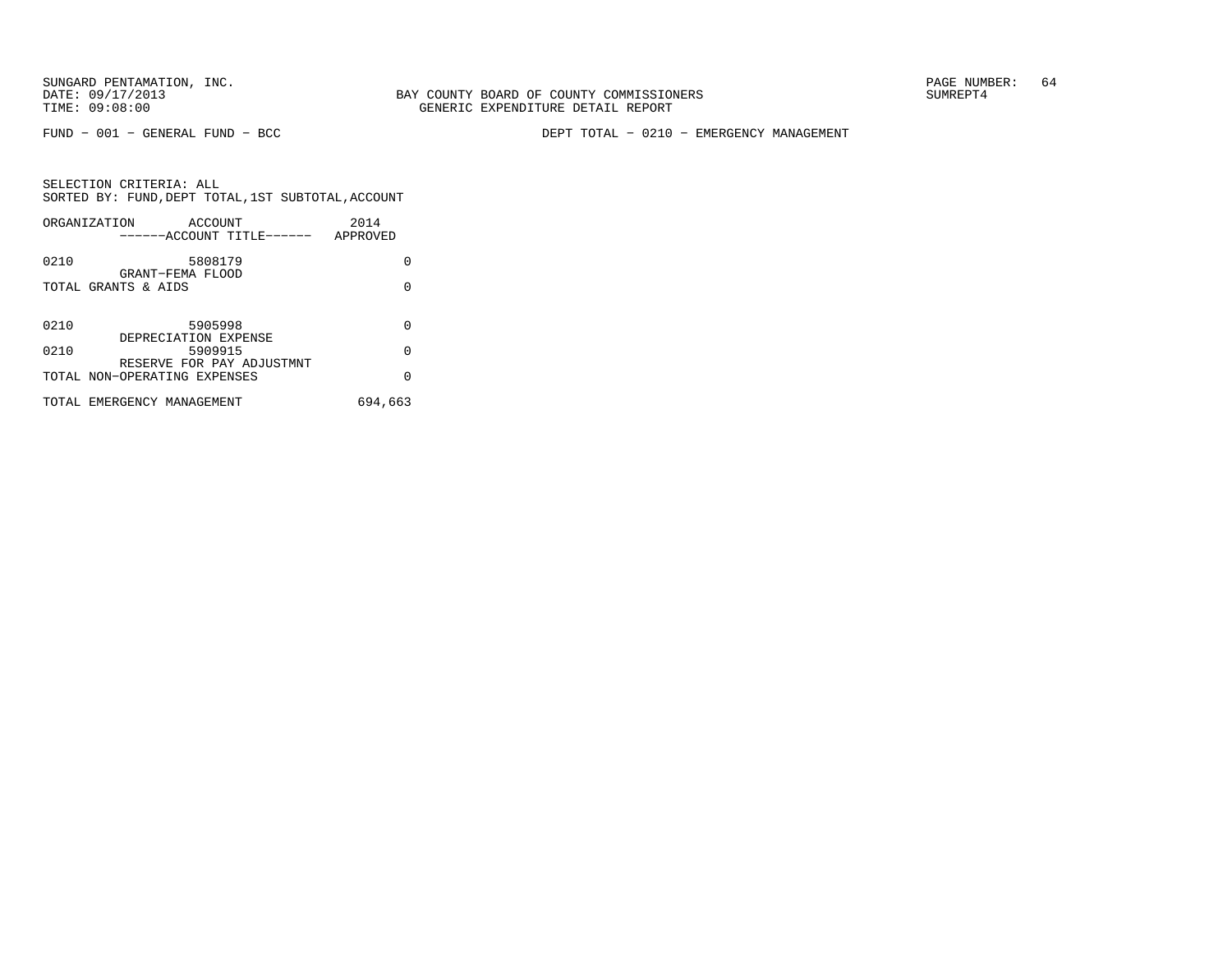FUND − 001 − GENERAL FUND − BCC DEPT TOTAL − 0211 − EMERGENCY ASSISTANCE

| ORGANIZATION | <b>ACCOUNT</b><br>---ACCOUNT TITLE------ APPROVED | 2014     |
|--------------|---------------------------------------------------|----------|
| 0211         | 5101200                                           | 79,567   |
| 0211         | SALARIES & WAGES-REGULAR<br>5101205               | $\Omega$ |
| 0211         | SALARIES & WAGES-DISASTER<br>5102100              | 6,087    |
| 0211         | FICA TAXES-MATCHING<br>5102200                    | 8,252    |
| 0211         | RETIREMENT CONTRIBUTIONS<br>5102300               | 17,446   |
| 0211         | LIFE & HEALTH INSURANCE<br>5102400                | 3,644    |
|              | WORKERS COMP. PREMIUMS<br>TOTAL PERSONAL SERVICES | 114,996  |
|              |                                                   |          |
| 0211         | 5303107                                           | 37       |
| 0211         | PROF SRV-SUBSTANCE TEST<br>5303401                | 0        |
| 0211         | CONTRACTED SERVICES<br>5304001                    | 3,500    |
| 0211         | TRAVEL/TRAINING NON-LOCAL<br>5304005              | $\Omega$ |
| 0211         | TRAVEL-LOCAL<br>5304101                           | 19,576   |
| 0211         | COMMUNICATIONS SERVICES<br>5304125                | 125      |
|              | POSTAGE/TRANSP/FREIGHT                            |          |
| 0211         | 5304301<br>UTILITY SERVICES                       | $\Omega$ |
| 0211         | 5304410<br>RENTALS/LEASES-EOUIPMENT               | 500      |
| 0211         | 5304501<br>INSURANCE & BONDS                      | 1,383    |
| 0211         | 5304605<br>REPAIR/MAINT-BLDG & GRND               | $\Omega$ |
| 0211         | 5304610<br>REPAIR/MAINT-AUTO EQUIP                | 100      |
| 0211         | 5304615                                           | 74       |
| 0211         | REPAIR/MAINT-EQUIPMENT<br>5304701                 | 0        |
| 0211         | PRINTING & BINDING<br>5304902                     | 536      |
| 0211         | FEES & COSTS-PURCHASING<br>5304905                | $\Omega$ |
| 0211         | FEES&COSTS-LGL ADV/ADVERT<br>5305101              | 1,500    |
| 0211         | OFFICE SUPPLIES<br>5305205                        | 0        |
|              | GAS,<br>OIL & LUBRICANTS                          |          |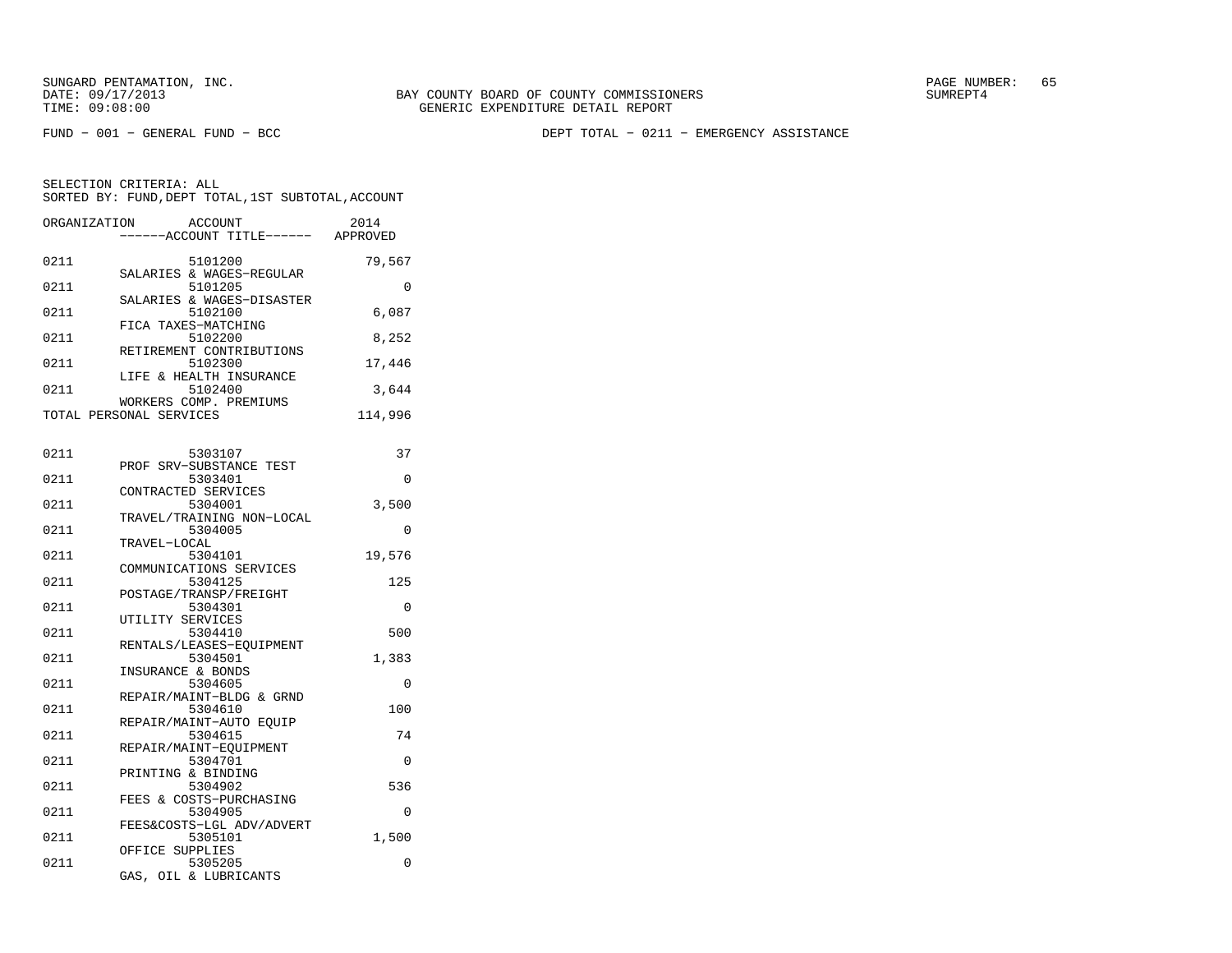FUND − 001 − GENERAL FUND − BCC DEPT TOTAL − 0211 − EMERGENCY ASSISTANCE

| SELECTION CRITERIA: ALL |  |  |                                                    |  |
|-------------------------|--|--|----------------------------------------------------|--|
|                         |  |  | SORTED BY: FUND, DEPT TOTAL, 1ST SUBTOTAL, ACCOUNT |  |

|      | ORGANIZATION ACCOUNT<br>-----ACCOUNT TITLE------ APPROVED | 2014     |
|------|-----------------------------------------------------------|----------|
| 0211 | 5305401                                                   | $\Omega$ |
| 0211 | BOOKS/RESOURCE MATR/SUBSC<br>5305402                      | 150      |
| 0211 | DUES & MEMBERSHIPS<br>5305406                             | $\Omega$ |
|      | TRAINING & TUITION<br>TOTAL OPERATING EXPENSES            | 27,481   |
| 0211 | 5606342                                                   | $\Omega$ |
|      | IMPRV-SALV ARMY RENTALS                                   |          |
| 0211 | 5606401                                                   | $\Omega$ |
| 0211 | EOUIPMENT<br>5606402                                      | $\Omega$ |
| 0211 | EQUIP LESS THAN \$1000<br>5606523                         | $\Omega$ |
|      | CIP-EMG SVC LOGISTICS CTR                                 |          |
|      | TOTAL CAPITAL OUTLAY                                      | $\Omega$ |
|      |                                                           |          |
| 0211 | 5909910                                                   | $\Omega$ |
| 0211 | RESERVE FOR CONTINGENCIES<br>5909915                      | $\Omega$ |
|      | RESERVE FOR PAY ADJUSTMNT<br>TOTAL NON-OPERATING EXPENSES | $\Omega$ |
|      | TOTAL EMERGENCY ASSISTANCE                                | 142,477  |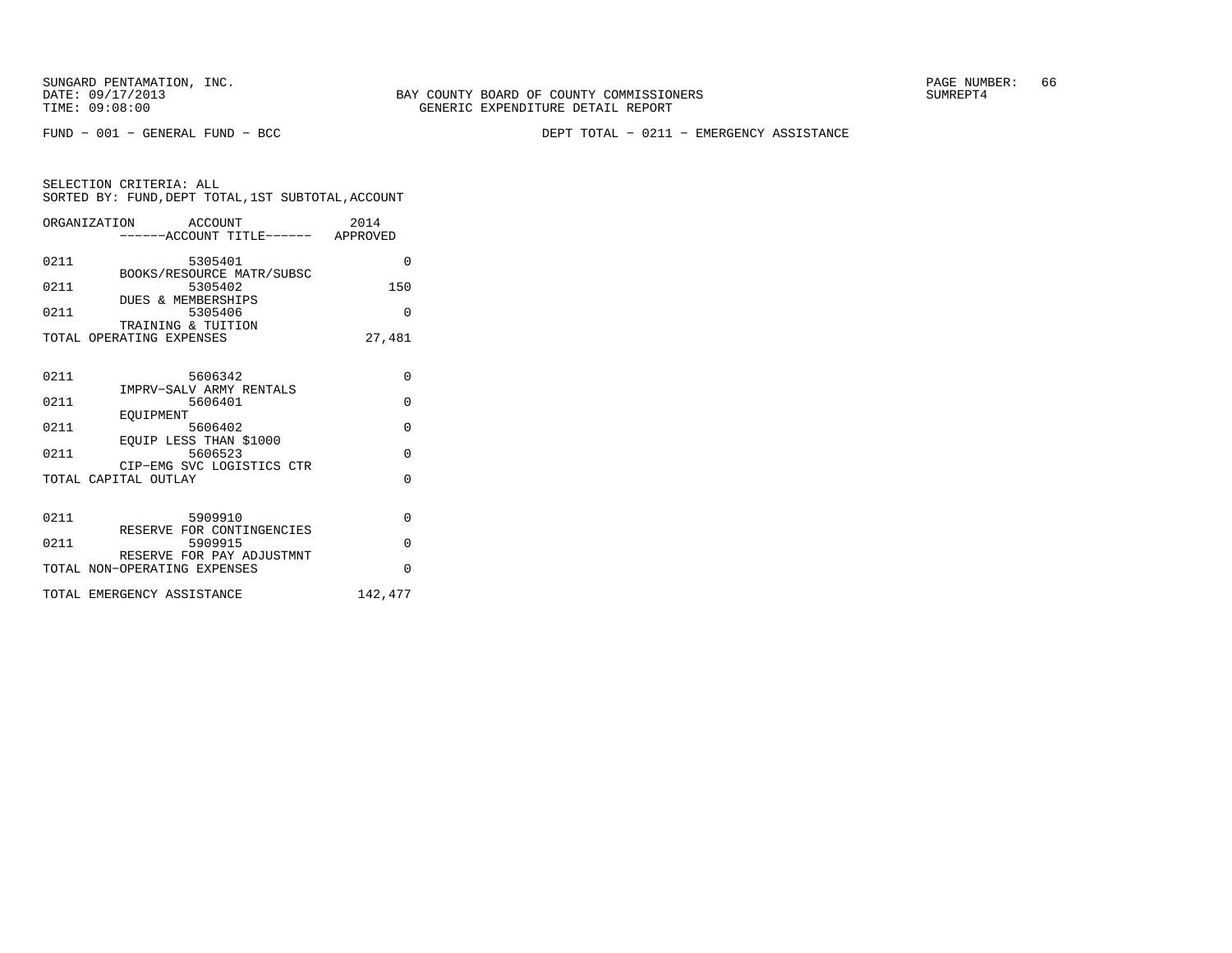FUND − 001 − GENERAL FUND − BCC DEPT TOTAL − 0601 − CIRCUIT COURT−CT ADMIN

| ----ACCOUNT TITLE------<br>APPROVED<br>0601<br>5101200<br>0<br>SALARIES & WAGES-REGULAR<br>0601<br>5102100<br>0<br>FICA TAXES-MATCHING<br>0601<br>5102200<br>0<br>RETIREMENT CONTRIBUTIONS<br>0601<br>5102300<br>0<br>LIFE & HEALTH INSURANCE<br>0601<br>5102400<br>0 |
|-----------------------------------------------------------------------------------------------------------------------------------------------------------------------------------------------------------------------------------------------------------------------|
|                                                                                                                                                                                                                                                                       |
|                                                                                                                                                                                                                                                                       |
|                                                                                                                                                                                                                                                                       |
|                                                                                                                                                                                                                                                                       |
|                                                                                                                                                                                                                                                                       |
|                                                                                                                                                                                                                                                                       |
|                                                                                                                                                                                                                                                                       |
|                                                                                                                                                                                                                                                                       |
| WORKERS COMP. PREMIUMS                                                                                                                                                                                                                                                |
| TOTAL PERSONAL SERVICES<br>0                                                                                                                                                                                                                                          |
|                                                                                                                                                                                                                                                                       |
| 0601<br>5303401<br>0                                                                                                                                                                                                                                                  |
| CONTRACTED SERVICES                                                                                                                                                                                                                                                   |
| 0601<br>5304001<br>0<br>TRAVEL/TRAINING NON-LOCAL                                                                                                                                                                                                                     |
| 5304005<br>0<br>0601                                                                                                                                                                                                                                                  |
| TRAVEL-LOCAL                                                                                                                                                                                                                                                          |
| 0601<br>5304101<br>0                                                                                                                                                                                                                                                  |
| COMMUNICATIONS SERVICES<br>5304125<br>0601<br>$\Omega$                                                                                                                                                                                                                |
| POSTAGE/TRANSP/FREIGHT                                                                                                                                                                                                                                                |
| 0601<br>5304410<br>0                                                                                                                                                                                                                                                  |
| RENTALS/LEASES-EQUIPMENT<br>5304501<br>0601<br>$\Omega$                                                                                                                                                                                                               |
| INSURANCE & BONDS                                                                                                                                                                                                                                                     |
| 0601<br>5304615<br>0                                                                                                                                                                                                                                                  |
| REPAIR/MAINT-EQUIPMENT                                                                                                                                                                                                                                                |
| 0601<br>5304902<br>$\Omega$<br>FEES & COSTS-PURCHASING                                                                                                                                                                                                                |
| 0601<br>5304905<br>0                                                                                                                                                                                                                                                  |
| FEES&COSTS-LGL ADV/ADVERT                                                                                                                                                                                                                                             |
| 0601<br>5305101<br>$\Omega$<br>OFFICE SUPPLIES                                                                                                                                                                                                                        |
| 5305210<br>0601<br>0                                                                                                                                                                                                                                                  |
| SAFETY GEAR & SUPPLIES                                                                                                                                                                                                                                                |
| 0601<br>5305215<br>0<br>CLOTHING & WEARING APPRL                                                                                                                                                                                                                      |
| 5305401<br>0601<br>0                                                                                                                                                                                                                                                  |
| BOOKS/RESOURCE MATR/SUBSC                                                                                                                                                                                                                                             |
| 0601<br>5305402<br>0                                                                                                                                                                                                                                                  |
| DUES & MEMBERSHIPS<br>TOTAL OPERATING EXPENSES<br>0                                                                                                                                                                                                                   |
|                                                                                                                                                                                                                                                                       |
|                                                                                                                                                                                                                                                                       |
| 0601<br>5606402<br>0<br>EOUIP LESS THAN \$1000                                                                                                                                                                                                                        |
| TOTAL CAPITAL OUTLAY<br>0                                                                                                                                                                                                                                             |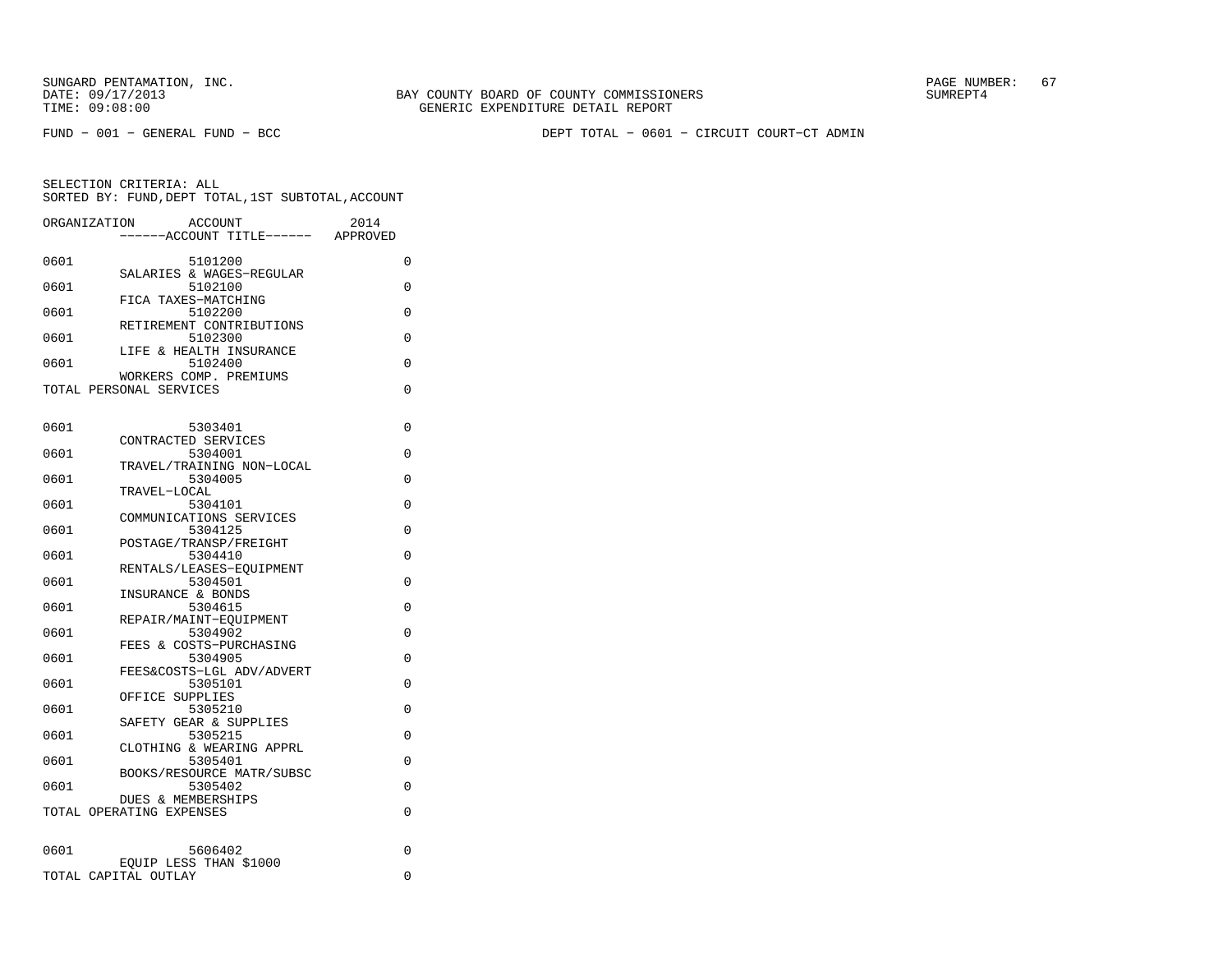BAY COUNTY BOARD OF COUNTY COMMISSIONERS TIME: 09:08:00 GENERIC EXPENDITURE DETAIL REPORT

FUND − 001 − GENERAL FUND − BCC DEPT TOTAL − 0601 − CIRCUIT COURT−CT ADMIN

SELECTION CRITERIA: ALLSORTED BY: FUND,DEPT TOTAL,1ST SUBTOTAL,ACCOUNT

| ORGANIZATION<br>ACCOUNT |  |                           | 2014     |
|-------------------------|--|---------------------------|----------|
|                         |  | ------ACCOUNT TITLE------ | APPROVED |

TOTAL CIRCUIT COURT−CT ADMIN 0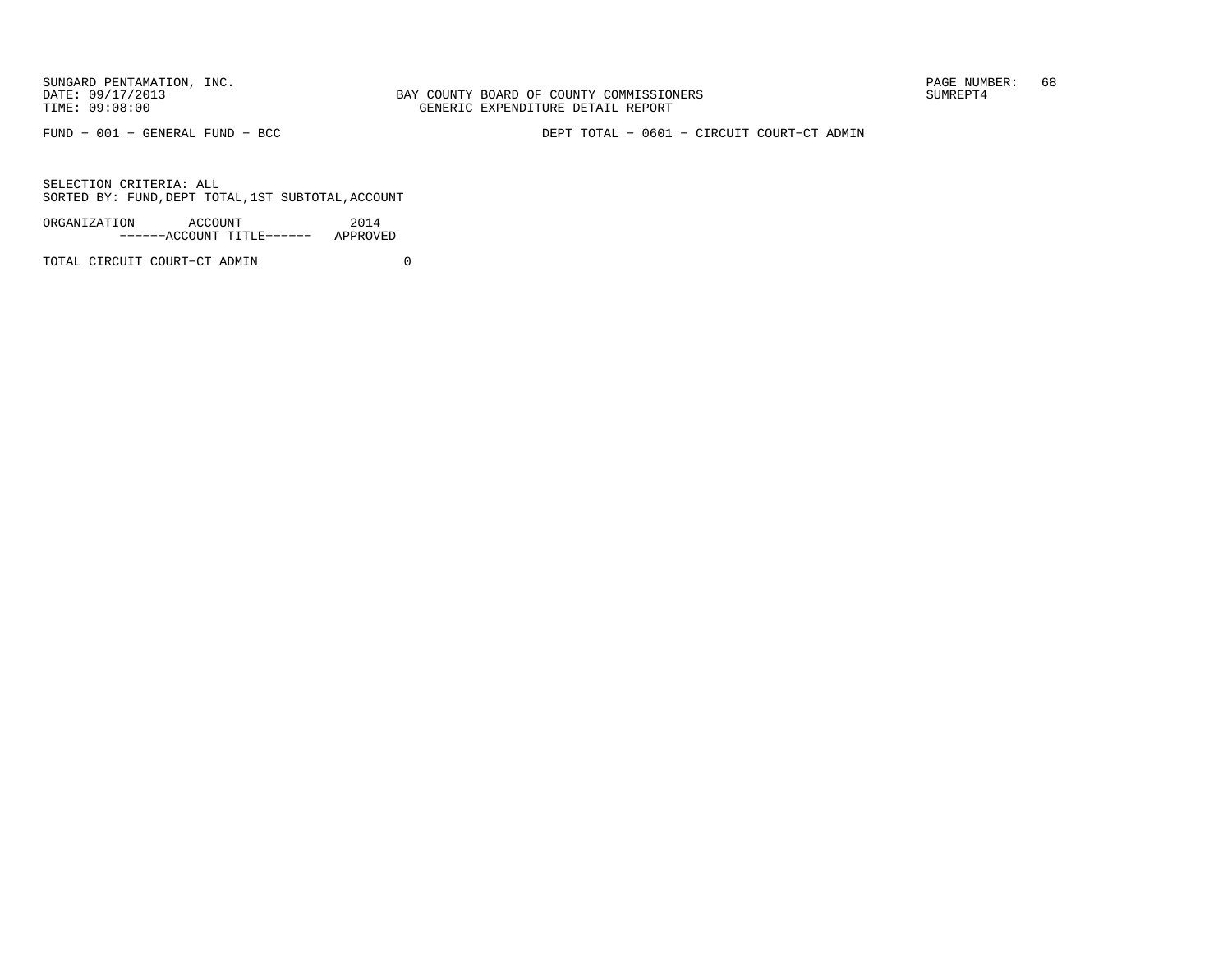FUND − 001 − GENERAL FUND − BCC DEPT TOTAL − 0602 − STATE ATTORNEY

|      | ORGANIZATION<br><b>ACCOUNT</b><br>---ACCOUNT TITLE------ APPROVED | 2014     |
|------|-------------------------------------------------------------------|----------|
|      |                                                                   |          |
| 0602 | 5303107                                                           | 0        |
|      | PROF SRV-SUBSTANCE TEST                                           |          |
| 0602 | 5303162<br>CONSULT COSTS-PRETRAIL                                 | 0        |
| 0602 | 5303301                                                           | 0        |
|      | COURT REPORTER SERVICES                                           |          |
| 0602 | 5303401                                                           | $\Omega$ |
|      | CONTRACTED SERVICES                                               |          |
| 0602 | 5303408                                                           | $\Omega$ |
|      | CONTR SRV-800 MHZ                                                 |          |
| 0602 | 5303410                                                           | $\Omega$ |
|      | CONTR SRV-JANITORIAL                                              |          |
| 0602 | 5303446                                                           | 81,999   |
| 0602 | CONTR SRV-FACILITIES                                              | 0        |
|      | 5304010<br>TRAVEL & PER DIEM-ST ATTY                              |          |
| 0602 | 5304101                                                           | $\Omega$ |
|      | COMMUNICATIONS SERVICES                                           |          |
| 0602 | 5304105                                                           | 36,000   |
|      | COMM SRV-TELEPHONE                                                |          |
| 0602 | 5304125                                                           | $\Omega$ |
|      | POSTAGE/TRANSP/FREIGHT                                            |          |
| 0602 | 5304301                                                           | 51,000   |
|      | UTILITY SERVICES                                                  |          |
| 0602 | 5304405                                                           | 16,830   |
| 0602 | RENTALS/LEASES-BUILDINGS                                          |          |
|      | 5304410<br>RENTALS/LEASES-EQUIPMENT                               | 53,160   |
| 0602 | 5304501                                                           | 11,848   |
|      | INSURANCE & BONDS                                                 |          |
| 0602 | 5304605                                                           | 40,113   |
|      | REPAIR/MAINT-BLDG & GRND                                          |          |
| 0602 | 5304615                                                           | 100      |
|      | REPAIR/MAINT-EOUIPMENT                                            |          |
| 0602 | 5304752                                                           | 0        |
|      | COPIES-DEPOSTION/ST WTNSS                                         |          |
| 0602 | 5304905<br>FEES&COSTS-LGL ADV/ADVERT                              | 0        |
| 0602 | 5304916                                                           | 0        |
|      | FEES & COSTS-LIBRARY SRV                                          |          |
| 0602 | 5305101                                                           | 0        |
|      | OFFICE<br>SUPPLIES                                                |          |
| 0602 | 5305201                                                           | 0        |
|      | OPERATING SUPPLIES                                                |          |
| 0602 | 5305202                                                           | 600      |
|      | OPER SUPPLIES-JANITORIAL                                          |          |
| 0602 | 5305245                                                           | 0        |
|      | OPERATING SUPPLIES-(SA)<br>TOTAL OPERATING EXPENSES               | 291,650  |
|      |                                                                   |          |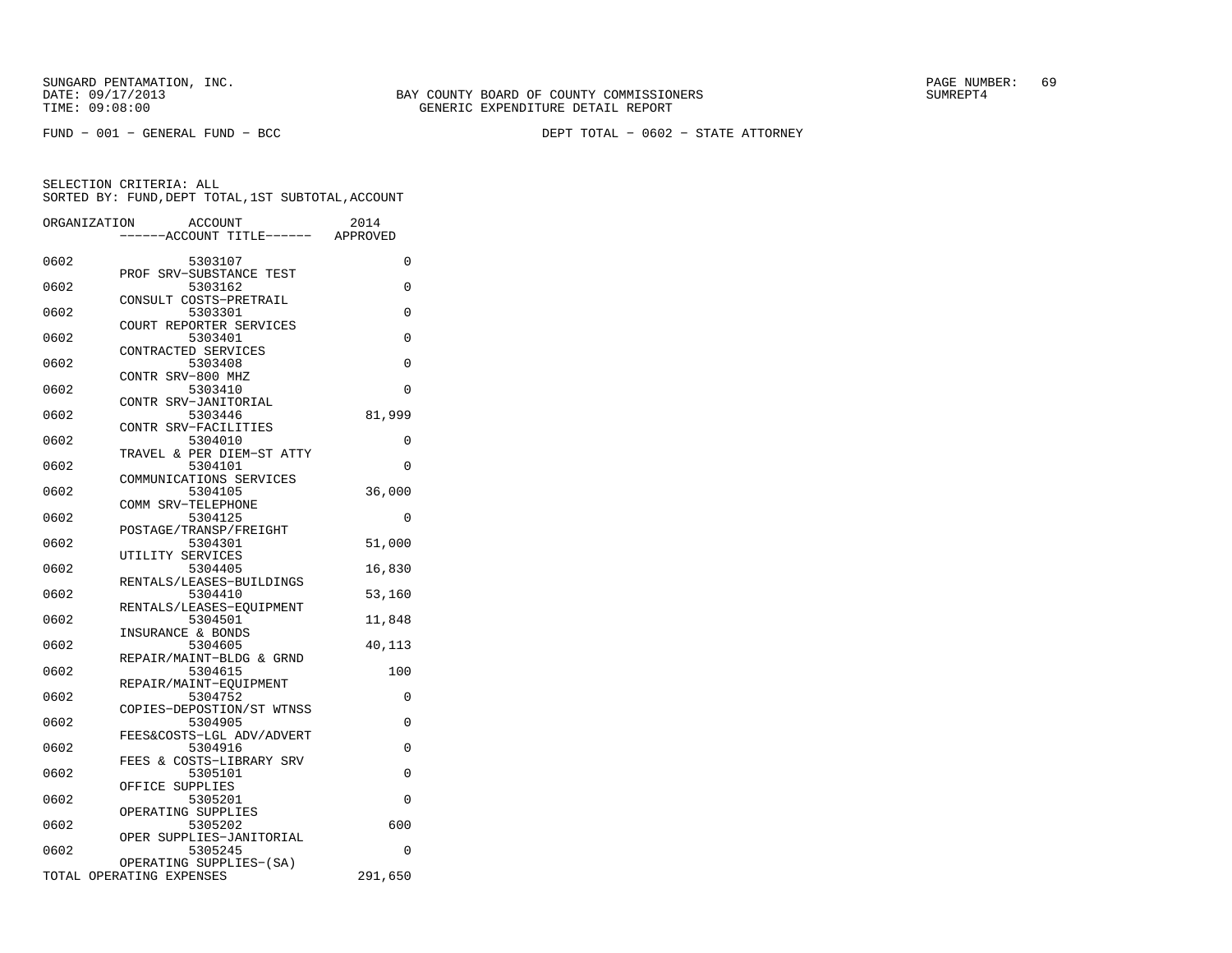FUND − 001 − GENERAL FUND − BCC DEPT TOTAL − 0602 − STATE ATTORNEY

|      | ORGANIZATION<br>ACCOUNT      | 2014     |
|------|------------------------------|----------|
|      | -----ACCOUNT TITLE------     | APPROVED |
|      |                              |          |
| 0602 | 5606401                      | $\Omega$ |
|      | EOUIPMENT                    |          |
| 0602 | 5606402                      | $\Omega$ |
|      | EOUIP LESS THAN \$1000       |          |
| 0602 | 5606410                      | $\Omega$ |
|      | EOUIPMENT-(SA)               | $\Omega$ |
|      | TOTAL CAPITAL OUTLAY         |          |
|      |                              |          |
| 0602 | 5808113                      | $\Omega$ |
|      | GRANT-STATE                  |          |
|      | TOTAL GRANTS & AIDS          | $\Omega$ |
|      |                              |          |
| 0602 | 5905998                      | $\Omega$ |
|      | DEPRECIATION EXPENSE         |          |
|      | TOTAL NON-OPERATING EXPENSES | $\Omega$ |
|      |                              |          |
|      | TOTAL STATE ATTORNEY         | 291,650  |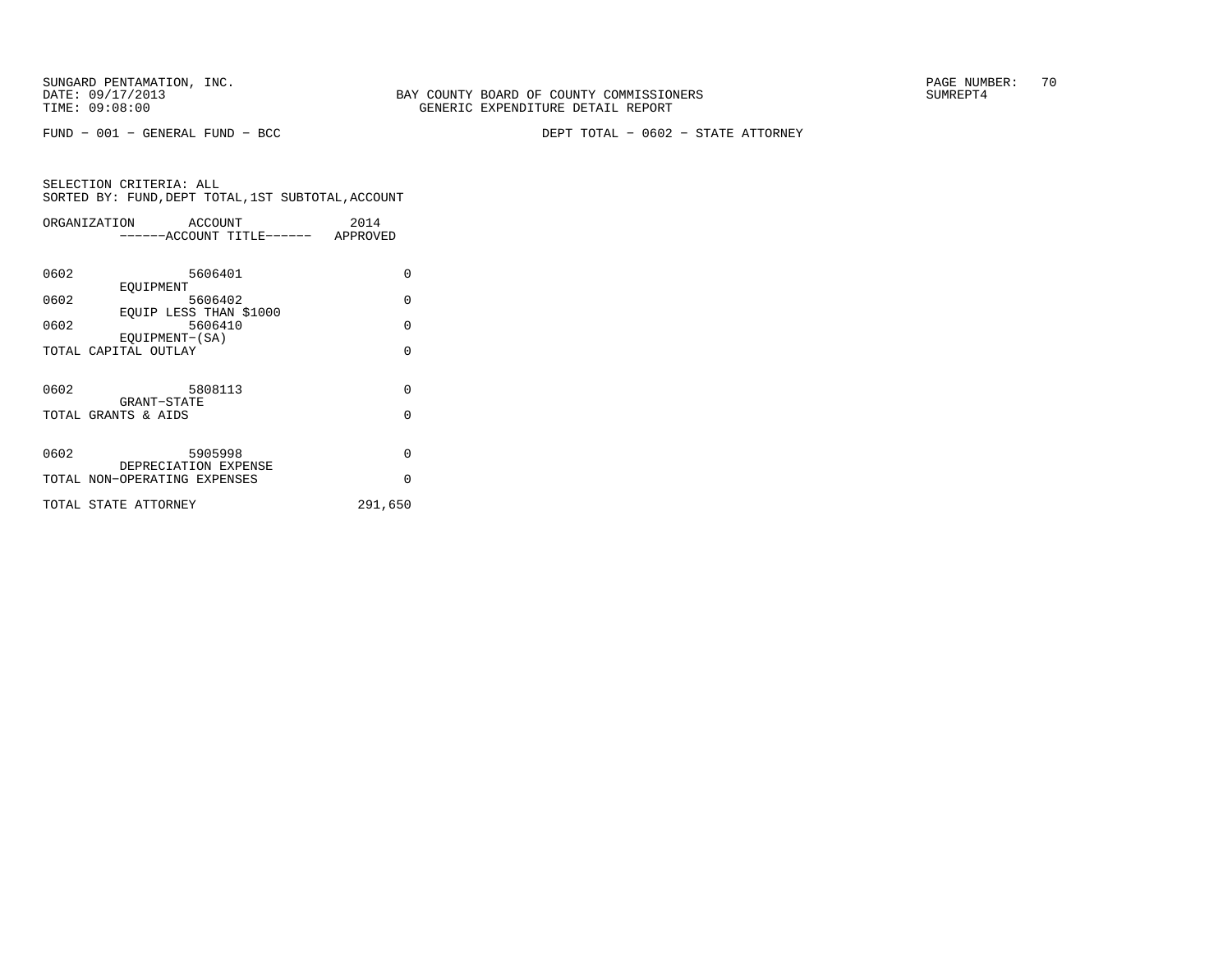FUND − 001 − GENERAL FUND − BCC DEPT TOTAL − 0603 − PUBLIC DEFENDER

|      | ORGANIZATION<br><b>ACCOUNT</b>      | 2014     |
|------|-------------------------------------|----------|
|      | ---ACCOUNT TITLE------ APPROVED     |          |
|      |                                     |          |
| 0603 | 5303162                             | $\Omega$ |
|      | CONSULT COSTS-PRETRAIL              |          |
| 0603 | 5303401                             | 0        |
|      | CONTRACTED SERVICES                 |          |
| 0603 | 5303410                             | $\Omega$ |
| 0603 | CONTR SRV-JANITORIAL                |          |
|      | 5303446<br>CONTR SRV-FACILITIES     | 25,355   |
| 0603 | 5304001                             | 0        |
|      | TRAVEL/TRAINING NON-LOCAL           |          |
| 0603 | 5304101                             | 7,312    |
|      | COMMUNICATIONS SERVICES             |          |
| 0603 | 5304125                             | $\Omega$ |
|      | POSTAGE/TRANSP/FREIGHT              |          |
| 0603 | 5304301                             | 34,000   |
|      | UTILITY SERVICES                    |          |
| 0603 | 5304410                             | $\Omega$ |
|      | RENTALS/LEASES-EQUIPMENT            |          |
| 0603 | 5304501                             | 11,848   |
|      | INSURANCE & BONDS                   |          |
| 0603 | 5304605                             | 46,434   |
|      | REPAIR/MAINT-BLDG & GRND            |          |
| 0603 | 5304615                             | 0        |
|      | REPAIR/MAINT-EQUIPMENT              |          |
| 0603 | 5304755                             | 0        |
|      | COPIES-DEPOSTION/PUB DEF            |          |
| 0603 | 5304916<br>FEES & COSTS-LIBRARY SRV | 0        |
| 0603 | 5304935                             | $\Omega$ |
|      | WTNSS CSTS-EXPERT/P.D.              |          |
| 0603 | 5304990                             | 0        |
|      | MISCELLANEOUS EXPENSES              |          |
| 0603 | 5305101                             | 0        |
|      | OFFICE SUPPLIES                     |          |
| 0603 | 5305201                             | $\Omega$ |
|      | OPERATING SUPPLIES                  |          |
| 0603 | 5305202                             | $\Omega$ |
|      | OPER SUPPLIES-JANITORIAL            |          |
|      | TOTAL OPERATING EXPENSES            | 124,949  |
|      |                                     |          |
|      |                                     |          |
| 0603 | 5606401                             | 0        |
|      | EOUIPMENT                           |          |
| 0603 | 5606402                             | $\Omega$ |
|      | EQUIP LESS THAN \$1000              |          |
|      | TOTAL CAPITAL OUTLAY                | $\Omega$ |
|      |                                     |          |
| 0603 | 5905998                             | 0        |
|      | DEPRECIATION EXPENSE                |          |
|      |                                     |          |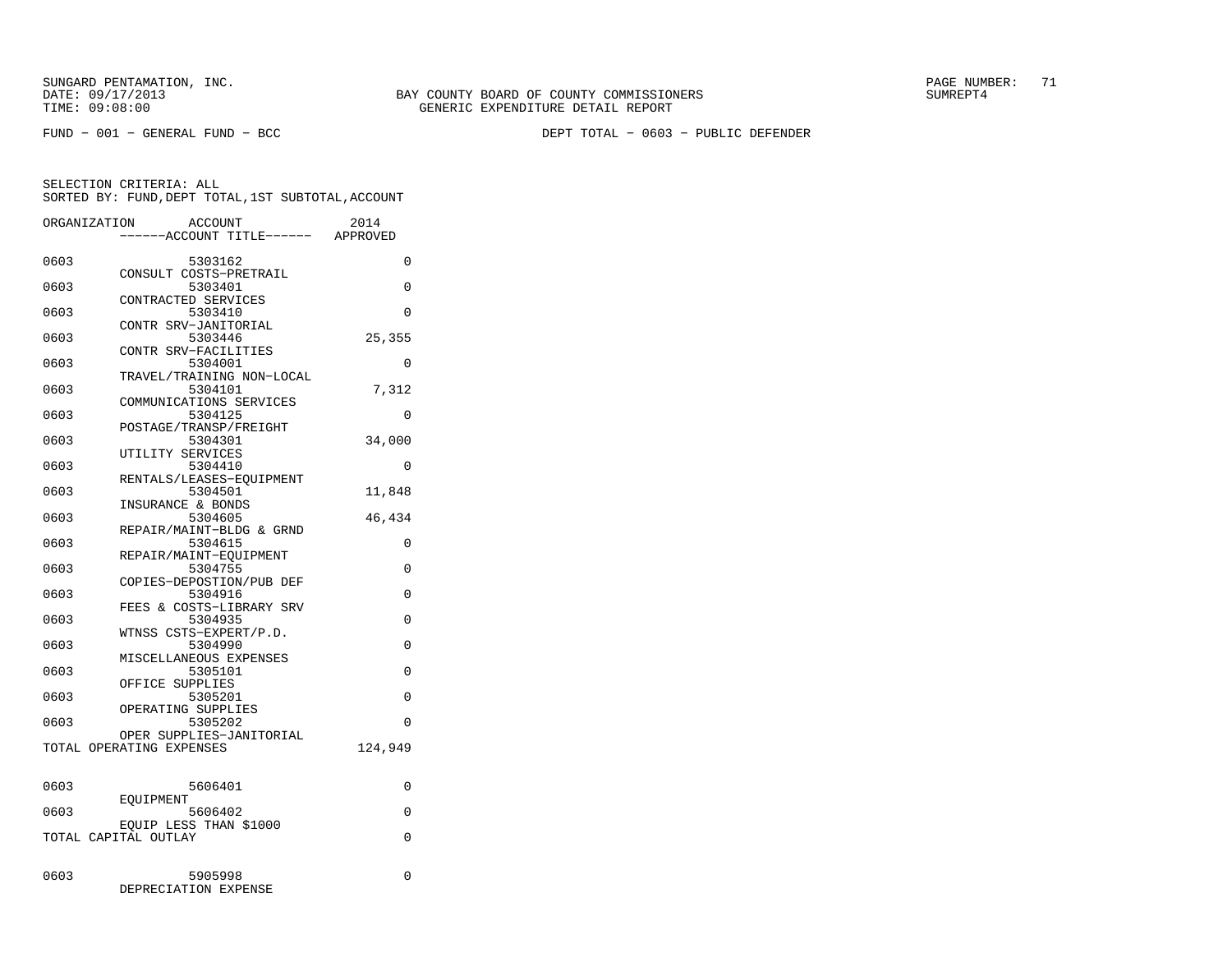FUND − 001 − GENERAL FUND − BCC DEPT TOTAL − 0603 − PUBLIC DEFENDER

SELECTION CRITERIA: ALLSORTED BY: FUND,DEPT TOTAL,1ST SUBTOTAL,ACCOUNT

| ORGANIZATION                 | ACCOUNT |                           | 2014     |  |
|------------------------------|---------|---------------------------|----------|--|
|                              |         | ------ACCOUNT TITLE------ | APPROVED |  |
| TOTAL NON-OPERATING EXPENSES |         |                           |          |  |

TOTAL PUBLIC DEFENDER 124,949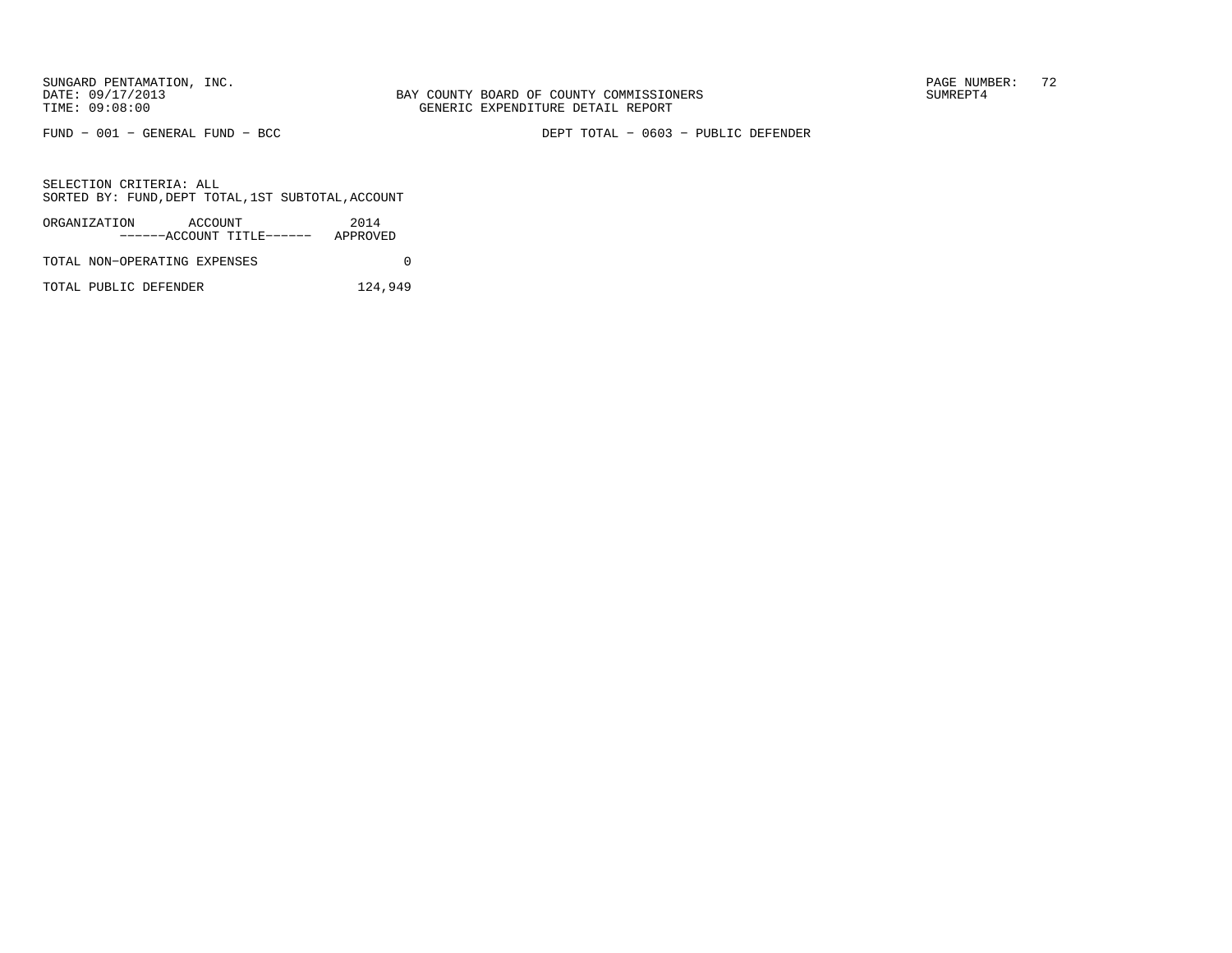FUND − 001 − GENERAL FUND − BCC DEPT TOTAL − 0604 − CLERK OF CIRCUIT COURT

|      | ORGANIZATION<br>ACCOUNT           | 2014      |
|------|-----------------------------------|-----------|
|      | -----ACCOUNT TITLE------ APPROVED |           |
|      |                                   |           |
| 0604 | 5303410                           | $\Omega$  |
|      | CONTR SRV-JANITORIAL              |           |
| 0604 | 5304107                           | 20,000    |
|      | COMM SRV-COURT RELATED            |           |
| 0604 | 5304501                           | 4,542     |
|      | INSURANCE & BONDS                 |           |
| 0604 | 5304611                           | $\Omega$  |
|      | REPAIR/MAINT-FLEET MAINT          |           |
|      | TOTAL OPERATING EXPENSES          | 24,542    |
|      |                                   |           |
| 0604 | 5808175                           | $\Omega$  |
|      | GRANT-BYRNE GRANT                 |           |
|      | TOTAL GRANTS & AIDS               | $\Omega$  |
|      |                                   |           |
|      |                                   |           |
| 0604 | 5819180                           | $\Omega$  |
|      | FEES & COST-CLERK                 |           |
| 0604 | 5819181                           | $\Omega$  |
|      | FEES & COST-COUNTY COURT          |           |
| 0604 | 5819182                           | 1,156,527 |
|      | FEES & COST-BOARD FINANCE         |           |
| 0604 | 5905998                           | $\Omega$  |
|      | DEPRECIATION EXPENSE              |           |
|      | TOTAL NON-OPERATING EXPENSES      | 1,156,527 |
|      |                                   |           |
|      | TOTAL CLERK OF CIRCUIT COURT      | 1,181,069 |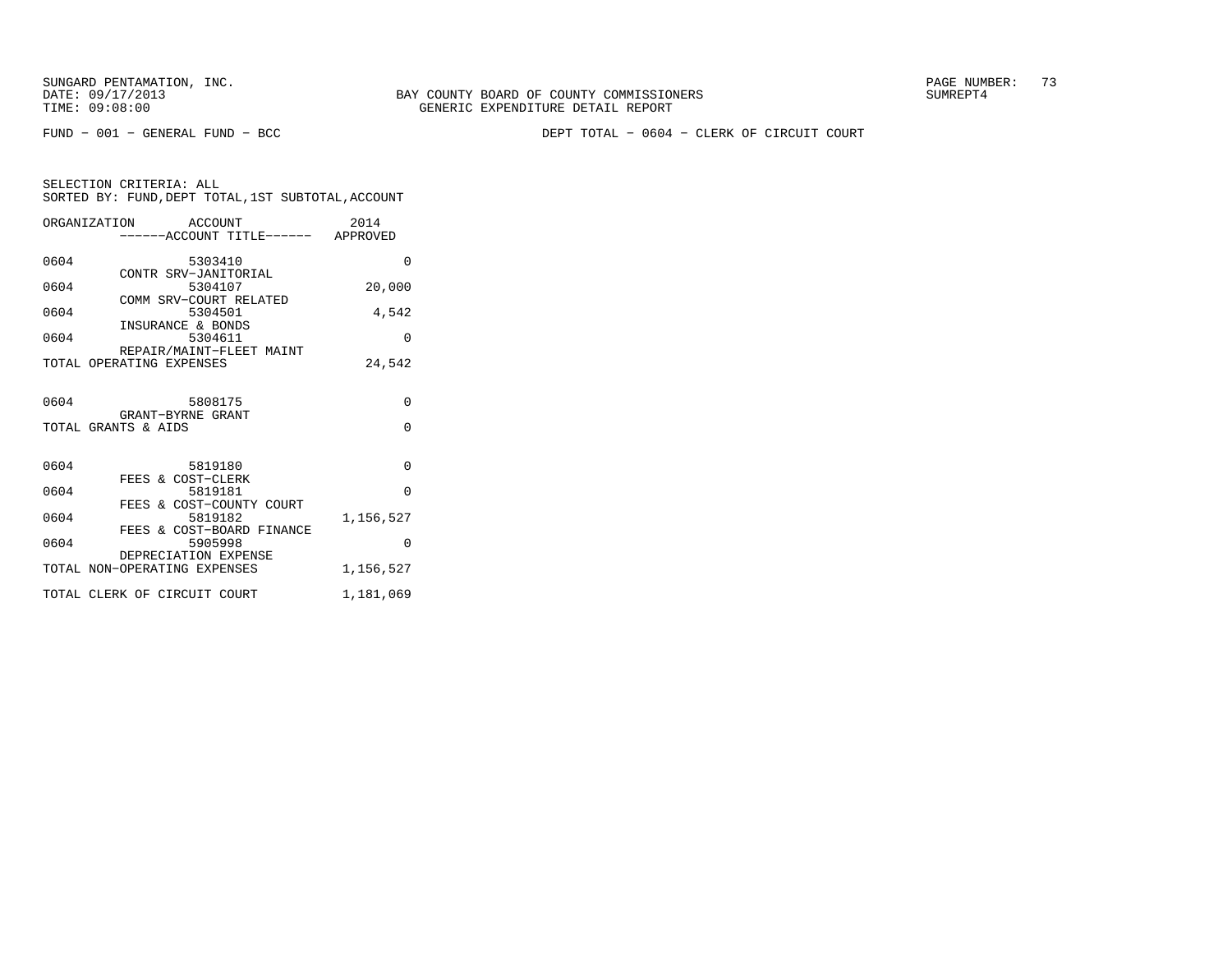FUND − 001 − GENERAL FUND − BCC DEPT TOTAL − 0605 − PUBLIC INFO/COURT EFF

|      | ORGANIZATION ACCOUNT<br>-----ACCOUNT TITLE------ APPROVED | 2014     |
|------|-----------------------------------------------------------|----------|
| 0605 | 5101200                                                   | 54,598   |
| 0605 | SALARIES & WAGES-REGULAR<br>5102100                       | 4.177    |
| 0605 | FICA TAXES-MATCHING<br>5102200                            | 3,889    |
| 0605 | RETIREMENT CONTRIBUTIONS<br>5102300                       | 4,556    |
| 0605 | LIFE & HEALTH INSURANCE<br>5102400                        | 235      |
| 0605 | WORKERS COMP. PREMIUMS<br>5102500                         | $\Omega$ |
|      | UNEMPLOYMENT COMPENSATION<br>TOTAL PERSONAL SERVICES      | 67,455   |
|      |                                                           |          |
| 0605 | 5304501<br>INSURANCE & BONDS                              | 395      |
| 0605 | 5304902                                                   | $\Omega$ |
| 0605 | FEES & COSTS-PURCHASING<br>5305101                        | $\Omega$ |
| 0605 | OFFICE SUPPLIES<br>5305406                                | $\Omega$ |
|      | TRAINING & TUITION<br>TOTAL OPERATING EXPENSES            | 395      |
|      |                                                           |          |
| 0605 | 5606402<br>EQUIP LESS THAN \$1000                         | $\Omega$ |
|      | TOTAL CAPITAL OUTLAY                                      | $\Omega$ |
|      | TOTAL PUBLIC INFO/COURT EFF                               | 67,850   |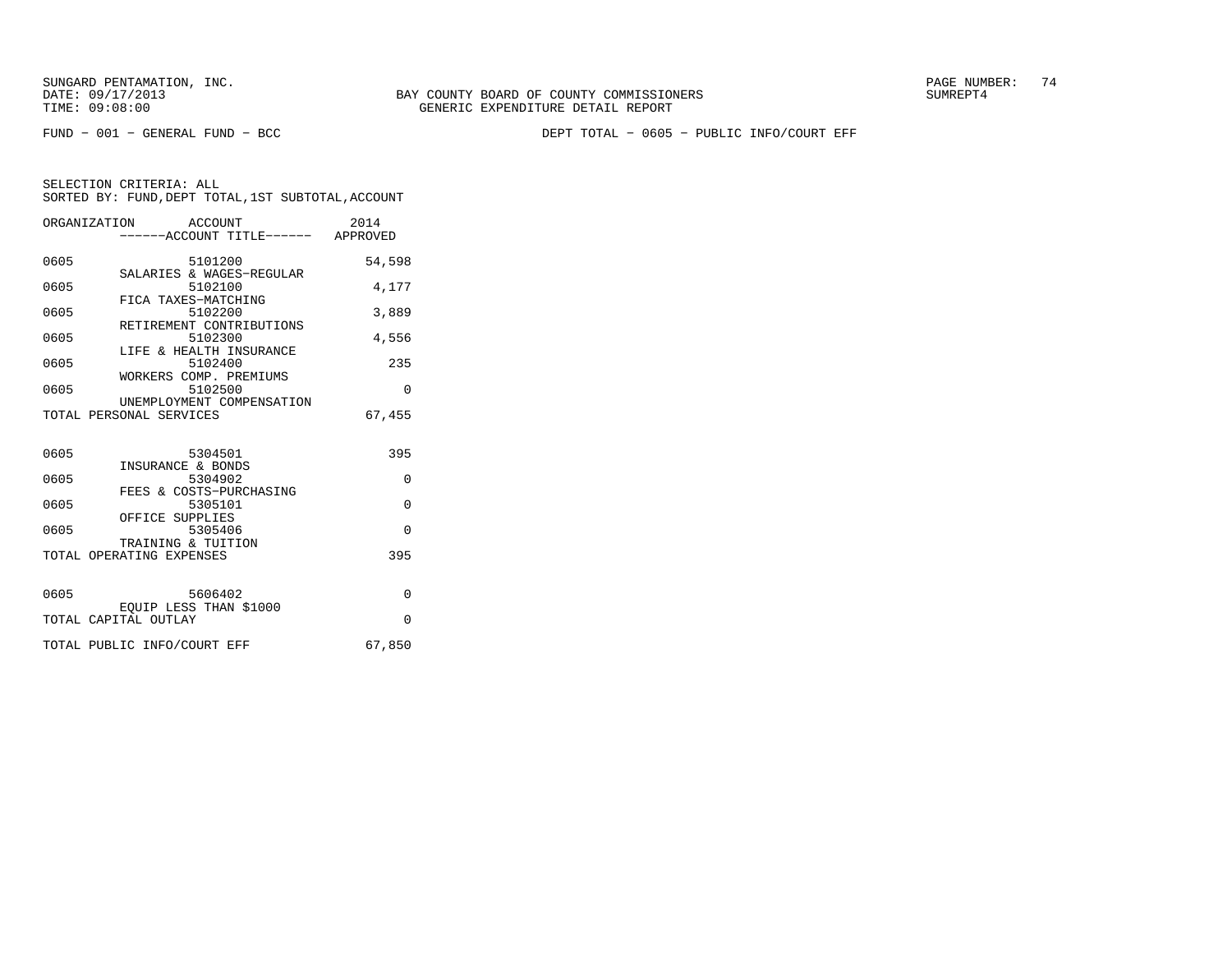FUND − 001 − GENERAL FUND − BCC DEPT TOTAL − 0607 − APPEALS

|      | ORGANIZATION              | ACCOUNT |  | 2014     |  |
|------|---------------------------|---------|--|----------|--|
|      | ------ACCOUNT TITLE------ |         |  | APPROVED |  |
| 0607 |                           | 5304981 |  |          |  |
|      | COST OF APPEALS           |         |  |          |  |
| 0607 |                           | 5304982 |  |          |  |
|      | INDIGENT APPEALS-ST ATTY  |         |  |          |  |
|      | TOTAL OPERATING EXPENSES  |         |  |          |  |
|      | TOTAL APPEALS             |         |  |          |  |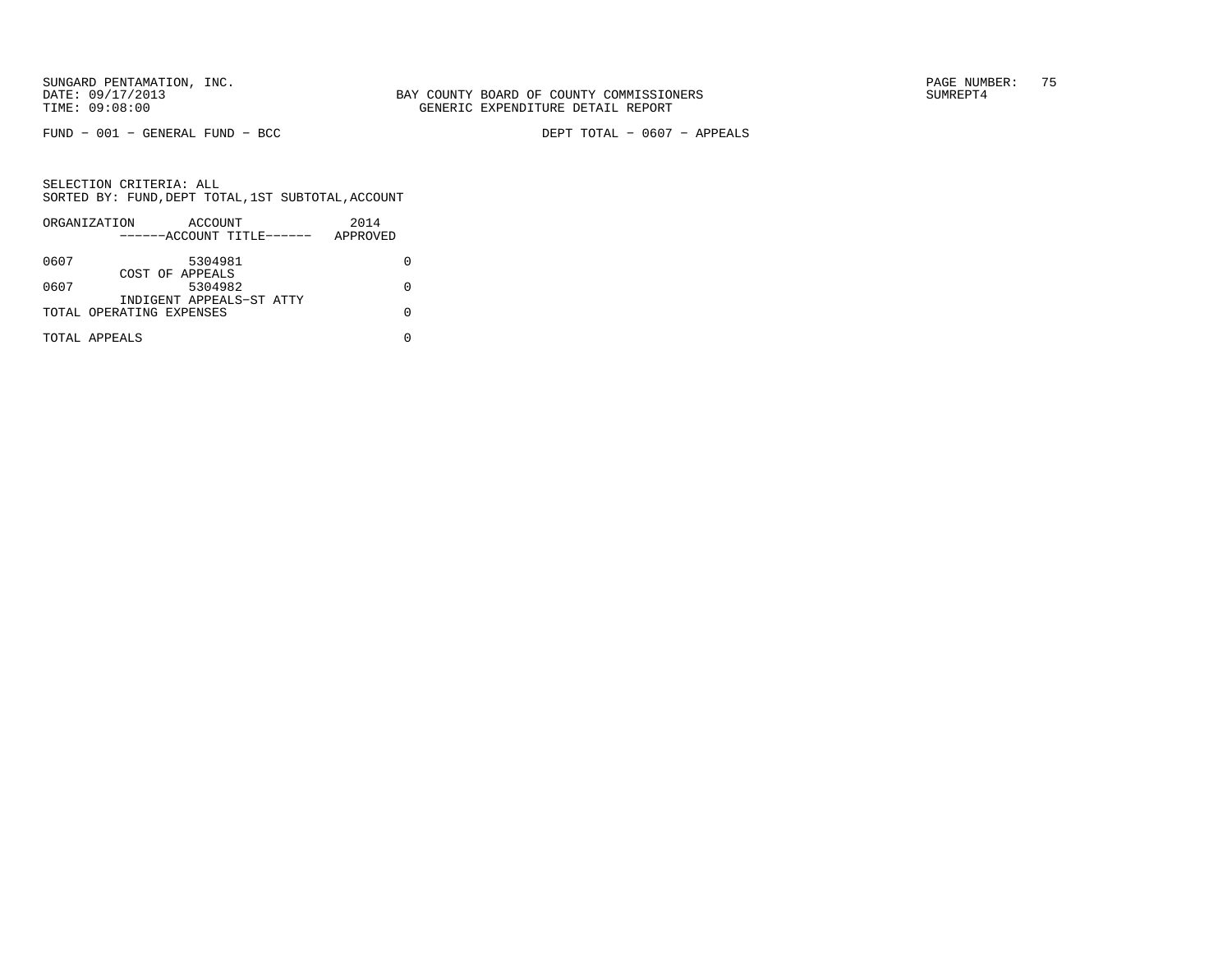FUND − 001 − GENERAL FUND − BCC DEPT TOTAL − 0608 − COURT OPERATIONS

|      | ORGANIZATION<br>ACCOUNT<br>-----ACCOUNT TITLE------ APPROVED | 2014   |
|------|--------------------------------------------------------------|--------|
| 0608 | 5303401                                                      | 1,000  |
| 0608 | CONTRACTED SERVICES<br>5303410                               | 0      |
| 0608 | CONTR SRV-JANITORIAL<br>5304001                              | 0      |
| 0608 | TRAVEL/TRAINING NON-LOCAL<br>5304005                         | 0      |
| 0608 | TRAVEL-LOCAL<br>5304101                                      | 51,500 |
| 0608 | COMMUNICATIONS SERVICES<br>5304301                           | 0      |
| 0608 | UTILITY SERVICES<br>5304405                                  | 0      |
| 0608 | RENTALS/LEASES-BUILDINGS<br>5304410                          | 25,038 |
| 0608 | RENTALS/LEASES-EOUIPMENT<br>5304605                          | 1,500  |
| 0608 | REPAIR/MAINT-BLDG & GRND<br>5304615                          | 1,000  |
| 0608 | REPAIR/MAINT-EOUIPMENT<br>5304701                            | 1,000  |
| 0608 | PRINTING & BINDING<br>5304902<br>FEES & COSTS-PURCHASING     | 268    |
| 0608 | 5305101<br>OFFICE SUPPLIES                                   | 0      |
| 0608 | 5305401<br>BOOKS/RESOURCE MATR/SUBSC                         | 0      |
|      | TOTAL OPERATING EXPENSES                                     | 81,306 |
| 0608 | 5606401                                                      | 3,600  |
| 0608 | EOUIPMENT<br>5606402                                         | 2,300  |
|      | EQUIP LESS THAN \$1000<br>TOTAL CAPITAL OUTLAY               | 5,900  |
| 0608 | 5905998                                                      | 0      |
|      | DEPRECIATION EXPENSE<br>TOTAL NON-OPERATING EXPENSES         | 0      |
|      | TOTAL COURT OPERATIONS                                       | 87,206 |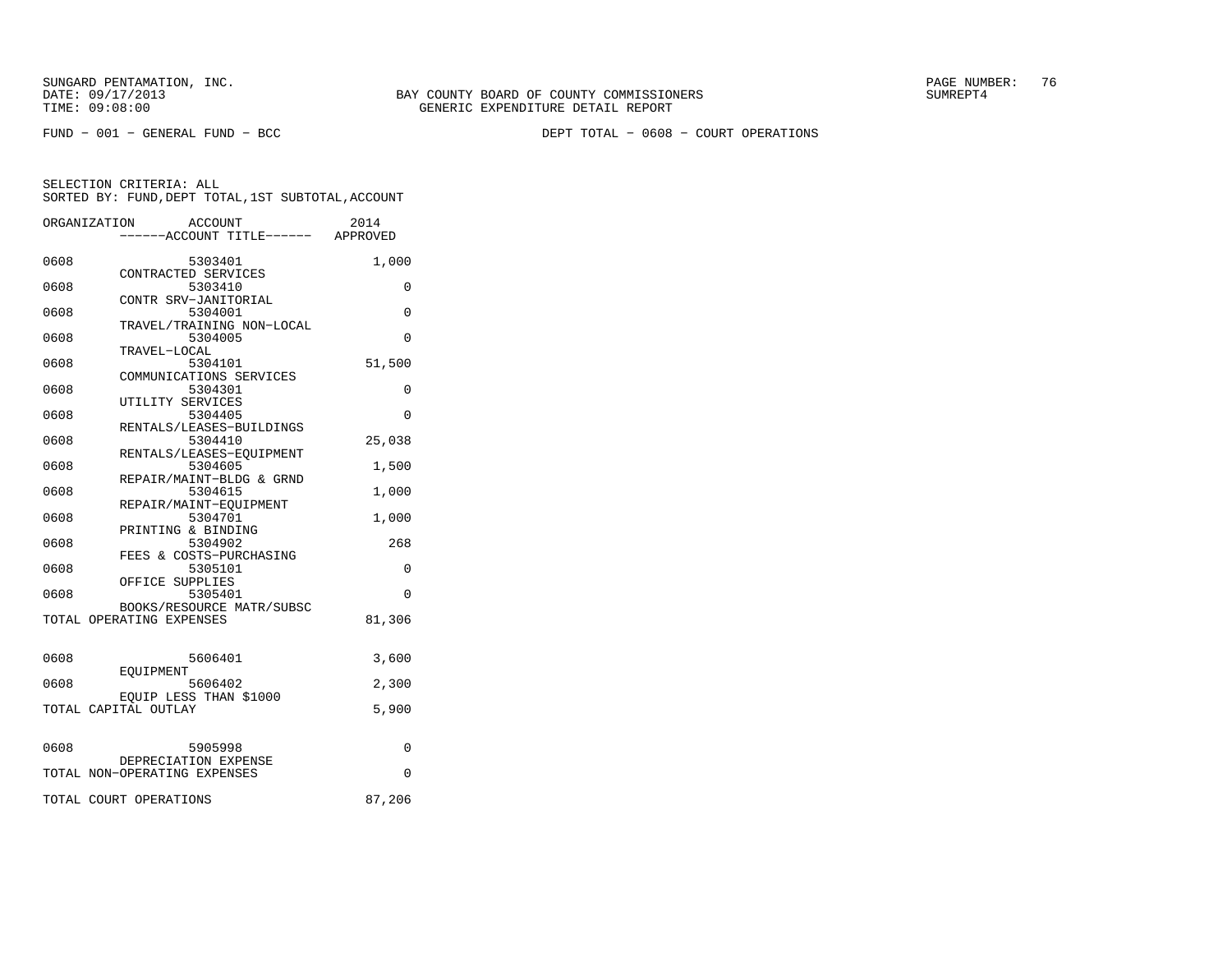FUND − 001 − GENERAL FUND − BCC DEPT TOTAL − 0620 − CIRCUIT CT−CRIMINAL

|      | ORGANIZATION<br>ACCOUNT   | 2014     |
|------|---------------------------|----------|
|      | ------ACCOUNT TITLE------ | APPROVED |
|      |                           |          |
| 0620 | 5303142                   | O        |
|      | COURT APPT ATTNY-CT COST  |          |
| 0620 | 5303143                   | $\Omega$ |
|      | COURT APPT ATTNY-CONFLICT |          |
| 0620 | 5303401                   | O        |
|      | CONTRACTED SERVICES       |          |
| 0620 | 5304010                   | $\Omega$ |
|      | TRAVEL & PER DIEM-ST ATTY |          |
| 0620 | 5304934                   | $\Omega$ |
|      | WTNSS CSTS-EXPERT/ST ATTY |          |
| 0620 | 5304962                   | $\Omega$ |
|      | JUDGEMENT & ORDER-ST ATTY |          |
|      | TOTAL OPERATING EXPENSES  | $\Omega$ |
|      |                           |          |
|      | TOTAL CIRCUIT CT-CRIMINAL | 0        |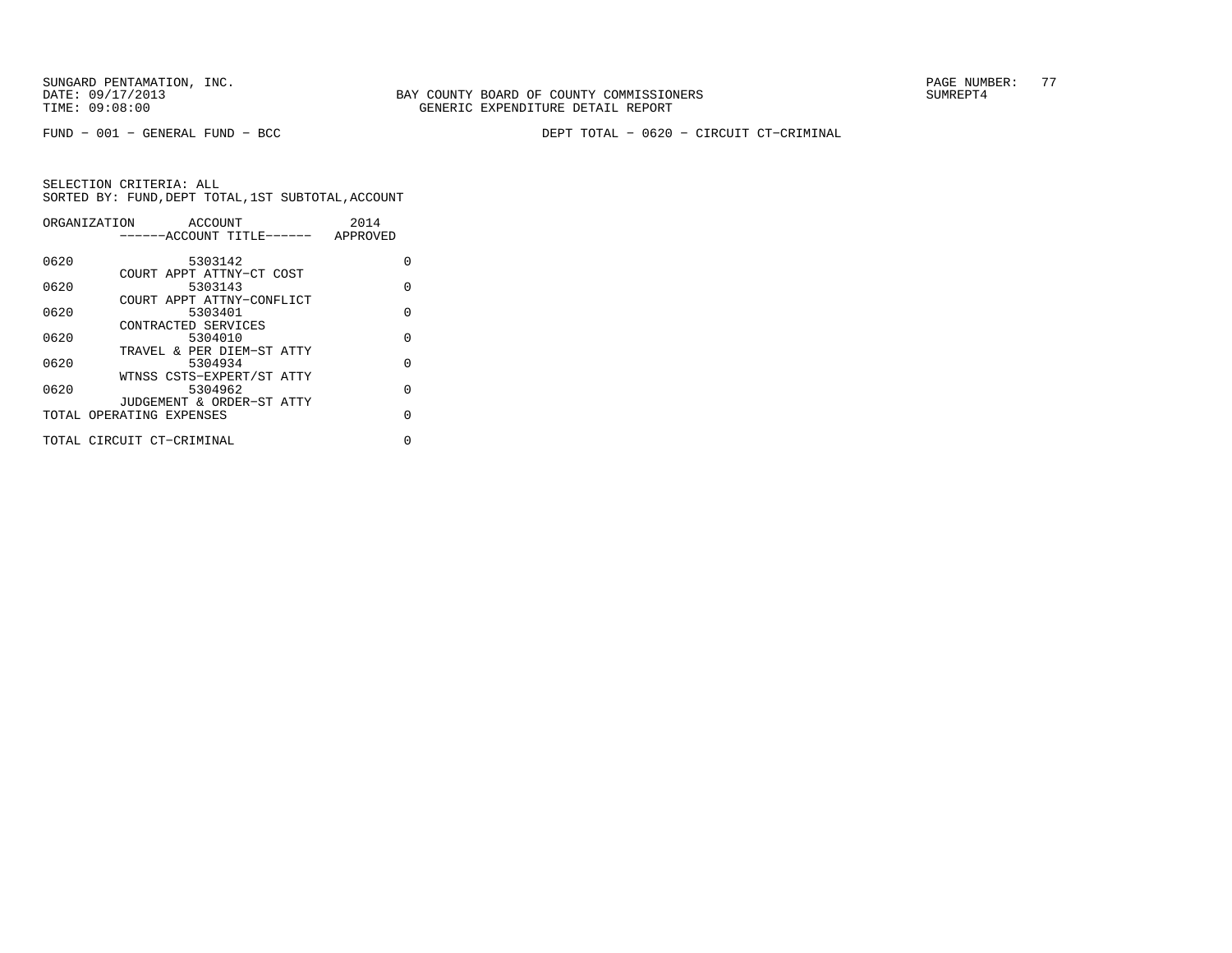|                  | ORGANIZATION ACCOUNT<br>------ACCOUNT TITLE------ APPROVED | 2014     |
|------------------|------------------------------------------------------------|----------|
| 0622             | 5303401<br>CONTRACTED SERVICES                             | 100,000  |
| 0622             | 5304001<br>TRAVEL/TRAINING NON-LOCAL                       | 6,000    |
| 0622             | 5304005<br>TRAVEL-LOCAL                                    | 250      |
| 0622             | 5304101<br>COMMUNICATIONS SERVICES                         | $\Omega$ |
| 0622             | 5304125<br>POSTAGE/TRANSP/FREIGHT                          | 50       |
| 0622             | 5304501<br>INSURANCE & BONDS                               | $\Omega$ |
| 0622             | 5304615<br>REPAIR/MAINT-EQUIPMENT                          | $\Omega$ |
| 0622             | 5304902<br>FEES & COSTS-PURCHASING                         | 268      |
| 0622             | 5305101<br>OFFICE SUPPLIES                                 | 750      |
| 0622             | 5305201<br>OPERATING SUPPLIES                              | 10,000   |
| 0622             | 5305401<br>BOOKS/RESOURCE MATR/SUBSC                       | 3,000    |
| 0622             | 5305402<br>DUES & MEMBERSHIPS                              | 775      |
|                  | TOTAL OPERATING EXPENSES                                   | 121,093  |
| TOTAL DRUG COURT |                                                            | 121,093  |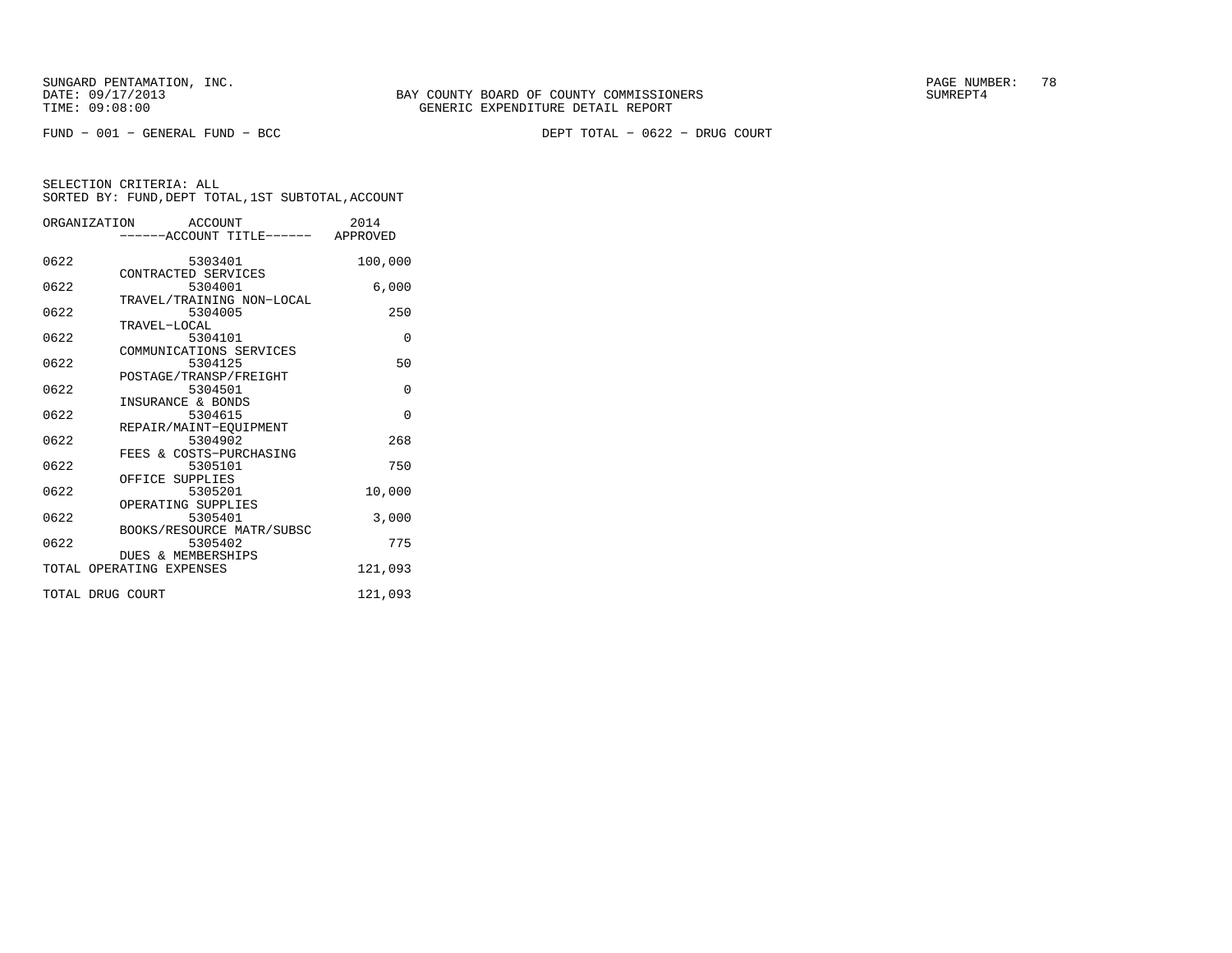FUND − 001 − GENERAL FUND − BCC DEPT TOTAL − 0623 − PRETRIAL RELEASE

| ORGANIZATION<br><b>ACCOUNT</b><br>----ACCOUNT TITLE------ APPROVED | 2014   |
|--------------------------------------------------------------------|--------|
| 0623<br>5101200                                                    | 51,603 |
| SALARIES & WAGES-REGULAR<br>0623<br>5102100                        | 3,948  |
| FICA TAXES-MATCHING<br>0623<br>5102200                             | 3,676  |
| RETIREMENT CONTRIBUTIONS<br>0623<br>5102300                        | 8,922  |
| LIFE & HEALTH INSURANCE<br>0623<br>5102400                         | 222    |
| WORKERS COMP. PREMIUMS<br>TOTAL PERSONAL SERVICES                  | 68,371 |
| 0623<br>5304001                                                    | 0      |
| TRAVEL/TRAINING NON-LOCAL<br>5304005<br>0623                       | 0      |
| TRAVEL-LOCAL<br>0623<br>5304125                                    | 0      |
| POSTAGE/TRANSP/FREIGHT<br>0623<br>5304501                          | 395    |
| INSURANCE & BONDS<br>5304902<br>0623                               | 0      |
| FEES & COSTS-PURCHASING<br>0623<br>5304905                         | 0      |
| FEES&COSTS-LGL ADV/ADVERT<br>0623<br>5305101                       | 0      |
| OFFICE SUPPLIES<br>0623<br>5305402                                 | 0      |
| DUES & MEMBERSHIPS<br>0623<br>5305406                              | 0      |
| TRAINING & TUITION<br>TOTAL OPERATING EXPENSES                     | 395    |
| 0623<br>5606401                                                    | 0      |
| EOUIPMENT<br>0623<br>5606402                                       | 0      |
| EQUIP LESS THAN \$1000<br>TOTAL CAPITAL OUTLAY                     | 0      |
|                                                                    |        |
| 0623<br>5909915<br>RESERVE FOR PAY ADJUSTMNT                       | 0      |
| TOTAL NON-OPERATING EXPENSES                                       | 0      |
| TOTAL PRETRIAL RELEASE                                             | 68,766 |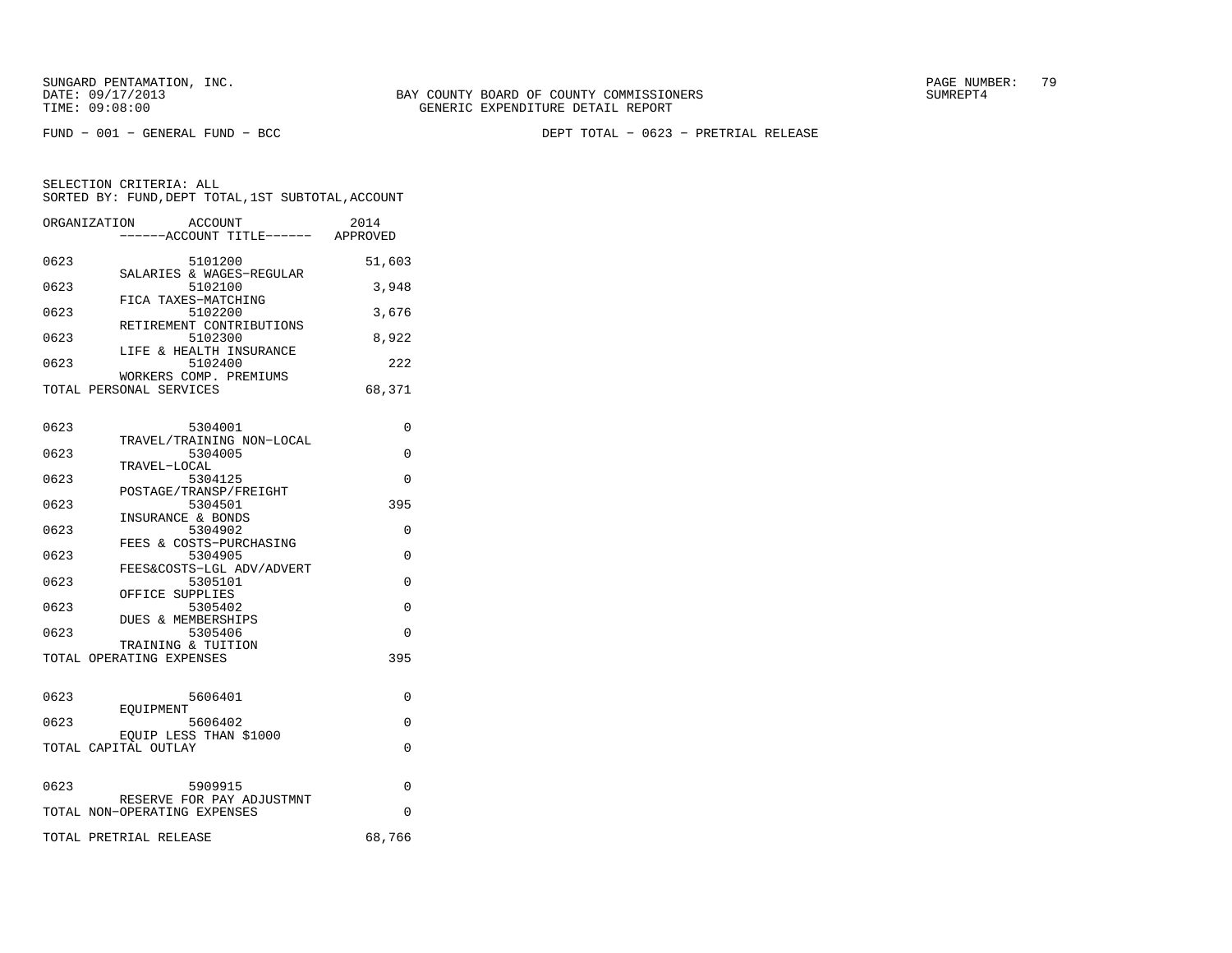FUND − 001 − GENERAL FUND − BCC DEPT TOTAL − 0640 − CIRCUIT CT−CIVIL

|      | ORGANIZATION              | ACCOUNT | 2014     |
|------|---------------------------|---------|----------|
|      | ------ACCOUNT TITLE------ |         | APPROVED |
| 0640 |                           | 5303143 |          |
|      | COURT APPT ATTNY-CONFLICT |         |          |
| 0640 |                           | 5304971 | U        |
|      | UREASA-CHILD SUPPORT      |         |          |
| 0640 |                           | 5304972 | 1,000    |
|      | UREASA-MILITARY DISCHARGE |         |          |
|      | TOTAL OPERATING EXPENSES  |         | 1,000    |
|      | TOTAL CIRCUIT CT-CIVIL    |         | 1,000    |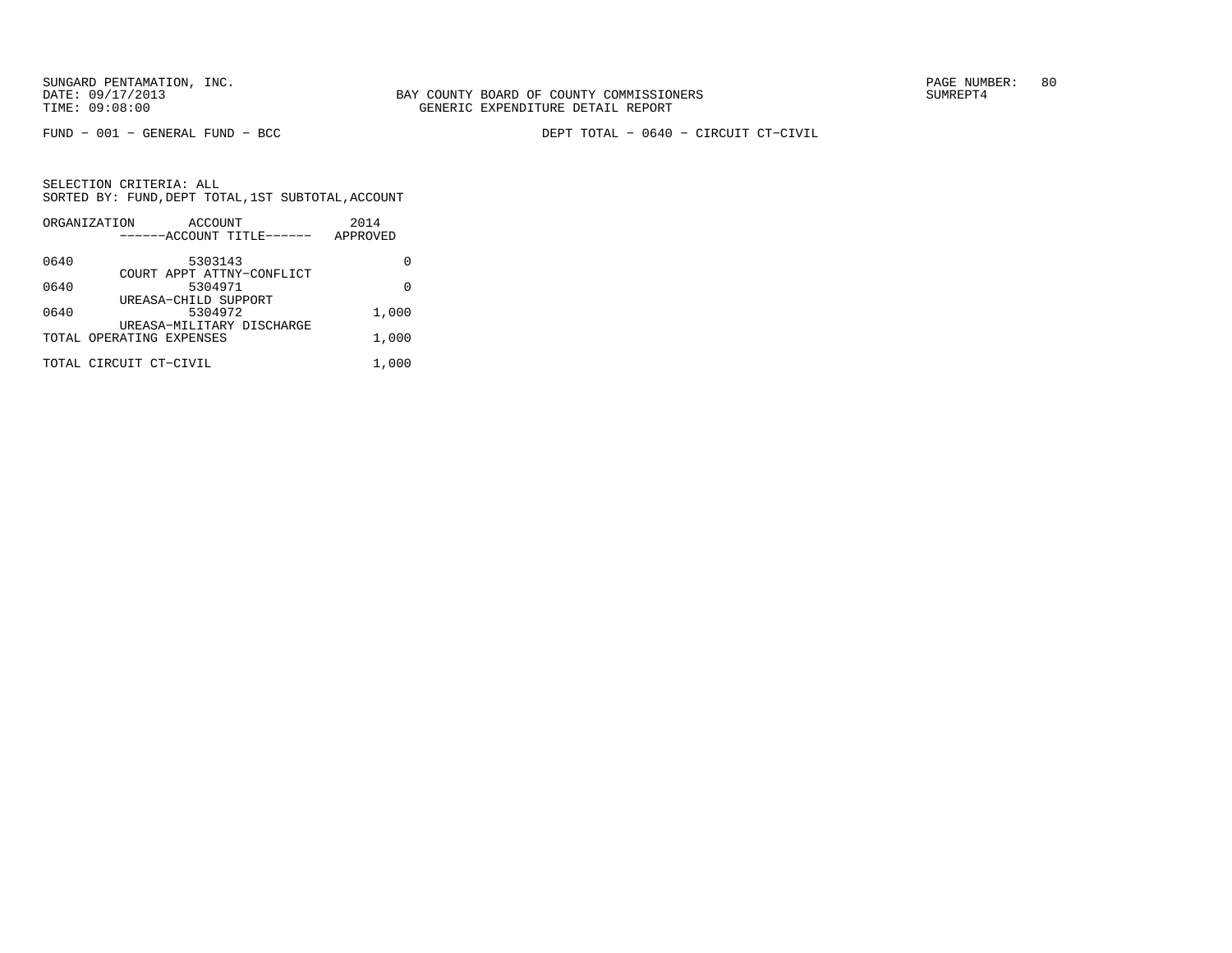FUND − 001 − GENERAL FUND − BCC DEPT TOTAL − 0660 − CIRCUIT CT−FAMILY

| ORGANIZATION |                         |                                                                                             | 2014                                                                               |   |
|--------------|-------------------------|---------------------------------------------------------------------------------------------|------------------------------------------------------------------------------------|---|
|              |                         |                                                                                             | APPROVED                                                                           |   |
|              |                         |                                                                                             |                                                                                    |   |
|              |                         |                                                                                             |                                                                                    |   |
|              |                         |                                                                                             |                                                                                    | O |
|              |                         |                                                                                             |                                                                                    |   |
|              |                         |                                                                                             |                                                                                    | U |
|              |                         |                                                                                             |                                                                                    |   |
|              |                         |                                                                                             |                                                                                    | U |
|              |                         |                                                                                             |                                                                                    |   |
|              | TOTAL CIRCUIT CT-FAMILY | ACCOUNT<br>5303142<br>5303143<br>5303401<br>CONTRACTED SERVICES<br>TOTAL OPERATING EXPENSES | ------ACCOUNT TITLE------<br>COURT APPT ATTNY-CT COST<br>COURT APPT ATTNY-CONFLICT |   |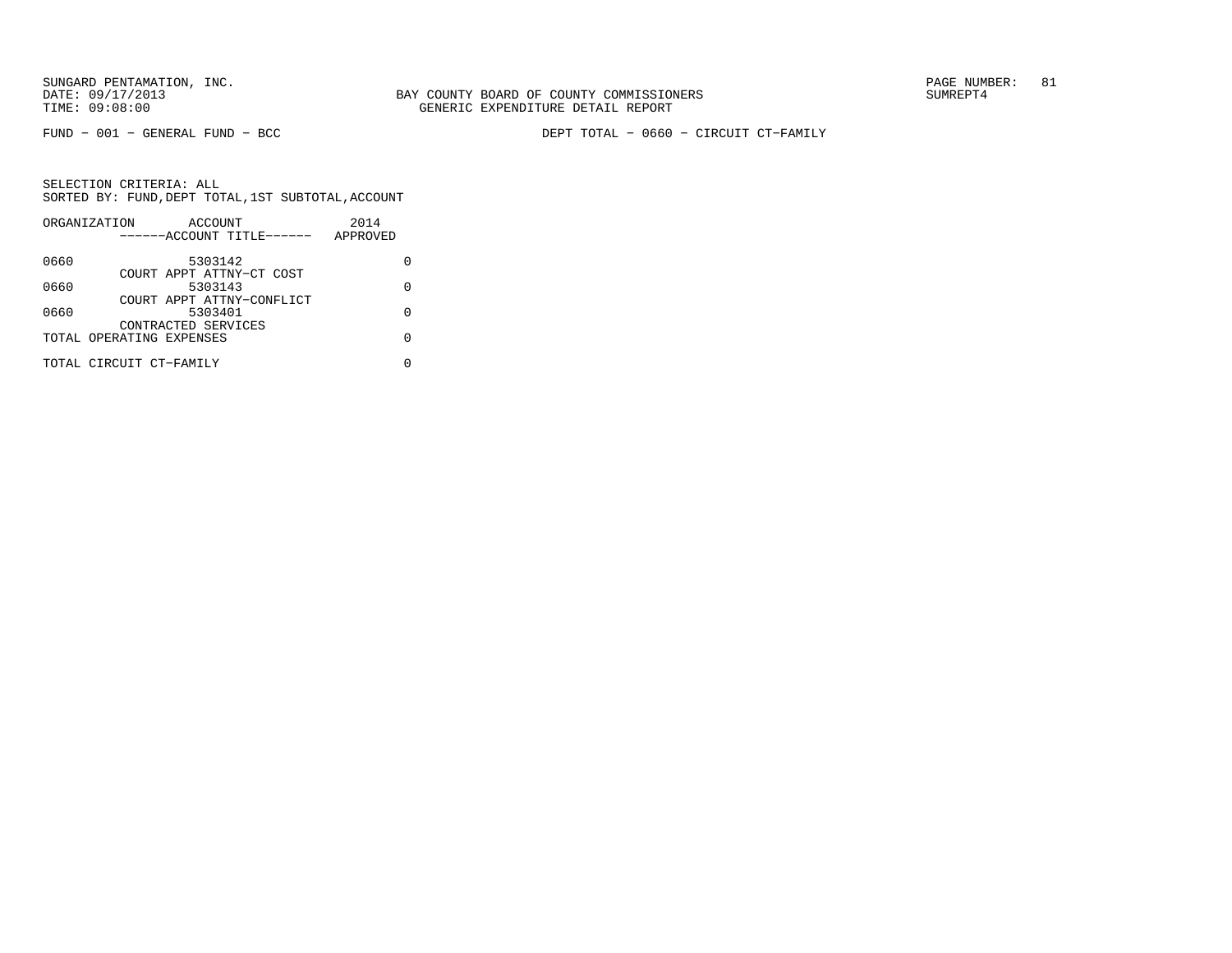FUND − 001 − GENERAL FUND − BCC DEPT TOTAL − 0680 − CIRCUIT CT−JUVENILE

|      | ORGANIZATION              | ACCOUNT                   |  | 2014     |  |
|------|---------------------------|---------------------------|--|----------|--|
|      |                           | ------ACCOUNT TITLE------ |  | APPROVED |  |
| 0680 |                           | 5303142                   |  |          |  |
|      |                           | COURT APPT ATTNY-CT COST  |  |          |  |
| 0680 |                           | 5303143                   |  |          |  |
|      | TOTAL OPERATING EXPENSES  | COURT APPT ATTNY-CONFLICT |  |          |  |
|      |                           |                           |  |          |  |
|      | TOTAL CIRCUIT CT-JUVENILE |                           |  |          |  |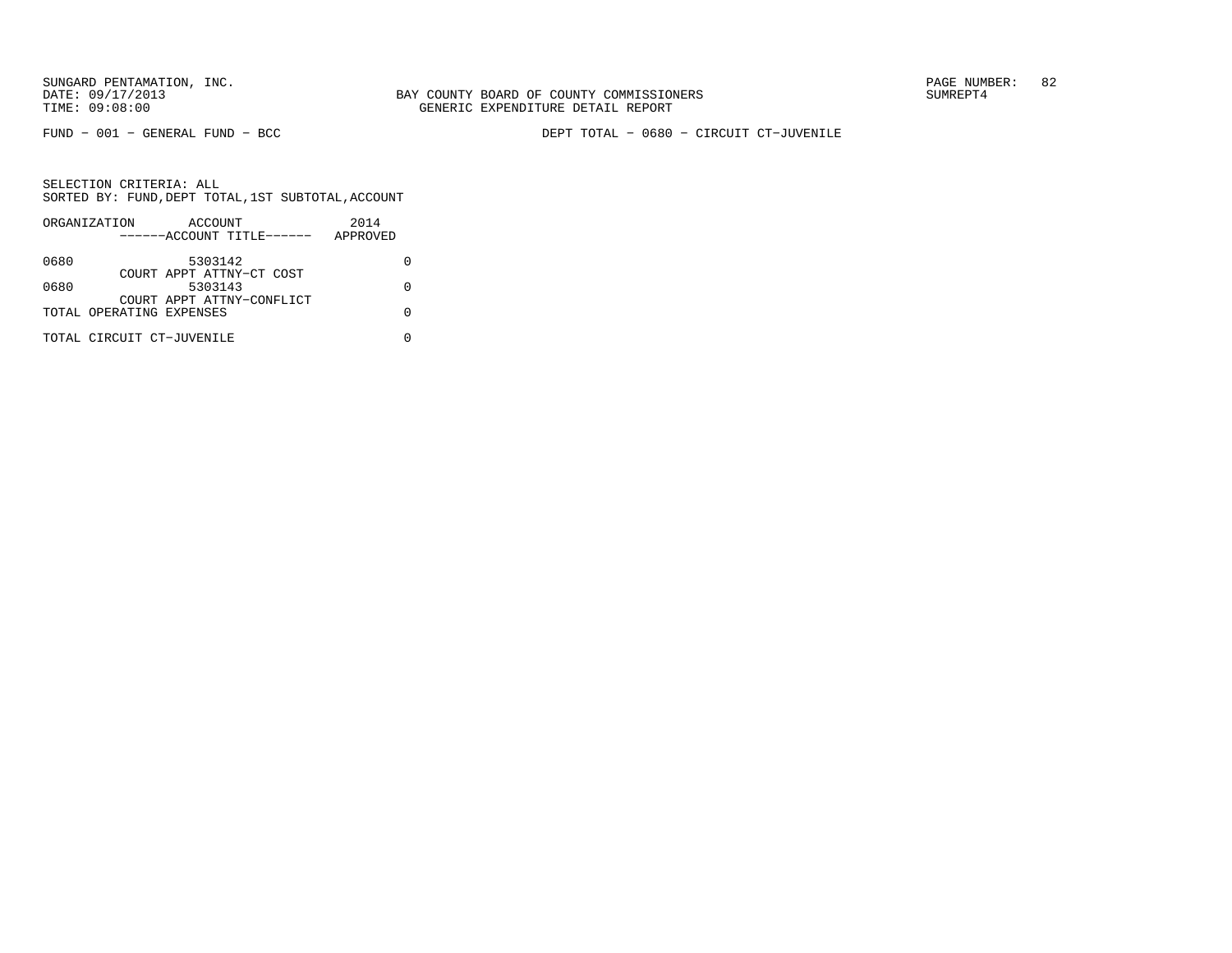FUND − 001 − GENERAL FUND − BCC DEPT TOTAL − 0685 − GUARDIAN AD LITEM

|      | ORGANIZATION<br><b>ACCOUNT</b><br>----ACCOUNT TITLE------ APPROVED | 2014     |
|------|--------------------------------------------------------------------|----------|
| 0685 | 5303143                                                            | $\Omega$ |
| 0685 | COURT APPT ATTNY-CONFLICT<br>5303401                               | 600      |
| 0685 | CONTRACTED SERVICES<br>5304101                                     | 3,500    |
| 0685 | COMMUNICATIONS SERVICES<br>5304125                                 | 0        |
| 0685 | POSTAGE/TRANSP/FREIGHT<br>5304405                                  | 2,200    |
| 0685 | RENTALS/LEASES-BUILDINGS<br>5304410                                | 3,500    |
| 0685 | RENTALS/LEASES-EOUIPMENT<br>5304501                                | 790      |
| 0685 | INSURANCE & BONDS<br>5304605                                       | 0        |
| 0685 | REPAIR/MAINT-BLDG & GRND<br>5304615                                | 500      |
| 0685 | REPAIR/MAINT-EQUIPMENT<br>5304902                                  | $\Omega$ |
| 0685 | FEES & COSTS-PURCHASING<br>5304990                                 | $\Omega$ |
| 0685 | MISCELLANEOUS EXPENSES<br>5305101                                  | $\Omega$ |
| 0685 | OFFICE SUPPLIES<br>5305202                                         | $\Omega$ |
| 0685 | OPER SUPPLIES-JANITORIAL<br>5305402                                | $\Omega$ |
|      | <b>DUES &amp; MEMBERSHIPS</b><br>TOTAL OPERATING EXPENSES          | 11,090   |
|      |                                                                    |          |
| 0685 | 5606401<br><b>EOUIPMENT</b>                                        | 0        |
| 0685 | 5606402<br>EQUIP LESS THAN \$1000                                  | 0        |
|      | TOTAL CAPITAL OUTLAY                                               | 0        |
| 0685 | 5905998                                                            | 0        |
|      | DEPRECIATION EXPENSE<br>TOTAL NON-OPERATING EXPENSES               | 0        |
|      | TOTAL GUARDIAN AD LITEM                                            | 11,090   |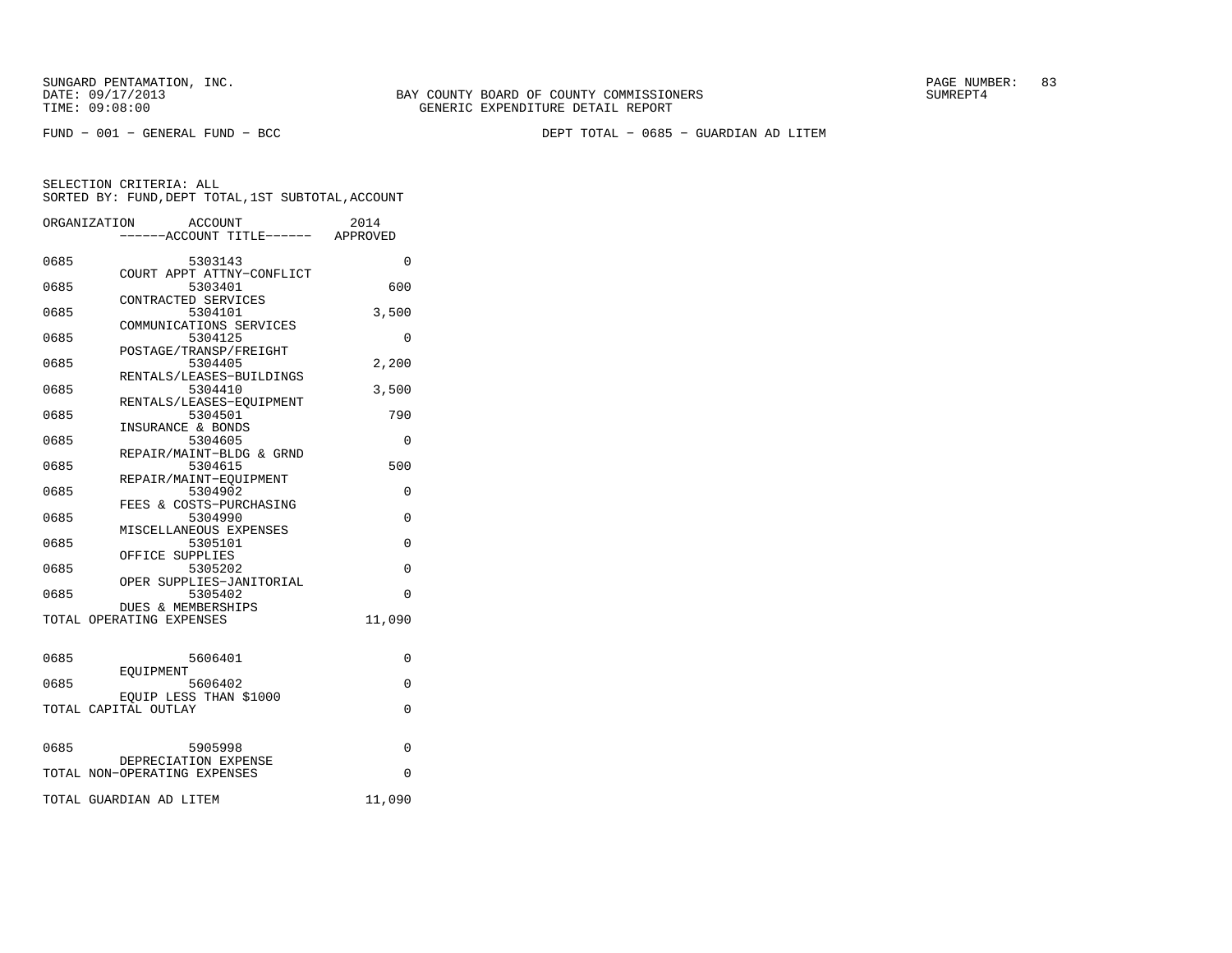FUND − 001 − GENERAL FUND − BCC DEPT TOTAL − 0700 − CIRCUIT CT−PROBATE

|      | ORGANIZATION<br>ACCOUNT   | 2014     |
|------|---------------------------|----------|
|      | ------ACCOUNT TITLE------ | APPROVED |
| 0700 | 5303142                   | U        |
|      | COURT APPT ATTNY-CT COST  |          |
| 0700 | 5303143                   | O        |
|      | COURT APPT ATTNY-CONFLICT |          |
| 0700 | 5303163                   | $\Omega$ |
|      | CONSULT COSTS-PHYS        |          |
| 0700 | 5303401                   | O        |
|      | CONTRACTED SERVICES       |          |
| 0700 | 5304941                   | $\Omega$ |
|      | GUARDIANSHIP COSTS        |          |
|      | TOTAL OPERATING EXPENSES  | U        |
|      |                           |          |
|      | TOTAL CIRCUIT CT-PROBATE  | N        |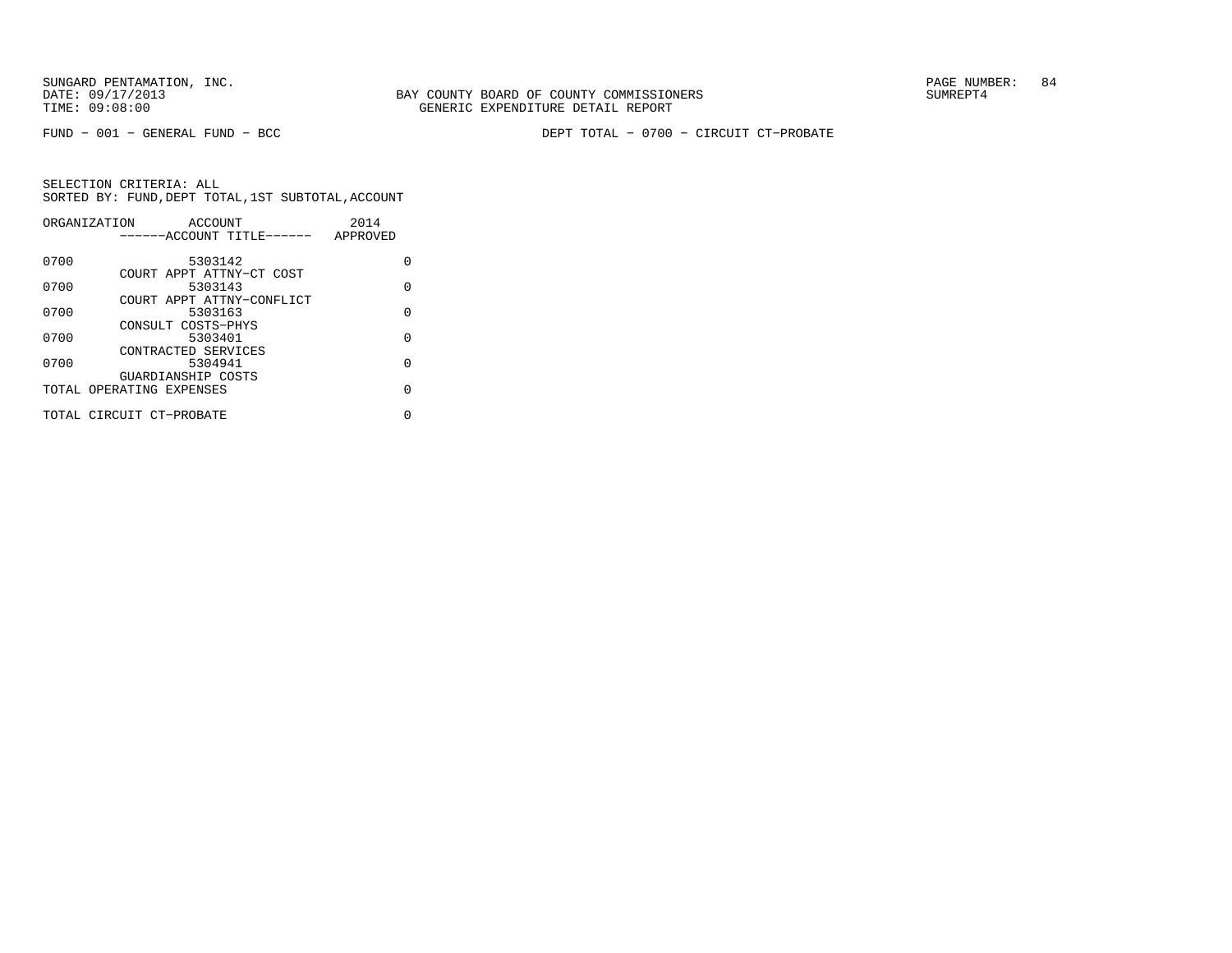FUND − 001 − GENERAL FUND − BCC DEPT TOTAL − 0712 − COUNTY COURTHOUSE MAINT

|      | ORGANIZATION<br>ACCOUNT                              | 2014     |
|------|------------------------------------------------------|----------|
|      | ----ACCOUNT TITLE------ APPROVED                     |          |
| 0712 | 5303401                                              | 3,045    |
| 0712 | CONTRACTED SERVICES<br>5303410                       | 0        |
|      | CONTR SRV-JANITORIAL                                 |          |
| 0712 | 5303446<br>CONTR SRV-FACILITIES                      | 204,826  |
| 0712 | 5304101                                              | 480      |
|      | COMMUNICATIONS SERVICES                              |          |
| 0712 | 5304301<br>UTILITY SERVICES                          | 300,000  |
| 0712 | 5304403                                              | 0        |
| 0712 | RENTALS/LEASES-LAND<br>5304501                       | 54,305   |
|      | INSURANCE & BONDS                                    |          |
| 0712 | 5304605<br>REPAIR/MAINT-BLDG & GRND                  | 148,592  |
| 0712 | 5304611                                              | $\Omega$ |
| 0712 | REPAIR/MAINT-FLEET MAINT<br>5304902                  | 6,435    |
|      | FEES & COSTS-PURCHASING                              |          |
| 0712 | 5304905<br>FEES&COSTS-LGL ADV/ADVERT                 | $\Omega$ |
| 0712 | 5305202                                              | $\Omega$ |
|      | OPER SUPPLIES-JANITORIAL<br>TOTAL OPERATING EXPENSES | 717,683  |
|      |                                                      |          |
| 0712 | 5606371                                              | $\Omega$ |
|      | IMPRV-CRTHSE SECURITY                                |          |
| 0712 | 5606401                                              | $\Omega$ |
|      | EOUIPMENT<br>TOTAL CAPITAL OUTLAY                    | $\Omega$ |
|      | TOTAL COUNTY COURTHOUSE MAINT                        | 717,683  |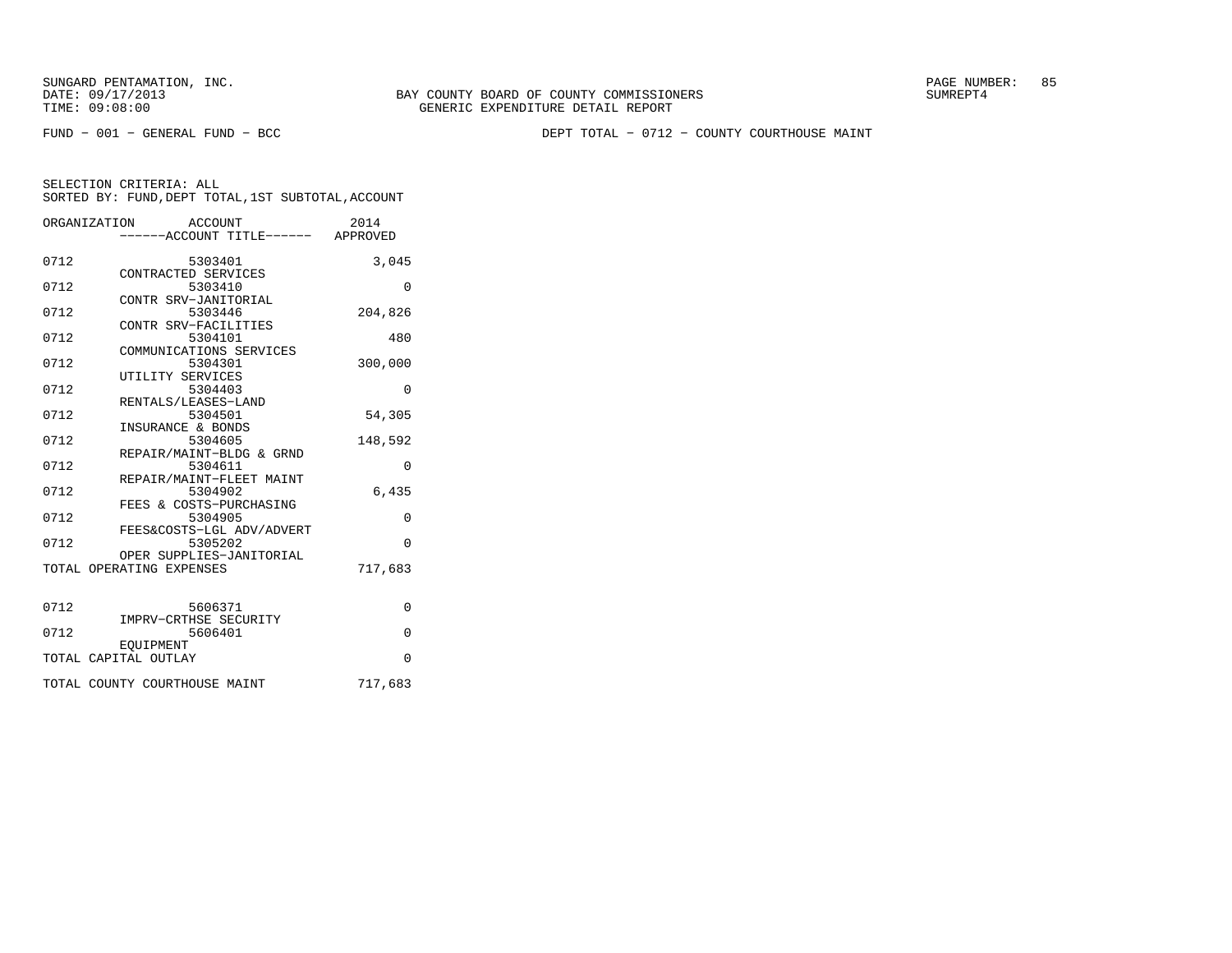FUND − 001 − GENERAL FUND − BCC DEPT TOTAL − 0713 − TECHNOLOGY

| ORGANIZATION            |                         | <b>ACCOUNT</b> |                           | 2014     |
|-------------------------|-------------------------|----------------|---------------------------|----------|
|                         |                         |                | -----ACCOUNT TITLE------  | APPROVED |
|                         |                         |                |                           |          |
| 0713                    |                         | 5101200        | SALARIES & WAGES-REGULAR  | 47,600   |
| 0713                    |                         | 5102100        |                           | 3,642    |
|                         | FICA TAXES-MATCHING     |                |                           |          |
| 0713                    |                         | 5102200        |                           | 3,391    |
|                         |                         |                | RETIREMENT CONTRIBUTIONS  |          |
| 0713                    |                         | 5102300        |                           | 4,556    |
| 0713                    | LIFE & HEALTH INSURANCE | 5102400        |                           | 204      |
|                         | WORKERS COMP. PREMIUMS  |                |                           |          |
| TOTAL PERSONAL SERVICES |                         |                |                           | 59,393   |
|                         |                         |                |                           |          |
|                         |                         |                |                           |          |
| 0713                    |                         | 5303107        |                           | 0        |
| 0713                    | PROF SRV-SUBSTANCE TEST |                |                           | 25,000   |
|                         | CONTRACTED SERVICES     | 5303401        |                           |          |
| 0713                    |                         | 5303417        |                           | 74,830   |
|                         |                         |                | CONTRACTED SERVICES (SA)  |          |
| 0713                    |                         | 5303418        |                           | 64,515   |
|                         |                         |                | CONTRACTED SERVICES (PD)  |          |
| 0713                    |                         | 5304001        |                           | $\Omega$ |
|                         |                         |                | TRAVEL/TRAINING NON-LOCAL |          |
| 0713                    |                         | 5304002        | TRAVEL/TRN NON-LOCAL (SA) | 1,500    |
| 0713                    |                         | 5304003        |                           | $\Omega$ |
|                         |                         |                | TRAVEL/TRN NON-LOCAL (PD) |          |
| 0713                    |                         | 5304005        |                           | 0        |
|                         | TRAVEL-LOCAL            |                |                           |          |
| 0713                    |                         | 5304101        |                           | $\Omega$ |
|                         | COMMUNICATIONS SERVICES |                |                           |          |
| 0713                    | COMM SRV-TELEPHONE      | 5304105        |                           | 0        |
| 0713                    |                         | 5304110        |                           | 20,000   |
|                         | COMMUNICATIONS SRV-(SA) |                |                           |          |
| 0713                    |                         | 5304115        |                           | 0        |
|                         | COMMUNICATIONS SRV-(PD) |                |                           |          |
| 0713                    |                         | 5304125        |                           | 0        |
| 0713                    | POSTAGE/TRANSP/FREIGHT  | 5304410        |                           | $\Omega$ |
|                         |                         |                | RENTALS/LEASES-EQUIPMENT  |          |
| 0713                    |                         | 5304411        |                           | 13,971   |
|                         |                         |                | RENTALS/LEASES EQUIP-(SA) |          |
| 0713                    |                         | 5304412        |                           | 13,802   |
|                         |                         |                | RENTALS/LEASES EQUIP-(PD) |          |
| 0713                    |                         | 5304501        |                           | 988      |
| 0713                    | INSURANCE & BONDS       | 5304615        |                           | 73,000   |
|                         | REPAIR/MAINT-EQUIPMENT  |                |                           |          |
|                         |                         |                |                           |          |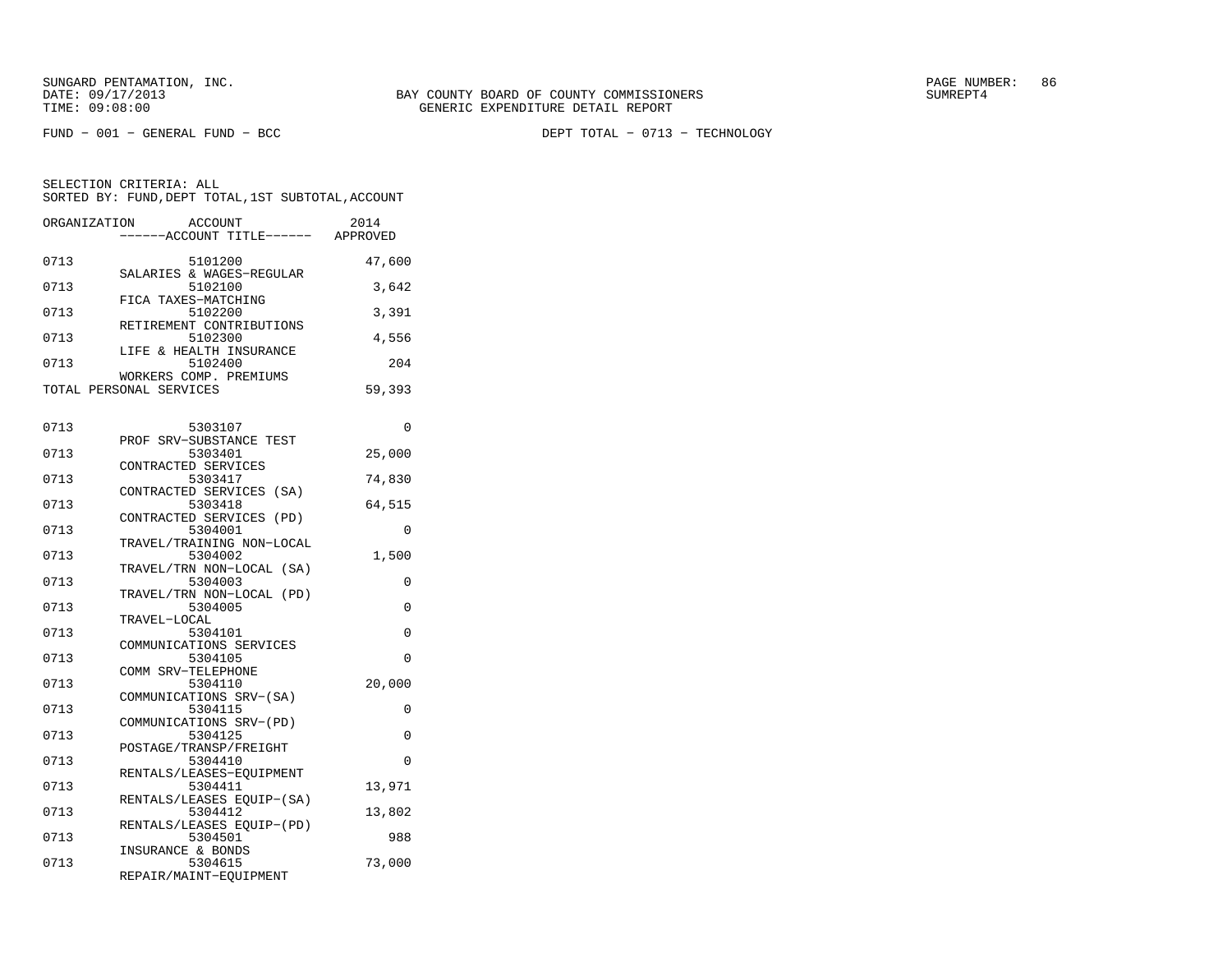FUND − 001 − GENERAL FUND − BCC DEPT TOTAL − 0713 − TECHNOLOGY

| ORGANIZATION       |                          | <b>ACCOUNT</b><br>---ACCOUNT TITLE------ |      | 2014<br>APPROVED |
|--------------------|--------------------------|------------------------------------------|------|------------------|
| 0713               |                          | 5304618<br>REPAIR/MAINT-EOUIP (SA)       |      | 35,416           |
| 0713               |                          | 5304619                                  |      | 28,666           |
| 0713               |                          | REPAIR/MAINT-EQUIP (PD)<br>5304902       |      | 2,681            |
| 0713               |                          | FEES & COSTS-PURCHASING<br>5304905       |      | 0                |
| 0713               |                          | FEES&COSTS-LGL ADV/ADVERT<br>5305101     |      | 0                |
| 0713               | OFFICE SUPPLIES          | 5305201                                  |      | 20,000           |
| 0713               |                          | OPERATING SUPPLIES<br>5305245            |      | 18,000           |
| 0713               |                          | OPERATING SUPPLIES-(SA)<br>5305246       |      | 12,000           |
| 0713               |                          | OPERATING SUPPLIES-(PD)<br>5305402       |      | 0                |
|                    | TOTAL OPERATING EXPENSES | DUES & MEMBERSHIPS                       |      | 404,369          |
| 0713               | EOUIPMENT                | 5606401                                  |      | 20,000           |
| 0713               |                          | 5606402                                  |      | 20,000           |
| 0713               |                          | EOUIP LESS THAN \$1000<br>5606410        |      | 25,000           |
| 0713               | EQUIPMENT-(SA)           | 5606411                                  |      | 10,800           |
| 0713               | EQUIPMENT-(PD)           | 5606420                                  |      | 10,000           |
| 0713               |                          | EQUIP LESS THAN\$1000<br>5606421         | (SA) | 1,200            |
| 0713               |                          | EQUIP LESS THAN\$1000<br>5606450         | (PD) | 4,000            |
| 0713               | COMPUTER SOFTWARE        | 5606451                                  |      | 18,002           |
| 0713               |                          | COMPUTER SOFTWARE (SA)<br>5606452        |      | 0                |
|                    | TOTAL CAPITAL OUTLAY     | COMPUTER SOFTWARE (PD)                   |      | 109,002          |
| 0713               |                          | 5707201                                  |      | $\Omega$         |
| TOTAL DEBT SERVICE | <b>INTEREST EXPENSE</b>  |                                          |      | $\Omega$         |
|                    |                          |                                          |      |                  |
| 0713               | <b>RESERVE</b>           | 5909910<br>FOR CONTINGENCIES             |      | 0                |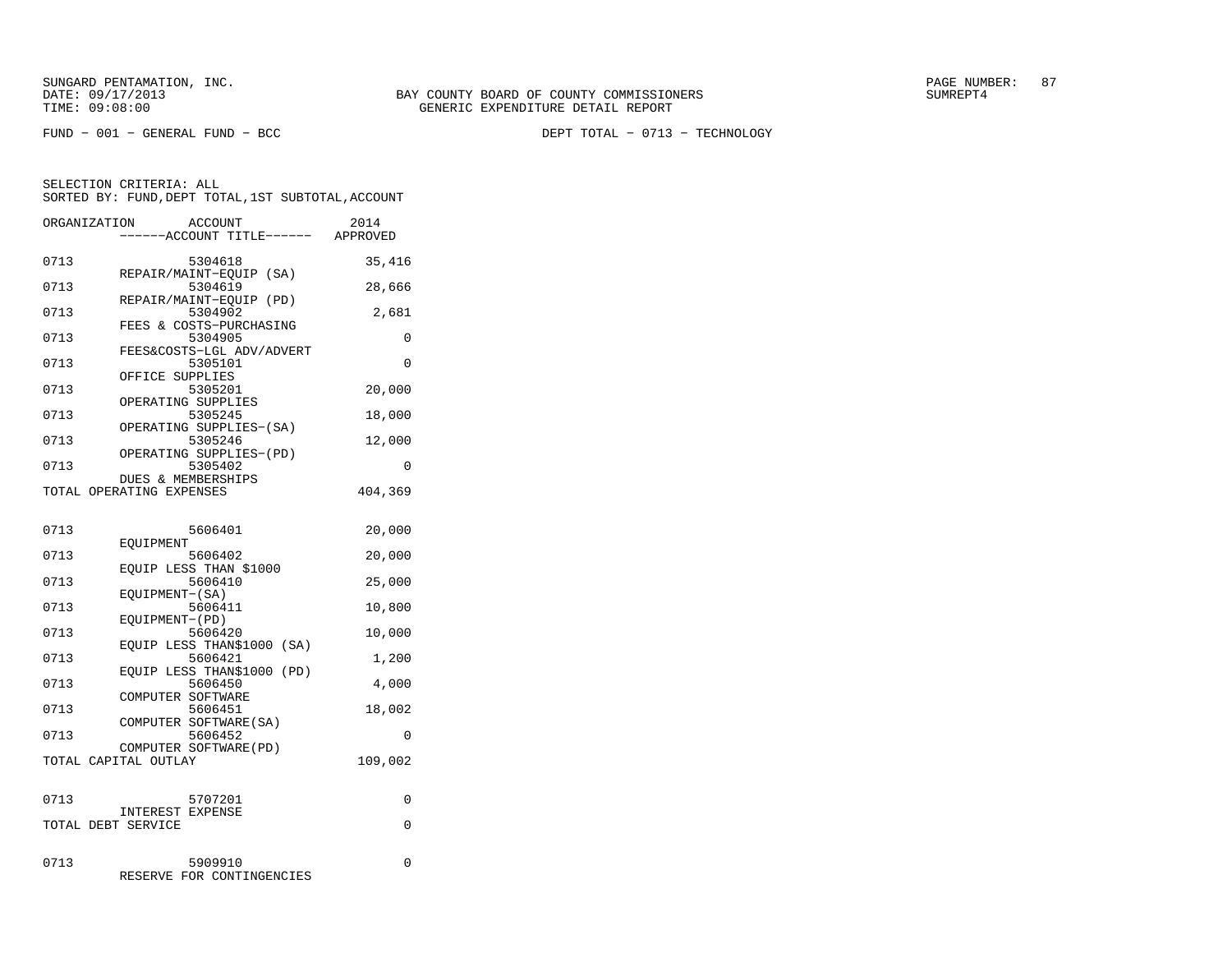FUND − 001 − GENERAL FUND − BCC DEPT TOTAL − 0713 − TECHNOLOGY

| ORGANIZATION |                              | ACCOUNT                   | 2014     |
|--------------|------------------------------|---------------------------|----------|
|              |                              | ------ACCOUNT TITLE------ | APPROVED |
|              |                              |                           |          |
| 0713         |                              | 5909915                   |          |
|              |                              | RESERVE FOR PAY ADJUSTMNT |          |
|              | TOTAL NON-OPERATING EXPENSES |                           |          |
|              |                              |                           |          |
|              | TOTAL TECHNOLOGY             |                           | 572,764  |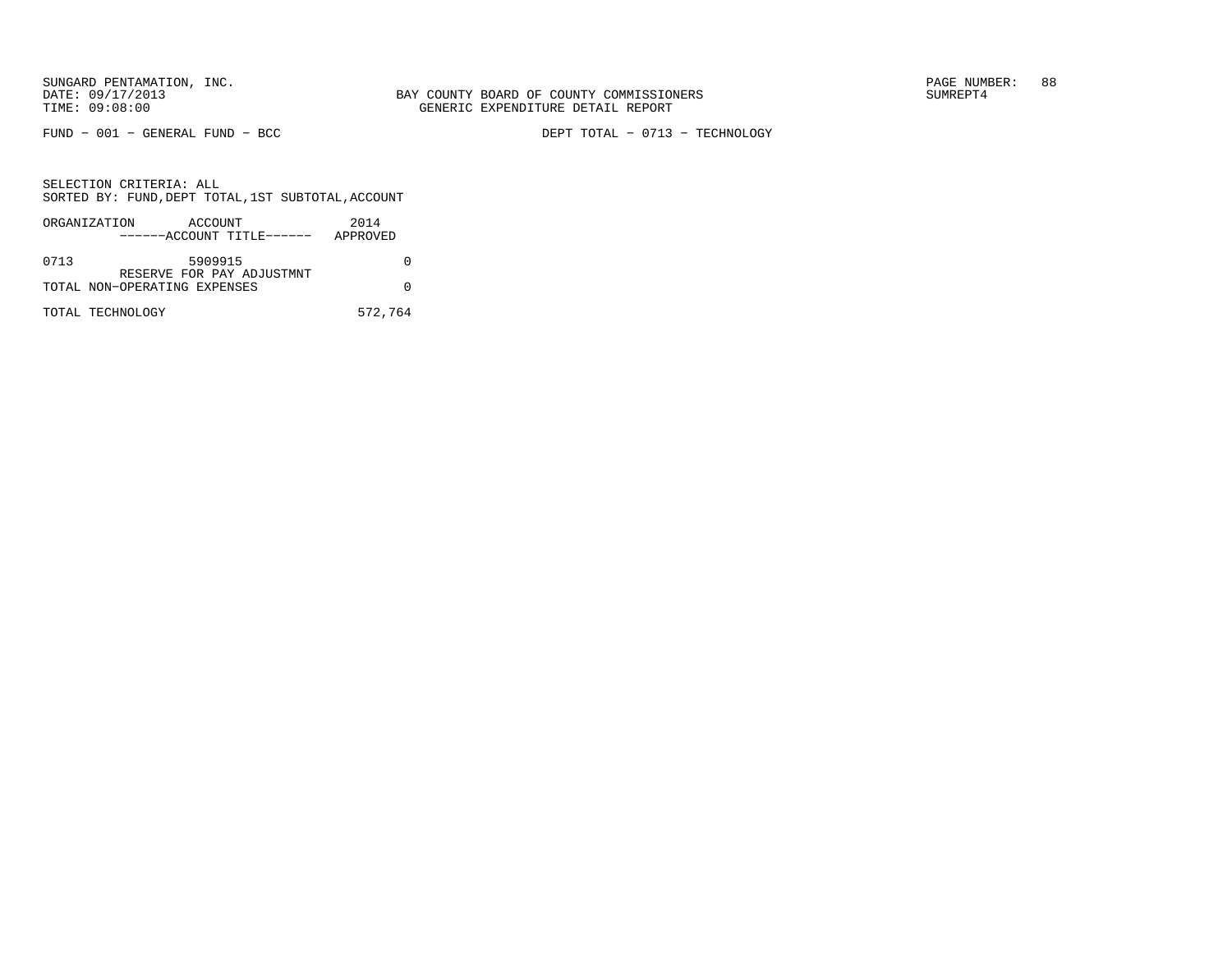FUND − 001 − GENERAL FUND − BCC DEPT TOTAL − 0715 − INNOVATIVE COURT PROGRAMS

SELECTION CRITERIA: ALL

|      | SORTED BY: FUND, DEPT TOTAL, 1ST SUBTOTAL, ACCOUNT          |          |
|------|-------------------------------------------------------------|----------|
|      | ORGANIZATION<br>ACCOUNT<br>----ACCOUNT TITLE------ APPROVED | 2014     |
| 0715 | 5303401                                                     | 48,500   |
| 0715 | CONTRACTED SERVICES<br>5304001                              | 2,500    |
| 0715 | TRAVEL/TRAINING NON-LOCAL<br>5304005                        | 368      |
| 0715 | TRAVEL-LOCAL<br>5304125                                     | 0        |
| 0715 | POSTAGE/TRANSP/FREIGHT<br>5304405                           | 3,500    |
| 0715 | RENTALS/LEASES-BUILDINGS<br>5304410                         | 0        |
| 0715 | RENTALS/LEASES-EQUIPMENT<br>5304604                         | $\Omega$ |
| 0715 | REPAIR/MAINT-BLD&GRD DEPT<br>5304605                        | 0        |
| 0715 | REPAIR/MAINT-BLDG & GRND<br>5304615                         | $\Omega$ |
| 0715 | REPAIR/MAINT-EOUIPMENT<br>5304701                           | 1,000    |
| 0715 | PRINTING & BINDING<br>5304902                               | 268      |
| 0715 | FEES & COSTS-PURCHASING<br>5304905                          | 2,500    |
| 0715 | FEES&COSTS-LGL ADV/ADVERT<br>5304990                        | 0        |
| 0715 | MISCELLANEOUS EXPENSES<br>5305101                           |          |
|      | OFFICE SUPPLIES                                             | 3,000    |
| 0715 | 5305201<br>OPERATING SUPPLIES                               | 2,000    |
| 0715 | 5305202<br>OPER SUPPLIES-JANITORIAL                         | 0        |
| 0715 | 5305215<br>CLOTHING & WEARING APPRL                         | 1,000    |
| 0715 | 5305401<br>BOOKS/RESOURCE MATR/SUBSC                        | 2,500    |
| 0715 | 5305402<br><b>DUES &amp; MEMBERSHIPS</b>                    | 500      |
| 0715 | 5305406<br>TRAINING & TUITION                               | 7,500    |
|      | TOTAL OPERATING EXPENSES                                    | 75,136   |
| 0715 | 5606401                                                     | 5,000    |
| 0715 | <b>EOUIPMENT</b><br>5606402                                 | 2,500    |
|      | EQUIP LESS THAN \$1000<br>TOTAL CAPITAL OUTLAY              | 7,500    |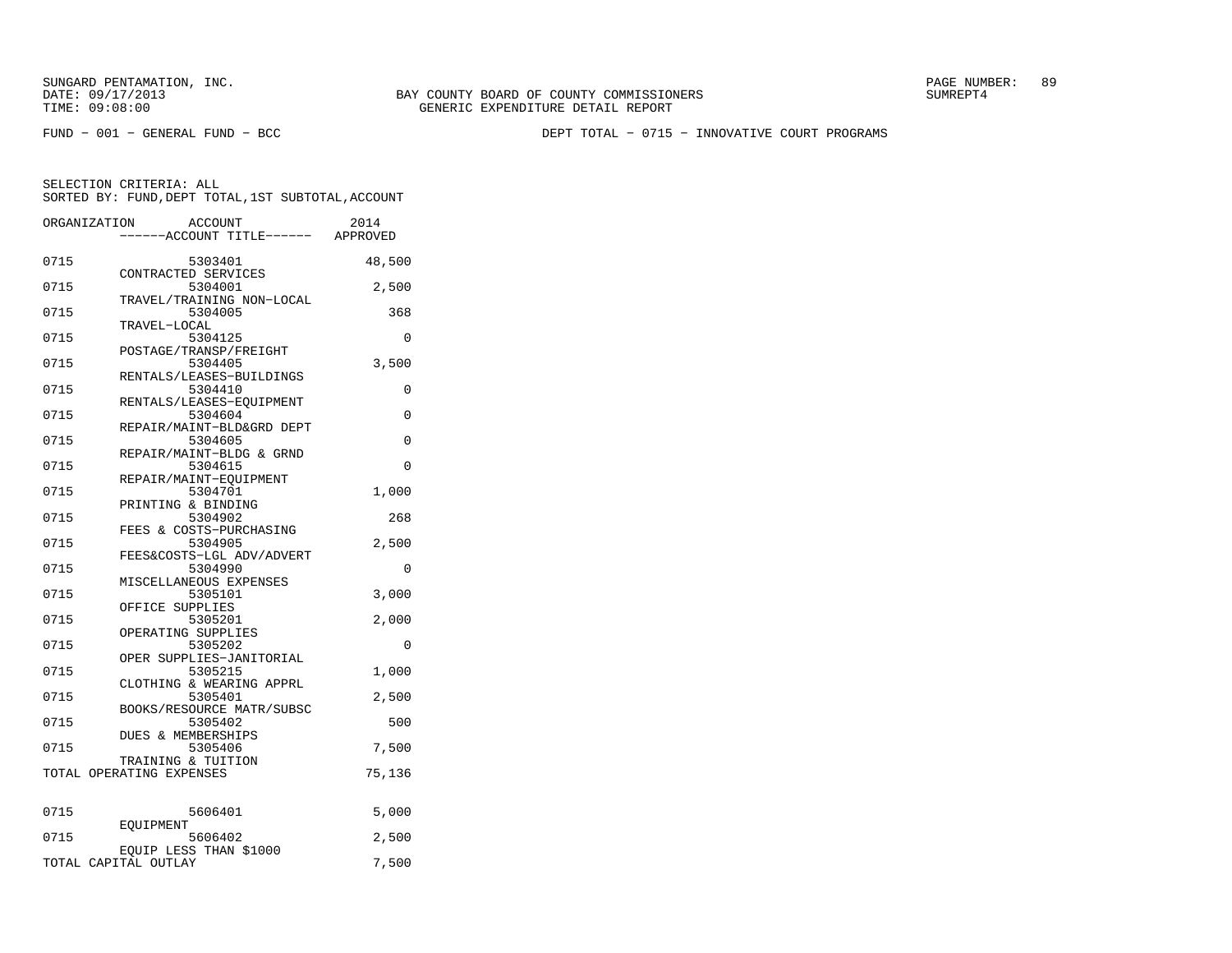FUND − 001 − GENERAL FUND − BCC DEPT TOTAL − 0715 − INNOVATIVE COURT PROGRAMS

|      | ORGANIZATION                    | ACCOUNT |                           | 2014     |
|------|---------------------------------|---------|---------------------------|----------|
|      |                                 |         | ------ACCOUNT TITLE------ | APPROVED |
|      |                                 |         |                           |          |
| 0715 |                                 | 5909910 |                           |          |
|      |                                 |         | RESERVE FOR CONTINGENCIES |          |
|      | TOTAL NON-OPERATING EXPENSES    |         |                           |          |
|      |                                 |         |                           |          |
|      | TOTAL INNOVATIVE COURT PROGRAMS |         |                           | 82,636   |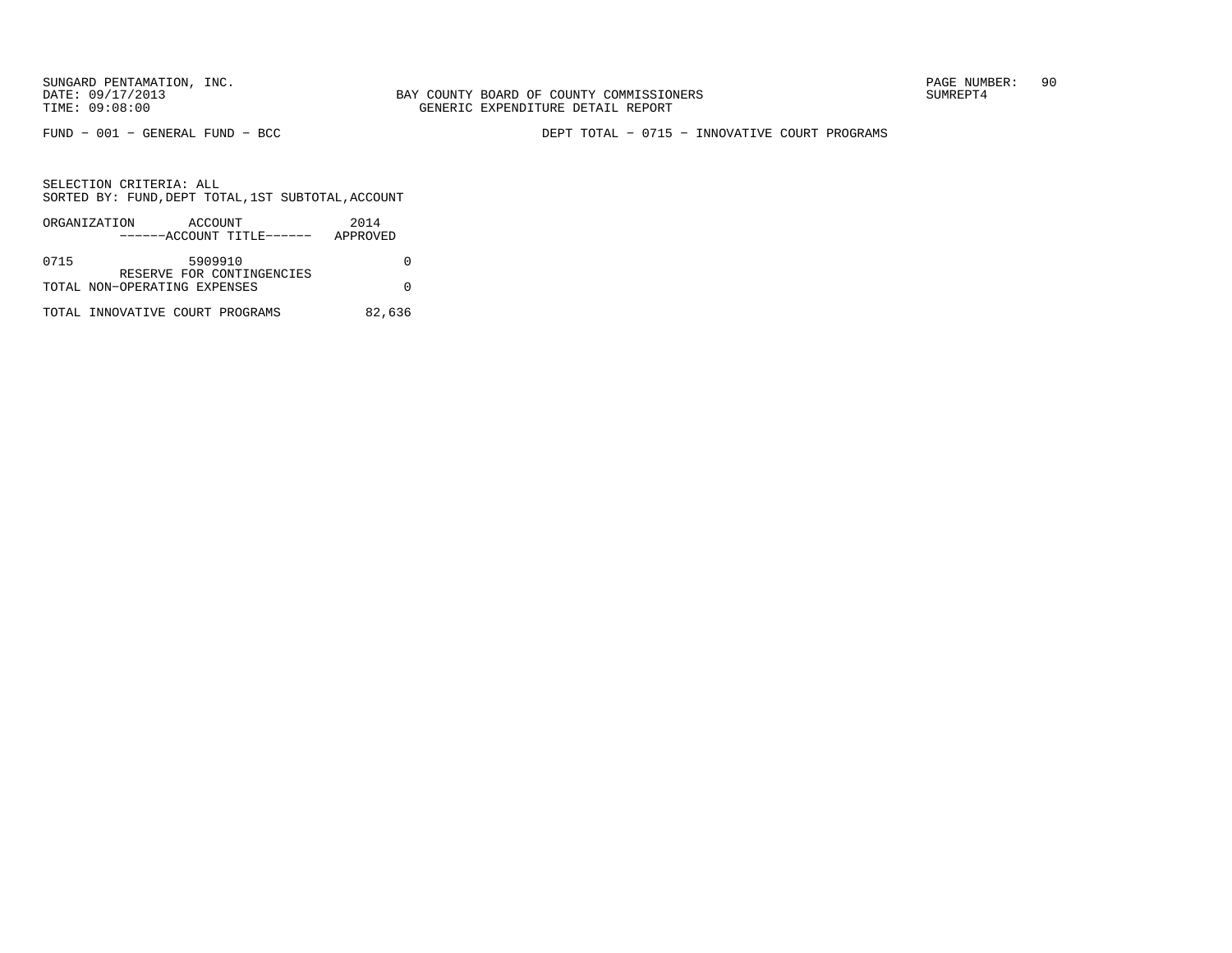FUND − 001 − GENERAL FUND − BCC DEPT TOTAL − 0716 − LEGAL AID

SELECTION CRITERIA: ALL SORTED BY: FUND,DEPT TOTAL,1ST SUBTOTAL,ACCOUNTORGANIZATION ACCOUNT 2014

|      | ORGANIZATION<br>ACCOUNT<br>------ACCOUNT TITLE------      | 2014<br>APPROVED |
|------|-----------------------------------------------------------|------------------|
| 0716 | 5303401<br>CONTRACTED SERVICES                            | 65,000           |
|      | TOTAL OPERATING EXPENSES                                  | 65,000           |
| 0716 | 5909910                                                   | 0                |
|      | RESERVE FOR CONTINGENCIES<br>TOTAL NON-OPERATING EXPENSES | 0                |
|      | TOTAL LEGAL AID                                           | 65,000           |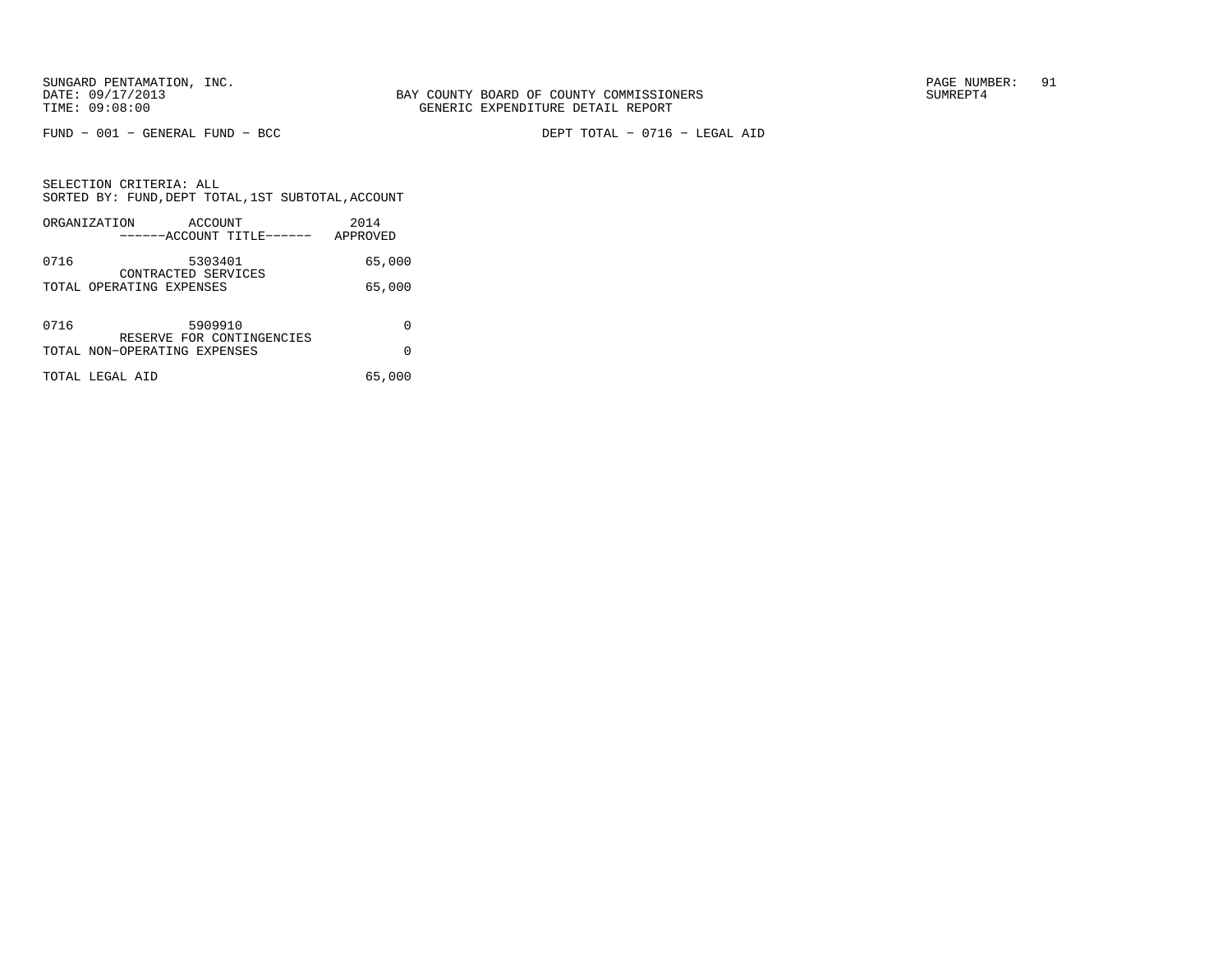| ORGANIZATION | ACCOUNT<br>----ACCOUNT TITLE------ APPROVED                 | 2014          |
|--------------|-------------------------------------------------------------|---------------|
| 0717         | 5101200                                                     | 75,666        |
| 0717         | SALARIES & WAGES-REGULAR<br>5102100                         | 5,788         |
| 0717         | FICA TAXES-MATCHING<br>5102200<br>RETIREMENT CONTRIBUTIONS  | 5,390         |
| 0717         | 5102300<br>LIFE & HEALTH INSURANCE                          | 9,112         |
| 0717         | 5102400<br>WORKERS COMP. PREMIUMS                           | 326           |
|              | TOTAL PERSONAL SERVICES                                     | 96,282        |
| 0717         | 5303110                                                     | $\Omega$      |
| 0717         | PROF SRV-BACKGROUND CHECK<br>5303401                        | 17,760        |
| 0717         | CONTRACTED SERVICES<br>5304001<br>TRAVEL/TRAINING NON-LOCAL | 0             |
| 0717         | 5304005<br>TRAVEL-LOCAL                                     | 0             |
| 0717         | 5304101<br>COMMUNICATIONS SERVICES                          | $\Omega$      |
| 0717         | 5304125<br>POSTAGE/TRANSP/FREIGHT                           | 192           |
| 0717         | 5304410<br>RENTALS/LEASES-EOUIPMENT                         | $\Omega$      |
| 0717         | 5304501<br>INSURANCE & BONDS                                | 1,580         |
| 0717         | 5304605<br>REPAIR/MAINT-BLDG & GRND                         | 200           |
| 0717         | 5304610<br>REPAIR/MAINT-AUTO EQUIP                          | 250           |
| 0717         | 5304611<br>REPAIR/MAINT-FLEET MAINT                         | 0             |
| 0717         | 5304615<br>REPAIR/MAINT-EQUIPMENT                           | 0             |
| 0717<br>0717 | 5304902<br>FEES & COSTS-PURCHASING                          | 0<br>$\Omega$ |
| 0717         | 5304905<br>FEES&COSTS-LGL ADV/ADVERT<br>5304990             | $\Omega$      |
| 0717         | MISCELLANEOUS EXPENSES<br>5305101                           | 500           |
| 0717         | OFFICE SUPPLIES<br>5305205                                  | 1,000         |
| 0717         | GAS, OIL & LUBRICANTS<br>5305215                            | 0             |
|              | CLOTHING & WEARING APPRL                                    |               |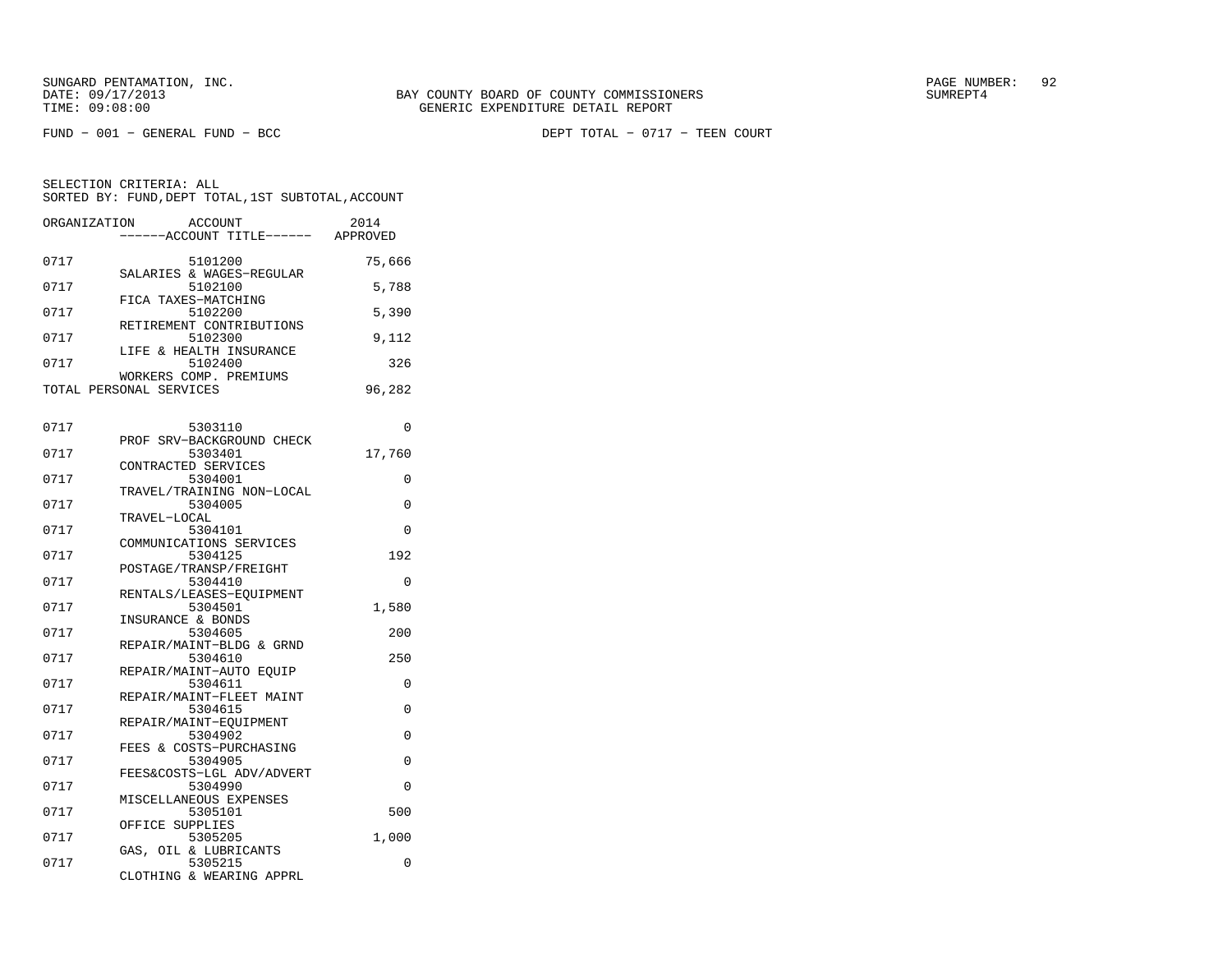FUND − 001 − GENERAL FUND − BCC DEPT TOTAL − 0717 − TEEN COURT

| SELECTION CRITERIA: ALL |  |  |                                                    |  |
|-------------------------|--|--|----------------------------------------------------|--|
|                         |  |  | SORTED BY: FUND, DEPT TOTAL, 1ST SUBTOTAL, ACCOUNT |  |

| ORGANIZATION ACCOUNT         |                                   |                                    | 2014     |
|------------------------------|-----------------------------------|------------------------------------|----------|
|                              |                                   | ------ACCOUNT TITLE------ APPROVED |          |
| 0717                         | 5305402                           |                                    | 200      |
| 0717                         | DUES & MEMBERSHIPS<br>5305406     |                                    | $\Omega$ |
|                              | TRAINING & TUITION                |                                    |          |
| TOTAL OPERATING EXPENSES     |                                   |                                    | 21,682   |
|                              |                                   |                                    |          |
| 0717                         | 5606401                           |                                    | $\Omega$ |
|                              | EOUIPMENT                         |                                    |          |
| 0717                         | 5606402<br>EQUIP LESS THAN \$1000 |                                    | $\Omega$ |
| TOTAL CAPITAL OUTLAY         |                                   |                                    | $\Omega$ |
|                              |                                   |                                    |          |
| 0717                         | 5905998                           |                                    | $\Omega$ |
|                              | DEPRECIATION EXPENSE              |                                    |          |
| 0717                         | 5909910                           |                                    | $\Omega$ |
|                              | RESERVE FOR CONTINGENCIES         |                                    |          |
| 0717                         | 5909915                           |                                    | $\Omega$ |
| TOTAL NON-OPERATING EXPENSES | RESERVE FOR PAY ADJUSTMNT         |                                    | $\Omega$ |
| TOTAL TEEN COURT             |                                   |                                    | 117,964  |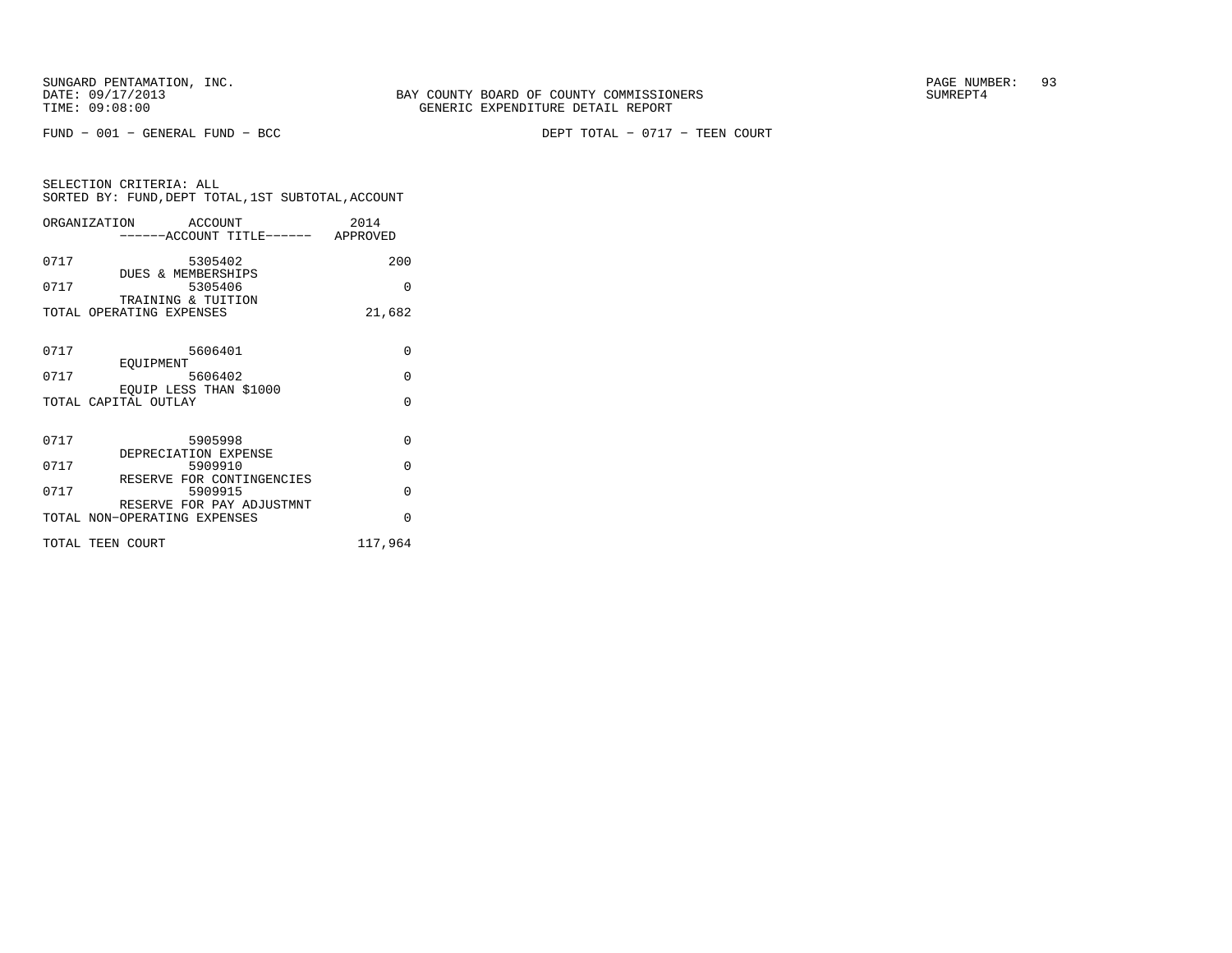FUND − 001 − GENERAL FUND − BCC DEPT TOTAL − 0718 − LAW LIBRARY

| ORGANIZATION | ACCOUNT                              | 2014     |
|--------------|--------------------------------------|----------|
|              | ----ACCOUNT TITLE------ APPROVED     |          |
| 0718         | 5101200                              | 41,972   |
|              | SALARIES & WAGES-REGULAR             |          |
| 0718         | 5102100                              | 3,211    |
|              | FICA TAXES-MATCHING                  |          |
| 0718         | 5102200                              | 2,990    |
|              | RETIREMENT CONTRIBUTIONS             |          |
| 0718         | 5102300                              | 15,576   |
|              | LIFE & HEALTH INSURANCE              |          |
| 0718         | 5102400                              | 180      |
|              | WORKERS COMP. PREMIUMS               |          |
| 0718         | 5102500                              | $\Omega$ |
|              | UNEMPLOYMENT COMPENSATION            |          |
|              | TOTAL PERSONAL SERVICES              | 63,929   |
|              |                                      |          |
| 0718         | 5303101                              | 0        |
|              | PROFESSIONAL SERVICES                |          |
| 0718         | 5303401                              | 24,144   |
|              | CONTRACTED SERVICES                  |          |
| 0718         | 5304001                              | 700      |
|              | TRAVEL/TRAINING NON-LOCAL            |          |
| 0718         | 5304101                              | 0        |
|              | COMMUNICATIONS SERVICES              |          |
| 0718         | 5304125                              | $\Omega$ |
|              | POSTAGE/TRANSP/FREIGHT               |          |
| 0718         | 5304410                              | 1,888    |
|              | RENTALS/LEASES-EQUIPMENT             |          |
| 0718         | 5304501                              | 988      |
| 0718         | INSURANCE & BONDS<br>5304605         | 0        |
|              | REPAIR/MAINT-BLDG & GRND             |          |
| 0718         | 5304615                              | 0        |
|              | REPAIR/MAINT-EQUIPMENT               |          |
| 0718         | 5304701                              | 0        |
|              | PRINTING & BINDING                   |          |
| 0718         | 5304990                              | 75       |
|              | MISCELLANEOUS EXPENSES               |          |
| 0718         | 5305101                              | 150      |
|              | OFFICE SUPPLIES                      |          |
| 0718         | 5305401                              | 16,350   |
| 0718         | BOOKS/RESOURCE MATR/SUBSC<br>5305402 | 190      |
|              | <b>DUES &amp; MEMBERSHIPS</b>        |          |
| 0718         | 5305406                              | 2,500    |
|              | TRAINING & TUITION                   |          |
|              | TOTAL OPERATING EXPENSES             | 46,985   |
|              |                                      |          |
|              |                                      |          |
| 0718         | 5606401                              | 0        |
|              | EOUIPMENT                            |          |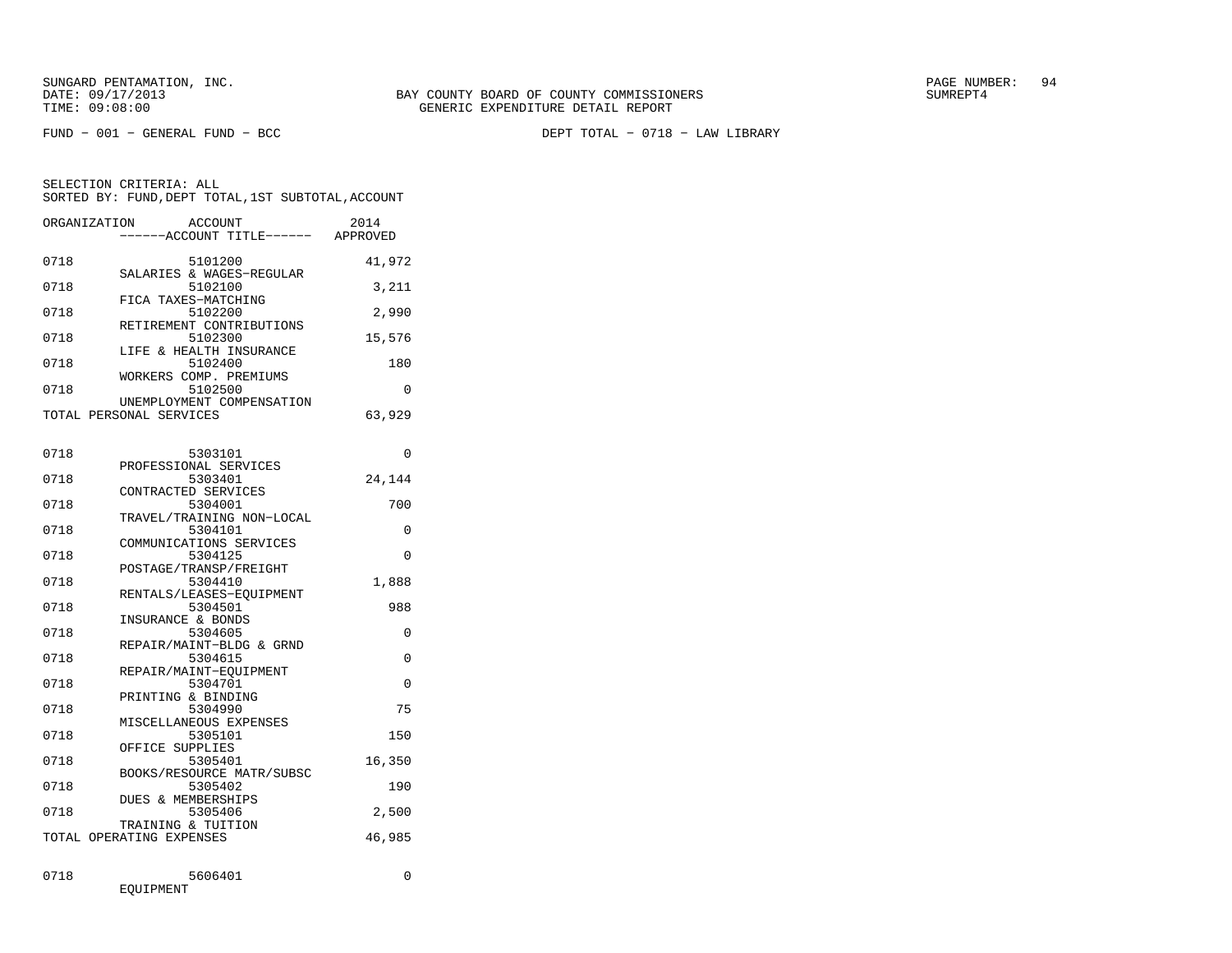FUND − 001 − GENERAL FUND − BCC DEPT TOTAL − 0718 − LAW LIBRARY

|      | ORGANIZATION<br>ACCOUNT<br>------ACCOUNT TITLE------      | 2014<br>APPROVED |
|------|-----------------------------------------------------------|------------------|
| 0718 | 5606402                                                   | U                |
|      | EOUIP LESS THAN \$1000<br>TOTAL CAPITAL OUTLAY            | O                |
| 0718 | 5905998                                                   | 0                |
|      | DEPRECIATION EXPENSE                                      |                  |
| 0718 | 5909910                                                   | 0                |
| 0718 | RESERVE FOR CONTINGENCIES<br>5909915                      | O                |
|      | RESERVE FOR PAY ADJUSTMNT<br>TOTAL NON-OPERATING EXPENSES | O                |
|      | TOTAL LAW LIBRARY                                         | 110,914          |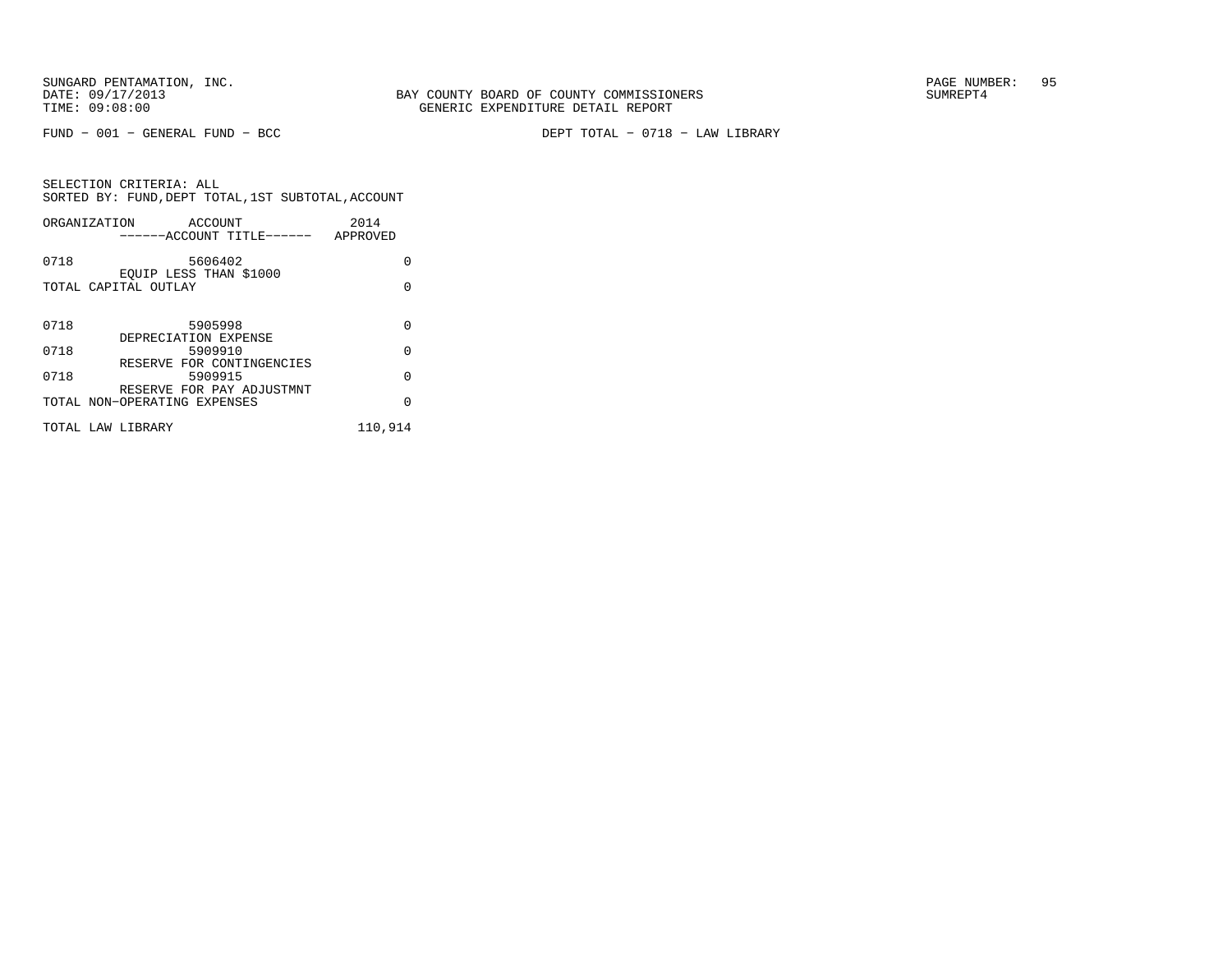BAY COUNTY BOARD OF COUNTY COMMISSIONERS TIME: 09:08:00 GENERIC EXPENDITURE DETAIL REPORT

FUND − 001 − GENERAL FUND − BCC DEPT TOTAL − 0730 − COUNTY CT−CRIMINAL

|      | ORGANIZATION             | ACCOUNT                   |  | 2014     |   |
|------|--------------------------|---------------------------|--|----------|---|
|      |                          | ------ACCOUNT TITLE------ |  | APPROVED |   |
| 0730 |                          | 5303142                   |  |          |   |
|      |                          | COURT APPT ATTNY-CT COST  |  |          |   |
| 0730 |                          | 5303143                   |  |          | U |
|      |                          | COURT APPT ATTNY-CONFLICT |  |          |   |
| 0730 |                          | 5303401                   |  |          | U |
|      |                          | CONTRACTED SERVICES       |  |          |   |
|      | TOTAL OPERATING EXPENSES |                           |  |          |   |
|      | TOTAL COUNTY CT-CRIMINAL |                           |  |          |   |
|      |                          |                           |  |          |   |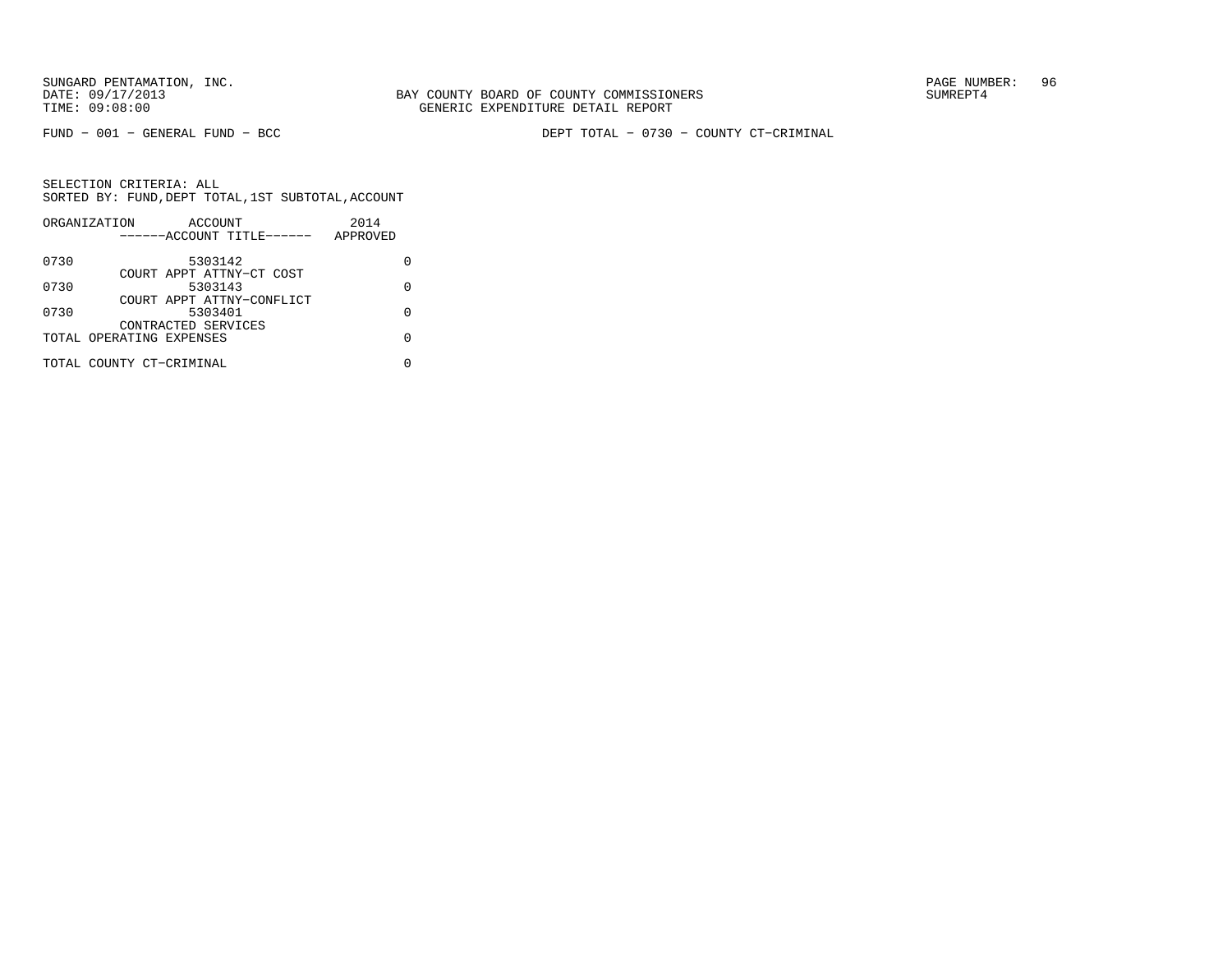FUND − 001 − GENERAL FUND − BCC DEPT TOTAL − 0732 − BAY COUNTY WORK PROGRAM

| ORGANIZATION | ACCOUNT<br>----ACCOUNT TITLE------ APPROVED                     | 2014     |
|--------------|-----------------------------------------------------------------|----------|
| 0732         | 5101200                                                         | 52,943   |
| 0732         | SALARIES & WAGES-REGULAR<br>5102100                             | 4,050    |
| 0732         | FICA TAXES-MATCHING<br>5102200                                  | 3,771    |
| 0732         | RETIREMENT CONTRIBUTIONS<br>5102300                             | 4,556    |
| 0732         | LIFE & HEALTH INSURANCE<br>5102400<br>WORKERS COMP. PREMIUMS    | 227      |
|              | TOTAL PERSONAL SERVICES                                         | 65,547   |
| 0732         | 5303401                                                         | 0        |
| 0732         | CONTRACTED SERVICES<br>5304001                                  | 0        |
| 0732         | TRAVEL/TRAINING NON-LOCAL<br>5304005                            | 450      |
| 0732         | TRAVEL-LOCAL<br>5304125                                         | 50       |
| 0732         | POSTAGE/TRANSP/FREIGHT<br>5304501                               | 395      |
| 0732         | INSURANCE & BONDS<br>5304902                                    | 0        |
| 0732         | FEES & COSTS-PURCHASING<br>5304905<br>FEES&COSTS-LGL ADV/ADVERT | 0        |
| 0732         | 5305101<br>OFFICE SUPPLIES                                      | $\Omega$ |
| 0732         | 5305402<br>DUES & MEMBERSHIPS                                   | 0        |
| 0732         | 5305406<br>TRAINING & TUITION                                   | $\Omega$ |
|              | TOTAL OPERATING EXPENSES                                        | 895      |
| 0732         | 5606401                                                         | 0        |
| 0732         | EOUIPMENT<br>5606402                                            | 0        |
|              | EQUIP LESS THAN \$1000<br>TOTAL CAPITAL OUTLAY                  | 0        |
| 0732         | 5909915                                                         | 0        |
|              | RESERVE FOR PAY ADJUSTMNT<br>TOTAL NON-OPERATING EXPENSES       | $\Omega$ |
|              | TOTAL BAY COUNTY WORK PROGRAM                                   | 66,442   |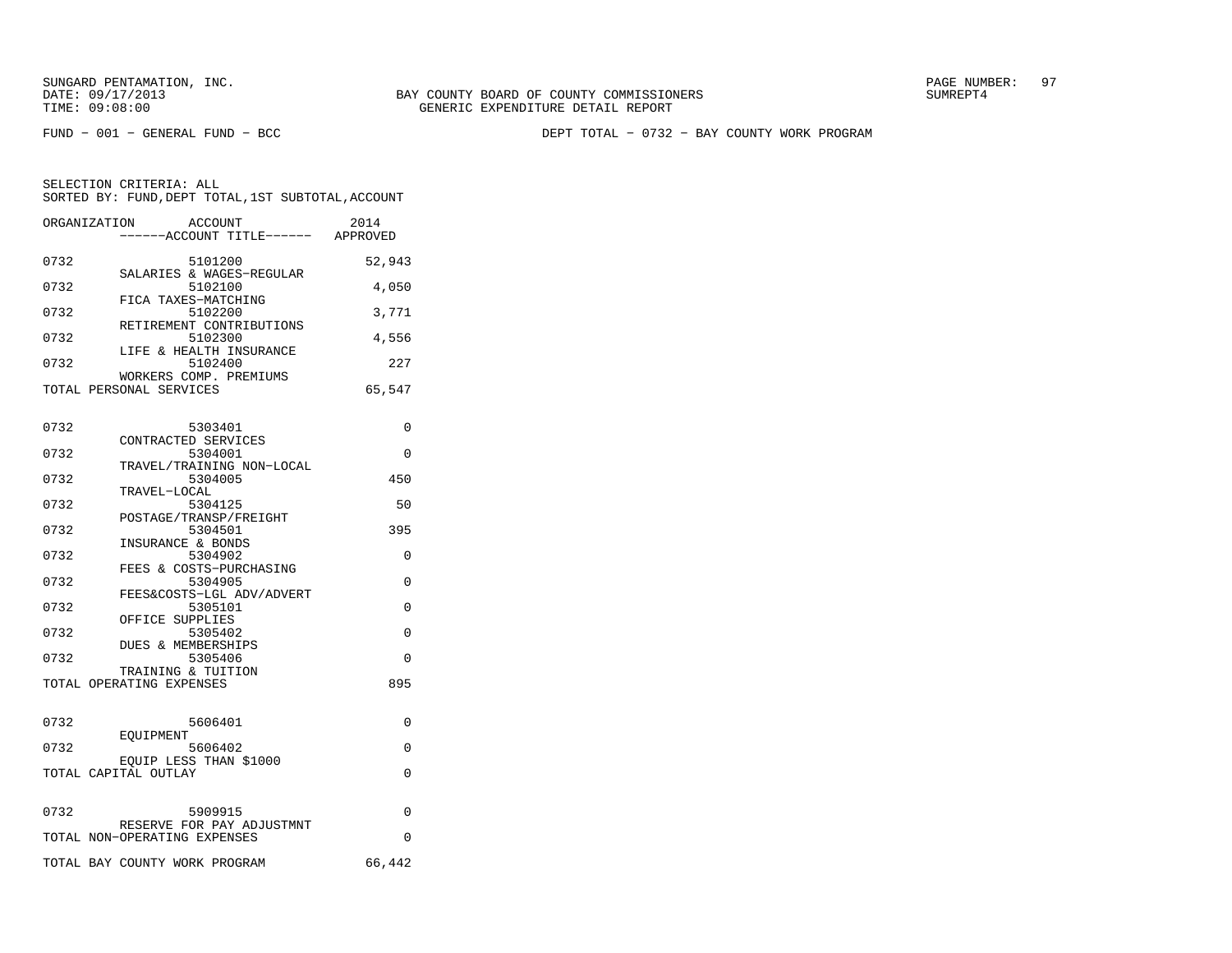FUND − 001 − GENERAL FUND − BCC DEPT TOTAL − 0790 − COUNTY COURT−CT ADMIN

| ORGANIZATION | ACCOUNT<br>---ACCOUNT TITLE------ APPROVED                | 2014     |
|--------------|-----------------------------------------------------------|----------|
| 0790         | 5101200                                                   | 0        |
| 0790         | SALARIES & WAGES-REGULAR<br>5102100                       | 0        |
| 0790         | FICA TAXES-MATCHING<br>5102200                            | 0        |
| 0790         | RETIREMENT CONTRIBUTIONS<br>5102300                       | 0        |
| 0790         | LIFE & HEALTH INSURANCE<br>5102400                        | 0        |
|              | WORKERS COMP. PREMIUMS                                    |          |
| 0790         | 5102500<br>UNEMPLOYMENT COMPENSATION                      | $\Omega$ |
|              | TOTAL PERSONAL SERVICES                                   | 0        |
| 0790         | 5303401                                                   | 0        |
|              | CONTRACTED SERVICES                                       |          |
| 0790         | 5304001<br>TRAVEL/TRAINING NON-LOCAL                      | 0        |
| 0790         | 5304005<br>TRAVEL-LOCAL                                   | 0        |
| 0790         | 5304101                                                   | 0        |
| 0790         | COMMUNICATIONS SERVICES<br>5304125                        | 0        |
| 0790         | POSTAGE/TRANSP/FREIGHT<br>5304410                         | 0        |
| 0790         | RENTALS/LEASES-EOUIPMENT<br>5304902                       | 0        |
|              | FEES & COSTS-PURCHASING                                   |          |
| 0790         | 5304905<br>FEES&COSTS-LGL ADV/ADVERT                      | 0        |
| 0790         | 5305101<br>OFFICE SUPPLIES                                | 0        |
| 0790         | 5305401                                                   | 0        |
| 0790         | BOOKS/RESOURCE MATR/SUBSC<br>5305402                      | 0        |
|              | <b>DUES &amp; MEMBERSHIPS</b><br>TOTAL OPERATING EXPENSES | 0        |
|              |                                                           |          |
| 0790         | 5606402                                                   | 0        |
|              | EQUIP LESS THAN \$1000<br>TOTAL CAPITAL OUTLAY            | 0        |
|              | TOTAL COUNTY COURT-CT ADMIN                               | 0        |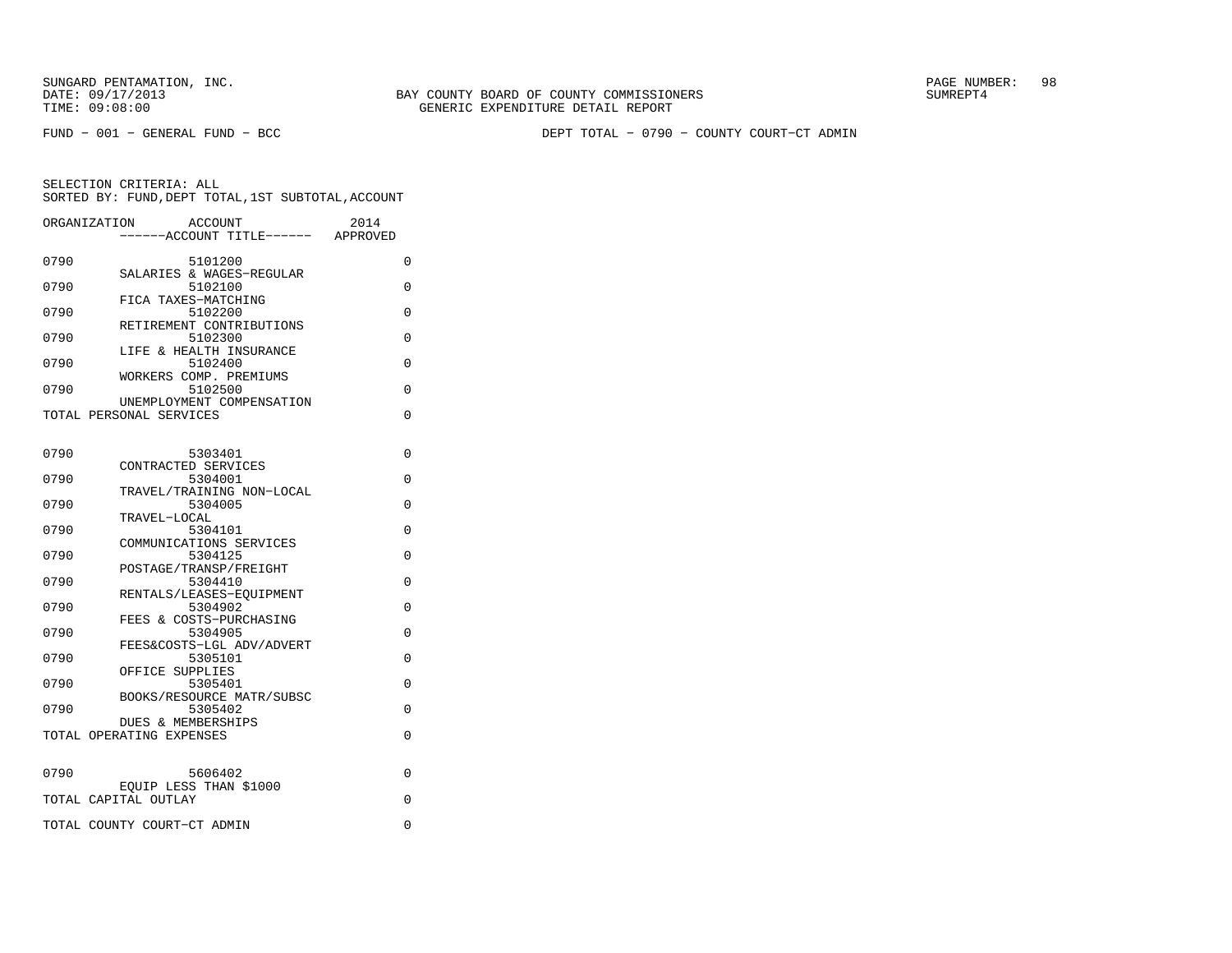FUND − 001 − GENERAL FUND − BCC DEPT TOTAL − 0795 − COURT REPORTERS

|      | ORGANIZATION<br>ACCOUNT             | 2014        |
|------|-------------------------------------|-------------|
|      | ------ACCOUNT TITLE------ APPROVED  |             |
|      |                                     |             |
| 0795 | 5101200<br>SALARIES & WAGES-REGULAR | $\Omega$    |
| 0795 | 5102100                             | $\Omega$    |
|      | FICA TAXES-MATCHING                 |             |
| 0795 | 5102200                             | $\Omega$    |
|      | RETIREMENT CONTRIBUTIONS            |             |
| 0795 | 5102300<br>LIFE & HEALTH INSURANCE  | $\Omega$    |
| 0795 | 5102400                             | $\mathbf 0$ |
|      | WORKERS COMP. PREMIUMS              |             |
|      | TOTAL PERSONAL SERVICES             | $\Omega$    |
|      |                                     |             |
|      |                                     |             |
| 0795 | 5303401<br>CONTRACTED SERVICES      | 0           |
| 0795 | 5304101                             | $\Omega$    |
|      | COMMUNICATIONS SERVICES             |             |
| 0795 | 5304125                             | $\Omega$    |
|      | POSTAGE/TRANSP/FREIGHT              |             |
| 0795 | 5304410                             | $\Omega$    |
| 0795 | RENTALS/LEASES-EOUIPMENT<br>5304501 | $\Omega$    |
|      | INSURANCE & BONDS                   |             |
| 0795 | 5304615                             | $\Omega$    |
|      | REPAIR/MAINT-EOUIPMENT              |             |
| 0795 | 5304902                             | $\Omega$    |
| 0795 | FEES & COSTS-PURCHASING             |             |
|      | 5305101<br>OFFICE SUPPLIES          | $\Omega$    |
| 0795 | 5305402                             | $\Omega$    |
|      | DUES & MEMBERSHIPS                  |             |
|      | TOTAL OPERATING EXPENSES            | $\Omega$    |
|      |                                     |             |
|      |                                     |             |
| 0795 | 5606402<br>EQUIP LESS THAN \$1000   | 0           |
|      | TOTAL CAPITAL OUTLAY                | $\Omega$    |
|      |                                     |             |
|      | TOTAL COURT REPORTERS               | 0           |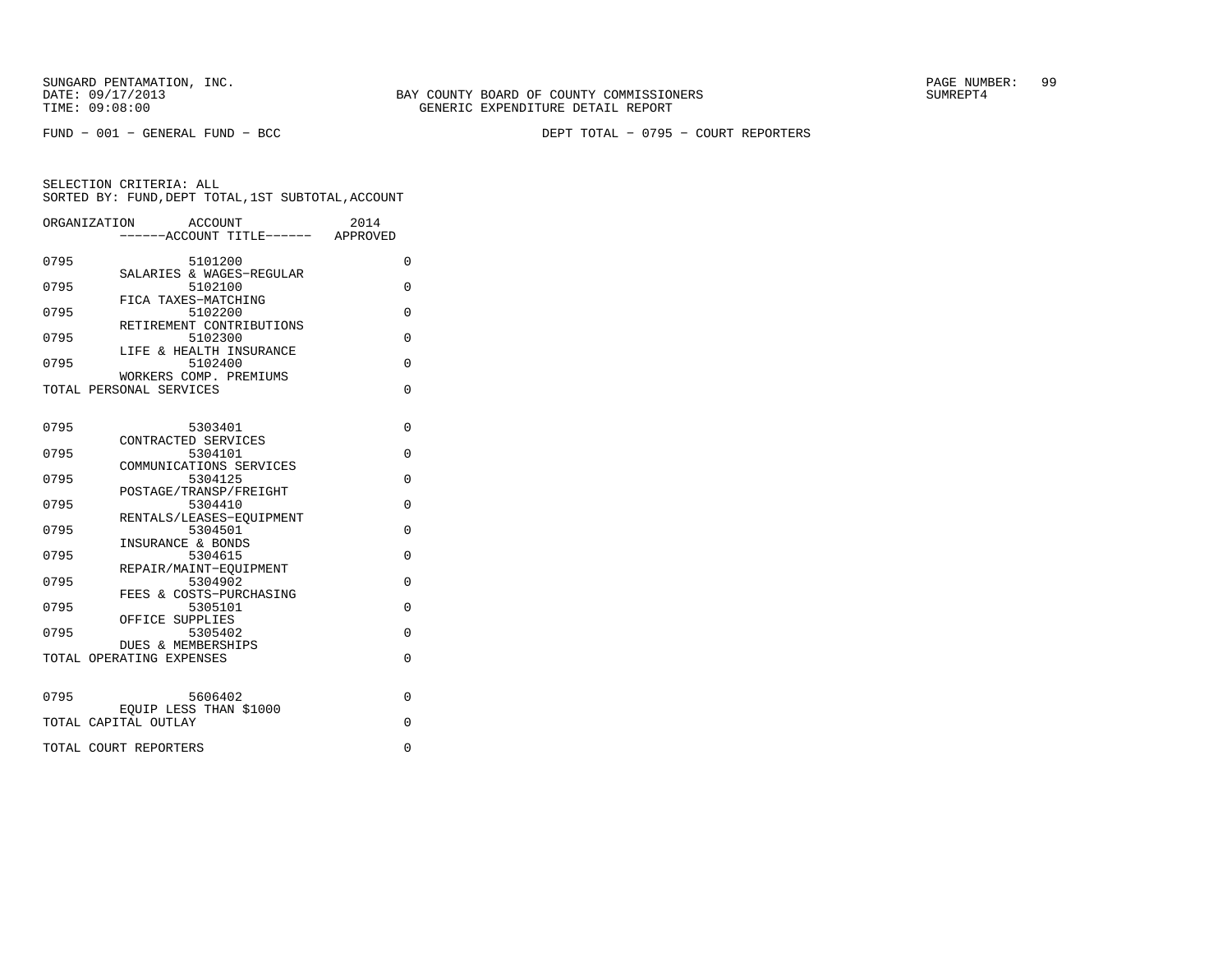FUND − 001 − GENERAL FUND − BCC DEPT TOTAL − 0970 − BUDGET TRANSFERS

|      | ORGANIZATION ACCOUNT<br>-----ACCOUNT TITLE------ APPROVED | 2014           |
|------|-----------------------------------------------------------|----------------|
|      |                                                           |                |
| 0970 | 5819103                                                   | 2,617,200      |
| 0970 | TRNSF-TRANSP. (101)<br>5819104                            | 94,610         |
| 0970 | TRNSF-INTGOV'T RADIO-133<br>5819105                       | 0              |
| 0970 | TRNSF-STORMWATER (115)<br>5819106                         | $\Omega$       |
| 0970 | TRNSF-INTERNAL SERV (501)<br>5819107                      | 0              |
|      | TRNSF-WORKERS COMP (505)                                  |                |
| 0970 | 5819110<br>TRNSF-INSURANCE (506)                          | $\Omega$       |
| 0970 | 5819114<br>TRNSF-JT VENT/AWT (412)                        | $\Omega$       |
| 0970 | 5819115<br>TRNSF-ROADS & BRDGS (105)                      | $\overline{0}$ |
| 0970 | 5819116                                                   | 0              |
| 0970 | TRNFS-PARTIC PAVING (110)<br>5819117                      | $\Omega$       |
| 0970 | TRNSF-WTR SYS 2000 BND PJ<br>5819118                      | 0              |
| 0970 | TRNSF-PUBLIC SAFETY (130)<br>5819120                      | $\Omega$       |
| 0970 | TRNSF-BUILDERS SVC (440)<br>5819121                       | $\Omega$       |
|      | TRNSF-UTIL REG AUTH (195)                                 |                |
| 0970 | 5819122<br>TRNSF-RD IMPACT-P C (113)                      | $\Omega$       |
| 0970 | 5819124<br>TRNSF-LIBRARY (120)                            | 1,558,500      |
| 0970 | 5819132<br>TRNSF-CED GRV CRA                              | $\Omega$       |
|      | TOTAL NON-OPERATING EXPENSES                              | 4,270,310      |
|      | TOTAL BUDGET TRANSFERS                                    | 4,270,310      |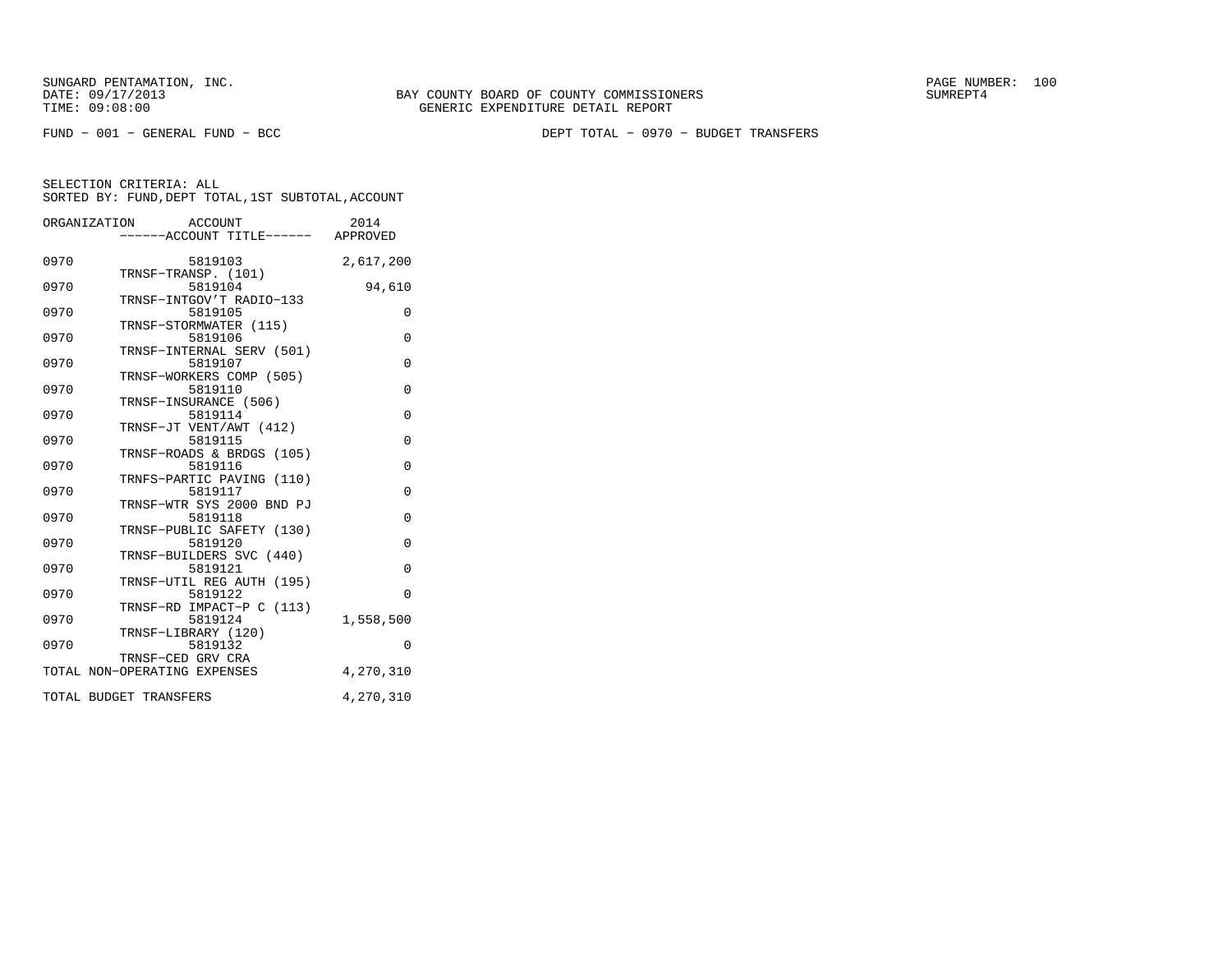FUND − 001 − GENERAL FUND − BCC DEPT TOTAL − 0971 − REFUNDS

|      | ORGANIZATION                 | ACCOUNT |                           | 2014     |
|------|------------------------------|---------|---------------------------|----------|
|      |                              |         | ------ACCOUNT TITLE------ | APPROVED |
| 0971 |                              | 5909905 | REFUNDS-PRIOR YEAR TAXES  | 45,000   |
| 0971 |                              | 5909906 | REFUNDS-PRIOR YR REVENUE  |          |
|      | TOTAL NON-OPERATING EXPENSES |         |                           | 45,000   |
|      | TOTAL REFUNDS                |         |                           | 45,000   |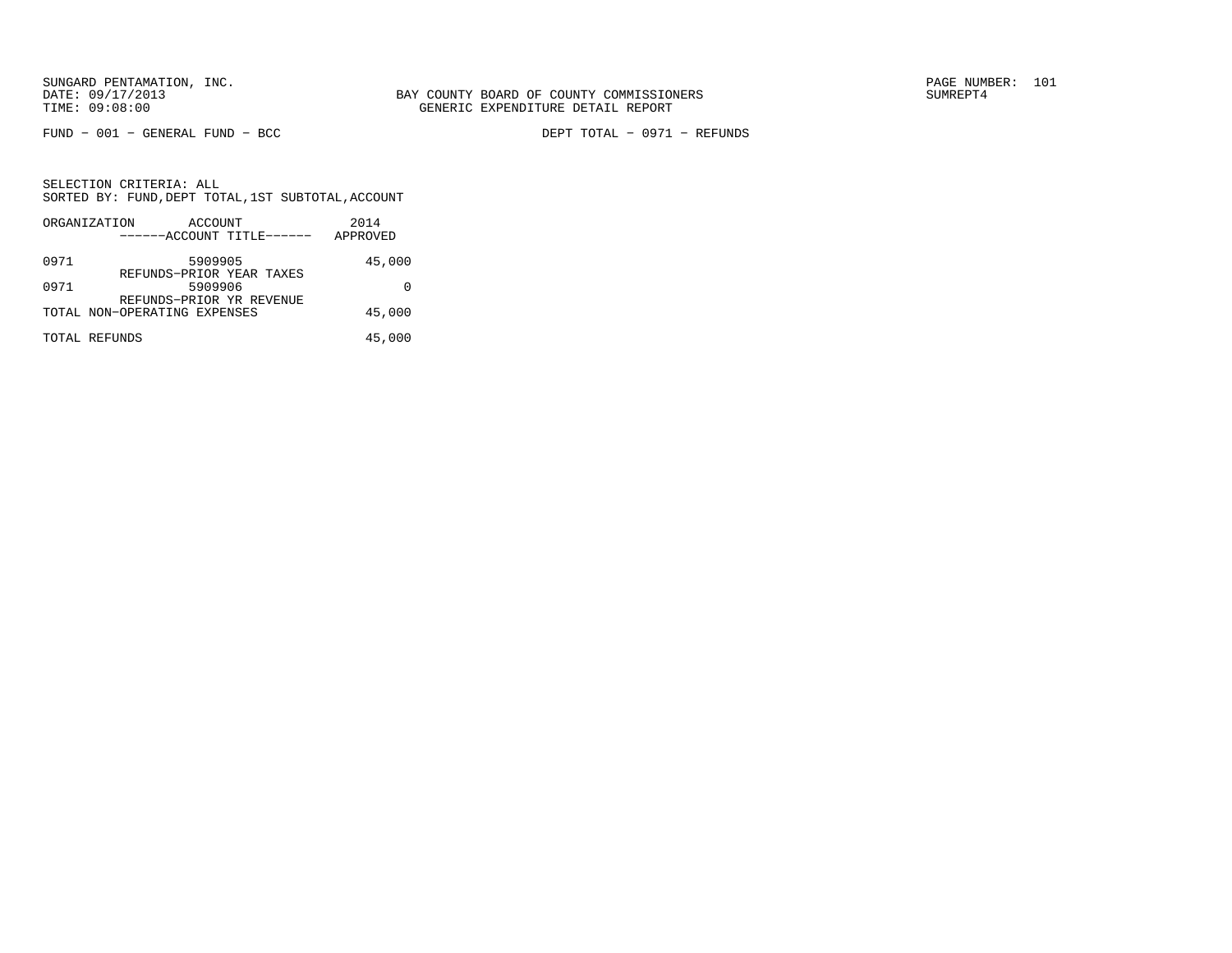FUND − 001 − GENERAL FUND − BCC DEPT TOTAL − 0972 − RESERVES

|      | ORGANIZATION<br>ACCOUNT<br>------ACCOUNT TITLE------ | 2014<br>APPROVED |
|------|------------------------------------------------------|------------------|
| 0972 | 5909910<br>RESERVE FOR CONTINGENCIES                 | 500,000          |
| 0972 | 5909911                                              | 0                |
| 0972 | RESERVE-EMERG CONTINGENCY<br>5909915                 | 0                |
| 0972 | RESERVE FOR PAY ADJUSTMNT<br>5909999                 | 5,972,202        |
|      | RESERVE-CASH FORWARD<br>TOTAL NON-OPERATING EXPENSES | 6,472,202        |
|      | TOTAL RESERVES                                       | 6,472,202        |
|      | TOTAL GENERAL FUND - BCC                             | 88,366,367       |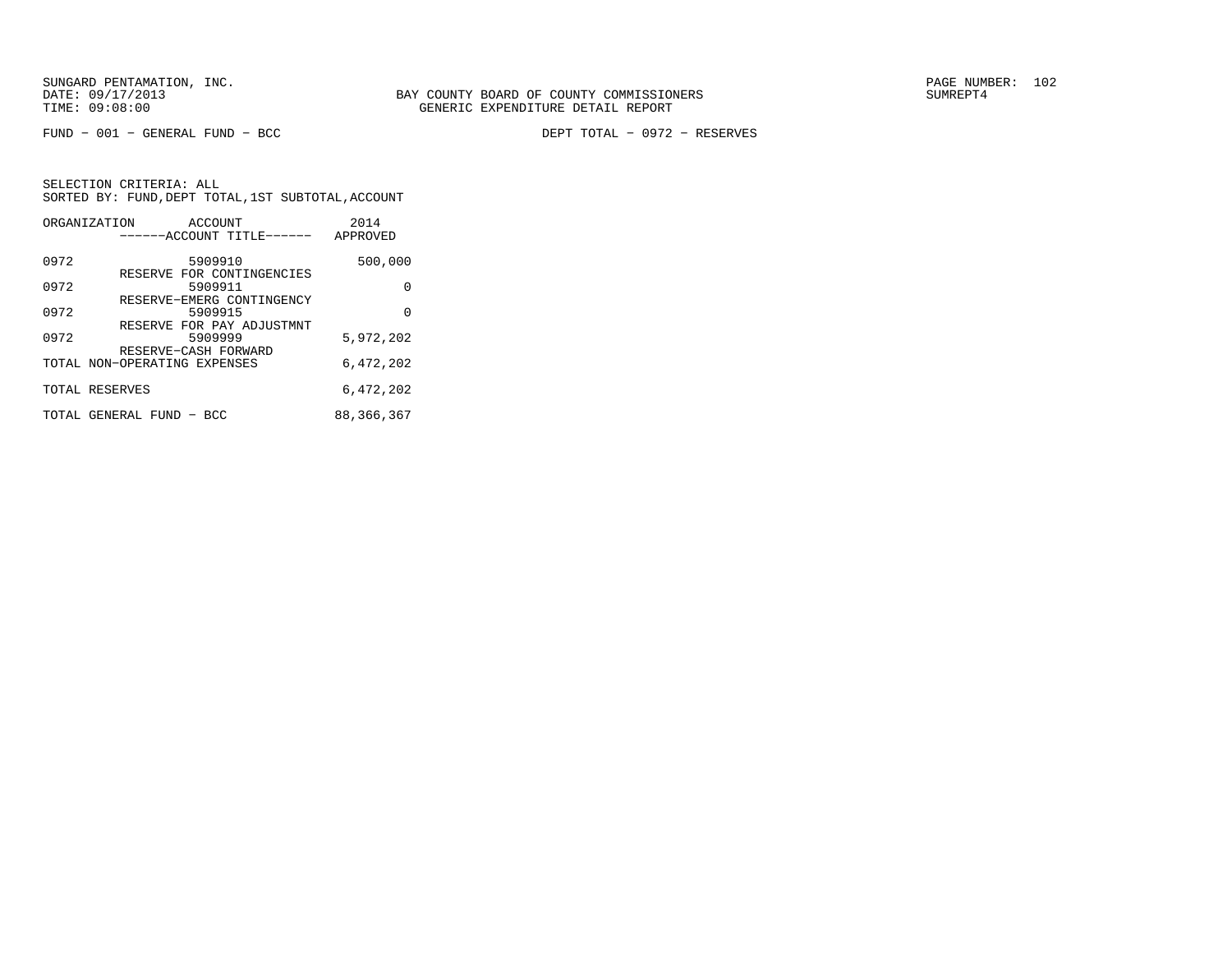FUND − 101 − TRANSPORTATION DEPT TOTAL − 0220 − ENGINEERING

| ORGANIZATION            |               | ACCOUNT                            | 2014      |
|-------------------------|---------------|------------------------------------|-----------|
|                         |               | ---ACCOUNT TITLE------             | APPROVED  |
|                         |               |                                    |           |
| 0220                    |               | 5101200                            | 1,255,038 |
|                         |               | SALARIES & WAGES-REGULAR           |           |
| 0220                    |               | 5101205                            | $\Omega$  |
|                         |               | SALARIES & WAGES-DISASTER          |           |
| 0220                    |               | 5101400                            | 19,000    |
|                         |               | SALARIES & WAGES-OVERTIME          |           |
| 0220                    |               | 5101405<br>SALARIES-DISASTER O/T   | 0         |
| 0220                    |               | 5102100                            | 97,464    |
|                         |               | FICA TAXES-MATCHING                |           |
| 0220                    |               | 5102200                            | 101,752   |
|                         |               | RETIREMENT CONTRIBUTIONS           |           |
| 0220                    |               | 5102300                            | 144,876   |
|                         |               | LIFE & HEALTH INSURANCE            |           |
| 0220                    |               | 5102400                            | 7,694     |
|                         |               | WORKERS COMP. PREMIUMS             |           |
| TOTAL PERSONAL SERVICES |               |                                    | 1,625,824 |
|                         |               |                                    |           |
|                         |               |                                    |           |
| 0220                    |               | 5143101                            | 1,225     |
|                         |               | PROF SRV-CO ATTORNEY               |           |
| 0220                    |               | 5303104                            | 0         |
|                         |               | PROF SRV-ENGINEERING               |           |
| 0220                    |               | 5303106                            | 0         |
|                         |               | PROF SRV-PHYSICLS/MEDICAL          |           |
| 0220                    |               | 5303107                            | 80        |
| 0220                    |               | PROF SRV-SUBSTANCE TEST<br>5303110 | 140       |
|                         | PROF          | SRV-BACKGROUND CHECK               |           |
| 0220                    |               | 5303401                            | $\Omega$  |
|                         |               | CONTRACTED SERVICES                |           |
| 0220                    |               | 5303408                            | 2,609     |
|                         |               | CONTR SRV-800 MHZ                  |           |
| 0220                    |               | 5303410                            | 0         |
|                         | CONTR         | SRV-JANITORIAL                     |           |
| 0220                    |               | 5303422                            | 2,200     |
|                         | CONTR SRV-GIS |                                    |           |
| 0220                    |               | 5303425                            | 9,882     |
|                         |               | CONTR SRV-ADMIN FEES               |           |
| 0220                    |               | 5303446                            | 9,134     |
|                         |               | CONTR SRV-FACILITIES               |           |
| 0220                    |               | 5304001                            | 5,000     |
|                         |               | TRAVEL/TRAINING NON-LOCAL          |           |
| 0220                    |               | 5304005                            | 200       |
|                         | TRAVEL-LOCAL  |                                    |           |
| 0220                    |               | 5304101                            | 4,456     |
| 0220                    |               | COMMUNICATIONS SERVICES<br>5304125 | 1,270     |
|                         |               | POSTAGE/TRANSP/FREIGHT             |           |
|                         |               |                                    |           |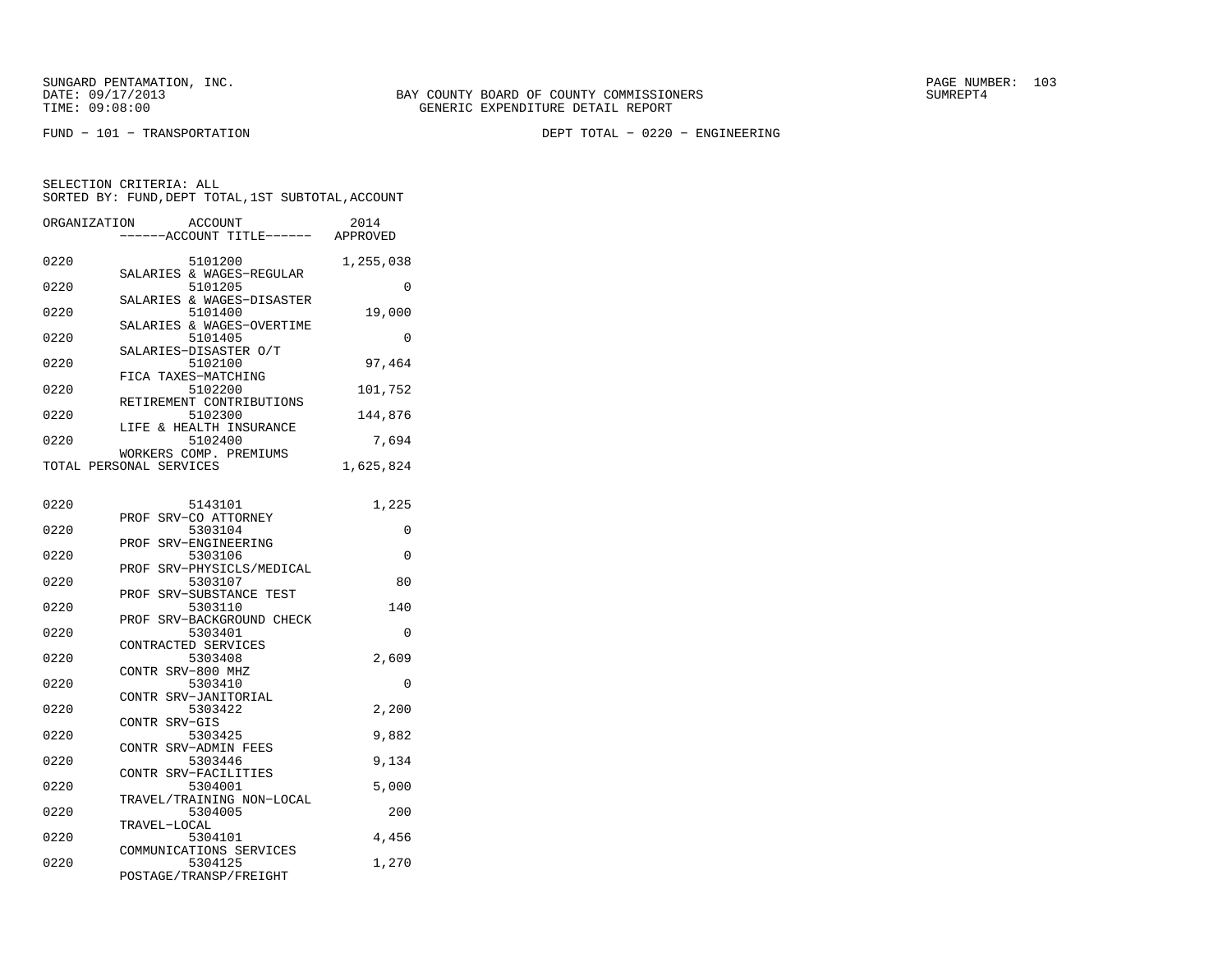FUND − 101 − TRANSPORTATION DEPT TOTAL − 0220 − ENGINEERING

| ORGANIZATION |                                                | <b>ACCOUNT</b>                       | 2014    |
|--------------|------------------------------------------------|--------------------------------------|---------|
|              |                                                | ---ACCOUNT TITLE------ APPROVED      |         |
| 0220         |                                                | 5304301                              | 27,444  |
| 0220         | UTILITY SERVICES                               | 5304410                              | 4,500   |
| 0220         |                                                | RENTALS/LEASES-EQUIPMENT<br>5304501  | 20,973  |
| 0220         | INSURANCE & BONDS                              | 5304605                              | 12,832  |
| 0220         |                                                | REPAIR/MAINT-BLDG & GRND<br>5304610  | 7,000   |
| 0220         |                                                | REPAIR/MAINT-AUTO EQUIP<br>5304611   | 0       |
| 0220         |                                                | REPAIR/MAINT-FLEET MAINT<br>5304615  | 12,395  |
| 0220         |                                                | REPAIR/MAINT-EQUIPMENT<br>5304701    | 650     |
| 0220         | PRINTING & BINDING                             | 5304902                              | 2,413   |
| 0220         |                                                | FEES & COSTS-PURCHASING<br>5304905   | 2,400   |
| 0220         |                                                | FEES&COSTS-LGL ADV/ADVERT<br>5304909 | 1,500   |
| 0220         |                                                | FEES & COSTS-COURT FILING<br>5304922 | 0       |
| 0220         | FEES & COSTS-PERMITS                           | 5304990                              | 100     |
| 0220         |                                                | MISCELLANEOUS EXPENSES<br>5305101    | 5,300   |
| 0220         | OFFICE SUPPLIES                                | 5305201                              | 2,770   |
| 0220         | OPERATING SUPPLIES                             | 5305202                              | 100     |
| 0220         |                                                | OPER SUPPLIES-JANITORIAL<br>5305205  | 26,040  |
| 0220         | GAS, OIL & LUBRICANTS                          | 5305209                              | 4,000   |
| 0220         |                                                | ADOPT A HIGHWAY PROGRAM<br>5305210   | 800     |
| 0220         |                                                | SAFETY GEAR & SUPPLIES<br>5305215    | 2,273   |
| 0220         |                                                | CLOTHING & WEARING APPRL<br>5305220  | 910     |
| 0220         |                                                | TOOL & SMALL IMPLEMENTS<br>5305401   | 800     |
| 0220         |                                                | BOOKS/RESOURCE MATR/SUBSC<br>5305402 | 1,900   |
| 0220         | DUES & MEMBERSHIPS                             | 5305406                              | 0       |
|              | TRAINING & TUITION<br>TOTAL OPERATING EXPENSES |                                      | 173,296 |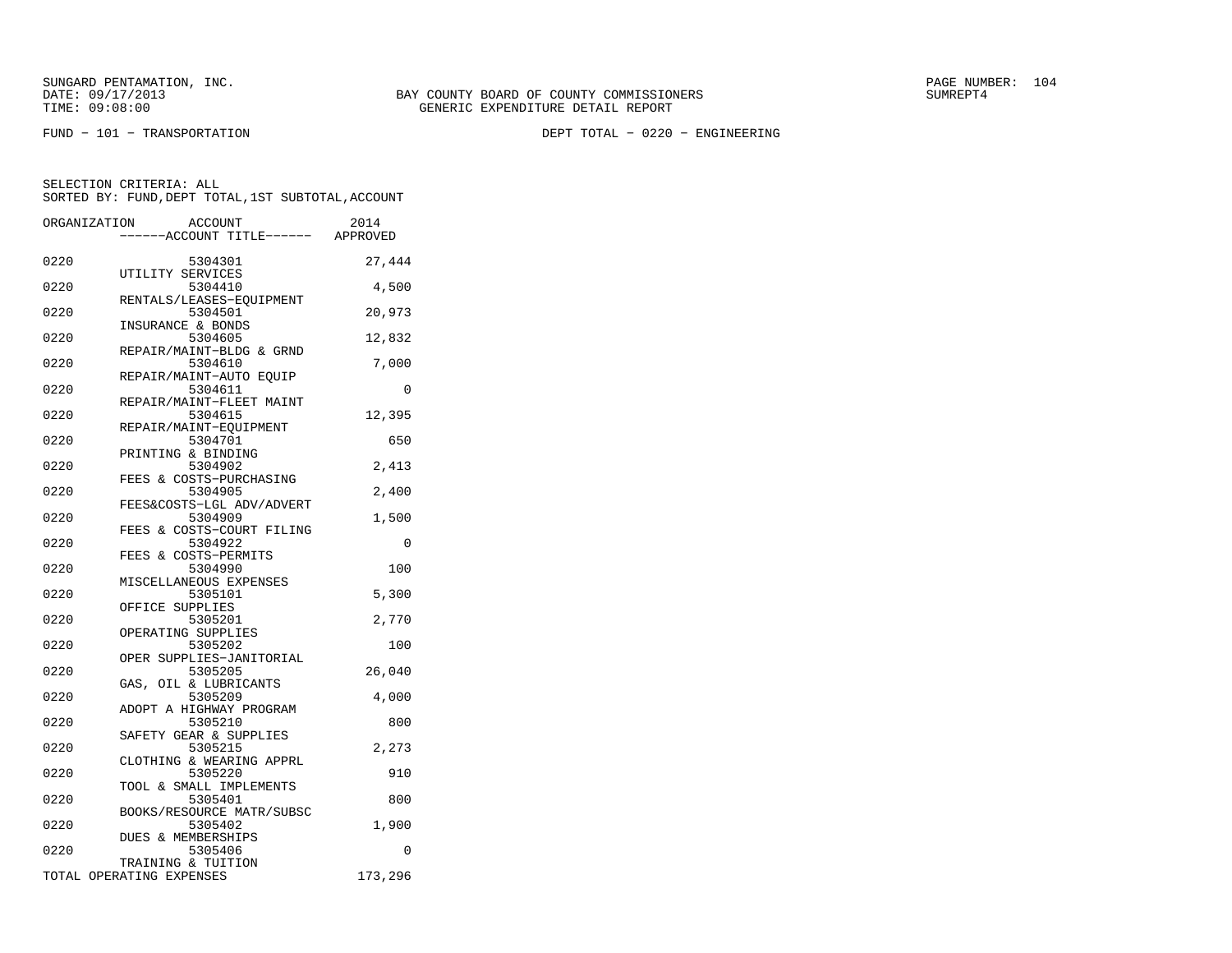FUND − 101 − TRANSPORTATION DEPT TOTAL − 0220 − ENGINEERING

| SELECTION CRITERIA: ALL |  |  |                                                    |  |
|-------------------------|--|--|----------------------------------------------------|--|
|                         |  |  | SORTED BY: FUND, DEPT TOTAL, 1ST SUBTOTAL, ACCOUNT |  |

|      | ORGANIZATION ACCOUNT                      | 2014      |
|------|-------------------------------------------|-----------|
|      | ------ACCOUNT TITLE------ APPROVED        |           |
|      |                                           |           |
| 0220 | 5606401                                   | 4,200     |
|      | EOUIPMENT                                 |           |
| 0220 | 5606402                                   | 200       |
|      | EQUIP LESS THAN \$1000                    |           |
| 0220 | 5606450                                   | 5,295     |
|      | COMPUTER SOFTWARE<br>TOTAL CAPITAL OUTLAY | 9,695     |
|      |                                           |           |
|      |                                           |           |
| 0220 | 5905998                                   | $\Omega$  |
|      | DEPRECIATION EXPENSE                      |           |
| 0220 | 5909910                                   | 10,000    |
|      | RESERVE FOR CONTINGENCIES                 |           |
| 0220 | 5909915                                   | $\Omega$  |
|      | RESERVE FOR PAY ADJUSTMNT                 |           |
|      | TOTAL NON-OPERATING EXPENSES              | 10,000    |
|      |                                           |           |
|      | TOTAL ENGINEERING                         | 1,818,815 |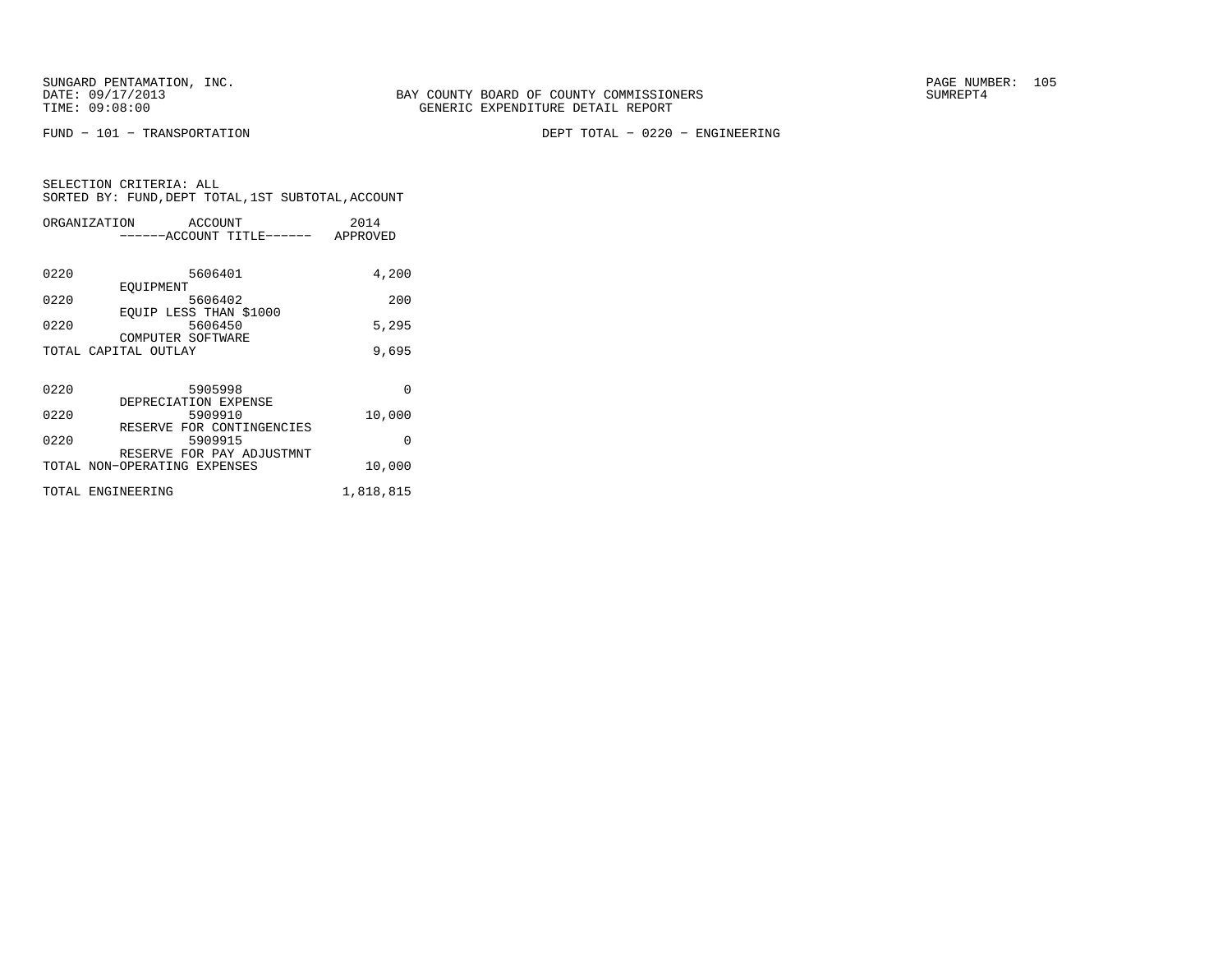FUND − 101 − TRANSPORTATION DEPT TOTAL − 0225 − ROADS

| ORGANIZATION            |                   | <b>ACCOUNT</b><br>---ACCOUNT TITLE------ | 2014<br>APPROVED |
|-------------------------|-------------------|------------------------------------------|------------------|
| 0225                    |                   | 5101200<br>SALARIES & WAGES-REGULAR      | 3,643,536        |
| 0225                    |                   | 5101205<br>SALARIES & WAGES-DISASTER     | 0                |
| 0225                    |                   | 5101400                                  | 122,063          |
| 0225                    |                   | SALARIES & WAGES-OVERTIME<br>5101405     | $\Omega$         |
| 0225                    |                   | SALARIES-DISASTER O/T<br>5102100         | 288,069          |
| 0225                    |                   | FICA TAXES-MATCHING<br>5102200           | 291,919          |
| 0225                    |                   | RETIREMENT CONTRIBUTIONS<br>5102300      | 820,556          |
| 0225                    |                   | LIFE & HEALTH INSURANCE<br>5102400       | 142,491          |
| 0225                    |                   | WORKERS COMP. PREMIUMS<br>5102500        | 4,500            |
| TOTAL PERSONAL SERVICES |                   | UNEMPLOYMENT COMPENSATION                | 5, 313, 134      |
| 0225                    |                   | 5143101                                  | 30,168           |
| 0225                    | PROF              | SRV-CO ATTORNEY<br>5303104               | 0                |
| 0225                    | PROF              | SRV-ENGINEERING<br>5303106               | 75               |
| 0225                    | PROF              | SRV-PHYSICLS/MEDICAL<br>5303107          | 2,750            |
| 0225                    | PROF              | SRV-SUBSTANCE TEST<br>5303110            | 300              |
| 0225                    | PROF              | SRV-BACKGROUND CHECK<br>5303401          | 35,000           |
| 0225                    |                   | CONTRACTED SERVICES<br>5303403           | 400              |
| 0225                    |                   | CONTR SRV-BANK CHRG POOL<br>5303408      | 15,652           |
|                         | CONTR SRV-800 MHZ |                                          |                  |
| 0225                    |                   | 5303410<br>CONTR SRV-JANITORIAL          | 0                |
| 0225                    |                   | 5303425<br>CONTR SRV-ADMIN FEES          | 203,384          |
| 0225                    | CONTR             | 5303446<br>SRV-FACILITIES                | 16,597           |
| 0225                    | CONTR SRV-LAB     | 5303464                                  | 0                |
| 0225                    |                   | 5304001<br>TRAVEL/TRAINING NON-LOCAL     | 300              |
| 0225                    |                   | 5304101<br>COMMUNICATIONS SERVICES       | 10,764           |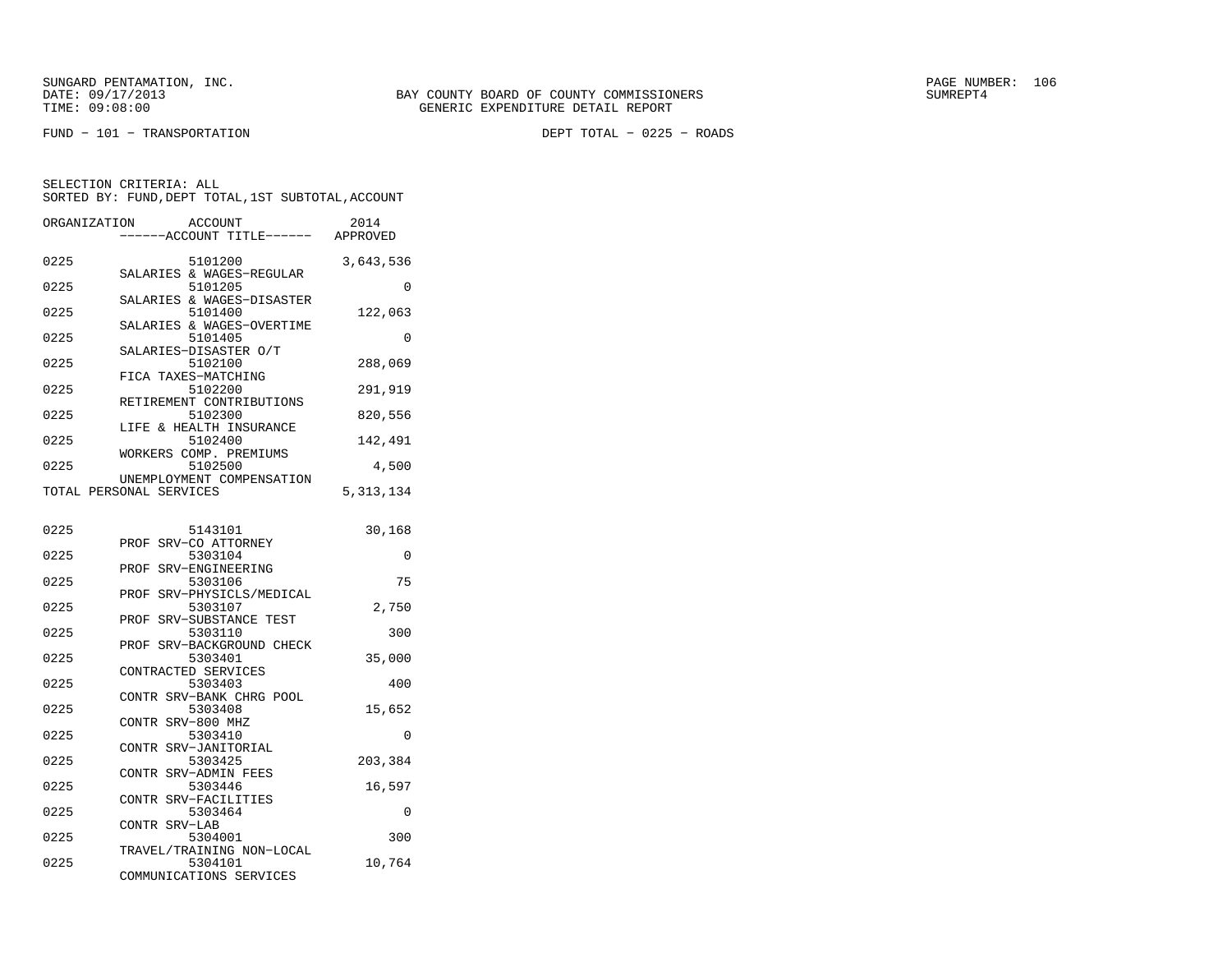FUND − 101 − TRANSPORTATION DEPT TOTAL − 0225 − ROADS

| ORGANIZATION | <b>ACCOUNT</b>                       | 2014     |
|--------------|--------------------------------------|----------|
|              | ---ACCOUNT TITLE------ APPROVED      |          |
| 0225         | 5304125                              | 75       |
| 0225         | POSTAGE/TRANSP/FREIGHT<br>5304301    | 68,000   |
|              | UTILITY SERVICES                     |          |
| 0225         | 5304410<br>RENTALS/LEASES-EQUIPMENT  | 15,000   |
| 0225         | 5304501                              | 161,374  |
| 0225         | INSURANCE & BONDS<br>5304604         | 0        |
| 0225         | REPAIR/MAINT-BLD&GRD DEPT<br>5304605 |          |
|              | REPAIR/MAINT-BLDG & GRND             | 1,000    |
| 0225         | 5304610                              | 350,000  |
| 0225         | REPAIR/MAINT-AUTO EOUIP<br>5304611   | 0        |
|              | REPAIR/MAINT-FLEET MAINT             |          |
| 0225         | 5304615<br>REPAIR/MAINT-EOUIPMENT    | 300,000  |
| 0225         | 5304701                              | 0        |
| 0225         | PRINTING & BINDING<br>5304902        | 12,602   |
|              | FEES & COSTS-PURCHASING              |          |
| 0225         | 5304905                              | 225      |
| 0225         | FEES&COSTS-LGL ADV/ADVERT<br>5304990 | 0        |
|              | MISCELLANEOUS EXPENSES               |          |
| 0225         | 5305101<br>OFFICE SUPPLIES           | 7,000    |
| 0225         | 5305201                              | 23,200   |
| 0225         | OPERATING SUPPLIES<br>5305202        | 5,000    |
|              | OPER SUPPLIES-JANITORIAL             |          |
| 0225         | 5305203<br>INSECTISIDES & PESTICIDES | $\Omega$ |
| 0225         | 5305205                              | 965,000  |
|              | GAS, OIL & LUBRICANTS                |          |
| 0225         | 5305210<br>SAFETY GEAR & SUPPLIES    | 6,000    |
| 0225         | 5305215                              | 35,000   |
| 0225         | CLOTHING & WEARING APPRL<br>5305220  | 5,000    |
|              | TOOL & SMALL IMPLEMENTS              |          |
| 0225         | 5305301<br>MATERIALS-ROAD & BRIDGES  | 545,000  |
| 0225         | 5305302                              | 0        |
| 0225         | MATERIALS-DREDGING<br>5305401        | 0        |
|              | BOOKS/RESOURCE MATR/SUBSC            |          |
| 0225         | 5305402                              | 85       |
|              | DUES & MEMBERSHIPS                   |          |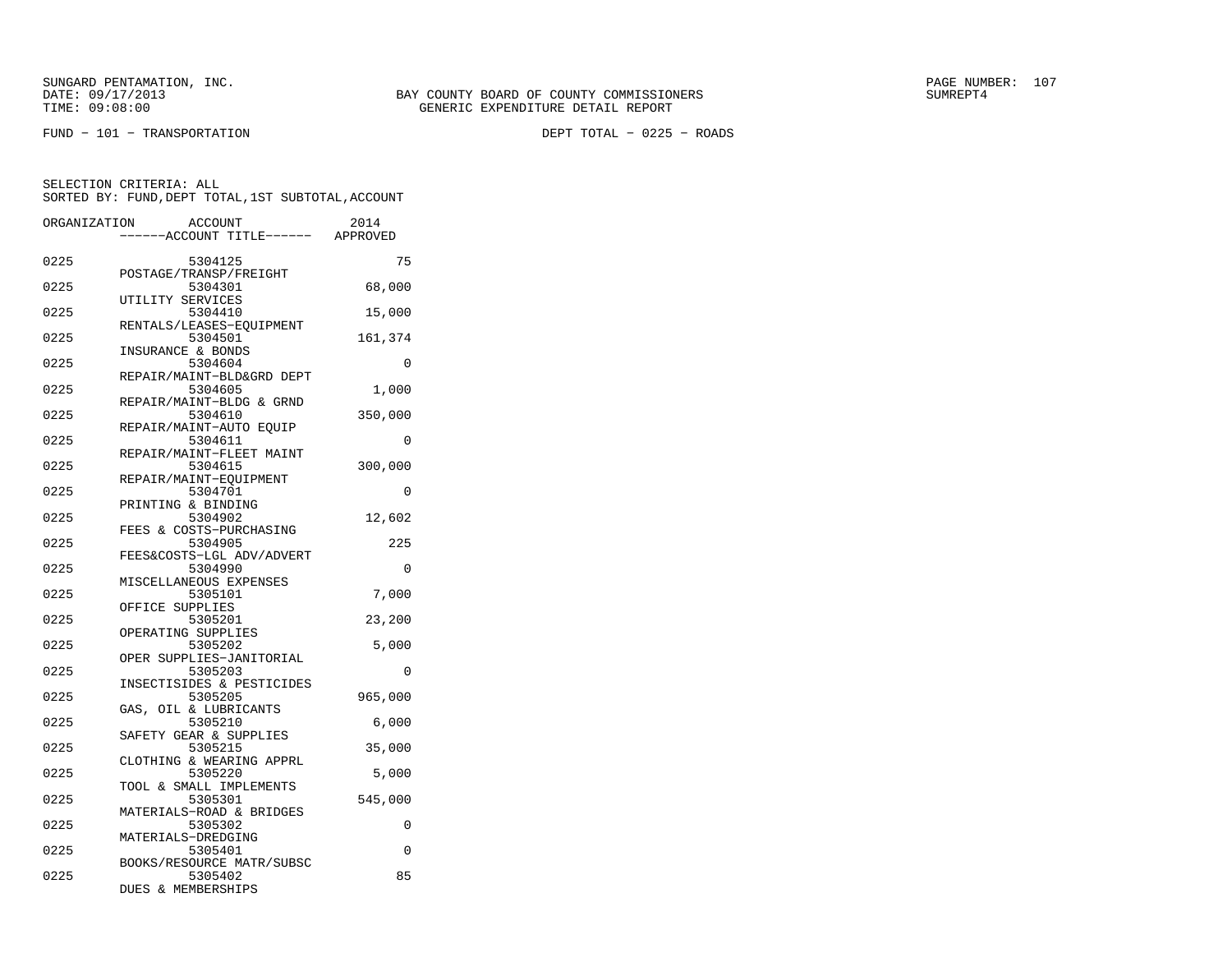FUND − 101 − TRANSPORTATION DEPT TOTAL − 0225 − ROADS

| SELECTION CRITERIA: ALL                            |         |      |
|----------------------------------------------------|---------|------|
| SORTED BY: FUND. DEPT TOTAL. 1ST SUBTOTAL. ACCOUNT |         |      |
|                                                    |         |      |
| ORGANIZATION                                       | ACCOUNT | 2014 |

|             | ------ACCOUNT TITLE------ APPROVED                   |           |
|-------------|------------------------------------------------------|-----------|
| 0225        | 5305406                                              | 3,000     |
|             | TRAINING & TUITION<br>TOTAL OPERATING EXPENSES       | 2,817,951 |
|             |                                                      |           |
| 0225        | 5606101<br>LAND                                      | $\Omega$  |
| 0225        | 5606201                                              | 0         |
| 0225        | <b>BUILDINGS</b><br>5606301                          | $\Omega$  |
|             | IMPRV OTHER THAN BLDGS                               |           |
| 0225        | 5606401<br>EOUIPMENT                                 | 971,300   |
| 0225        | 5606402                                              | 3,200     |
| 0225        | EQUIP LESS THAN \$1000<br>5606450                    | $\Omega$  |
|             | COMPUTER SOFTWARE<br>TOTAL CAPITAL OUTLAY            | 974,500   |
|             |                                                      |           |
| 0225        | 5819101                                              | $\Omega$  |
|             | TRNFS-GENERAL FUND (001)                             |           |
| 0225        | 5819105<br>TRNSF-STORMWATER (115)                    | $\Omega$  |
| 0225        | 5819106                                              | $\Omega$  |
| 0225        | TRNSF-INTERNAL SERV (501)<br>5905998                 | $\Omega$  |
|             | DEPRECIATION EXPENSE                                 |           |
| 0225        | 5909910<br>RESERVE FOR CONTINGENCIES                 | 25,000    |
| 0225        | 5909915<br>RESERVE FOR PAY ADJUSTMNT                 | $\Omega$  |
| 0225        | 5909999                                              | 72,484    |
|             | RESERVE-CASH FORWARD<br>TOTAL NON-OPERATING EXPENSES | 97,484    |
|             |                                                      |           |
| TOTAL ROADS |                                                      | 9,203,069 |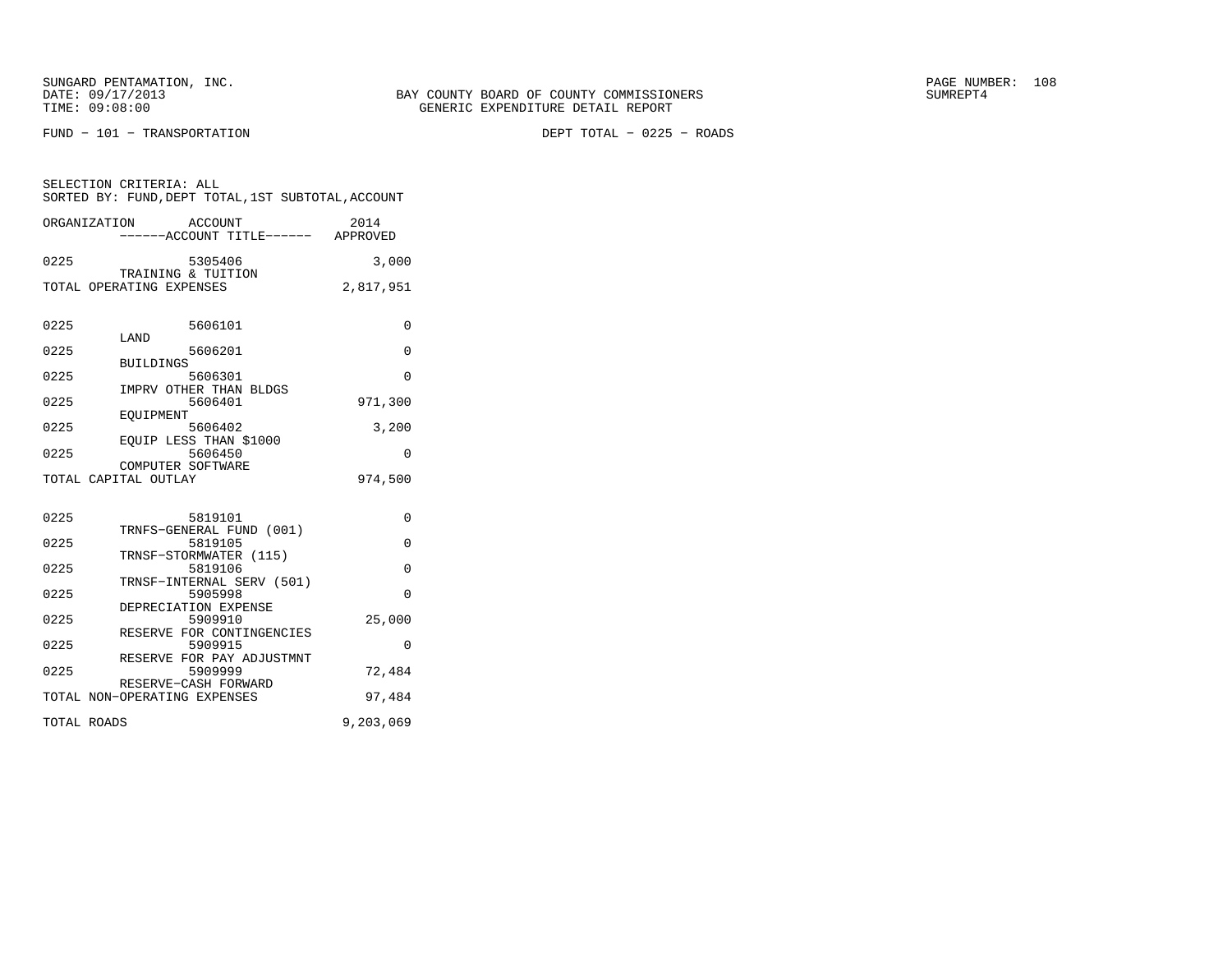BAY COUNTY BOARD OF COUNTY COMMISSIONERS TIME: 09:08:00 GENERIC EXPENDITURE DETAIL REPORT

FUND − 101 − TRANSPORTATION DEPT TOTAL − 0229 − INTELLIGENT TRNSP SYSTEM

| ORGANIZATION | <b>ACCOUNT</b><br>---ACCOUNT TITLE------ APPROVED | 2014    |
|--------------|---------------------------------------------------|---------|
| 0229         | 5101200<br>SALARIES & WAGES-REGULAR               | 218,585 |
| 0229         | 5101400<br>SALARIES & WAGES-OVERTIME              | 1,000   |
| 0229         | 5102100<br>FICA TAXES-MATCHING                    | 16,797  |
| 0229         | 5102200                                           | 15,643  |
| 0229         | RETIREMENT CONTRIBUTIONS<br>5102300               | 44,512  |
| 0229         | LIFE & HEALTH INSURANCE<br>5102400                | 13,910  |
|              | WORKERS COMP. PREMIUMS<br>TOTAL PERSONAL SERVICES | 310,447 |
| 0229         | 5143101                                           | 1,581   |
| 0229         | PROF SRV-CO ATTORNEY<br>5303107                   | 100     |
| 0229         | SRV-SUBSTANCE TEST<br>PROF<br>5303110             | 40      |
| 0229         | SRV-BACKGROUND CHECK<br>PROF<br>5303401           | 29,260  |
| 0229         | CONTRACTED SERVICES<br>5303425                    | 6,790   |
| 0229         | CONTR SRV-ADMIN FEES<br>5304001                   | 6,000   |
| 0229         | TRAVEL/TRAINING NON-LOCAL<br>5304101              | 3,660   |
| 0229         | COMMUNICATIONS SERVICES<br>5304125                | 250     |
| 0229         | POSTAGE/TRANSP/FREIGHT<br>5304301                 | 10,942  |
| 0229         | UTILITY SERVICES<br>5304305                       | 2,000   |
| 0229         | UTIL SRV-TRAFFIC CONTROLS<br>5304410              | 0       |
| 0229         | RENTALS/LEASES-EQUIPMENT<br>5304501               | 1,383   |
| 0229         | INSURANCE & BONDS<br>5304605                      | 3,935   |
| 0229         | REPAIR/MAINT-BLDG & GRND<br>5304610               | 2,000   |
| 0229         | REPAIR/MAINT-AUTO EOUIP<br>5304611                | 0       |
| 0229         | REPAIR/MAINT-FLEET MAINT<br>5304615               | 1,000   |
| 0229         | REPAIR/MAINT-EOUIPMENT<br>5304620                 | 35,000  |
|              | REPAIR/MAINT-CNTRL DEVICE                         |         |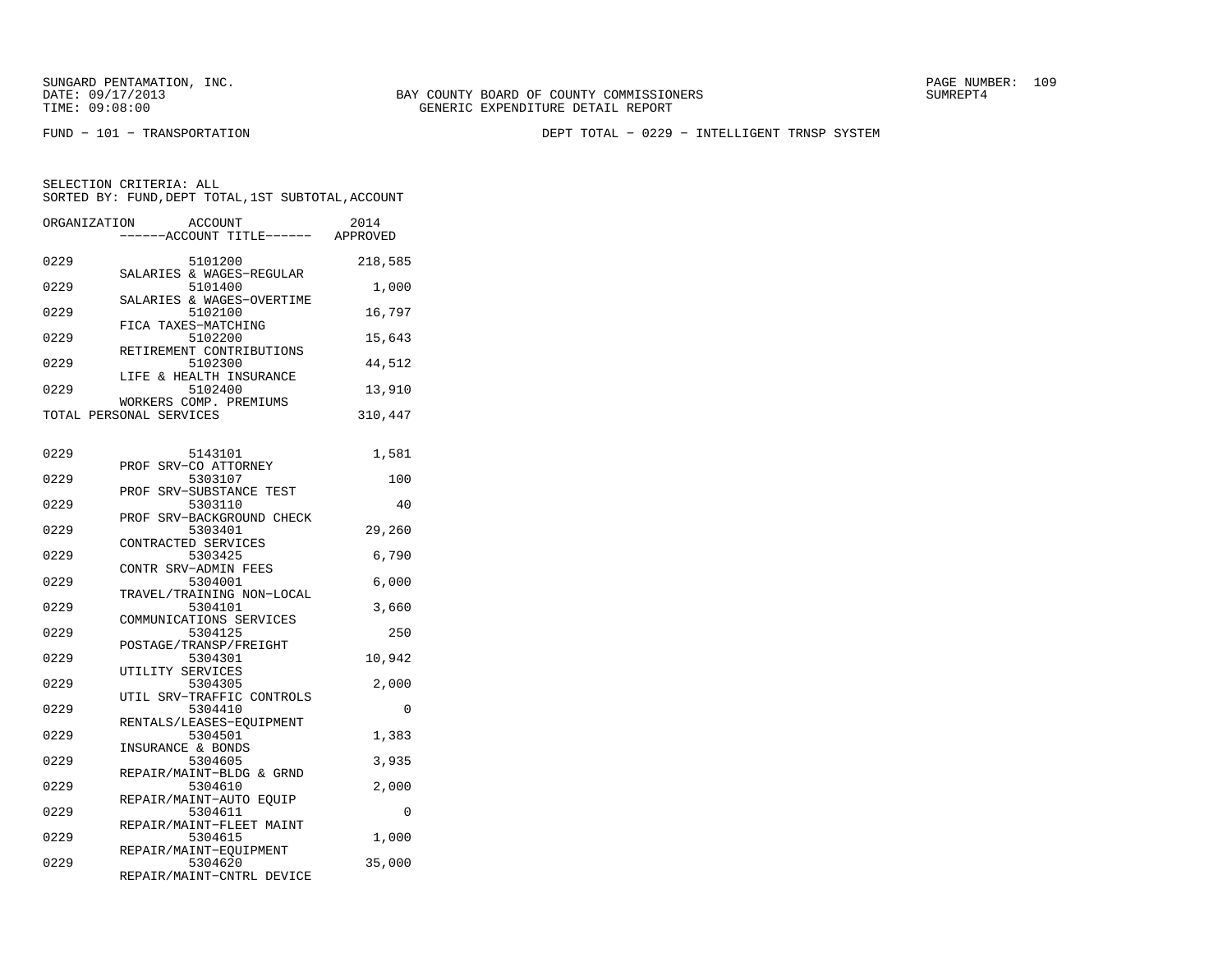FUND − 101 − TRANSPORTATION DEPT TOTAL − 0229 − INTELLIGENT TRNSP SYSTEM

|      | <b>ACCOUNT</b><br>ORGANIZATION<br>---ACCOUNT TITLE------ APPROVED | 2014     |
|------|-------------------------------------------------------------------|----------|
| 0229 | 5304902                                                           | 3,486    |
| 0229 | FEES & COSTS-PURCHASING<br>5304990                                | 0        |
| 0229 | MISCELLANEOUS EXPENSES<br>5305101                                 | 1,000    |
| 0229 | OFFICE SUPPLIES<br>5305201                                        | 3,000    |
| 0229 | OPERATING SUPPLIES<br>5305205                                     | 2,450    |
| 0229 | GAS, OIL & LUBRICANTS<br>5305210                                  | 1,500    |
| 0229 | SAFETY GEAR & SUPPLIES<br>5305215                                 | 1,500    |
| 0229 | CLOTHING & WEARING APPRL<br>5305220                               | 650      |
| 0229 | TOOL & SMALL IMPLEMENTS<br>5305402                                | 1,000    |
| 0229 | DUES & MEMBERSHIPS<br>5305406                                     | 0        |
|      | TRAINING & TUITION<br>TOTAL OPERATING EXPENSES                    | 118,527  |
|      |                                                                   |          |
| 0229 | 5606304<br>INTELLIGENT TRNSP SYSTEM                               | 0        |
| 0229 | 5606314<br>IMPRV-NETWORK CONNECT                                  | $\Omega$ |
| 0229 | 5606401                                                           | 30,000   |
| 0229 | EOUIPMENT<br>5606402                                              | 0        |
| 0229 | EQUIP LESS THAN \$1000<br>5606450                                 | 0        |
|      | COMPUTER SOFTWARE<br>TOTAL CAPITAL OUTLAY                         | 30,000   |
|      |                                                                   |          |
| 0229 | 5905998<br>DEPRECIATION EXPENSE                                   | 0        |
| 0229 | 5909910<br>RESERVE FOR CONTINGENCIES                              | 11,599   |
| 0229 | 5909915<br>RESERVE FOR PAY ADJUSTMNT                              | 0        |
| 0229 | 5909920<br>RESERVE-FUTURE CAP OUTLAY                              | $\Omega$ |
|      | TOTAL NON-OPERATING EXPENSES                                      | 11,599   |
|      | TOTAL INTELLIGENT TRNSP SYSTEM                                    | 470,573  |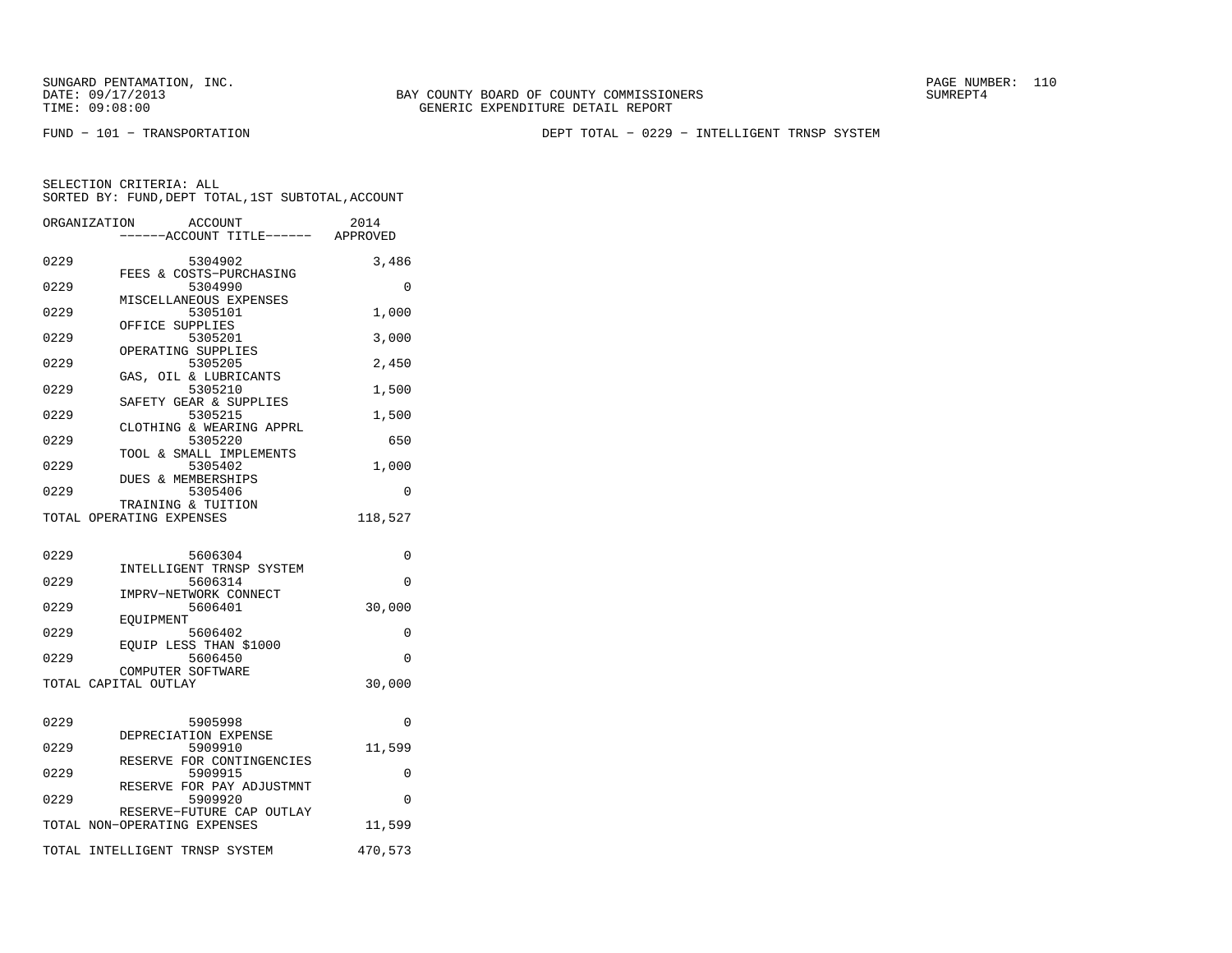FUND − 101 − TRANSPORTATION DEPT TOTAL − 0230 − TRAFFIC CONTROL

| ORGANIZATION |                         | <b>ACCOUNT</b><br>---ACCOUNT TITLE------ | 2014<br>APPROVED |
|--------------|-------------------------|------------------------------------------|------------------|
| 0230         |                         | 5101200<br>SALARIES & WAGES-REGULAR      | 501,608          |
| 0230         |                         | 5101205<br>SALARIES & WAGES-DISASTER     | 0                |
| 0230         |                         | 5101400                                  | 8,000            |
| 0230         |                         | SALARIES & WAGES-OVERTIME<br>5102100     | 38,985           |
| 0230         |                         | FICA TAXES-MATCHING<br>5102200           | 36,303           |
| 0230         |                         | RETIREMENT CONTRIBUTIONS<br>5102300      | 126,822          |
| 0230         |                         | LIFE & HEALTH INSURANCE<br>5102400       | 16,747           |
| 0230         |                         | WORKERS COMP. PREMIUMS<br>5102500        | 0                |
|              | TOTAL PERSONAL SERVICES | UNEMPLOYMENT COMPENSATION                | 728,465          |
| 0230         |                         | 5143101                                  | 4,413            |
| 0230         |                         | PROF SRV-CO ATTORNEY<br>5303107          | 200              |
| 0230         |                         | PROF SRV-SUBSTANCE TEST<br>5303110       | 100              |
| 0230         |                         | PROF SRV-BACKGROUND CHECK<br>5303401     | 17,200           |
| 0230         |                         | CONTRACTED SERVICES<br>5303408           | 2,050            |
| 0230         | CONTR SRV-800 MHZ       | 5303410                                  | 0                |
| 0230         |                         | CONTR SRV-JANITORIAL<br>5303422          | 900              |
| 0230         | CONTR SRV-GIS           | 5303425                                  | 22,021           |
| 0230         |                         | CONTR SRV-ADMIN FEES<br>5303446          | 10,414           |
| 0230         |                         | CONTR SRV-FACILITIES<br>5304001          | 5,000            |
| 0230         |                         | TRAVEL/TRAINING NON-LOCAL<br>5304101     | 4,729            |
| 0230         |                         | COMMUNICATIONS SERVICES<br>5304125       | 600              |
| 0230         |                         | POSTAGE/TRANSP/FREIGHT<br>5304301        | 17,933           |
| 0230         | UTILITY SERVICES        | 5304305                                  | 200,000          |
| 0230         |                         | UTIL SRV-TRAFFIC CONTROLS<br>5304410     | 3,200            |
|              |                         | RENTALS/LEASES-EQUIPMENT                 |                  |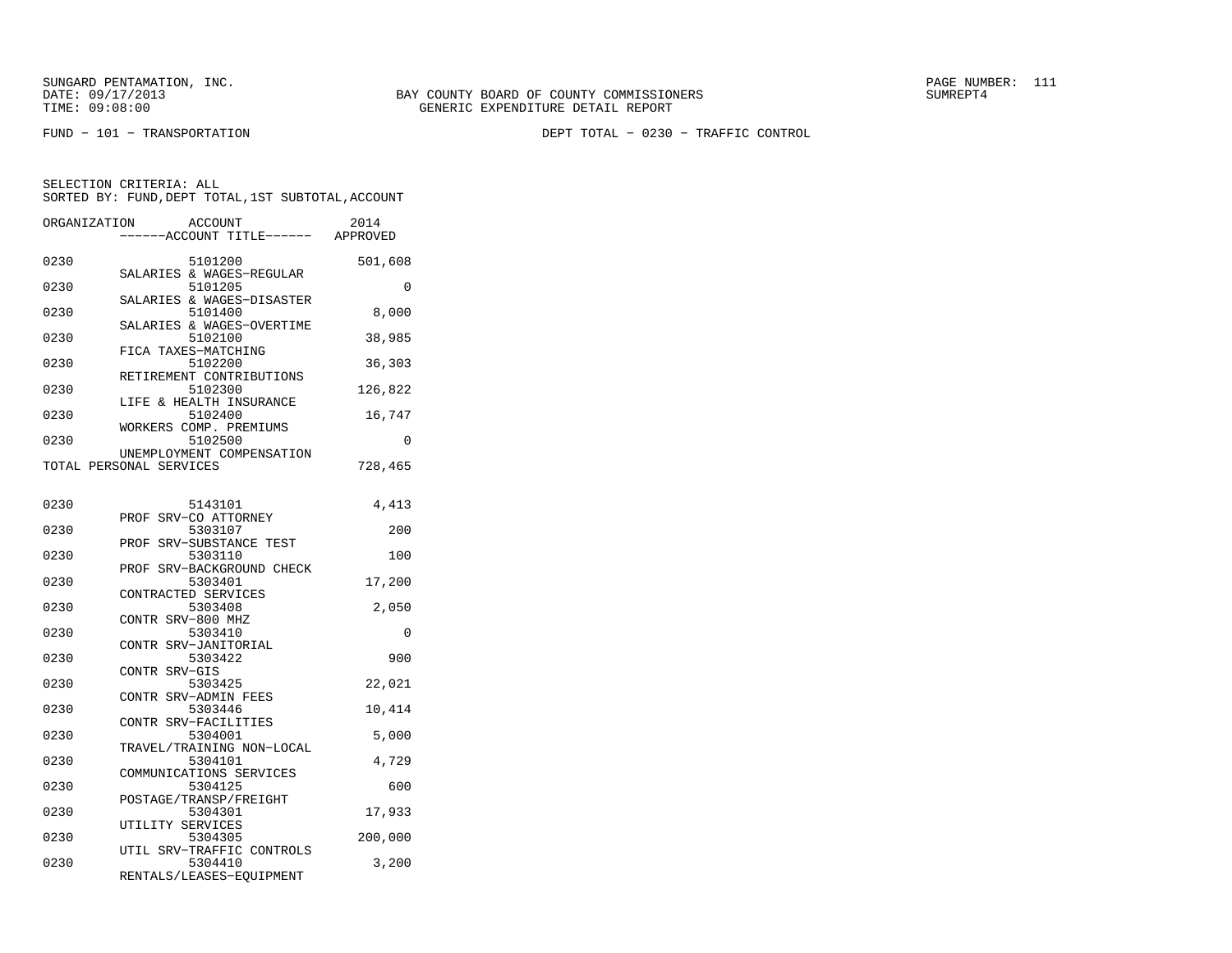FUND − 101 − TRANSPORTATION DEPT TOTAL − 0230 − TRAFFIC CONTROL

|      | ORGANIZATION<br><b>ACCOUNT</b><br>---ACCOUNT TITLE------ APPROVED | 2014     |
|------|-------------------------------------------------------------------|----------|
|      |                                                                   |          |
| 0230 | 5304501<br>INSURANCE & BONDS                                      | 13,272   |
| 0230 | 5304605                                                           | 8,383    |
| 0230 | REPAIR/MAINT-BLDG & GRND<br>5304610                               | 22,820   |
| 0230 | REPAIR/MAINT-AUTO EQUIP<br>5304611                                | 0        |
| 0230 | REPAIR/MAINT-FLEET MAINT<br>5304615                               | 5,000    |
| 0230 | REPAIR/MAINT-EQUIPMENT<br>5304620                                 | 35,000   |
|      | REPAIR/MAINT-CNTRL DEVICE                                         |          |
| 0230 | 5304701<br>PRINTING & BINDING                                     | 0        |
| 0230 | 5304902<br>FEES & COSTS-PURCHASING                                | 4,022    |
| 0230 | 5304905<br>FEES&COSTS-LGL ADV/ADVERT                              | 350      |
| 0230 | 5304909                                                           | 0        |
| 0230 | FEES & COSTS-COURT FILING<br>5304990                              | $\Omega$ |
| 0230 | MISCELLANEOUS EXPENSES<br>5305101                                 | 1,600    |
| 0230 | OFFICE SUPPLIES<br>5305201                                        | 2,500    |
| 0230 | OPERATING SUPPLIES<br>5305202                                     | 374      |
|      | OPER SUPPLIES-JANITORIAL                                          |          |
| 0230 | 5305205<br>GAS, OIL & LUBRICANTS                                  | 17,400   |
| 0230 | 5305206<br>MATERIALS-SIGNS                                        | 65,000   |
| 0230 | 5305207<br>MATERIALS-PAINTS                                       | 9,000    |
| 0230 | 5305210<br>SAFETY GEAR & SUPPLIES                                 | 250      |
| 0230 | 5305215                                                           | 4,200    |
| 0230 | CLOTHING & WEARING APPRL<br>5305220                               | 1,000    |
| 0230 | TOOL & SMALL IMPLEMENTS<br>5305401                                | 400      |
| 0230 | BOOKS/RESOURCE MATR/SUBSC<br>5305402                              | 1,500    |
| 0230 | DUES & MEMBERSHIPS<br>5305406                                     | 500      |
|      | TRAINING & TUITION                                                |          |
|      | TOTAL OPERATING EXPENSES                                          | 481,331  |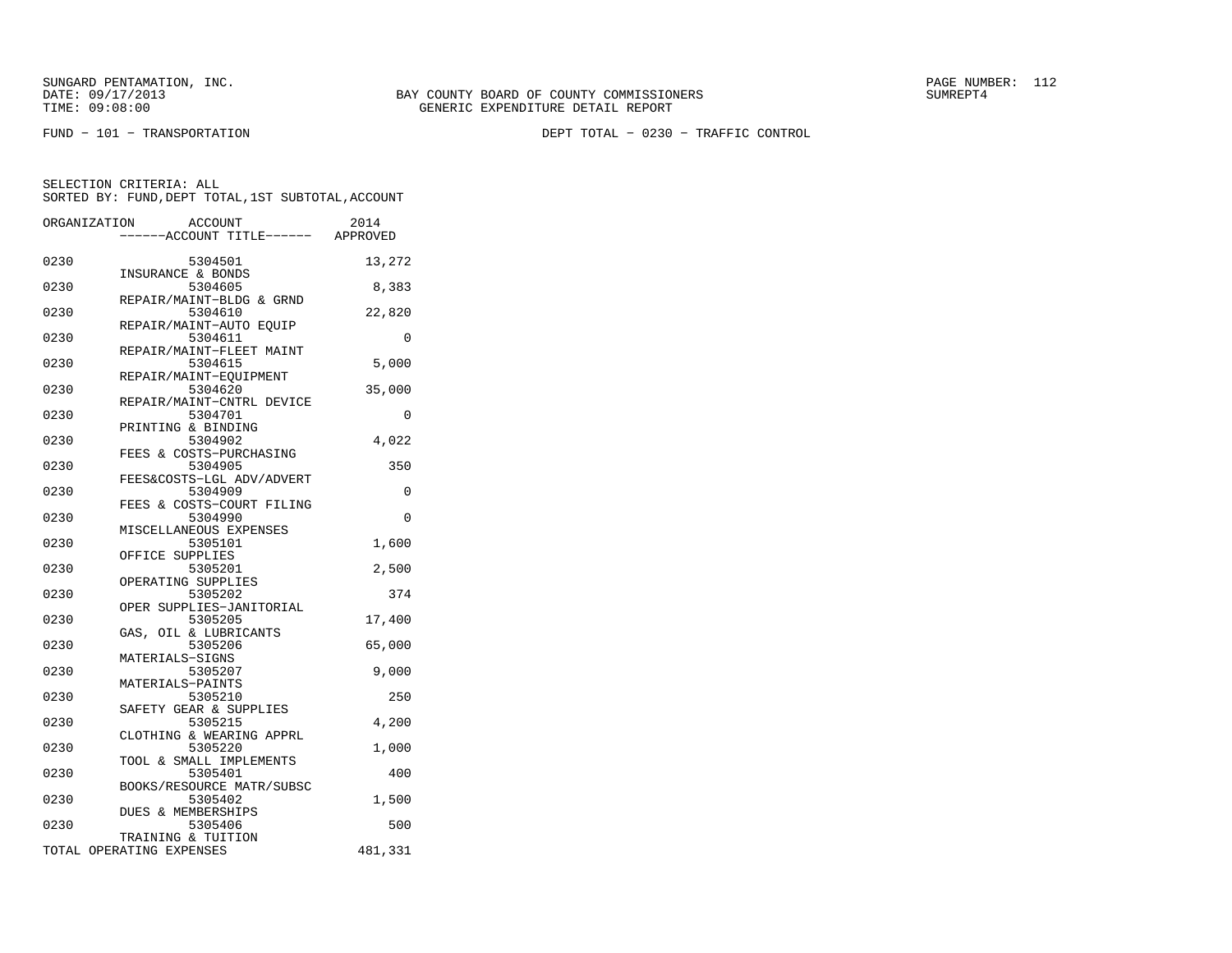FUND − 101 − TRANSPORTATION DEPT TOTAL − 0230 − TRAFFIC CONTROL

|      | ORGANIZATION<br>ACCOUNT      | 2014      |
|------|------------------------------|-----------|
|      | -----ACCOUNT TITLE------     | APPROVED  |
|      |                              |           |
| 0230 | 5606201                      | $\Omega$  |
|      | <b>BUILDINGS</b>             |           |
| 0230 | 5606303                      | $\Omega$  |
|      | STREET LIGHTING              |           |
| 0230 | 5606401                      | $\Omega$  |
|      | EOUIPMENT                    |           |
| 0230 | 5606402                      | $\Omega$  |
|      | EQUIP LESS THAN \$1000       |           |
| 0230 | 5616302                      | $\Omega$  |
|      | IMPRV-PEDESTRIAN/BIKE LN     |           |
|      | TOTAL CAPITAL OUTLAY         | $\Omega$  |
|      |                              |           |
| 0230 | 5905998                      | $\Omega$  |
|      | DEPRECIATION EXPENSE         |           |
| 0230 | 5909915                      | $\Omega$  |
|      | RESERVE FOR PAY ADJUSTMNT    |           |
|      | TOTAL NON-OPERATING EXPENSES | $\Omega$  |
|      |                              |           |
|      | TOTAL TRAFFIC CONTROL        | 1,209,796 |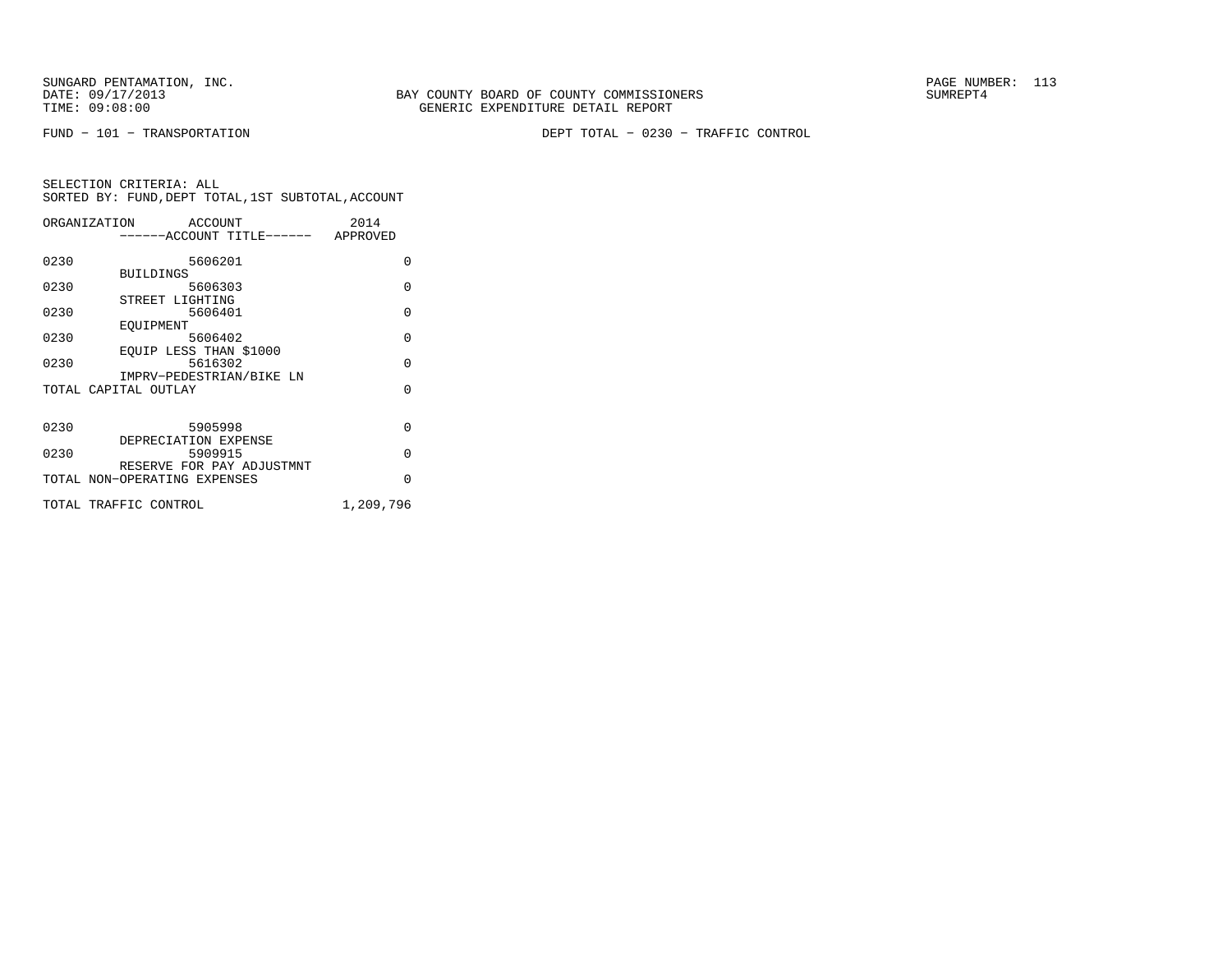FUND − 101 − TRANSPORTATION DEPT TOTAL − 0232 − TRANSP CAPITAL PROJECTS

| ORGANIZATION | <b>ACCOUNT</b><br>----ACCOUNT TITLE------             | 2014<br>APPROVED |
|--------------|-------------------------------------------------------|------------------|
| 0232         | 5143101<br>PROF SRV-CO ATTORNEY                       | 12,646           |
| 0232         | 5303107<br>PROF SRV-SUBSTANCE TEST                    | 0                |
| 0232         | 5303401<br>CONTRACTED SERVICES                        | 1,500            |
| 0232         | 5303420                                               | 200,000          |
| 0232         | CONTR SRV-RDWAY TRF STRPG<br>5303425                  | 83,968           |
| 0232         | CONTR SRV-ADMIN FEES<br>5304125                       | 0                |
| 0232         | POSTAGE/TRANSP/FREIGHT<br>5304902                     | 11,261           |
| 0232         | FEES & COSTS-PURCHASING<br>5304905                    | 0                |
|              | FEES&COSTS-LGL ADV/ADVERT<br>TOTAL OPERATING EXPENSES | 309,375          |
|              |                                                       |                  |
| 0232         | 5606101<br>LAND                                       | 0                |
| 0232         | 5606201<br><b>BUILDINGS</b>                           | 0                |
| 0232         | 5606302                                               | 0                |
| 0232         | SIDEWLK/BIKE LN-N. LAGOON<br>5606304                  | 0                |
| 0232         | INTELLIGENT TRNSP SYSTEM<br>5606319                   | 0                |
| 0232         | IMPRV-WEST BAY BRDG<br>5606401                        | 0                |
| 0232         | EOUIPMENT<br>5606529                                  | 0                |
| 0232         | CIP-GRAND LAGOON BRIDGE<br>5606530                    | $\Omega$         |
| 0232         | CIP-390 WIDENING<br>5606531                           |                  |
|              | CIP-BALDWIN WIDENING                                  | 2,993,926        |
| 0232         | 5616301<br>IMPRV ROADS & BRIDGES                      | 0                |
| 0232         | 5616302<br>IMPRV-PEDESTRIAN/BIKE LN                   | 2,411,000        |
| 0232         | 5616304<br>IMPRV-BRIDGE REPLACEMENT                   | 0                |
| 0232         | 5616305                                               | $\Omega$         |
| 0232         | PAVING/RESURF-CROOKED LN<br>5616306                   | 0                |
| 0232         | IMPRV-INTERSECTION<br>5616307<br>IMPRV-S R 388        | 0                |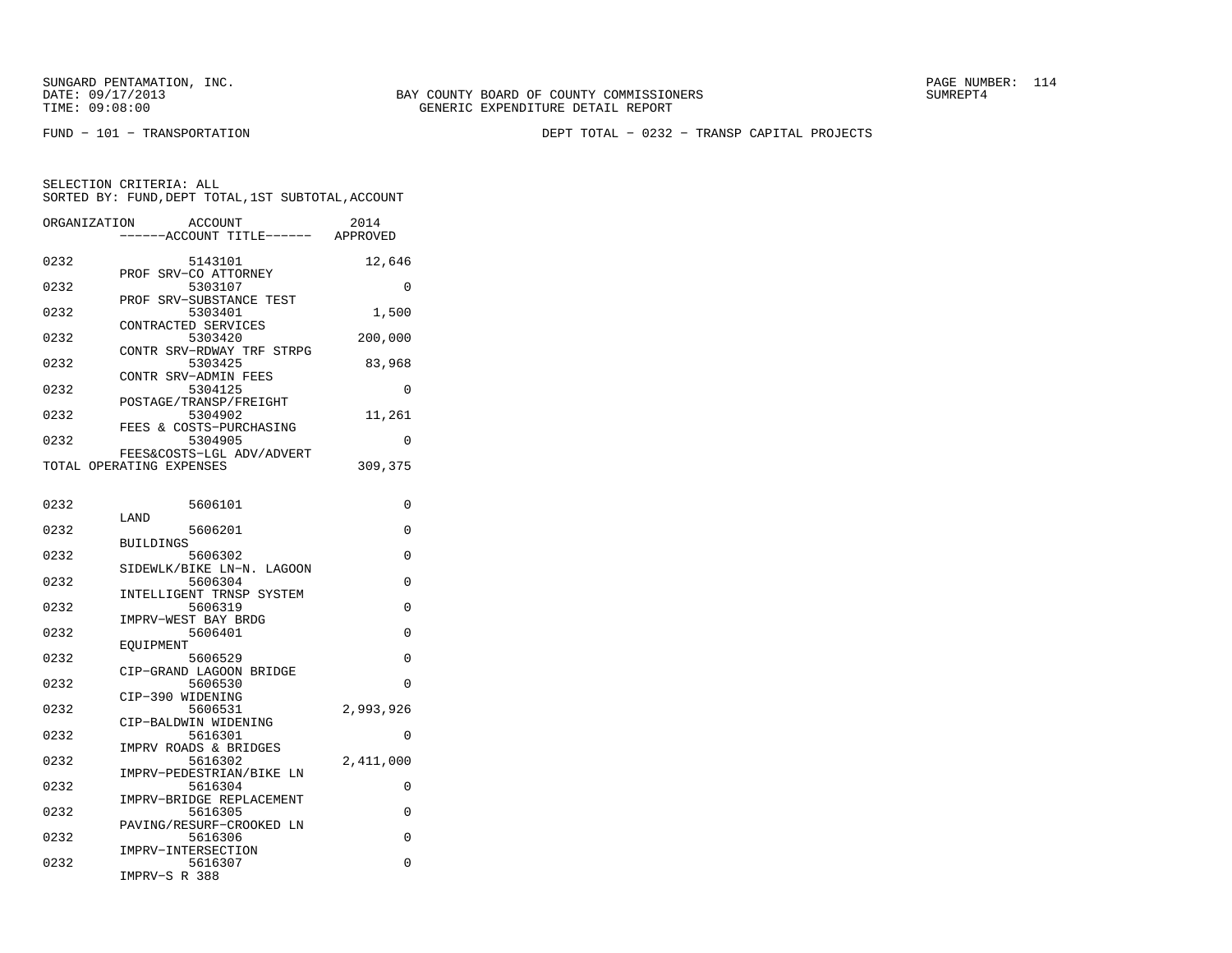SELECTION CRITERIA: ALL

FUND − 101 − TRANSPORTATION DEPT TOTAL − 0232 − TRANSP CAPITAL PROJECTS

| 0232<br>5616309                                | 0         |
|------------------------------------------------|-----------|
| PAVING/RESURF-11TH ST.<br>0232<br>5616310      | 1,991,780 |
| PAVING/RESURF-TOP 12 PROJ<br>0232<br>5616312   | 0         |
| PAVING/DIRT COLLECTOR RDS<br>0232<br>5616401   | 300,000   |
| IMPRV-PART PAVING PRJ                          |           |
| TOTAL CAPITAL OUTLAY                           | 7,696,706 |
| 0232<br>5707105<br>PRINCIPAL-LOANS             | 0         |
| 5707205<br>0232<br>INTEREST-LOANS              | 0         |
| 0232<br>5707303                                | 0         |
| <b>BOND ISSUE COSTS</b><br>0232<br>5707316     | 0         |
| PAYING AGENT/TRUSTEE-FEES<br>0232<br>5707370   | U         |
| ARBITRAGE REBATE EXPENSE<br>TOTAL DEBT SERVICE | 0         |
|                                                |           |
| 0232<br>5808179                                | $\Omega$  |
| GRANT-FEMA FLOOD<br>TOTAL GRANTS & AIDS        | 0         |
|                                                |           |
| 0232<br>5819101                                | 0         |
| TRNFS-GENERAL FUND (001)<br>0232<br>5819122    | 0         |
| TRNSF-RD IMPACT-P C (113)<br>0232<br>5905998   | 0         |
| DEPRECIATION EXPENSE<br>0232<br>5909917        | 0         |
| RESERVE-BONDS                                  |           |
| 0232<br>5909920<br>RESERVE-FUTURE CAP OUTLAY   | 0         |
| 0232<br>5909999<br>RESERVE-CASH FORWARD        | 0         |
| TOTAL NON-OPERATING EXPENSES                   | 0         |
| TOTAL TRANSP CAPITAL PROJECTS                  | 8,006,081 |
|                                                |           |

 SORTED BY: FUND,DEPT TOTAL,1ST SUBTOTAL,ACCOUNTORGANIZATION ACCOUNT 2014−−−−−−ACCOUNT TITLE−−−−−− APPROVED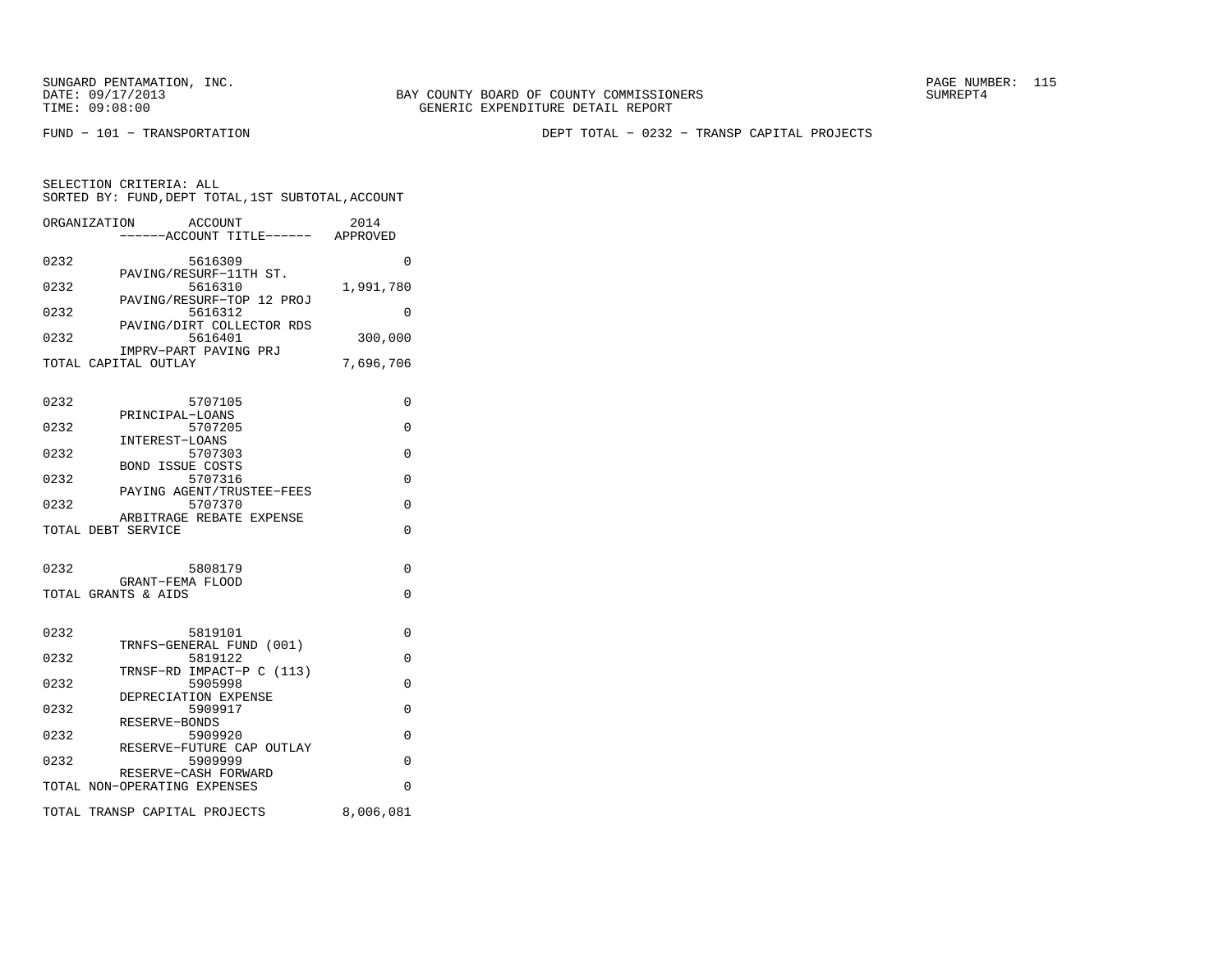FUND − 101 − TRANSPORTATION DEPT TOTAL − 0243 − STORMWATER PROJECTS

| ORGANIZATION | ACCOUNT                              | 2014      |
|--------------|--------------------------------------|-----------|
|              | -----ACCOUNT TITLE------             | APPROVED  |
| 0243         | 5143101                              | 1,071     |
|              | PROF SRV-CO ATTORNEY                 |           |
| 0243         | 5303401<br>CONTRACTED SERVICES       | 43,250    |
| 0243         | 5303425                              | 7,111     |
|              | CONTR SRV-ADMIN FEES                 |           |
| 0243         | 5304125                              | 0         |
| 0243         | POSTAGE/TRANSP/FREIGHT<br>5304902    | 1,341     |
|              | FEES & COSTS-PURCHASING              |           |
| 0243         | 5304922                              | 9,000     |
|              | FEES & COSTS-PERMITS                 |           |
| 0243         | 5304990<br>MISCELLANEOUS EXPENSES    | 0         |
| 0243         | 5305402                              | 1,100     |
|              | DUES & MEMBERSHIPS                   |           |
|              | TOTAL OPERATING EXPENSES             | 62,873    |
|              |                                      |           |
| 0243         | 5606101                              | $\Omega$  |
|              | LAND                                 |           |
| 0243         | 5606401                              | 0         |
| 0243         | EOUIPMENT                            | 0         |
|              | 5606503<br>CIP-BCH NRSHMNT DRAINAGE  |           |
| 0243         | 5606552                              | 0         |
|              | CIP-MASTER STORMWTR PLAN             |           |
| 0243         | 5606553                              | $\Omega$  |
| 0243         | CIP-GRD LAG BRDG STMWTR<br>5606554   | $\Omega$  |
|              | CIP-DRAINAGE PROJS (NOV)             |           |
| 0243         | 5606563                              | 1,200,000 |
|              | CIP-EROSION PROJECTS                 |           |
| 0243         | 5606569<br>CIP-PIPE&MAJOR MAINT PROJ | 0         |
| 0243         | 5616301                              | 0         |
|              | IMPRV ROADS & BRIDGES                |           |
|              | TOTAL CAPITAL OUTLAY                 | 1,200,000 |
|              |                                      |           |
| 0243         | 5808118                              | 0         |
|              | GRANT-HAZARD MITIGATION              |           |
|              | TOTAL GRANTS & AIDS                  | 0         |
|              |                                      |           |
| 0243         | 5819115                              | 0         |
|              | TRNSF-ROADS & BRDGS (105)            |           |
| 0243         | 5905998                              | 0         |
|              | DEPRECIATION EXPENSE                 |           |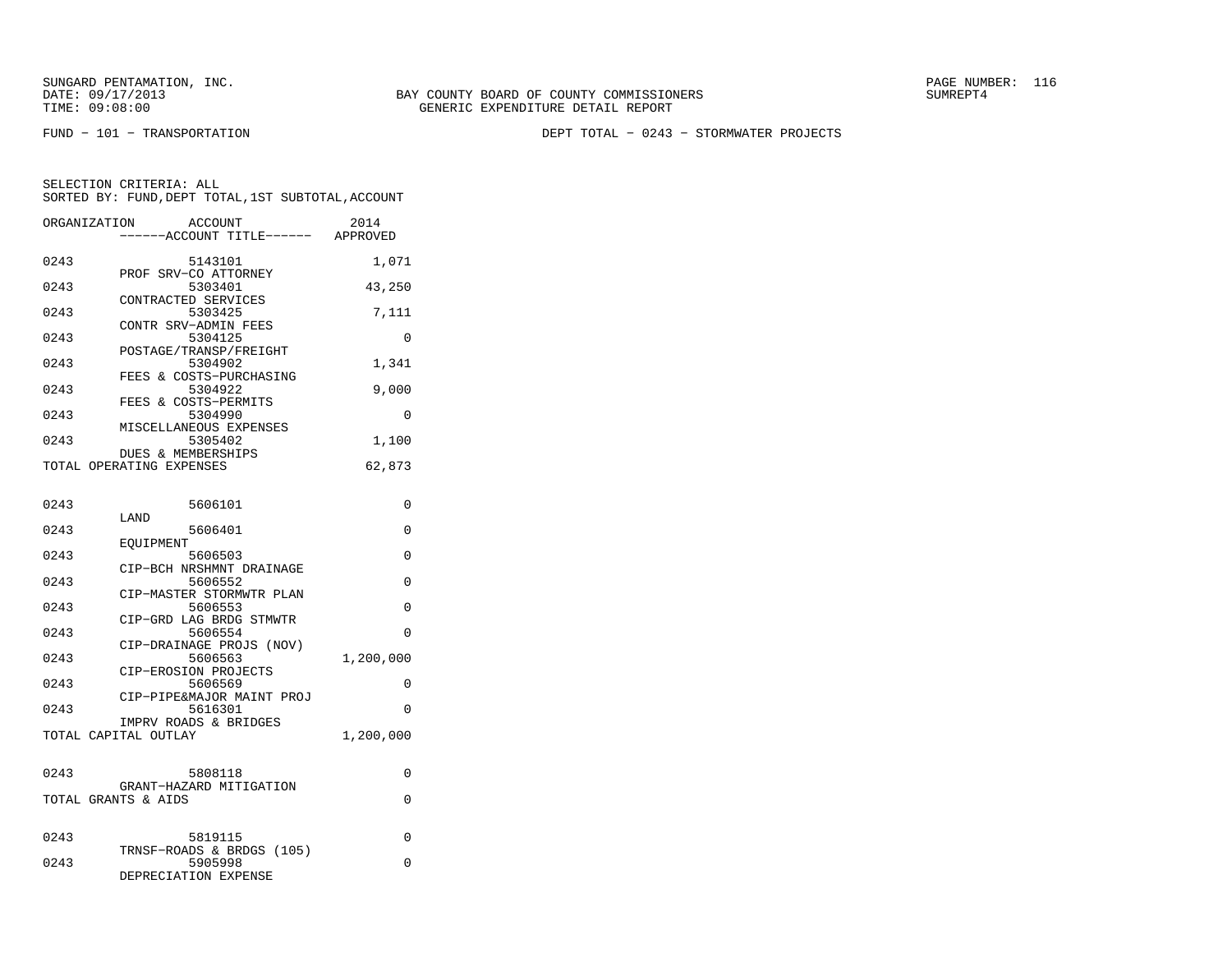FUND − 101 − TRANSPORTATION DEPT TOTAL − 0243 − STORMWATER PROJECTS

|      | ORGANIZATION<br>ACCOUNT<br>------ACCOUNT TITLE------      | 2014<br>APPROVED |
|------|-----------------------------------------------------------|------------------|
|      |                                                           |                  |
| 0243 | 5909904                                                   |                  |
|      | REFUNDS-STRMWTR ASSESSMNT<br>TOTAL NON-OPERATING EXPENSES |                  |
|      |                                                           |                  |
|      | TOTAL STORMWATER PROJECTS                                 | 1,262,873        |
|      | TOTAL TRANSPORTATION                                      | 21,971,207       |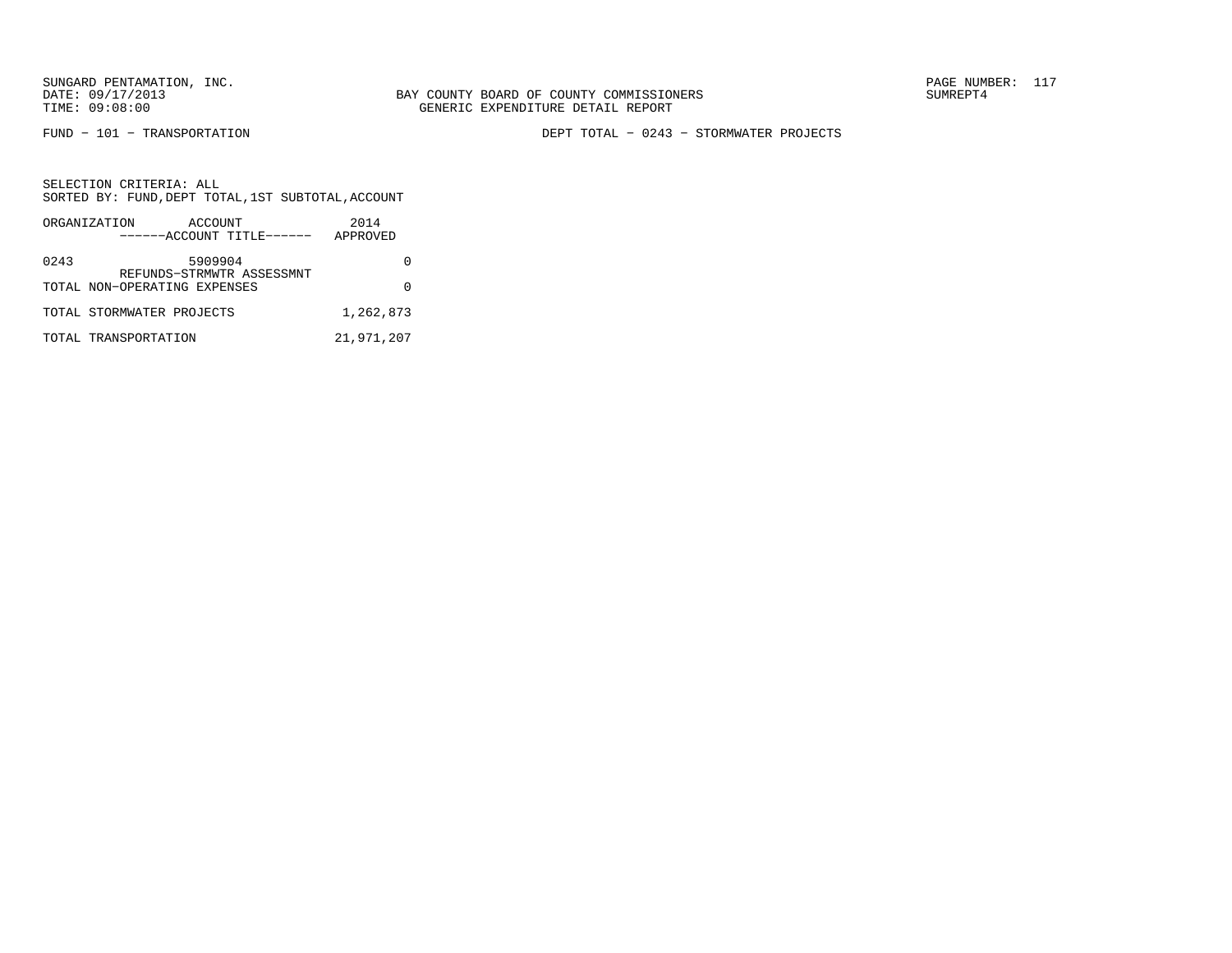FUND − 110 − TRANSPORTATION−PRT PAVING DEPT TOTAL − 0234 − PARTICIPATING PAVING

| ORGANIZATION            |                   | <b>ACCOUNT</b>                      | 2014     |
|-------------------------|-------------------|-------------------------------------|----------|
|                         |                   | ---ACCOUNT TITLE------              | APPROVED |
|                         |                   |                                     |          |
| 0234                    |                   | 5101200<br>SALARIES & WAGES-REGULAR | 0        |
| 0234                    |                   | 5101205                             | 0        |
|                         |                   | SALARIES & WAGES-DISASTER           |          |
| 0234                    |                   | 5101400                             | 0        |
|                         |                   | SALARIES & WAGES-OVERTIME           |          |
| 0234                    |                   | 5102100                             | $\Omega$ |
| 0234                    |                   | FICA TAXES-MATCHING<br>5102200      | 0        |
|                         |                   | RETIREMENT CONTRIBUTIONS            |          |
| 0234                    |                   | 5102300                             | 0        |
|                         |                   | LIFE & HEALTH INSURANCE             |          |
| 0234                    |                   | 5102400                             | 0        |
|                         |                   | WORKERS COMP. PREMIUMS              |          |
| TOTAL PERSONAL SERVICES |                   |                                     | 0        |
|                         |                   |                                     |          |
| 0234                    |                   | 5143101                             | 0        |
|                         |                   | PROF SRV-CO ATTORNEY                |          |
| 0234                    |                   | 5303104                             | 0        |
|                         | PROF              | SRV-ENGINEERING                     |          |
| 0234                    |                   | 5303107                             | 0        |
| 0234                    |                   | PROF SRV-SUBSTANCE TEST<br>5303110  | 0        |
|                         | PROF              | SRV-BACKGROUND CHECK                |          |
| 0234                    |                   | 5303401                             | 0        |
|                         |                   | CONTRACTED SERVICES                 |          |
| 0234                    |                   | 5303422                             | $\Omega$ |
|                         | CONTR SRV-GIS     |                                     |          |
| 0234                    |                   | 5303425                             | 0        |
| 0234                    |                   | CONTR SRV-ADMIN FEES<br>5304001     | 0        |
|                         |                   | TRAVEL/TRAINING NON-LOCAL           |          |
| 0234                    |                   | 5304005                             | 0        |
|                         | TRAVEL-LOCAL      |                                     |          |
| 0234                    |                   | 5304101                             | 0        |
| 0234                    |                   | COMMUNICATIONS SERVICES             |          |
|                         |                   | 5304125<br>POSTAGE/TRANSP/FREIGHT   | $\Omega$ |
| 0234                    |                   | 5304410                             | 0        |
|                         |                   | RENTALS/LEASES-EQUIPMENT            |          |
| 0234                    |                   | 5304501                             | 0        |
|                         | INSURANCE & BONDS |                                     |          |
| 0234                    |                   | 5304610                             | $\Omega$ |
| 0234                    |                   | REPAIR/MAINT-AUTO EOUIP<br>5304615  | 0        |
|                         |                   | REPAIR/MAINT-EOUIPMENT              |          |
| 0234                    |                   | 5304701                             | 0        |
|                         |                   | PRINTING & BINDING                  |          |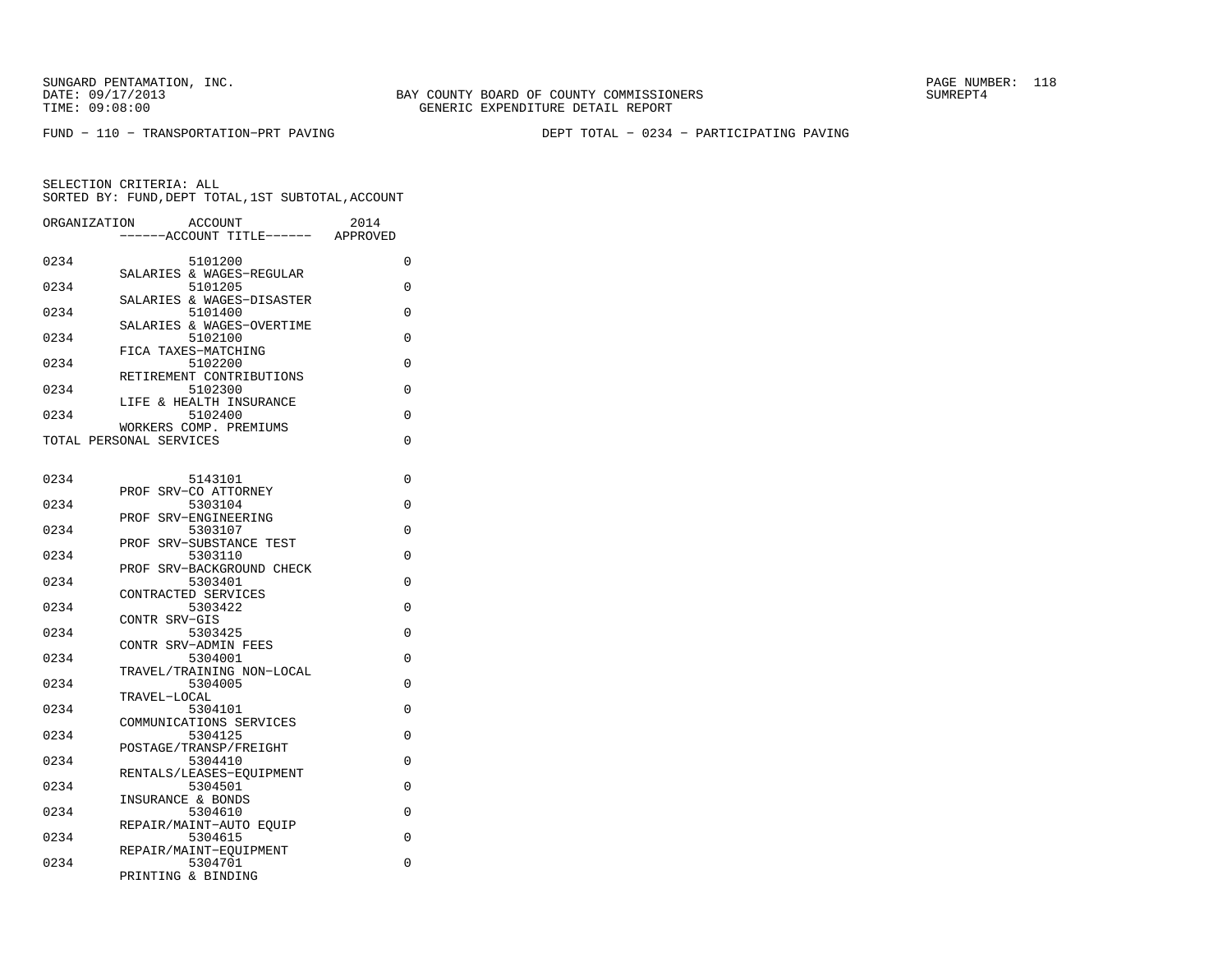FUND − 110 − TRANSPORTATION−PRT PAVING DEPT TOTAL − 0234 − PARTICIPATING PAVING

| ORGANIZATION | ACCOUNT                                        | 2014     |
|--------------|------------------------------------------------|----------|
|              | ----ACCOUNT TITLE------ APPROVED               |          |
| 0234         | 5304902                                        | 0        |
|              | FEES & COSTS-PURCHASING                        |          |
| 0234         | 5304905<br>FEES&COSTS-LGL ADV/ADVERT           | 0        |
| 0234         | 5304909                                        | 0        |
|              | FEES & COSTS-COURT FILING                      | $\Omega$ |
| 0234         | 5304990<br>MISCELLANEOUS EXPENSES              |          |
| 0234         | 5305101                                        | $\Omega$ |
| 0234         | OFFICE SUPPLIES<br>5305201                     | $\Omega$ |
|              | OPERATING SUPPLIES                             |          |
| 0234         | 5305209                                        | 0        |
| 0234         | ADOPT A HIGHWAY PROGRAM<br>5305210             | 0        |
|              | SAFETY GEAR & SUPPLIES                         |          |
| 0234         | 5305215                                        | 0        |
| 0234         | CLOTHING & WEARING APPRL<br>5305402            | $\Omega$ |
|              | <b>DUES &amp; MEMBERSHIPS</b>                  |          |
| 0234         | 5305406                                        | $\Omega$ |
|              | TRAINING & TUITION<br>TOTAL OPERATING EXPENSES | $\Omega$ |
|              |                                                |          |
|              |                                                |          |
| 0234         | 5606401<br>EOUIPMENT                           | 0        |
| 0234         | 5606402                                        | $\Omega$ |
|              | EOUIP LESS THAN \$1000                         |          |
| 0234         | 5606450<br>COMPUTER SOFTWARE                   | $\Omega$ |
| 0234         | 5616301                                        | $\Omega$ |
|              | IMPRV ROADS & BRIDGES                          |          |
| 0234         | 5616315<br>PAVING/RESURF-SCOP PROJ             | $\Omega$ |
|              | TOTAL CAPITAL OUTLAY                           | 0        |
|              |                                                |          |
| 0234         | 5819105                                        | 0        |
|              | TRNSF-STORMWATER (115)                         |          |
| 0234         | 5819115                                        | 0        |
| 0234         | TRNSF-ROADS & BRDGS (105)<br>5905998           | 0        |
|              | DEPRECIATION EXPENSE                           |          |
| 0234         | 5909915                                        | 0        |
| 0234         | RESERVE FOR PAY ADJUSTMNT<br>5909999           | $\Omega$ |
|              | RESERVE-CASH FORWARD                           |          |
|              | TOTAL NON-OPERATING EXPENSES                   | 0        |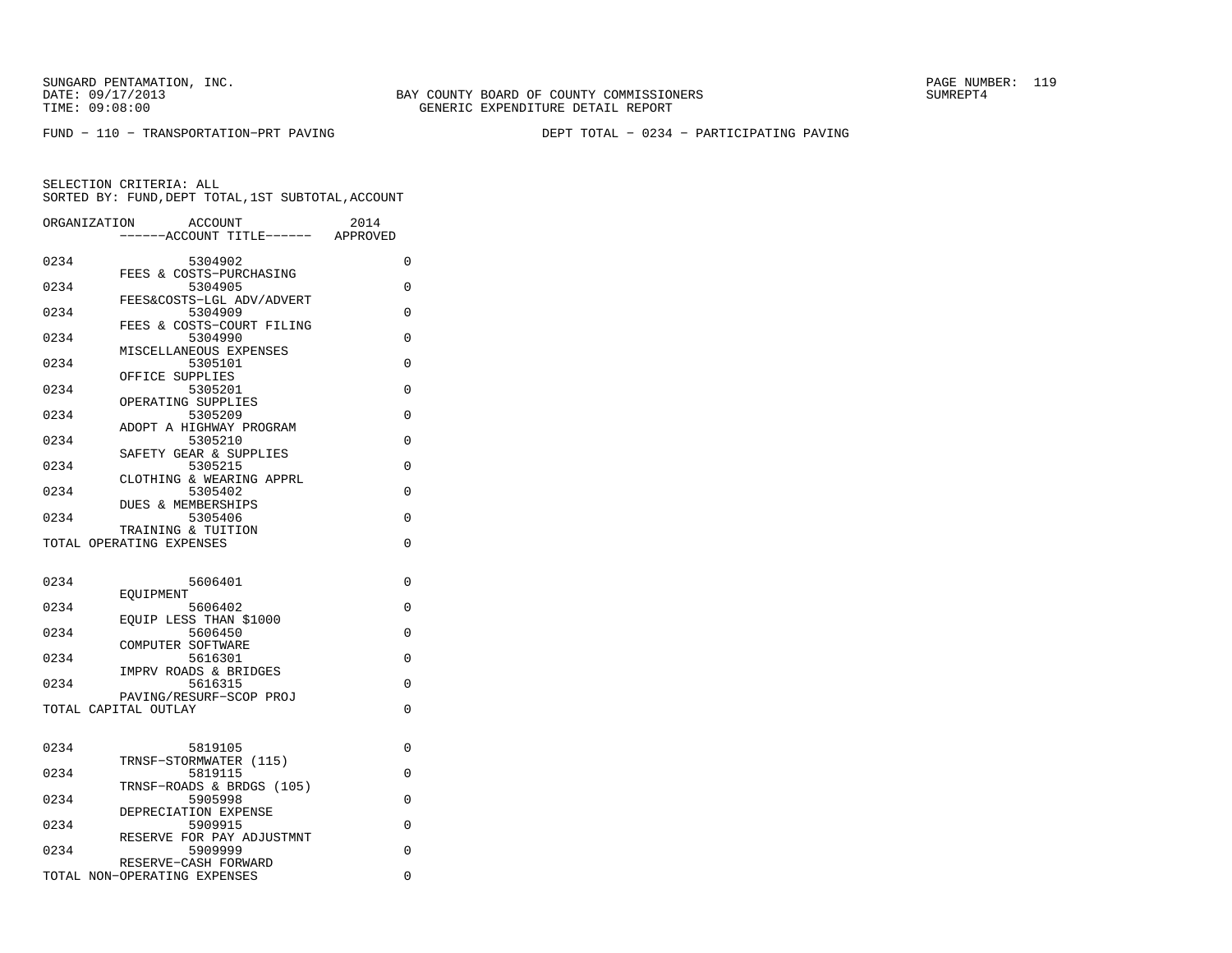FUND − 110 − TRANSPORTATION−PRT PAVING DEPT TOTAL − 0234 − PARTICIPATING PAVING

SELECTION CRITERIA: ALLSORTED BY: FUND,DEPT TOTAL,1ST SUBTOTAL,ACCOUNT

| ORGANIZATION               | ACCOUNT | ------ACCOUNT TITLE------ | 2014<br>APPROVED |  |
|----------------------------|---------|---------------------------|------------------|--|
| TOTAL PARTICIPATING PAVING |         |                           |                  |  |

TOTAL TRANSPORTATION−PRT PAVING 0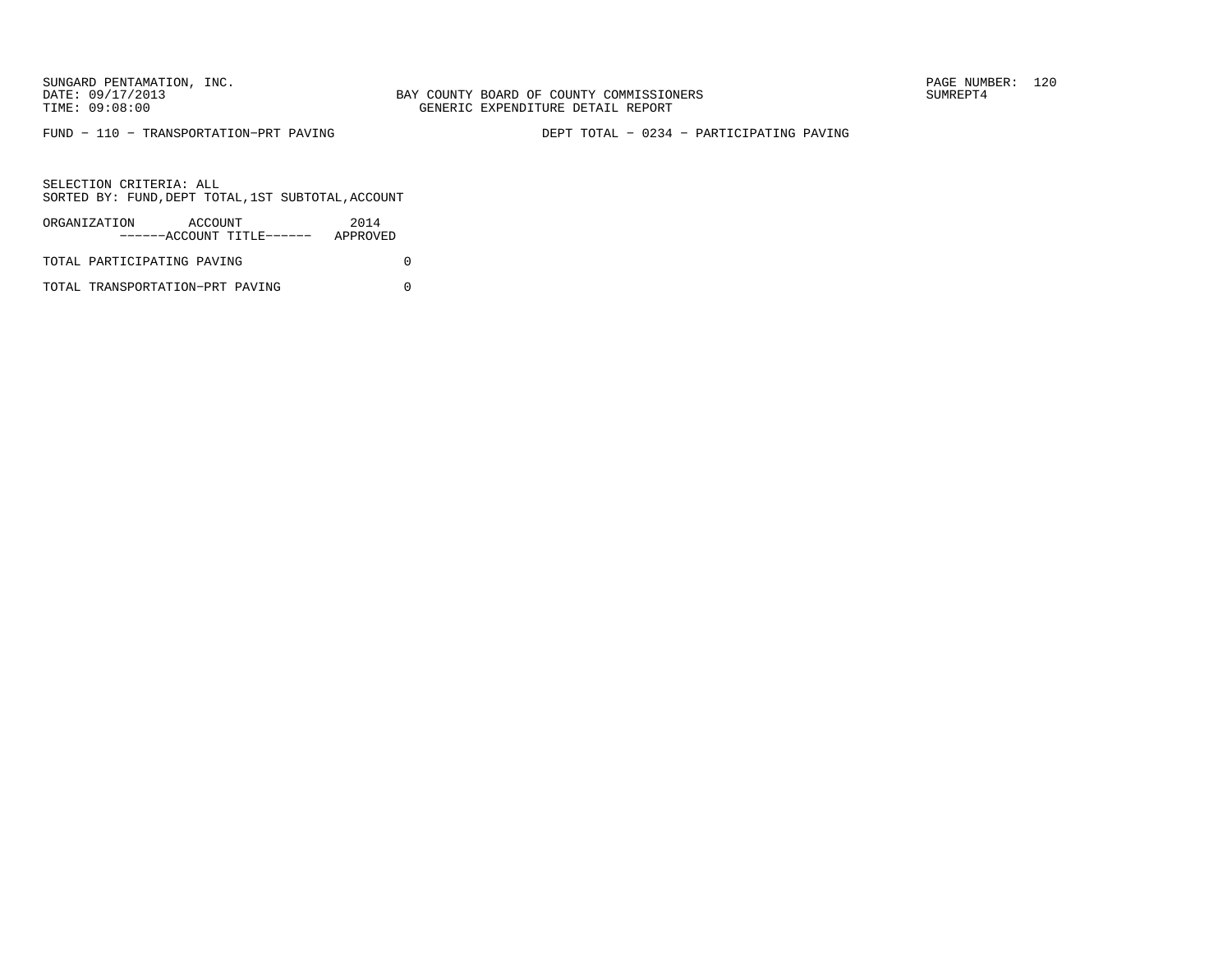FUND − 111 − ROAD IMPACT−BEACH/AIRPORT DEPT TOTAL − 0251 − ROAD IMPACT−BEACH/AIRPORT

SELECTION CRITERIA: ALL SORTED BY: FUND,DEPT TOTAL,1ST SUBTOTAL,ACCOUNTORGANIZATION ACCOUNT 2014 −−−−−−ACCOUNT TITLE−−−−−− APPROVED

|      | -----Allumi iiibb------ Appruvbd                    |          |
|------|-----------------------------------------------------|----------|
| 0251 | 5303401                                             | $\Omega$ |
| 0251 | CONTRACTED SERVICES<br>5304902                      | $\Omega$ |
|      | FEES & COSTS-PURCHASING<br>TOTAL OPERATING EXPENSES | $\Omega$ |
| 0251 | 5616301<br>IMPRV ROADS & BRIDGES                    | $\Omega$ |
|      | TOTAL CAPITAL OUTLAY                                | $\Omega$ |
| 0251 | 5909913<br>RESERVE-IMPACT FEES                      | 187,973  |
| 0251 | 5909999<br>RESERVE-CASH FORWARD                     | $\Omega$ |
|      | TOTAL NON-OPERATING EXPENSES                        | 187,973  |
|      | TOTAL ROAD IMPACT-BEACH/AIRPORT                     | 187,973  |
|      | TOTAL ROAD IMPACT-BEACH/AIRPORT                     | 187,973  |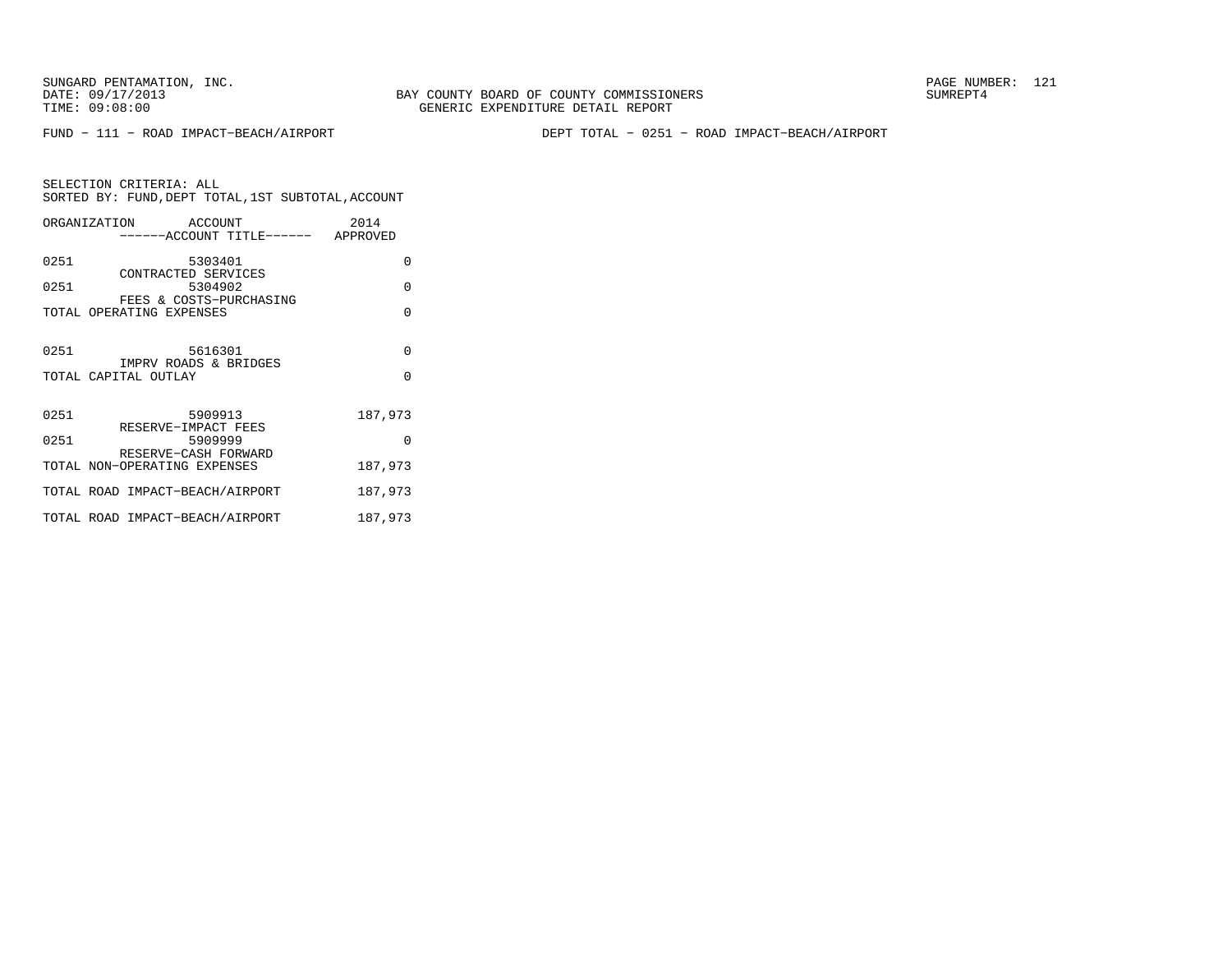FUND − 112 − ROAD IMPACT−EAST BAY CTY DEPT TOTAL − 0252 − ROAD IMPACT−EAST BAY CTY

|                      | ORGANIZATION ACCOUNT             | ------ACCOUNT TITLE------ APPROVED | 2014     |
|----------------------|----------------------------------|------------------------------------|----------|
| 0252                 | 5303401<br>CONTRACTED SERVICES   |                                    | $\Omega$ |
|                      | TOTAL OPERATING EXPENSES         |                                    | $\Omega$ |
| 0252                 | 5616301<br>IMPRV ROADS & BRIDGES |                                    | $\Omega$ |
| TOTAL CAPITAL OUTLAY |                                  |                                    | $\Omega$ |
| 0252                 | 5909913<br>RESERVE-IMPACT FEES   |                                    | $\Omega$ |
| 0252                 | 5909999<br>RESERVE-CASH FORWARD  |                                    | 306,455  |
|                      | TOTAL NON-OPERATING EXPENSES     |                                    | 306,455  |
|                      | TOTAL ROAD IMPACT-EAST BAY CTY   |                                    | 306,455  |
|                      | TOTAL ROAD IMPACT-EAST BAY CTY   |                                    | 306,455  |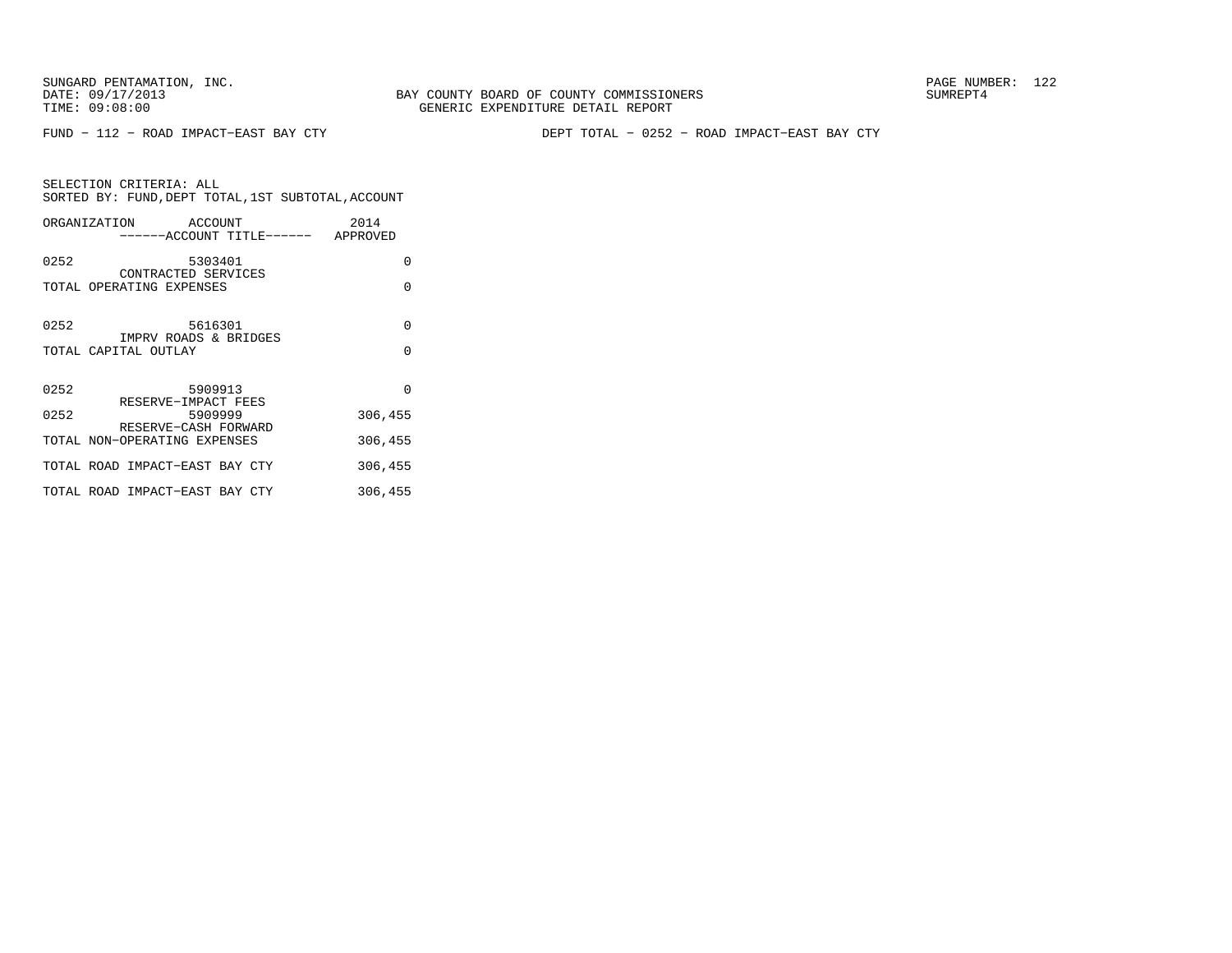BAY COUNTY BOARD OF COUNTY COMMISSIONERS TIME: 09:08:00 GENERIC EXPENDITURE DETAIL REPORT

FUND − 113 − ROAD IMPACT−PANAMA CITY DEPT TOTAL − 0253 − ROAD IMPACT−PANAMA CITY

| ORGANIZATION ACCOUNT<br>-----ACCOUNT TITLE------ APPROVED        | 2014     |
|------------------------------------------------------------------|----------|
| 0253<br>5303401                                                  | 0        |
| CONTRACTED SERVICES<br>0253<br>5304902                           | $\Omega$ |
| FEES & COSTS-PURCHASING<br>TOTAL OPERATING EXPENSES              | $\Omega$ |
| 0253<br>5606530                                                  | $\Omega$ |
| CIP-390 WIDENING<br>5606531<br>0253                              | $\Omega$ |
| CIP-BALDWIN WIDENING<br>0253<br>5616301<br>IMPRV ROADS & BRIDGES | $\Omega$ |
| TOTAL CAPITAL OUTLAY                                             | $\Omega$ |
| 0253<br>5819115<br>TRNSF-ROADS & BRDGS (105)                     | $\Omega$ |
| 0253<br>5909913<br>RESERVE-IMPACT FEES                           | $\Omega$ |
| 0253<br>5909999<br>RESERVE-CASH FORWARD                          | $\Omega$ |
| TOTAL NON-OPERATING EXPENSES                                     | $\Omega$ |
| TOTAL ROAD IMPACT-PANAMA CITY                                    | $\Omega$ |
| TOTAL ROAD IMPACT-PANAMA CITY                                    | $\Omega$ |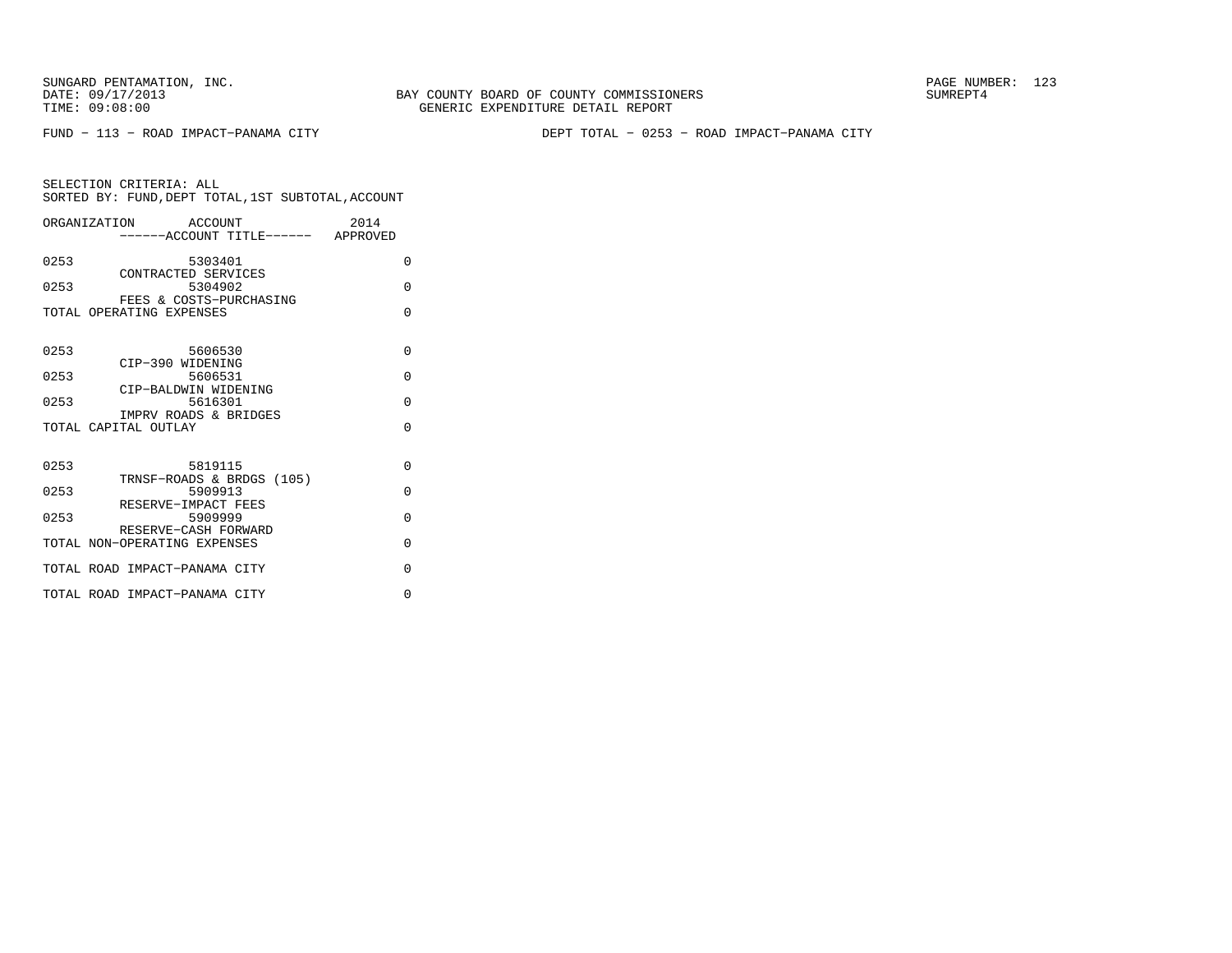BAY COUNTY BOARD OF COUNTY COMMISSIONERS TIME: 09:08:00 GENERIC EXPENDITURE DETAIL REPORT

FUND − 114 − ROAD IMPACT−S.PORT/S.HILL DEPT TOTAL − 0254 − ROAD IMPACT−S.PORT/S.HILL

|      | ORGANIZATION ACCOUNT                                 |         |                                    | 2014    |          |
|------|------------------------------------------------------|---------|------------------------------------|---------|----------|
|      |                                                      |         | ------ACCOUNT TITLE------ APPROVED |         |          |
| 0254 |                                                      | 5303401 |                                    |         | $\Omega$ |
| 0254 | CONTRACTED SERVICES                                  |         | 5304902                            |         | $\Omega$ |
| 0254 | FEES & COSTS-PURCHASING                              |         | 5304905                            |         | $\Omega$ |
|      | TOTAL OPERATING EXPENSES                             |         | FEES&COSTS-LGL ADV/ADVERT          |         | $\Omega$ |
|      |                                                      |         |                                    |         |          |
| 0254 | IMPRV ROADS & BRIDGES                                |         | 5616301                            |         | $\Omega$ |
|      | TOTAL CAPITAL OUTLAY                                 |         |                                    |         | $\Omega$ |
|      |                                                      |         |                                    |         |          |
| 0254 | RESERVE-IMPACT FEES                                  | 5909913 |                                    |         | $\Omega$ |
| 0254 |                                                      |         | 5909999                            | 212,349 |          |
|      | RESERVE-CASH FORWARD<br>TOTAL NON-OPERATING EXPENSES |         |                                    | 212,349 |          |
|      | TOTAL ROAD IMPACT-S.PORT/S.HILL                      |         |                                    | 212,349 |          |
|      | TOTAL ROAD IMPACT-S.PORT/S.HILL                      |         |                                    | 212,349 |          |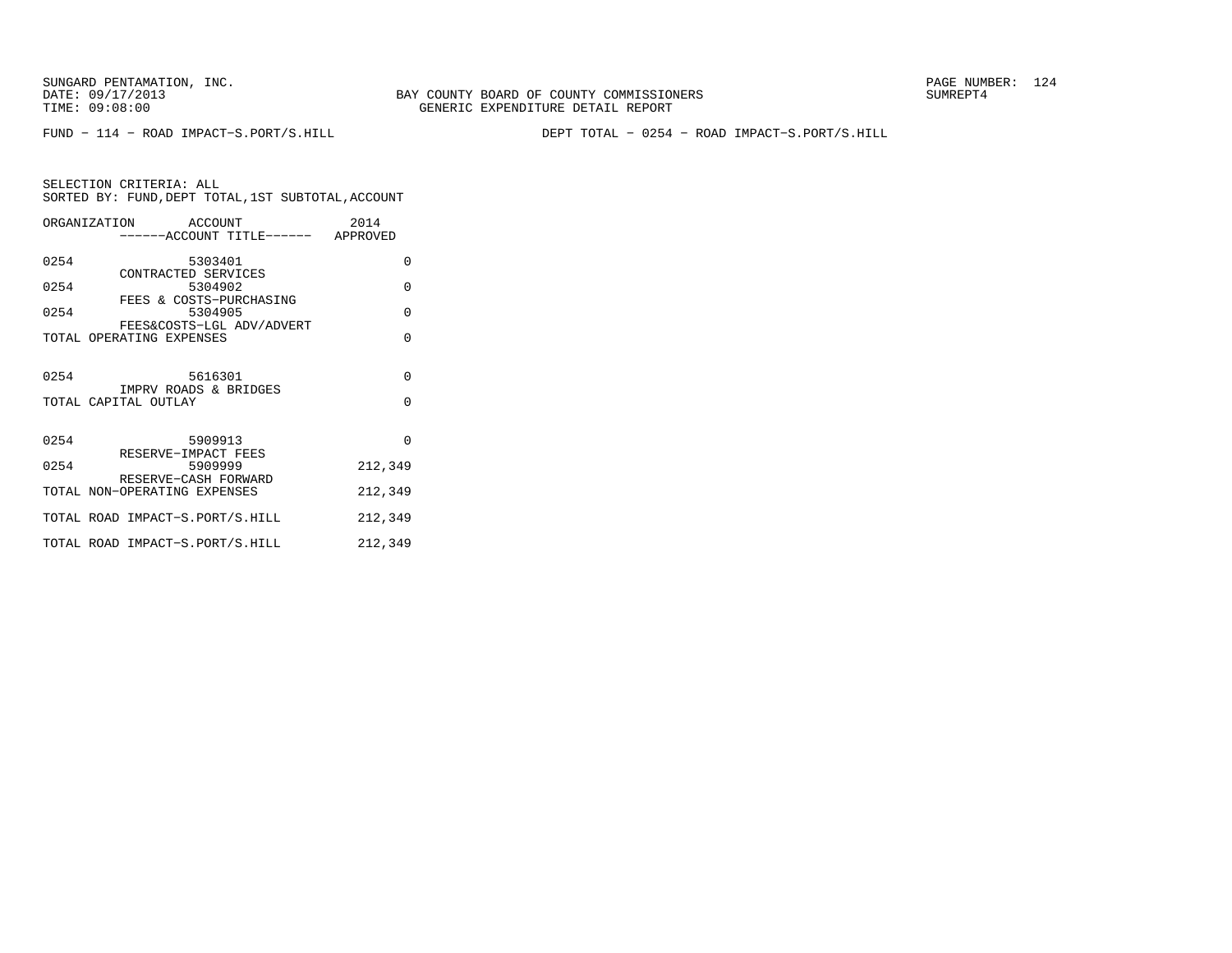FUND − 115 − STORMWATER MANAGEMENT DEPT TOTAL − 0241 − STORMWATER ROADS

|      | ORGANIZATION                | ACCOUNT                       |                           | 2014     |  |
|------|-----------------------------|-------------------------------|---------------------------|----------|--|
|      |                             |                               | ------ACCOUNT TITLE------ | APPROVED |  |
| 0241 |                             | 5305201<br>OPERATING SUPPLIES |                           |          |  |
|      | TOTAL OPERATING EXPENSES    |                               |                           |          |  |
|      | TOTAL STORMWATER ROADS      |                               |                           |          |  |
|      | TOTAL STORMWATER MANAGEMENT |                               |                           |          |  |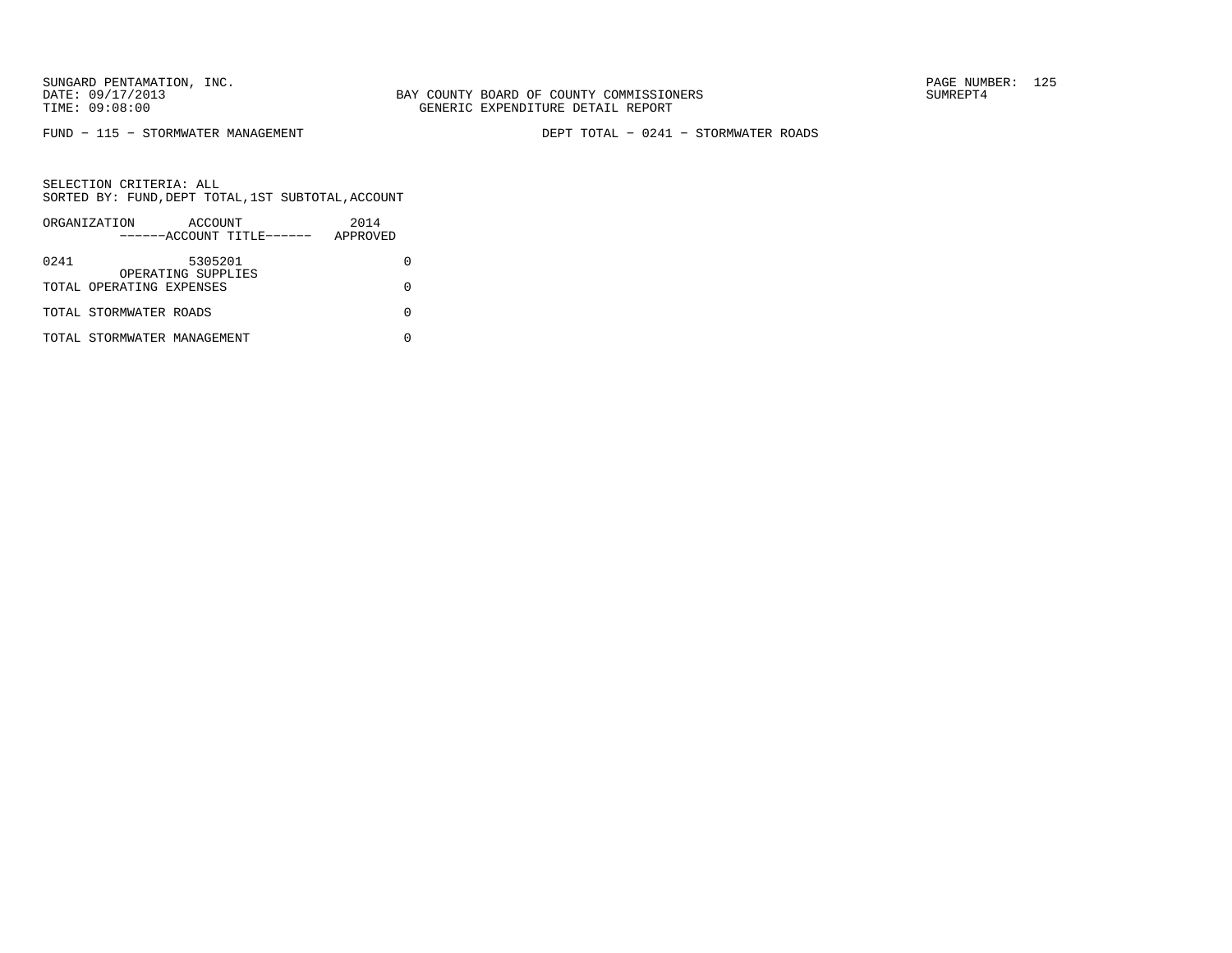FUND − 120 − LIBRARY DEPT TOTAL − 0360 − BAY COUNTY LIBRARY

| ORGANIZATION | ACCOUNT                                           | 2014      |
|--------------|---------------------------------------------------|-----------|
|              | ---ACCOUNT TITLE------ APPROVED                   |           |
| 0360         | 5101200                                           | 877,930   |
|              | SALARIES & WAGES-REGULAR                          |           |
| 0360         | 5101400<br>SALARIES & WAGES-OVERTIME              | 3,100     |
| 0360         | 5102100                                           | 67,399    |
|              | FICA TAXES-MATCHING                               |           |
| 0360         | 5102200                                           | 67,770    |
| 0360         | RETIREMENT CONTRIBUTIONS<br>5102300               | 171,836   |
|              | LIFE & HEALTH INSURANCE                           |           |
| 0360         | 5102400                                           | 3,779     |
|              | WORKERS COMP. PREMIUMS<br>TOTAL PERSONAL SERVICES | 1,191,814 |
|              |                                                   |           |
|              |                                                   |           |
| 0360         | 5143101<br>PROF SRV-CO ATTORNEY                   | 2,015     |
| 0360         | 5303107                                           | 150       |
|              | PROF SRV-SUBSTANCE TEST                           |           |
| 0360         | 5303110<br>PROF SRV-BACKGROUND CHECK              | 189       |
| 0360         | 5303401                                           | 5,500     |
|              | CONTRACTED SERVICES                               |           |
| 0360         | 5303403                                           | 850       |
| 0360         | CONTR SRV-BANK CHRG POOL<br>5303425               | 14,937    |
|              | CONTR SRV-ADMIN FEES                              |           |
| 0360         | 5303430                                           | 0         |
| 0360         | CONTR SRV-ADVERTISING<br>5303446                  | 63,373    |
|              | CONTR SRV-FACILITIES                              |           |
| 0360         | 5304001                                           | 0         |
| 0360         | TRAVEL/TRAINING NON-LOCAL<br>5304005              | 150       |
|              | TRAVEL-LOCAL                                      |           |
| 0360         | 5304101                                           | 11,000    |
| 0360         | COMMUNICATIONS SERVICES<br>5304122                | $\Omega$  |
|              | COMM SRV-LEASED LINES                             |           |
| 0360         | 5304125                                           | 8,000     |
|              | POSTAGE/TRANSP/FREIGHT<br>5304301                 |           |
| 0360         | UTILITY SERVICES                                  | 154,800   |
| 0360         | 5304405                                           | 0         |
|              | RENTALS/LEASES-BUILDINGS                          |           |
| 0360         | 5304410<br>RENTALS/LEASES-EQUIPMENT               | 8,004     |
| 0360         | 5304501                                           | 37,322    |
|              | INSURANCE & BONDS                                 |           |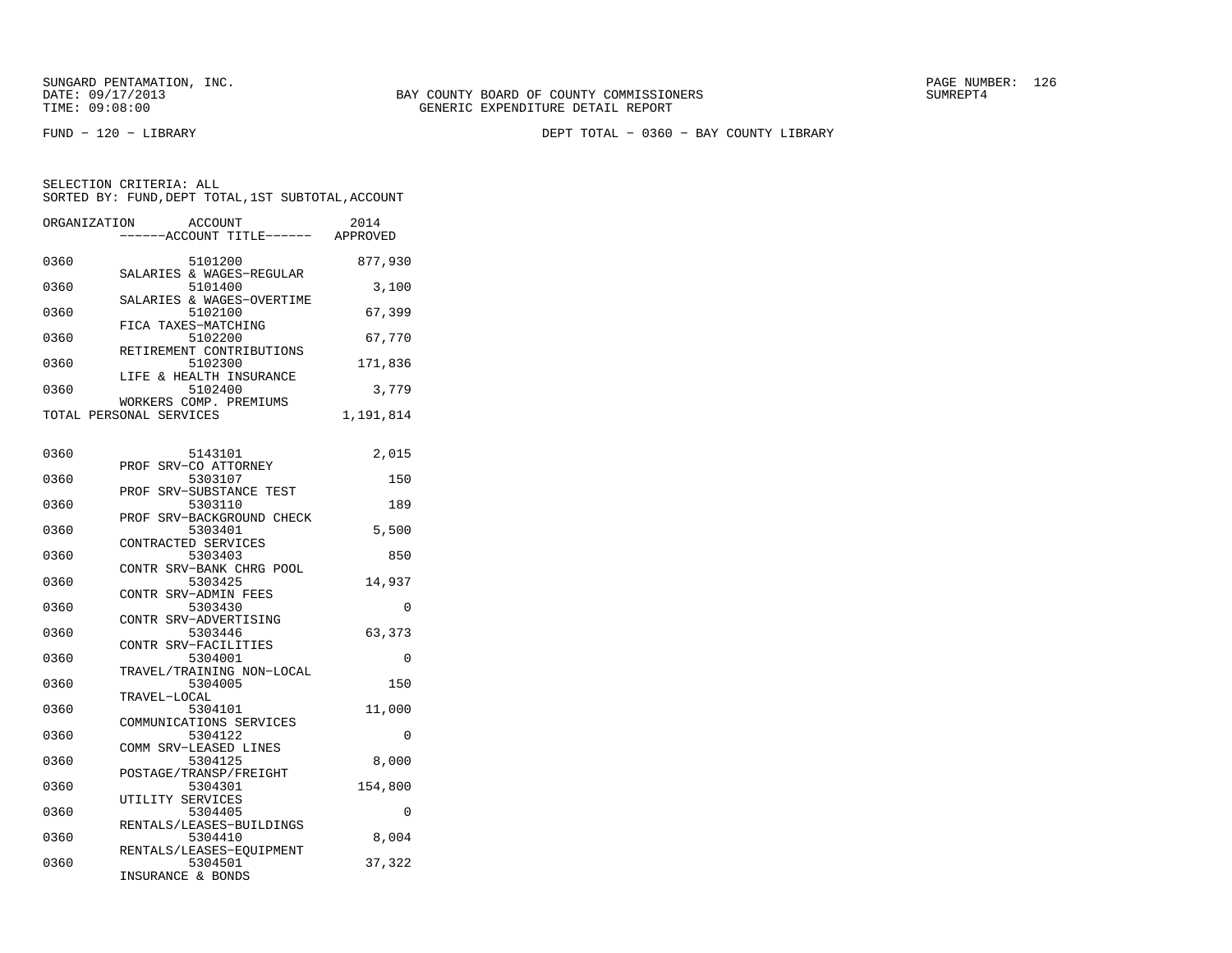FUND − 120 − LIBRARY DEPT TOTAL − 0360 − BAY COUNTY LIBRARY

| ORGANIZATION | <b>ACCOUNT</b>                      | 2014<br>---ACCOUNT TITLE------ APPROVED |
|--------------|-------------------------------------|-----------------------------------------|
|              |                                     |                                         |
| 0360         | 5304604                             | $\Omega$                                |
|              | REPAIR/MAINT-BLD&GRD DEPT           |                                         |
| 0360         | 5304605                             | 82,178                                  |
|              | REPAIR/MAINT-BLDG & GRND            |                                         |
| 0360         | 5304610                             | 600                                     |
|              | REPAIR/MAINT-AUTO EOUIP             |                                         |
| 0360         | 5304611                             | $\Omega$                                |
|              | REPAIR/MAINT-FLEET MAINT            |                                         |
| 0360         | 5304615                             | 21,500                                  |
| 0360         | REPAIR/MAINT-EQUIPMENT<br>5304701   | 2,500                                   |
|              | PRINTING & BINDING                  |                                         |
| 0360         | 5304902                             | 0                                       |
|              | FEES & COSTS-PURCHASING             |                                         |
| 0360         | 5304905                             | 3,500                                   |
|              | FEES&COSTS-LGL ADV/ADVERT           |                                         |
| 0360         | 5304990                             | 400                                     |
|              | MISCELLANEOUS EXPENSES              |                                         |
| 0360         | 5305101                             | 15,000                                  |
|              | OFFICE SUPPLIES                     |                                         |
| 0360         | 5305201                             | 13,000                                  |
|              | OPERATING SUPPLIES                  |                                         |
| 0360         | 5305202                             | 500                                     |
| 0360         | OPER SUPPLIES-JANITORIAL<br>5305205 |                                         |
|              | OIL & LUBRICANTS<br>GAS,            | 2,500                                   |
| 0360         | 5305210                             | 30                                      |
|              | SAFETY GEAR & SUPPLIES              |                                         |
| 0360         | 5305401                             | 75,000                                  |
|              | BOOKS/RESOURCE MATR/SUBSC           |                                         |
| 0360         | 5305402                             | 300                                     |
|              | DUES & MEMBERSHIPS                  |                                         |
| 0360         | 5305406                             | 200                                     |
|              | TRAINING & TUITION                  |                                         |
| 0360         | 5394940                             | 0                                       |
|              | COGS-VENDING/CONCESSION             |                                         |
|              | TOTAL OPERATING EXPENSES            | 523,498                                 |
| 0360         | 5606401                             | 0                                       |
|              | EQUIPMENT                           |                                         |
| 0360         | 5606402                             | 1,500                                   |
|              | EOUIP LESS THAN \$1000              |                                         |
| 0360         | 5606450<br>COMPUTER SOFTWARE        | 0                                       |
| 0360         | 5606620                             | 15,520                                  |
|              | <b>BOOKS - STATE AID</b>            |                                         |
| 0360         | 5606623                             | 13,560                                  |
|              | BOOKS -<br>LOCAL                    |                                         |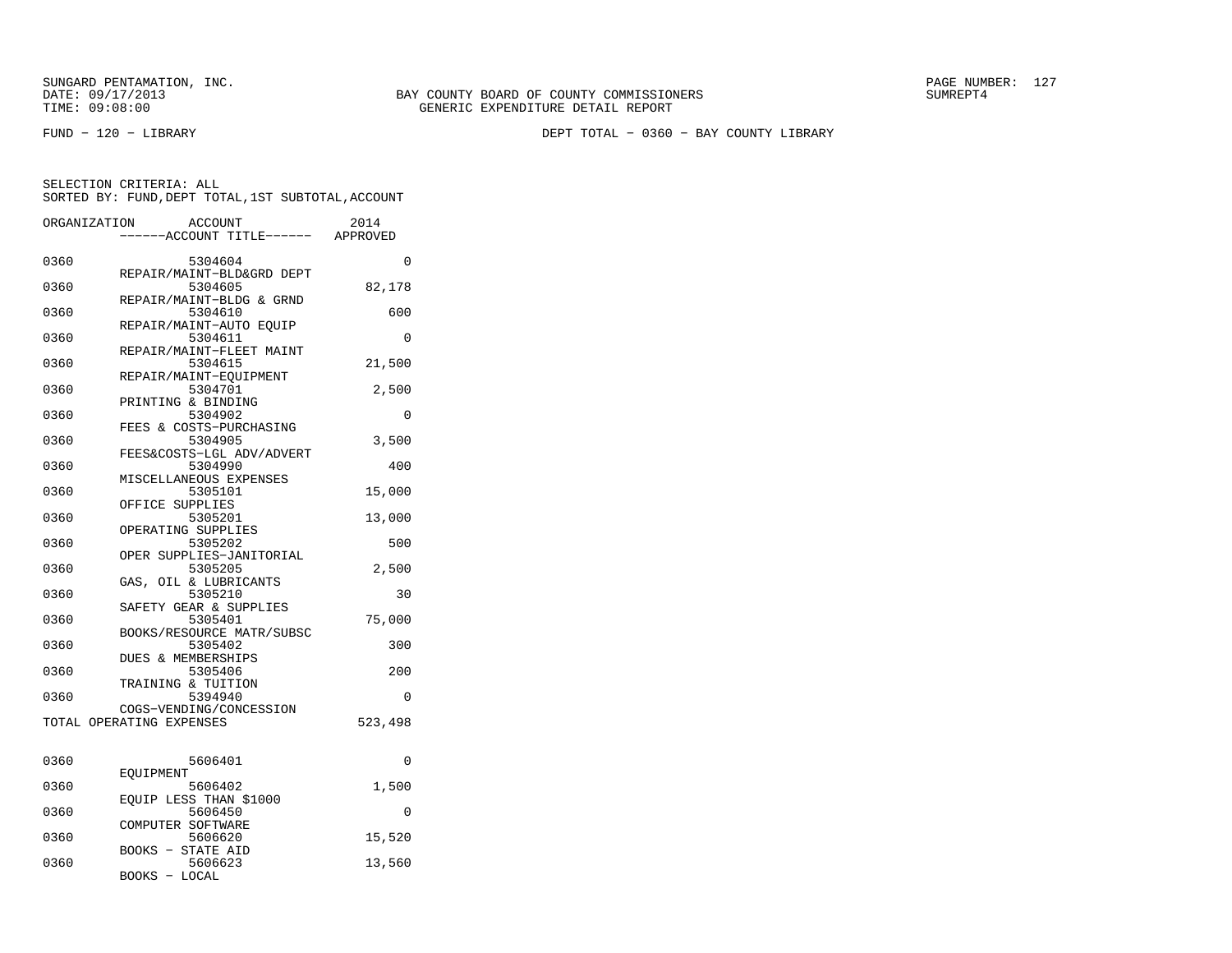FUND − 120 − LIBRARY DEPT TOTAL − 0360 − BAY COUNTY LIBRARY

| SELECTION CRITERIA: ALL<br>SORTED BY: FUND. DEPT TOTAL. 1ST SUBTOTAL. ACCOUNT |                           |         |  |                  |
|-------------------------------------------------------------------------------|---------------------------|---------|--|------------------|
| ORGANIZATION                                                                  | ------ACCOUNT TITLE------ | ACCOUNT |  | 2014<br>APPROVED |

| 0360 | 5606625                                 | O        |
|------|-----------------------------------------|----------|
|      | BOOKS - FRIENDS<br>TOTAL CAPITAL OUTLAY | 30,580   |
| 0360 | 5707201<br>INTEREST EXPENSE             | $\Omega$ |
|      | TOTAL DEBT SERVICE                      | $\Omega$ |
| 0360 | 5905998<br>DEPRECIATION EXPENSE         | $\Omega$ |
| 0360 | 5909910<br>RESERVE FOR CONTINGENCIES    | 47,437   |
| 0360 | 5909915                                 | $\Omega$ |
| 0360 | RESERVE FOR PAY ADJUSTMNT<br>5909999    | U        |
|      | RESERVE-CASH FORWARD                    |          |

 TOTAL NON−OPERATING EXPENSES 47,437 TOTAL BAY COUNTY LIBRARY 1,793,329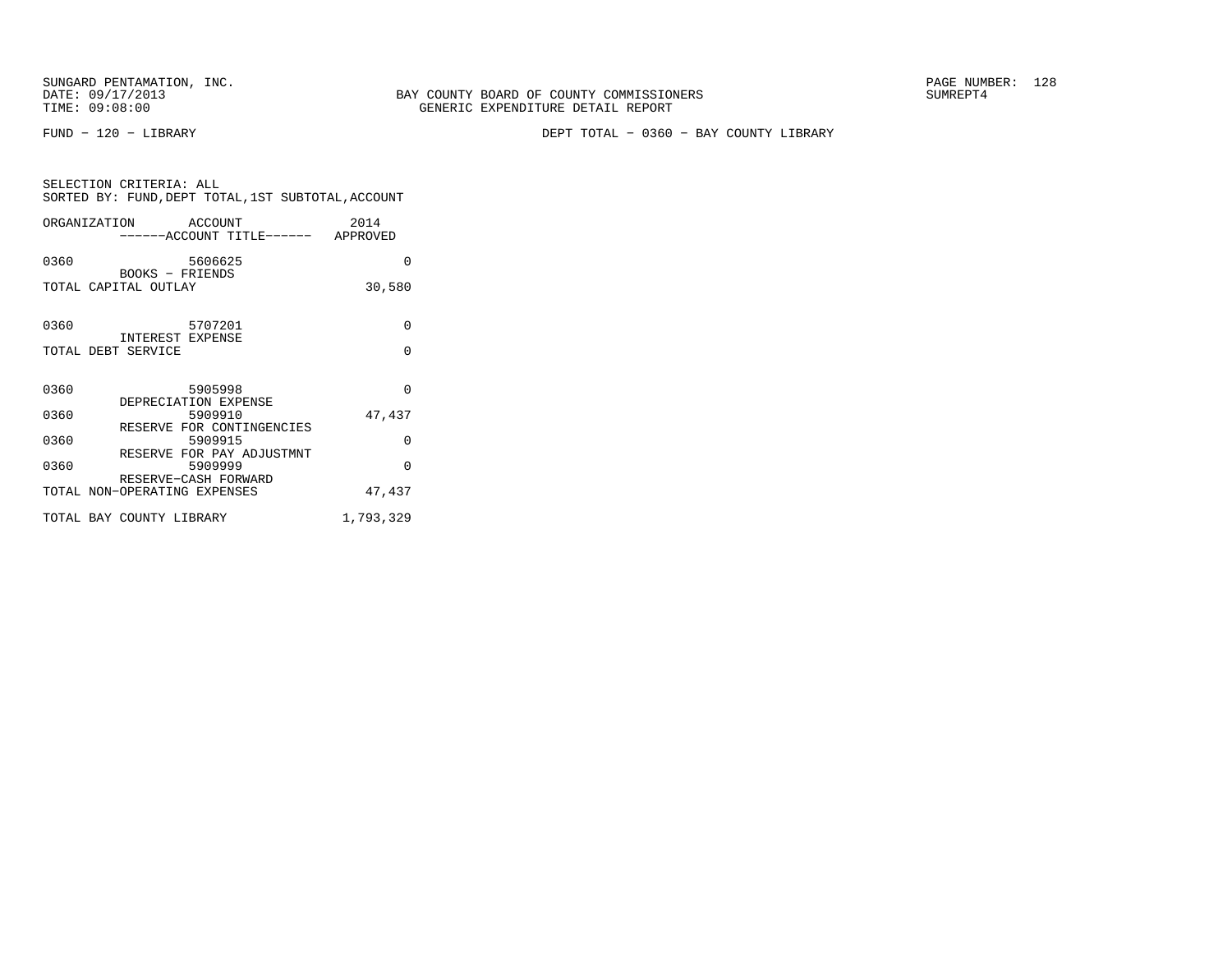FUND − 120 − LIBRARY DEPT TOTAL − 0361 − GULF COUNTY LIBRARY

SELECTION CRITERIA: ALLSORTED BY: FUND,DEPT TOTAL,1ST SUBTOTAL,ACCOUNT

| ORGANIZATION | ACCOUNT<br>---ACCOUNT TITLE------ APPROVED | 2014     |
|--------------|--------------------------------------------|----------|
| 0361         | 5101200                                    | 90,608   |
| 0361         | SALARIES & WAGES-REGULAR<br>5101400        | 11,100   |
| 0361         | SALARIES & WAGES-OVERTIME<br>5102100       | 7,781    |
| 0361         | FICA TAXES-MATCHING<br>5102200             | 7,175    |
| 0361         | RETIREMENT CONTRIBUTIONS<br>5102300        | 6,739    |
| 0361         | LIFE & HEALTH INSURANCE<br>5102400         | 430      |
|              | WORKERS COMP. PREMIUMS                     |          |
|              | TOTAL PERSONAL SERVICES                    | 123,833  |
| 0361         | 5303107                                    | 0        |
| 0361         | PROF SRV-SUBSTANCE TEST<br>5303110         | 0        |
|              | PROF SRV-BACKGROUND CHECK                  |          |
| 0361         | 5303401<br>CONTRACTED SERVICES             | 0        |
| 0361         | 5303410                                    | 0        |
| 0361         | CONTR SRV-JANITORIAL<br>5304001            | 0        |
| 0361         | TRAVEL/TRAINING NON-LOCAL<br>5304101       | 1,300    |
|              | COMMUNICATIONS SERVICES                    |          |
| 0361         | 5304125                                    | 130      |
| 0361         | POSTAGE/TRANSP/FREIGHT<br>5304301          | 22,000   |
| 0361         | UTILITY SERVICES<br>5304410                | 0        |
|              | RENTALS/LEASES-EQUIPMENT                   |          |
| 0361         | 5304501                                    | 988      |
| 0361         | INSURANCE & BONDS<br>5304605               | 450      |
|              | REPAIR/MAINT-BLDG & GRND                   |          |
| 0361         | 5304615<br>REPAIR/MAINT-EQUIPMENT          | 450      |
| 0361         | 5304701                                    | 0        |
| 0361         | PRINTING & BINDING<br>5304902              | 0        |
| 0361         | FEES & COSTS-PURCHASING<br>5304990         | $\Omega$ |
|              | MISCELLANEOUS EXPENSES                     |          |
| 0361         | 5305101                                    | 300      |
| 0361         | OFFICE SUPPLIES<br>5305201                 | $\Omega$ |

OPERATING SUPPLIES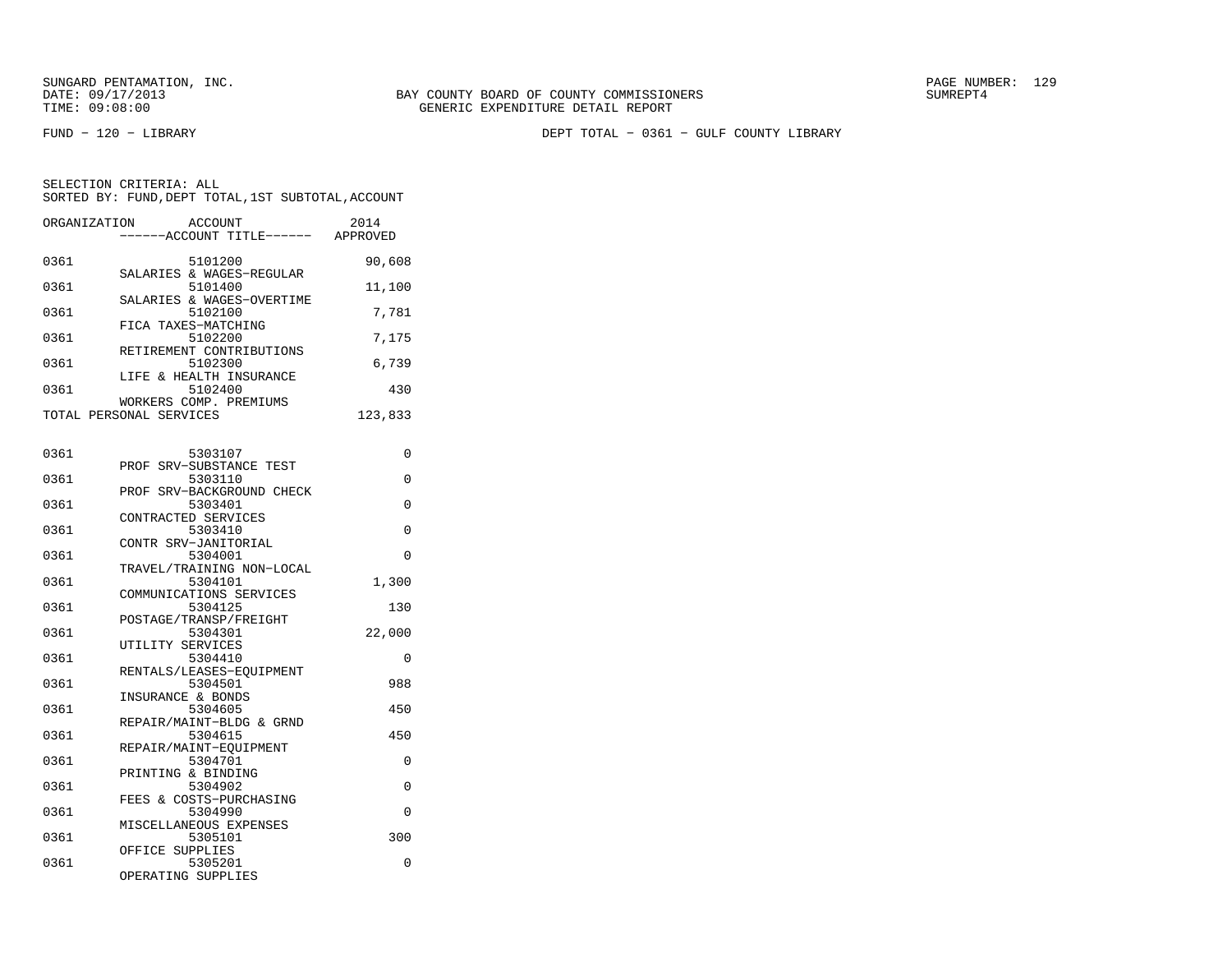FUND − 120 − LIBRARY DEPT TOTAL − 0361 − GULF COUNTY LIBRARY

|      | ORGANIZATION ACCOUNT                           | ----ACCOUNT TITLE------ APPROVED | 2014     |
|------|------------------------------------------------|----------------------------------|----------|
| 0361 | 5305202                                        |                                  | 250      |
| 0361 | OPER SUPPLIES-JANITORIAL<br>5305205            |                                  | 0        |
| 0361 | GAS, OIL & LUBRICANTS<br>5305210               |                                  | $\Omega$ |
| 0361 | SAFETY GEAR & SUPPLIES<br>5305401              |                                  | 6,210    |
| 0361 | BOOKS/RESOURCE MATR/SUBSC<br>5305406           |                                  | $\Omega$ |
|      | TRAINING & TUITION<br>TOTAL OPERATING EXPENSES |                                  | 32,078   |
| 0361 | 5606401                                        |                                  | $\Omega$ |
| 0361 | <b>EOUIPMENT</b><br>5606402                    |                                  | $\Omega$ |
| 0361 | EOUIP LESS THAN \$1000<br>5606620              |                                  | 9,650    |
| 0361 | BOOKS - STATE AID                              | 5606623                          | 4,800    |
|      | BOOKS - LOCAL<br>TOTAL CAPITAL OUTLAY          |                                  | 14,450   |
|      |                                                |                                  |          |
| 0361 | 5905998<br>DEPRECIATION EXPENSE                |                                  | $\Omega$ |
| 0361 | 5909910<br>RESERVE FOR CONTINGENCIES           |                                  | 12,000   |
| 0361 | 5909915<br>RESERVE FOR PAY ADJUSTMNT           |                                  | $\Omega$ |
|      | TOTAL NON-OPERATING EXPENSES                   |                                  | 12,000   |
|      | TOTAL GULF COUNTY LIBRARY                      |                                  | 182,361  |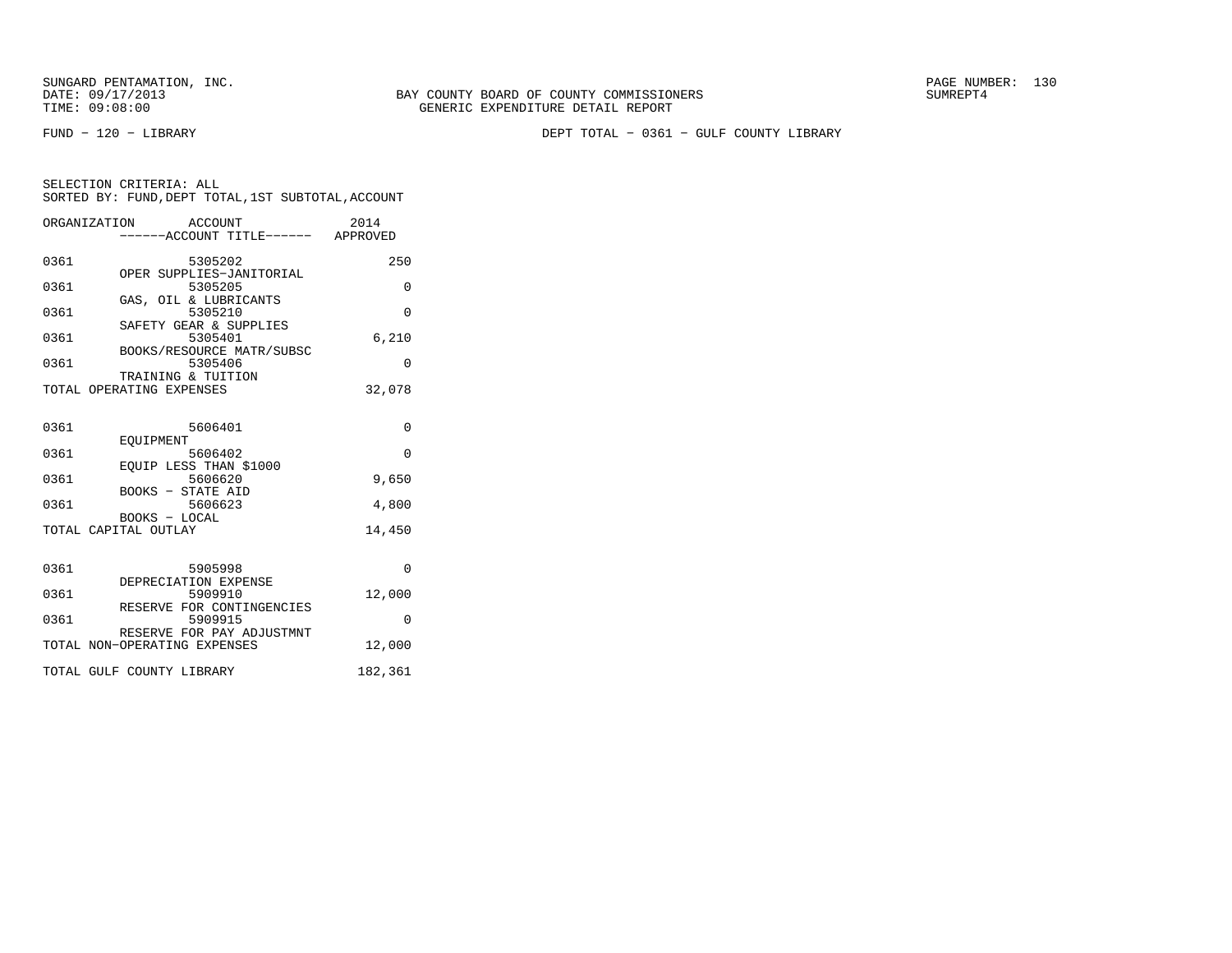BAY COUNTY BOARD OF COUNTY COMMISSIONERS TIME: 09:08:00 GENERIC EXPENDITURE DETAIL REPORT

FUND − 120 − LIBRARY DEPT TOTAL − 0362 − LIBERTY COUNTY LIBRARY

SELECTION CRITERIA: ALLSORTED BY: FUND,DEPT TOTAL,1ST SUBTOTAL,ACCOUNT

|      | ORGANIZATION ACCOUNT<br>------ACCOUNT TITLE------ APPROVED | 2014     |
|------|------------------------------------------------------------|----------|
| 0362 | 5101200                                                    | 84,607   |
| 0362 | SALARIES & WAGES-REGULAR<br>5101400                        | 2,500    |
| 0362 | SALARIES & WAGES-OVERTIME<br>5102100                       | 6,664    |
| 0362 | FICA TAXES-MATCHING<br>5102200                             | 6,205    |
| 0362 | RETIREMENT CONTRIBUTIONS<br>5102300                        | 17,854   |
| 0362 | LIFE & HEALTH INSURANCE<br>5102400                         | 683      |
|      | WORKERS COMP. PREMIUMS<br>TOTAL PERSONAL SERVICES          | 118,513  |
|      |                                                            |          |
| 0362 | 5303107                                                    | $\Omega$ |
| 0362 | PROF SRV-SUBSTANCE TEST<br>5303110                         | $\Omega$ |
| 0362 | PROF SRV-BACKGROUND CHECK<br>5303401                       | $\Omega$ |
| 0362 | CONTRACTED SERVICES<br>5304001                             | $\Omega$ |
|      | TRAVEL/TRAINING NON-LOCAL                                  |          |
| ハマドン | 5304101                                                    | ว วกก    |

|      | INAVELI INAINING NUNTIUCAL |       |  |
|------|----------------------------|-------|--|
| 0362 | 5304101                    | 2,300 |  |
|      | COMMUNICATIONS SERVICES    |       |  |
| 0362 | 5304125                    | 0     |  |
|      | POSTAGE/TRANSP/FREIGHT     |       |  |
| 0362 | 5304301                    | 7,300 |  |
|      | UTILITY SERVICES           |       |  |
| 0362 | 5304410                    | 0     |  |
|      | RENTALS/LEASES-EOUIPMENT   |       |  |
| 0362 | 5304501                    | 593   |  |
|      | INSURANCE & BONDS          |       |  |
| 0362 | 5304605                    | 0     |  |
|      | REPAIR/MAINT-BLDG & GRND   |       |  |
| 0362 | 5304615                    | 250   |  |
|      | REPAIR/MAINT-EOUIPMENT     |       |  |
| 0362 | 5304701                    | 0     |  |
|      | PRINTING & BINDING         |       |  |
| 0362 | 5304902                    | 0     |  |
|      | FEES & COSTS-PURCHASING    |       |  |
| 0362 | 5305101                    | 250   |  |
|      | OFFICE SUPPLIES            |       |  |
| 0362 | 5305201                    | 0     |  |
|      | OPERATING SUPPLIES         |       |  |
| 0362 | 5305202                    | 150   |  |

 OPER SUPPLIES−JANITORIAL0362 5305205 0 GAS, OIL & LUBRICANTS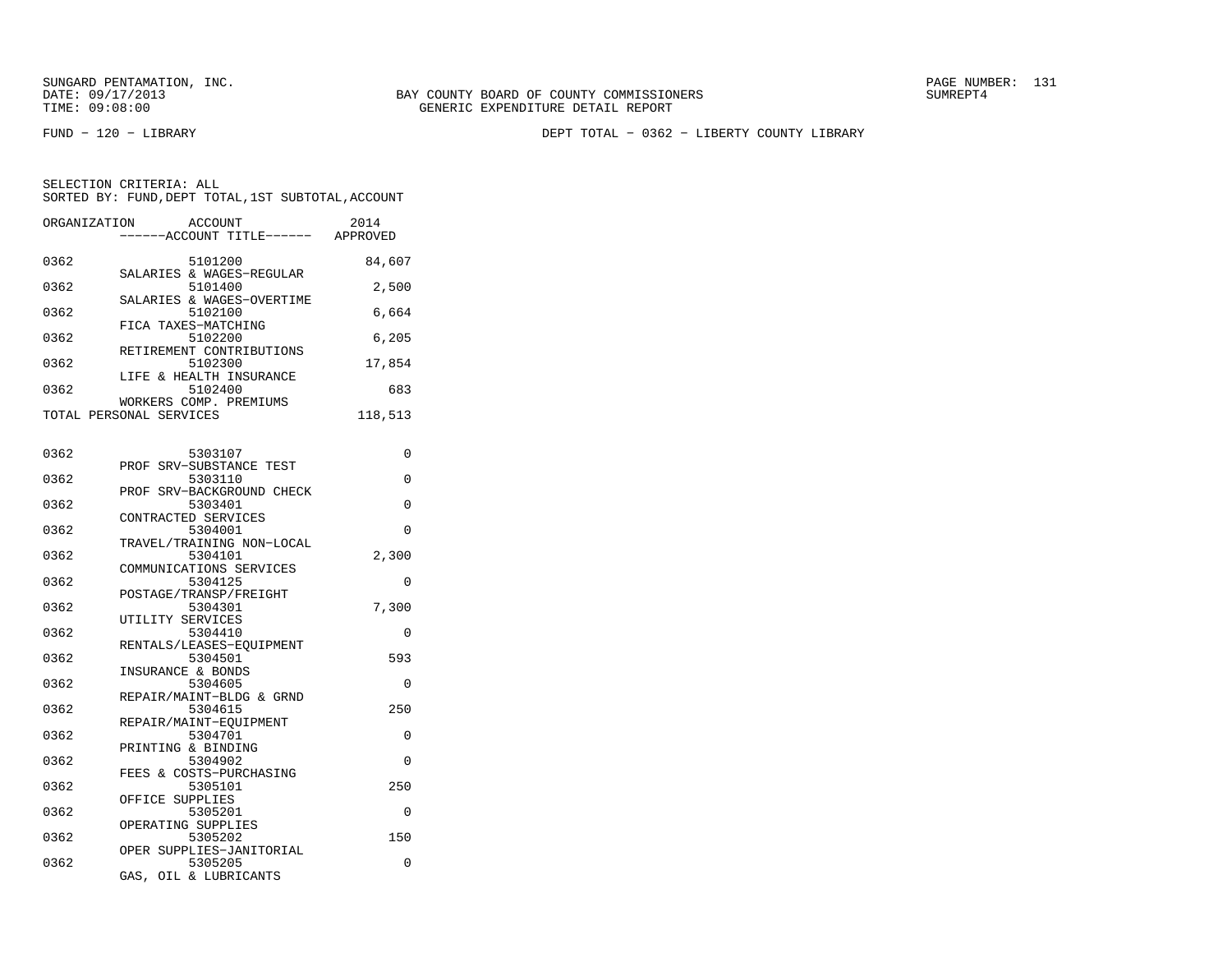FUND − 120 − LIBRARY DEPT TOTAL − 0362 − LIBERTY COUNTY LIBRARY

| SELECTION CRITERIA: ALL |                                                    |      |
|-------------------------|----------------------------------------------------|------|
|                         | SORTED BY: FUND, DEPT TOTAL, 1ST SUBTOTAL, ACCOUNT |      |
| ORGANIZATION            | ACCOUNT                                            | 2014 |

| 0362 | 5305210                                                   | $\Omega$ |
|------|-----------------------------------------------------------|----------|
| 0362 | SAFETY GEAR & SUPPLIES<br>5305401                         | 250      |
| 0362 | BOOKS/RESOURCE MATR/SUBSC<br>5305406                      | $\Omega$ |
|      | TRAINING & TUITION<br>TOTAL OPERATING EXPENSES            | 11,093   |
| 0362 | 5606401                                                   | $\Omega$ |
| 0362 | EOUIPMENT<br>5606402                                      | $\Omega$ |
| 0362 | EQUIP LESS THAN \$1000<br>5606620                         | $\Omega$ |
| 0362 | BOOKS - STATE AID<br>5606623                              | $\Omega$ |
|      | BOOKS - LOCAL<br>TOTAL CAPITAL OUTLAY                     | $\Omega$ |
| 0362 | 5905998                                                   | $\Omega$ |
| 0362 | DEPRECIATION EXPENSE<br>5909910                           | 7,008    |
| 0362 | RESERVE FOR CONTINGENCIES<br>5909915                      | $\Omega$ |
|      | RESERVE FOR PAY ADJUSTMNT<br>TOTAL NON-OPERATING EXPENSES | 7,008    |
|      | TOTAL LIBERTY COUNTY LIBRARY                              | 136,614  |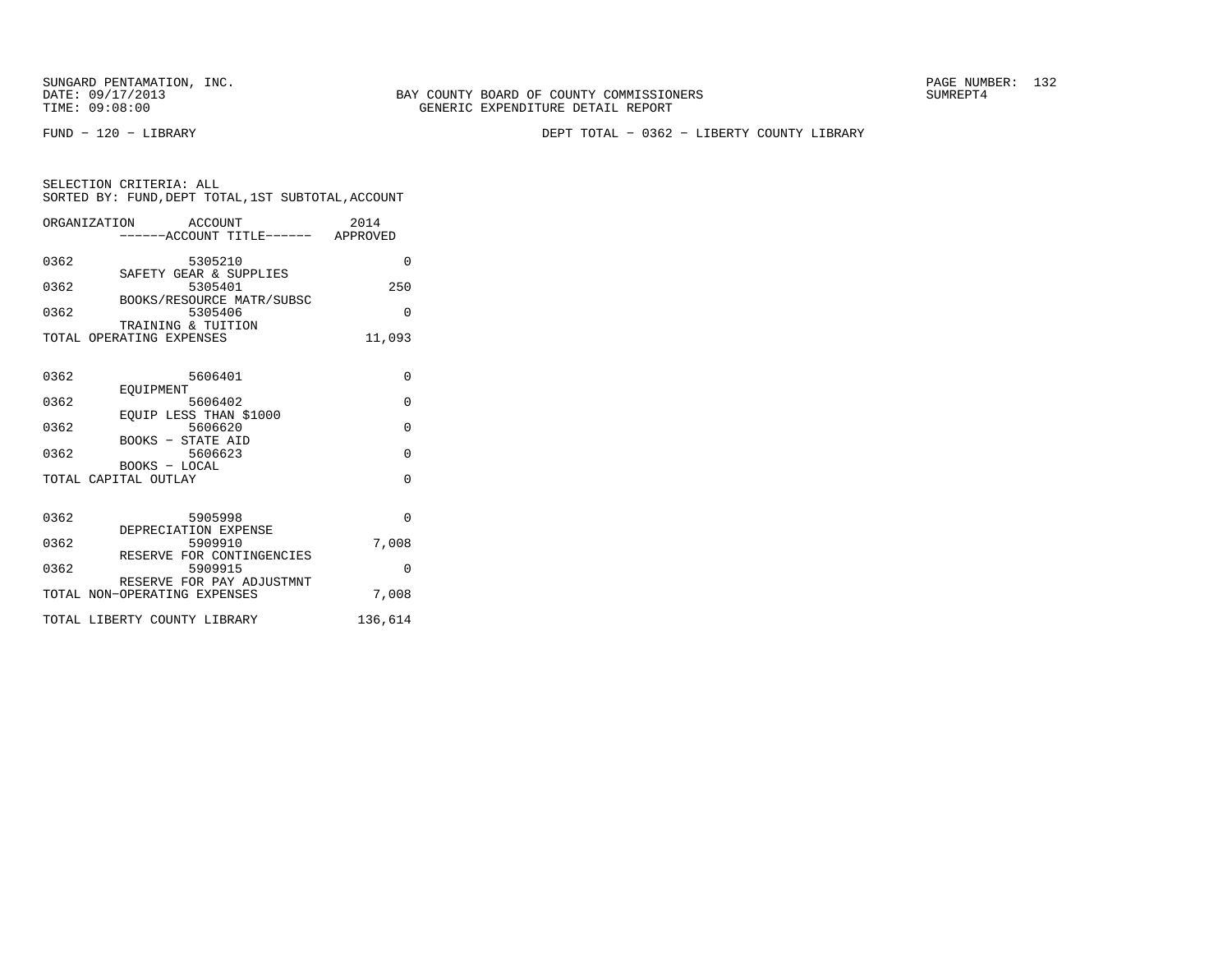FUND − 120 − LIBRARY DEPT TOTAL − 0363 − P C BEACH LIBRARY

| ORGANIZATION | <b>ACCOUNT</b><br>---ACCOUNT TITLE------ APPROVED    | 2014    |
|--------------|------------------------------------------------------|---------|
| 0363         | 5101200<br>SALARIES & WAGES-REGULAR                  | 115,748 |
| 0363         | 5101400<br>SALARIES & WAGES-OVERTIME                 | 7,500   |
| 0363         | 5102100<br>FICA TAXES-MATCHING                       | 9,428   |
| 0363         | 5102200<br>RETIREMENT CONTRIBUTIONS                  | 8,779   |
| 0363         | 5102300<br>LIFE & HEALTH INSURANCE                   | 15,576  |
| 0363         | 5102400<br>WORKERS COMP. PREMIUMS                    | 509     |
| 0363         | 5102500<br>UNEMPLOYMENT COMPENSATION                 | 0       |
|              | TOTAL PERSONAL SERVICES                              | 157,540 |
| 0363         | 5303107                                              | 0       |
| 0363         | SRV-SUBSTANCE TEST<br>PROF<br>5303110                | 0       |
| 0363         | PROF SRV-BACKGROUND CHECK<br>5303401                 | 500     |
| 0363         | CONTRACTED SERVICES<br>5304101                       | 0       |
| 0363         | COMMUNICATIONS SERVICES<br>5304125                   | 0       |
| 0363         | POSTAGE/TRANSP/FREIGHT<br>5304301                    | 0       |
| 0363         | UTILITY SERVICES<br>5304501                          | 790     |
| 0363         | INSURANCE & BONDS<br>5304605                         | 0       |
| 0363         | REPAIR/MAINT-BLDG & GRND<br>5304615                  | 1,399   |
| 0363         | REPAIR/MAINT-EQUIPMENT<br>5305101<br>OFFICE SUPPLIES | 1,500   |
| 0363         | 5305201<br>OPERATING SUPPLIES                        | 0       |
| 0363         | 5305202<br>OPER SUPPLIES-JANITORIAL                  | 1,000   |
| 0363         | 5305210<br>SAFETY GEAR & SUPPLIES                    | 0       |
| 0363         | 5305401<br>BOOKS/RESOURCE MATR/SUBSC                 | 4,000   |
|              | TOTAL OPERATING EXPENSES                             | 9,189   |
| 0363         | 5606401<br>EQUIPMENT                                 | 0       |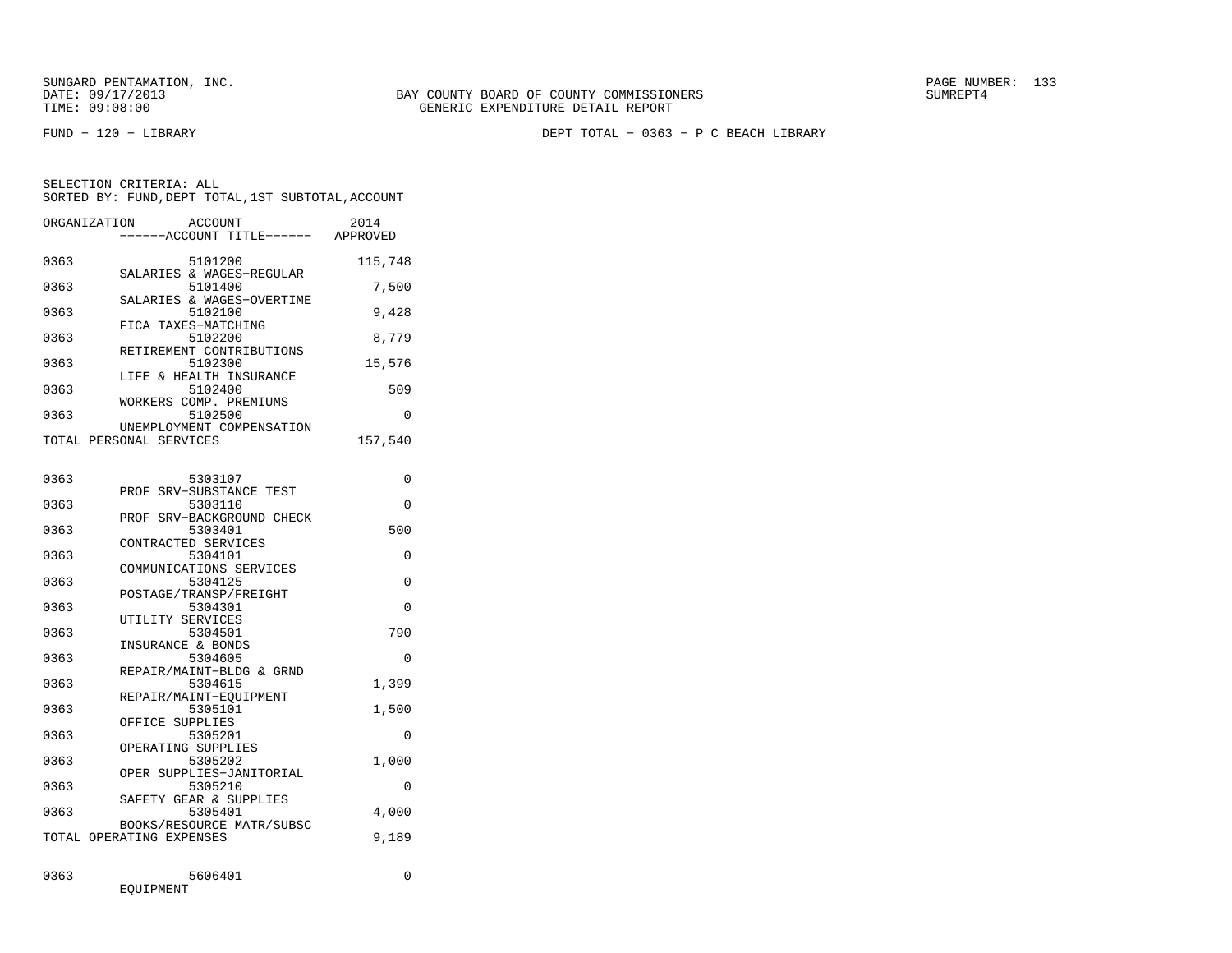FUND − 120 − LIBRARY DEPT TOTAL − 0363 − P C BEACH LIBRARY

| ORGANIZATION | ACCOUNT                            | 2014     |
|--------------|------------------------------------|----------|
|              | ------ACCOUNT TITLE------ APPROVED |          |
|              |                                    |          |
| 0363         | 5606402                            | $\Omega$ |
| 0363         | EOUIP LESS THAN \$1000<br>5606620  | $\Omega$ |
|              | BOOKS - STATE AID                  |          |
| 0363         | 5606623                            | 20,771   |
|              | BOOKS - LOCAL                      |          |
|              | TOTAL CAPITAL OUTLAY               | 20,771   |
|              |                                    |          |
|              |                                    |          |
| 0363         | 5905998                            | $\Omega$ |
| 0363         | DEPRECIATION EXPENSE<br>5909910    | 10,000   |
|              | RESERVE FOR CONTINGENCIES          |          |
| 0363         | 5909915                            | $\Omega$ |
|              | RESERVE FOR PAY ADJUSTMNT          |          |
|              | TOTAL NON-OPERATING EXPENSES       | 10,000   |
|              |                                    |          |
|              | TOTAL P C BEACH LIBRARY            | 197,500  |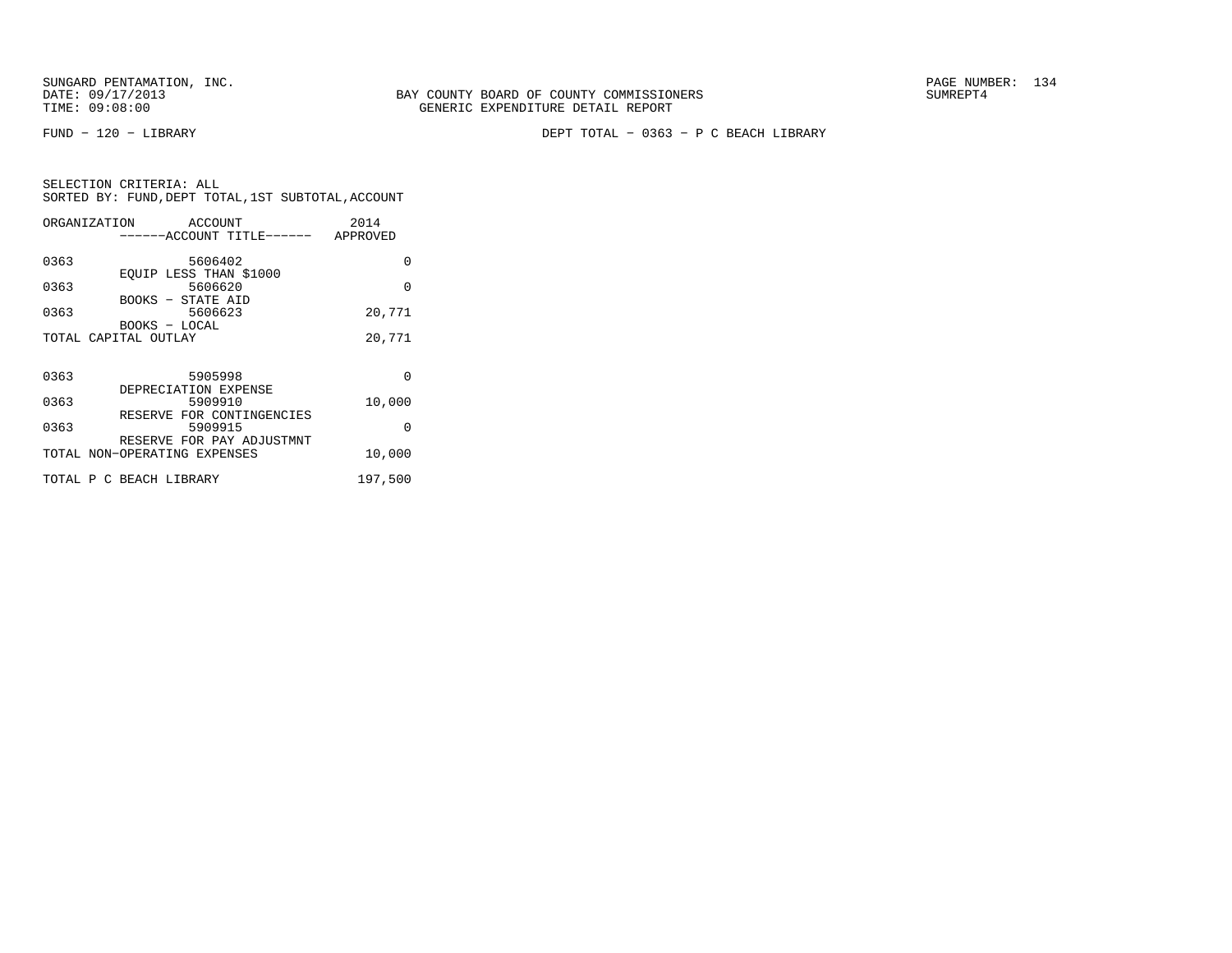FUND − 120 − LIBRARY DEPT TOTAL − 0364 − PARKER LIBRARY

| ORGANIZATION            | ACCOUNT<br>------ACCOUNT TITLE------ | 2014<br>APPROVED |
|-------------------------|--------------------------------------|------------------|
| 0364                    | 5101200                              | 22,981           |
| 0364                    | SALARIES & WAGES-REGULAR<br>5101400  | 0                |
| 0364                    | SALARIES & WAGES-OVERTIME<br>5102100 | 1,758            |
| 0364                    | FICA TAXES-MATCHING<br>5102200       | 1,637            |
| 0364                    | RETIREMENT CONTRIBUTIONS<br>5102300  | 3,037            |
| 0364                    | LIFE & HEALTH INSURANCE<br>5102400   | 99               |
|                         | WORKERS COMP. PREMIUMS               |                  |
| TOTAL PERSONAL SERVICES |                                      | 29,512           |

| 0364 | 5303106                              | 0            |
|------|--------------------------------------|--------------|
| 0364 | PROF SRV-PHYSICLS/MEDICAL<br>5303107 | $\Omega$     |
|      | PROF SRV-SUBSTANCE TEST              |              |
| 0364 | 5303110                              | $\Omega$     |
|      | PROF SRV-BACKGROUND CHECK            |              |
| 0364 | 5303401                              | $\Omega$     |
|      | CONTRACTED SERVICES                  |              |
| 0364 | 5304101                              | 825          |
|      | COMMUNICATIONS SERVICES              |              |
| 0364 | 5304301                              | $\Omega$     |
|      | UTILITY SERVICES                     |              |
| 0364 | 5304501                              | 198          |
|      | INSURANCE & BONDS                    |              |
| 0364 | 5304605                              | $\Omega$     |
|      | REPAIR/MAINT-BLDG & GRND             |              |
| 0364 | 5304615                              | $\Omega$     |
|      | REPAIR/MAINT-EOUIPMENT               |              |
| 0364 | 5304701                              | $\Omega$     |
|      | PRINTING & BINDING                   |              |
| 0364 | 5305101                              | 150          |
|      | OFFICE SUPPLIES                      |              |
| 0364 | 5305201                              | 0            |
| 0364 | OPERATING SUPPLIES                   | 30           |
|      | 5305202<br>OPER SUPPLIES-JANITORIAL  |              |
| 0364 | 5305401                              | 195          |
|      | BOOKS/RESOURCE MATR/SUBSC            |              |
|      | TOTAL OPERATING EXPENSES             | 1,398        |
|      |                                      |              |
|      |                                      |              |
| 0364 | 5606401                              | $\Omega$     |
|      | EOUIPMENT                            |              |
| 0364 | 5606402                              | <sup>n</sup> |

| 0364 | 5606402                |  |
|------|------------------------|--|
|      | EQUIP LESS THAN \$1000 |  |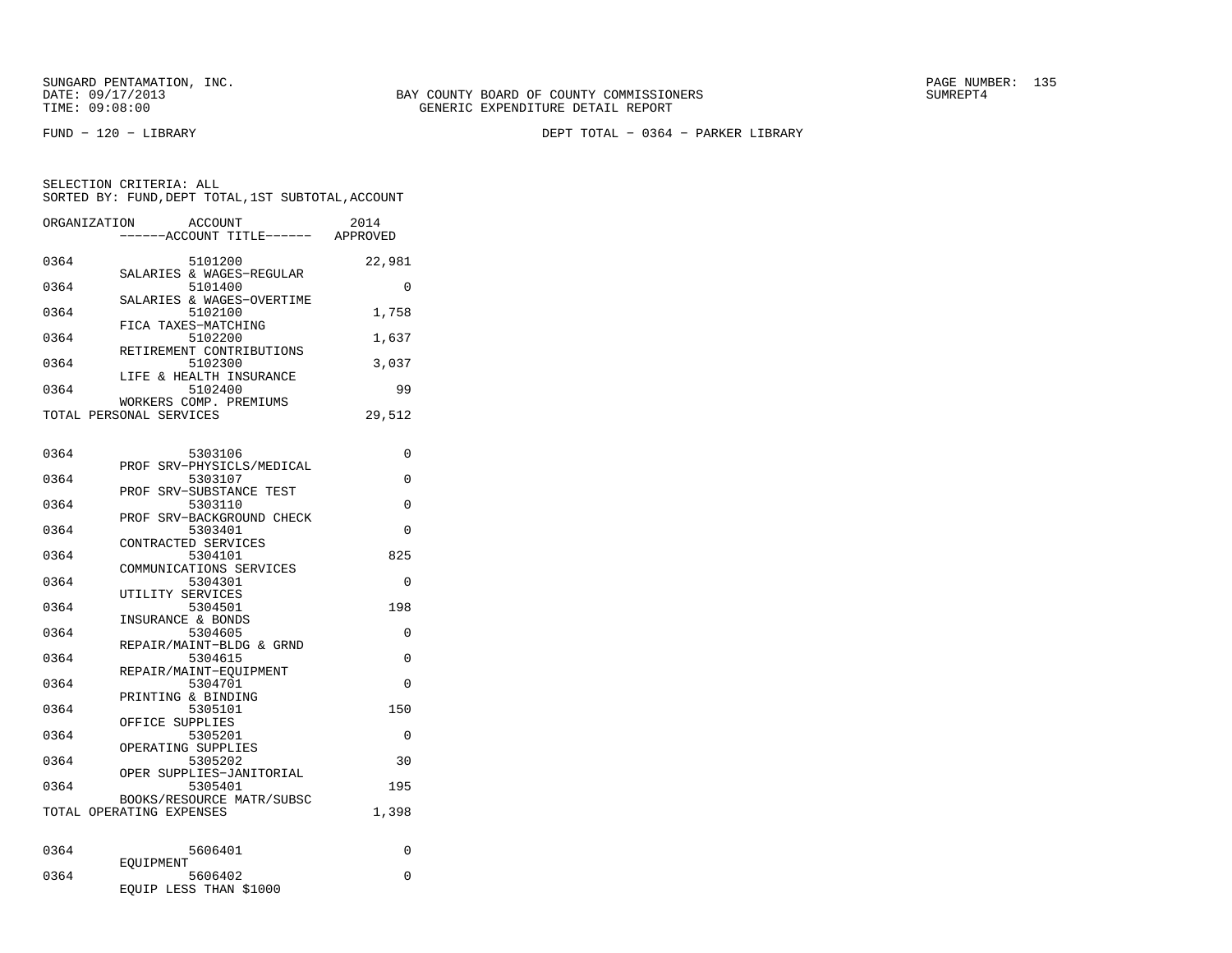FUND − 120 − LIBRARY DEPT TOTAL − 0364 − PARKER LIBRARY

|  | SELECTION CRITERIA: ALL                            |  |  |
|--|----------------------------------------------------|--|--|
|  | SORTED BY: FUND, DEPT TOTAL, 1ST SUBTOTAL, ACCOUNT |  |  |

| ORGANIZATION         | ACCOUNT                                                           | ------ACCOUNT TITLE------ | 2014<br>APPROVED |
|----------------------|-------------------------------------------------------------------|---------------------------|------------------|
| 0364                 | 5606623<br>BOOKS - LOCAL                                          |                           | 6,496            |
| TOTAL CAPITAL OUTLAY |                                                                   |                           | 6,496            |
| 0364                 | 5905998                                                           |                           | 0                |
| 0364                 | DEPRECIATION EXPENSE<br>5909910                                   |                           | 7,000            |
| 0364                 | RESERVE FOR CONTINGENCIES<br>5909915<br>RESERVE FOR PAY ADJUSTMNT |                           | $\Omega$         |
|                      | TOTAL NON-OPERATING EXPENSES                                      |                           | 7,000            |
| TOTAL PARKER LIBRARY |                                                                   |                           | 44,406           |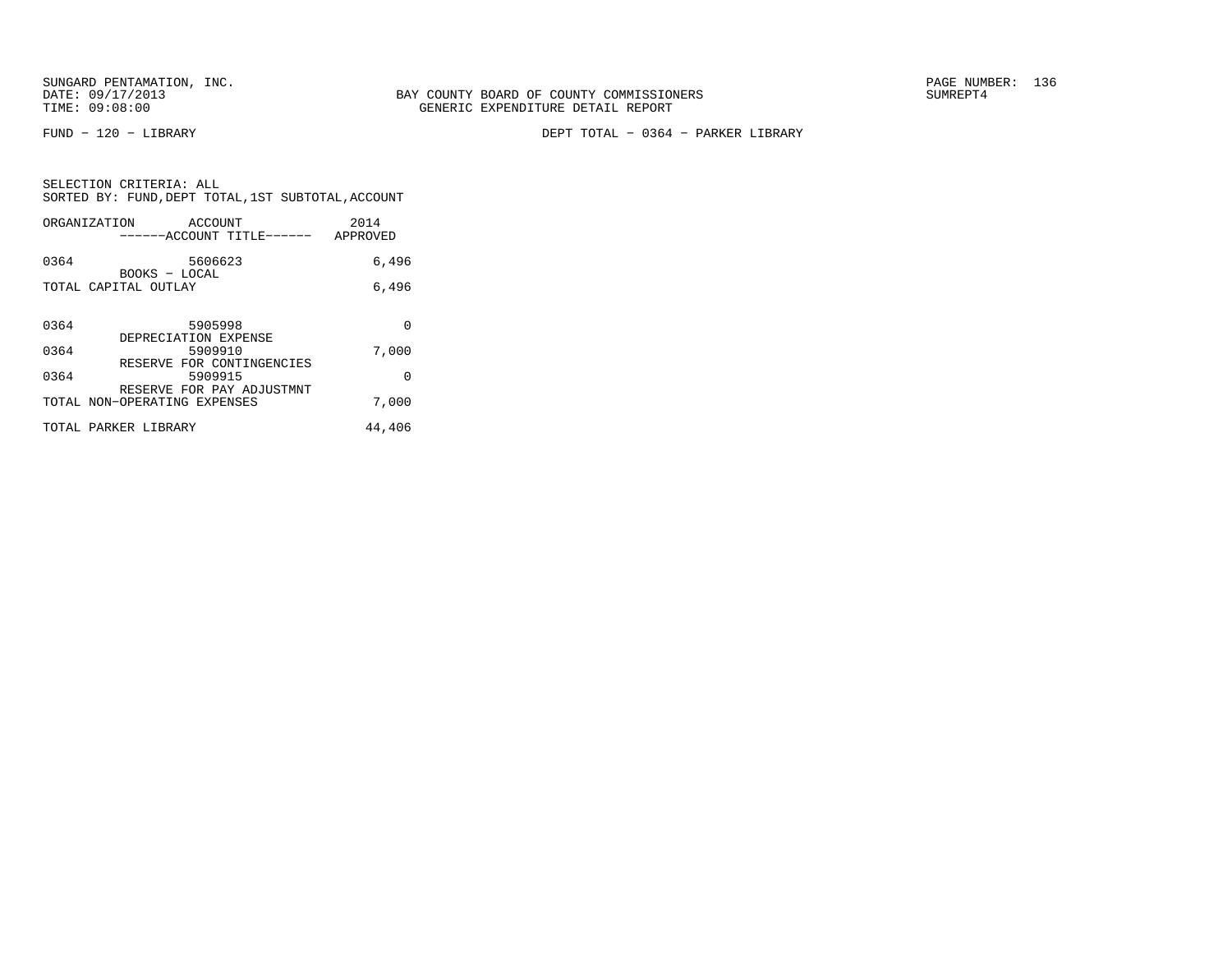FUND − 120 − LIBRARY DEPT TOTAL − 0365 − MULIT COUNTY LIBRARY

SELECTION CRITERIA: ALLSORTED BY: FUND,DEPT TOTAL,1ST SUBTOTAL,ACCOUNT

| ORGANIZATION | ACCOUNT<br>----ACCOUNT TITLE------ APPROVED       | 2014     |
|--------------|---------------------------------------------------|----------|
| 0365         | 5101200<br>SALARIES & WAGES-REGULAR               | 239,272  |
| 0365         | 5101400                                           | $\Omega$ |
| 0365         | SALARIES & WAGES-OVERTIME<br>5102100              | 18,305   |
| 0365         | FICA TAXES-MATCHING<br>5102200                    | 22,052   |
| 0365         | RETIREMENT CONTRIBUTIONS<br>5102300               | 48,573   |
| 0365         | LIFE & HEALTH INSURANCE<br>5102400                | 1,029    |
|              | WORKERS COMP. PREMIUMS<br>TOTAL PERSONAL SERVICES | 329,231  |
|              |                                                   |          |
| 0365         | 5303107<br>PROF SRV-SUBSTANCE TEST                | 0        |
| 0365         | 5303110<br>PROF SRV-BACKGROUND CHECK              | 650      |
| 0365         | 5303401                                           | 0        |
| 0365         | CONTRACTED SERVICES<br>5304001                    | 6,500    |
| 0365         | TRAVEL/TRAINING NON-LOCAL<br>5304005              | 2,000    |
| 0365         | TRAVEL-LOCAL<br>5304101                           | 7,300    |
| 0365         | COMMUNICATIONS SERVICES<br>5304122                | 0        |
| 0365         | COMM SRV-LEASED LINES<br>5304125                  | 0        |
| 0365         | POSTAGE/TRANSP/FREIGHT<br>5304301                 | 0        |
| 0365         | UTILITY SERVICES<br>5304410                       | 0        |
|              | RENTALS/LEASES-EQUIPMENT                          |          |
| 0365         | 5304501<br>INSURANCE & BONDS                      | 1,383    |
| 0365         | 5304605<br>REPAIR/MAINT-BLDG & GRND               | $\Omega$ |
| 0365         | 5304615<br>REPAIR/MAINT-EOUIPMENT                 | 10,500   |
| 0365         | 5304701<br>PRINTING & BINDING                     | 150      |

 0365 5304902 0 FEES & COSTS−PURCHASING0365 5305101 7,000

0365 5305201 6,000

OFFICE SUPPLIES

OPERATING SUPPLIES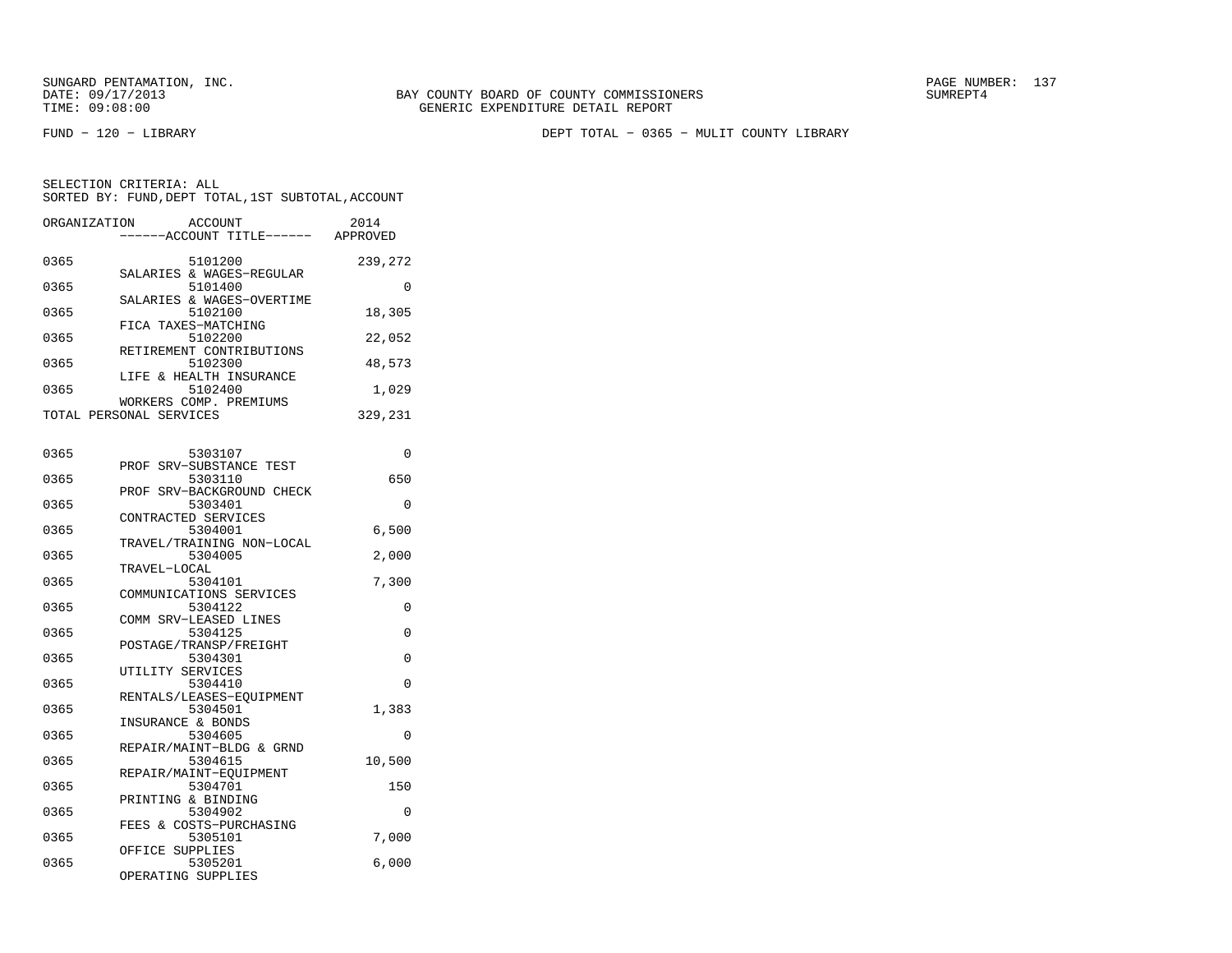FUND − 120 − LIBRARY DEPT TOTAL − 0365 − MULIT COUNTY LIBRARY

| SELECTION CRITERIA: ALL |                                                    |
|-------------------------|----------------------------------------------------|
|                         | SORTED BY: FUND, DEPT TOTAL, 1ST SUBTOTAL, ACCOUNT |

| ORGANIZATION                 |                          | ACCOUNT<br>------ACCOUNT TITLE------ APPROVED | 2014      |
|------------------------------|--------------------------|-----------------------------------------------|-----------|
| 0365                         |                          | 5305202                                       | $\Omega$  |
| 0365                         |                          | OPER SUPPLIES-JANITORIAL<br>5305205           | $\Omega$  |
| 0365                         |                          | GAS, OIL & LUBRICANTS<br>5305401              | 28,100    |
| 0365                         |                          | BOOKS/RESOURCE MATR/SUBSC<br>5305406          | $\Omega$  |
| TOTAL OPERATING EXPENSES     | TRAINING & TUITION       |                                               | 69,583    |
| 0365                         |                          | 5606401                                       | 0         |
| 0365                         | EOUIPMENT                | 5606402                                       | 1,500     |
| 0365                         |                          | EQUIP LESS THAN \$1000<br>5606450             | 0         |
| 0365                         | COMPUTER SOFTWARE        | 5606620                                       | $\Omega$  |
| 0365                         | <b>BOOKS - STATE AID</b> | 5606623                                       | $\Omega$  |
| 0365                         | BOOKS - LOCAL            | 5606625                                       | $\Omega$  |
| TOTAL CAPITAL OUTLAY         | BOOKS - FRIENDS          |                                               | 1,500     |
|                              |                          |                                               |           |
| 0365                         |                          | 5905998<br>DEPRECIATION EXPENSE               | 0         |
| 0365                         |                          | 5909910<br>RESERVE FOR CONTINGENCIES          | 41,750    |
| 0365                         |                          | 5909915                                       | $\Omega$  |
| TOTAL NON-OPERATING EXPENSES |                          | RESERVE FOR PAY ADJUSTMNT                     | 41,750    |
| TOTAL MULIT COUNTY LIBRARY   |                          |                                               | 442,064   |
| TOTAL LIBRARY                |                          |                                               | 2,796,274 |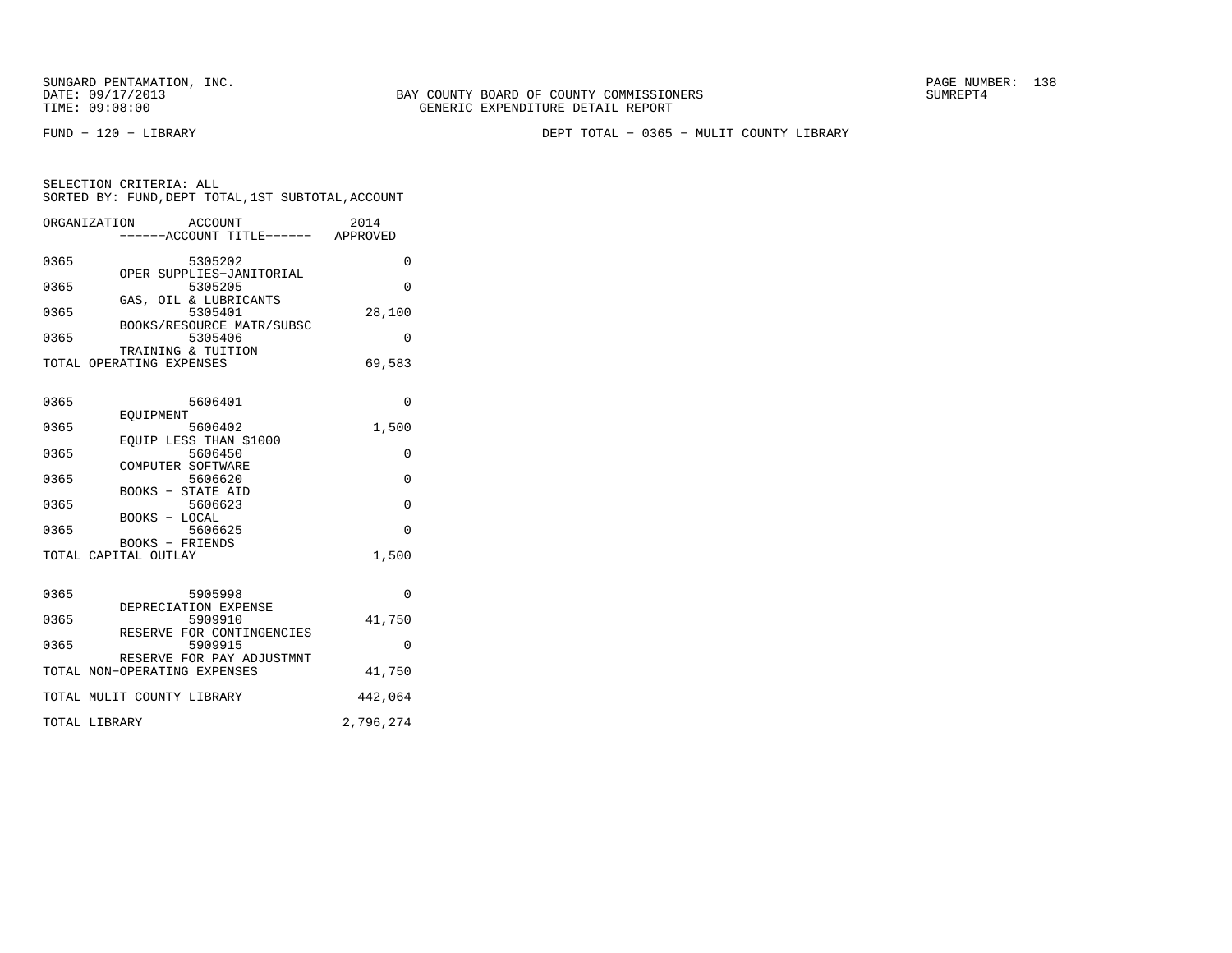FUND − 125 − TOURIST DEVELOPMENT DEPT TOTAL − 0265 − TOURISM PROMOTION

|      | ORGANIZATION                 | ACCOUNT                          |                           | 2014      |
|------|------------------------------|----------------------------------|---------------------------|-----------|
|      |                              |                                  | ------ACCOUNT TITLE------ | APPROVED  |
| 0265 |                              | 5303430                          |                           | 0         |
| 0265 |                              | CONTR SRV-ADVERTISING<br>5303443 |                           | $\Omega$  |
| 0265 |                              | 5303444                          | CONTR SRV-BEACH PATROL    | 6,406,432 |
|      |                              |                                  | CONTR SRV-PCB CNV & VISIT |           |
|      | TOTAL OPERATING EXPENSES     |                                  |                           | 6,406,432 |
| 0265 |                              | 5909924                          |                           | 0         |
|      |                              | RESERVE-PROMOTION                |                           |           |
|      | TOTAL NON-OPERATING EXPENSES |                                  |                           | $\Omega$  |
|      | TOTAL TOURISM PROMOTION      |                                  |                           | 6,406,432 |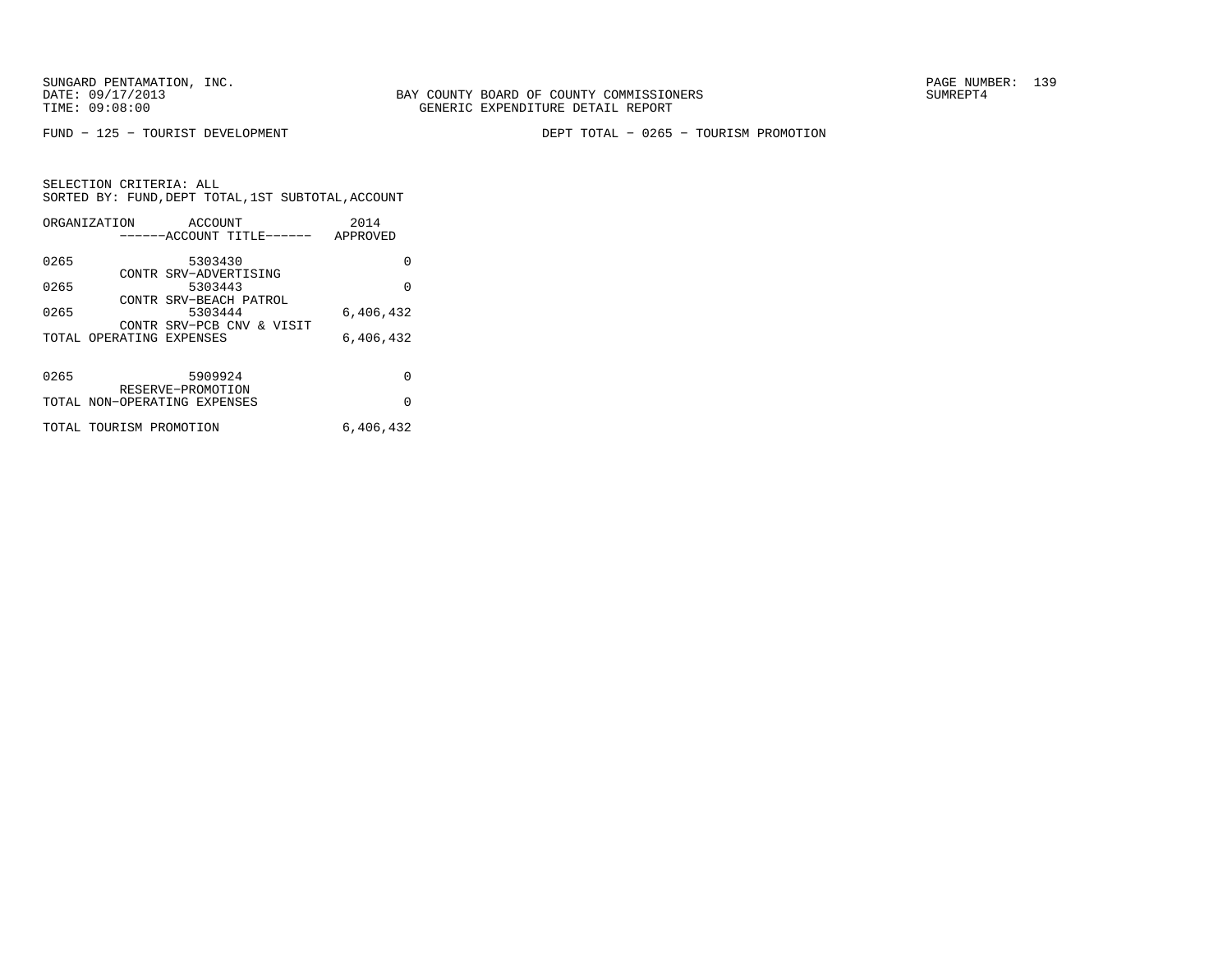BAY COUNTY BOARD OF COUNTY COMMISSIONERS TIME: 09:08:00 GENERIC EXPENDITURE DETAIL REPORT

FUND − 125 − TOURIST DEVELOPMENT DEPT TOTAL − 0275 − TOURISM ADMINISTRATION

| ORGANIZATION | ACCOUNT<br>----ACCOUNT TITLE------  | 2014<br>APPROVED |
|--------------|-------------------------------------|------------------|
|              |                                     |                  |
| 0275         | 5101200<br>SALARIES & WAGES-REGULAR | 52,284           |
| 0275         | 5102100                             | 4,000            |
| 0275         | FICA TAXES-MATCHING<br>5102200      | 3,724            |
| 0275         | RETIREMENT CONTRIBUTIONS<br>5102300 | 4,556            |
| 0275         | LIFE & HEALTH INSURANCE<br>5102400  | 225              |
|              | WORKERS COMP. PREMIUMS              |                  |
|              | TOTAL PERSONAL SERVICES             | 64,789           |
|              |                                     |                  |
|              |                                     |                  |
| 0275         | 5143101                             | 31,976           |
| 0275         | SRV-CO ATTORNEY<br>PROF<br>5143105  | 0                |
|              | SRV-OTHER ATTNY<br>PROF             |                  |
| 0275         | 5303107                             | 0                |
|              | PROF SRV-SUBSTANCE TEST             |                  |
| 0275         | 5303110                             | 0                |
|              | PROF SRV-BACKGROUND CHECK           |                  |
| 0275         | 5303401                             | 0                |
|              | CONTRACTED SERVICES                 |                  |
| 0275         | 5303410                             | $\Omega$         |
|              | CONTR SRV-JANITORIAL                |                  |
| 0275         | 5303424                             | 247,950          |
|              | CONTR SRV-CLERK FINANCE             |                  |
| 0275         | 5303425                             | 212,327          |
|              | CONTR SRV-ADMIN FEES                |                  |
| 0275         | 5303446                             | 12,209           |
|              | CONTR SRV-FACILITIES                |                  |
| 0275         | 5304005                             | 500              |
|              | TRAVEL-LOCAL                        |                  |
| 0275         | 5304101                             | 26,000           |
|              | COMMUNICATIONS SERVICES             |                  |
| 0275         | 5304122                             | 4,500            |
| 0275         | COMM SRV-LEASED LINES               | $\Omega$         |
|              | 5304125<br>POSTAGE/TRANSP/FREIGHT   |                  |
| 0275         | 5304301                             | 11,000           |
|              | UTILITY SERVICES                    |                  |
| 0275         | 5304405                             | 6,168            |
|              | RENTALS/LEASES-BUILDINGS            |                  |
| 0275         | 5304410                             | 5,000            |
|              | RENTALS/LEASES-EOUIPMENT            |                  |
| 0275         | 5304501                             | 3,752            |
|              | INSURANCE & BONDS                   |                  |
| 0275         | 5304604                             | 0                |
|              | REPAIR/MAINT-BLD&GRD DEPT           |                  |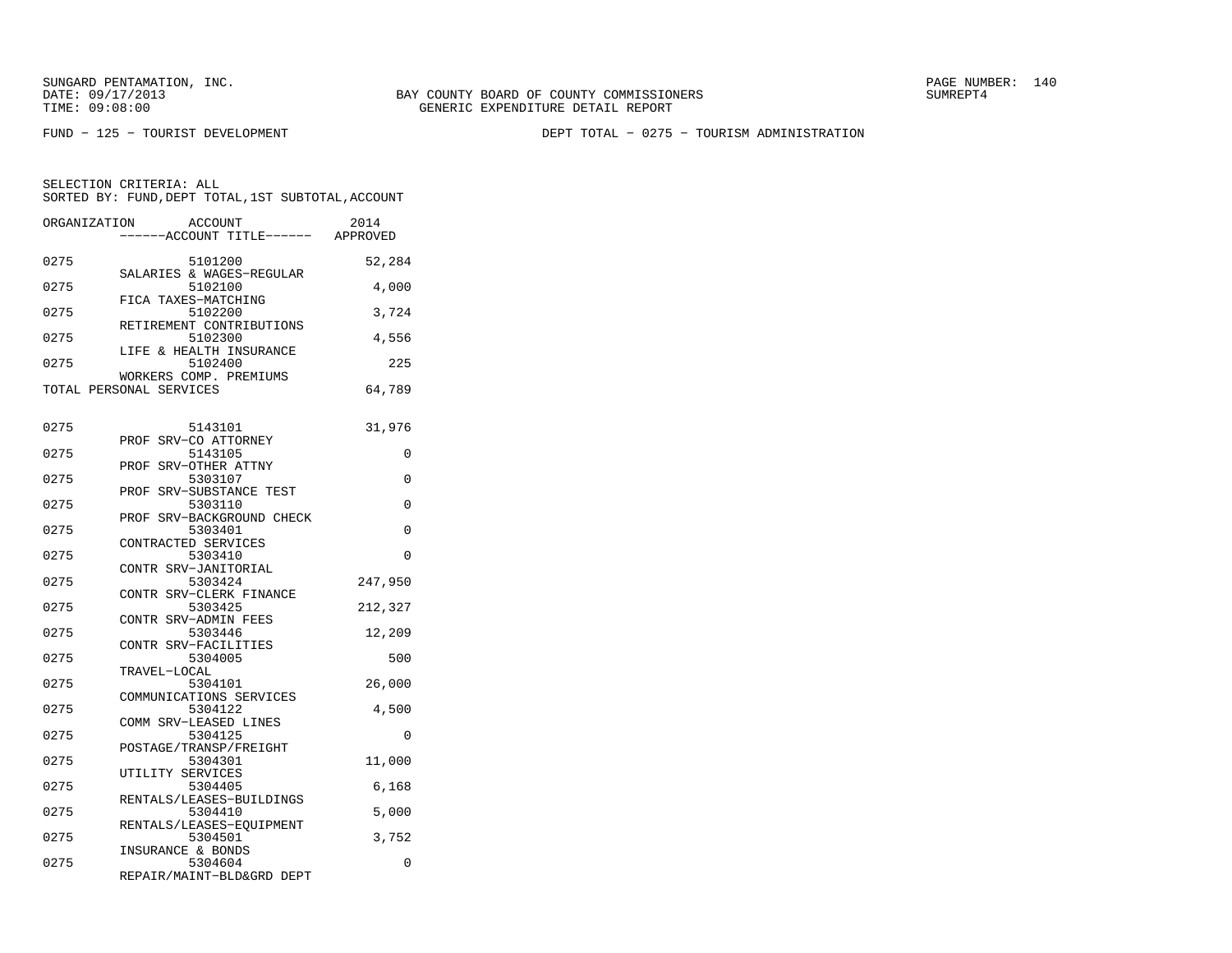BAY COUNTY BOARD OF COUNTY COMMISSIONERS TIME: 09:08:00 GENERIC EXPENDITURE DETAIL REPORT

FUND − 125 − TOURIST DEVELOPMENT DEPT TOTAL − 0275 − TOURISM ADMINISTRATION

| ORGANIZATION | ACCOUNT<br>----ACCOUNT TITLE------ APPROVED    | 2014     |
|--------------|------------------------------------------------|----------|
| 0275         | 5304605                                        | 7,815    |
| 0275         | REPAIR/MAINT-BLDG & GRND<br>5304615            | 20,000   |
| 0275         | REPAIR/MAINT-EQUIPMENT<br>5304701              | 250      |
| 0275         | PRINTING & BINDING<br>5304902                  | 0        |
| 0275         | FEES & COSTS-PURCHASING<br>5304905             | 0        |
| 0275         | FEES&COSTS-LGL ADV/ADVERT<br>5304909           | 360      |
| 0275         | FEES & COSTS-COURT FILING<br>5304984           | 0        |
| 0275         | <b>BAD DEBT</b><br>5304990                     | 0        |
| 0275         | MISCELLANEOUS EXPENSES<br>5305101              | 6,000    |
| 0275         | OFFICE SUPPLIES<br>5305201                     | 500      |
| 0275         | OPERATING SUPPLIES<br>5305210                  | 0        |
| 0275         | SAFETY GEAR & SUPPLIES<br>5305406              | $\Omega$ |
|              | TRAINING & TUITION<br>TOTAL OPERATING EXPENSES | 596,307  |
|              |                                                |          |
| 0275         | 5606201<br><b>BUILDINGS</b>                    | 0        |
| 0275         | 5606301<br>IMPRV OTHER THAN BLDGS              | $\Omega$ |
| 0275         | 5606401<br>EOUIPMENT                           | 5,000    |
| 0275         | 5606402<br>EQUIP LESS THAN \$1000              | 500      |
| 0275         | 5606450<br>COMPUTER SOFTWARE                   | 2,500    |
|              | TOTAL CAPITAL OUTLAY                           | 8,000    |
| 0275         | 5808103                                        | 100,000  |
| 0275         | AID-SPRING BREAK CT/PCB<br>5808192             | 100,000  |
|              | AID-LEAVE NO TRACE<br>TOTAL GRANTS & AIDS      | 200,000  |
| 0275         | 5905998<br>DEPRECIATION EXPENSE                | 0        |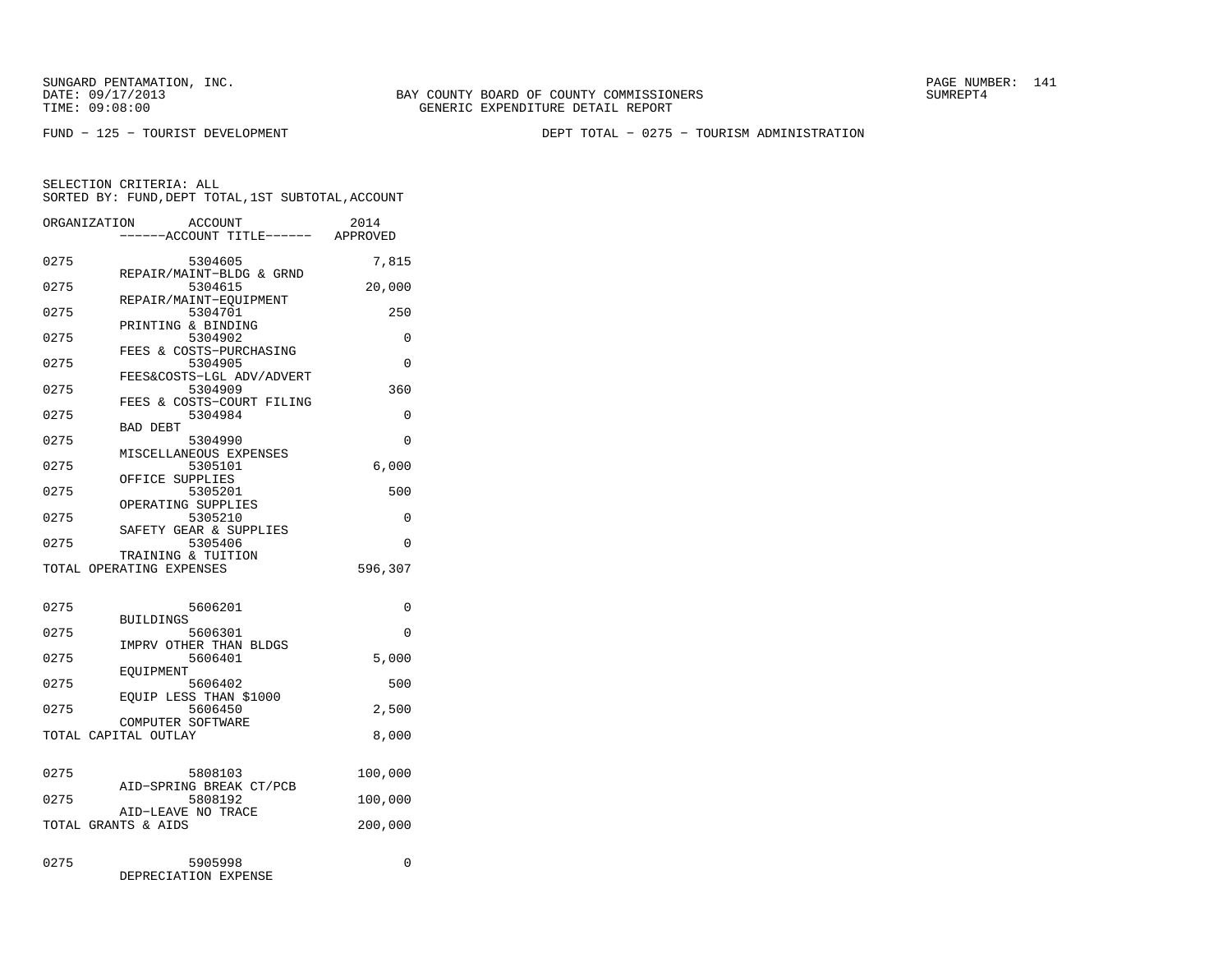FUND − 125 − TOURIST DEVELOPMENT DEPT TOTAL − 0275 − TOURISM ADMINISTRATION

|      | ORGANIZATION                 | ACCOUNT                              | 2014     |
|------|------------------------------|--------------------------------------|----------|
|      |                              | ------ACCOUNT TITLE------            | APPROVED |
| 0275 |                              | 5909910                              | 70,520   |
| 0275 |                              | RESERVE FOR CONTINGENCIES<br>5909915 |          |
|      | TOTAL NON-OPERATING EXPENSES | RESERVE FOR PAY ADJUSTMNT            | 70,520   |
|      | TOTAL TOURISM ADMINISTRATION |                                      | 939,616  |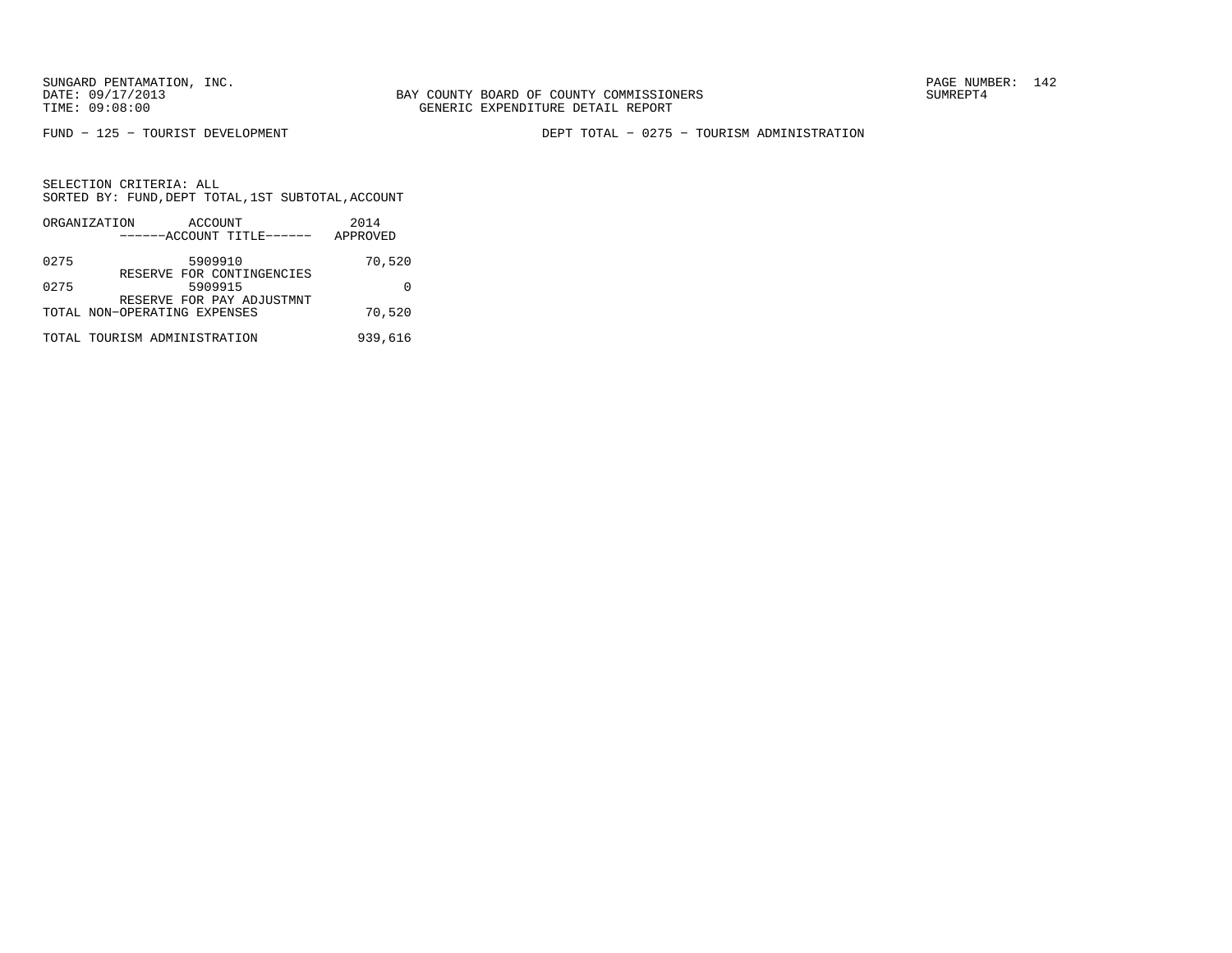FUND − 125 − TOURIST DEVELOPMENT DEPT TOTAL − 0280 − PRODUCT IMPROVEMENT

|      | ORGANIZATION<br>ACCOUNT<br>.<br>-----ACCOUNT TITLE------ APPROVED | 2014        |
|------|-------------------------------------------------------------------|-------------|
| 0280 | 5303401<br>CONTRACTED SERVICES                                    | 48,000      |
| 0280 | 5303434                                                           | 8,000       |
| 0280 | CONTR SRV-CONSULTATION<br>5303437                                 | 700,000     |
| 0280 | CONTR SRV-BCH CLEAN UP<br>5303479                                 | 140,000     |
| 0280 | CONTR SRV-LANDSCAPE MAINT<br>5304301                              | 2,800       |
| 0280 | UTILITY SERVICES<br>5304604                                       | 25,000      |
| 0280 | REPAIR/MAINT-BLD&GRD DEPT<br>5304605                              | $\Omega$    |
| 0280 | REPAIR/MAINT-BLDG & GRND<br>5304615                               | 6,500       |
| 0280 | REPAIR/MAINT-EQUIPMENT<br>5304902                                 | 2,413       |
| 0280 | FEES & COSTS-PURCHASING<br>5305201                                | 10,000      |
|      | OPERATING SUPPLIES                                                |             |
|      | TOTAL OPERATING EXPENSES                                          | 942,713     |
| 0280 | 5606301                                                           | 0           |
| 0280 | IMPRV OTHER THAN BLDGS<br>5606532                                 | $\mathbf 0$ |
|      | CIP-BCH AMPHITHEATER<br>TOTAL CAPITAL OUTLAY                      | $\Omega$    |
|      |                                                                   |             |
| 0280 | 5909910<br>RESERVE FOR CONTINGENCIES                              | 60,000      |
|      | TOTAL NON-OPERATING EXPENSES                                      | 60,000      |
|      | TOTAL PRODUCT IMPROVEMENT                                         | 1,002,713   |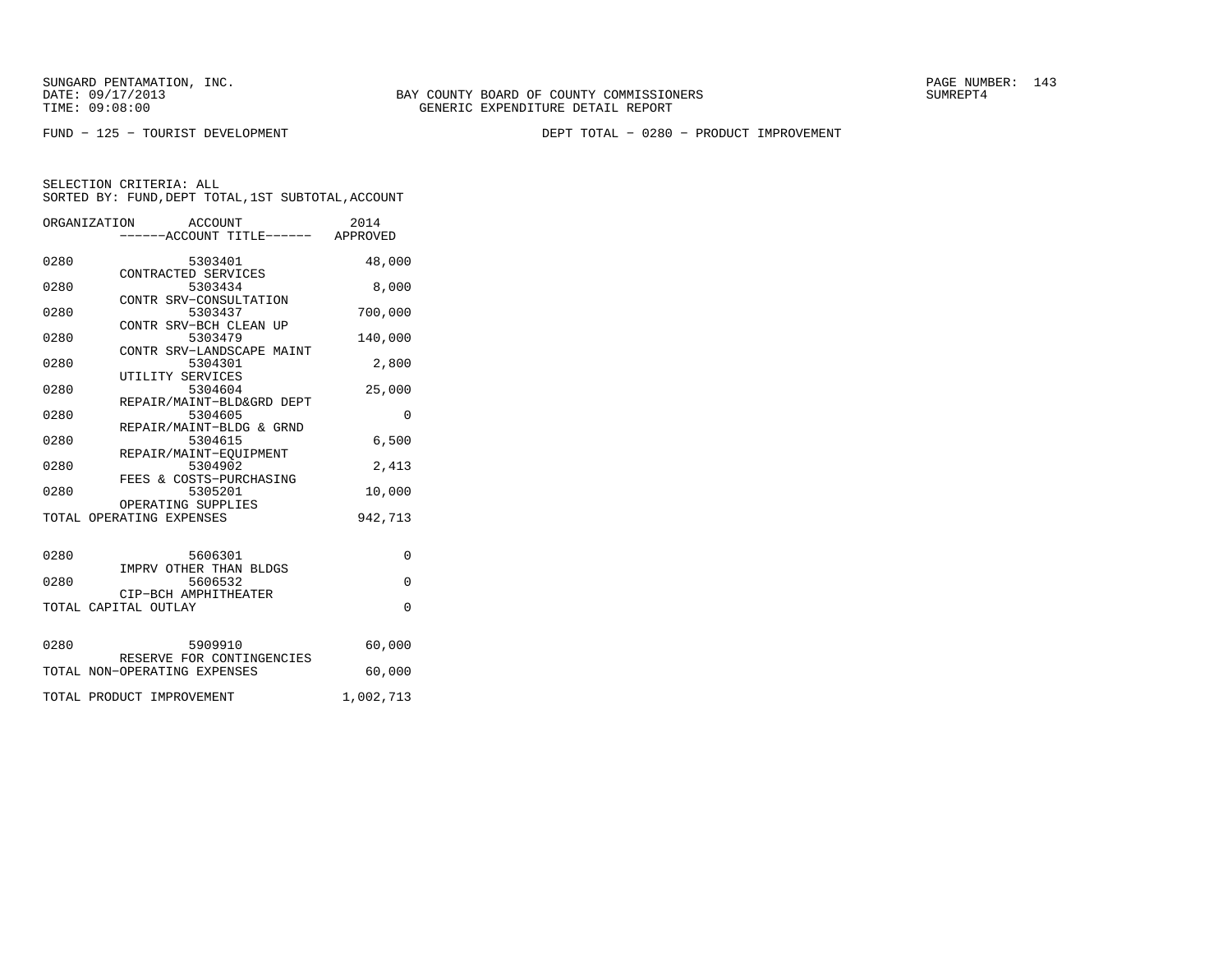FUND − 125 − TOURIST DEVELOPMENT DEPT TOTAL − 0980 − TRANSFERS/RESERVES/MISC

|      | ORGANIZATION                  | ACCOUNT                         | 2014      |
|------|-------------------------------|---------------------------------|-----------|
|      |                               | ------ACCOUNT TITLE------       | APPROVED  |
| 0980 |                               | 5909999<br>RESERVE-CASH FORWARD | 400,000   |
|      | TOTAL NON-OPERATING EXPENSES  |                                 | 400,000   |
|      | TOTAL TRANSFERS/RESERVES/MISC |                                 | 400,000   |
|      | TOTAL TOURIST DEVELOPMENT     |                                 | 8,748,761 |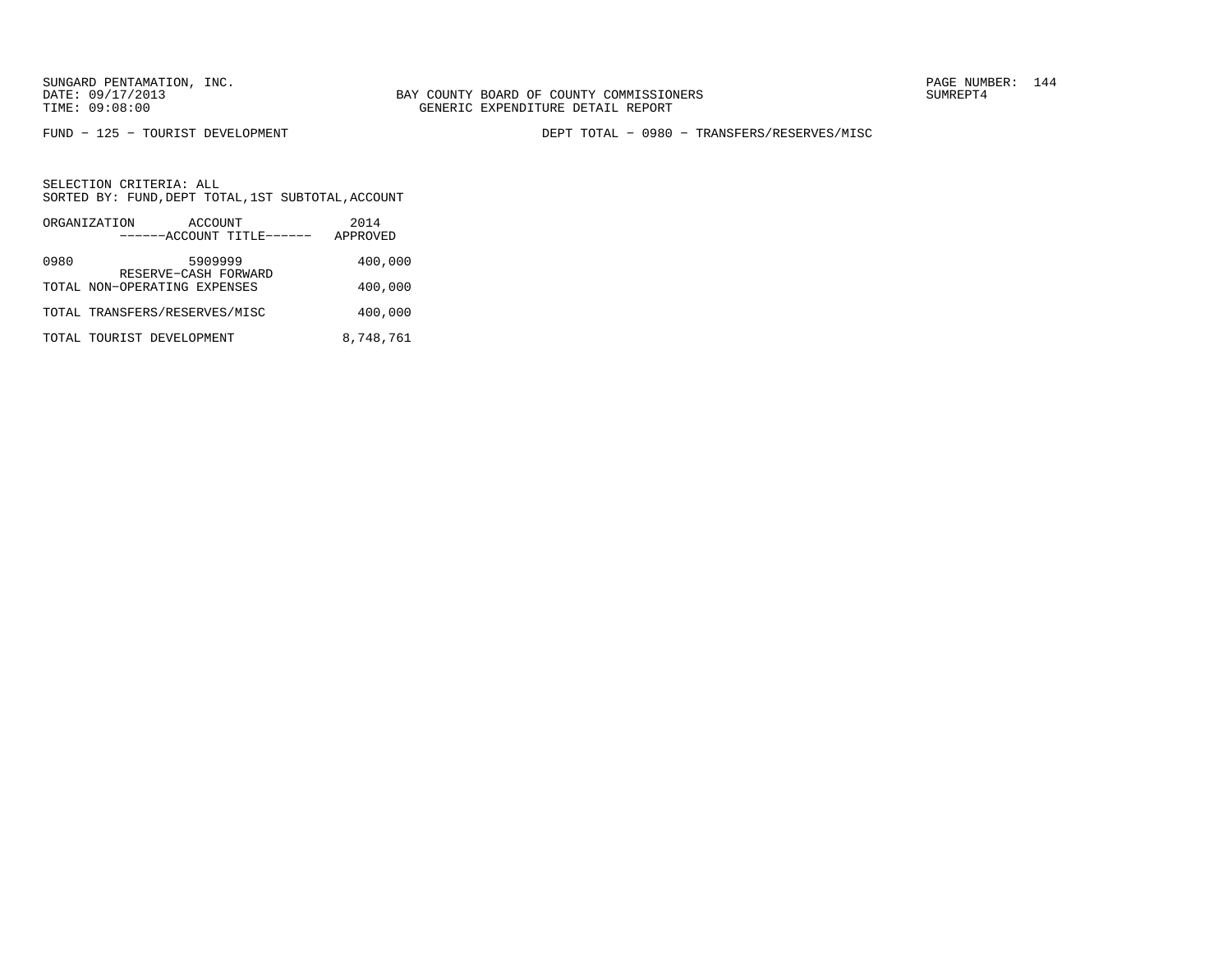FUND − 126 − MEXICO BEACH − TDC DEPT TOTAL − 0286 − MEXICO BEACH−TDC

|      | ORGANIZATION<br>ACCOUNT<br>----ACCOUNT TITLE------ APPROVED | 2014     |
|------|-------------------------------------------------------------|----------|
| 0286 | 5101200<br>SALARIES & WAGES-REGULAR                         | 43,893   |
| 0286 | 5101400                                                     | 0        |
| 0286 | SALARIES & WAGES-OVERTIME<br>5102100                        | 3,358    |
| 0286 | FICA TAXES-MATCHING<br>5102200                              | 3,127    |
| 0286 | RETIREMENT CONTRIBUTIONS<br>5102300                         | 8,922    |
| 0286 | LIFE & HEALTH INSURANCE<br>5102400                          | 188      |
|      | WORKERS COMP. PREMIUMS<br>TOTAL PERSONAL SERVICES           | 59,488   |
| 0286 | 5143101                                                     | 1,503    |
| 0286 | PROF SRV-CO ATTORNEY<br>5303107                             | $\Omega$ |
| 0286 | PROF SRV-SUBSTANCE TEST<br>5303424                          | 12,540   |
| 0286 | CONTR SRV-CLERK FINANCE<br>5303425                          | 8,315    |
| 0286 | CONTR SRV-ADMIN FEES<br>5303461                             | 413,199  |
| 0286 | CONTR SRV-MEXICO BEACH<br>5304909                           | $\Omega$ |
|      | FEES & COSTS-COURT FILING<br>TOTAL OPERATING EXPENSES       | 435,557  |
| 0286 | 5808113                                                     | 0        |
|      | GRANT-STATE<br>TOTAL GRANTS & AIDS                          | $\Omega$ |
| 0286 | 5905998<br>DEPRECIATION EXPENSE                             | 0        |
| 0286 | 5909915                                                     | $\Omega$ |
| 0286 | RESERVE FOR PAY ADJUSTMNT<br>5909999                        | 25,986   |
|      | RESERVE-CASH FORWARD<br>TOTAL NON-OPERATING EXPENSES        | 25,986   |
|      | TOTAL MEXICO BEACH-TDC                                      | 521,031  |
|      | TOTAL MEXICO BEACH - TDC                                    | 521,031  |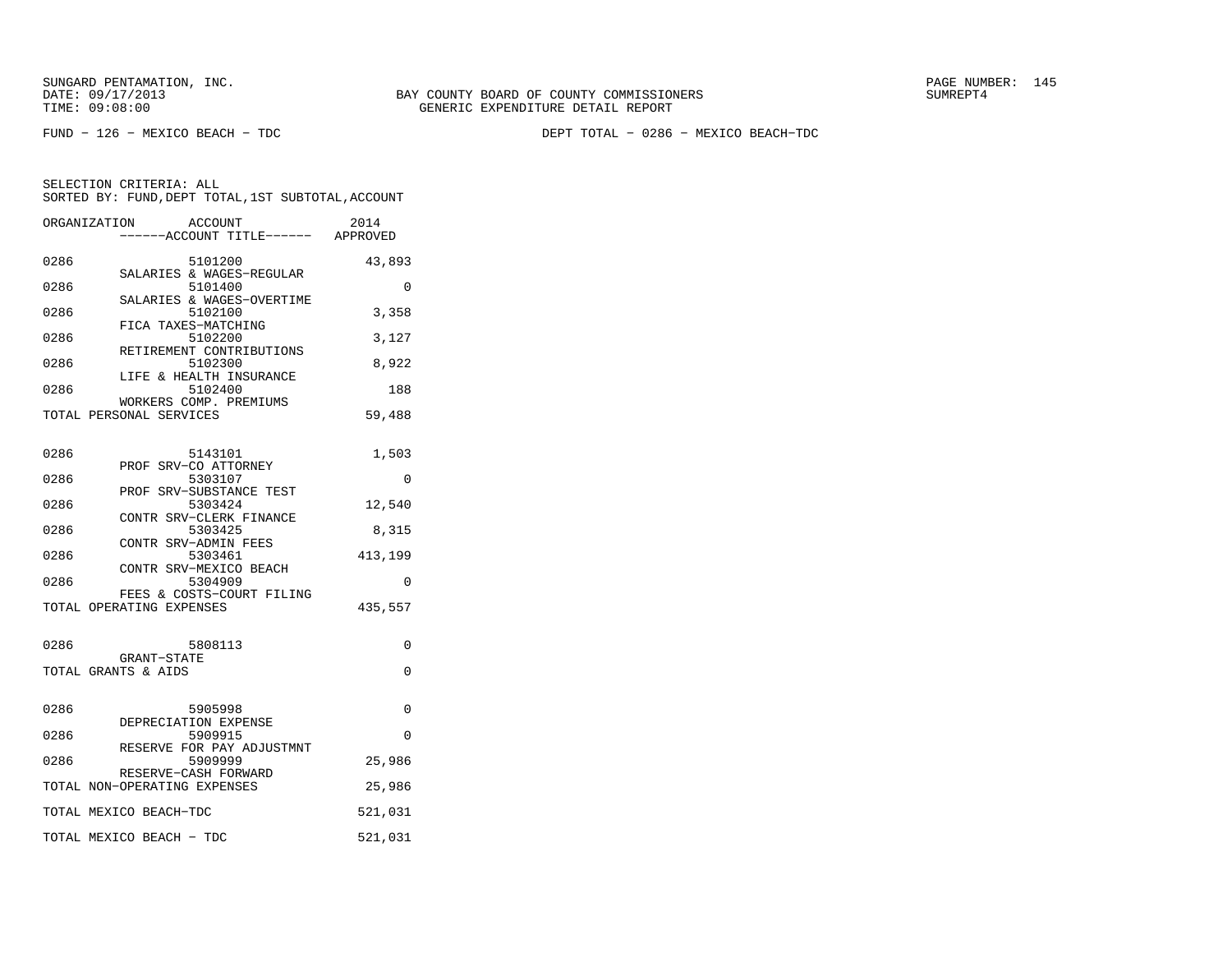FUND − 127 − BEACH NOURISHMENT − TDC DEPT TOTAL − 0291 − BEACH NOURISHMENT−TDC

| ORGANIZATION | <b>ACCOUNT</b><br>---ACCOUNT TITLE------        | 2014<br>APPROVED |
|--------------|-------------------------------------------------|------------------|
|              |                                                 |                  |
| 0291         | 5143101<br>PROF SRV-CO ATTORNEY                 | 2,218            |
| 0291         | 5143105<br>SRV-OTHER ATTNY<br>PROF              | 16,500           |
| 0291         | 5303104                                         | 175,000          |
| 0291         | SRV-ENGINEERING<br>PROF<br>5303401              | 0                |
| 0291         | CONTRACTED SERVICES<br>5303424                  | 82,650           |
| 0291         | CONTR SRV-CLERK FINANCE<br>5303425              | 12,267           |
| 0291         | CONTR SRV-ADMIN FEES<br>5303434                 | 42,000           |
| 0291         | CONTR SRV-CONSULTATION<br>5303444               | 120,000          |
| 0291         | CONTR SRV-PCB CNV & VISIT<br>5303478            | 70,385           |
| 0291         | CONTR SRV-BCH. TUR. TRACK<br>5304101            | 0                |
| 0291         | COMMUNICATIONS SERVICES<br>5304125              | $\Omega$         |
| 0291         | POSTAGE/TRANSP/FREIGHT<br>5304902               | 268              |
| 0291         | FEES & COSTS-PURCHASING<br>5304905              | 0                |
| 0291         | FEES&COSTS-LGL ADV/ADVERT<br>5304909            | 0                |
| 0291         | FEES & COSTS-COURT FILING<br>5304922            | 0                |
| 0291         | FEES & COSTS-PERMITS<br>5304984                 | $\Omega$         |
| 0291         | <b>BAD DEBT</b><br>5305402                      | 5,000            |
|              | DUES & MEMBERSHIPS<br>TOTAL OPERATING EXPENSES  | 526,288          |
|              |                                                 |                  |
| 0291         | 5606315                                         | 0                |
| 0291         | IMPRV-BCH LANDSCAPE/BEAUT<br>5606401            | 0                |
| 0291         | EOUIPMENT<br>5606402                            | 0                |
| 0291         | EQUIP LESS THAN \$1000<br>5606501               | $\Omega$         |
| 0291         | CONSTRUCTION IN PROGRESS<br>5606512             | 50,000           |
| 0291         | CIP-BCH TILL/SCARPMNT LEV<br>5606513            | 20,000           |
|              | CIP-BERM & DUNE RESTRTN<br>TOTAL CAPITAL OUTLAY | 70,000           |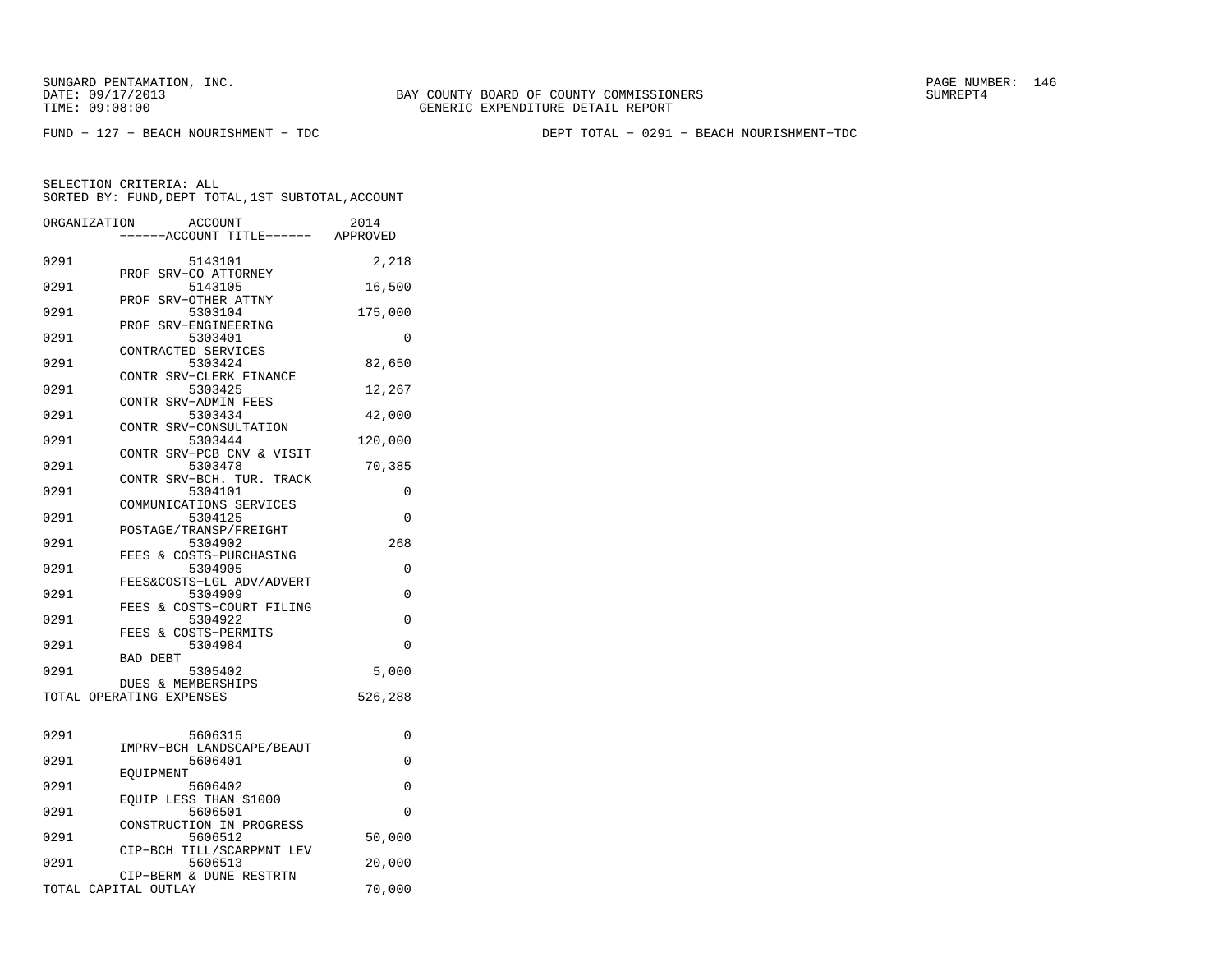FUND − 127 − BEACH NOURISHMENT − TDC DEPT TOTAL − 0291 − BEACH NOURISHMENT−TDC

| ORGANIZATION | ACCOUNT |                           | 2014     |
|--------------|---------|---------------------------|----------|
|              |         | ------ACCOUNT TITLE------ | APPROVED |

| 0291 | 5905998                                                      |              |
|------|--------------------------------------------------------------|--------------|
| 0291 | DEPRECIATION EXPENSE<br>5909910<br>RESERVE FOR CONTINGENCIES | 23, 252, 382 |
|      | TOTAL NON-OPERATING EXPENSES                                 | 23, 252, 382 |
|      | TOTAL BEACH NOURISHMENT-TDC                                  | 23,848,670   |
|      | TOTAL BEACH NOURISHMENT - TDC                                | 23,848,670   |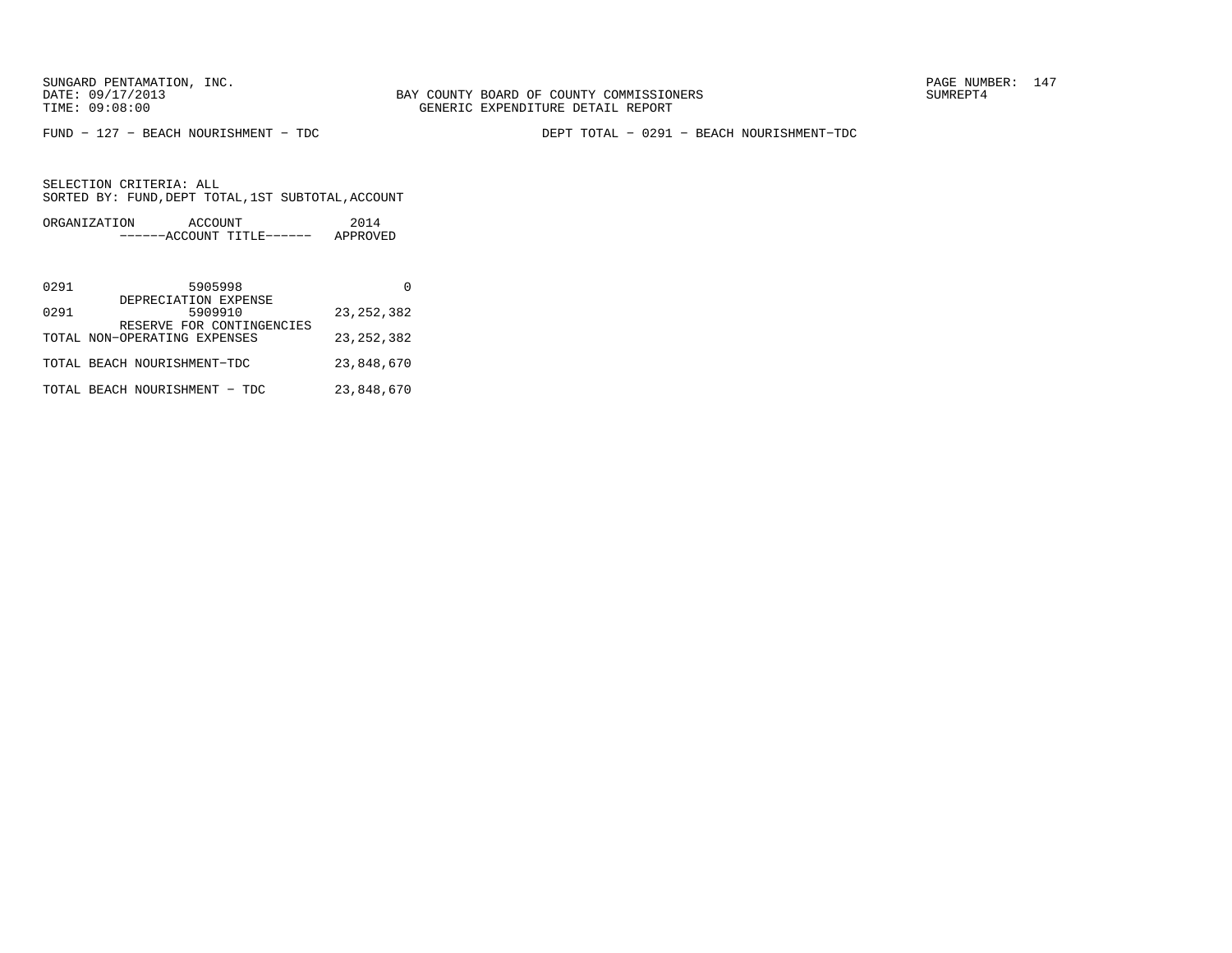FUND − 128 − TDC − 5TH CENT DEPT TOTAL − 0295 − 5TH CENT

SELECTION CRITERIA: ALL SORTED BY: FUND,DEPT TOTAL,1ST SUBTOTAL,ACCOUNTORGANIZATION ACCOUNT 2014

|      | URGANIZAIIUN             | ACCOUNT<br>------ACCOUNT TITLE------ | ZU 14<br>APPROVED |
|------|--------------------------|--------------------------------------|-------------------|
| 0295 |                          | 5303424                              | 82,650            |
| 0295 |                          | CONTR SRV-CLERK FINANCE<br>5303444   | 2,821,895         |
|      | TOTAL OPERATING EXPENSES | CONTR SRV-PCB CNV & VISIT            | 2,904,545         |
|      |                          |                                      |                   |
| 0295 |                          | 5909910<br>RESERVE FOR CONTINGENCIES | 0                 |
|      |                          | TOTAL NON-OPERATING EXPENSES         | $\Omega$          |
|      | TOTAL 5TH CENT           |                                      | 2,904,545         |
|      | TOTAL TDC - 5TH CENT     |                                      | 2,904,545         |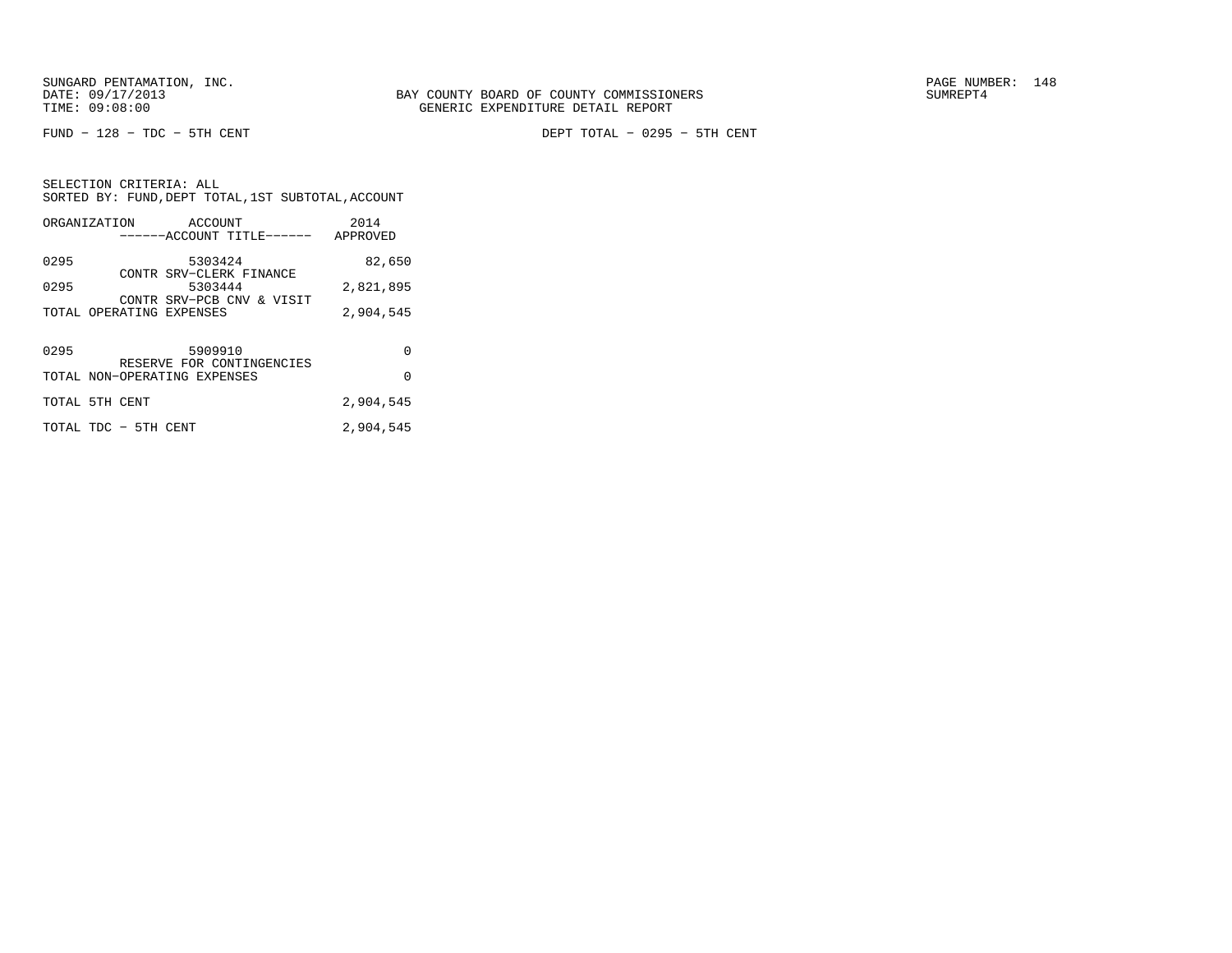| ORGANIZATION | <b>ACCOUNT</b><br>---ACCOUNT TITLE------ APPROVED       | 2014    |
|--------------|---------------------------------------------------------|---------|
| 0301         | 5101200<br>SALARIES & WAGES-REGULAR                     | 79,472  |
| 0301         | 5101205<br>SALARIES & WAGES-DISASTER                    | 0       |
| 0301         | 5101400<br>SALARIES & WAGES-OVERTIME                    | 4,000   |
| 0301         | 5102100<br>FICA TAXES-MATCHING                          | 6,386   |
| 0301         | 5102200<br>RETIREMENT CONTRIBUTIONS                     | 8,100   |
| 0301         | 5102300<br>LIFE & HEALTH INSURANCE                      | 17,196  |
| 0301         | 5102400<br>WORKERS COMP. PREMIUMS                       | 1,067   |
|              | TOTAL PERSONAL SERVICES                                 | 116,221 |
| 0301         | 5143101                                                 | 2,175   |
| 0301         | PROF SRV-CO ATTORNEY<br>5193101                         | 500     |
| 0301         | EDUCATION/PUBLIC RELATION<br>5303107                    | 37      |
| 0301         | PROF SRV-SUBSTANCE TEST<br>5303110                      | 0       |
| 0301         | PROF SRV-BACKGROUND CHECK<br>5303401                    | 0       |
| 0301         | CONTRACTED SERVICES<br>5303406                          | 0       |
| 0301         | CONTR SRV-WIRLESS DIP FEE<br>5303410                    | 0       |
| 0301         | CONTR SRV-JANITORIAL<br>5303422                         | 64,980  |
| 0301         | CONTR SRV-GIS<br>5303425                                | 14,444  |
| 0301         | CONTR SRV-ADMIN FEES<br>5304001                         | 0       |
| 0301         | TRAVEL/TRAINING NON-LOCAL<br>5304005                    | 0       |
| 0301         | TRAVEL-LOCAL<br>5304101                                 | 248,700 |
| 0301         | COMMUNICATIONS SERVICES<br>5304122                      | 20,000  |
| 0301         | COMM SRV-LEASED LINES<br>5304125                        | 200     |
| 0301         | POSTAGE/TRANSP/FREIGHT<br>5304301                       | 0       |
| 0301         | UTILITY SERVICES<br>5304410<br>RENTALS/LEASES-EQUIPMENT | 0       |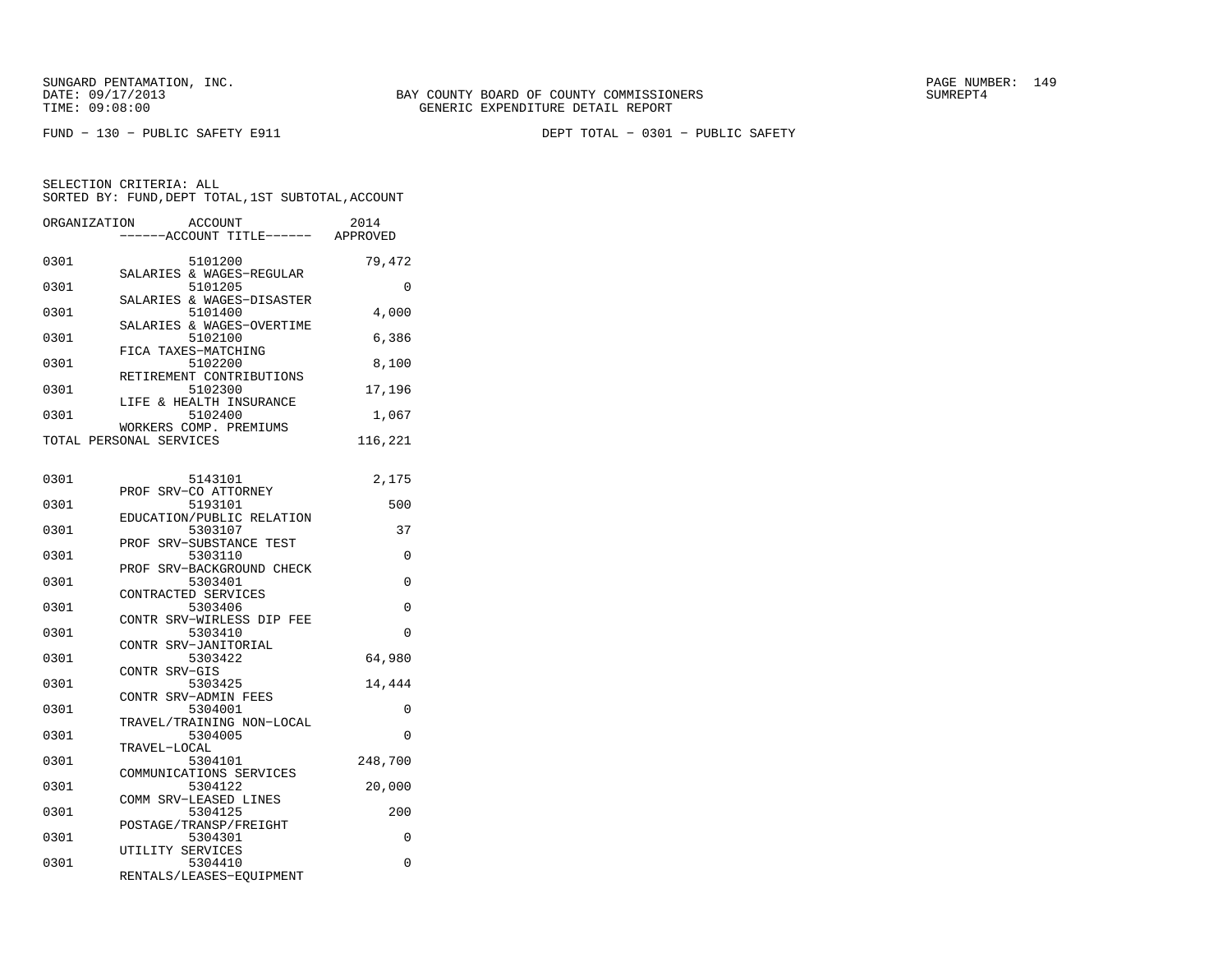| ORGANIZATION         |           | <b>ACCOUNT</b><br>---ACCOUNT TITLE------ APPROVED | 2014     |
|----------------------|-----------|---------------------------------------------------|----------|
| 0301                 |           | 5304501<br>INSURANCE & BONDS                      | 3,854    |
| 0301                 |           | 5304605<br>REPAIR/MAINT-BLDG & GRND               | 0        |
| 0301                 |           | 5304610<br>REPAIR/MAINT-AUTO EQUIP                | 2,500    |
| 0301                 |           | 5304611                                           | $\Omega$ |
| 0301                 |           | REPAIR/MAINT-FLEET MAINT<br>5304615               | 120,000  |
| 0301                 |           | REPAIR/MAINT-EOUIPMENT<br>5304701                 | 0        |
| 0301                 |           | PRINTING & BINDING<br>5304902                     | 1,073    |
| 0301                 |           | FEES & COSTS-PURCHASING<br>5304905                | 0        |
| 0301                 |           | FEES&COSTS-LGL ADV/ADVERT<br>5304990              | $\Omega$ |
| 0301                 |           | MISCELLANEOUS EXPENSES<br>5305101                 | 2,000    |
| 0301                 |           | OFFICE SUPPLIES<br>5305201                        | 1,000    |
| 0301                 |           | OPERATING SUPPLIES<br>5305205                     | 1,200    |
| 0301                 |           | GAS, OIL & LUBRICANTS<br>5305215                  | 0        |
| 0301                 |           | CLOTHING & WEARING APPRL<br>5305401               | 1,500    |
| 0301                 |           | BOOKS/RESOURCE MATR/SUBSC<br>5305402              | 800      |
| 0301                 |           | DUES & MEMBERSHIPS<br>5305406                     | 5,000    |
|                      |           | TRAINING & TUITION<br>TOTAL OPERATING EXPENSES    | 489,963  |
|                      |           |                                                   |          |
| 0301                 | EOUIPMENT | 5606401                                           | 15,000   |
| 0301                 |           | 5606402<br>EOUIP LESS THAN \$1000                 | 1,500    |
| TOTAL CAPITAL OUTLAY |           |                                                   | 16,500   |
| 0301                 |           | 5819101                                           | 0        |
| 0301                 |           | TRNFS-GENERAL FUND (001)<br>5905998               | $\Omega$ |
| 0301                 |           | DEPRECIATION EXPENSE<br>5909910                   | 100,000  |
| 0301                 |           | RESERVE FOR CONTINGENCIES<br>5909915              | 0        |
|                      |           | RESERVE FOR PAY ADJUSTMNT                         |          |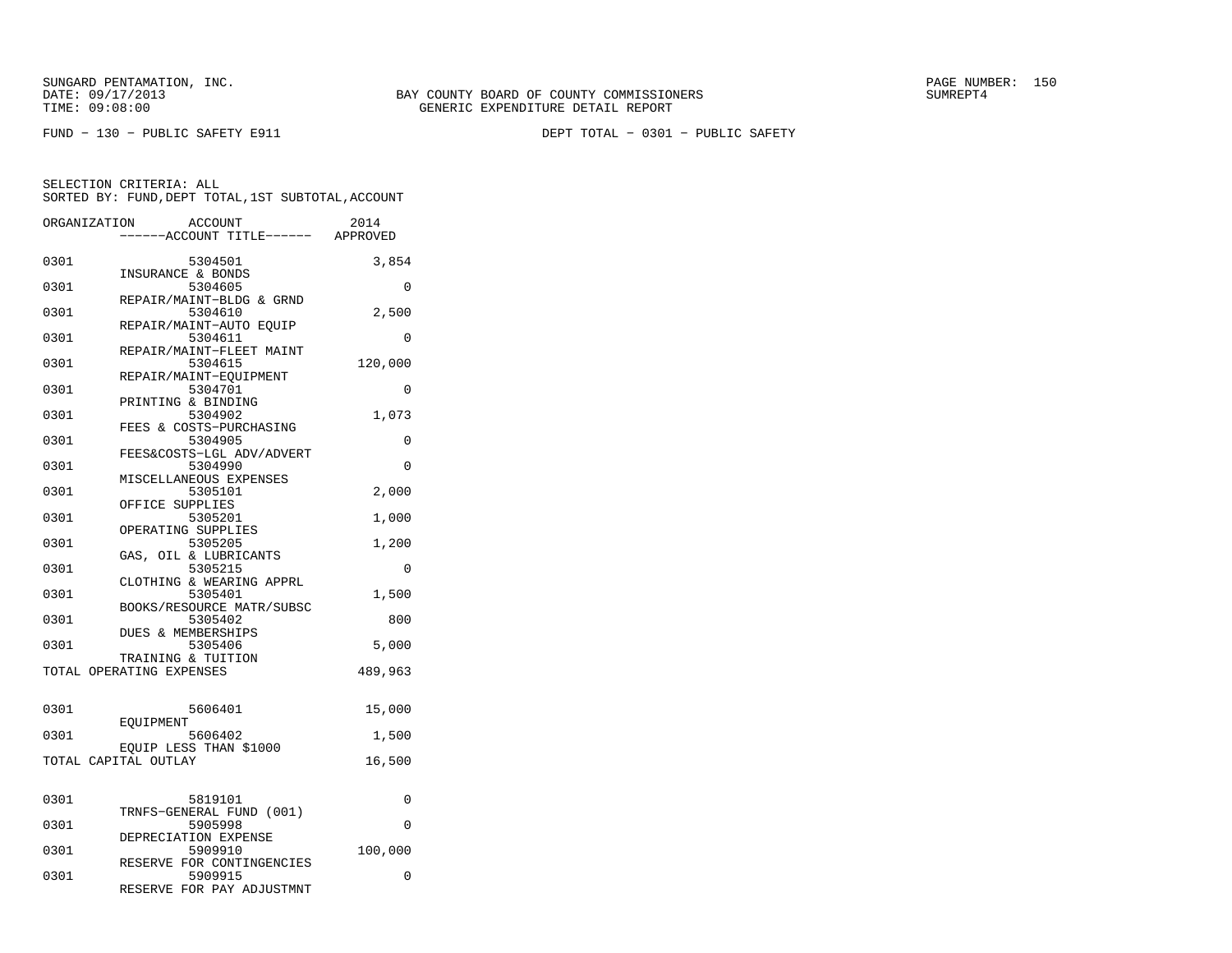FUND − 130 − PUBLIC SAFETY E911 DEPT TOTAL − 0301 − PUBLIC SAFETY

|      | ORGANIZATION                 | ACCOUNT |                           | 2014      |
|------|------------------------------|---------|---------------------------|-----------|
|      |                              |         | ------ACCOUNT TITLE------ | APPROVED  |
| 0301 |                              | 5909920 | RESERVE-FUTURE CAP OUTLAY |           |
| 0301 | RESERVE-CASH FORWARD         | 5909999 |                           | 2,322,816 |
|      | TOTAL NON-OPERATING EXPENSES |         |                           | 2,422,816 |
|      | TOTAL PUBLIC SAFETY          |         |                           | 3,045,500 |
|      | TOTAL PUBLIC SAFETY E911     |         |                           | 3,045,500 |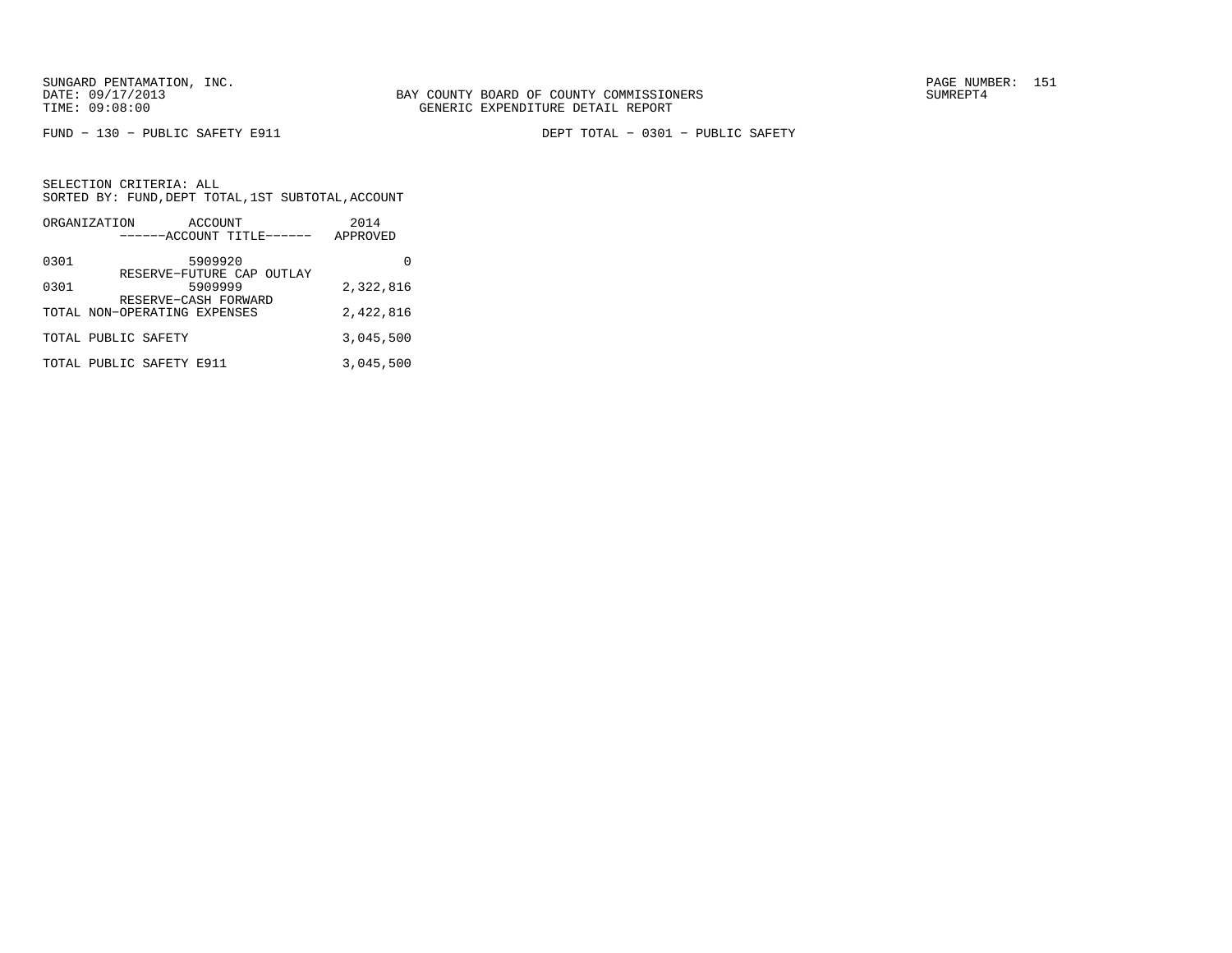DATE: 09/17/2013 BAY COUNTY BOARD OF COUNTY COMMISSIONERS SUMREPT4GENERIC EXPENDITURE DETAIL REPORT

FUND − 133 − INTERGOVT RADIO COMM DEPT TOTAL − 0303 − INTERGOV'T RADIO COMM

| ORGANIZATION |                      | <b>ACCOUNT</b><br>---ACCOUNT TITLE------       | 2014<br>APPROVED |
|--------------|----------------------|------------------------------------------------|------------------|
| 0303         |                      | 5143101<br>PROF SRV-CO ATTORNEY                | 2,009            |
| 0303         |                      | 5303401<br>CONTRACTED SERVICES                 | $\Omega$         |
| 0303         |                      | 5303425<br>CONTR SRV-ADMIN FEES                | 15,673           |
| 0303         |                      | 5303446<br>CONTR SRV-FACILITIES                | 968              |
| 0303         |                      | 5304001<br>TRAVEL/TRAINING NON-LOCAL           | 0                |
| 0303         |                      | 5304101<br>COMMUNICATIONS SERVICES             | 104,613          |
| 0303         |                      | 5304122<br>COMM SRV-LEASED LINES               | 17,900           |
| 0303         |                      | 5304125<br>POSTAGE/TRANSP/FREIGHT              | 0                |
| 0303         |                      | 5304301<br>UTILITY SERVICES                    | 24,000           |
| 0303         |                      | 5304403<br>RENTALS/LEASES-LAND                 | 3,000            |
| 0303         |                      | 5304410<br>RENTALS/LEASES-EQUIPMENT            | 0                |
| 0303         |                      | 5304501<br>INSURANCE & BONDS                   | 19,944           |
| 0303         |                      | 5304605<br>REPAIR/MAINT-BLDG & GRND            | 25,000           |
| 0303         |                      | 5304615<br>REPAIR/MAINT-EQUIPMENT              | 400,000          |
| 0303         |                      | 5304902<br>FEES & COSTS-PURCHASING             | 804              |
| 0303         |                      | 5304908<br>FEES & COSTS-LICENSES               | 0                |
| 0303<br>0303 |                      | 5305201<br>OPERATING SUPPLIES<br>5305406       | 0<br>$\Omega$    |
|              |                      | TRAINING & TUITION<br>TOTAL OPERATING EXPENSES | 613,911          |
|              |                      |                                                |                  |
| 0303         | EOUIPMENT            | 5606401                                        | 0                |
| 0303         |                      | 5606402<br>EQUIP LESS THAN \$1000              | 0                |
|              | TOTAL CAPITAL OUTLAY |                                                | 0                |
| 0303         |                      | 5707105                                        | 0                |
| 0303         |                      | PRINCIPAL-LOANS<br>5707205<br>INTEREST-LOANS   | $\Omega$         |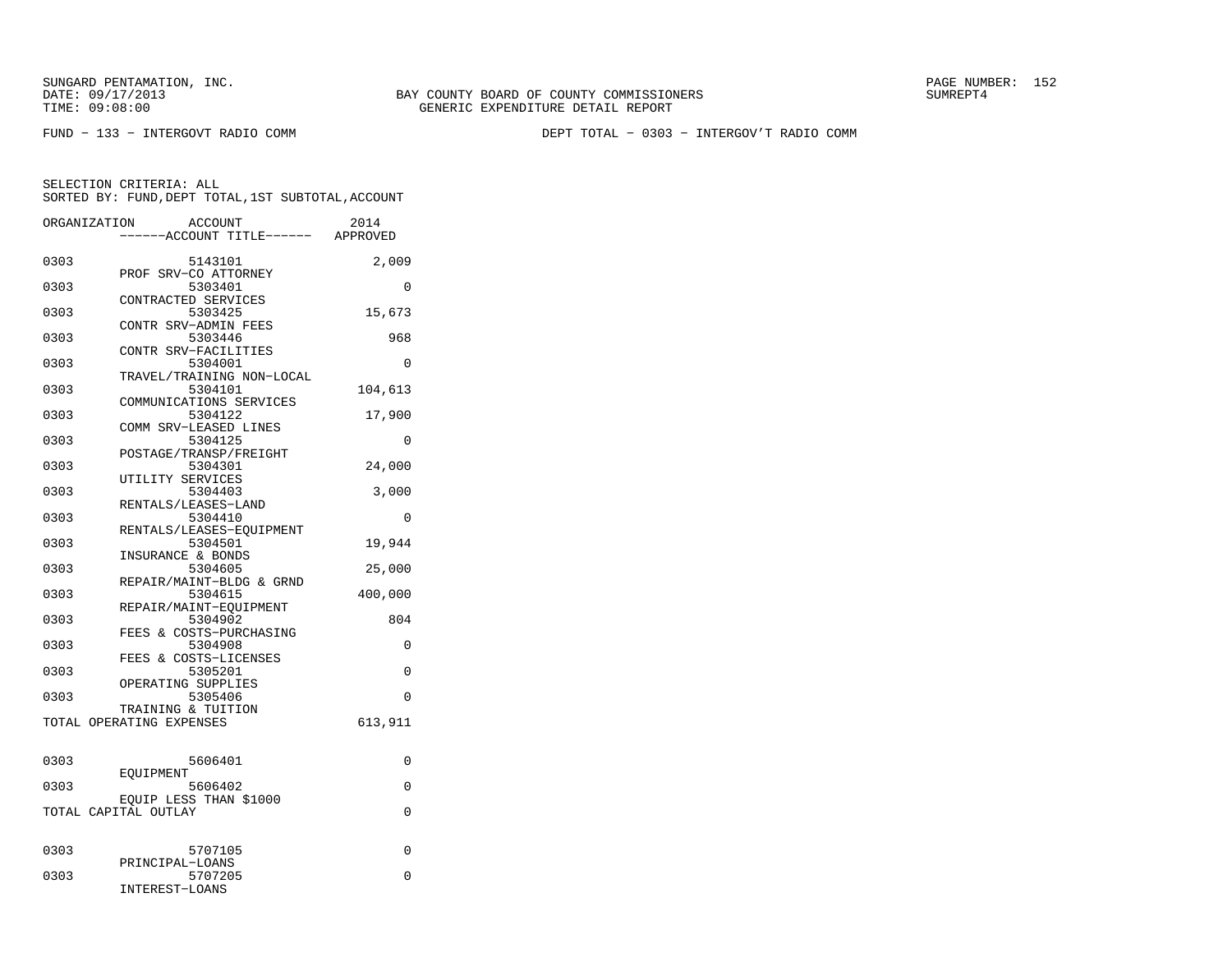BAY COUNTY BOARD OF COUNTY COMMISSIONERS TIME: 09:08:00 GENERIC EXPENDITURE DETAIL REPORT

FUND − 133 − INTERGOVT RADIO COMM DEPT TOTAL − 0303 − INTERGOV'T RADIO COMM

|      | ORGANIZATION ACCOUNT                                 | 2014      |
|------|------------------------------------------------------|-----------|
|      | ------ACCOUNT TITLE------ APPROVED                   |           |
| 0303 | 5707316                                              | $\Omega$  |
| 0303 | PAYING AGENT/TRUSTEE-FEES<br>5707370                 | $\Omega$  |
|      | ARBITRAGE REBATE EXPENSE                             |           |
|      | TOTAL DEBT SERVICE                                   | $\Omega$  |
|      |                                                      |           |
| 0303 | 5905908                                              | $\Omega$  |
| 0303 | LOSS ON DISPOSAL<br>5905998                          | $\Omega$  |
|      | DEPRECIATION EXPENSE                                 |           |
| 0303 | 5909920                                              | $\Omega$  |
| 0303 | RESERVE-FUTURE CAP OUTLAY<br>5909999                 | 533,037   |
|      | RESERVE-CASH FORWARD<br>TOTAL NON-OPERATING EXPENSES | 533,037   |
|      |                                                      |           |
|      | TOTAL INTERGOV'T RADIO COMM                          | 1,146,948 |
|      | TOTAL INTERGOVT RADIO COMM                           | 1,146,948 |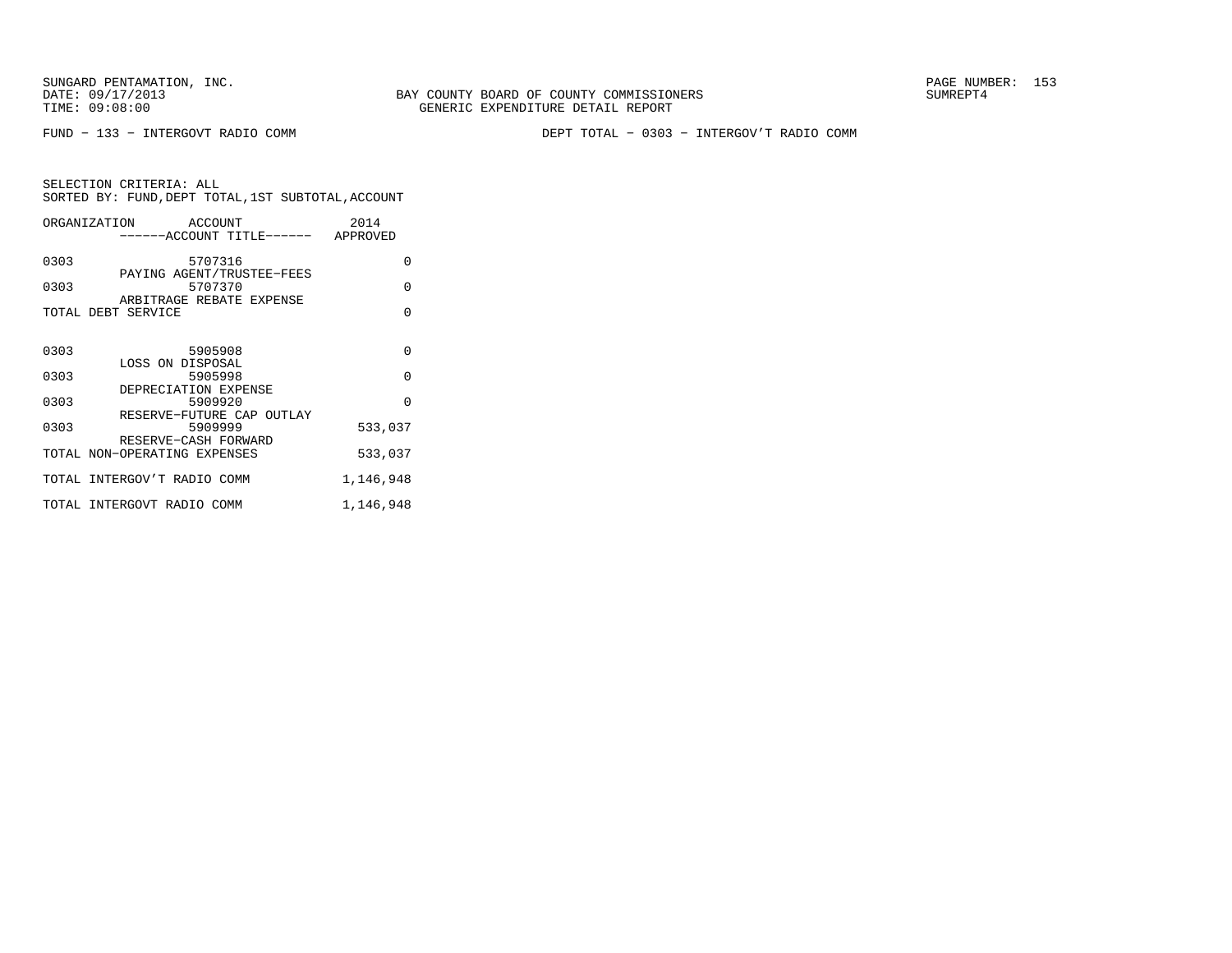FUND − 140 − DISTRICT MOSQUITO CONTROL DEPT TOTAL − 0315 − MOSQUITO CONTROL

| ORGANIZATION | <b>ACCOUNT</b><br>----ACCOUNT TITLE------ APPROVED             | 2014     |
|--------------|----------------------------------------------------------------|----------|
| 0315         | 5101200<br>SALARIES & WAGES-REGULAR                            | 493,954  |
| 0315         | 5101400<br>SALARIES & WAGES-OVERTIME                           | 5,000    |
| 0315         | 5102100<br>FICA TAXES-MATCHING                                 | 38,170   |
| 0315         | 5102200<br>RETIREMENT CONTRIBUTIONS                            | 37,505   |
| 0315         | 5102300<br>LIFE & HEALTH INSURANCE                             | 89,511   |
| 0315         | 5102400<br>WORKERS COMP. PREMIUMS                              | 43,002   |
|              | TOTAL PERSONAL SERVICES                                        | 707,142  |
| 0315         | 5143101                                                        | 4,386    |
| 0315         | PROF SRV-CO ATTORNEY<br>5303107                                | 200      |
| 0315         | PROF SRV-SUBSTANCE TEST<br>5303110                             | 0        |
| 0315         | PROF<br>SRV-BACKGROUND CHECK<br>5303401<br>CONTRACTED SERVICES | 2,500    |
| 0315         | 5303408<br>CONTR SRV-800 MHZ                                   | 2,795    |
| 0315         | 5303422<br>CONTR SRV-GIS                                       | $\Omega$ |
| 0315         | 5303425<br>CONTR SRV-ADMIN FEES                                | 30,632   |
| 0315         | 5303446<br>CONTR SRV-FACILITIES                                | 25,074   |
| 0315         | 5304001<br>TRAVEL/TRAINING NON-LOCAL                           | 6,000    |
| 0315         | 5304101<br>COMMUNICATIONS SERVICES                             | 8,132    |
| 0315         | 5304122<br>COMM SRV-LEASED LINES                               | 0        |
| 0315         | 5304125<br>POSTAGE/TRANSP/FREIGHT                              | 125      |
| 0315         | 5304301<br>UTILITY SERVICES                                    | 8,000    |
| 0315         | 5304410<br>RENTALS/LEASES-EQUIPMENT                            | 2,158    |
| 0315         | 5304501<br>INSURANCE & BONDS                                   | 15,323   |
| 0315         | 5304605<br>REPAIR/MAINT-BLDG & GRND                            | 28,500   |
| 0315         | 5304610<br>REPAIR/MAINT-AUTO EQUIP                             | 15,000   |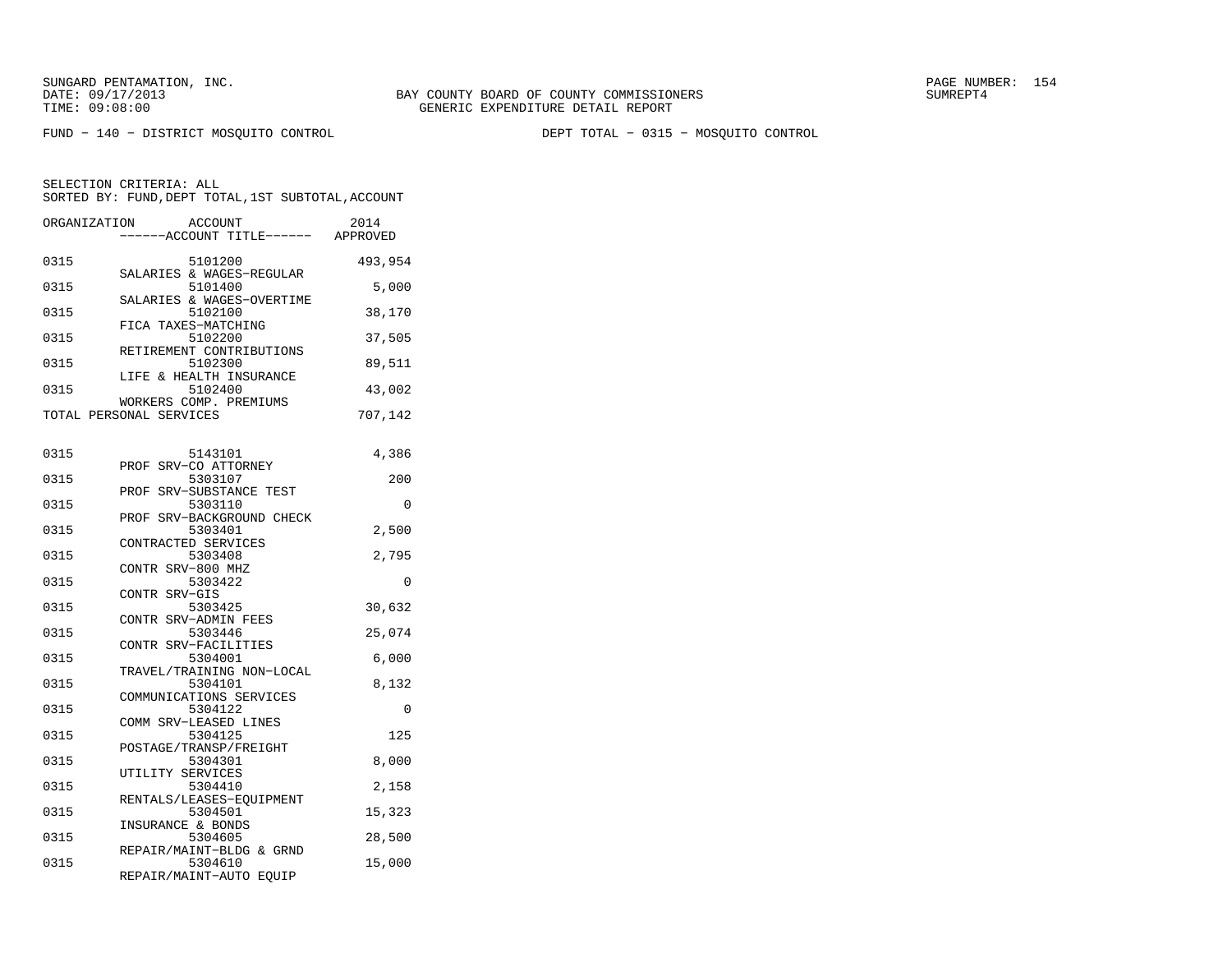FUND − 140 − DISTRICT MOSQUITO CONTROL DEPT TOTAL − 0315 − MOSQUITO CONTROL

|              | ORGANIZATION<br><b>ACCOUNT</b><br>---ACCOUNT TITLE------     | 2014<br>APPROVED |
|--------------|--------------------------------------------------------------|------------------|
| 0315         | 5304611                                                      | 0                |
| 0315         | REPAIR/MAINT-FLEET MAINT<br>5304615                          | 10,000           |
| 0315         | REPAIR/MAINT-EQUIPMENT<br>5304902<br>FEES & COSTS-PURCHASING | 1,877            |
| 0315         | 5304905<br>FEES&COSTS-LGL ADV/ADVERT                         | 0                |
| 0315         | 5304922<br>FEES & COSTS-PERMITS                              | 0                |
| 0315         | 5304990<br>MISCELLANEOUS EXPENSES                            | 0                |
| 0315         | 5305101<br>OFFICE SUPPLIES                                   | 1,500            |
| 0315         | 5305201<br>OPERATING SUPPLIES                                | 7,000            |
| 0315         | 5305202<br>OPER SUPPLIES-JANITORIAL                          | 1,000            |
| 0315         | 5305203<br>INSECTISIDES & PESTICIDES                         | 180,000          |
| 0315         | 5305205<br>GAS, OIL & LUBRICANTS                             | 72,142           |
| 0315         | 5305210<br>SAFETY GEAR & SUPPLIES                            | 1,000            |
| 0315<br>0315 | 5305215<br>CLOTHING & WEARING APPRL<br>5305220               | 3,500            |
| 0315         | TOOL & SMALL IMPLEMENTS<br>5305401                           | 1,000<br>8,728   |
| 0315         | BOOKS/RESOURCE MATR/SUBSC<br>5305402                         | 2,270            |
| 0315         | DUES & MEMBERSHIPS<br>5305406                                | 350              |
|              | TRAINING & TUITION<br>TOTAL OPERATING EXPENSES               | 439,192          |
|              |                                                              |                  |
| 0315         | 5606301<br>IMPRV OTHER THAN BLDGS                            | 0                |
| 0315         | 5606401<br>EQUIPMENT                                         | 55,000           |
| 0315         | 5606402<br>EQUIP LESS THAN \$1000                            | 1,100            |
| 0315         | 5606450<br>COMPUTER SOFTWARE                                 | 0                |
|              | TOTAL CAPITAL OUTLAY                                         | 56,100           |
| 0315         | 5808109<br>AID-CRA LYNN HAVEN                                | 4,974            |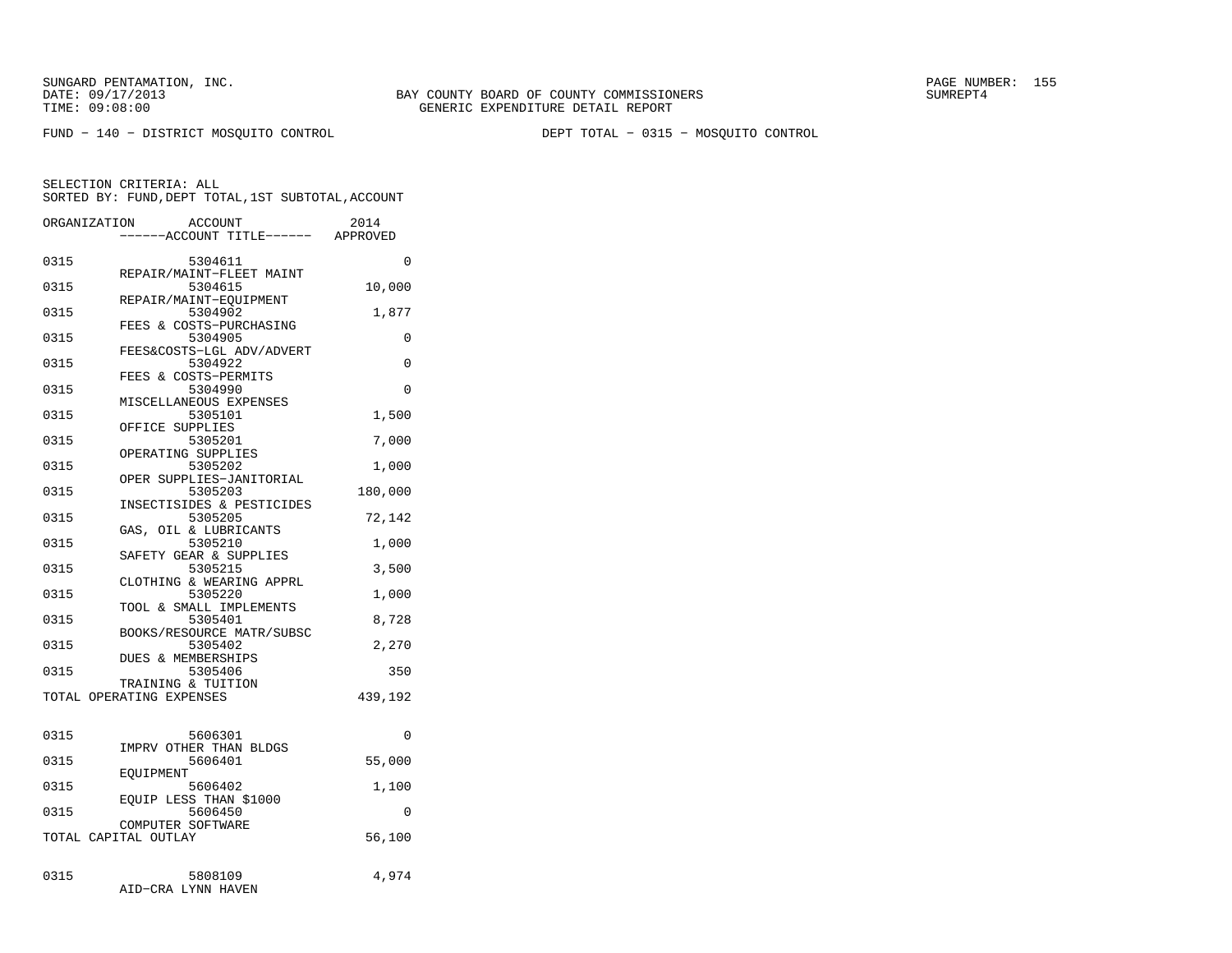FUND − 140 − DISTRICT MOSQUITO CONTROL DEPT TOTAL − 0315 − MOSQUITO CONTROL

|                        | ORGANIZATION ACCOUNT<br>-----ACCOUNT TITLE------ APPROVED | 2014      |
|------------------------|-----------------------------------------------------------|-----------|
| 0315                   | 5808110                                                   | $\Omega$  |
| 0315                   | AID-CRA PIER PARK<br>5808190                              | $\Omega$  |
| 0315                   | AID-CRA CEDAR GROVE<br>5808202                            | $\Omega$  |
| 0315                   | AID-CRA SPRINGFIELD<br>5808204                            | $\Omega$  |
| 0315                   | AID-CRA PARKER<br>5808206                                 | 1,044     |
|                        | AID-CRA CALLAWAY                                          |           |
| 0315                   | 5808207<br>AID-CRA PANAMA CITY / DIB                      | 36,489    |
| 0315                   | 5808208<br>AID-CRA P.C./MILLVILLE                         | 5,133     |
| TOTAL GRANTS & AIDS    |                                                           | 47.640    |
| 0315                   | 5905998                                                   | $\Omega$  |
|                        | DEPRECIATION EXPENSE                                      |           |
| 0315                   | 5909910<br>RESERVE FOR CONTINGENCIES                      | 1,000     |
| 0315                   | 5909915<br>RESERVE FOR PAY ADJUSTMNT                      | 0         |
| 0315                   | 5909999<br>RESERVE-CASH FORWARD                           | $\Omega$  |
|                        | TOTAL NON-OPERATING EXPENSES                              | 1,000     |
| TOTAL MOSOUITO CONTROL |                                                           | 1,251,074 |
|                        | TOTAL DISTRICT MOSQUITO CONTROL                           | 1,251,074 |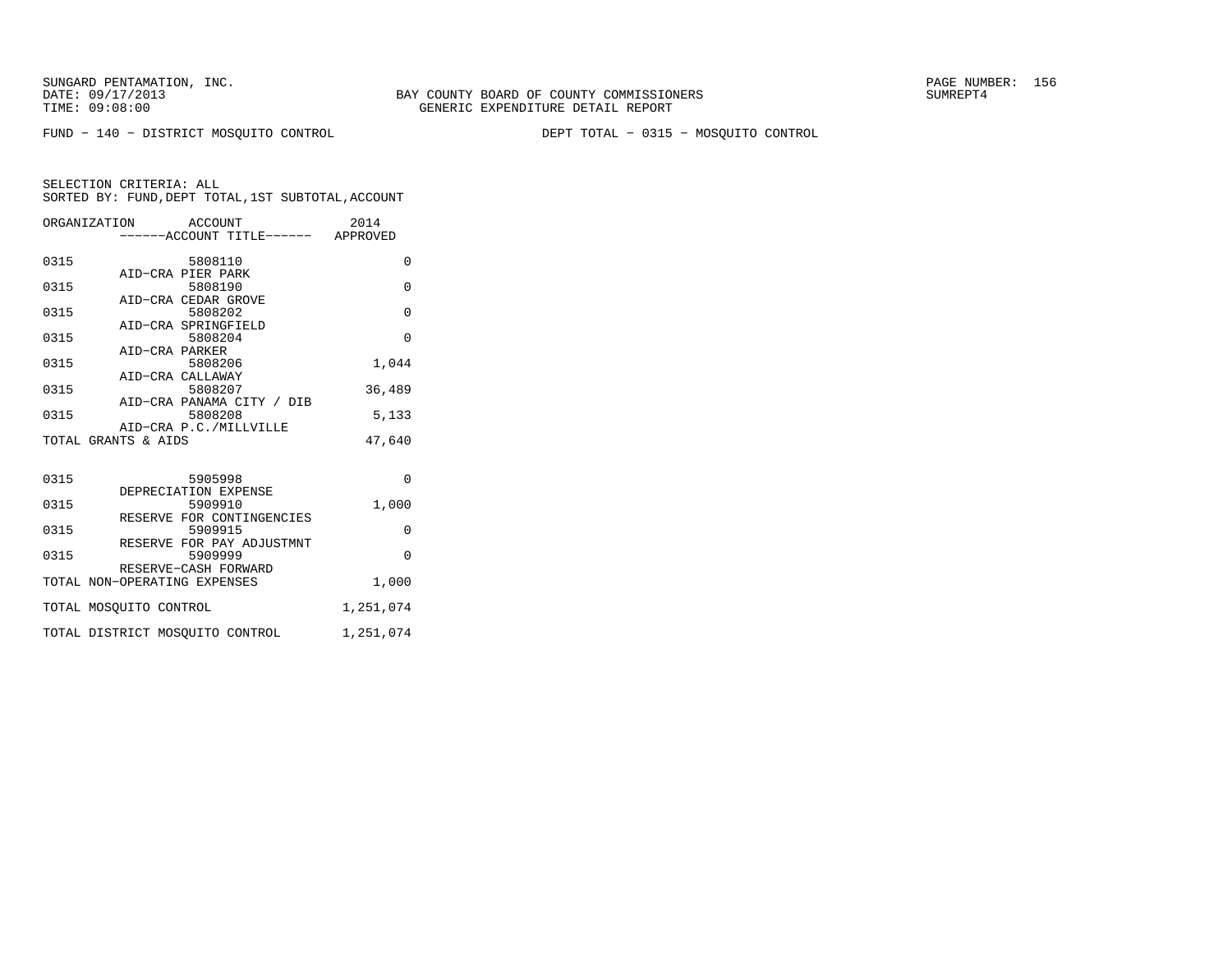FUND − 145 − MSTU−FIRE PROTECTION DEPT TOTAL − 0320 − FIRE SERVICES

| ORGANIZATION | <b>ACCOUNT</b><br>---ACCOUNT TITLE------                     | 2014<br>APPROVED |
|--------------|--------------------------------------------------------------|------------------|
| 0320         | 5101200<br>SALARIES & WAGES-REGULAR                          | 2,437,444        |
| 0320         | 5101205<br>SALARIES & WAGES-DISASTER                         | $\Omega$         |
| 0320         | 5101400                                                      | 331,000          |
| 0320         | SALARIES & WAGES-OVERTIME<br>5101405                         | 0                |
| 0320         | SALARIES-DISASTER O/T<br>5102100                             | 211,786          |
| 0320         | FICA TAXES-MATCHING<br>5102200                               | 532,234          |
| 0320         | RETIREMENT CONTRIBUTIONS<br>5102300                          | 548,445          |
| 0320         | LIFE & HEALTH INSURANCE<br>5102400                           | 93,391           |
| 0320         | WORKERS COMP. PREMIUMS<br>5102500                            | 0                |
|              | UNEMPLOYMENT COMPENSATION<br>TOTAL PERSONAL SERVICES         | 4,154,300        |
| 0320         | 5143101                                                      | 19,026           |
| 0320         | SRV-CO ATTORNEY<br>PROF<br>5143103                           | 0                |
| 0320         | SRV-LABOR ATTNY<br>PROF<br>5143105                           | 0                |
| 0320         | PROF<br>SRV-OTHER ATTNY<br>5303104                           | $\Omega$         |
| 0320         | SRV-ENGINEERING<br>PROF<br>5303106                           | 35,000           |
| 0320         | SRV-PHYSICLS/MEDICAL<br>PROF<br>5303107                      | 13,500           |
| 0320         | SRV-SUBSTANCE TEST<br>PROF<br>5303110                        | 3,500            |
| 0320         | SRV-BACKGROUND CHECK<br>PROF<br>5303401                      | 45,000           |
| 0320         | CONTRACTED SERVICES<br>5303410                               | 0                |
| 0320         | CONTR SRV-JANITORIAL<br>5303425                              | 141,893          |
| 0320         | CONTR SRV-ADMIN FEES<br>5303446                              | 827              |
| 0320         | CONTR SRV-FACILITIES<br>5303458                              | 104,311          |
| 0320         | SRV-CTY OF CALLAWAY<br>CONTR<br>5303459                      | 0                |
| 0320         | CONTR SRV-LYNN HAVEN<br>5303461<br>CONTR<br>SRV-MEXICO BEACH | 15,000           |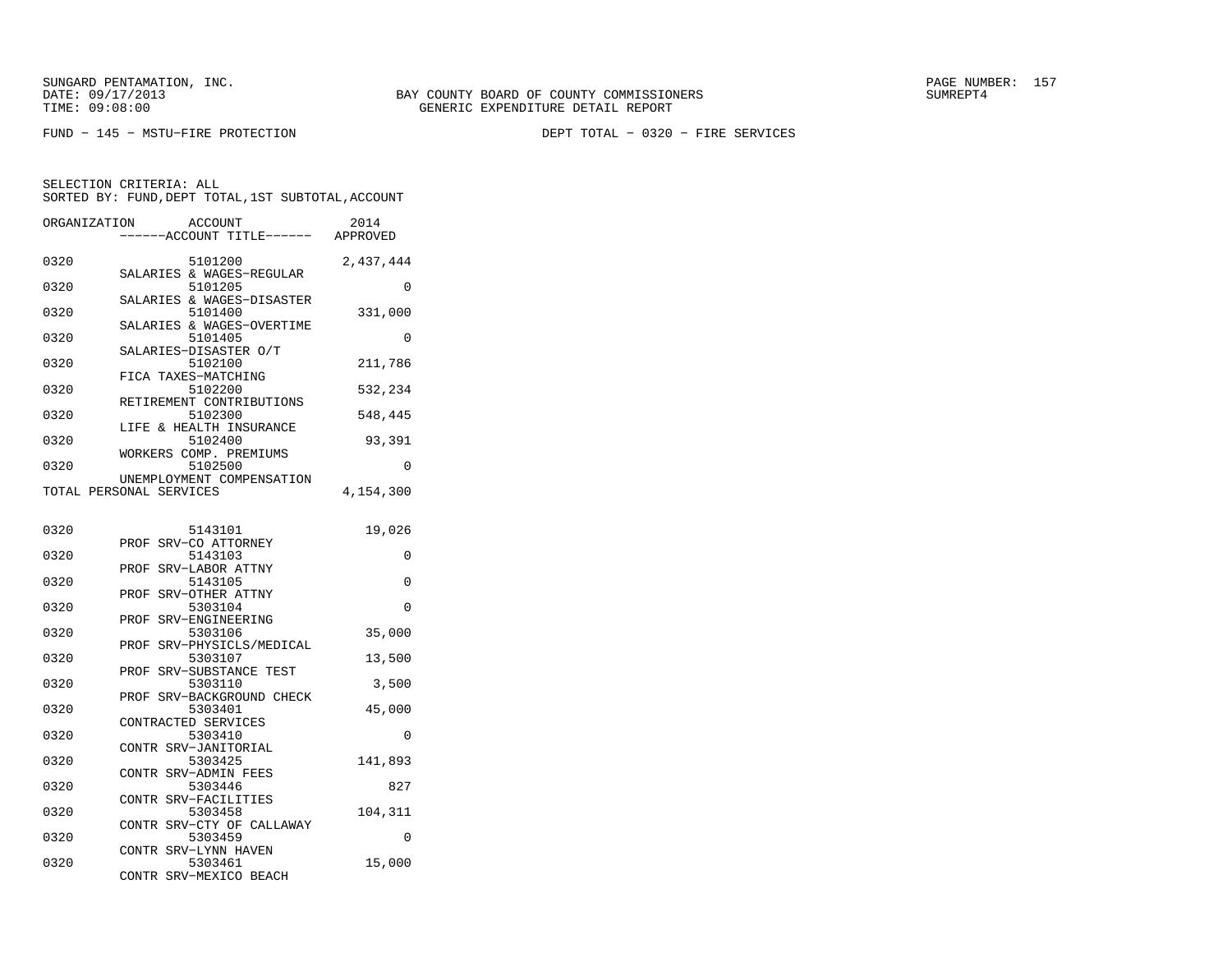FUND − 145 − MSTU−FIRE PROTECTION DEPT TOTAL − 0320 − FIRE SERVICES

| ORGANIZATION | ACCOUNT<br>---ACCOUNT TITLE------ APPROVED                     | 2014    |
|--------------|----------------------------------------------------------------|---------|
| 0320         | 5303464                                                        | 0       |
| 0320         | CONTR SRV-LAB<br>5303489                                       | 15,000  |
| 0320         | CONTR SRV-CITY OF SPRNGFL<br>5304001                           | 2,500   |
| 0320         | TRAVEL/TRAINING NON-LOCAL<br>5304005                           | 0       |
| 0320         | TRAVEL-LOCAL<br>5304101                                        | 13,305  |
| 0320         | COMMUNICATIONS SERVICES<br>5304125                             | 500     |
| 0320         | POSTAGE/TRANSP/FREIGHT<br>5304301<br>UTILITY SERVICES          | 1,000   |
| 0320         | 5304410<br>RENTALS/LEASES-EQUIPMENT                            | 5,800   |
| 0320         | 5304501<br>INSURANCE & BONDS                                   | 361,825 |
| 0320         | 5304604<br>REPAIR/MAINT-BLD&GRD DEPT                           | 1,400   |
| 0320         | 5304605<br>REPAIR/MAINT-BLDG & GRND                            | 0       |
| 0320         | 5304610                                                        | 105,000 |
| 0320         | REPAIR/MAINT-AUTO EQUIP<br>5304611<br>REPAIR/MAINT-FLEET MAINT | 0       |
| 0320         | 5304615<br>REPAIR/MAINT-EQUIPMENT                              | 55,000  |
| 0320         | 5304701<br>PRINTING & BINDING                                  | 500     |
| 0320         | 5304902<br>FEES & COSTS-PURCHASING                             | 4,558   |
| 0320         | 5304905<br>FEES&COSTS-LGL ADV/ADVERT                           | 0       |
| 0320         | 5304922<br>FEES & COSTS-PERMITS                                | 1,400   |
| 0320         | 5304990<br>MISCELLANEOUS EXPENSES                              | 0       |
| 0320         | 5305101<br>OFFICE SUPPLIES                                     | 4,000   |
| 0320         | 5305201<br>OPERATING SUPPLIES                                  | 10,000  |
| 0320         | 5305205<br>GAS, OIL & LUBRICANTS                               | 133,000 |
| 0320         | 5305208<br>OPERATING/PROMO EXPS                                | 0       |
| 0320         | 5305210<br>SAFETY GEAR & SUPPLIES                              | 25,000  |
| 0320         | 5305215<br>CLOTHING & WEARING APPRL                            | 22,000  |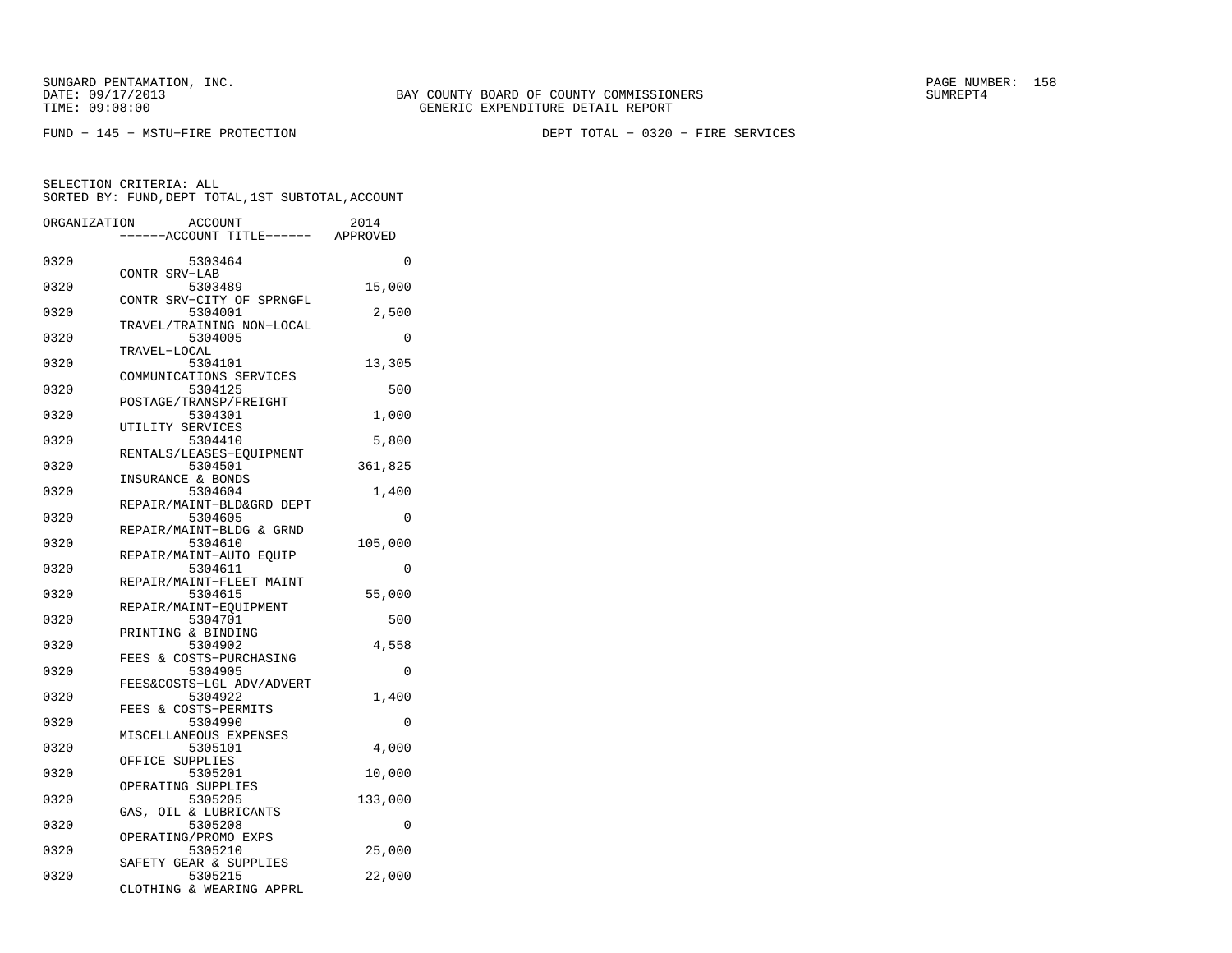SELECTION CRITERIA: ALL

FUND − 145 − MSTU−FIRE PROTECTION DEPT TOTAL − 0320 − FIRE SERVICES

SORTED BY: FUND,DEPT TOTAL,1ST SUBTOTAL,ACCOUNT

| ORGANIZATION       | <b>ACCOUNT</b><br>----ACCOUNT TITLE------                        | 2014<br>APPROVED |
|--------------------|------------------------------------------------------------------|------------------|
| 0320<br>0320       | 5305220<br>TOOL & SMALL IMPLEMENTS<br>5305401                    | 0<br>0           |
| 0320               | BOOKS/RESOURCE MATR/SUBSC<br>5305402                             | 3,000            |
| 0320               | DUES & MEMBERSHIPS<br>5305406<br>TRAINING & TUITION              | 7,500            |
|                    | TOTAL OPERATING EXPENSES                                         | 1,150,345        |
| 0320               | 5606101<br>LAND                                                  | 0                |
| 0320<br>0320       | 5606301<br>IMPRV OTHER THAN BLDGS<br>5606401                     | $\Omega$<br>0    |
| 0320               | EOUIPMENT<br>5606402                                             | $\Omega$         |
| 0320               | EOUIP LESS THAN \$1000<br>5606450<br>COMPUTER SOFTWARE           | 0                |
|                    | TOTAL CAPITAL OUTLAY                                             | $\Omega$         |
| 0320               | 5707105<br>PRINCIPAL-LOANS                                       | 317,861          |
| 0320<br>0320       | 5707205<br>INTEREST-LOANS<br>5707303                             | 267,496<br>0     |
| 0320               | <b>BOND ISSUE COSTS</b><br>5707316                               | $\Omega$         |
| 0320               | PAYING AGENT/TRUSTEE-FEES<br>5707370<br>ARBITRAGE REBATE EXPENSE | 1,000            |
| TOTAL DEBT SERVICE |                                                                  | 586,357          |
| 0320               | 5808201<br>AID-PRIVATE ORGANIZATIONS                             | $\Omega$         |
|                    | TOTAL GRANTS & AIDS                                              | $\Omega$         |
| 0320               | 5905908<br>LOSS ON DISPOSAL                                      | 0                |
| 0320<br>0320       | 5905998<br>DEPRECIATION EXPENSE<br>5909910                       | 0<br>$\Omega$    |
| 0320               | RESERVE FOR CONTINGENCIES<br>5909913<br>RESERVE-IMPACT FEES      | 60,000           |
|                    |                                                                  |                  |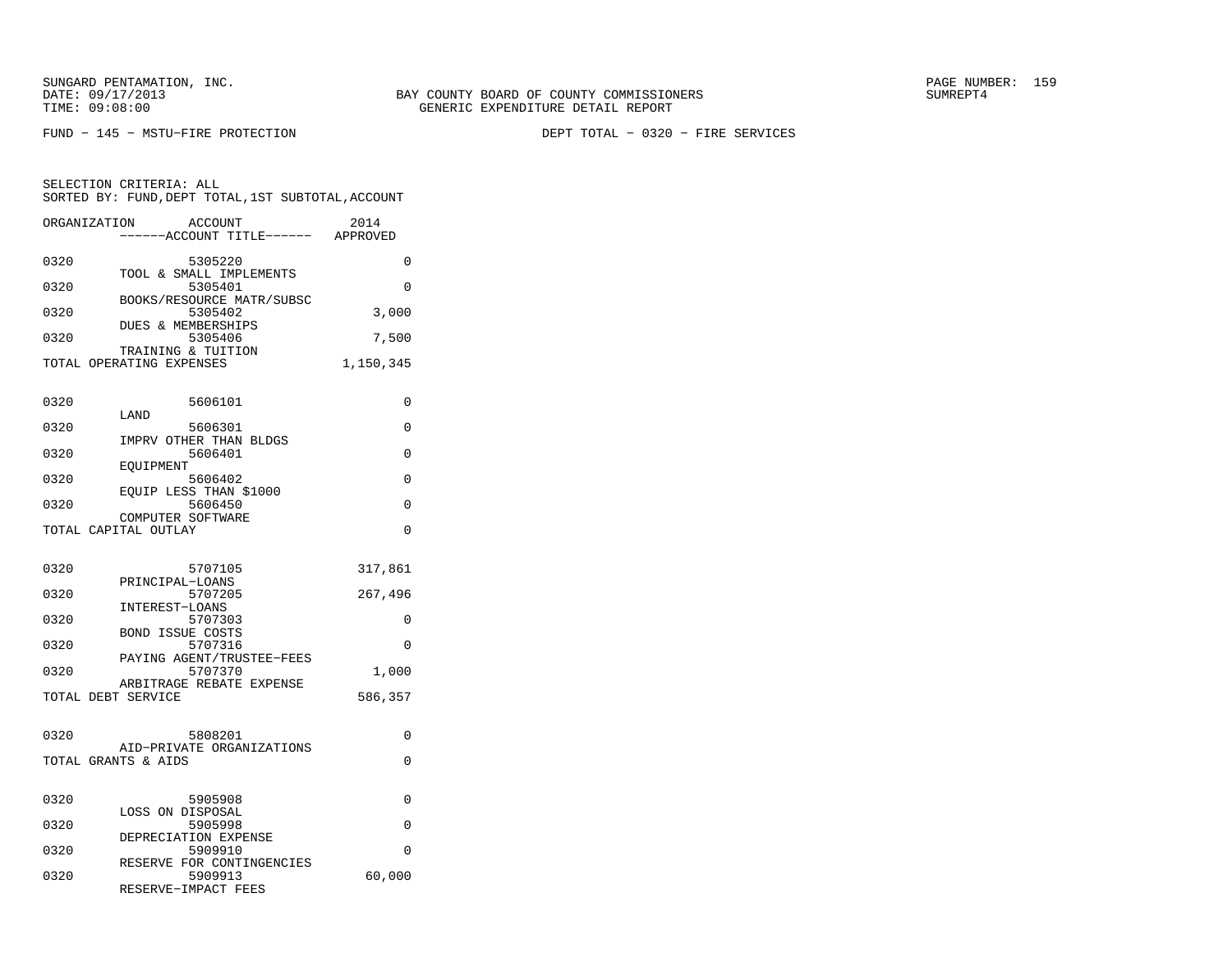FUND − 145 − MSTU−FIRE PROTECTION DEPT TOTAL − 0320 − FIRE SERVICES

|      | ORGANIZATION                 | ACCOUNT |                           | 2014      |  |
|------|------------------------------|---------|---------------------------|-----------|--|
|      |                              |         | ------ACCOUNT TITLE------ | APPROVED  |  |
| 0320 |                              | 5909915 |                           |           |  |
| 0320 |                              | 5909999 | RESERVE FOR PAY ADJUSTMNT | 560       |  |
|      | TOTAL NON-OPERATING EXPENSES |         | RESERVE-CASH FORWARD      | 60,560    |  |
|      | TOTAL FIRE SERVICES          |         |                           | 5,951,562 |  |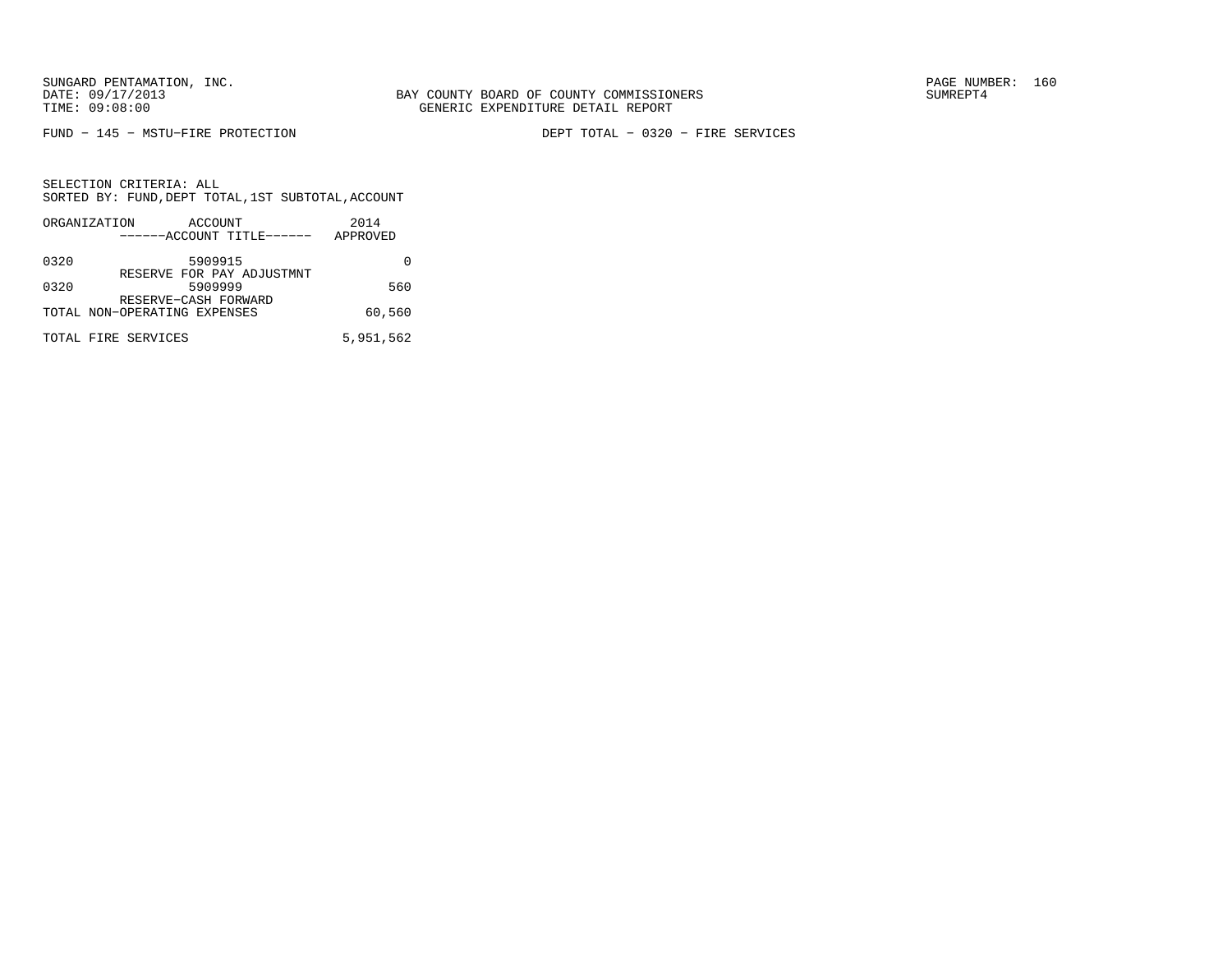BAY COUNTY BOARD OF COUNTY COMMISSIONERS TIME: 09:08:00 GENERIC EXPENDITURE DETAIL REPORT

FUND − 145 − MSTU−FIRE PROTECTION DEPT TOTAL − 0321 − THOMAS DRIVE FIRE DIST

|      | <b>ACCOUNT</b><br>ORGANIZATION<br>----ACCOUNT TITLE------ APPROVED | 2014     |
|------|--------------------------------------------------------------------|----------|
|      |                                                                    |          |
| 0321 | 5303446                                                            | 8,759    |
|      | CONTR SRV-FACILITIES                                               |          |
| 0321 | 5304101                                                            | 2,300    |
| 0321 | COMMUNICATIONS SERVICES<br>5304125                                 | $\Omega$ |
|      | POSTAGE/TRANSP/FREIGHT                                             |          |
| 0321 | 5304301                                                            | 29,000   |
|      | UTILITY SERVICES                                                   |          |
| 0321 | 5304410                                                            | 1,700    |
|      | RENTALS/LEASES-EQUIPMENT                                           |          |
| 0321 | 5304604                                                            | 3,000    |
|      | REPAIR/MAINT-BLD&GRD DEPT                                          |          |
| 0321 | 5304605                                                            | 1,115    |
|      | REPAIR/MAINT-BLDG & GRND                                           |          |
| 0321 | 5304610                                                            | 0        |
|      | REPAIR/MAINT-AUTO EOUIP                                            |          |
| 0321 | 5304611<br>REPAIR/MAINT-FLEET MAINT                                | 0        |
| 0321 | 5304615                                                            | 0        |
|      | REPAIR/MAINT-EOUIPMENT                                             |          |
| 0321 | 5304902                                                            | 0        |
|      | FEES & COSTS-PURCHASING                                            |          |
| 0321 | 5305101                                                            | 750      |
|      | OFFICE SUPPLIES                                                    |          |
| 0321 | 5305201                                                            | 3,000    |
|      | OPERATING SUPPLIES                                                 |          |
| 0321 | 5305205                                                            | 0        |
|      | GAS, OIL & LUBRICANTS                                              |          |
| 0321 | 5305210                                                            | 0        |
|      | SAFETY GEAR & SUPPLIES                                             |          |
|      | TOTAL OPERATING EXPENSES                                           | 49,624   |
| 0321 | 5606301                                                            | 0        |
|      | IMPRV OTHER THAN BLDGS                                             |          |
| 0321 | 5606401                                                            | $\Omega$ |
|      | EOUIPMENT                                                          |          |
| 0321 | 5606402                                                            | 0        |
|      | EQUIP LESS THAN \$1000                                             |          |
|      | TOTAL CAPITAL OUTLAY                                               | 0        |
|      |                                                                    |          |
| 0321 | 5808201                                                            | $\Omega$ |
|      | AID-PRIVATE ORGANIZATIONS                                          |          |
|      | TOTAL GRANTS & AIDS                                                | 0        |
|      | TOTAL THOMAS DRIVE FIRE DIST                                       | 49,624   |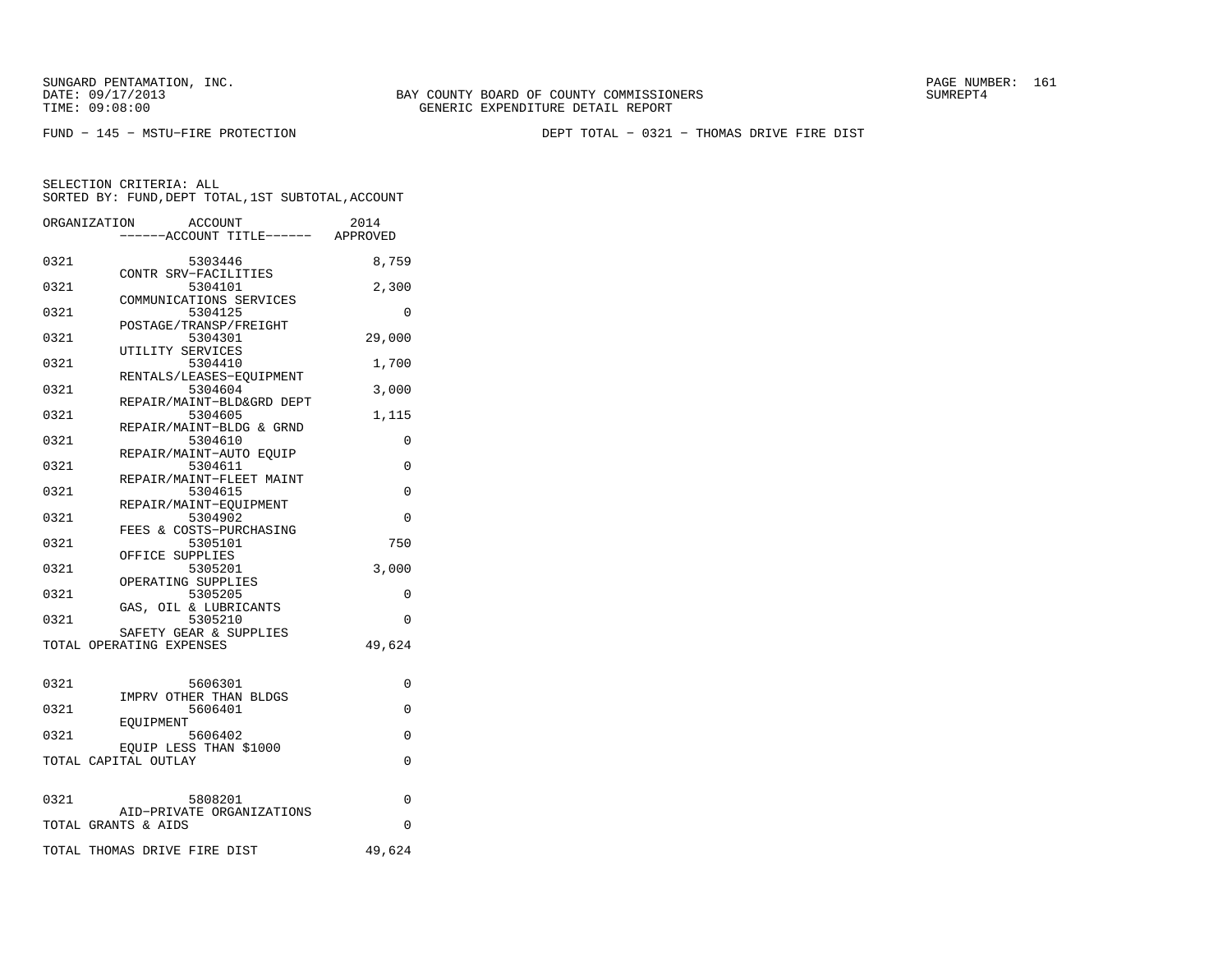FUND − 145 − MSTU−FIRE PROTECTION DEPT TOTAL − 0322 − WEST END FIRE DIST

|      | ORGANIZATION<br>ACCOUNT<br>----ACCOUNT TITLE------ APPROVED | 2014        |
|------|-------------------------------------------------------------|-------------|
| 0322 | 5304101<br>COMMUNICATIONS SERVICES                          | 1,900       |
| 0322 | 5304301<br>UTILITY SERVICES                                 | 34,000      |
| 0322 | 5304410                                                     | 1,500       |
| 0322 | RENTALS/LEASES-EQUIPMENT<br>5304604                         | $\Omega$    |
| 0322 | REPAIR/MAINT-BLD&GRD DEPT<br>5304605                        | 2,041       |
| 0322 | REPAIR/MAINT-BLDG & GRND<br>5304610                         | 0           |
| 0322 | REPAIR/MAINT-AUTO EOUIP<br>5304611                          | $\mathbf 0$ |
| 0322 | REPAIR/MAINT-FLEET MAINT<br>5304615                         | $\Omega$    |
| 0322 | REPAIR/MAINT-EOUIPMENT<br>5304902                           | $\Omega$    |
| 0322 | FEES & COSTS-PURCHASING<br>5305101                          | 250         |
| 0322 | OFFICE SUPPLIES<br>5305201                                  | 750         |
| 0322 | OPERATING SUPPLIES<br>5305205                               | 0           |
| 0322 | GAS, OIL & LUBRICANTS<br>5305220                            | $\Omega$    |
|      | TOOL & SMALL IMPLEMENTS<br>TOTAL OPERATING EXPENSES         | 40,441      |
| 0322 | 5606401                                                     | $\Omega$    |
| 0322 | <b>EOUIPMENT</b><br>5606402                                 | $\mathbf 0$ |
|      | EQUIP LESS THAN \$1000<br>TOTAL CAPITAL OUTLAY              | $\Omega$    |
|      | TOTAL WEST END FIRE DIST                                    | 40,441      |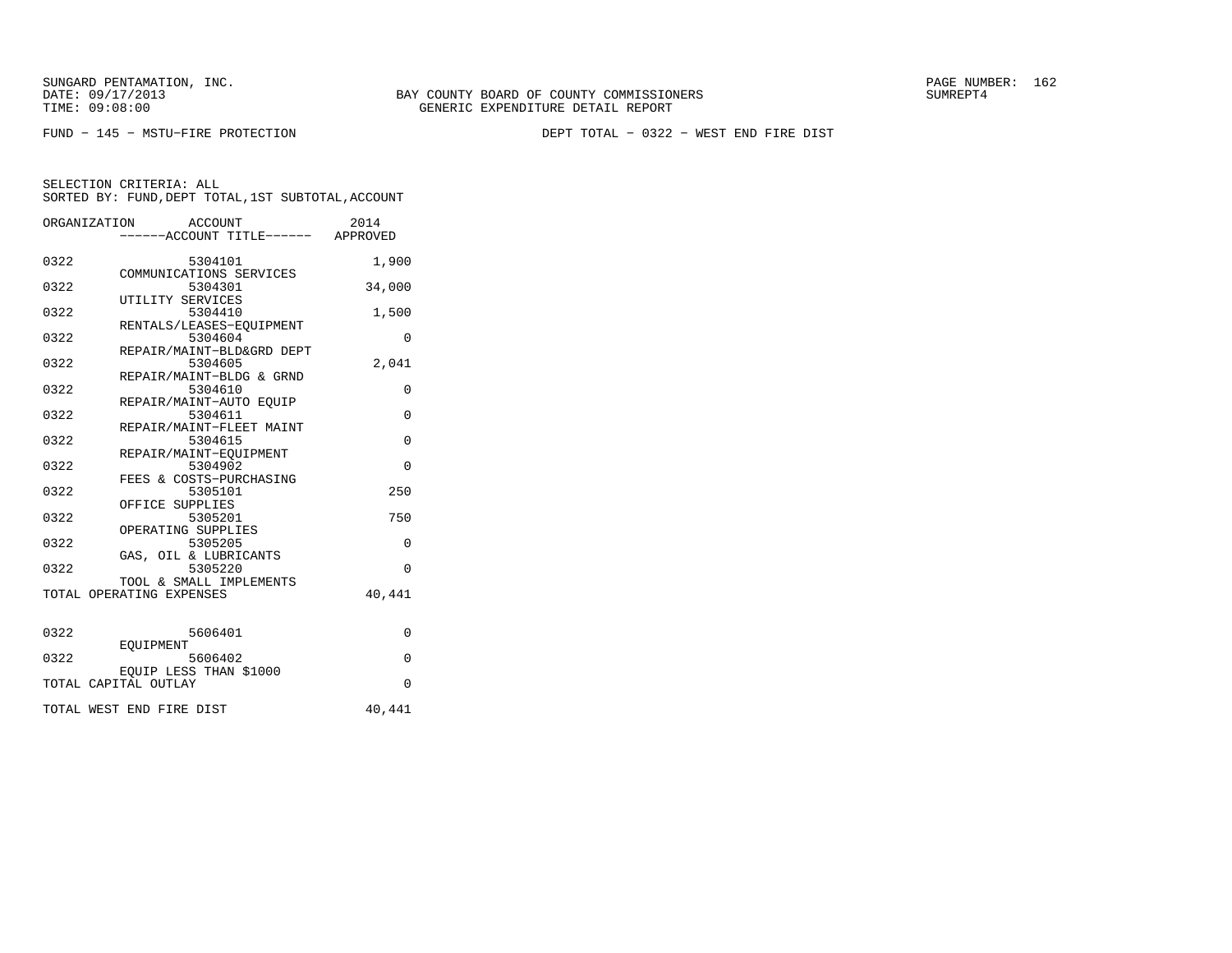BAY COUNTY BOARD OF COUNTY COMMISSIONERS TIME: 09:08:00 GENERIC EXPENDITURE DETAIL REPORT

FUND − 145 − MSTU−FIRE PROTECTION DEPT TOTAL − 0323 − WEST BAY/WOODVILLE FIRE

|      | ORGANIZATION<br>ACCOUNT                        | 2014        |
|------|------------------------------------------------|-------------|
|      | -----ACCOUNT TITLE------ APPROVED              |             |
| 0323 | 5304101                                        | 1,200       |
|      | COMMUNICATIONS SERVICES                        |             |
| 0323 | 5304125<br>POSTAGE/TRANSP/FREIGHT              | $\Omega$    |
| 0323 | 5304301                                        | 5,000       |
|      | UTILITY SERVICES                               |             |
| 0323 | 5304410<br>RENTALS/LEASES-EOUIPMENT            | 700         |
| 0323 | 5304604                                        | 1,000       |
|      | REPAIR/MAINT-BLD&GRD DEPT                      |             |
| 0323 | 5304605                                        | $\Omega$    |
| 0323 | REPAIR/MAINT-BLDG & GRND<br>5304610            | $\mathbf 0$ |
|      | REPAIR/MAINT-AUTO EOUIP                        |             |
| 0323 | 5304611                                        | $\Omega$    |
| 0323 | REPAIR/MAINT-FLEET MAINT<br>5304615            | $\Omega$    |
|      | REPAIR/MAINT-EOUIPMENT                         |             |
| 0323 | 5304902                                        | $\Omega$    |
| 0323 | FEES & COSTS-PURCHASING<br>5305101             | 500         |
|      | OFFICE SUPPLIES                                |             |
| 0323 | 5305201                                        | 500         |
| 0323 | OPERATING SUPPLIES<br>5305202                  | $\Omega$    |
|      | OPER SUPPLIES-JANITORIAL                       |             |
| 0323 | 5305205                                        | $\Omega$    |
|      | GAS, OIL & LUBRICANTS                          |             |
|      | TOTAL OPERATING EXPENSES                       | 8,900       |
|      |                                                |             |
| 0323 | 5606402                                        | $\Omega$    |
|      | EQUIP LESS THAN \$1000<br>TOTAL CAPITAL OUTLAY | $\Omega$    |
|      |                                                |             |
|      | TOTAL WEST BAY/WOODVILLE FIRE                  | 8,900       |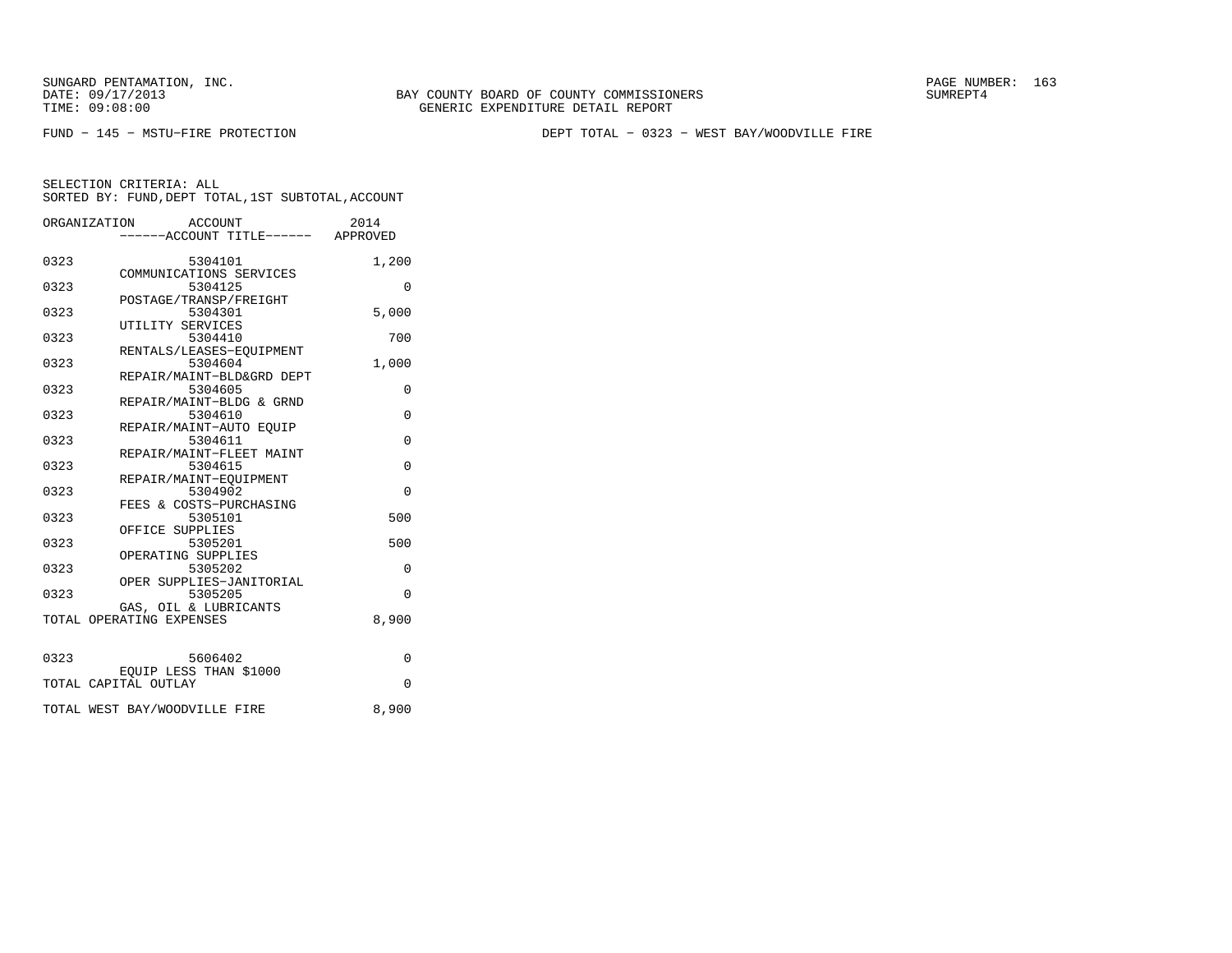FUND − 145 − MSTU−FIRE PROTECTION DEPT TOTAL − 0324 − NORTHWEST SIDE FIRE DIST

|      | ORGANIZATION<br>ACCOUNT<br>----ACCOUNT TITLE------ APPROVED  | 2014        |
|------|--------------------------------------------------------------|-------------|
| 0324 | 5304101<br>COMMUNICATIONS SERVICES                           | 2,000       |
| 0324 | 5304301<br>UTILITY SERVICES                                  | 5,000       |
| 0324 | 5304410<br>RENTALS/LEASES-EOUIPMENT                          | 100         |
| 0324 | 5304604<br>REPAIR/MAINT-BLD&GRD DEPT                         | 1,200       |
| 0324 | 5304605<br>REPAIR/MAINT-BLDG & GRND                          | 0           |
| 0324 | 5304610<br>REPAIR/MAINT-AUTO EOUIP                           | $\mathbf 0$ |
| 0324 | 5304611<br>REPAIR/MAINT-FLEET MAINT                          | $\Omega$    |
| 0324 | 5304615                                                      | $\mathbf 0$ |
| 0324 | REPAIR/MAINT-EQUIPMENT<br>5304902<br>FEES & COSTS-PURCHASING | $\Omega$    |
| 0324 | 5304990<br>MISCELLANEOUS EXPENSES                            | $\Omega$    |
| 0324 | 5305101<br>OFFICE SUPPLIES                                   | 350         |
| 0324 | 5305201<br>OPERATING SUPPLIES                                | 1,000       |
| 0324 | 5305205<br>GAS, OIL & LUBRICANTS                             | $\Omega$    |
|      | TOTAL OPERATING EXPENSES                                     | 9,650       |
| 0324 | 5606401                                                      | $\Omega$    |
| 0324 | EOUIPMENT<br>5606402                                         | $\Omega$    |
|      | EQUIP LESS THAN \$1000<br>TOTAL CAPITAL OUTLAY               | $\Omega$    |
|      | TOTAL NORTHWEST SIDE FIRE DIST                               | 9,650       |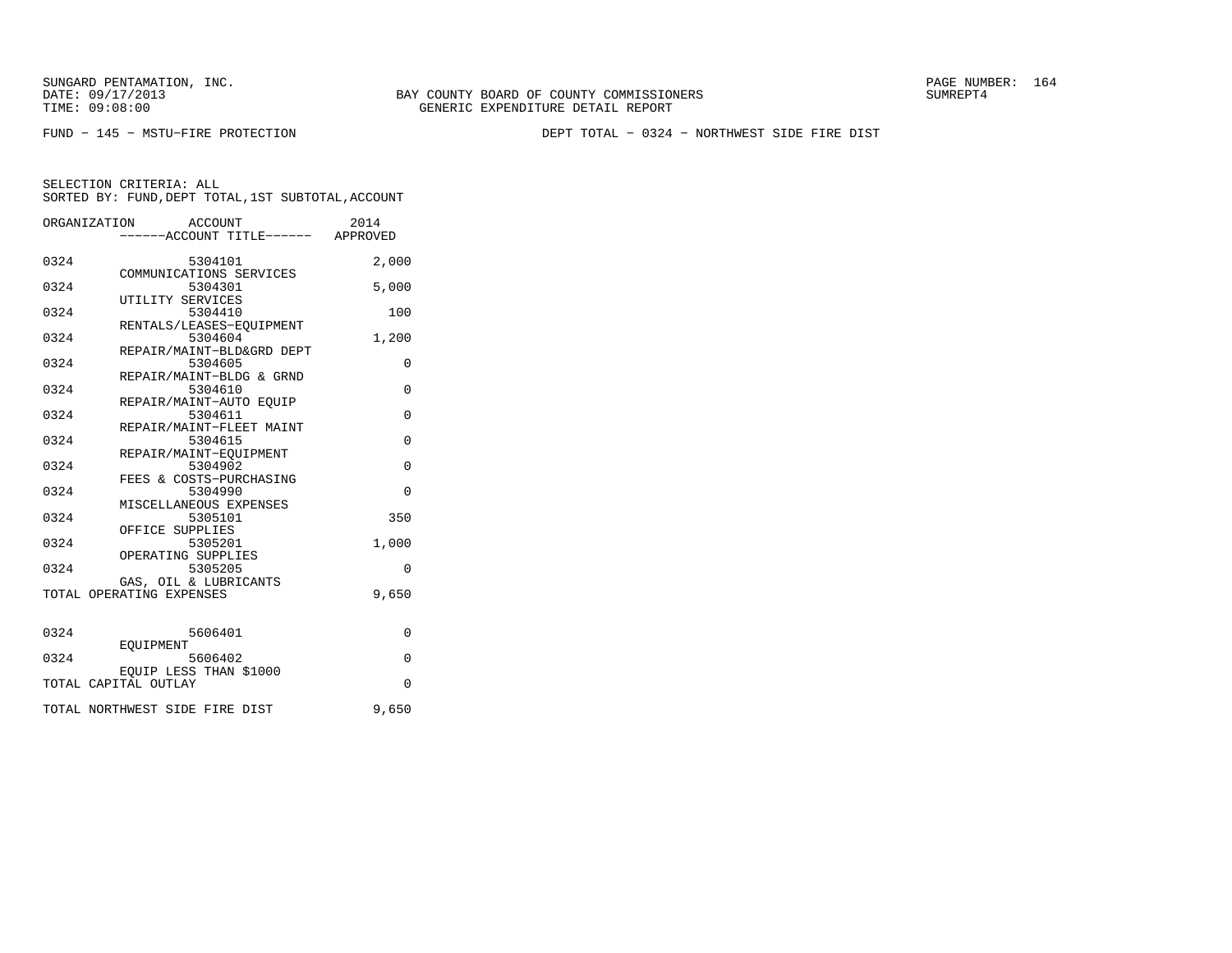FUND − 145 − MSTU−FIRE PROTECTION DEPT TOTAL − 0325 − SOUTHPORT FIRE DIST

|      | ORGANIZATION<br>ACCOUNT<br>-----ACCOUNT TITLE------ APPROVED | 2014        |
|------|--------------------------------------------------------------|-------------|
| 0325 | 5304101<br>COMMUNICATIONS SERVICES                           | 1,920       |
| 0325 | 5304301<br>UTILITY SERVICES                                  | 7,100       |
| 0325 | 5304410<br>RENTALS/LEASES-EQUIPMENT                          | 1,500       |
| 0325 | 5304604<br>REPAIR/MAINT-BLD&GRD DEPT                         | 3,000       |
| 0325 | 5304605<br>REPAIR/MAINT-BLDG & GRND                          | 0           |
| 0325 | 5304610<br>REPAIR/MAINT-AUTO EOUIP                           | $\Omega$    |
| 0325 | 5304611<br>REPAIR/MAINT-FLEET MAINT                          | 0           |
| 0325 | 5304615<br>REPAIR/MAINT-EOUIPMENT                            | $\Omega$    |
| 0325 | 5304902<br>FEES & COSTS-PURCHASING                           | $\mathbf 0$ |
| 0325 | 5304990<br>MISCELLANEOUS EXPENSES                            | $\Omega$    |
| 0325 | 5305101<br>OFFICE SUPPLIES                                   | 400         |
| 0325 | 5305201<br>OPERATING SUPPLIES                                | 1,500       |
| 0325 | 5305205                                                      | 0           |
| 0325 | GAS, OIL & LUBRICANTS<br>5305210<br>SAFETY GEAR & SUPPLIES   | $\Omega$    |
|      | TOTAL OPERATING EXPENSES                                     | 15,420      |
| 0325 | 5606401                                                      | 0           |
| 0325 | EOUIPMENT<br>5606402                                         | $\mathbf 0$ |
|      | EOUIP LESS THAN \$1000<br>TOTAL CAPITAL OUTLAY               | $\Omega$    |
|      | TOTAL SOUTHPORT FIRE DIST                                    | 15,420      |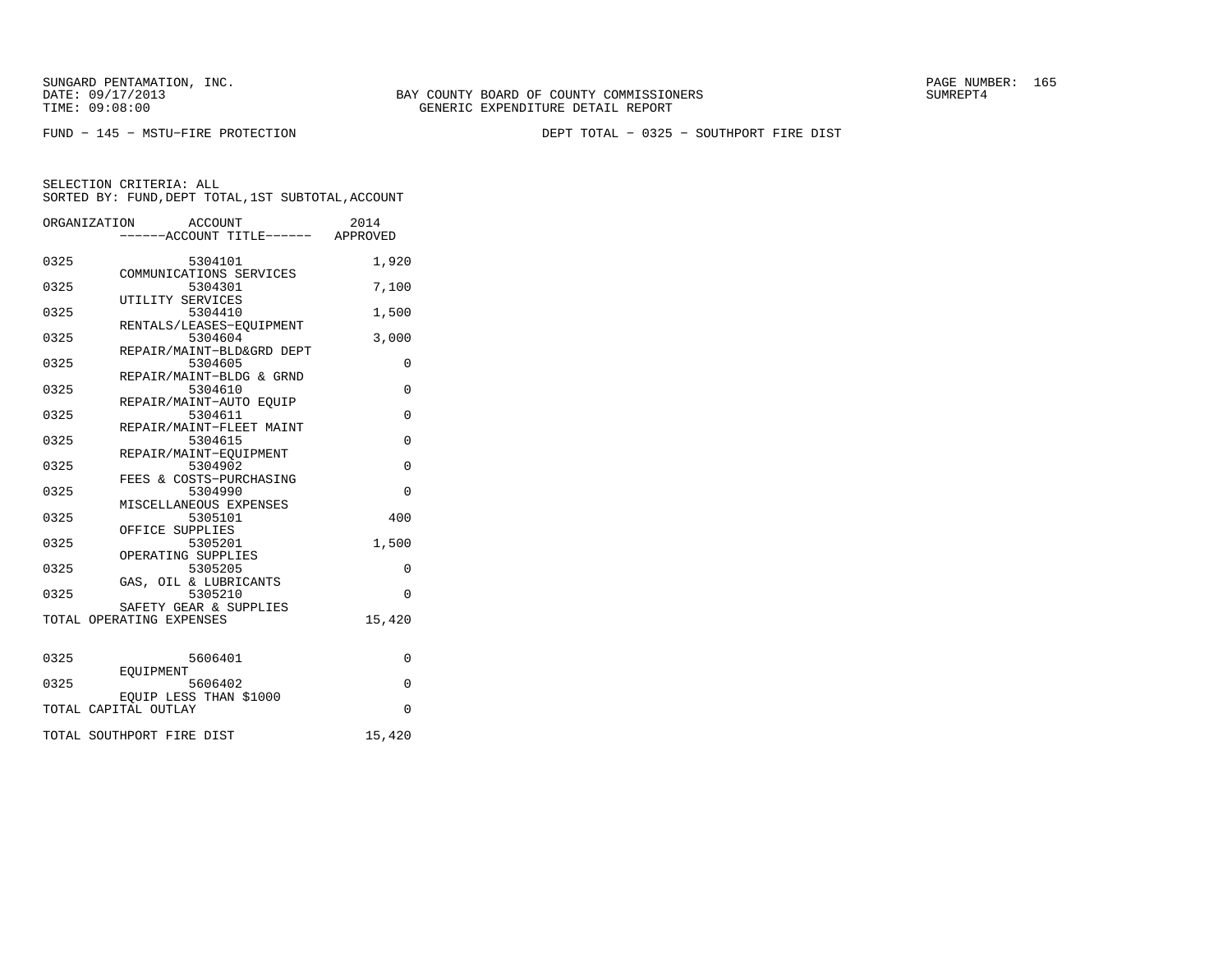BAY COUNTY BOARD OF COUNTY COMMISSIONERS TIME: 09:08:00 GENERIC EXPENDITURE DETAIL REPORT

FUND − 145 − MSTU−FIRE PROTECTION DEPT TOTAL − 0326 − SAND HILLS FIRE DIST

|      | ORGANIZATION<br><b>ACCOUNT</b>    |                                 | 2014     |
|------|-----------------------------------|---------------------------------|----------|
|      |                                   | ---ACCOUNT TITLE------ APPROVED |          |
| 0326 | 5303446                           |                                 | 14,177   |
|      | CONTR SRV-FACILITIES              |                                 |          |
| 0326 | 5303464                           |                                 | 0        |
|      | CONTR SRV-LAB                     |                                 |          |
| 0326 | 5304101                           |                                 | 4,500    |
|      | COMMUNICATIONS SERVICES           |                                 |          |
| 0326 | 5304301                           |                                 | 28,000   |
|      | UTILITY SERVICES                  |                                 |          |
| 0326 | 5304410                           |                                 | 500      |
|      | RENTALS/LEASES-EOUIPMENT          |                                 |          |
| 0326 | 5304604                           |                                 | $\Omega$ |
|      | REPAIR/MAINT-BLD&GRD DEPT         |                                 |          |
| 0326 | 5304605                           |                                 | 1,964    |
|      | REPAIR/MAINT-BLDG & GRND          |                                 |          |
| 0326 | 5304610                           |                                 | 0        |
|      | REPAIR/MAINT-AUTO EQUIP           |                                 |          |
| 0326 | 5304611                           |                                 | 0        |
|      | REPAIR/MAINT-FLEET MAINT          |                                 |          |
| 0326 | 5304615                           |                                 | 0        |
| 0326 | REPAIR/MAINT-EQUIPMENT<br>5304902 |                                 | 0        |
|      | FEES & COSTS-PURCHASING           |                                 |          |
| 0326 | 5304990                           |                                 | 0        |
|      | MISCELLANEOUS EXPENSES            |                                 |          |
| 0326 | 5305101                           |                                 | 150      |
|      | OFFICE SUPPLIES                   |                                 |          |
| 0326 | 5305201                           |                                 | 1,200    |
|      | OPERATING SUPPLIES                |                                 |          |
| 0326 | 5305202                           |                                 | 0        |
|      | OPER SUPPLIES-JANITORIAL          |                                 |          |
| 0326 | 5305205                           |                                 | $\Omega$ |
|      | GAS, OIL & LUBRICANTS             |                                 |          |
| 0326 | 5305215                           |                                 | $\Omega$ |
|      | CLOTHING & WEARING APPRL          |                                 |          |
| 0326 | 5305220                           |                                 | $\Omega$ |
|      | TOOL & SMALL IMPLEMENTS           |                                 |          |
|      | TOTAL OPERATING EXPENSES          |                                 | 50,491   |
|      |                                   |                                 |          |
| 0326 | 5606401                           |                                 | 0        |
|      | EOUIPMENT                         |                                 |          |
| 0326 | 5606402                           |                                 | 0        |
|      | EQUIP LESS THAN \$1000            |                                 |          |
|      | TOTAL CAPITAL OUTLAY              |                                 | $\Omega$ |
|      |                                   |                                 |          |
|      | TOTAL SAND HILLS FIRE DIST        |                                 | 50,491   |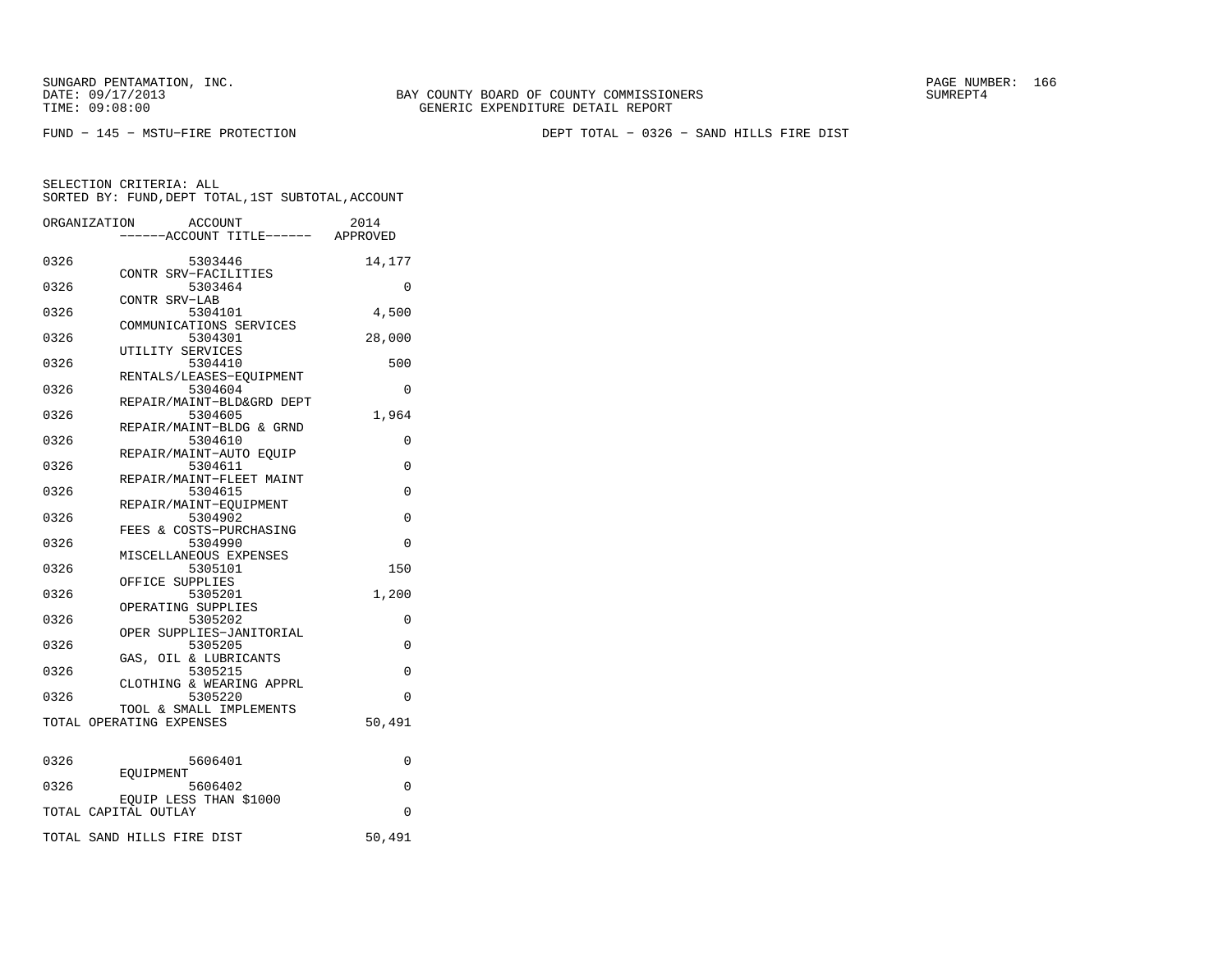TIME: 09:08:00 GENERIC EXPENDITURE DETAIL REPORT

FUND − 145 − MSTU−FIRE PROTECTION DEPT TOTAL − 0327 − GREEN HILLS FIRE DIST

BAY COUNTY BOARD OF COUNTY COMMISSIONERS

SELECTION CRITERIA: ALL

SORTED BY: FUND,DEPT TOTAL,1ST SUBTOTAL,ACCOUNT

|      | ORGANIZATION<br>ACCOUNT              | 2014     |
|------|--------------------------------------|----------|
|      | -----ACCOUNT TITLE------ APPROVED    |          |
| 0327 | 5303464                              | 200      |
|      | CONTR SRV-LAB                        |          |
| 0327 | 5304101                              | 3,400    |
| 0327 | COMMUNICATIONS SERVICES<br>5304301   | 6.000    |
|      | UTILITY SERVICES                     |          |
| 0327 | 5304410                              | 100      |
|      | RENTALS/LEASES-EOUIPMENT             |          |
| 0327 | 5304604                              | 1,000    |
| 0327 | REPAIR/MAINT-BLD&GRD DEPT<br>5304605 | $\Omega$ |
|      | REPAIR/MAINT-BLDG & GRND             |          |
| 0327 | 5304610                              | $\Omega$ |
|      | REPAIR/MAINT-AUTO EOUIP              |          |
| 0327 | 5304611                              | $\Omega$ |
| 0327 | REPAIR/MAINT-FLEET MAINT             | $\Omega$ |
|      | 5304615<br>REPAIR/MAINT-EOUIPMENT    |          |
| 0327 | 5304902                              | $\Omega$ |
|      | FEES & COSTS-PURCHASING              |          |
| 0327 | 5305101                              | 100      |
|      | OFFICE SUPPLIES                      |          |
| 0327 | 5305201<br>OPERATING SUPPLIES        | 100      |
| 0327 | 5305205                              | $\Omega$ |
|      | GAS, OIL & LUBRICANTS                |          |
| 0327 | 5305220                              | $\Omega$ |
|      | TOOL & SMALL IMPLEMENTS              |          |
|      | TOTAL OPERATING EXPENSES             | 10,900   |
|      |                                      |          |
| 0327 | 5606402                              | 0        |
|      | EQUIP LESS THAN \$1000               |          |
|      | TOTAL CAPITAL OUTLAY                 | $\Omega$ |
|      | TOTAL GREEN HILLS FIRE DIST          | 10,900   |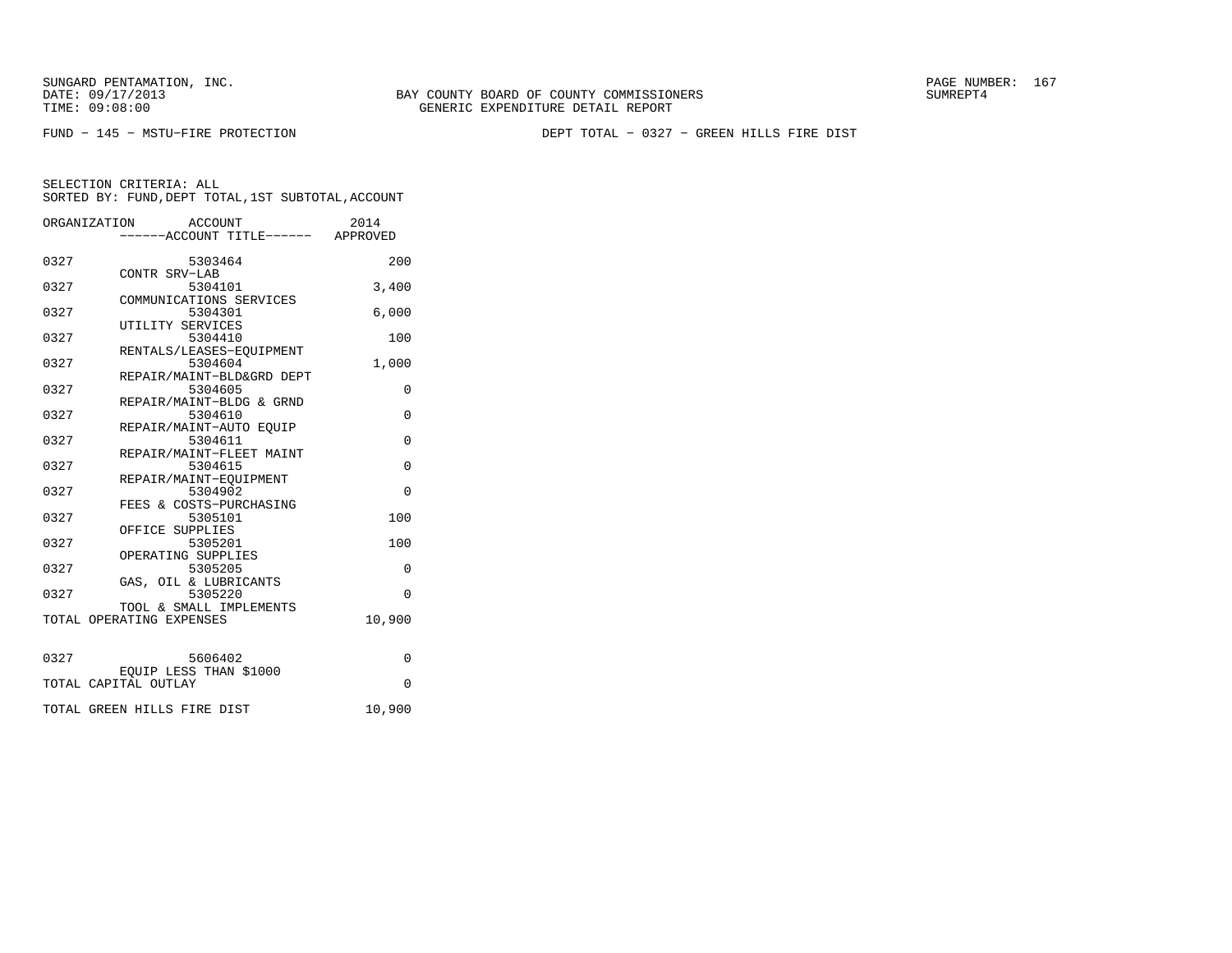BAY COUNTY BOARD OF COUNTY COMMISSIONERS TIME: 09:08:00 GENERIC EXPENDITURE DETAIL REPORT

FUND − 145 − MSTU−FIRE PROTECTION DEPT TOTAL − 0328 − BEAR CREEK/YOUNGSTOWN

|      | ORGANIZATION<br>ACCOUNT           | 2014     |
|------|-----------------------------------|----------|
|      | -----ACCOUNT TITLE------ APPROVED |          |
| 0328 | 5303401                           | 0        |
|      | CONTRACTED SERVICES               |          |
| 0328 | 5303446                           | 13,396   |
|      | CONTR SRV-FACILITIES              |          |
| 0328 | 5303464                           | 100      |
|      | CONTR SRV-LAB                     |          |
| 0328 | 5304101                           | 3,648    |
|      | COMMUNICATIONS SERVICES           |          |
| 0328 | 5304301                           | 29,000   |
|      | UTILITY SERVICES                  |          |
| 0328 | 5304410                           | 1,500    |
|      | RENTALS/LEASES-EQUIPMENT          |          |
| 0328 | 5304604                           | 0        |
|      | REPAIR/MAINT-BLD&GRD DEPT         |          |
| 0328 | 5304605                           | 975      |
|      | REPAIR/MAINT-BLDG & GRND          |          |
| 0328 | 5304610                           | 0        |
|      | REPAIR/MAINT-AUTO EQUIP           |          |
| 0328 | 5304611                           | $\Omega$ |
|      | REPAIR/MAINT-FLEET MAINT          |          |
| 0328 | 5304615                           | 0        |
|      | REPAIR/MAINT-EOUIPMENT            |          |
| 0328 | 5304902                           | 0        |
|      | FEES & COSTS-PURCHASING           |          |
| 0328 | 5304990                           | $\Omega$ |
|      | MISCELLANEOUS EXPENSES            |          |
| 0328 | 5305101                           | 200      |
|      | OFFICE SUPPLIES                   |          |
| 0328 | 5305201                           | 1,000    |
|      | OPERATING SUPPLIES                |          |
| 0328 | 5305205                           | $\Omega$ |
|      | GAS, OIL & LUBRICANTS             |          |
|      | TOTAL OPERATING EXPENSES          | 49,819   |
|      |                                   |          |
| 0328 | 5606401                           | 0        |
|      | EOUIPMENT                         |          |
| 0328 | 5606402                           | $\Omega$ |
|      | EOUIP LESS THAN \$1000            |          |
|      | TOTAL CAPITAL OUTLAY              | $\Omega$ |
|      |                                   |          |
|      | TOTAL BEAR CREEK/YOUNGSTOWN       | 49,819   |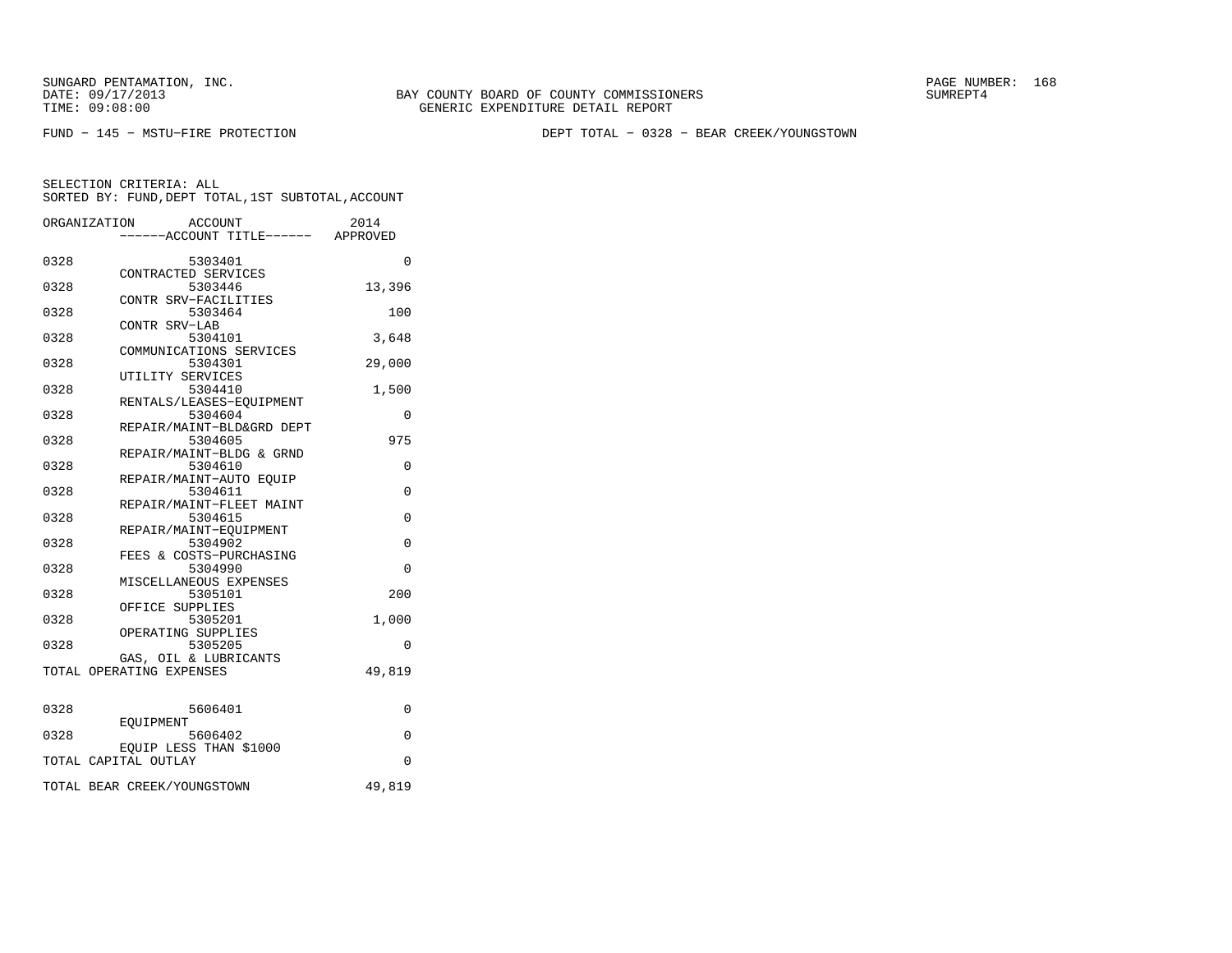FUND − 145 − MSTU−FIRE PROTECTION DEPT TOTAL − 0329 − BAYOU GEORGE FIRE DIST

|      | ORGANIZATION<br>ACCOUNT                        | 2014        |
|------|------------------------------------------------|-------------|
|      | ----ACCOUNT TITLE------ APPROVED               |             |
| 0329 | 5303464<br>CONTR SRV-LAB                       | 200         |
| 0329 | 5304101                                        | 3,500       |
| 0329 | COMMUNICATIONS SERVICES<br>5304301             | 7,600       |
| 0329 | UTILITY SERVICES<br>5304410                    | 1,750       |
| 0329 | RENTALS/LEASES-EOUIPMENT<br>5304604            | 0           |
| 0329 | REPAIR/MAINT-BLD&GRD DEPT<br>5304605           | 1,500       |
| 0329 | REPAIR/MAINT-BLDG & GRND<br>5304610            | 0           |
| 0329 | REPAIR/MAINT-AUTO EOUIP<br>5304611             | $\mathbf 0$ |
| 0329 | REPAIR/MAINT-FLEET MAINT<br>5304615            | 0           |
| 0329 | REPAIR/MAINT-EOUIPMENT<br>5304902              | $\Omega$    |
| 0329 | FEES & COSTS-PURCHASING<br>5304990             | $\Omega$    |
| 0329 | MISCELLANEOUS EXPENSES<br>5305101              | 450         |
| 0329 | OFFICE SUPPLIES<br>5305201                     | 2,600       |
|      | OPERATING SUPPLIES                             |             |
| 0329 | 5305205<br>GAS, OIL & LUBRICANTS               | $\Omega$    |
|      | TOTAL OPERATING EXPENSES                       | 17,600      |
| 0329 | 5606401                                        | 0           |
| 0329 | EOUIPMENT<br>5606402                           | 0           |
|      | EOUIP LESS THAN \$1000<br>TOTAL CAPITAL OUTLAY | $\Omega$    |
|      | TOTAL BAYOU GEORGE FIRE DIST                   | 17,600      |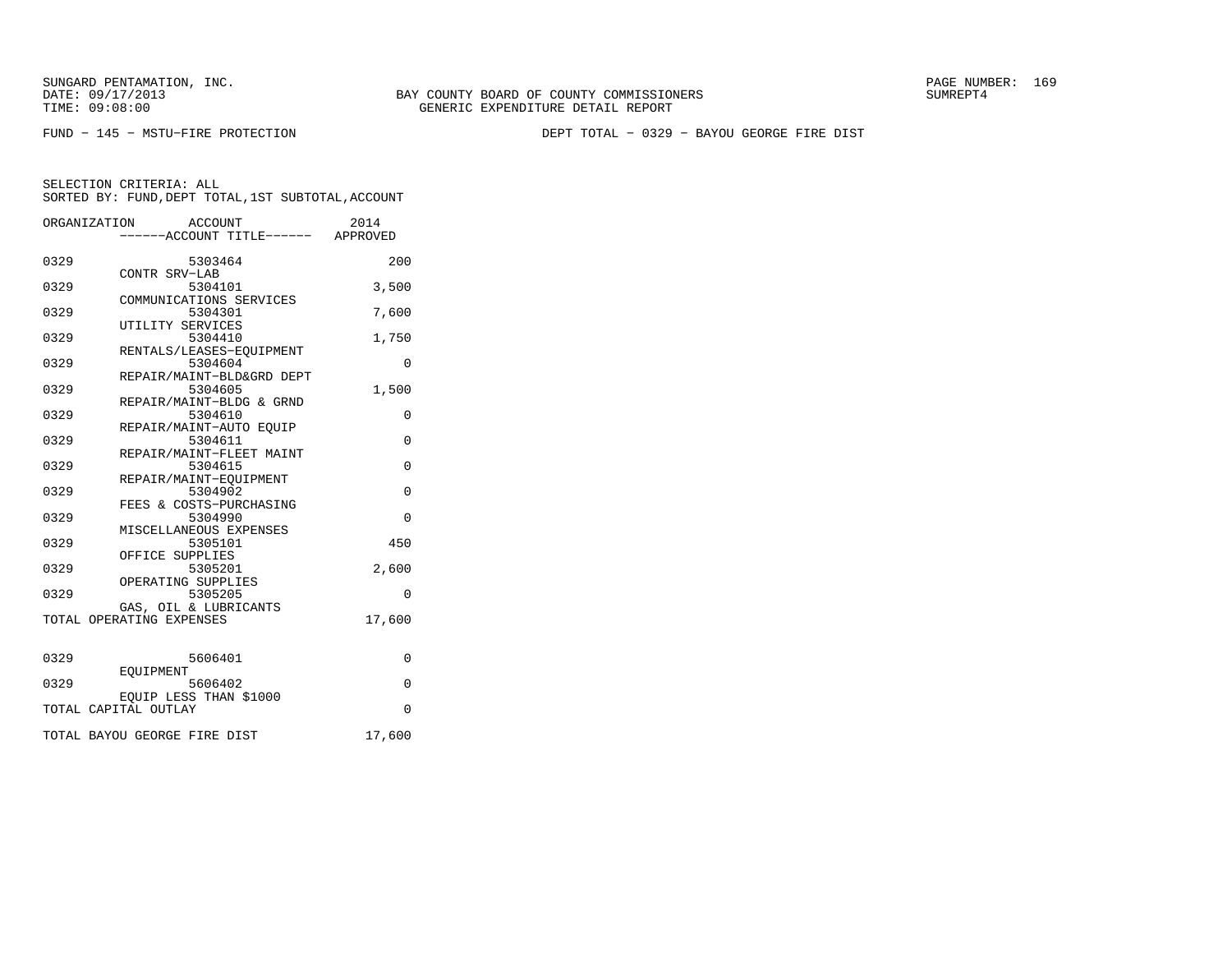TIME: 09:08:00 GENERIC EXPENDITURE DETAIL REPORT

BAY COUNTY BOARD OF COUNTY COMMISSIONERS

FUND − 145 − MSTU−FIRE PROTECTION DEPT TOTAL − 0330 − HILAND PARK FIRE DIST

|      | ORGANIZATION<br>ACCOUNT<br>-----ACCOUNT TITLE------ APPROVED | 2014        |
|------|--------------------------------------------------------------|-------------|
| 0330 | 5304101<br>COMMUNICATIONS SERVICES                           | 1,680       |
| 0330 | 5304301<br>UTILITY SERVICES                                  | 8,200       |
| 0330 | 5304410<br>RENTALS/LEASES-EQUIPMENT                          | 500         |
| 0330 | 5304604<br>REPAIR/MAINT-BLD&GRD DEPT                         | 4,000       |
| 0330 | 5304605<br>REPAIR/MAINT-BLDG & GRND                          | 0           |
| 0330 | 5304610<br>REPAIR/MAINT-AUTO EOUIP                           | $\Omega$    |
| 0330 | 5304611<br>REPAIR/MAINT-FLEET MAINT                          | 0           |
| 0330 | 5304615<br>REPAIR/MAINT-EQUIPMENT                            | $\Omega$    |
| 0330 | 5304902<br>FEES & COSTS-PURCHASING                           | $\mathbf 0$ |
| 0330 | 5304990<br>MISCELLANEOUS EXPENSES                            | $\Omega$    |
| 0330 | 5305101<br>OFFICE SUPPLIES                                   | 500         |
| 0330 | 5305201<br>OPERATING SUPPLIES                                | 1,800       |
| 0330 | 5305205<br>GAS, OIL & LUBRICANTS                             | 0           |
| 0330 | 5305220<br>TOOL & SMALL IMPLEMENTS                           | $\Omega$    |
|      | TOTAL OPERATING EXPENSES                                     | 16,680      |
| 0330 | 5606401                                                      | 0           |
| 0330 | EOUIPMENT<br>5606402                                         | $\mathbf 0$ |
|      | EOUIP LESS THAN \$1000<br>TOTAL CAPITAL OUTLAY               | $\Omega$    |
|      | TOTAL HILAND PARK FIRE DIST                                  | 16,680      |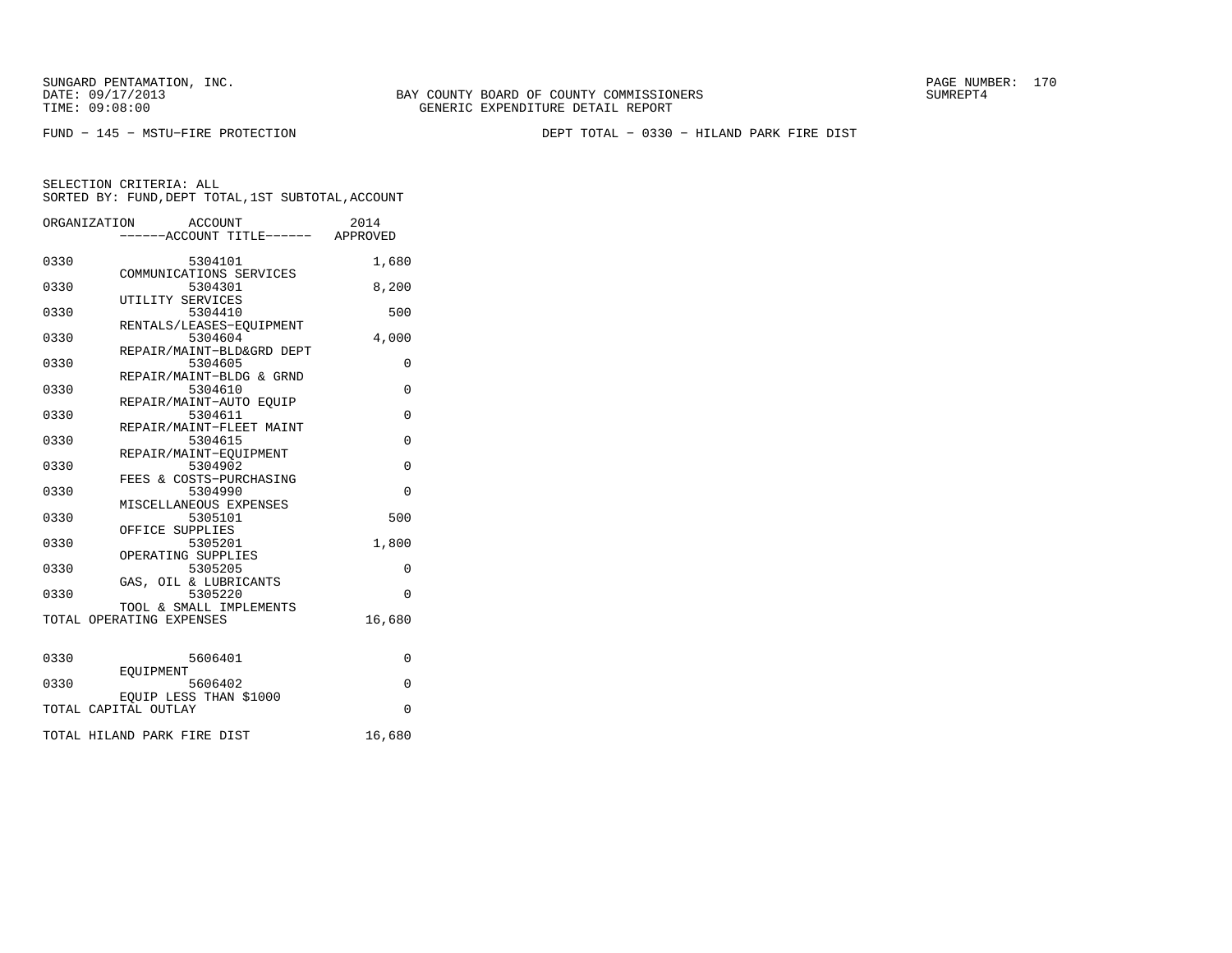FUND − 145 − MSTU−FIRE PROTECTION DEPT TOTAL − 0335 − CAPITAL IMPROVEMENTS

SELECTION CRITERIA: ALL SORTED BY: FUND,DEPT TOTAL,1ST SUBTOTAL,ACCOUNTORGANIZATION ACCOUNT 2014

|      | OLGHNI TUHI TOIM<br><b>ACCOONI</b><br>-----ACCOUNT TITLE------ APPROVED | ∠∪⊥ ±     |
|------|-------------------------------------------------------------------------|-----------|
| 0335 | 5303104                                                                 | $\Omega$  |
| 0335 | PROF SRV-ENGINEERING<br>5303408                                         | 42,297    |
| 0335 | CONTR SRV-800 MHZ<br>5304902                                            | $\Omega$  |
|      | FEES & COSTS-PURCHASING<br>TOTAL OPERATING EXPENSES                     | 42,297    |
| 0335 | 5606101                                                                 | 0         |
|      | LAND                                                                    |           |
| 0335 | 5606201<br><b>BUILDINGS</b>                                             | $\Omega$  |
| 0335 | 5606401                                                                 | $\Omega$  |
| 0335 | EOUIPMENT<br>5606402                                                    | 0         |
|      | EOUIP LESS THAN \$1000<br>TOTAL CAPITAL OUTLAY                          | $\Omega$  |
|      |                                                                         |           |
| 0335 | 5707105<br>PRINCIPAL-LOANS                                              | $\Omega$  |
| 0335 | 5707205<br>INTEREST-LOANS                                               | $\Omega$  |
| 0335 | 5707303                                                                 | $\Omega$  |
|      | <b>BOND ISSUE COSTS</b><br>TOTAL DEBT SERVICE                           | $\Omega$  |
| 0335 | 5909920                                                                 | $\Omega$  |
|      | RESERVE-FUTURE CAP OUTLAY<br>TOTAL NON-OPERATING EXPENSES               | $\Omega$  |
|      | TOTAL CAPITAL IMPROVEMENTS                                              | 42,297    |
|      | TOTAL MSTU-FIRE PROTECTION                                              | 6,263,384 |
|      |                                                                         |           |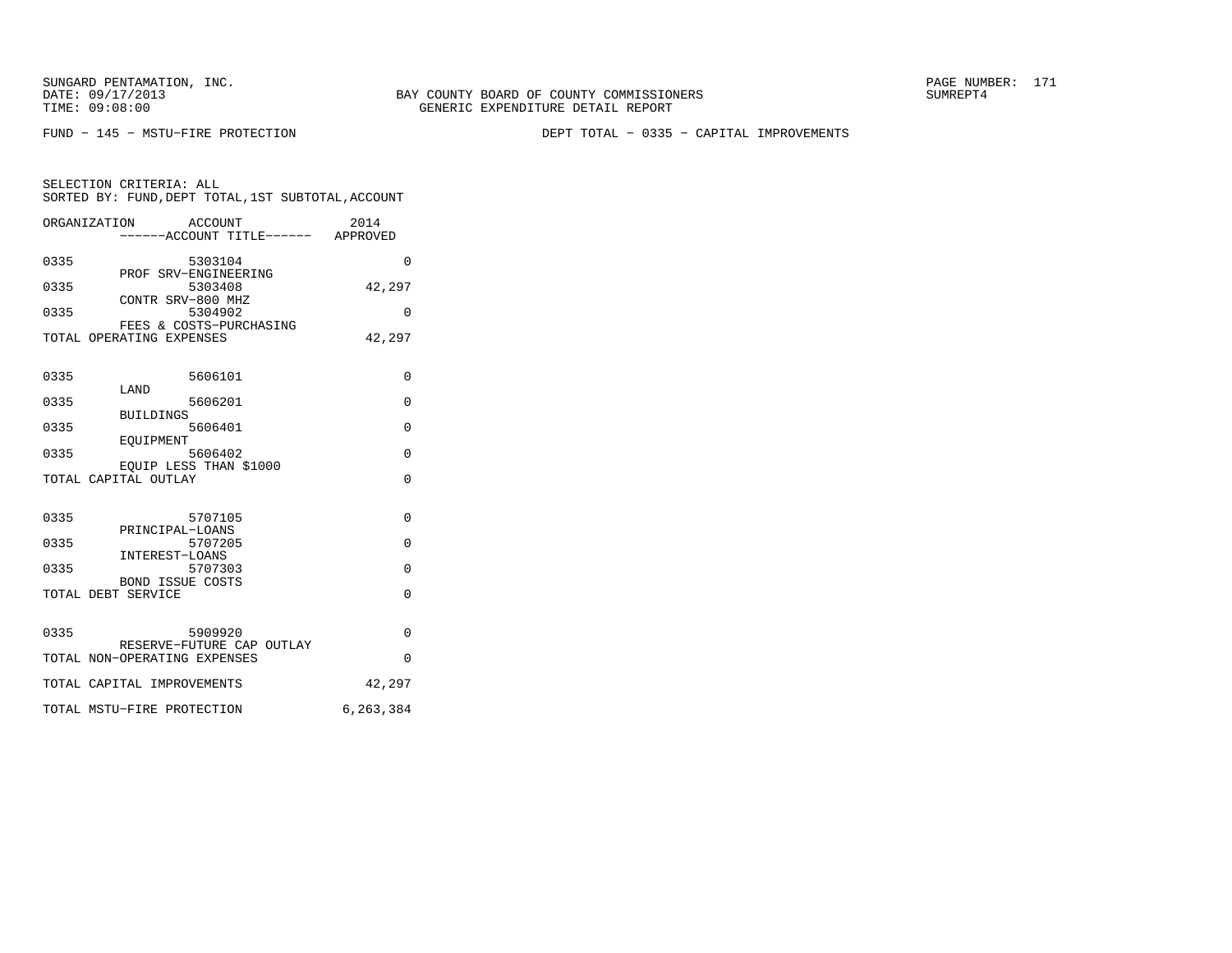FUND − 167 − MSBU FUND DEPT TOTAL − 0375 − MUNICP SRVC BENEFIT UNIT

| SELECTION CRITERIA: ALL |  |  |                                                    |  |
|-------------------------|--|--|----------------------------------------------------|--|
|                         |  |  | SORTED BY: FUND, DEPT TOTAL, 1ST SUBTOTAL, ACCOUNT |  |

|      | ORGANIZATION ACCOUNT<br>-----ACCOUNT TITLE------ APPROVED | 2014     |
|------|-----------------------------------------------------------|----------|
| 0375 | 5303104                                                   | $\Omega$ |
| 0375 | PROF SRV-ENGINEERING<br>5304125                           | $\Omega$ |
| 0375 | POSTAGE/TRANSP/FREIGHT<br>5304615                         | 1,236    |
| 0375 | REPAIR/MAINT-EOUIPMENT<br>5304905                         | $\Omega$ |
| 0375 | FEES&COSTS-LGL ADV/ADVERT<br>5304909                      | $\Omega$ |
|      | FEES & COSTS-COURT FILING<br>TOTAL OPERATING EXPENSES     | 1,236    |
| 0375 | 5606303                                                   | 1,500    |
| 0375 | STREET LIGHTING<br>5606306                                | 0        |
| 0375 | IMPRV-PEDESTRIAN ACCESS<br>5606574                        | $\Omega$ |
|      | CIP-BAYSIDE DREDGING<br>TOTAL CAPITAL OUTLAY              | 1,500    |
| 0375 | 5819101                                                   | $\Omega$ |
| 0375 | TRNFS-GENERAL FUND (001)<br>5909920                       | 55,464   |
|      | RESERVE-FUTURE CAP OUTLAY<br>TOTAL NON-OPERATING EXPENSES | 55,464   |
|      | TOTAL MUNICP SRVC BENEFIT UNIT                            | 58,200   |
|      | TOTAL MSBU FUND                                           | 58,200   |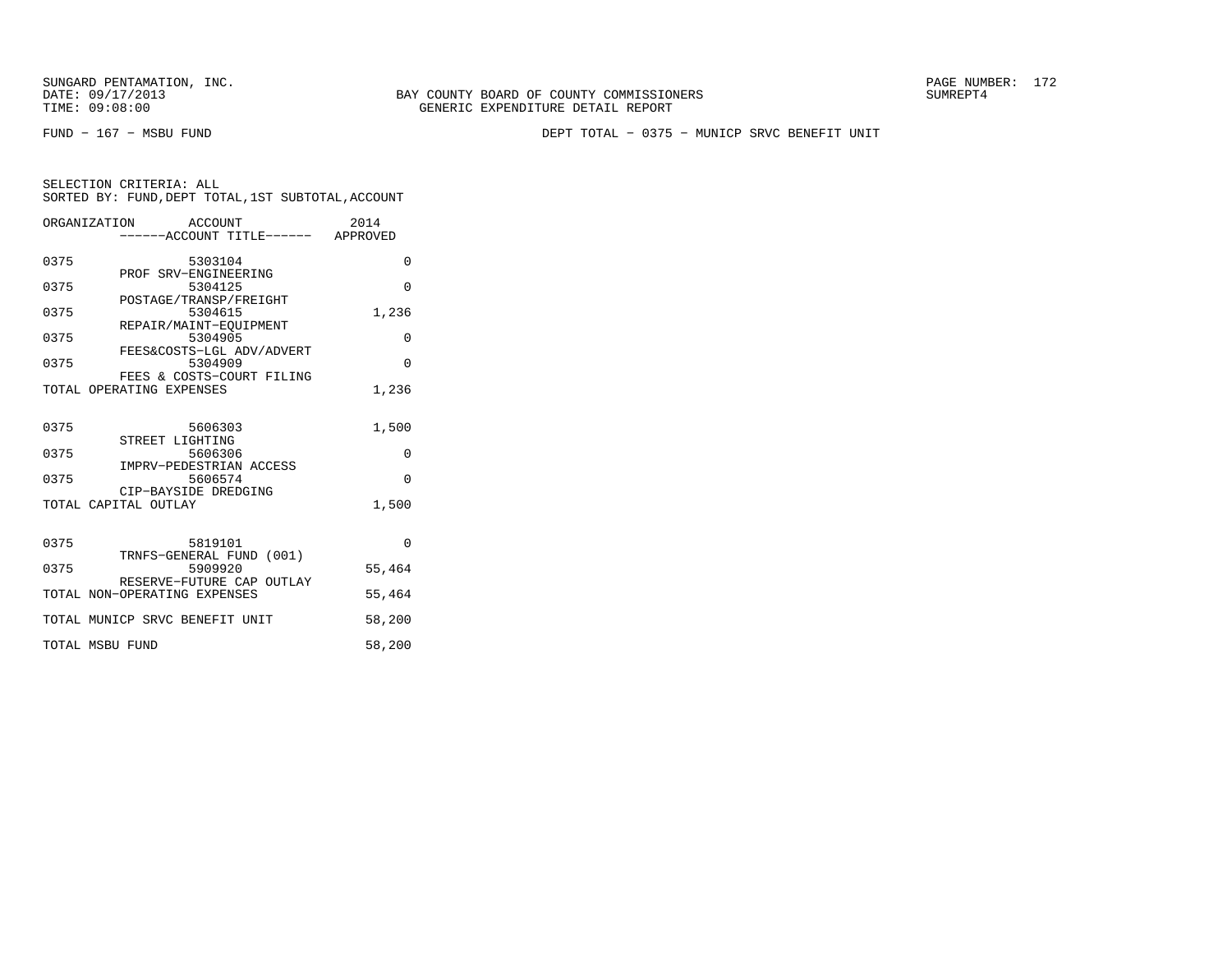FUND − 195 − UTILITY REG AUTHORITY DEPT TOTAL − 0350 − UTILITY REG AUTHORITY

|      | ORGANIZATION ACCOUNT<br>-----ACCOUNT TITLE------ APPROVED | 2014     |
|------|-----------------------------------------------------------|----------|
| 0350 | 5143101                                                   | $\Omega$ |
| 0350 | PROF SRV-CO ATTORNEY<br>5143105                           | 5,000    |
| 0350 | PROF SRV-OTHER ATTNY<br>5303401                           | 15,000   |
| 0350 | CONTRACTED SERVICES<br>5304001                            | $\Omega$ |
| 0350 | TRAVEL/TRAINING NON-LOCAL<br>5304125                      | $\Omega$ |
| 0350 | POSTAGE/TRANSP/FREIGHT<br>5304905                         | $\Omega$ |
|      | FEES&COSTS-LGL ADV/ADVERT<br>TOTAL OPERATING EXPENSES     | 20,000   |
| 0350 | 5810010                                                   | $\Omega$ |
|      | CONTRIBUTION-OTHER GOVT<br>TOTAL GRANTS & AIDS            | $\Omega$ |
| 0350 | 5909999<br>RESERVE-CASH FORWARD                           | $\Omega$ |
|      | TOTAL NON-OPERATING EXPENSES                              | $\Omega$ |
|      | TOTAL UTILITY REG AUTHORITY                               | 20,000   |
|      | TOTAL UTILITY REG AUTHORITY                               | 20,000   |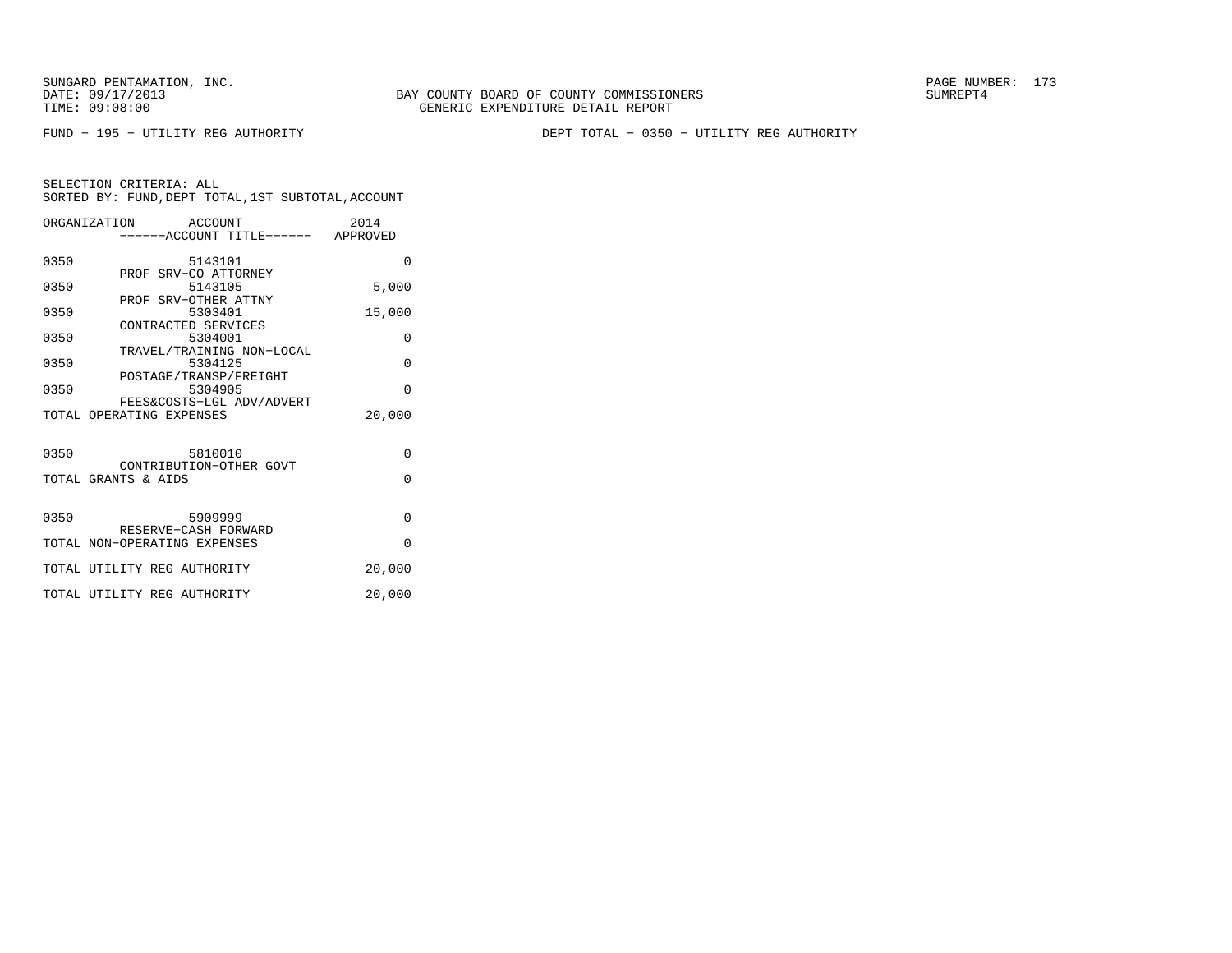FUND − 302 − WATER SYSTEM 2000 BND PRJ DEPT TOTAL − 0307 − WATER SYS PROJ 2000 BONDS

|      | ORGANIZATION<br>ACCOUNT<br>------ACCOUNT TITLE------ APPROVED | 2014     |
|------|---------------------------------------------------------------|----------|
| 0307 | 5606322                                                       | O        |
| 0307 | IMPRV-15MGD PLANT EXPANS.<br>5606543                          | $\Omega$ |
| 0307 | CIP-SE TANK/BOOSTER PUMP<br>5606573                           | $\Omega$ |
|      | CIP-HATHAWAY BRDG WTRLN<br>TOTAL CAPITAL OUTLAY               | O        |
|      |                                                               |          |
| 0307 | 5909910                                                       | $\Omega$ |
| 0307 | RESERVE FOR CONTINGENCIES<br>5909999                          | $\cap$   |
|      | RESERVE-CASH FORWARD<br>TOTAL NON-OPERATING EXPENSES          | O        |
|      | TOTAL WATER SYS PROJ 2000 BONDS                               | U        |
|      | TOTAL WATER SYSTEM 2000 BND PRJ                               | U        |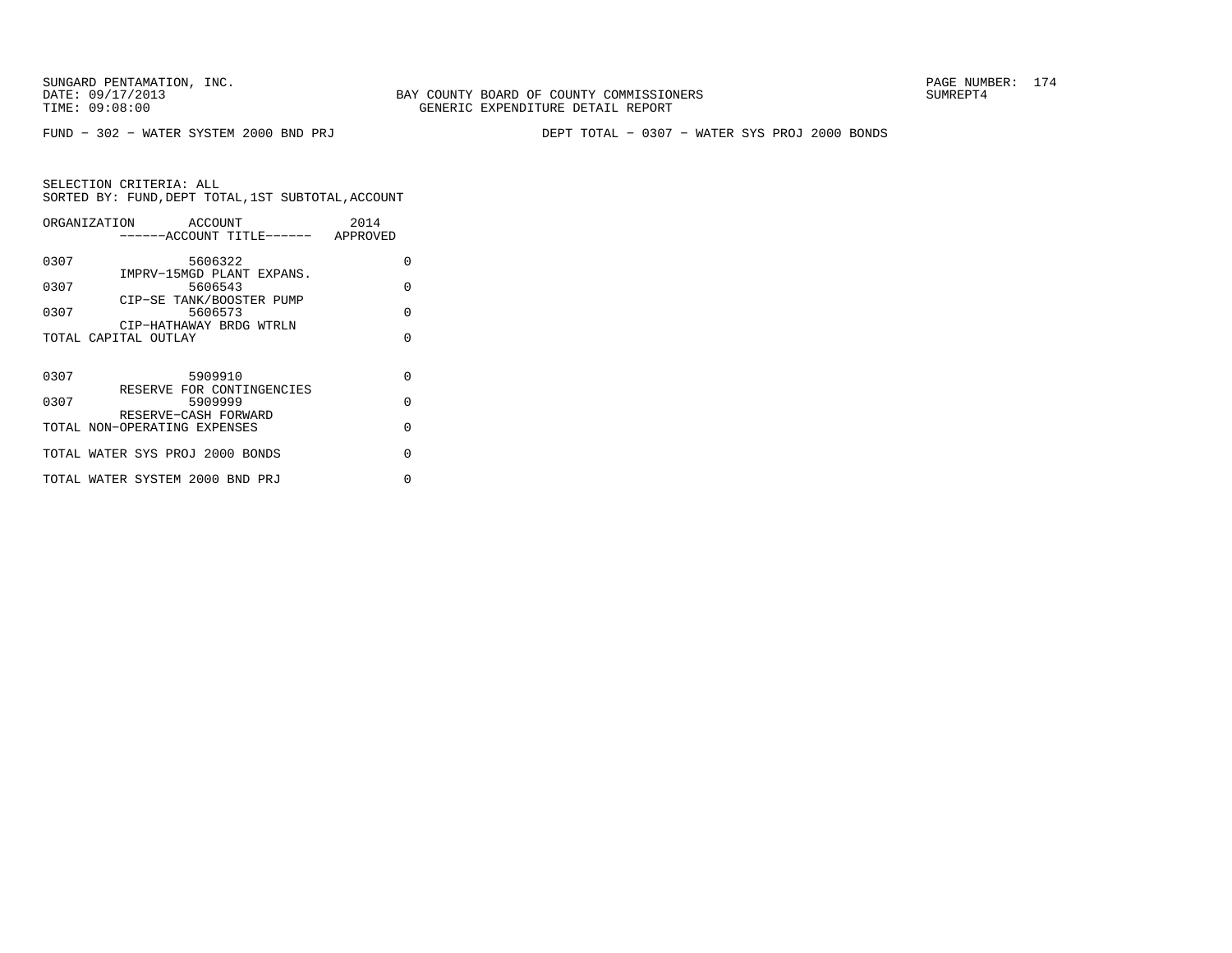BAY COUNTY BOARD OF COUNTY COMMISSIONERS TIME: 09:08:00 GENERIC EXPENDITURE DETAIL REPORT

FUND − 303 − SALES TX REV BONDS 2002 DEPT TOTAL − 0308 − 2002 SALES TX REV BND PRJ

|      | ORGANIZATION ACCOUNT<br>------ACCOUNT TITLE------ APPROVED | 2014               |
|------|------------------------------------------------------------|--------------------|
| 0308 | 5606201<br><b>BUILDINGS</b>                                | 0                  |
| 0308 | 5606206<br>BLDG-ST ATTNY & PUB DEFND                       | $\Omega$           |
| 0308 | 5606519<br>CIP-JUDICIAL FACILITY                           | $\Omega$           |
|      | TOTAL CAPITAL OUTLAY                                       | $\Omega$           |
| 0308 | 5707370<br>ARBITRAGE REBATE EXPENSE<br>TOTAL DEBT SERVICE  | $\Omega$<br>$\cap$ |
| 0308 | 5819101<br>TRNFS-GENERAL FUND (001)                        | $\Omega$           |
| 0308 | 5819102<br>TRNFS-MSTU FIRE (145)                           | $\Omega$           |
|      | TOTAL NON-OPERATING EXPENSES                               | $\Omega$           |
|      | TOTAL 2002 SALES TX REV BND PRJ                            | $\Omega$           |
|      | TOTAL SALES TX REV BONDS 2002                              | O                  |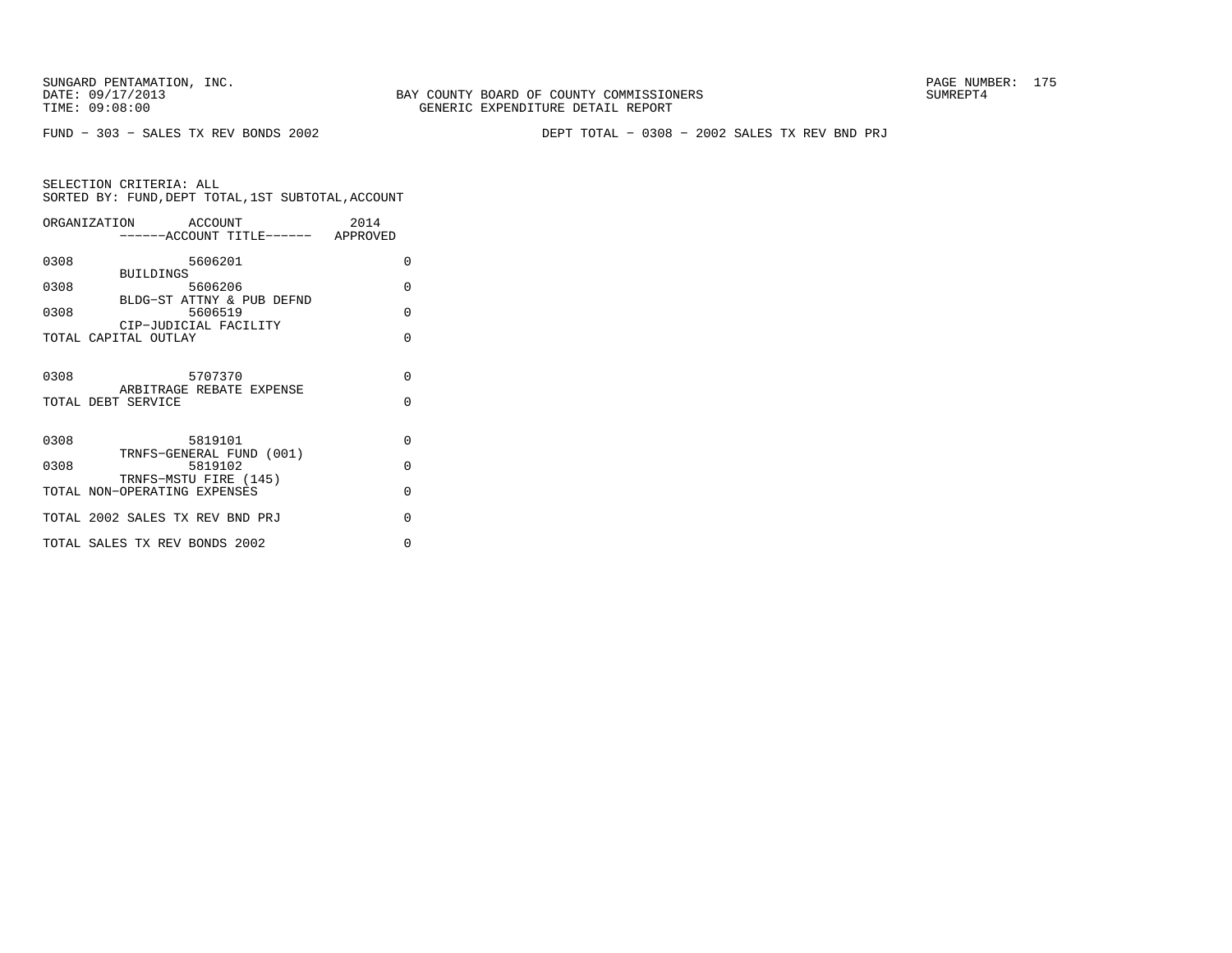FUND − 304 − JAIL 2006 BOND PROJ DEPT TOTAL − 0302 − JAIL CONSTRUCTION PRJ

| ORGANIZATION ACCOUNT                                                                                            | 2014<br>-----ACCOUNT TITLE------ APPROVED |
|-----------------------------------------------------------------------------------------------------------------|-------------------------------------------|
| 0302<br>5304905<br>FEES&COSTS-LGL ADV/ADVERT                                                                    | $\Omega$                                  |
| TOTAL OPERATING EXPENSES                                                                                        | $\Omega$                                  |
| 5606100<br>0302                                                                                                 | $\Omega$                                  |
| LAND<br>5606101<br>0302                                                                                         | $\Omega$                                  |
| LAND<br>0302<br>5606521                                                                                         | $\Omega$                                  |
| $CIP - JAIL$<br>TOTAL CAPITAL OUTLAY                                                                            | $\Omega$                                  |
| 0302<br>5707303<br><b>BOND ISSUE COSTS</b><br>5707370<br>0302<br>ARBITRAGE REBATE EXPENSE<br>TOTAL DEBT SERVICE | $\Omega$<br>$\Omega$<br>$\Omega$          |
| 0302<br>5909999<br>RESERVE-CASH FORWARD<br>TOTAL NON-OPERATING EXPENSES                                         | $\Omega$<br>$\Omega$                      |
| TOTAL JAIL CONSTRUCTION PRJ                                                                                     | $\Omega$                                  |
| TOTAL JAIL 2006 BOND PROJ                                                                                       | $\Omega$                                  |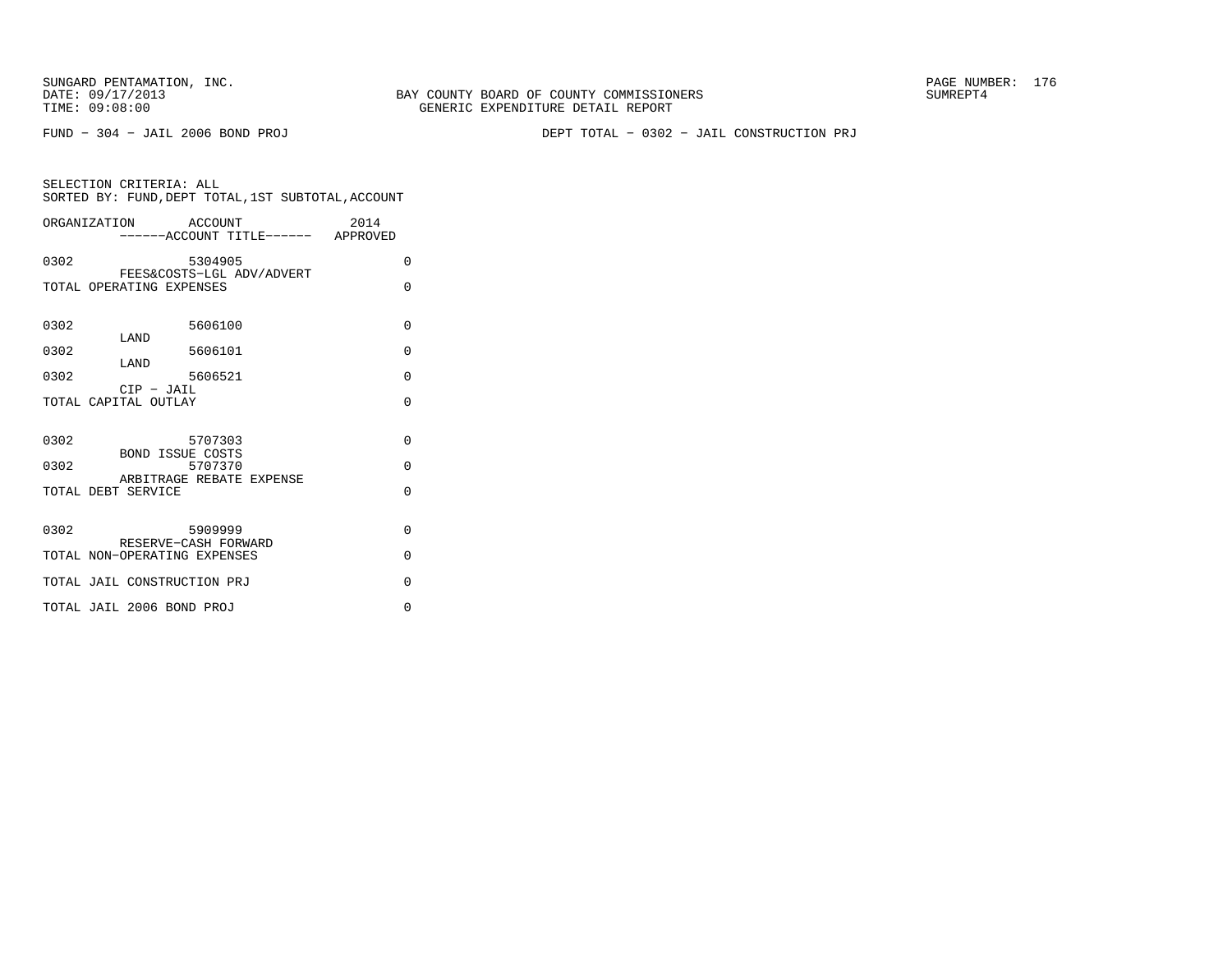BAY COUNTY BOARD OF COUNTY COMMISSIONERS TIME: 09:08:00 GENERIC EXPENDITURE DETAIL REPORT

FUND − 305 − CAPITAL IMPRV BONDS 2007 DEPT TOTAL − 0304 − CAPITAL IMPRV PROJECTS

|      | ORGANIZATION ACCOUNT<br>------ACCOUNT TITLE------ APPROVED | 2014     |
|------|------------------------------------------------------------|----------|
|      |                                                            |          |
| 0304 | 5606318                                                    | $\Omega$ |
| 0304 | IMPRV-COUNTY PIER<br>5606516                               | $\Omega$ |
|      | CIP-BCC ADMIN BLDG                                         |          |
|      | TOTAL CAPITAL OUTLAY                                       | $\Omega$ |
|      |                                                            |          |
| 0304 | 5707300                                                    | $\Omega$ |
| 0304 | OTHER DEBT SERVICE COSTS<br>5707303                        | $\Omega$ |
|      | <b>BOND ISSUE COSTS</b>                                    |          |
| 0304 | 5707370                                                    | $\Omega$ |
|      | ARBITRAGE REBATE EXPENSE<br>TOTAL DEBT SERVICE             | $\Omega$ |
|      |                                                            |          |
| 0304 | 5819101                                                    | $\Omega$ |
|      | TRNFS-GENERAL FUND (001)                                   |          |
| 0304 | 5819103                                                    | $\Omega$ |
| 0304 | TRNSF-TRANSP. (101)<br>5819105                             | $\Omega$ |
|      | TRNSF-STORMWATER (115)                                     |          |
| 0304 | 5819110                                                    | $\Omega$ |
| 0304 | TRNSF-INSURANCE (506)<br>5909999                           | $\Omega$ |
|      | RESERVE-CASH FORWARD                                       |          |
|      | TOTAL NON-OPERATING EXPENSES                               | $\Omega$ |
|      | TOTAL CAPITAL IMPRV PROJECTS                               | $\Omega$ |
|      | TOTAL CAPITAL IMPRV BONDS 2007                             | $\Omega$ |
|      |                                                            |          |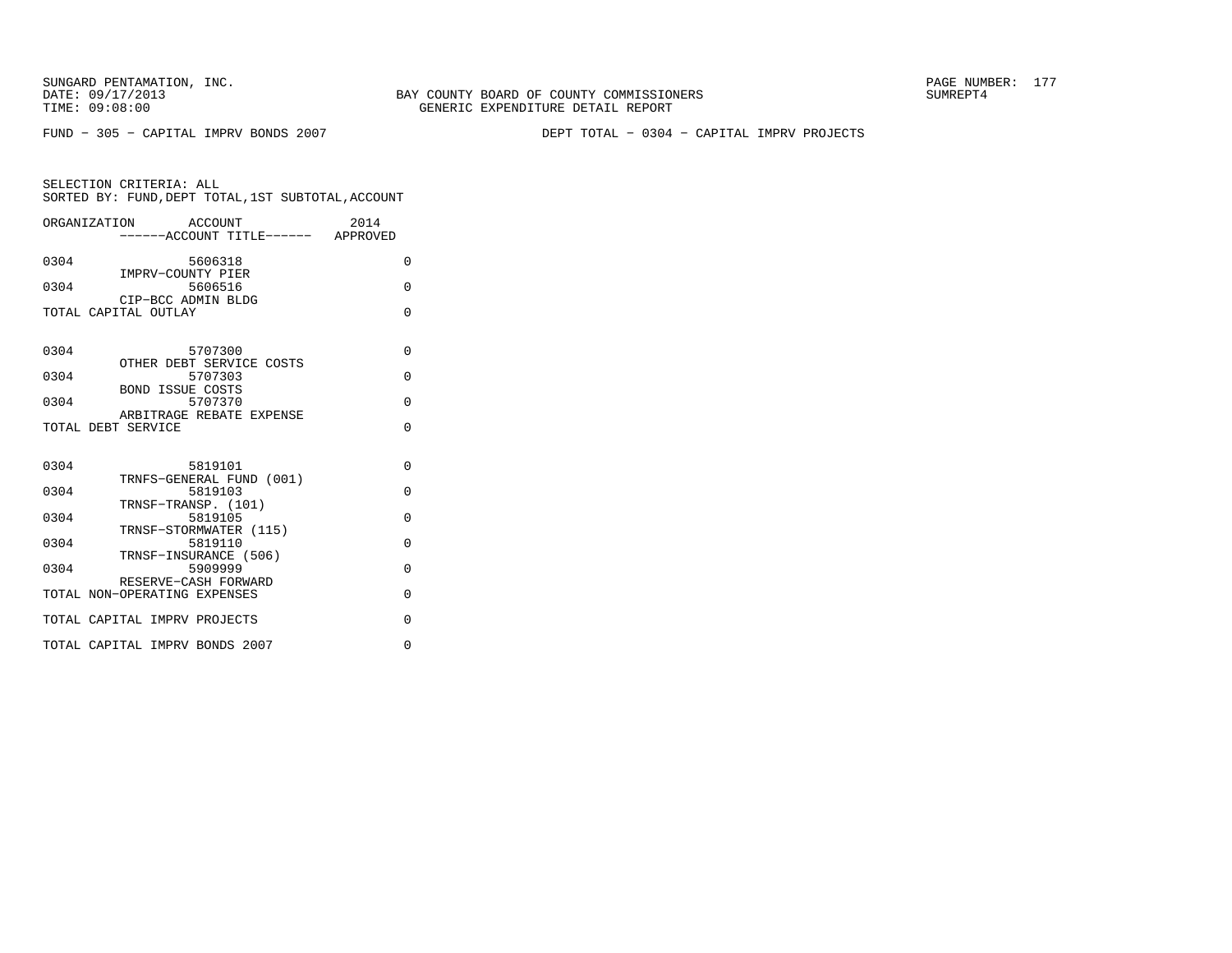FUND − 401 − WATER SYSTEM REVENUE FUND DEPT TOTAL − 0405 − WATER PLANT OPERATIONS

| SELECTION CRITERIA: ALL<br>SORTED BY: FUND, DEPT TOTAL, 1ST SUBTOTAL, ACCOUNT |                                                      |           |  |  |
|-------------------------------------------------------------------------------|------------------------------------------------------|-----------|--|--|
| ORGANIZATION                                                                  | ACCOUNT                                              | 2014      |  |  |
|                                                                               | ----ACCOUNT TITLE------ APPROVED                     |           |  |  |
| 0405                                                                          | 5101200<br>SALARIES & WAGES-REGULAR                  | 992,667   |  |  |
| 0405                                                                          | 5101400<br>SALARIES & WAGES-OVERTIME                 | 62,400    |  |  |
| 0405                                                                          | 5102100<br>FICA TAXES-MATCHING                       | 80,713    |  |  |
| 0405                                                                          | 5102200<br>RETIREMENT CONTRIBUTIONS                  | 75,161    |  |  |
| 0405                                                                          | 5102300<br>LIFE & HEALTH INSURANCE                   | 199,633   |  |  |
| 0405                                                                          | 5102400                                              | 114,141   |  |  |
| 0405                                                                          | WORKERS COMP. PREMIUMS<br>5102500                    | $\Omega$  |  |  |
|                                                                               | UNEMPLOYMENT COMPENSATION<br>TOTAL PERSONAL SERVICES | 1,524,715 |  |  |
| 0405                                                                          | 5143101                                              | 63,718    |  |  |
| 0405                                                                          | SRV-CO ATTORNEY<br>PROF<br>5143105                   | 0         |  |  |
| 0405                                                                          | SRV-OTHER ATTNY<br>PROF<br>5143110                   | $\Omega$  |  |  |
| 0405                                                                          | SRV-LITIGATION<br>PROF<br>5303104                    | 200,000   |  |  |
| 0405                                                                          | SRV-ENGINEERING<br>PROF<br>5303106                   | 750       |  |  |
| 0405                                                                          | SRV-PHYSICLS/MEDICAL<br>PROF<br>5303107              | 500       |  |  |
| 0405                                                                          | SRV-SUBSTANCE TEST<br>PROF<br>5303108                | $\Omega$  |  |  |
| 0405                                                                          | SRV-RATE STUDY<br>PROF<br>5303110                    | 500       |  |  |
| 0405                                                                          | PROF SRV-BACKGROUND CHECK<br>5303401                 | $\Omega$  |  |  |
| 0405                                                                          | CONTRACTED SERVICES<br>5303408                       | 3,168     |  |  |
| 0405                                                                          | CONTR SRV-800 MHZ<br>5303410                         | $\Omega$  |  |  |
| 0405                                                                          | CONTR SRV-JANITORIAL<br>5303422                      | 0         |  |  |
| 0405                                                                          | CONTR SRV-GIS<br>5303425                             | 491,012   |  |  |
| 0405                                                                          | CONTR SRV-ADMIN FEES<br>5303426                      | 200,992   |  |  |

 CONTR SRV−UTIL ADMIN FEES0405 5303446 3,591

0405 5303464 79,537

CONTR SRV−FACILITIES

CONTR SRV−LAB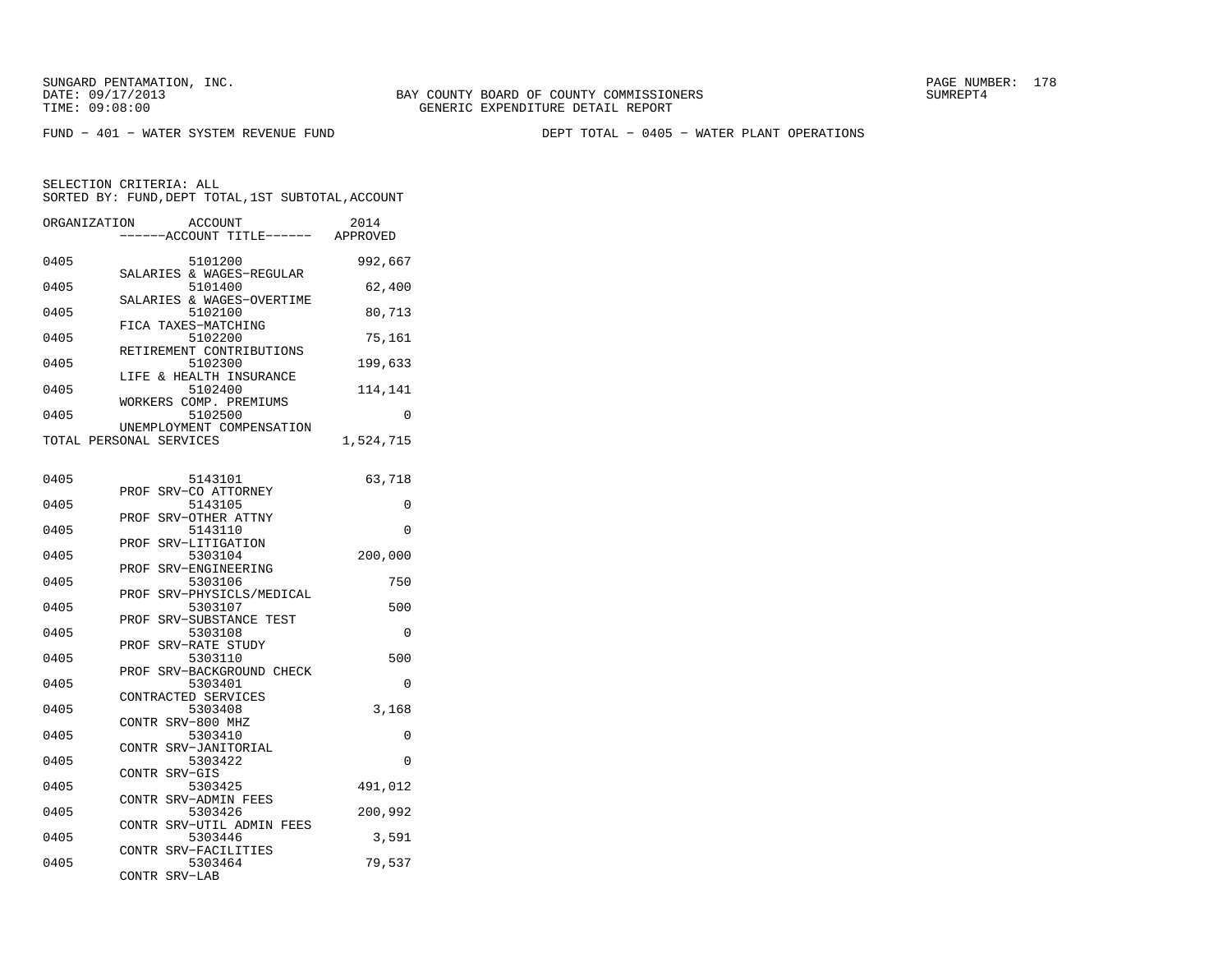BAY COUNTY BOARD OF COUNTY COMMISSIONERS TIME: 09:08:00 GENERIC EXPENDITURE DETAIL REPORT

FUND − 401 − WATER SYSTEM REVENUE FUND DEPT TOTAL − 0405 − WATER PLANT OPERATIONS

SELECTION CRITERIA: ALL

| SORTED BY: FUND, DEPT TOTAL, 1ST SUBTOTAL, ACCOUNT |                                             |           |  |  |
|----------------------------------------------------|---------------------------------------------|-----------|--|--|
| ORGANIZATION                                       | ACCOUNT<br>----ACCOUNT TITLE------ APPROVED | 2014      |  |  |
| 0405                                               | 5304001                                     | 8,000     |  |  |
| 0405                                               | TRAVEL/TRAINING NON-LOCAL<br>5304005        | 0         |  |  |
| 0405                                               | TRAVEL-LOCAL<br>5304101                     | 1,250     |  |  |
| 0405                                               | COMMUNICATIONS SERVICES<br>5304125          | 2,500     |  |  |
| 0405                                               | POSTAGE/TRANSP/FREIGHT<br>5304301           | 2,078,110 |  |  |
| 0405                                               | UTILITY SERVICES<br>5304403                 | 9,800     |  |  |
| 0405                                               | RENTALS/LEASES-LAND<br>5304405              | 1,200     |  |  |
| 0405                                               | RENTALS/LEASES-BUILDINGS<br>5304410         | 10,000    |  |  |
| 0405                                               | RENTALS/LEASES-EQUIPMENT<br>5304501         | 368,775   |  |  |
| 0405                                               | INSURANCE & BONDS<br>5304604                | 57,020    |  |  |
| 0405                                               | REPAIR/MAINT-BLD&GRD DEPT<br>5304605        | 0         |  |  |
| 0405                                               | REPAIR/MAINT-BLDG & GRND<br>5304610         | 12,000    |  |  |
| 0405                                               | REPAIR/MAINT-AUTO EQUIP<br>5304611          | 0         |  |  |
| 0405                                               | REPAIR/MAINT-FLEET MAINT<br>5304612         | 0         |  |  |
|                                                    | REPAIR/MAINT-AWT                            |           |  |  |
| 0405                                               | 5304615<br>REPAIR/MAINT-EOUIPMENT           | 745,600   |  |  |
| 0405                                               | 5304701<br>PRINTING & BINDING               | 500       |  |  |
| 0405                                               | 5304902<br>FEES & COSTS-PURCHASING          | 21,427    |  |  |
| 0405                                               | 5304905<br>FEES&COSTS-LGL ADV/ADVERT        | 1,500     |  |  |
| 0405                                               | 5304922<br>FEES & COSTS-PERMITS             | 8,000     |  |  |
| 0405                                               | 5304990<br>MISCELLANEOUS EXPENSES           | 500       |  |  |
| 0405                                               | 5305101<br>OFFICE SUPPLIES                  | 2,500     |  |  |
| 0405                                               | 5305201<br>OPERATING SUPPLIES               | 25,000    |  |  |
| 0405                                               | 5305202<br>OPER SUPPLIES-JANITORIAL         | 3,500     |  |  |
| 0405                                               | 5305204<br>OPER. SUPPLIES-CHEMICALS         | 1,921,116 |  |  |
| 0405                                               | 5305205<br>GAS, OIL & LUBRICANTS            | 170,000   |  |  |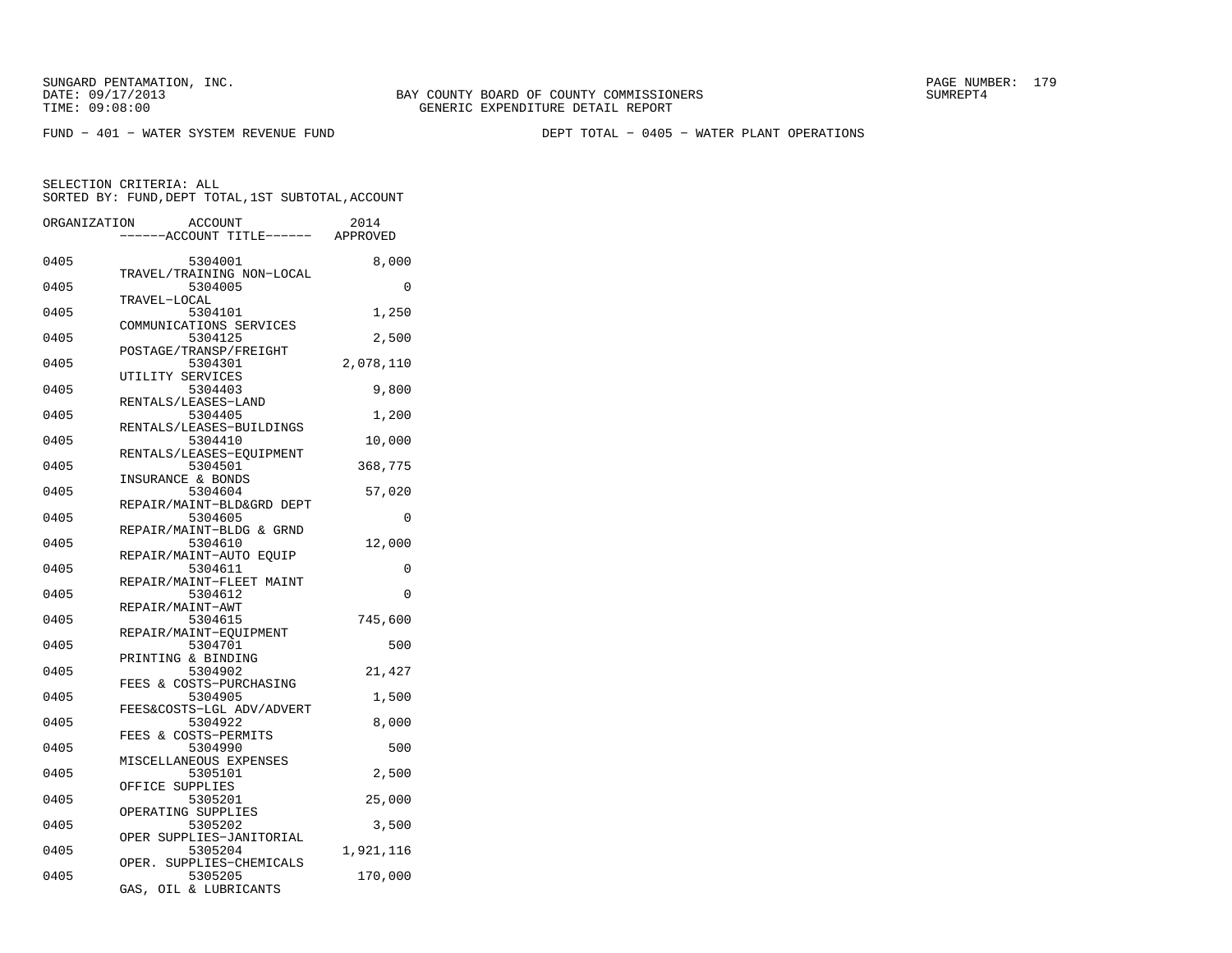BAY COUNTY BOARD OF COUNTY COMMISSIONERS TIME: 09:08:00 GENERIC EXPENDITURE DETAIL REPORT

FUND − 401 − WATER SYSTEM REVENUE FUND DEPT TOTAL − 0405 − WATER PLANT OPERATIONS

| ORGANIZATION        | ACCOUNT<br>------ACCOUNT TITLE------ APPROVED  | 2014      |
|---------------------|------------------------------------------------|-----------|
| 0405                | 5305210                                        | 10,000    |
| 0405                | SAFETY GEAR & SUPPLIES<br>5305215              | 13,000    |
| 0405                | CLOTHING & WEARING APPRL<br>5305220            | 5,500     |
| 0405                | TOOL & SMALL IMPLEMENTS<br>5305240             | 8,350     |
| 0405                | OPER SUPPLIES-LAB<br>5305401                   | 2,000     |
| 0405                | BOOKS/RESOURCE MATR/SUBSC<br>5305402           | 2,300     |
| 0405                | <b>DUES &amp; MEMBERSHIPS</b><br>5305406       | 5,100     |
|                     | TRAINING & TUITION<br>TOTAL OPERATING EXPENSES | 6,538,316 |
|                     |                                                |           |
| 0405                | 5606101                                        | 0         |
| 0405                | LAND<br>5606201                                | $\Omega$  |
| 0405                | <b>BUILDINGS</b><br>5606216                    | 0         |
| 0405                | BLDG-IMPROVEMENTS<br>5606401                   | 750,710   |
| 0405                | EOUIPMENT<br>5606402                           | 20,250    |
| 0405                | EOUIP LESS THAN \$1000<br>5606450              | 6,000     |
| 0405                | COMPUTER SOFTWARE<br>5606542                   | 0         |
| 0405                | ALT WATER SUPPLY PROJ<br>5606601               | $\Omega$  |
|                     | IMPACT FEE PROJECTS<br>TOTAL CAPITAL OUTLAY    | 776,960   |
|                     |                                                |           |
| 0405                | 5808104                                        | 310,000   |
| TOTAL GRANTS & AIDS | AID-PANAMA CITY BEACH                          | 310,000   |
|                     |                                                |           |
| 0405                | 5819112<br>TRNFS-RETAIL WATER (420)            | 1,830,000 |
| 0405                | 5819117<br>TRNSF-WTR SYS 2000 BND PJ           | 0         |
| 0405                | 5819145<br>TRNSF-WATER IMPACT FEES             | 0         |
| 0405                | 5905908<br>LOSS ON DISPOSAL                    | $\Omega$  |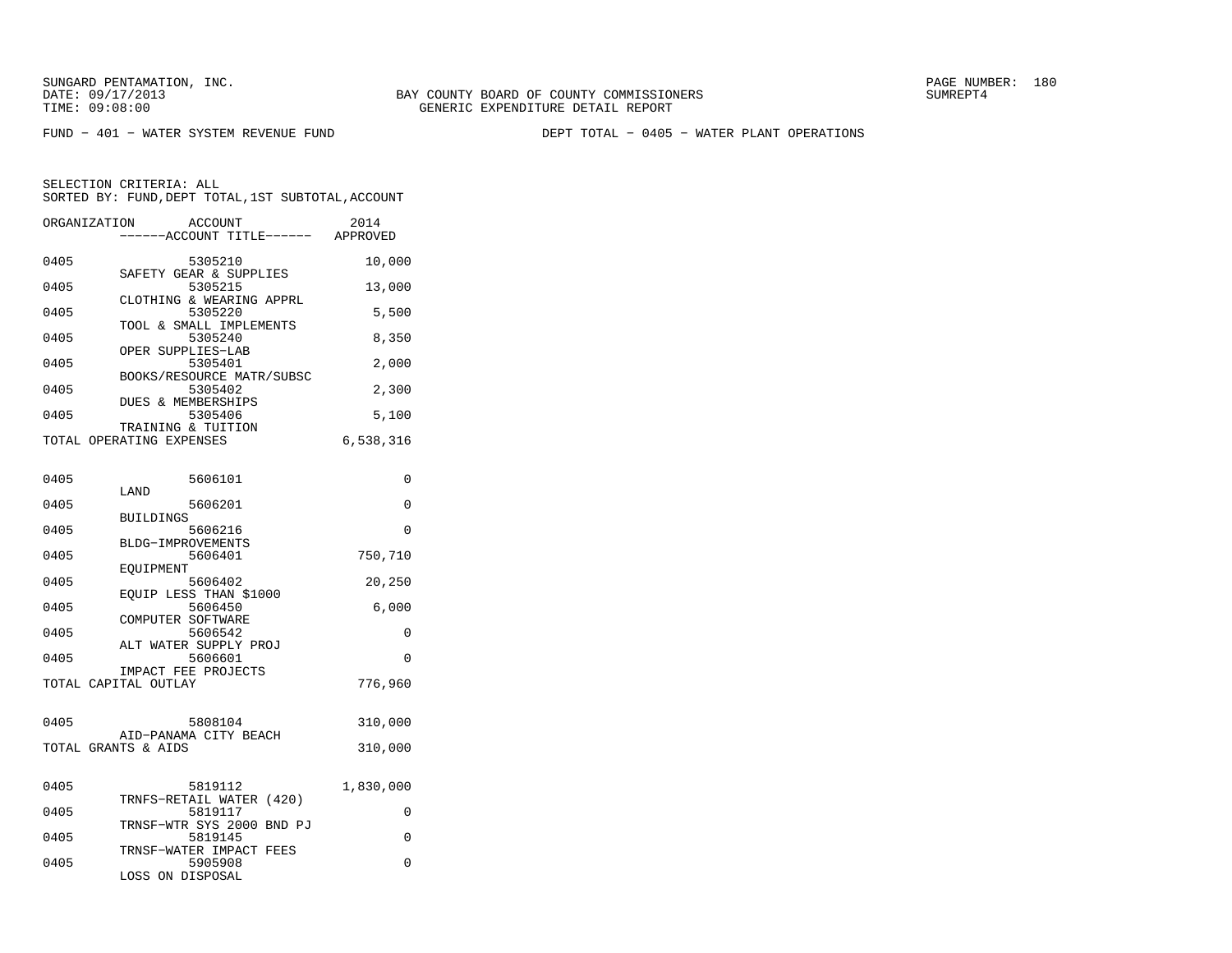BAY COUNTY BOARD OF COUNTY COMMISSIONERS TIME: 09:08:00 GENERIC EXPENDITURE DETAIL REPORT

FUND − 401 − WATER SYSTEM REVENUE FUND DEPT TOTAL − 0405 − WATER PLANT OPERATIONS

| ORGANIZATION                 |                      | ACCOUNT | ------ACCOUNT TITLE------ | 2014<br>APPROVED |
|------------------------------|----------------------|---------|---------------------------|------------------|
| 0405                         |                      | 5905998 |                           | O                |
| 0405                         | DEPRECIATION EXPENSE | 5909902 |                           | 0                |
| 0405                         |                      | 5909910 | REFUNDS-WATER IMPACT FEES | 2,000,000        |
| 0405                         |                      | 5909913 | RESERVE FOR CONTINGENCIES | O                |
| 0405                         | RESERVE-IMPACT FEES  | 5909915 |                           | $\Omega$         |
| 0405                         |                      | 5909999 | RESERVE FOR PAY ADJUSTMNT | 3,643,475        |
| TOTAL NON-OPERATING EXPENSES | RESERVE-CASH FORWARD |         |                           | 7,473,475        |
| TOTAL WATER PLANT OPERATIONS |                      |         |                           | 16,623,466       |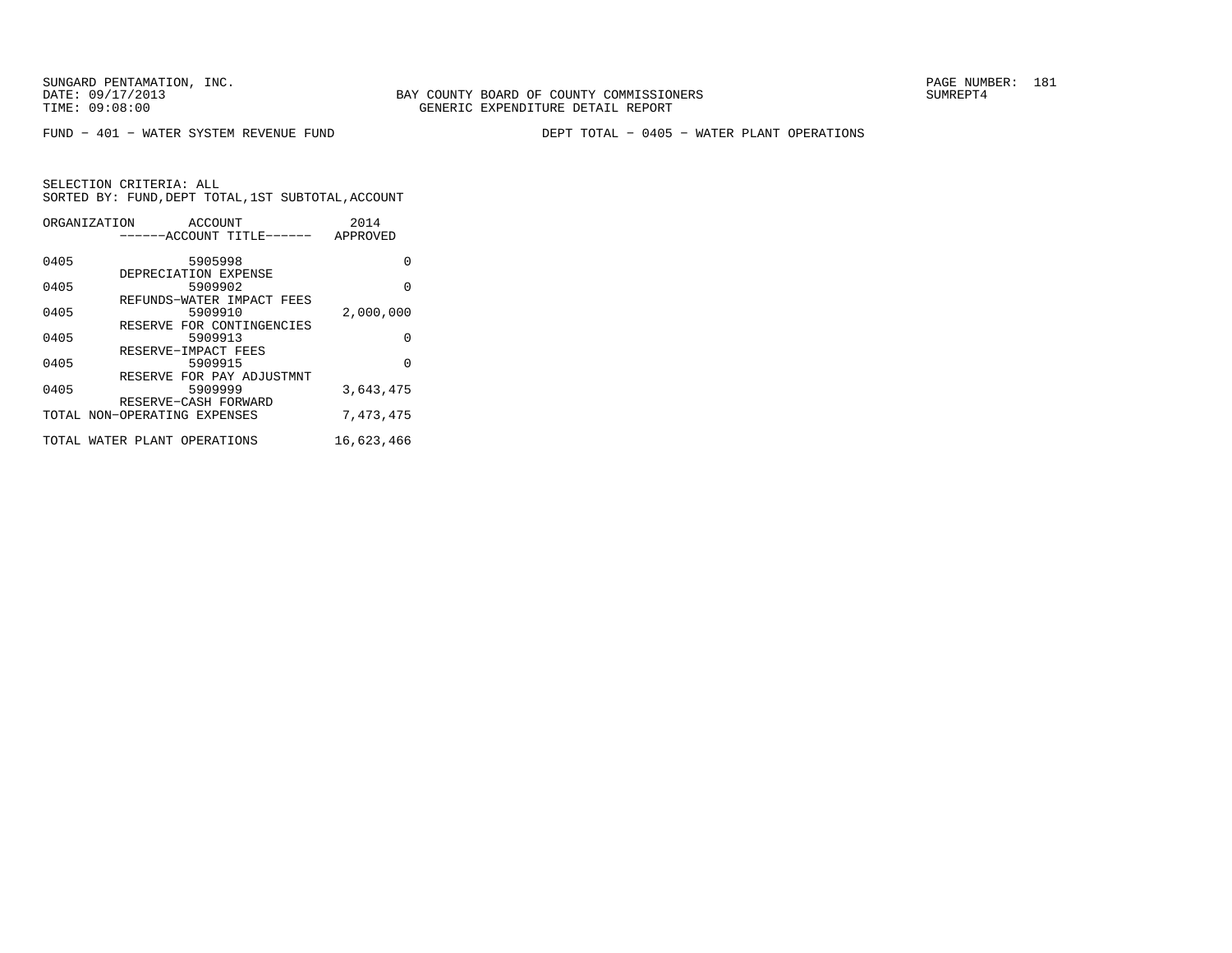BAY COUNTY BOARD OF COUNTY COMMISSIONERS TIME: 09:08:00 GENERIC EXPENDITURE DETAIL REPORT

FUND − 401 − WATER SYSTEM REVENUE FUND DEPT TOTAL − 0408 − WATER SYS RENEWAL & REPLC

|      | ORGANIZATION<br><b>ACCOUNT</b><br>----ACCOUNT TITLE------ APPROVED | 2014      |
|------|--------------------------------------------------------------------|-----------|
| 0408 | 5304125                                                            | 0         |
| 0408 | POSTAGE/TRANSP/FREIGHT<br>5304905                                  | 0         |
| 0408 | FEES&COSTS-LGL ADV/ADVERT<br>5305201                               | 0         |
| 0408 | OPERATING SUPPLIES<br>5394930                                      | 0         |
|      | COGS-POSTAGE<br>TOTAL OPERATING EXPENSES                           | 0         |
| 0408 | 5606215                                                            | 0         |
| 0408 | BLDG-EOUIP BLDG IMPROVE.<br>5606301<br>IMPRV OTHER THAN BLDGS      | 3,500,000 |
| 0408 | 5606325<br>IMPRV-FRANKFORD PUMP STN                                | $\Omega$  |
| 0408 | 5606369<br>IMPRV-ELEVATED TANK/231                                 | 0         |
| 0408 | 5606382<br>IMPRV-WILLIAMS BAYOU PUMP                               | $\Omega$  |
| 0408 | 5606383<br>IMP-STRG RSVR&HIGH SVSPMP                               | 1,000,000 |
| 0408 | 5606390<br>IMPRV-WATER FACILITIES                                  | 1,000,000 |
| 0408 | 5606393<br>IMPRV-FILTER TROUGHS                                    | 0         |
| 0408 | 5606401<br>EOUIPMENT                                               | 500,000   |
| 0408 | 5606542<br>ALT WATER SUPPLY PROJ                                   | 1,500,000 |
| 0408 | 5606546<br>CIP-NW TRANSM MAIN PHS I                                | 0         |
| 0408 | 5606549<br>CIP-FILTER IMPRV                                        | 0         |
| 0408 | 5606556<br>CIP-WTR TRTMT GENERATOR                                 | 0         |
| 0408 | 5606572<br>CIP-WTRLINE EXT/CO RD 390                               | $\Omega$  |
|      | TOTAL CAPITAL OUTLAY                                               | 7,500,000 |
| 0408 | 5909910                                                            | 0         |
|      | RESERVE FOR CONTINGENCIES<br>TOTAL NON-OPERATING EXPENSES          | 0         |
|      | TOTAL WATER SYS RENEWAL & REPLC                                    | 7,500,000 |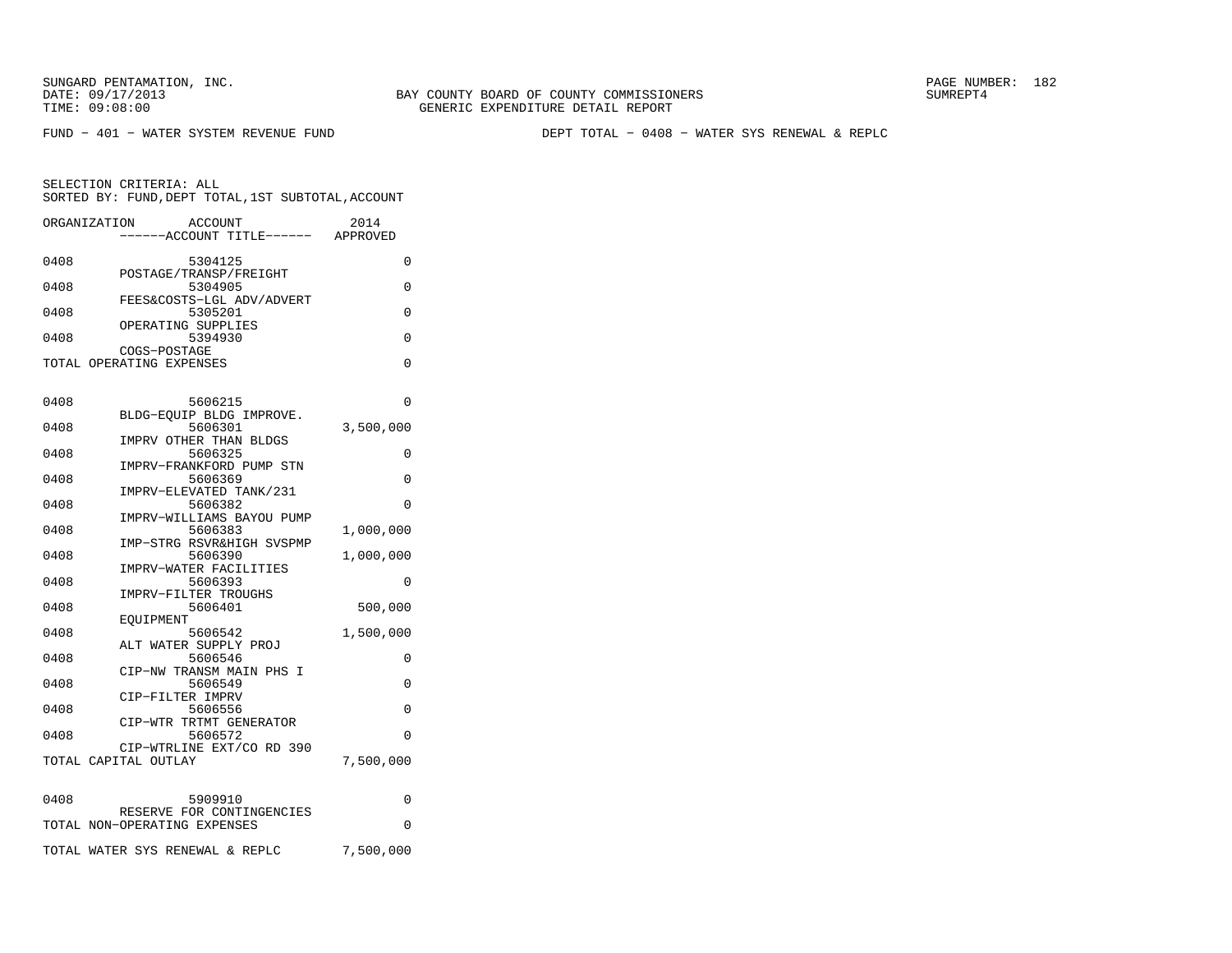FUND − 401 − WATER SYSTEM REVENUE FUND DEPT TOTAL − 0409 − WATER SYS INTEREST & SINK

| ORGANIZATION ACCOUNT            |                           |         | 2014       |
|---------------------------------|---------------------------|---------|------------|
| 0409                            |                           | 5707105 | $\Omega$   |
| 0409                            | PRINCIPAL-LOANS           | 5707115 | 1,615,000  |
| 0409                            | PRINCIPAL-REV BONDS       | 5707201 | $\Omega$   |
| 0409                            | INTEREST EXPENSE          | 5707205 | $\Omega$   |
| 0409                            | INTEREST-LOANS            | 5707215 | 2,055,550  |
| 0409                            | INTEREST-REV BONDS        | 5707303 | $\Omega$   |
| 0409                            | <b>BOND ISSUE COSTS</b>   | 5707316 | 3,400      |
| 0409                            | PAYING AGENT/TRUSTEE-FEES | 5707370 | 4,500      |
| TOTAL DEBT SERVICE              | ARBITRAGE REBATE EXPENSE  |         | 3,678,450  |
| TOTAL WATER SYS INTEREST & SINK |                           |         | 3,678,450  |
| TOTAL WATER SYSTEM REVENUE FUND |                           |         | 27,801,916 |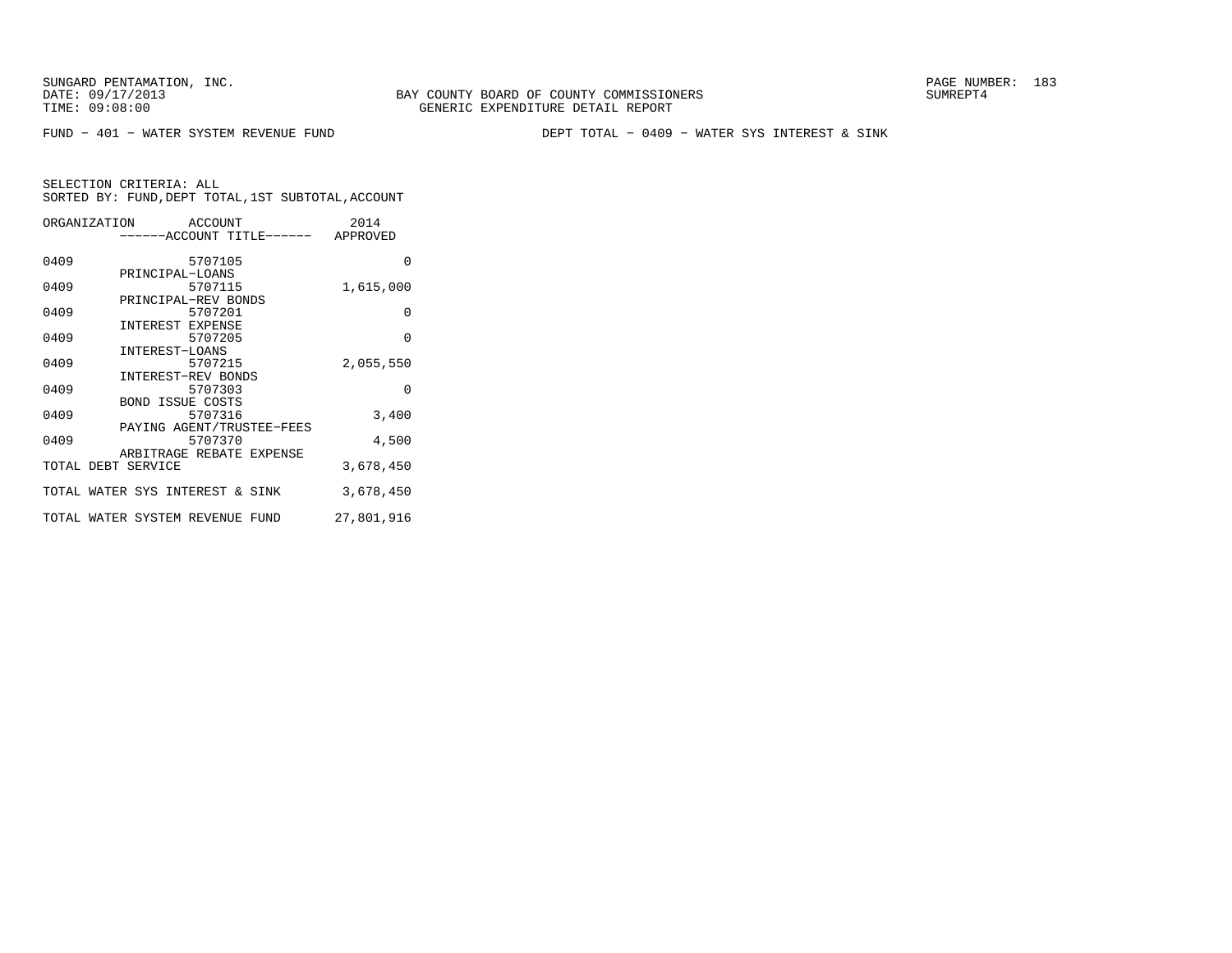FUND − 420 − RETAIL WATER & WASTEWATER DEPT TOTAL − 0430 − RETAIL WASTEWATER

| ORGANIZATION | <b>ACCOUNT</b><br>----ACCOUNT TITLE------ APPROVED              | 2014      |
|--------------|-----------------------------------------------------------------|-----------|
| 0430         | 5101200                                                         | 1,289,259 |
| 0430         | SALARIES & WAGES-REGULAR<br>5101400                             | 85,824    |
| 0430         | SALARIES & WAGES-OVERTIME<br>5102100                            | 105,194   |
| 0430         | FICA TAXES-MATCHING<br>5102200                                  | 100,647   |
| 0430         | RETIREMENT CONTRIBUTIONS<br>5102300                             | 251,720   |
| 0430         | LIFE & HEALTH INSURANCE<br>5102400<br>WORKERS COMP. PREMIUMS    | 77,891    |
| 0430         | 5102500<br>UNEMPLOYMENT COMPENSATION                            | 0         |
|              | TOTAL PERSONAL SERVICES                                         | 1,910,535 |
| 0430         | 5143101                                                         | 25,666    |
| 0430         | SRV-CO ATTORNEY<br>PROF<br>5143105                              | 0         |
| 0430         | SRV-OTHER ATTNY<br>PROF<br>5143110                              | 0         |
| 0430         | SRV-LITIGATION<br>PROF<br>5303104                               | 28,750    |
| 0430         | SRV-ENGINEERING<br>PROF<br>5303106                              | 1,500     |
| 0430         | PROF SRV-PHYSICLS/MEDICAL<br>5303107                            | 400       |
| 0430         | SRV-SUBSTANCE TEST<br>PROF<br>5303108                           | 0         |
| 0430         | SRV-RATE STUDY<br>PROF<br>5303110                               | 300       |
| 0430         | PROF<br>SRV-BACKGROUND CHECK<br>5303125                         | 18,750    |
| 0430         | SRV-ENG/PERMITTING<br>PROF<br>5303401                           | 27,500    |
| 0430         | CONTRACTED SERVICES<br>5303403                                  | 0         |
| 0430         | CONTR SRV-BANK CHRG POOL<br>5303408                             | 1,304     |
| 0430         | CONTR SRV-800 MHZ<br>5303410                                    | 0         |
| 0430         | CONTR SRV-JANITORIAL<br>5303422                                 | 600       |
| 0430         | CONTR SRV-GIS<br>5303425                                        | 97,536    |
| 0430         | CONTR SRV-ADMIN FEES<br>5303426<br>CONTR<br>SRV-UTIL ADMIN FEES | 229,505   |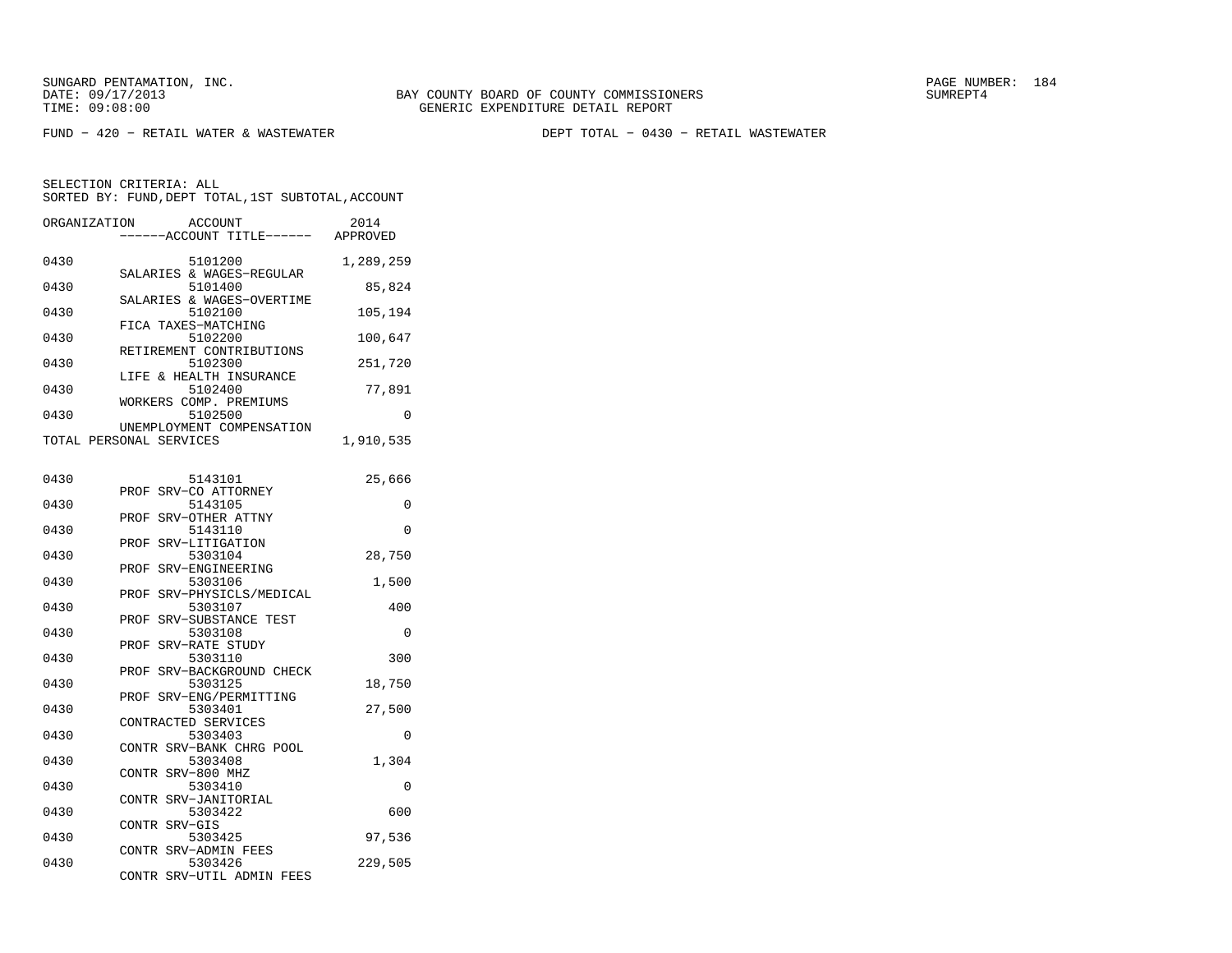FUND − 420 − RETAIL WATER & WASTEWATER DEPT TOTAL − 0430 − RETAIL WASTEWATER

| ORGANIZATION | ACCOUNT<br>----ACCOUNT TITLE------ APPROVED | 2014     |
|--------------|---------------------------------------------|----------|
| 0430         | 5303464                                     | 38,905   |
| 0430         | CONTR SRV-LAB<br>5304001                    | 4,000    |
| 0430         | TRAVEL/TRAINING NON-LOCAL<br>5304101        | 5,150    |
| 0430         | COMMUNICATIONS SERVICES<br>5304125          | 6,188    |
| 0430         | POSTAGE/TRANSP/FREIGHT<br>5304301           | 168,750  |
| 0430         | UTILITY SERVICES<br>5304403                 | 55,000   |
| 0430         | RENTALS/LEASES-LAND<br>5304405              | 0        |
| 0430         | RENTALS/LEASES-BUILDINGS<br>5304410         | 1,000    |
| 0430         | RENTALS/LEASES-EQUIPMENT<br>5304501         | 22,552   |
| 0430         | INSURANCE & BONDS<br>5304604                | 13,500   |
| 0430         | REPAIR/MAINT-BLD&GRD DEPT<br>5304605        | 5,000    |
| 0430         | REPAIR/MAINT-BLDG & GRND<br>5304610         | 10,300   |
| 0430         | REPAIR/MAINT-AUTO EOUIP<br>5304611          | 0        |
| 0430         | REPAIR/MAINT-FLEET MAINT<br>5304615         | 168,750  |
| 0430         | REPAIR/MAINT-EQUIPMENT<br>5304650           | 0        |
| 0430         | RIVERCAMP - O & M<br>5304655                | 0        |
| 0430         | LAKE MERIAL - O & M<br>5304701              | $\Omega$ |
| 0430         | PRINTING & BINDING<br>5304902               | 11,881   |
| 0430         | FEES & COSTS-PURCHASING<br>5304905          | 1,500    |
| 0430         | FEES&COSTS-LGL ADV/ADVERT<br>5304909        | $\Omega$ |
| 0430         | FEES & COSTS-COURT FILING<br>5304922        | 13,000   |
| 0430         | FEES & COSTS-PERMITS<br>5304984             | 0        |
| 0430         | <b>BAD DEBT</b><br>5304990                  | 175      |
| 0430         | MISCELLANEOUS EXPENSES<br>5305101           | 3,000    |
| 0430         | OFFICE SUPPLIES<br>5305201                  | 10,125   |
|              | OPERATING SUPPLIES                          |          |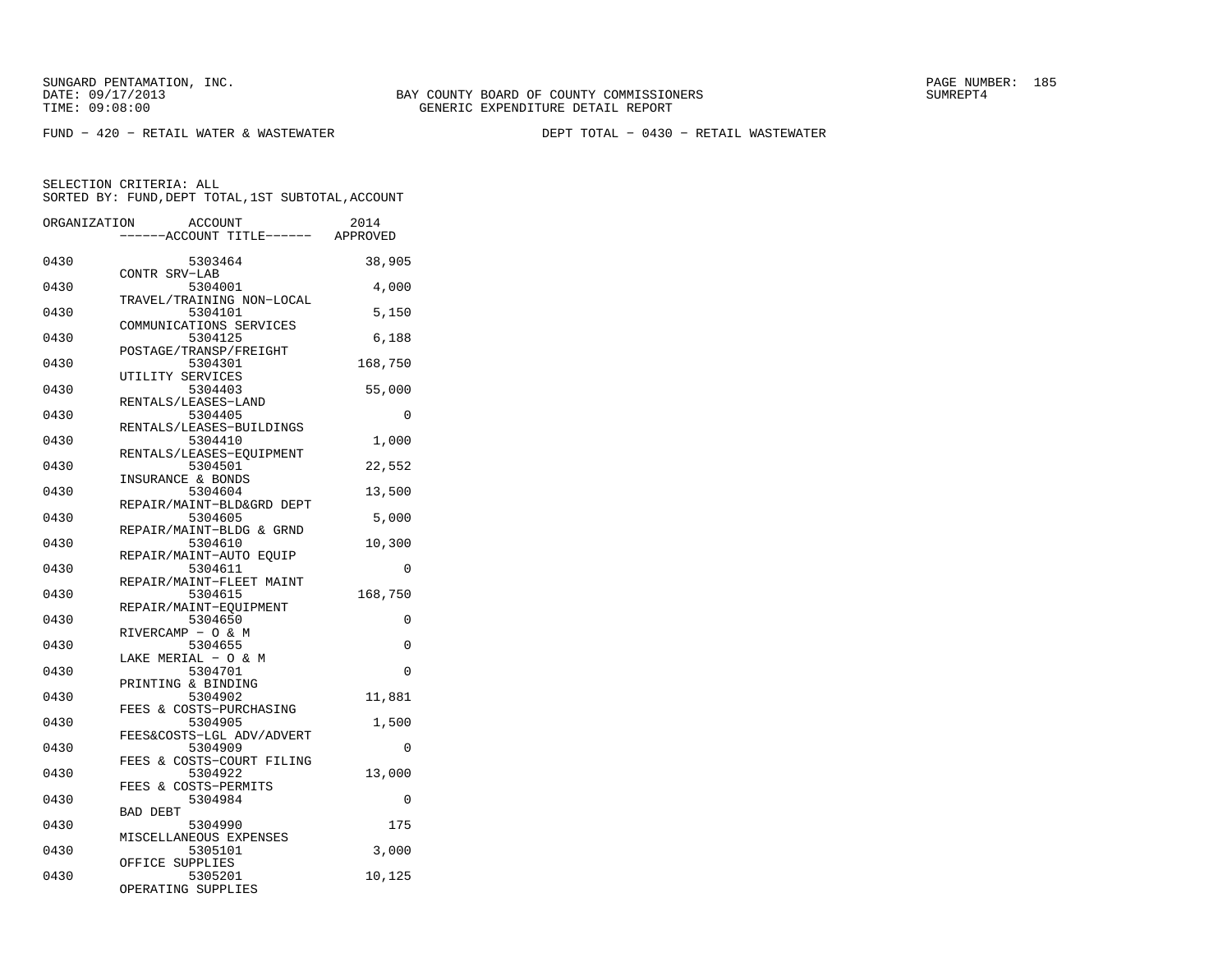FUND − 420 − RETAIL WATER & WASTEWATER DEPT TOTAL − 0430 − RETAIL WASTEWATER

| ORGANIZATION | <b>ACCOUNT</b>                                            | 2014     |
|--------------|-----------------------------------------------------------|----------|
|              | ---ACCOUNT TITLE------                                    | APPROVED |
| 0430         | 5305202                                                   | 2,525    |
| 0430         | OPER SUPPLIES-JANITORIAL<br>5305204                       | 29,000   |
| 0430         | OPER.<br>SUPPLIES-CHEMICALS<br>5305205                    | 34,750   |
| 0430         | GAS, OIL & LUBRICANTS<br>5305210                          | 875      |
| 0430         | SAFETY GEAR & SUPPLIES<br>5305215                         | 5,500    |
| 0430         | CLOTHING & WEARING APPRL<br>5305220                       | 6,500    |
| 0430         | TOOL & SMALL IMPLEMENTS<br>5305240                        | 7,500    |
| 0430         | OPER SUPPLIES-LAB<br>5305401                              | 2,000    |
|              | BOOKS/RESOURCE MATR/SUBSC                                 |          |
| 0430         | 5305402<br>DUES & MEMBERSHIPS                             | 2,000    |
| 0430         | 5305406<br>TRAINING & TUITION                             | 5,000    |
| 0430         | 5354905                                                   | 0        |
| 0430         | COGS-SEWER<br>5354940                                     | 630,907  |
| 0430         | COGS-O & M/RETAIL<br>5354941                              | 369,387  |
| 0430         | COGS-O & M/TYNDALL<br>5354942                             | 151,471  |
| 0430         | COGS-O & M/MEXICO BEACH<br>5354945                        | 352      |
| 0430         | COGS-REUSE WATER<br>5354950                               | 515,217  |
| 0430         | COGS-DEBT/RETAIL<br>5354951                               | 328,151  |
| 0430         | COGS-DEBT/TYNDALL<br>5354952                              | 187,333  |
|              | COGS-DEBT/MEXICO BEACH                                    |          |
| 0430         | 5354960<br>COGS-R & R/RETAIL                              | 62,884   |
| 0430         | 5354961<br>COGS-R & R/TYNDALL                             | 61,457   |
| 0430         | 5354962<br>COGS-R & R/MEXICO BEACH                        | 15,714   |
| 0430         | 5354970<br>COGS-RATE/RETAIL                               | 73,418   |
| 0430         | 5354971<br>COGS-RATE/TYNDALL                              | 46,762   |
| 0430         | 5354972                                                   | 28,100   |
| 0430         | COGS-RATE/MEXICO BEACH<br>5354980<br>COGS-BOND RSV/RETAIL | 0        |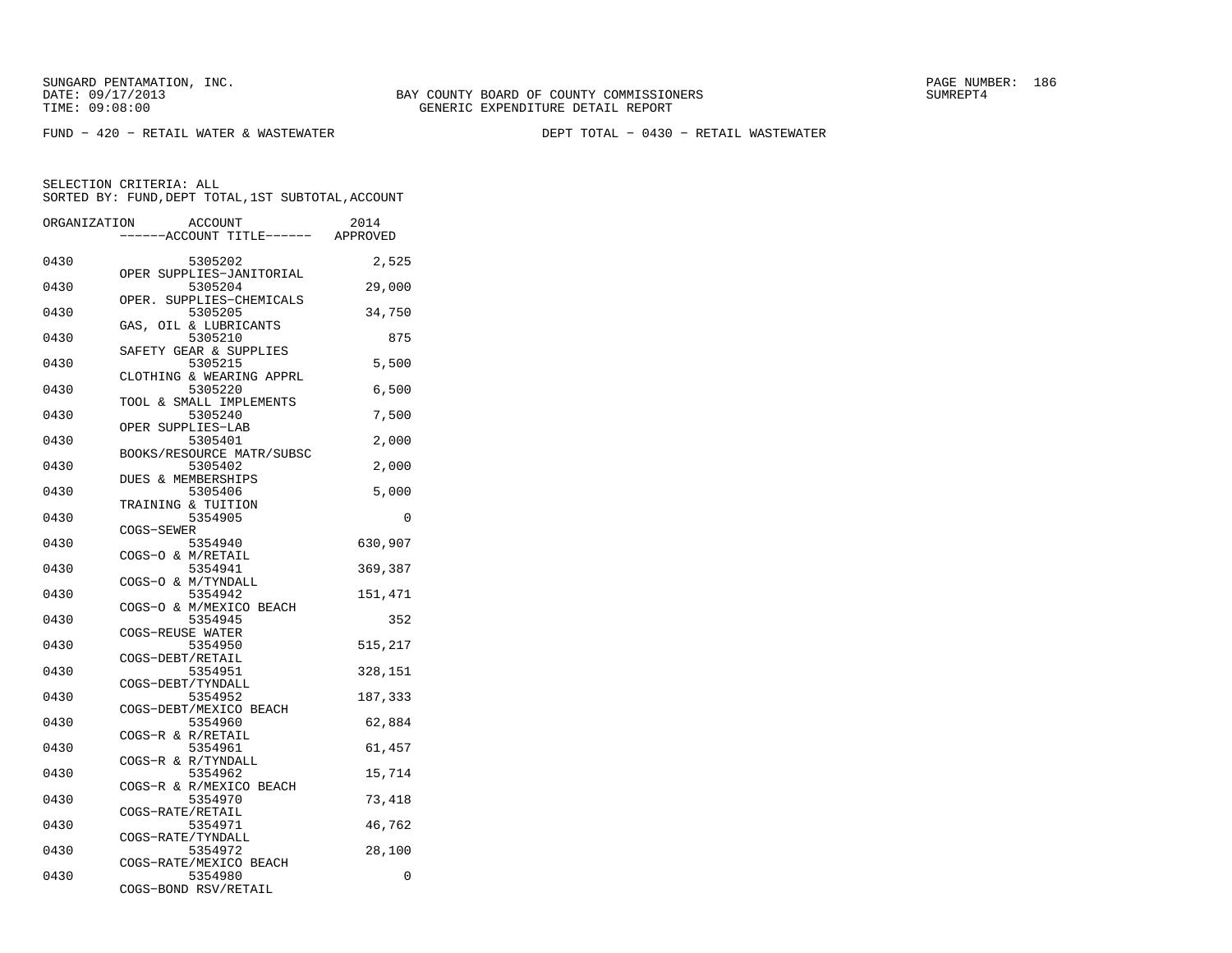SELECTION CRITERIA: ALL

FUND − 420 − RETAIL WATER & WASTEWATER DEPT TOTAL − 0430 − RETAIL WASTEWATER

 SORTED BY: FUND,DEPT TOTAL,1ST SUBTOTAL,ACCOUNTORGANIZATION ACCOUNT 2014−−−−−−ACCOUNT TITLE−−−−−− APPROVED

| 0430 | 5355001                                     | 0           |
|------|---------------------------------------------|-------------|
|      | GCEC WASTEWATER CAPACITY                    |             |
|      | TOTAL OPERATING EXPENSES                    | 3,537,390   |
|      |                                             |             |
| 0430 | 5606101                                     | 0           |
|      | LAND                                        |             |
| 0430 | 5606301<br>IMPRV OTHER THAN BLDGS           | 0           |
| 0430 | 5606352                                     | $\Omega$    |
|      | IMP-WASTEWATER VALVES                       |             |
| 0430 | 5606401                                     | 340,000     |
| 0430 | EOUIPMENT<br>5606402                        | 32,400      |
|      | EQUIP LESS THAN \$1000                      |             |
| 0430 | 5606450                                     | 0           |
| 0430 | COMPUTER SOFTWARE<br>5606540                | 0           |
|      | CIP-TAFB SILVER FLAG PROJ                   |             |
| 0430 | 5606545                                     | $\Omega$    |
|      | CIP-WASTEWTR LINE EXT                       |             |
| 0430 | 5606551<br>CIP-LIFT STATION                 | $\Omega$    |
| 0430 | 5606555                                     | 0           |
|      | CIP-WATER LINE EXTENSION                    |             |
| 0430 | 5606601                                     | 0           |
|      | IMPACT FEE PROJECTS<br>TOTAL CAPITAL OUTLAY | 372,400     |
|      |                                             |             |
|      |                                             |             |
| 0430 | 5707105                                     | 0           |
| 0430 | PRINCIPAL-LOANS<br>5707115                  | 1,215,000   |
|      | PRINCIPAL-REV BONDS                         |             |
| 0430 | 5707205                                     | 0           |
| 0430 | INTEREST-LOANS<br>5707215                   | 996,110     |
|      | INTEREST-REV BONDS                          |             |
| 0430 | 5707303                                     | 0           |
|      | <b>BOND ISSUE COSTS</b>                     |             |
| 0430 | 5707316<br>PAYING AGENT/TRUSTEE-FEES        | $\Omega$    |
|      | TOTAL DEBT SERVICE                          | 2, 211, 110 |
|      |                                             |             |
|      |                                             |             |
| 0430 | 5819114<br>TRNSF-JT VENT/AWT (412)          | 0           |
| 0430 | 5905998                                     | $\Omega$    |
|      | DEPRECIATION EXPENSE                        |             |
|      |                                             |             |
|      |                                             |             |
|      |                                             |             |
|      |                                             |             |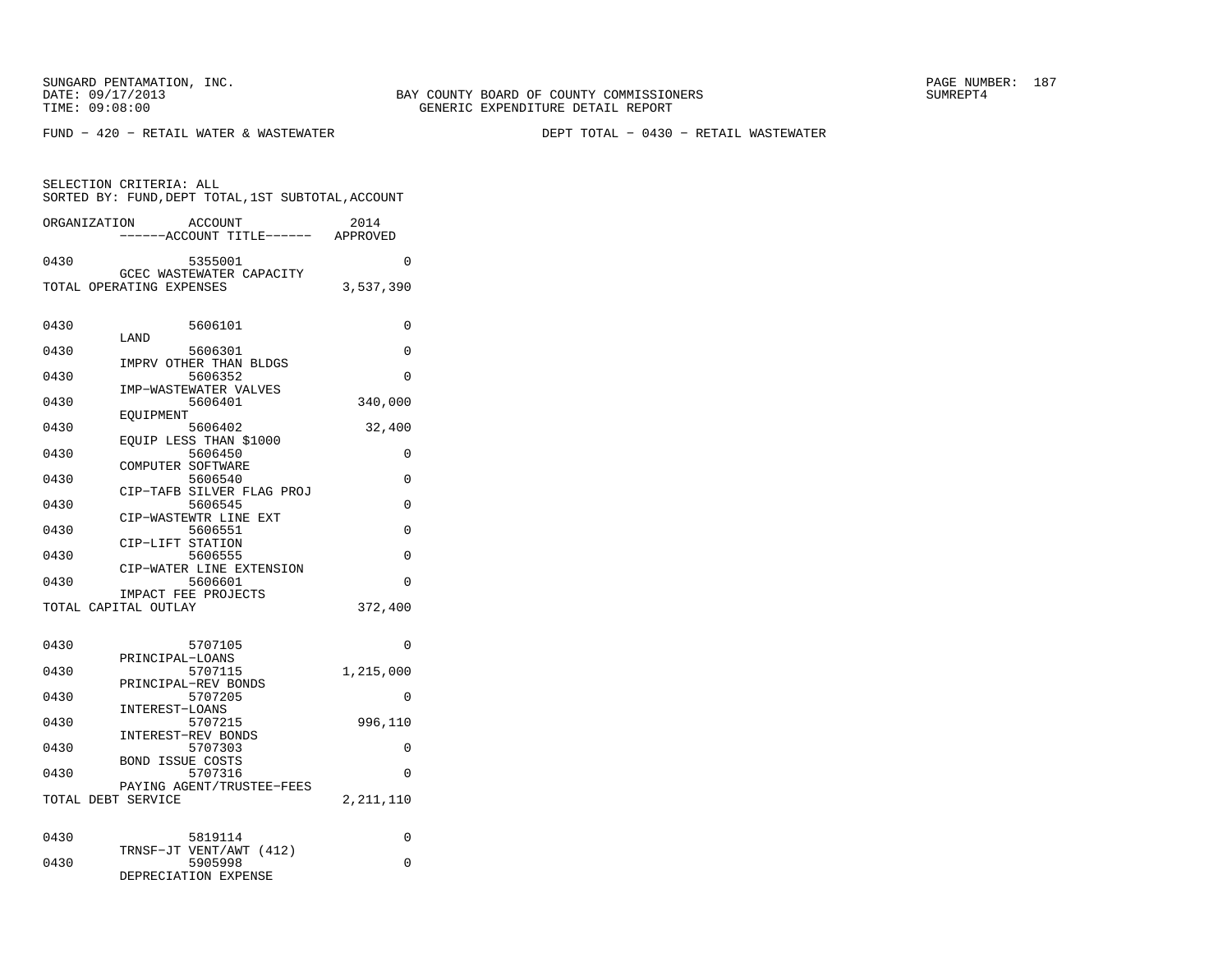FUND − 420 − RETAIL WATER & WASTEWATER DEPT TOTAL − 0430 − RETAIL WASTEWATER

|      | ORGANIZATION<br><b>ACCOUNT</b> | 2014      |
|------|--------------------------------|-----------|
|      | ------ACCOUNT TITLE------      | APPROVED  |
|      |                                |           |
| 0430 | 5909903                        | O         |
|      | REFUNDS-SEWER IMPACT FEES      |           |
| 0430 | 5909910                        | 405,385   |
|      | RESERVE FOR CONTINGENCIES      |           |
| 0430 | 5909912                        | $\Omega$  |
|      | RESERVE-RENWL/REPLACEMENT      |           |
| 0430 | 5909913                        | $\Omega$  |
|      | RESERVE-IMPACT FEES            |           |
| 0430 | 5909915                        | $\Omega$  |
|      | RESERVE FOR PAY ADJUSTMNT      |           |
| 0430 | 5909999                        | 3,860     |
|      | RESERVE-CASH FORWARD           |           |
|      | TOTAL NON-OPERATING EXPENSES   | 409,245   |
|      |                                |           |
|      | TOTAL RETAIL WASTEWATER        | 8,440,680 |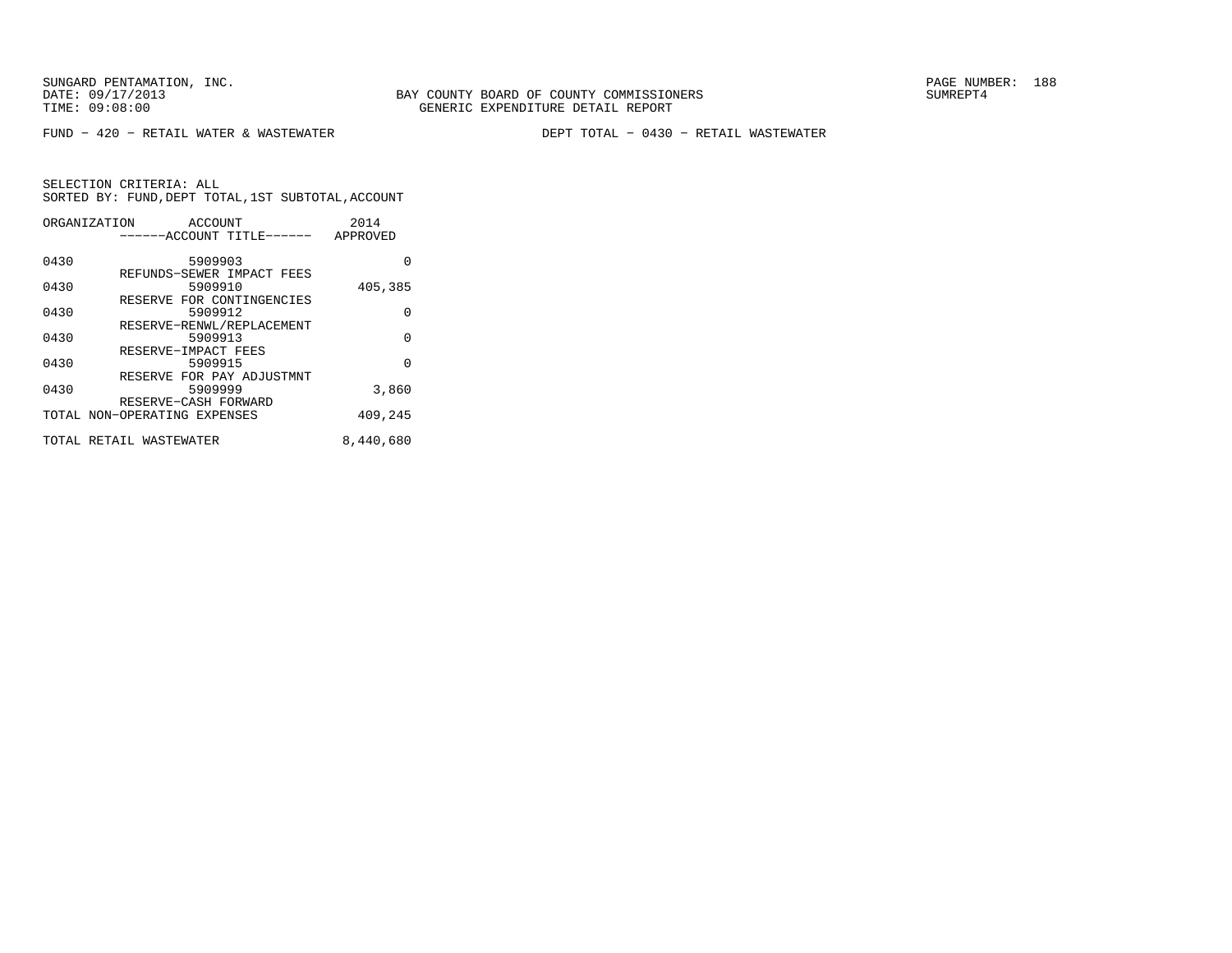FUND − 420 − RETAIL WATER & WASTEWATER DEPT TOTAL − 0445 − RETAIL WATER

| ORGANIZATION | <b>ACCOUNT</b><br>---ACCOUNT TITLE------                  | 2014<br>APPROVED |
|--------------|-----------------------------------------------------------|------------------|
| 0445         | 5101200<br>SALARIES & WAGES-REGULAR                       | 324,398          |
| 0445         | 5101400<br>SALARIES & WAGES-OVERTIME                      | 37,175           |
| 0445         | 5102100<br>FICA TAXES-MATCHING                            | 27,661           |
| 0445         | 5102200<br>RETIREMENT CONTRIBUTIONS                       | 25,758           |
| 0445         | 5102300<br>LIFE & HEALTH INSURANCE                        | 69,201           |
| 0445         | 5102400<br>WORKERS COMP. PREMIUMS                         | 40,415           |
|              | TOTAL PERSONAL SERVICES                                   | 524,608          |
| 0445         | 5143101                                                   | 11,370           |
| 0445         | SRV-CO ATTORNEY<br>PROF<br>5143105                        | 5,000            |
| 0445         | SRV-OTHER ATTNY<br>PROF<br>5303104                        | 66,250           |
| 0445         | SRV-ENGINEERING<br>PROF<br>5303106                        | 500              |
| 0445         | PROF SRV-PHYSICLS/MEDICAL<br>5303107                      | 500              |
| 0445         | PROF SRV-SUBSTANCE TEST<br>5303110                        | 500              |
| 0445         | PROF SRV-BACKGROUND CHECK<br>5303125                      | 6,250            |
| 0445         | PROF SRV-ENG/PERMITTING<br>5303401<br>CONTRACTED SERVICES | 3,700            |
| 0445         | 5303403<br>CONTR SRV-BANK CHRG POOL                       | 0                |
| 0445         | 5303408<br>CONTR SRV-800 MHZ                              | 1,677            |
| 0445         | 5303410<br>CONTR SRV-JANITORIAL                           | 0                |
| 0445         | 5303422<br>CONTR SRV-GIS                                  | $\Omega$         |
| 0445         | 5303425<br>CONTR SRV-ADMIN FEES                           | 78,138           |
| 0445         | 5303426<br>CONTR SRV-UTIL ADMIN FEES                      | 324,720          |
| 0445         | 5303464<br>CONTR SRV-LAB                                  | 14,925           |
| 0445         | 5304001<br>TRAVEL/TRAINING NON-LOCAL                      | 3,000            |
| 0445         | 5304101<br>COMMUNICATIONS SERVICES                        | 1,300            |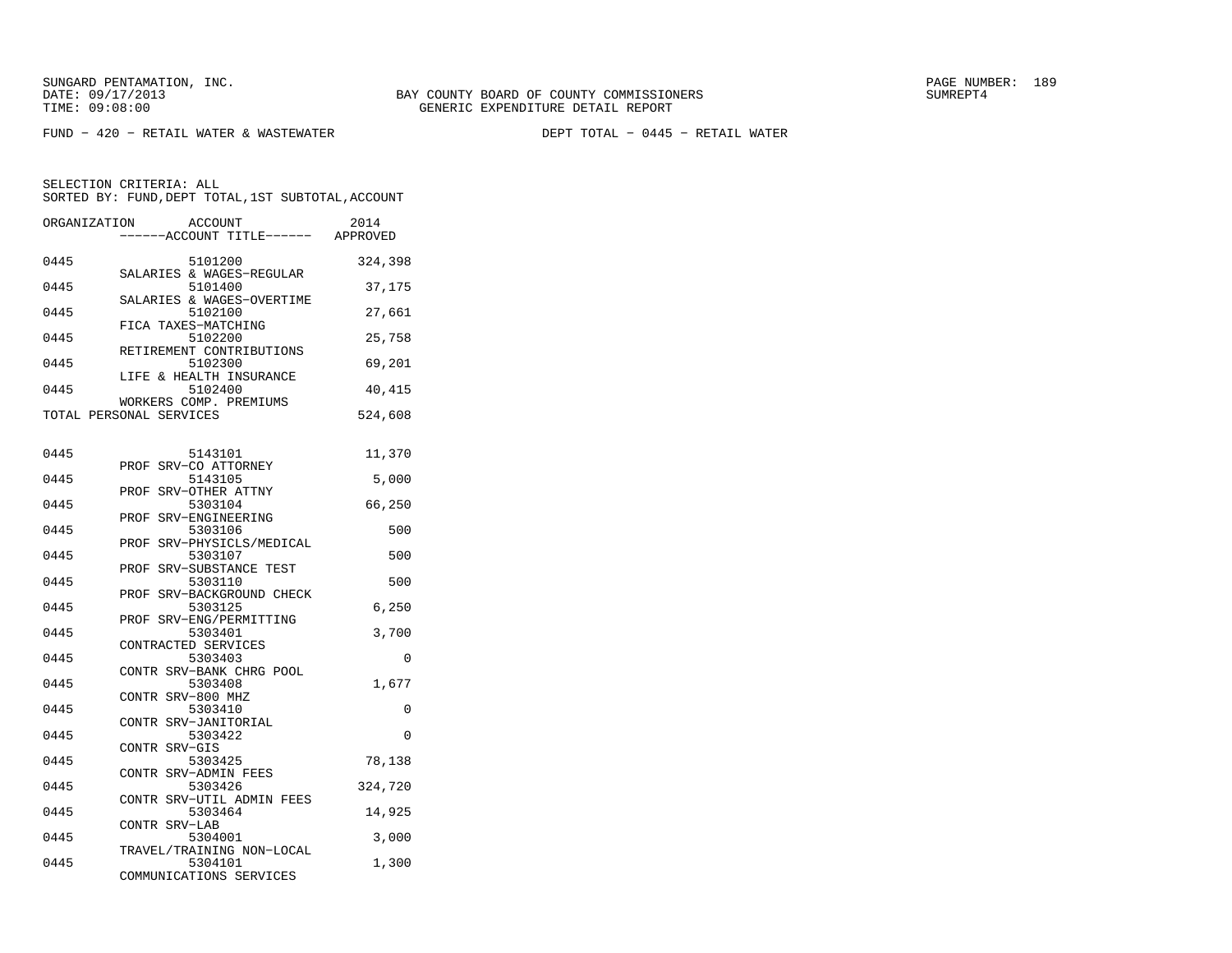FUND − 420 − RETAIL WATER & WASTEWATER DEPT TOTAL − 0445 − RETAIL WATER

| ORGANIZATION |                  | <b>ACCOUNT</b><br>---ACCOUNT TITLE------ APPROVED | 2014     |
|--------------|------------------|---------------------------------------------------|----------|
|              |                  |                                                   |          |
| 0445         |                  | 5304125<br>POSTAGE/TRANSP/FREIGHT                 | 2,563    |
| 0445         |                  | 5304301                                           | 52,000   |
| 0445         | UTILITY SERVICES | 5304410                                           | 3,000    |
| 0445         |                  | RENTALS/LEASES-EOUIPMENT<br>5304501               | 41,312   |
| 0445         |                  | INSURANCE & BONDS<br>5304604                      | 2,944    |
| 0445         |                  | REPAIR/MAINT-BLD&GRD DEPT<br>5304605              | $\Omega$ |
|              |                  | REPAIR/MAINT-BLDG & GRND                          |          |
| 0445         |                  | 5304610<br>REPAIR/MAINT-AUTO EQUIP                | 100      |
| 0445         |                  | 5304611<br>REPAIR/MAINT-FLEET MAINT               | 0        |
| 0445         |                  | 5304615<br>REPAIR/MAINT-EQUIPMENT                 | 36,125   |
| 0445         |                  | 5304701                                           | 1,000    |
| 0445         |                  | PRINTING & BINDING<br>5304902                     | 6,250    |
| 0445         |                  | FEES & COSTS-PURCHASING<br>5304905                | 1,000    |
| 0445         |                  | FEES&COSTS-LGL ADV/ADVERT<br>5304922              | 1,200    |
|              |                  | FEES & COSTS-PERMITS                              |          |
| 0445         | <b>BAD DEBT</b>  | 5304984                                           | $\Omega$ |
| 0445         |                  | 5304990<br>MISCELLANEOUS EXPENSES                 | 1,525    |
| 0445         | OFFICE SUPPLIES  | 5305101                                           | 1,300    |
| 0445         |                  | 5305201                                           | 11,875   |
| 0445         |                  | OPERATING SUPPLIES<br>5305202                     | 675      |
| 0445         |                  | OPER SUPPLIES-JANITORIAL<br>5305204               | 4,200    |
| 0445         |                  | OPER. SUPPLIES-CHEMICALS<br>5305205               | 28,250   |
|              |                  | GAS, OIL & LUBRICANTS                             |          |
| 0445         |                  | 5305210<br>SAFETY GEAR & SUPPLIES                 | 3,725    |
| 0445         |                  | 5305215<br>CLOTHING & WEARING APPRL               | 3,100    |
| 0445         |                  | 5305220                                           | 4,000    |
| 0445         |                  | TOOL & SMALL IMPLEMENTS<br>5305240                | 500      |
| 0445         |                  | OPER SUPPLIES-LAB<br>5305401                      | 500      |
|              |                  | BOOKS/RESOURCE MATR/SUBSC                         |          |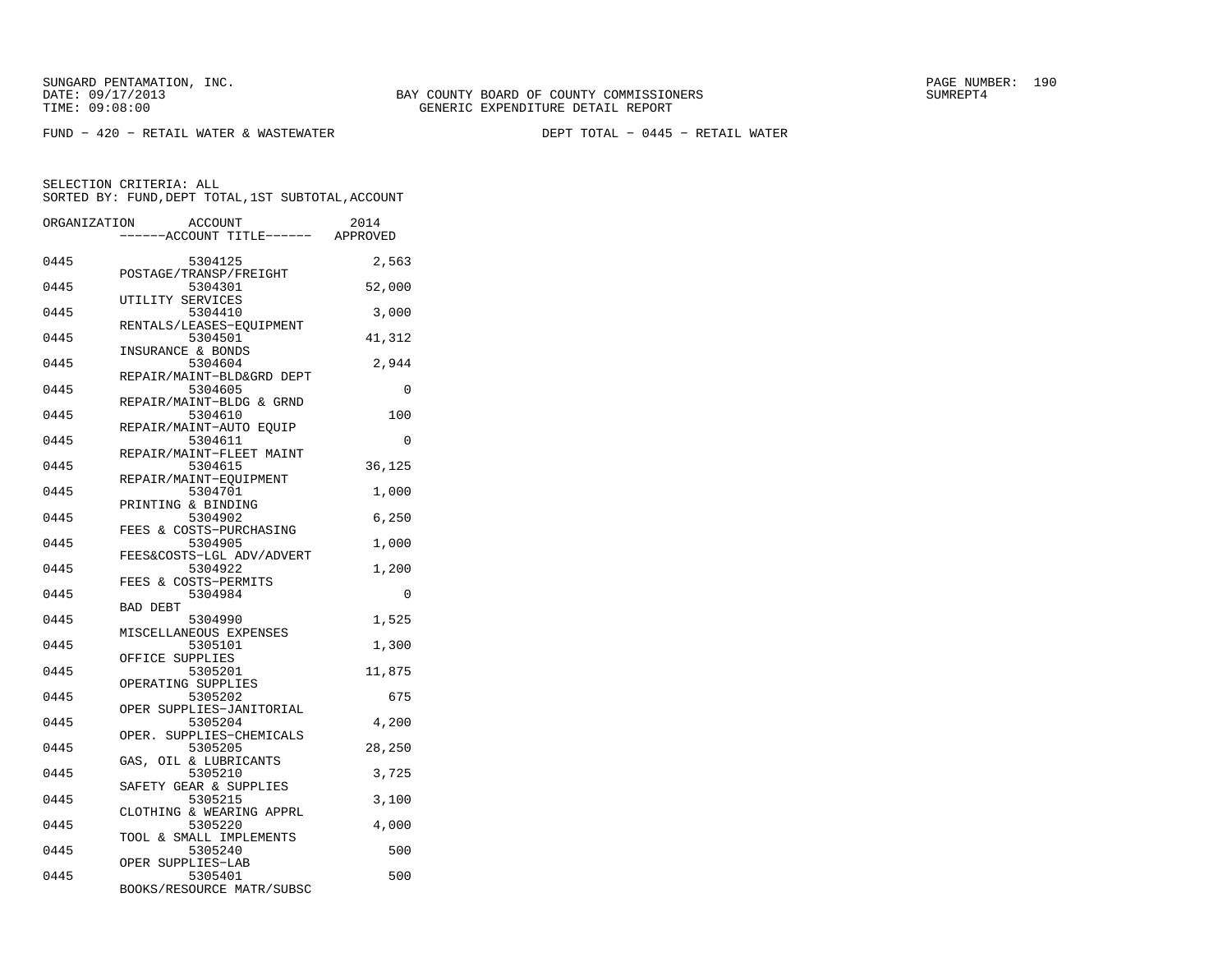FUND − 420 − RETAIL WATER & WASTEWATER DEPT TOTAL − 0445 − RETAIL WATER

| ORGANIZATION       | <b>ACCOUNT</b><br>-----ACCOUNT TITLE------ APPROVED | 2014      |
|--------------------|-----------------------------------------------------|-----------|
| 0445               | 5305402                                             | 750       |
| 0445               | DUES & MEMBERSHIPS<br>5305406                       | 4,500     |
| 0445               | TRAINING & TUITION<br>5334910                       | 950,000   |
|                    | COGS-WATER<br>TOTAL OPERATING EXPENSES              | 1,680,224 |
| 0445               | 5606101                                             | 0         |
| 0445               | LAND<br>5606401                                     | 57,000    |
| 0445               | EOUIPMENT<br>5606402                                | 99,800    |
| 0445               | EQUIP LESS THAN \$1000<br>5606450                   | 0         |
| 0445               | COMPUTER SOFTWARE<br>5606539                        | 0         |
| 0445               | CIP-TAFB AFRL WATER PROJ<br>5606540                 | $\Omega$  |
| 0445               | CIP-TAFB SILVER FLAG PROJ<br>5606555                | 42,000    |
| 0445               | CIP-WATER LINE EXTENSION<br>5606565                 | 0         |
| 0445               | CIP-WTRLINE EXT/ST RD 77<br>5606601                 | $\Omega$  |
| 0445               | IMPACT FEE PROJECTS<br>5616301                      | $\Omega$  |
|                    | IMPRV ROADS & BRIDGES<br>TOTAL CAPITAL OUTLAY       | 198,800   |
|                    |                                                     |           |
| 0445               | 5707115<br>PRINCIPAL-REV BONDS                      | 0         |
| 0445               | 5707215<br>INTEREST-REV BONDS                       | 0         |
| 0445               | 5707303<br><b>BOND ISSUE COSTS</b>                  | 0         |
| 0445               | 5707370<br>ARBITRAGE REBATE EXPENSE                 | 0         |
| TOTAL DEBT SERVICE |                                                     | 0         |
| 0445               | 5819111                                             | 0         |
| 0445               | TRNFS-WATER SYS (401)<br>5905998                    | 0         |
| 0445               | DEPRECIATION EXPENSE<br>5909902                     | 1,085     |
|                    | REFUNDS-WATER IMPACT FEES                           |           |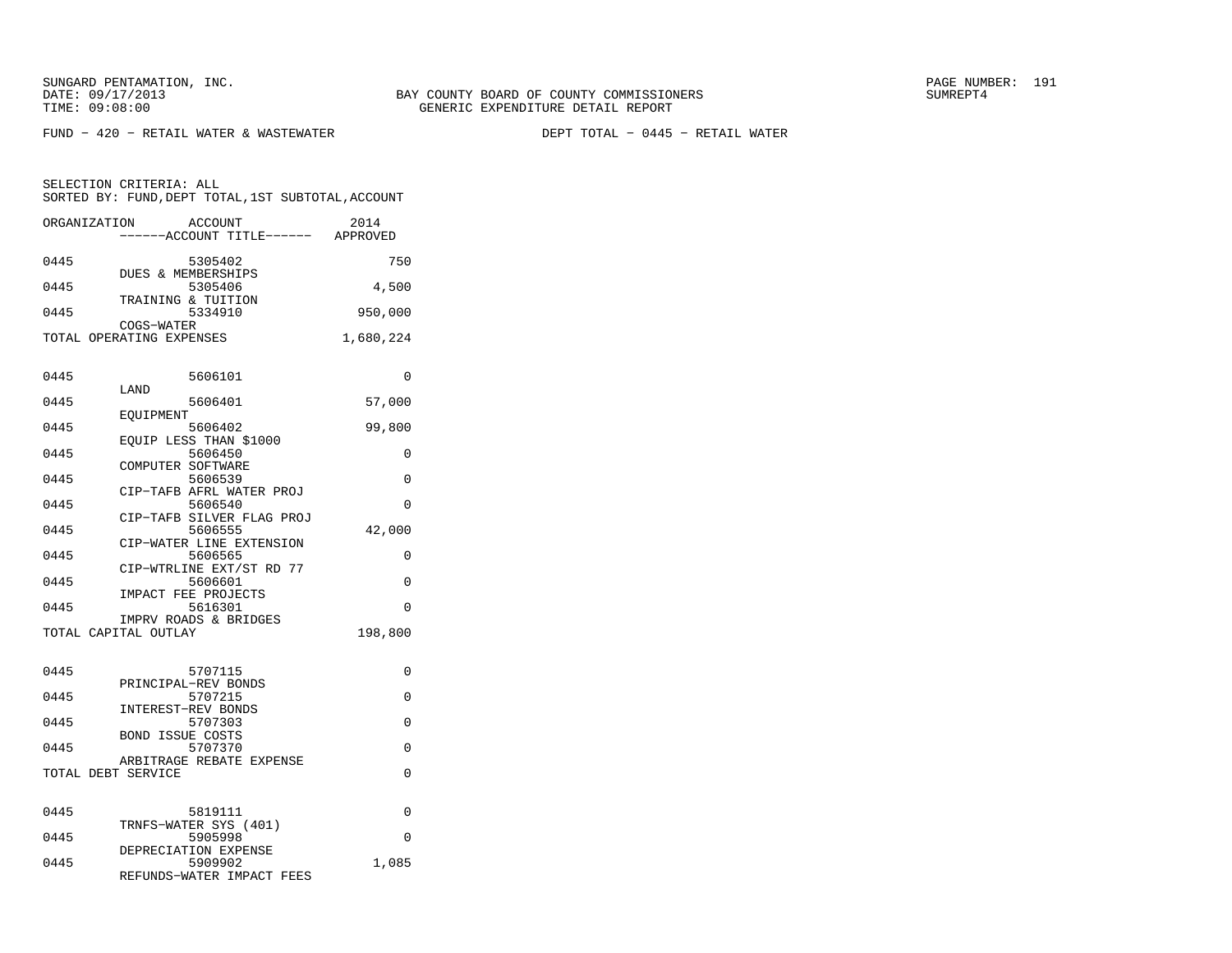FUND − 420 − RETAIL WATER & WASTEWATER DEPT TOTAL − 0445 − RETAIL WATER

|      | ORGANIZATION<br><b>ACCOUNT</b><br>------ACCOUNT TITLE------ | 2014<br>APPROVED |
|------|-------------------------------------------------------------|------------------|
|      |                                                             |                  |
| 0445 | 5909910                                                     | 102,495          |
| 0445 | RESERVE FOR CONTINGENCIES<br>5909912                        | 0                |
| 0445 | RESERVE-RENWL/REPLACEMENT<br>5909913                        | 0                |
|      | RESERVE-IMPACT FEES                                         |                  |
| 0445 | 5909915                                                     | 0                |
| 0445 | RESERVE FOR PAY ADJUSTMNT<br>5909999                        | 7,838            |
|      | RESERVE-CASH FORWARD<br>TOTAL NON-OPERATING EXPENSES        | 111,418          |
|      | TOTAL RETAIL WATER                                          | 2,515,050        |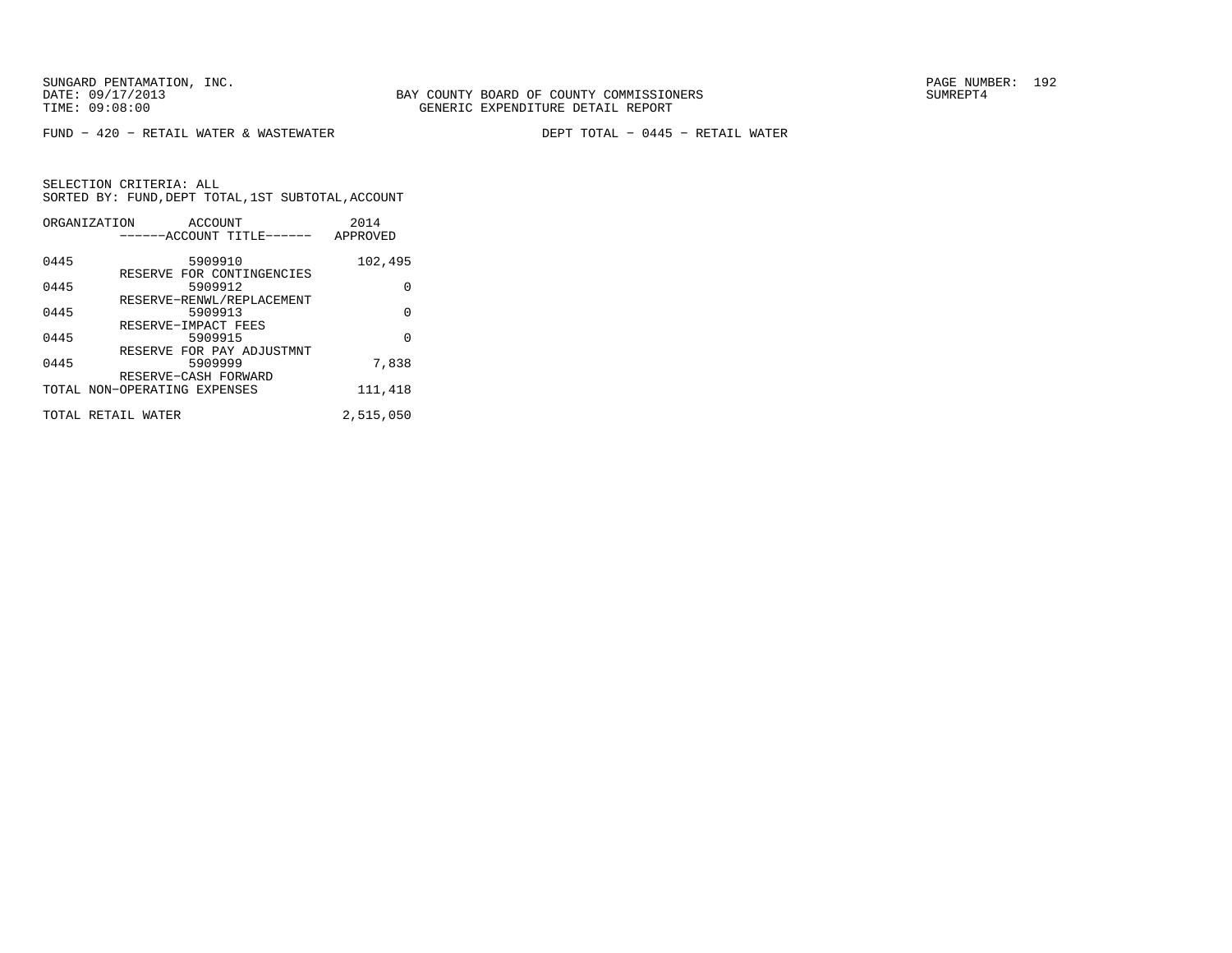FUND − 420 − RETAIL WATER & WASTEWATER DEPT TOTAL − 0447 − RIVER CAMPS

| ORGANIZATION | ACCOUNT<br>---ACCOUNT TITLE------                                  | 2014<br>APPROVED |
|--------------|--------------------------------------------------------------------|------------------|
| 0447         | 5143101                                                            | 0                |
| 0447         | SRV-CO ATTORNEY<br>PROF<br>5303104                                 | 0                |
| 0447         | PROF SRV-ENGINEERING<br>5303125                                    | 0                |
| 0447         | SRV-ENG/PERMITTING<br>PROF<br>5303401                              | $\Omega$         |
| 0447         | CONTRACTED SERVICES<br>5303425                                     | $\Omega$         |
| 0447         | CONTR SRV-ADMIN FEES<br>5303464                                    | $\Omega$         |
| 0447         | CONTR SRV-LAB<br>5304101                                           | $\Omega$         |
| 0447         | COMMUNICATIONS SERVICES<br>5304125                                 | $\Omega$         |
| 0447         | POSTAGE/TRANSP/FREIGHT<br>5304301                                  | 0                |
| 0447         | UTILITY SERVICES<br>5304501                                        | $\Omega$         |
| 0447         | INSURANCE & BONDS<br>5304604                                       | $\Omega$         |
| 0447         | REPAIR/MAINT-BLD&GRD DEPT<br>5304610                               | $\Omega$         |
| 0447         | REPAIR/MAINT-AUTO EOUIP<br>5304615                                 | 0                |
| 0447         | REPAIR/MAINT-EQUIPMENT<br>5304902                                  | $\Omega$         |
| 0447         | FEES & COSTS-PURCHASING<br>5304909                                 | $\Omega$         |
| 0447         | FEES & COSTS-COURT FILING<br>5304990                               | $\Omega$         |
| 0447         | MISCELLANEOUS EXPENSES<br>5305201                                  | $\Omega$         |
| 0447         | OPERATING SUPPLIES<br>5305202                                      | 0                |
| 0447         | OPER SUPPLIES-JANITORIAL<br>5305204<br>SUPPLIES-CHEMICALS<br>OPER. | 0                |
| 0447         | 5305205<br>OIL & LUBRICANTS                                        | 0                |
| 0447         | GAS,<br>5305210                                                    | 0                |
| 0447         | SAFETY GEAR & SUPPLIES<br>5305220                                  | 0                |
| 0447         | TOOL & SMALL IMPLEMENTS<br>5305240                                 | 0                |
| 0447         | OPER SUPPLIES-LAB<br>5305402                                       | 0                |
|              | DUES & MEMBERSHIPS<br>TOTAL OPERATING EXPENSES                     | $\mathbf 0$      |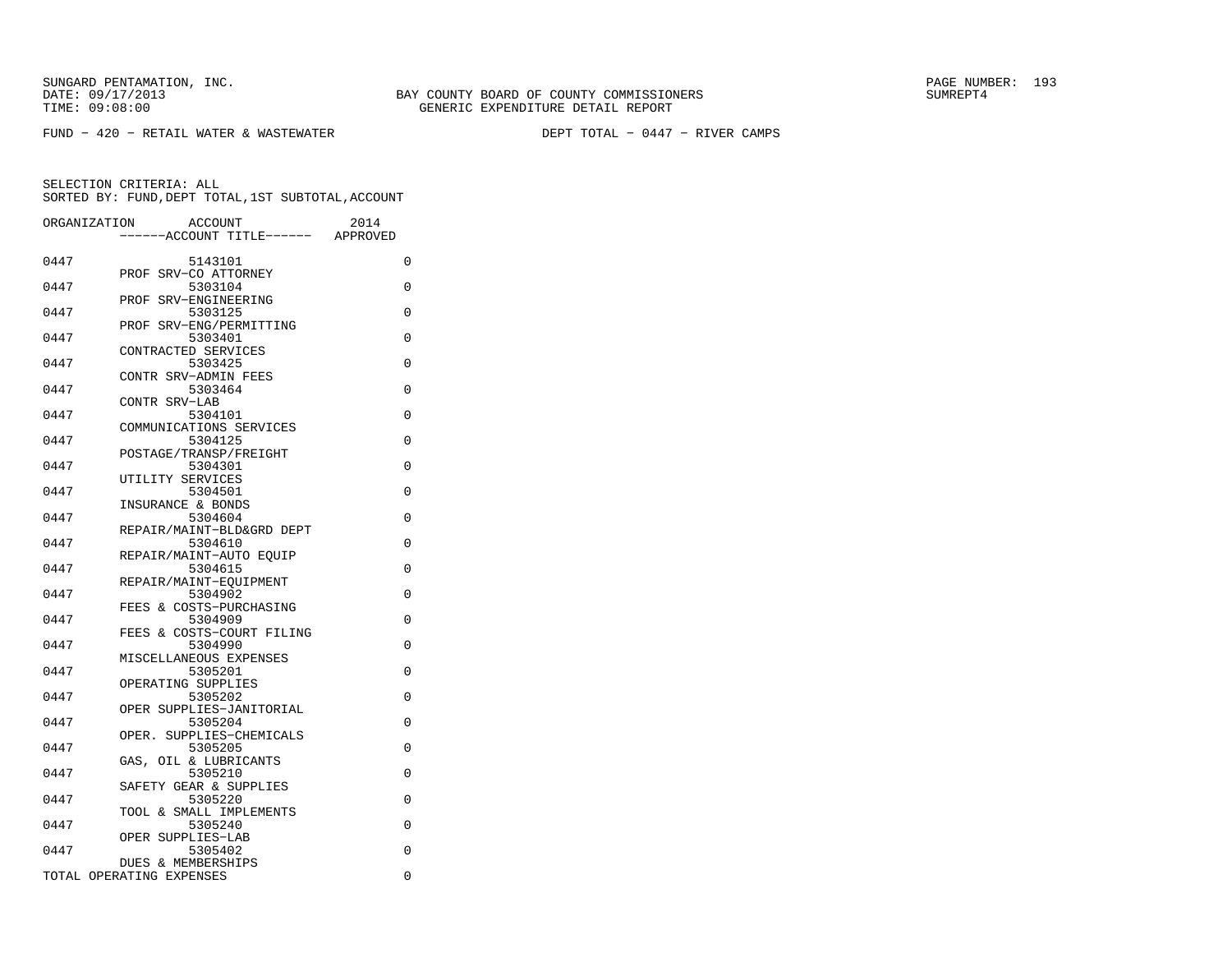FUND − 420 − RETAIL WATER & WASTEWATER DEPT TOTAL − 0447 − RIVER CAMPS

| ORGANIZATION         | 2014<br>ACCOUNT                       |          |
|----------------------|---------------------------------------|----------|
|                      | ------ACCOUNT TITLE------<br>APPROVED |          |
|                      |                                       |          |
| 0447                 | 5606401                               | O        |
|                      | EOUIPMENT                             |          |
| 0447                 | 5606402                               | $\Omega$ |
|                      | EOUIP LESS THAN \$1000                |          |
| TOTAL CAPITAL OUTLAY |                                       | O        |
|                      |                                       |          |
| 0447                 | 5909902                               | $\Omega$ |
|                      | REFUNDS-WATER IMPACT FEES             |          |
| 0447                 | 5909903                               | $\Omega$ |
|                      | REFUNDS-SEWER IMPACT FEES             |          |
| 0447                 | 5909910                               | $\Omega$ |
|                      | RESERVE FOR CONTINGENCIES             |          |
|                      | TOTAL NON-OPERATING EXPENSES          | $\cap$   |
| TOTAL RIVER CAMPS    |                                       | U        |
|                      |                                       |          |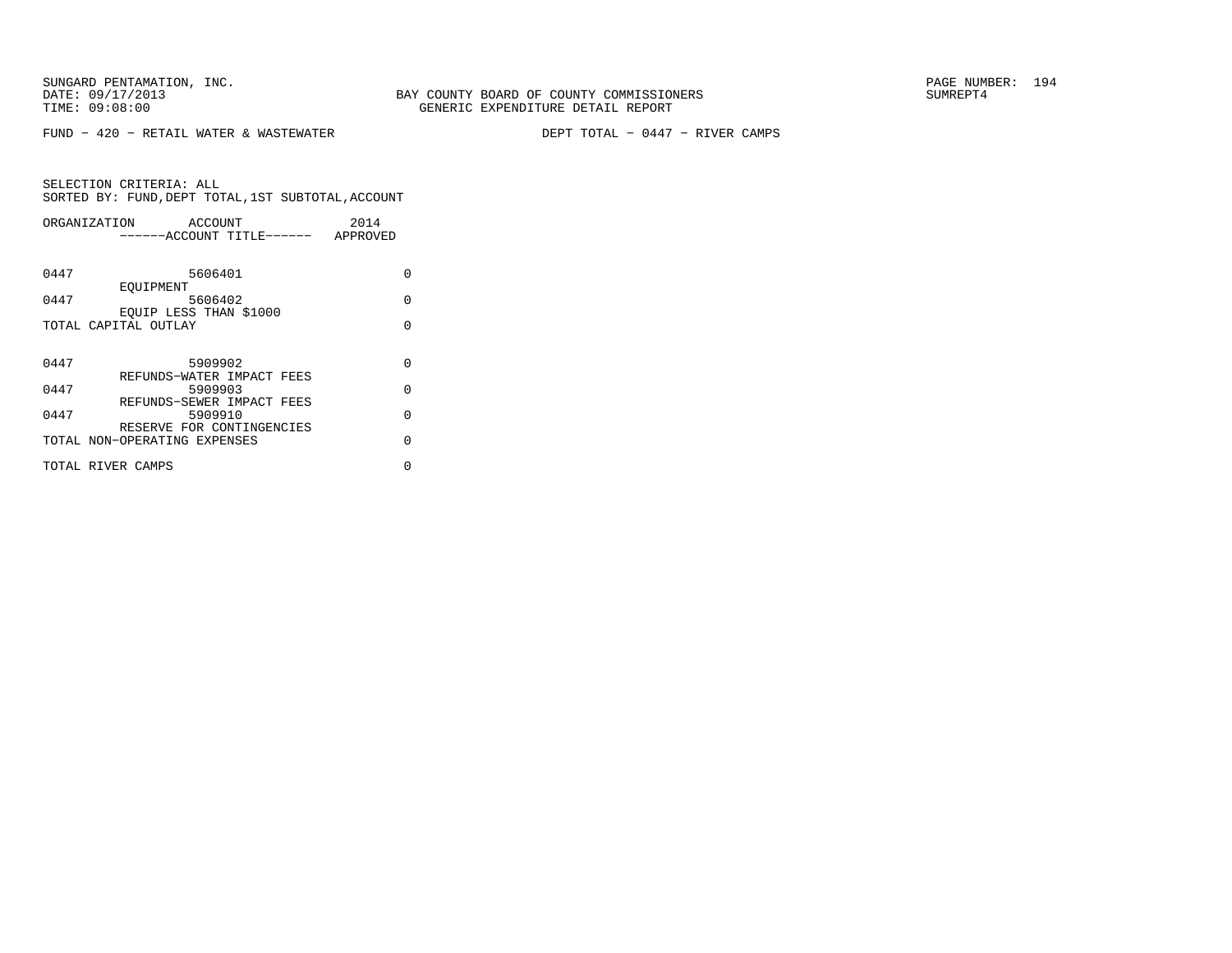FUND − 420 − RETAIL WATER & WASTEWATER DEPT TOTAL − 0448 − LAKE MERIAL

|      | ORGANIZATION ACCOUNT<br>-----ACCOUNT TITLE------ APPROVED | 2014       |
|------|-----------------------------------------------------------|------------|
| 0448 | 5303401                                                   | 0          |
| 0448 | CONTRACTED SERVICES<br>5303464                            | $\Omega$   |
| 0448 | CONTR SRV-LAB<br>5304301                                  | $\Omega$   |
| 0448 | UTILITY SERVICES<br>5304615                               | $\Omega$   |
| 0448 | REPAIR/MAINT-EOUIPMENT<br>5304990                         | $\Omega$   |
| 0448 | MISCELLANEOUS EXPENSES<br>5305201                         | $\Omega$   |
| 0448 | OPERATING SUPPLIES<br>5305204                             | $\Omega$   |
|      | OPER. SUPPLIES-CHEMICALS<br>TOTAL OPERATING EXPENSES      | $\Omega$   |
|      |                                                           |            |
| 0448 | 5909902<br>REFUNDS-WATER IMPACT FEES                      | $\Omega$   |
| 0448 | 5909903<br>REFUNDS-SEWER IMPACT FEES                      | $\Omega$   |
| 0448 | 5909910                                                   | $\Omega$   |
|      | RESERVE FOR CONTINGENCIES<br>TOTAL NON-OPERATING EXPENSES | $\Omega$   |
|      | TOTAL LAKE MERIAL                                         | $\Omega$   |
|      | TOTAL RETAIL WATER & WASTEWATER                           | 10,955,730 |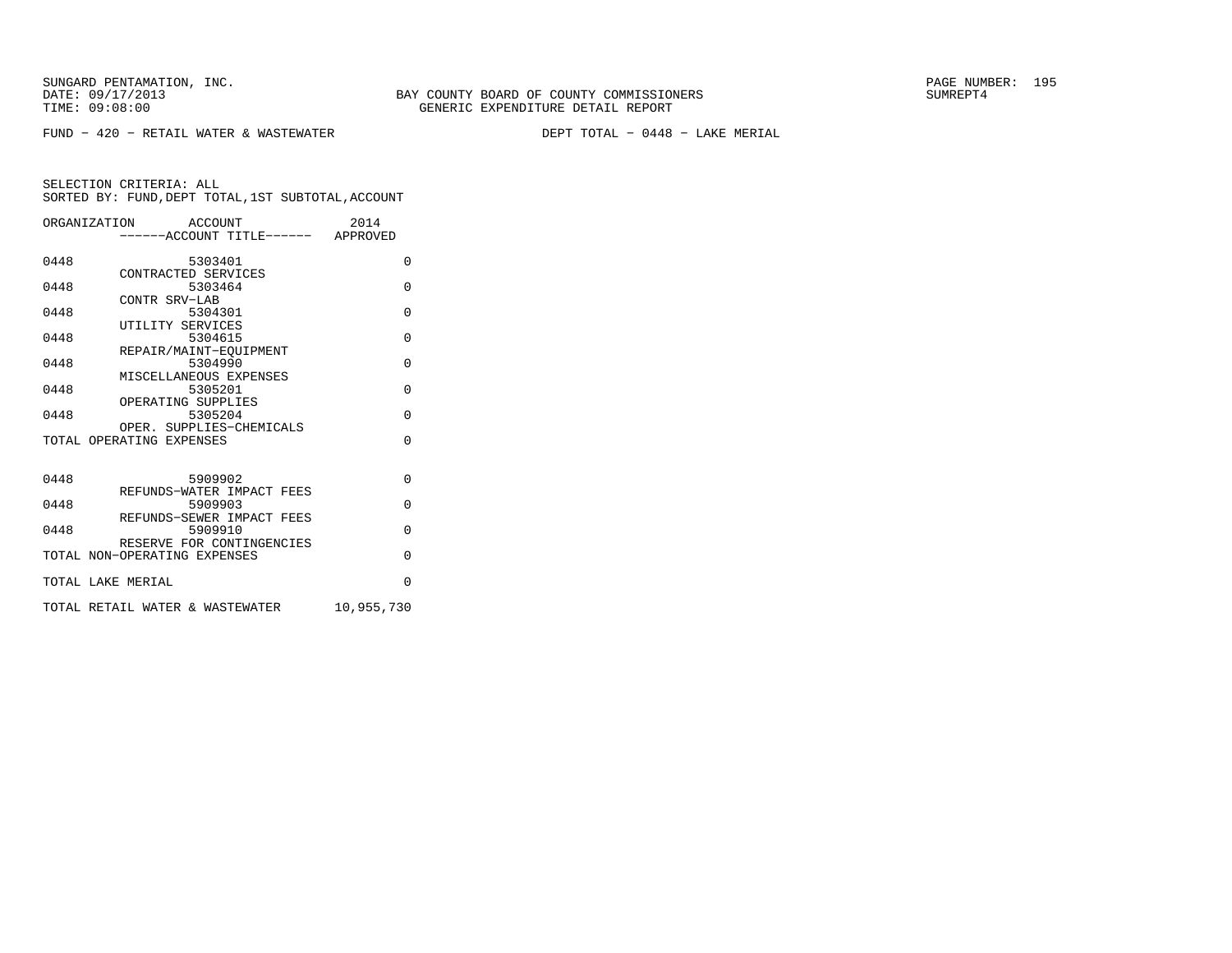FUND − 425 − INDUSTRIAL WASTEWATER DEPT TOTAL − 0480 − INDUSTRIAL WSTWTR OPERATN

| ORGANIZATION |                         | <b>ACCOUNT</b>                       | 2014     |
|--------------|-------------------------|--------------------------------------|----------|
|              |                         | ---ACCOUNT TITLE------               | APPROVED |
| 0480         |                         | 5101200                              | 0        |
|              |                         | SALARIES & WAGES-REGULAR             |          |
| 0480         |                         | 5101400<br>SALARIES & WAGES-OVERTIME | 0        |
| 0480         |                         | 5102100                              | 0        |
|              |                         | FICA TAXES-MATCHING                  |          |
| 0480         |                         | 5102200<br>RETIREMENT CONTRIBUTIONS  | 0        |
| 0480         |                         | 5102300                              | 0        |
|              |                         | LIFE & HEALTH INSURANCE              |          |
| 0480         |                         | 5102400<br>WORKERS COMP. PREMIUMS    | 0        |
|              | TOTAL PERSONAL SERVICES |                                      | 0        |
|              |                         |                                      |          |
| 0480         |                         | 5143101                              | 0        |
|              | PROF                    | SRV-CO ATTORNEY                      |          |
| 0480         |                         | 5143105                              | 0        |
|              | PROF                    | SRV-OTHER ATTNY                      | 0        |
| 0480         | PROF                    | 5303104<br>SRV-ENGINEERING           |          |
| 0480         |                         | 5303106                              | 0        |
|              |                         | PROF SRV-PHYSICLS/MEDICAL            |          |
| 0480         | PROF                    | 5303107<br>SRV-SUBSTANCE TEST        | 0        |
| 0480         |                         | 5303110                              | 0        |
|              |                         | PROF SRV-BACKGROUND CHECK            |          |
| 0480         |                         | 5303401<br>CONTRACTED SERVICES       | $\Omega$ |
| 0480         |                         | 5303408                              | 0        |
|              | CONTR SRV-800 MHZ       |                                      |          |
| 0480         |                         | 5303410                              | 0        |
| 0480         |                         | CONTR SRV-JANITORIAL<br>5303416      | 0        |
|              |                         | CONTR SRV-LAGOON DREDGING            |          |
| 0480         |                         | 5303422                              | 0        |
| 0480         | CONTR SRV-GIS           | 5303425                              | $\Omega$ |
|              |                         | CONTR SRV-ADMIN FEES                 |          |
| 0480         |                         | 5303426                              | 0        |
| 0480         |                         | CONTR SRV-UTIL ADMIN FEES<br>5303446 | 0        |
|              |                         | CONTR SRV-FACILITIES                 |          |
| 0480         |                         | 5303448                              | 0        |
| 0480         |                         | CONTR SRV-RETAIL STAFF<br>5303464    | 0        |
|              | CONTR SRV-LAB           |                                      |          |
| 0480         |                         | 5304001                              | 0        |
|              |                         | TRAVEL/TRAINING NON-LOCAL            |          |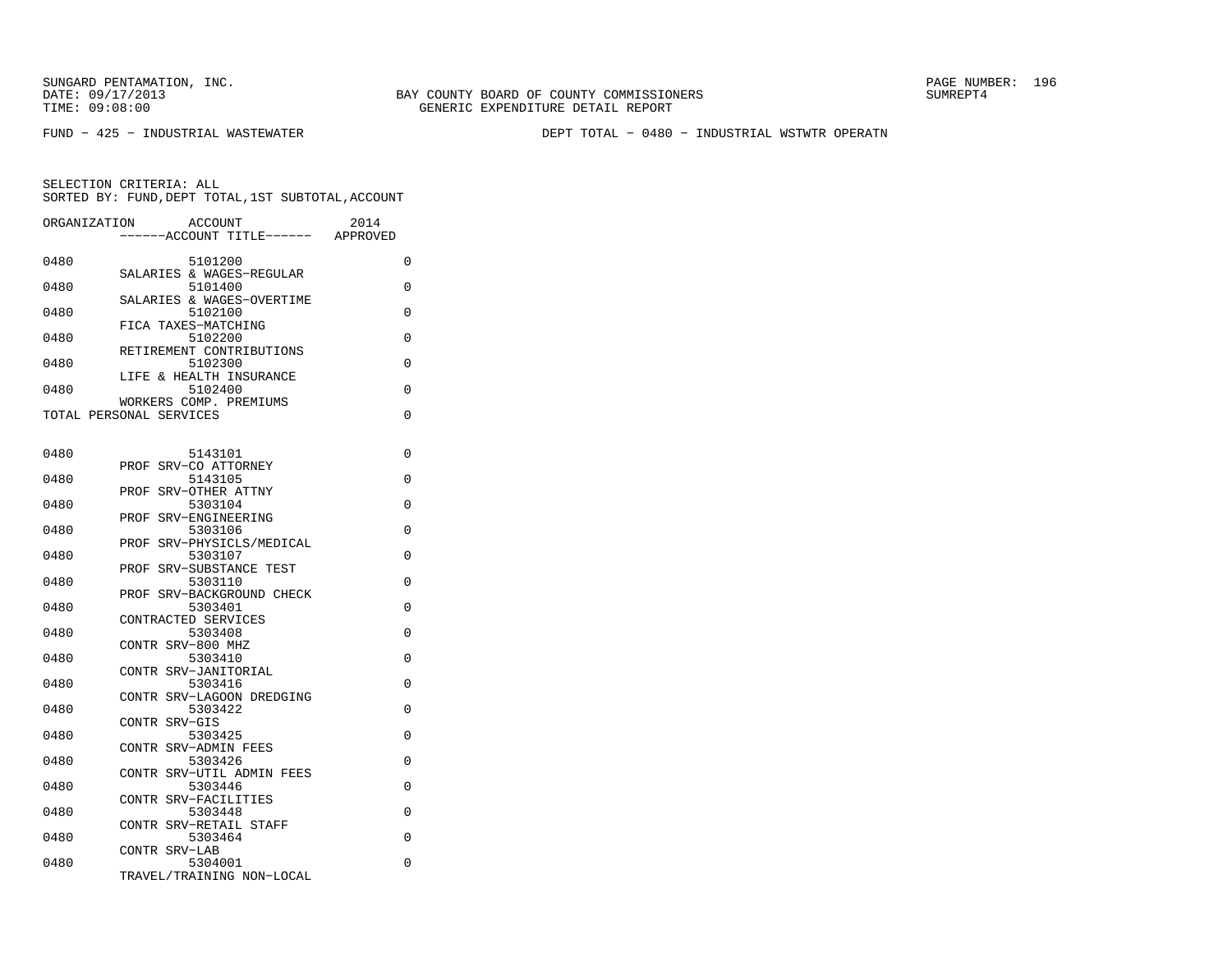FUND − 425 − INDUSTRIAL WASTEWATER DEPT TOTAL − 0480 − INDUSTRIAL WSTWTR OPERATN

| ORGANIZATION | <b>ACCOUNT</b>                       | 2014     |
|--------------|--------------------------------------|----------|
|              | --ACCOUNT TITLE------                | APPROVED |
| 0480         | 5304005                              | 0        |
|              | TRAVEL-LOCAL                         |          |
| 0480         | 5304101                              | $\Omega$ |
|              | COMMUNICATIONS SERVICES              |          |
| 0480         | 5304125<br>POSTAGE/TRANSP/FREIGHT    | 0        |
| 0480         | 5304301                              | 0        |
|              | UTILITY SERVICES                     |          |
| 0480         | 5304410                              | 0        |
|              | RENTALS/LEASES-EOUIPMENT             |          |
| 0480         | 5304420                              | $\Omega$ |
|              | RENTALS/LEASES-LAGOON                |          |
| 0480         | 5304501                              | 0        |
|              | INSURANCE & BONDS                    |          |
| 0480         | 5304604                              | 0        |
| 0480         | REPAIR/MAINT-BLD&GRD DEPT<br>5304605 | 0        |
|              | REPAIR/MAINT-BLDG & GRND             |          |
| 0480         | 5304610                              | 0        |
|              | REPAIR/MAINT-AUTO EOUIP              |          |
| 0480         | 5304611                              | $\Omega$ |
|              | REPAIR/MAINT-FLEET MAINT             |          |
| 0480         | 5304615                              | 0        |
|              | REPAIR/MAINT-EQUIPMENT               |          |
| 0480         | 5304625                              | 0        |
| 0480         | REPAIR/MAINT-LAGOON<br>5304626       | 0        |
|              | REPAIR/MAINT-MILL PMP STA            |          |
| 0480         | 5304701                              | 0        |
|              | PRINTING & BINDING                   |          |
| 0480         | 5304902                              | 0        |
|              | FEES & COSTS-PURCHASING              |          |
| 0480         | 5304905                              | 0        |
|              | FEES&COSTS-LGL ADV/ADVERT            |          |
| 0480         | 5304911                              | 0        |
| 0480         | FEES & COSTS-FINES<br>5304922        | 0        |
|              | FEES & COSTS-PERMITS                 |          |
| 0480         | 5304990                              | 0        |
|              | MISCELLANEOUS EXPENSES               |          |
| 0480         | 5305101                              | 0        |
|              | OFFICE SUPPLIES                      |          |
| 0480         | 5305201                              | 0        |
|              | OPERATING SUPPLIES                   |          |
| 0480         | 5305202                              | 0        |
| 0480         | OPER SUPPLIES-JANITORIAL<br>5305204  | 0        |
|              | OPER. SUPPLIES-CHEMICALS             |          |
| 0480         | 5305205                              | 0        |
|              | GAS, OIL & LUBRICANTS                |          |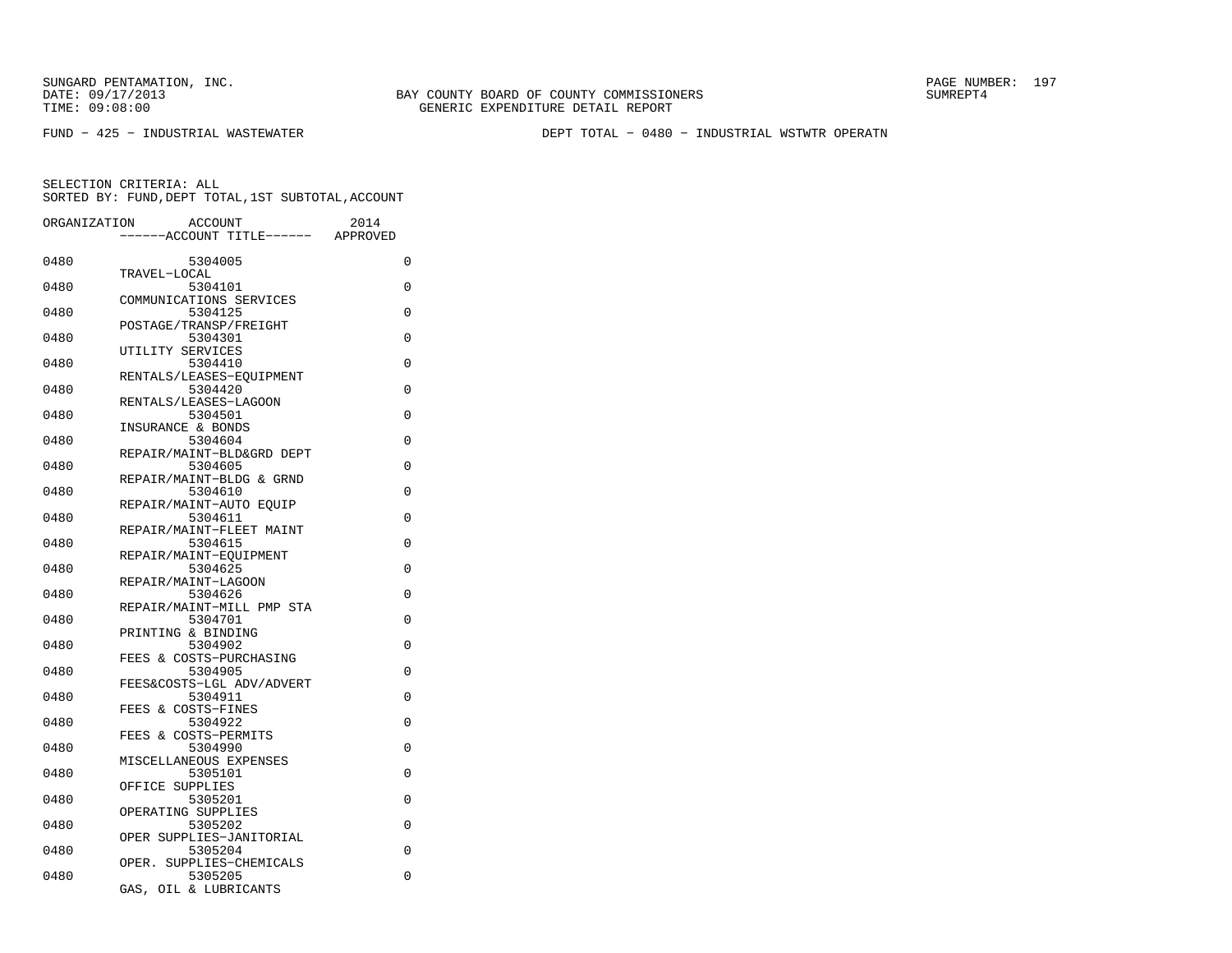BAY COUNTY BOARD OF COUNTY COMMISSIONERS TIME: 09:08:00 GENERIC EXPENDITURE DETAIL REPORT

FUND − 425 − INDUSTRIAL WASTEWATER DEPT TOTAL − 0480 − INDUSTRIAL WSTWTR OPERATN

|      | ORGANIZATION<br>ACCOUNT              | 2014        |
|------|--------------------------------------|-------------|
|      | -----ACCOUNT TITLE------ APPROVED    |             |
| 0480 | 5305210                              | $\Omega$    |
| 0480 | SAFETY GEAR & SUPPLIES<br>5305215    | $\Omega$    |
| 0480 | CLOTHING & WEARING APPRL<br>5305220  | $\Omega$    |
|      | TOOL & SMALL IMPLEMENTS              |             |
| 0480 | 5305240<br>OPER SUPPLIES-LAB         | $\Omega$    |
| 0480 | 5305401                              | 0           |
| 0480 | BOOKS/RESOURCE MATR/SUBSC<br>5305402 | $\Omega$    |
|      | DUES & MEMBERSHIPS                   |             |
| 0480 | 5305406<br>TRAINING & TUITION        | $\Omega$    |
|      | TOTAL OPERATING EXPENSES             | $\Omega$    |
|      |                                      |             |
| 0480 | 5606401                              | $\Omega$    |
| 0480 | EOUIPMENT<br>5606402                 | $\Omega$    |
|      | EOUIP LESS THAN \$1000               |             |
|      | TOTAL CAPITAL OUTLAY                 | $\mathbf 0$ |
|      |                                      |             |
| 0480 | 5819111                              | 0           |
| 0480 | TRNFS-WATER SYS (401)<br>5905908     | $\Omega$    |
|      | LOSS ON DISPOSAL                     |             |
| 0480 | 5905998                              | $\Omega$    |
| 0480 | DEPRECIATION EXPENSE<br>5909910      | $\Omega$    |
|      | RESERVE FOR CONTINGENCIES            |             |
| 0480 | 5909915<br>RESERVE FOR PAY ADJUSTMNT | $\Omega$    |
| 0480 | 5909999                              | 0           |
|      | RESERVE-CASH FORWARD                 |             |
|      | TOTAL NON-OPERATING EXPENSES         | 0           |
|      | TOTAL INDUSTRIAL WSTWTR OPERATN      | 0           |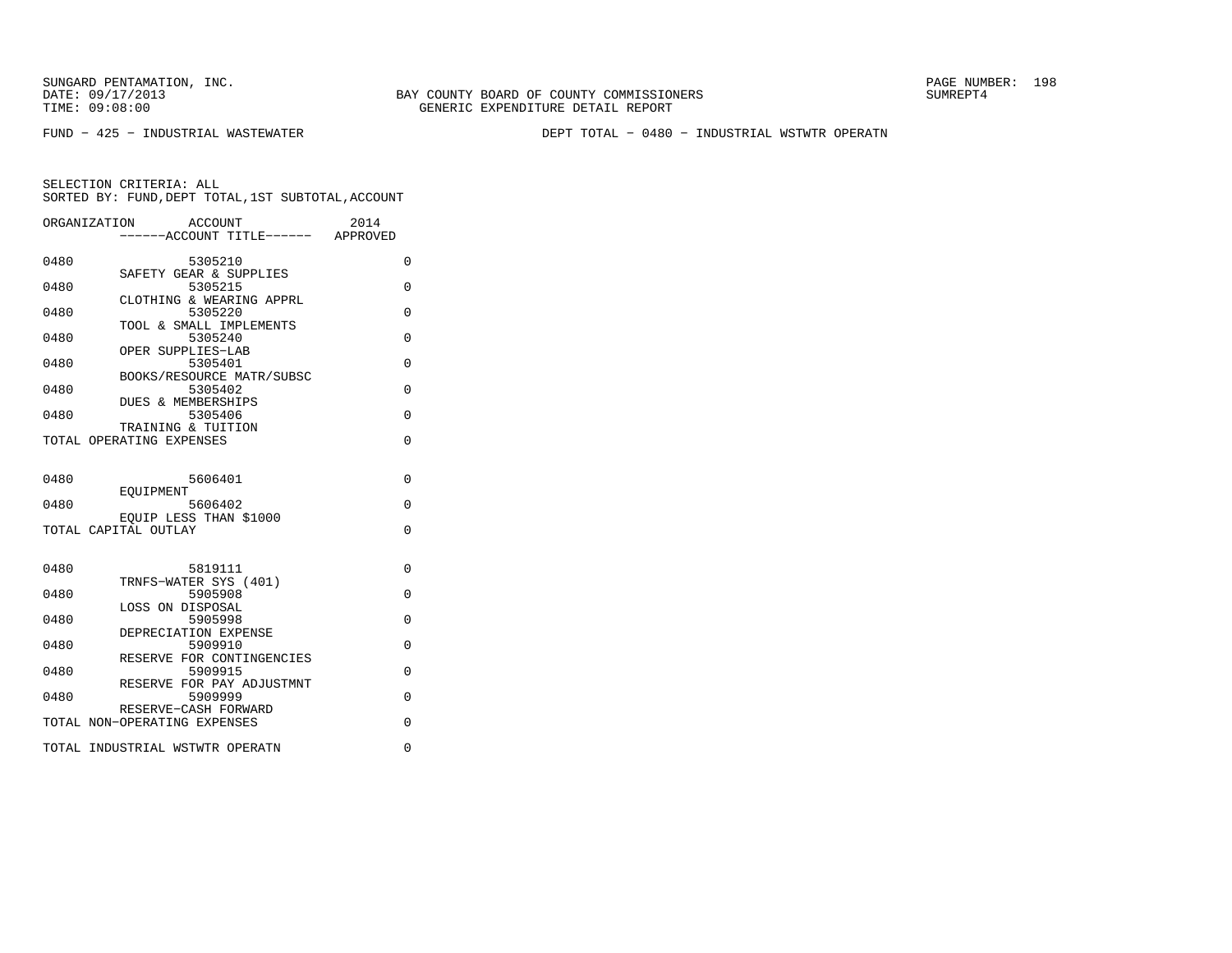FUND − 425 − INDUSTRIAL WASTEWATER DEPT TOTAL − 0490 − MILITARY POINT

|      | ORGANIZATION<br>ACCOUNT                            | 2014     |
|------|----------------------------------------------------|----------|
|      | -----ACCOUNT TITLE------ APPROVED                  |          |
| 0490 | 5304605                                            | $\Omega$ |
| 0490 | REPAIR/MAINT-BLDG & GRND<br>5304615                | $\Omega$ |
|      | REPAIR/MAINT-EOUIPMENT<br>TOTAL OPERATING EXPENSES | $\Omega$ |
|      |                                                    |          |
| 0490 | 5606307                                            | $\Omega$ |
| 0490 | IMPRV-LAGOON CELL #1<br>5606323                    | $\Omega$ |
| 0490 | IMPRV-MPS WWTR PUMP INTAK<br>5606341               | $\Omega$ |
| 0490 | IMPRV-BERM EROSION PREV<br>5606401                 | $\Omega$ |
|      | EOUIPMENT                                          |          |
|      | TOTAL CAPITAL OUTLAY                               | $\Omega$ |
|      | TOTAL MILITARY POINT                               | $\Omega$ |
|      | TOTAL INDUSTRIAL WASTEWATER                        | U        |
|      |                                                    |          |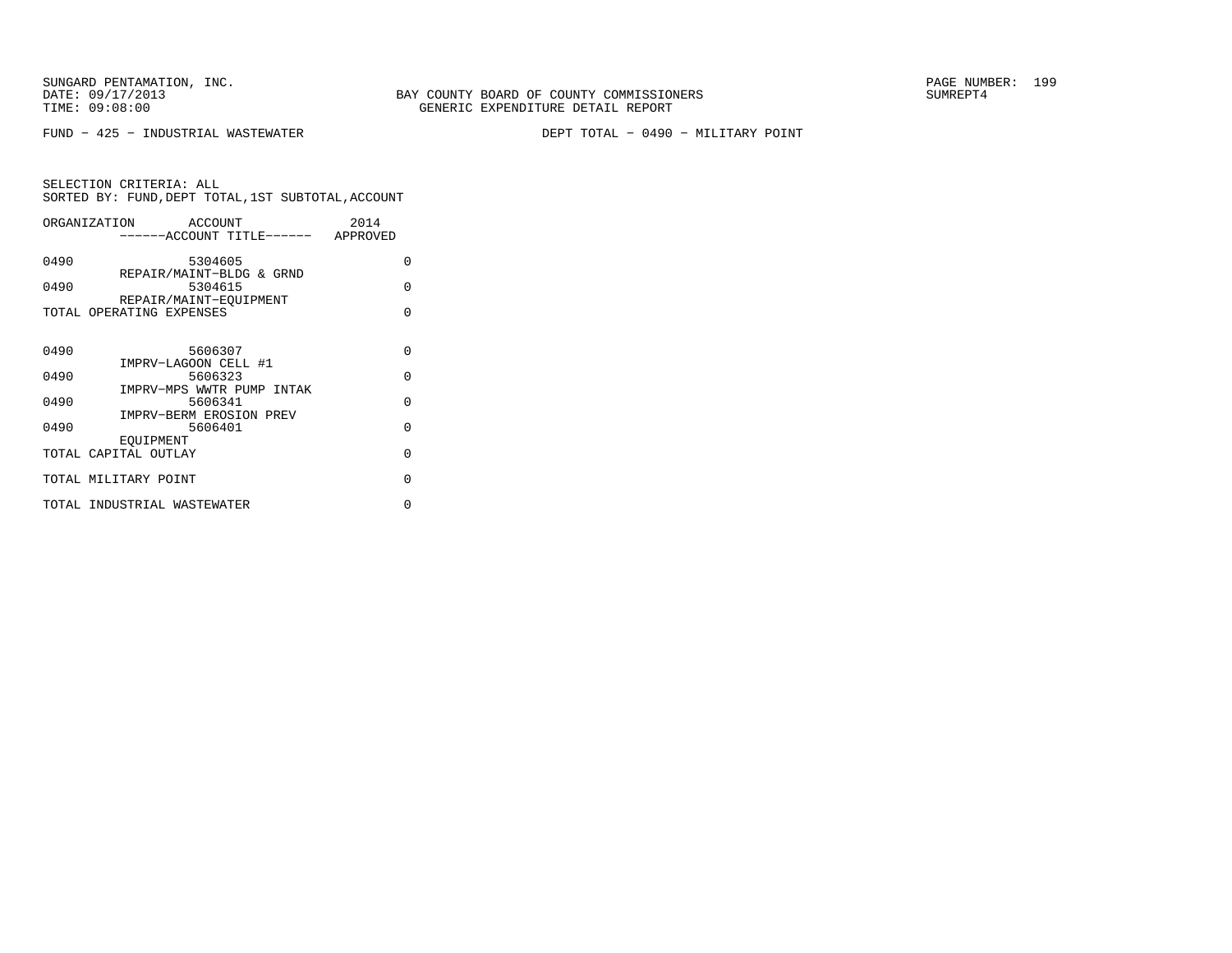| ORGANIZATION |                         | <b>ACCOUNT</b><br>---ACCOUNT TITLE------ APPROVED | 2014     |
|--------------|-------------------------|---------------------------------------------------|----------|
| 0501         |                         | 5101200<br>SALARIES & WAGES-REGULAR               | 515,203  |
| 0501         |                         | 5101400<br>SALARIES & WAGES-OVERTIME              | 40,000   |
| 0501         | FICA TAXES-MATCHING     | 5102100                                           | 42,474   |
| 0501         |                         | 5102200<br>RETIREMENT CONTRIBUTIONS               | 41,730   |
| 0501         |                         | 5102300<br>LIFE & HEALTH INSURANCE                | 91,287   |
| 0501         |                         | 5102400<br>WORKERS COMP. PREMIUMS                 | 53,200   |
|              | TOTAL PERSONAL SERVICES |                                                   | 783,894  |
| 0501         |                         | 5143101                                           | 6,007    |
| 0501         | PROF                    | SRV-CO ATTORNEY<br>5143105                        | $\Omega$ |
| 0501         | PROF<br>PROF            | SRV-OTHER ATTNY<br>5303104<br>SRV-ENGINEERING     | 50,000   |
| 0501         |                         | 5303106<br>PROF SRV-PHYSICLS/MEDICAL              | 250      |
| 0501         | PROF                    | 5303107<br>SRV-SUBSTANCE TEST                     | 520      |
| 0501         |                         | 5303110<br>PROF SRV-BACKGROUND CHECK              | 30       |
| 0501         | CONTRACTED SERVICES     | 5303401                                           | 343,625  |
| 0501         |                         | 5303403<br>CONTR SRV-BANK CHRG POOL               | 7,000    |
| 0501         | CONTR SRV-800 MHZ       | 5303408                                           | 4,286    |
| 0501         | CONTR SRV-JANITORIAL    | 5303410                                           | $\Omega$ |
| 0501         | CONTR SRV-ADMIN FEES    | 5303425                                           | 39,889   |
| 0501         | CONTR SRV-FACILITIES    | 5303446                                           | 1,686    |
| 0501         | CONTR SRV-LAB           | 5303464                                           | 20,000   |
| 0501         |                         | 5304001<br>TRAVEL/TRAINING NON-LOCAL              | 4,000    |
| 0501         |                         | 5304101<br>COMMUNICATIONS SERVICES                | 6,692    |
| 0501         | COMM SRV-LEASED LINES   | 5304122                                           | 0        |
| 0501         |                         | 5304125<br>POSTAGE/TRANSP/FREIGHT                 | 0        |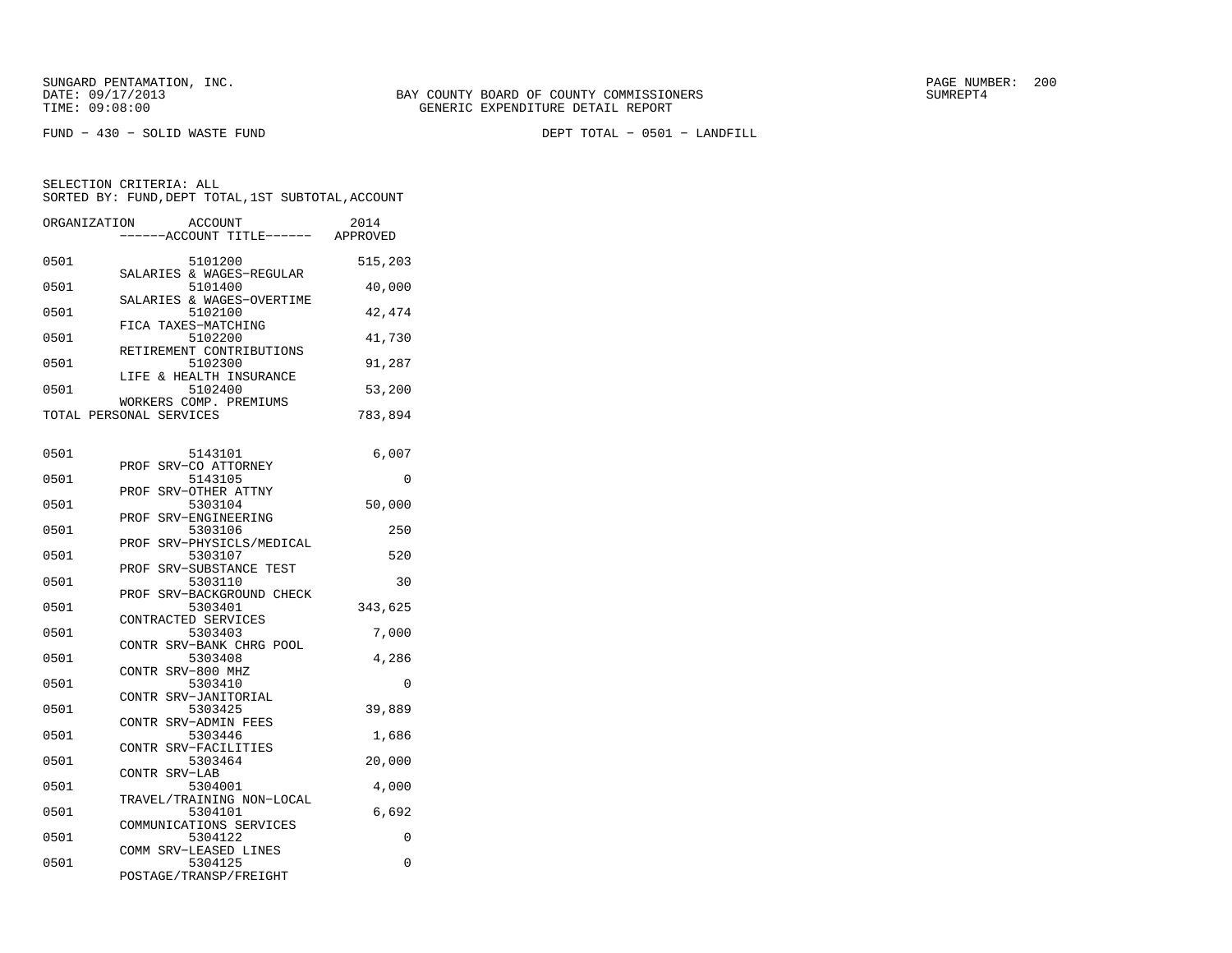| ORGANIZATION | <b>ACCOUNT</b><br>---ACCOUNT TITLE------ APPROVED | 2014      |
|--------------|---------------------------------------------------|-----------|
| 0501         | 5304301<br>UTILITY SERVICES                       | 25,000    |
| 0501         | 5304410                                           | 31,140    |
| 0501         | RENTALS/LEASES-EQUIPMENT<br>5304501               | 53,317    |
| 0501         | INSURANCE & BONDS<br>5304604                      | 30,000    |
| 0501         | REPAIR/MAINT-BLD&GRD DEPT<br>5304605              | 1,975     |
| 0501         | REPAIR/MAINT-BLDG & GRND<br>5304610               | 20,000    |
| 0501         | REPAIR/MAINT-AUTO EQUIP<br>5304611                | 0         |
| 0501         | REPAIR/MAINT-FLEET MAINT<br>5304615               | 100,000   |
| 0501         | REPAIR/MAINT-EOUIPMENT<br>5304701                 | 750       |
| 0501         | PRINTING & BINDING<br>5304902                     | 8,313     |
| 0501         | FEES & COSTS-PURCHASING<br>5304905                | 350       |
| 0501         | FEES&COSTS-LGL ADV/ADVERT<br>5304922              | 20,570    |
| 0501         | FEES & COSTS-PERMITS<br>5304990                   | 750       |
| 0501         | MISCELLANEOUS EXPENSES<br>5305101                 | 1,000     |
| 0501         | OFFICE SUPPLIES<br>5305201                        | 6,500     |
| 0501         | OPERATING SUPPLIES<br>5305202                     | 1,400     |
| 0501         | OPER SUPPLIES-JANITORIAL<br>5305205               | 230,000   |
| 0501         | GAS, OIL & LUBRICANTS<br>5305210                  | 1,400     |
| 0501         | SAFETY GEAR & SUPPLIES<br>5305215                 | 11,000    |
| 0501         | CLOTHING & WEARING APPRL<br>5305220               | 2,500     |
| 0501         | TOOL & SMALL IMPLEMENTS<br>5305401                | 0         |
| 0501         | BOOKS/RESOURCE MATR/SUBSC<br>5305406              | 3,500     |
|              | TRAINING & TUITION<br>TOTAL OPERATING EXPENSES    | 1,033,450 |
| 0501         | 5606401<br>EQUIPMENT                              | 2,000     |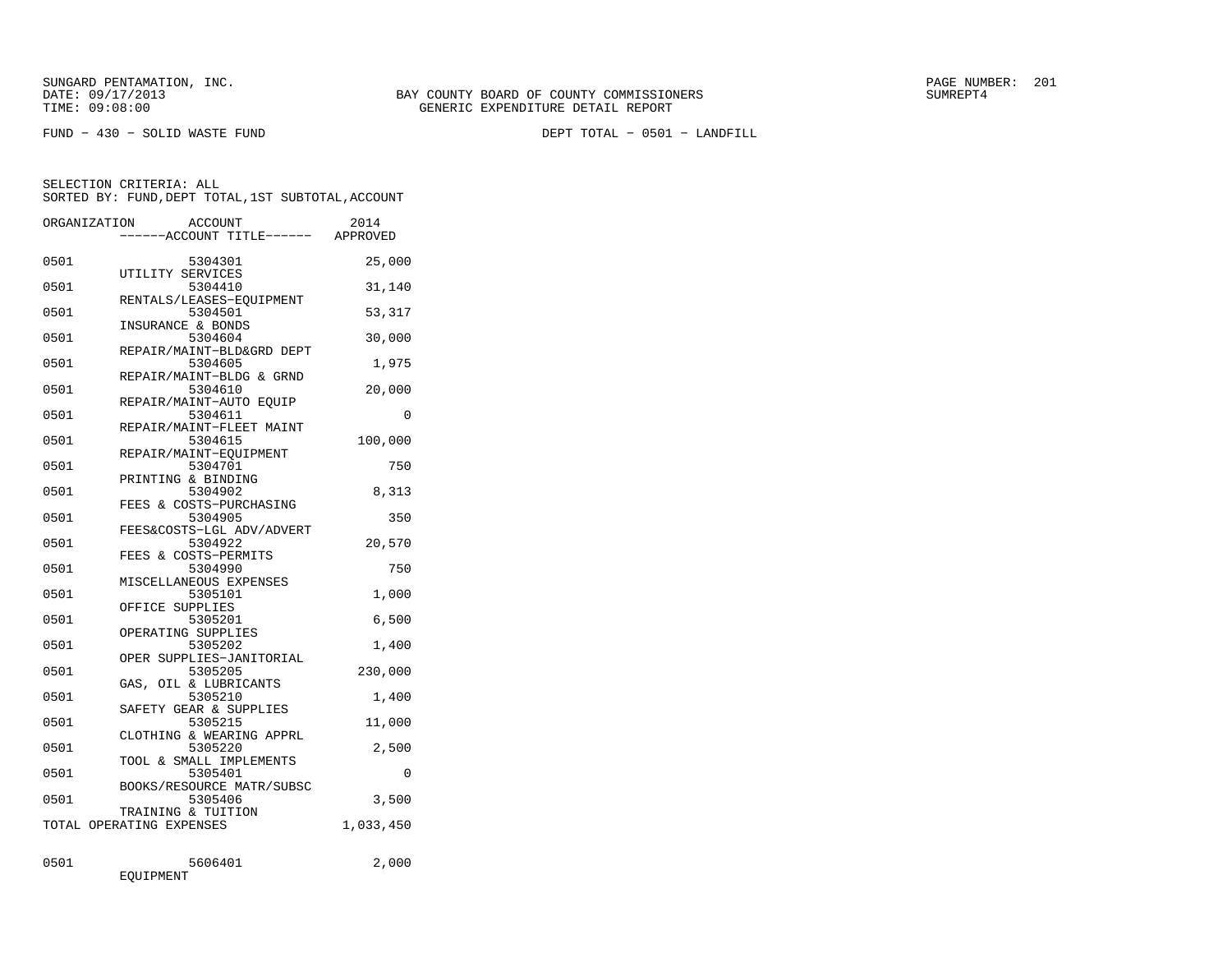FUND − 430 − SOLID WASTE FUND DEPT TOTAL − 0501 − LANDFILL

| SELECTION CRITERIA: ALL |         | SORTED BY: FUND, DEPT TOTAL, 1ST SUBTOTAL, ACCOUNT |
|-------------------------|---------|----------------------------------------------------|
|                         |         |                                                    |
| ORGANIZATION            | ACCOUNT | 2014                                               |

|      | ------ACCOUNT TITLE------                                 | APPROVED |
|------|-----------------------------------------------------------|----------|
| 0501 | 5606402<br>EOUIP LESS THAN \$1000                         | 2,600    |
|      | TOTAL CAPITAL OUTLAY                                      | 4,600    |
| 0501 | 5905998                                                   | O        |
| 0501 | DEPRECIATION EXPENSE<br>5909910                           | O        |
| 0501 | RESERVE FOR CONTINGENCIES<br>5909915                      | U        |
|      | RESERVE FOR PAY ADJUSTMNT<br>TOTAL NON-OPERATING EXPENSES |          |

| TOTAL LANDFILL | 1,821,944 |  |
|----------------|-----------|--|
|                |           |  |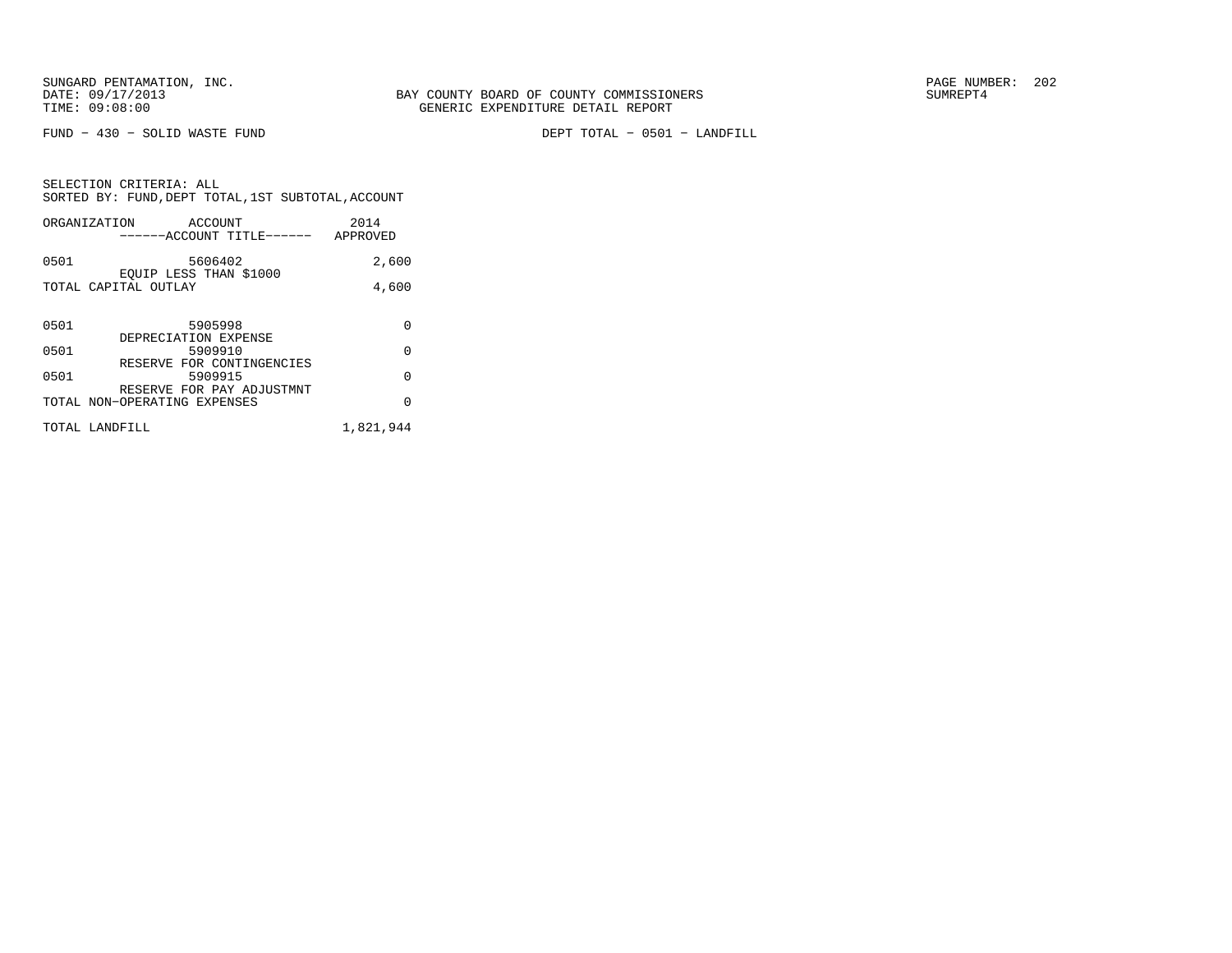BAY COUNTY BOARD OF COUNTY COMMISSIONERS TIME: 09:08:00 GENERIC EXPENDITURE DETAIL REPORT

FUND − 430 − SOLID WASTE FUND DEPT TOTAL − 0502 − LANDFILL/CARE COST ESCROW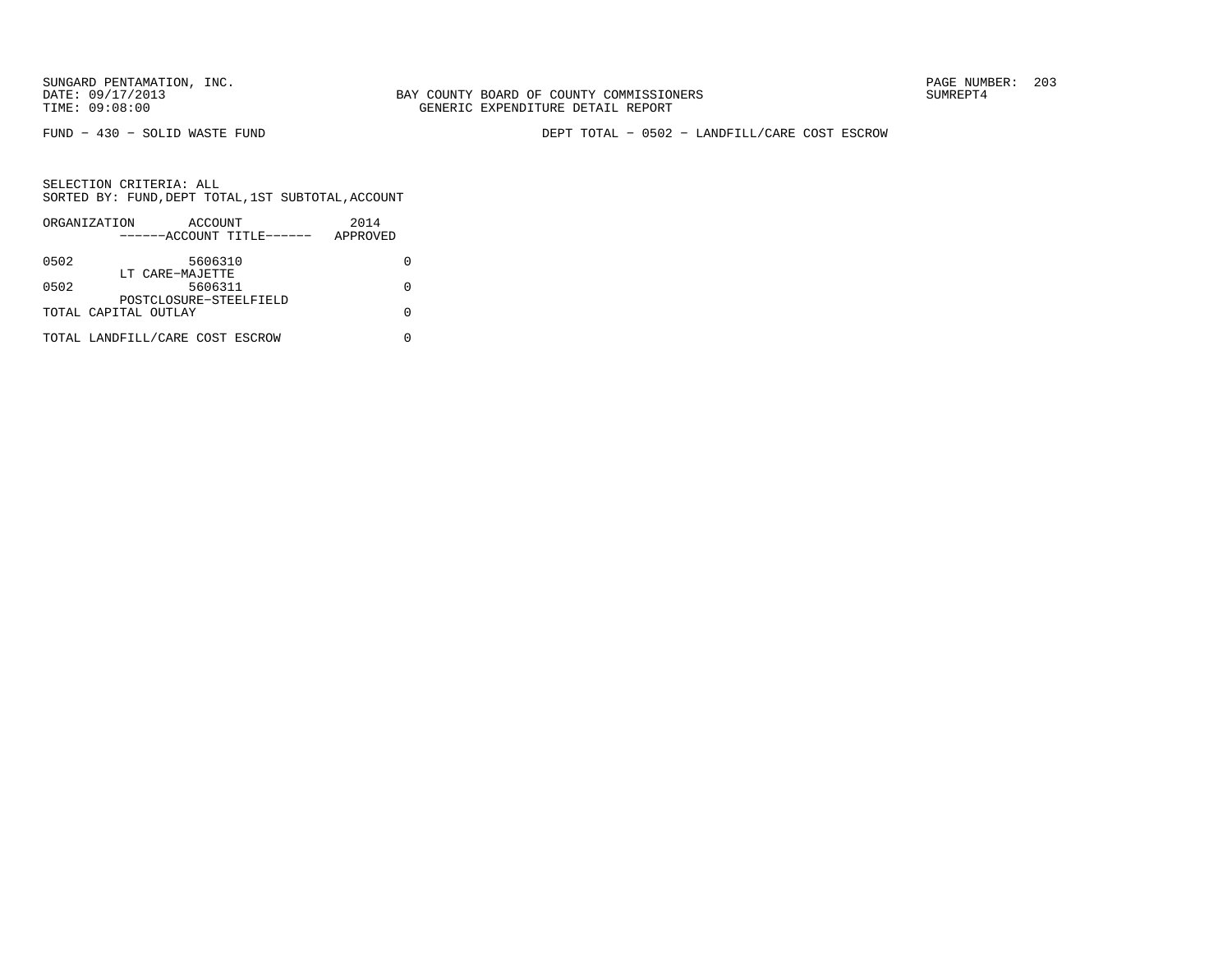BAY COUNTY BOARD OF COUNTY COMMISSIONERS TIME: 09:08:00 GENERIC EXPENDITURE DETAIL REPORT

FUND − 430 − SOLID WASTE FUND DEPT TOTAL − 0503 − LONGTERM CARE/MAJETTE

|      | ORGANIZATION<br>ACCOUNT<br>-----ACCOUNT TITLE------ APPROVED | 2014     |
|------|--------------------------------------------------------------|----------|
| 0503 | 5143101                                                      | 478      |
| 0503 | PROF SRV-CO ATTORNEY<br>5303104                              | $\Omega$ |
| 0503 | PROF SRV-ENGINEERING<br>5303110                              | $\Omega$ |
| 0503 | PROF SRV-BACKGROUND CHECK<br>5303425                         | 3,175    |
| 0503 | CONTR SRV-ADMIN FEES<br>5303464                              | 15,000   |
| 0503 | CONTR SRV-LAB<br>5304125                                     | 0        |
| 0503 | POSTAGE/TRANSP/FREIGHT<br>5304604                            | 50,000   |
| 0503 | REPAIR/MAINT-BLD&GRD DEPT<br>5304605                         | $\Omega$ |
| 0503 | REPAIR/MAINT-BLDG & GRND<br>5304630                          | $\Omega$ |
| 0503 | REPAIR/MAINT-MAJ S CAP<br>5304902                            | $\Omega$ |
| 0503 | FEES & COSTS-PURCHASING<br>5304990                           | $\Omega$ |
|      | MISCELLANEOUS EXPENSES<br>TOTAL OPERATING EXPENSES           | 68,653   |
| 0503 | 5606401                                                      | 0        |
| 0503 | EOUIPMENT<br>5606402                                         | $\Omega$ |
|      | EQUIP LESS THAN \$1000<br>5606514                            |          |
| 0503 | CIP-MAT RCVY & BAIL WRAP                                     | 0        |
| 0503 | 5606576<br>CIP-MAJETTE IRON/BEN REMD                         | 0        |
|      | TOTAL CAPITAL OUTLAY                                         | 0        |
| 0503 | 5909910                                                      | $\Omega$ |
|      | RESERVE FOR CONTINGENCIES<br>TOTAL NON-OPERATING EXPENSES    | 0        |
|      | TOTAL LONGTERM CARE/MAJETTE                                  | 68,653   |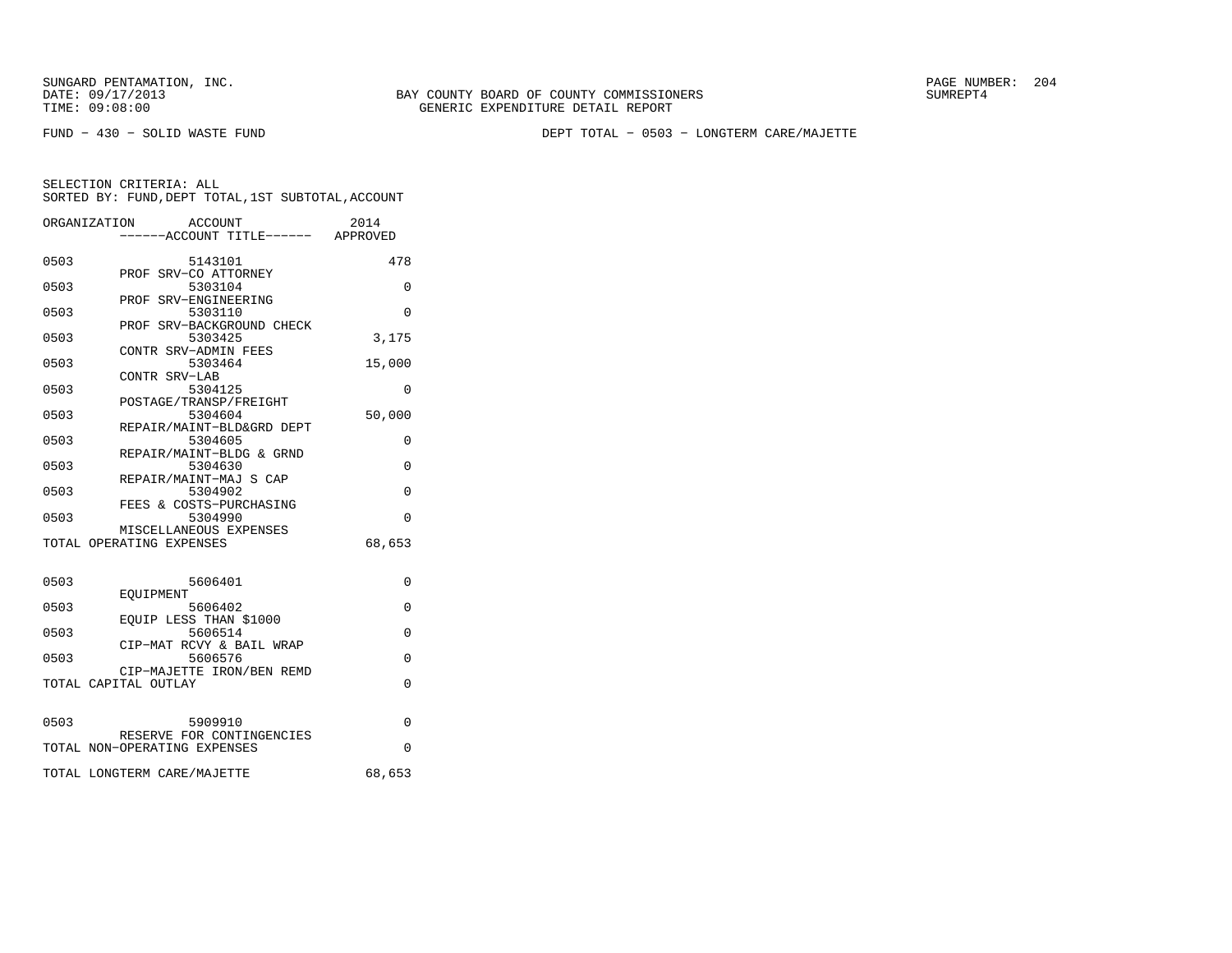FUND − 430 − SOLID WASTE FUND DEPT TOTAL − 0505 − WASTE TO ENERGY OPERATION

| ORGANIZATION            |               | ACCOUNT<br>---ACCOUNT TITLE------    | 2014<br>APPROVED |
|-------------------------|---------------|--------------------------------------|------------------|
| 0505                    |               | 5101200<br>SALARIES & WAGES-REGULAR  | 56,755           |
| 0505                    |               | 5101400<br>SALARIES & WAGES-OVERTIME | 3,000            |
| 0505                    |               | 5102100                              | 4,571            |
| 0505                    |               | FICA TAXES-MATCHING<br>5102200       | 4,256            |
| 0505                    |               | RETIREMENT CONTRIBUTIONS<br>5102300  | 15,576           |
| 0505                    |               | LIFE & HEALTH INSURANCE<br>5102400   | 6,353            |
| TOTAL PERSONAL SERVICES |               | WORKERS COMP. PREMIUMS               | 90,511           |
| 0505                    |               | 5143101                              | 32,093           |
| 0505                    | PROF          | SRV-CO ATTORNEY<br>5143105           | 0                |
| 0505                    | PROF          | SRV-OTHER ATTNY<br>5303104           | 50,000           |
| 0505                    | PROF          | SRV-ENGINEERING<br>5303106           | 0                |
| 0505                    | PROF          | SRV-PHYSICLS/MEDICAL<br>5303107      | $\Omega$         |
| 0505                    | PROF          | SRV-SUBSTANCE TEST<br>5303401        | 275,000          |
| 0505                    |               | CONTRACTED SERVICES<br>5303403       | 500              |
| 0505                    |               | CONTR SRV-BANK CHRG POOL<br>5303408  | 201              |
| 0505                    | CONTR         | SRV-800 MHZ<br>5303410               | 0                |
| 0505                    |               | CONTR SRV-JANITORIAL<br>5303425      | 308,234          |
| 0505                    |               | CONTR SRV-ADMIN FEES<br>5303426      | 0                |
| 0505                    |               | CONTR SRV-UTIL ADMIN FEES<br>5303446 | 94               |
| 0505                    | CONTR         | SRV-FACILITIES<br>5303464            | 1,457            |
| 0505                    | CONTR SRV-LAB | 5303470                              | 4,202,240        |
| 0505                    | CONTR         | SRV-EN GEN<br>5303471                | 0                |
| 0505                    | CONTR         | SRV-MONTENAY REIMB<br>5303472        | 0                |
| 0505                    |               | CONTR SRV-MONTENAY MGT<br>5303473    | 0                |
|                         | CONTR         | SRV-GULF POWER TRNS                  |                  |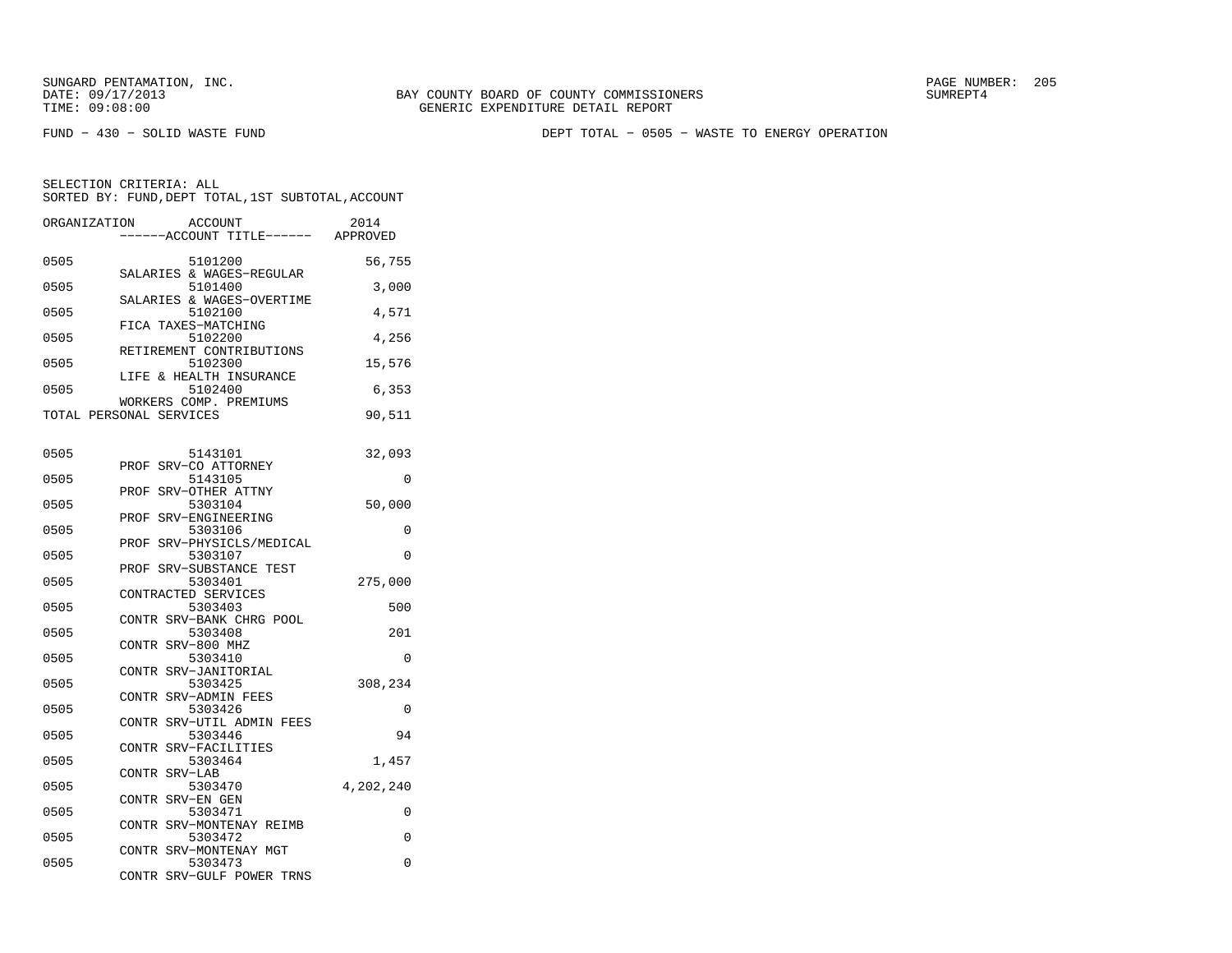FUND − 430 − SOLID WASTE FUND DEPT TOTAL − 0505 − WASTE TO ENERGY OPERATION

| 0505<br>0<br>5303474<br>CONTR SRV-MONTENAY SCH MN<br>0505<br>5303475<br>0<br>CONTR SRV-MONTENAY BONUS<br>0505<br>5304001<br>17,000<br>TRAVEL/TRAINING NON-LOCAL<br>0505<br>5304101<br>9,180<br>COMMUNICATIONS SERVICES<br>5304125<br>3,900<br>0505<br>POSTAGE/TRANSP/FREIGHT<br>0505<br>745,000<br>5304301<br>UTILITY SERVICES<br>0505<br>5304405<br>0<br>RENTALS/LEASES-BUILDINGS<br>0505<br>5304410<br>35,000<br>RENTALS/LEASES-EQUIPMENT<br>0505<br>5304501<br>1,052,305<br>INSURANCE & BONDS<br>5304602<br>0505<br>0<br>REPAIR/MAINT-FIRE DAMAGE<br>0505<br>5304604<br>20,000<br>REPAIR/MAINT-BLD&GRD DEPT<br>0505<br>8,500<br>5304605<br>REPAIR/MAINT-BLDG & GRND<br>0505<br>850<br>5304610<br>REPAIR/MAINT-AUTO EQUIP<br>0505<br>5304611<br>$\Omega$<br>REPAIR/MAINT-FLEET MAINT<br>0505<br>5304615<br>1,805,000<br>REPAIR/MAINT-EOUIPMENT<br>0505<br>5304701<br>0<br>PRINTING & BINDING<br>0505<br>61,134<br>5304902<br>FEES & COSTS-PURCHASING<br>0505<br>5304905<br>2,200<br>FEES&COSTS-LGL ADV/ADVERT<br>0505<br>5304922<br>22,500<br>FEES & COSTS-PERMITS<br>0505<br>5304984<br>0<br><b>BAD DEBT</b><br>0505<br>100<br>5304990<br>MISCELLANEOUS EXPENSES<br>9,000<br>0505<br>5305101<br>OFFICE SUPPLIES<br>0505<br>5305201<br>189,000<br>OPERATING SUPPLIES<br>0505<br>5305202<br>4,000<br>OPER SUPPLIES-JANITORIAL<br>0505<br>5305204<br>333,078<br>OPER.<br>SUPPLIES-CHEMICALS | ORGANIZATION | <b>ACCOUNT</b><br>----ACCOUNT TITLE------ APPROVED | 2014 |
|---------------------------------------------------------------------------------------------------------------------------------------------------------------------------------------------------------------------------------------------------------------------------------------------------------------------------------------------------------------------------------------------------------------------------------------------------------------------------------------------------------------------------------------------------------------------------------------------------------------------------------------------------------------------------------------------------------------------------------------------------------------------------------------------------------------------------------------------------------------------------------------------------------------------------------------------------------------------------------------------------------------------------------------------------------------------------------------------------------------------------------------------------------------------------------------------------------------------------------------------------------------------------------------------------------------------------------------------------------------------------------------------|--------------|----------------------------------------------------|------|
|                                                                                                                                                                                                                                                                                                                                                                                                                                                                                                                                                                                                                                                                                                                                                                                                                                                                                                                                                                                                                                                                                                                                                                                                                                                                                                                                                                                             |              |                                                    |      |
|                                                                                                                                                                                                                                                                                                                                                                                                                                                                                                                                                                                                                                                                                                                                                                                                                                                                                                                                                                                                                                                                                                                                                                                                                                                                                                                                                                                             |              |                                                    |      |
|                                                                                                                                                                                                                                                                                                                                                                                                                                                                                                                                                                                                                                                                                                                                                                                                                                                                                                                                                                                                                                                                                                                                                                                                                                                                                                                                                                                             |              |                                                    |      |
|                                                                                                                                                                                                                                                                                                                                                                                                                                                                                                                                                                                                                                                                                                                                                                                                                                                                                                                                                                                                                                                                                                                                                                                                                                                                                                                                                                                             |              |                                                    |      |
|                                                                                                                                                                                                                                                                                                                                                                                                                                                                                                                                                                                                                                                                                                                                                                                                                                                                                                                                                                                                                                                                                                                                                                                                                                                                                                                                                                                             |              |                                                    |      |
|                                                                                                                                                                                                                                                                                                                                                                                                                                                                                                                                                                                                                                                                                                                                                                                                                                                                                                                                                                                                                                                                                                                                                                                                                                                                                                                                                                                             |              |                                                    |      |
|                                                                                                                                                                                                                                                                                                                                                                                                                                                                                                                                                                                                                                                                                                                                                                                                                                                                                                                                                                                                                                                                                                                                                                                                                                                                                                                                                                                             |              |                                                    |      |
|                                                                                                                                                                                                                                                                                                                                                                                                                                                                                                                                                                                                                                                                                                                                                                                                                                                                                                                                                                                                                                                                                                                                                                                                                                                                                                                                                                                             |              |                                                    |      |
|                                                                                                                                                                                                                                                                                                                                                                                                                                                                                                                                                                                                                                                                                                                                                                                                                                                                                                                                                                                                                                                                                                                                                                                                                                                                                                                                                                                             |              |                                                    |      |
|                                                                                                                                                                                                                                                                                                                                                                                                                                                                                                                                                                                                                                                                                                                                                                                                                                                                                                                                                                                                                                                                                                                                                                                                                                                                                                                                                                                             |              |                                                    |      |
|                                                                                                                                                                                                                                                                                                                                                                                                                                                                                                                                                                                                                                                                                                                                                                                                                                                                                                                                                                                                                                                                                                                                                                                                                                                                                                                                                                                             |              |                                                    |      |
|                                                                                                                                                                                                                                                                                                                                                                                                                                                                                                                                                                                                                                                                                                                                                                                                                                                                                                                                                                                                                                                                                                                                                                                                                                                                                                                                                                                             |              |                                                    |      |
|                                                                                                                                                                                                                                                                                                                                                                                                                                                                                                                                                                                                                                                                                                                                                                                                                                                                                                                                                                                                                                                                                                                                                                                                                                                                                                                                                                                             |              |                                                    |      |
|                                                                                                                                                                                                                                                                                                                                                                                                                                                                                                                                                                                                                                                                                                                                                                                                                                                                                                                                                                                                                                                                                                                                                                                                                                                                                                                                                                                             |              |                                                    |      |
|                                                                                                                                                                                                                                                                                                                                                                                                                                                                                                                                                                                                                                                                                                                                                                                                                                                                                                                                                                                                                                                                                                                                                                                                                                                                                                                                                                                             |              |                                                    |      |
|                                                                                                                                                                                                                                                                                                                                                                                                                                                                                                                                                                                                                                                                                                                                                                                                                                                                                                                                                                                                                                                                                                                                                                                                                                                                                                                                                                                             |              |                                                    |      |
|                                                                                                                                                                                                                                                                                                                                                                                                                                                                                                                                                                                                                                                                                                                                                                                                                                                                                                                                                                                                                                                                                                                                                                                                                                                                                                                                                                                             |              |                                                    |      |
|                                                                                                                                                                                                                                                                                                                                                                                                                                                                                                                                                                                                                                                                                                                                                                                                                                                                                                                                                                                                                                                                                                                                                                                                                                                                                                                                                                                             |              |                                                    |      |
|                                                                                                                                                                                                                                                                                                                                                                                                                                                                                                                                                                                                                                                                                                                                                                                                                                                                                                                                                                                                                                                                                                                                                                                                                                                                                                                                                                                             |              |                                                    |      |
|                                                                                                                                                                                                                                                                                                                                                                                                                                                                                                                                                                                                                                                                                                                                                                                                                                                                                                                                                                                                                                                                                                                                                                                                                                                                                                                                                                                             |              |                                                    |      |
|                                                                                                                                                                                                                                                                                                                                                                                                                                                                                                                                                                                                                                                                                                                                                                                                                                                                                                                                                                                                                                                                                                                                                                                                                                                                                                                                                                                             |              |                                                    |      |
|                                                                                                                                                                                                                                                                                                                                                                                                                                                                                                                                                                                                                                                                                                                                                                                                                                                                                                                                                                                                                                                                                                                                                                                                                                                                                                                                                                                             |              |                                                    |      |
|                                                                                                                                                                                                                                                                                                                                                                                                                                                                                                                                                                                                                                                                                                                                                                                                                                                                                                                                                                                                                                                                                                                                                                                                                                                                                                                                                                                             |              |                                                    |      |
|                                                                                                                                                                                                                                                                                                                                                                                                                                                                                                                                                                                                                                                                                                                                                                                                                                                                                                                                                                                                                                                                                                                                                                                                                                                                                                                                                                                             |              |                                                    |      |
|                                                                                                                                                                                                                                                                                                                                                                                                                                                                                                                                                                                                                                                                                                                                                                                                                                                                                                                                                                                                                                                                                                                                                                                                                                                                                                                                                                                             |              |                                                    |      |
|                                                                                                                                                                                                                                                                                                                                                                                                                                                                                                                                                                                                                                                                                                                                                                                                                                                                                                                                                                                                                                                                                                                                                                                                                                                                                                                                                                                             |              |                                                    |      |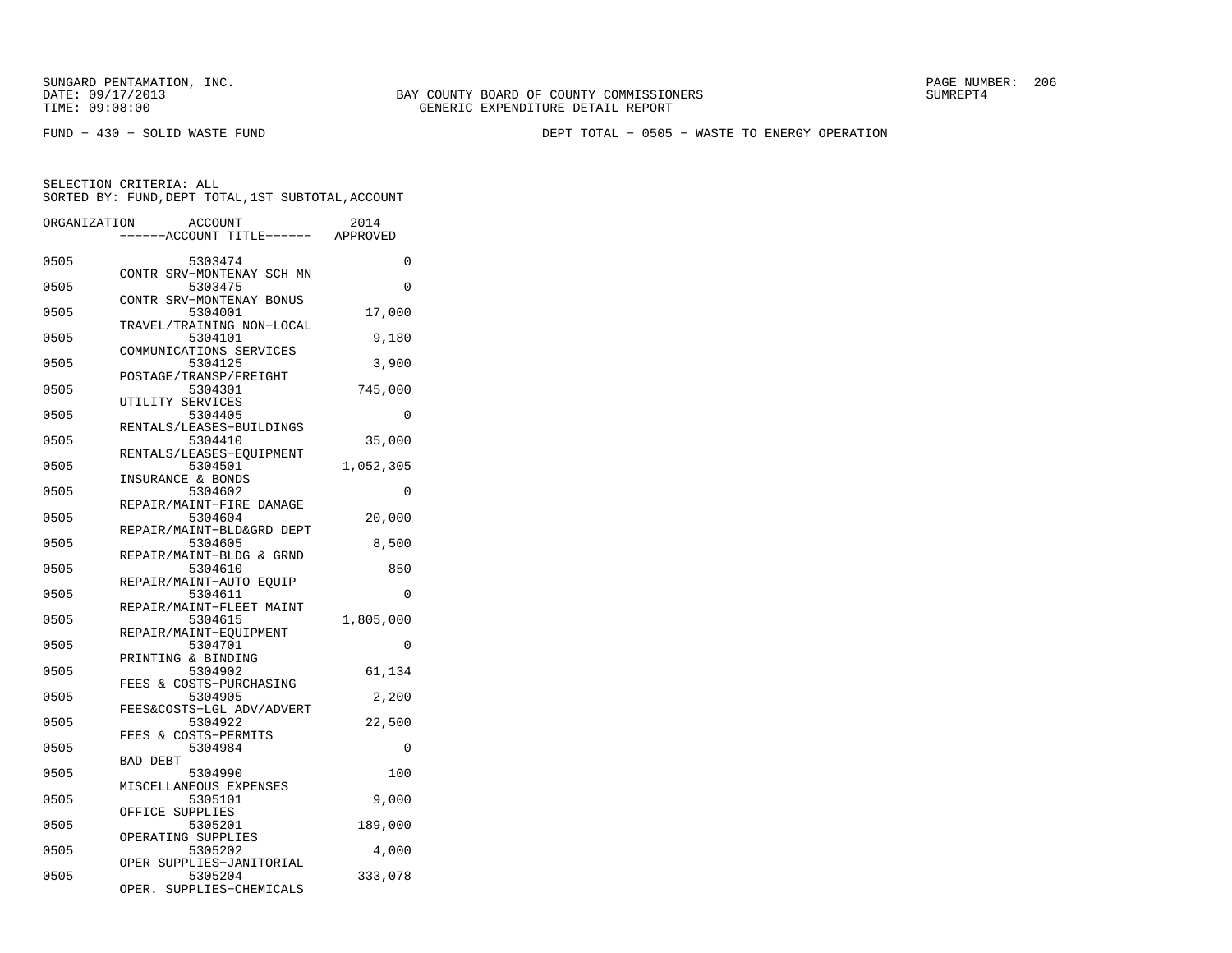FUND − 430 − SOLID WASTE FUND DEPT TOTAL − 0505 − WASTE TO ENERGY OPERATION

| ----ACCOUNT TITLE------ APPROVED<br>0505<br>5305205<br>176,085<br>GAS, OIL & LUBRICANTS<br>0505<br>5305210<br>25,000<br>SAFETY GEAR & SUPPLIES<br>0505<br>5305215<br>30,001<br>CLOTHING & WEARING APPRL<br>0505<br>5305220<br>11,500<br>TOOL & SMALL IMPLEMENTS<br>0505<br>5305401<br>500<br>BOOKS/RESOURCE MATR/SUBSC<br>5305402<br>0505<br>2,000<br>DUES & MEMBERSHIPS<br>0505<br>5305406<br>12,000<br>TRAINING & TUITION<br>9,444,652<br>TOTAL OPERATING EXPENSES<br>0505<br>5606314<br>$\Omega$<br>IMPRV-NETWORK CONNECT<br>0505<br>5606401<br>137,345<br>EOUIPMENT<br>0505<br>0<br>5606402<br>EQUIP LESS THAN \$1000<br>TOTAL CAPITAL OUTLAY<br>137,345<br>0505<br>5707115<br>1,990,000<br>PRINCIPAL-REV BONDS<br>5707215<br>639,154<br>0505<br>INTEREST-REV BONDS<br>0505<br>5707303<br>$\Omega$<br><b>BOND ISSUE COSTS</b><br>0505<br>5707316<br>1,700<br>PAYING AGENT/TRUSTEE-FEES<br>0505<br>5707370<br>0<br>ARBITRAGE REBATE EXPENSE<br>TOTAL DEBT SERVICE<br>2,630,854<br>0505<br>5819112<br>0<br>TRNFS-RETAIL WATER (420)<br>0505<br>5905908<br>0<br>LOSS ON DISPOSAL<br>0505<br>5905998<br>0<br>DEPRECIATION EXPENSE<br>0505<br>5909910<br>0<br>RESERVE FOR CONTINGENCIES<br>0505<br>5909915<br>0<br>RESERVE FOR PAY ADJUSTMNT<br>TOTAL NON-OPERATING EXPENSES<br>0 | ORGANIZATION | <b>ACCOUNT</b> | 2014 |
|----------------------------------------------------------------------------------------------------------------------------------------------------------------------------------------------------------------------------------------------------------------------------------------------------------------------------------------------------------------------------------------------------------------------------------------------------------------------------------------------------------------------------------------------------------------------------------------------------------------------------------------------------------------------------------------------------------------------------------------------------------------------------------------------------------------------------------------------------------------------------------------------------------------------------------------------------------------------------------------------------------------------------------------------------------------------------------------------------------------------------------------------------------------------------------------------------------------------------------------------------------------------------------|--------------|----------------|------|
|                                                                                                                                                                                                                                                                                                                                                                                                                                                                                                                                                                                                                                                                                                                                                                                                                                                                                                                                                                                                                                                                                                                                                                                                                                                                                  |              |                |      |
|                                                                                                                                                                                                                                                                                                                                                                                                                                                                                                                                                                                                                                                                                                                                                                                                                                                                                                                                                                                                                                                                                                                                                                                                                                                                                  |              |                |      |
|                                                                                                                                                                                                                                                                                                                                                                                                                                                                                                                                                                                                                                                                                                                                                                                                                                                                                                                                                                                                                                                                                                                                                                                                                                                                                  |              |                |      |
|                                                                                                                                                                                                                                                                                                                                                                                                                                                                                                                                                                                                                                                                                                                                                                                                                                                                                                                                                                                                                                                                                                                                                                                                                                                                                  |              |                |      |
|                                                                                                                                                                                                                                                                                                                                                                                                                                                                                                                                                                                                                                                                                                                                                                                                                                                                                                                                                                                                                                                                                                                                                                                                                                                                                  |              |                |      |
|                                                                                                                                                                                                                                                                                                                                                                                                                                                                                                                                                                                                                                                                                                                                                                                                                                                                                                                                                                                                                                                                                                                                                                                                                                                                                  |              |                |      |
|                                                                                                                                                                                                                                                                                                                                                                                                                                                                                                                                                                                                                                                                                                                                                                                                                                                                                                                                                                                                                                                                                                                                                                                                                                                                                  |              |                |      |
|                                                                                                                                                                                                                                                                                                                                                                                                                                                                                                                                                                                                                                                                                                                                                                                                                                                                                                                                                                                                                                                                                                                                                                                                                                                                                  |              |                |      |
|                                                                                                                                                                                                                                                                                                                                                                                                                                                                                                                                                                                                                                                                                                                                                                                                                                                                                                                                                                                                                                                                                                                                                                                                                                                                                  |              |                |      |
|                                                                                                                                                                                                                                                                                                                                                                                                                                                                                                                                                                                                                                                                                                                                                                                                                                                                                                                                                                                                                                                                                                                                                                                                                                                                                  |              |                |      |
|                                                                                                                                                                                                                                                                                                                                                                                                                                                                                                                                                                                                                                                                                                                                                                                                                                                                                                                                                                                                                                                                                                                                                                                                                                                                                  |              |                |      |
|                                                                                                                                                                                                                                                                                                                                                                                                                                                                                                                                                                                                                                                                                                                                                                                                                                                                                                                                                                                                                                                                                                                                                                                                                                                                                  |              |                |      |
|                                                                                                                                                                                                                                                                                                                                                                                                                                                                                                                                                                                                                                                                                                                                                                                                                                                                                                                                                                                                                                                                                                                                                                                                                                                                                  |              |                |      |
|                                                                                                                                                                                                                                                                                                                                                                                                                                                                                                                                                                                                                                                                                                                                                                                                                                                                                                                                                                                                                                                                                                                                                                                                                                                                                  |              |                |      |
|                                                                                                                                                                                                                                                                                                                                                                                                                                                                                                                                                                                                                                                                                                                                                                                                                                                                                                                                                                                                                                                                                                                                                                                                                                                                                  |              |                |      |
|                                                                                                                                                                                                                                                                                                                                                                                                                                                                                                                                                                                                                                                                                                                                                                                                                                                                                                                                                                                                                                                                                                                                                                                                                                                                                  |              |                |      |
|                                                                                                                                                                                                                                                                                                                                                                                                                                                                                                                                                                                                                                                                                                                                                                                                                                                                                                                                                                                                                                                                                                                                                                                                                                                                                  |              |                |      |
|                                                                                                                                                                                                                                                                                                                                                                                                                                                                                                                                                                                                                                                                                                                                                                                                                                                                                                                                                                                                                                                                                                                                                                                                                                                                                  |              |                |      |
|                                                                                                                                                                                                                                                                                                                                                                                                                                                                                                                                                                                                                                                                                                                                                                                                                                                                                                                                                                                                                                                                                                                                                                                                                                                                                  |              |                |      |
|                                                                                                                                                                                                                                                                                                                                                                                                                                                                                                                                                                                                                                                                                                                                                                                                                                                                                                                                                                                                                                                                                                                                                                                                                                                                                  |              |                |      |
|                                                                                                                                                                                                                                                                                                                                                                                                                                                                                                                                                                                                                                                                                                                                                                                                                                                                                                                                                                                                                                                                                                                                                                                                                                                                                  |              |                |      |
|                                                                                                                                                                                                                                                                                                                                                                                                                                                                                                                                                                                                                                                                                                                                                                                                                                                                                                                                                                                                                                                                                                                                                                                                                                                                                  |              |                |      |
|                                                                                                                                                                                                                                                                                                                                                                                                                                                                                                                                                                                                                                                                                                                                                                                                                                                                                                                                                                                                                                                                                                                                                                                                                                                                                  |              |                |      |
|                                                                                                                                                                                                                                                                                                                                                                                                                                                                                                                                                                                                                                                                                                                                                                                                                                                                                                                                                                                                                                                                                                                                                                                                                                                                                  |              |                |      |
|                                                                                                                                                                                                                                                                                                                                                                                                                                                                                                                                                                                                                                                                                                                                                                                                                                                                                                                                                                                                                                                                                                                                                                                                                                                                                  |              |                |      |
|                                                                                                                                                                                                                                                                                                                                                                                                                                                                                                                                                                                                                                                                                                                                                                                                                                                                                                                                                                                                                                                                                                                                                                                                                                                                                  |              |                |      |
|                                                                                                                                                                                                                                                                                                                                                                                                                                                                                                                                                                                                                                                                                                                                                                                                                                                                                                                                                                                                                                                                                                                                                                                                                                                                                  |              |                |      |
|                                                                                                                                                                                                                                                                                                                                                                                                                                                                                                                                                                                                                                                                                                                                                                                                                                                                                                                                                                                                                                                                                                                                                                                                                                                                                  |              |                |      |
|                                                                                                                                                                                                                                                                                                                                                                                                                                                                                                                                                                                                                                                                                                                                                                                                                                                                                                                                                                                                                                                                                                                                                                                                                                                                                  |              |                |      |
|                                                                                                                                                                                                                                                                                                                                                                                                                                                                                                                                                                                                                                                                                                                                                                                                                                                                                                                                                                                                                                                                                                                                                                                                                                                                                  |              |                |      |
|                                                                                                                                                                                                                                                                                                                                                                                                                                                                                                                                                                                                                                                                                                                                                                                                                                                                                                                                                                                                                                                                                                                                                                                                                                                                                  |              |                |      |
|                                                                                                                                                                                                                                                                                                                                                                                                                                                                                                                                                                                                                                                                                                                                                                                                                                                                                                                                                                                                                                                                                                                                                                                                                                                                                  |              |                |      |
|                                                                                                                                                                                                                                                                                                                                                                                                                                                                                                                                                                                                                                                                                                                                                                                                                                                                                                                                                                                                                                                                                                                                                                                                                                                                                  |              |                |      |
|                                                                                                                                                                                                                                                                                                                                                                                                                                                                                                                                                                                                                                                                                                                                                                                                                                                                                                                                                                                                                                                                                                                                                                                                                                                                                  |              |                |      |
|                                                                                                                                                                                                                                                                                                                                                                                                                                                                                                                                                                                                                                                                                                                                                                                                                                                                                                                                                                                                                                                                                                                                                                                                                                                                                  |              |                |      |
|                                                                                                                                                                                                                                                                                                                                                                                                                                                                                                                                                                                                                                                                                                                                                                                                                                                                                                                                                                                                                                                                                                                                                                                                                                                                                  |              |                |      |
|                                                                                                                                                                                                                                                                                                                                                                                                                                                                                                                                                                                                                                                                                                                                                                                                                                                                                                                                                                                                                                                                                                                                                                                                                                                                                  |              |                |      |
|                                                                                                                                                                                                                                                                                                                                                                                                                                                                                                                                                                                                                                                                                                                                                                                                                                                                                                                                                                                                                                                                                                                                                                                                                                                                                  |              |                |      |
|                                                                                                                                                                                                                                                                                                                                                                                                                                                                                                                                                                                                                                                                                                                                                                                                                                                                                                                                                                                                                                                                                                                                                                                                                                                                                  |              |                |      |
|                                                                                                                                                                                                                                                                                                                                                                                                                                                                                                                                                                                                                                                                                                                                                                                                                                                                                                                                                                                                                                                                                                                                                                                                                                                                                  |              |                |      |
|                                                                                                                                                                                                                                                                                                                                                                                                                                                                                                                                                                                                                                                                                                                                                                                                                                                                                                                                                                                                                                                                                                                                                                                                                                                                                  |              |                |      |
|                                                                                                                                                                                                                                                                                                                                                                                                                                                                                                                                                                                                                                                                                                                                                                                                                                                                                                                                                                                                                                                                                                                                                                                                                                                                                  |              |                |      |
|                                                                                                                                                                                                                                                                                                                                                                                                                                                                                                                                                                                                                                                                                                                                                                                                                                                                                                                                                                                                                                                                                                                                                                                                                                                                                  |              |                |      |
|                                                                                                                                                                                                                                                                                                                                                                                                                                                                                                                                                                                                                                                                                                                                                                                                                                                                                                                                                                                                                                                                                                                                                                                                                                                                                  |              |                |      |
|                                                                                                                                                                                                                                                                                                                                                                                                                                                                                                                                                                                                                                                                                                                                                                                                                                                                                                                                                                                                                                                                                                                                                                                                                                                                                  |              |                |      |
|                                                                                                                                                                                                                                                                                                                                                                                                                                                                                                                                                                                                                                                                                                                                                                                                                                                                                                                                                                                                                                                                                                                                                                                                                                                                                  |              |                |      |
|                                                                                                                                                                                                                                                                                                                                                                                                                                                                                                                                                                                                                                                                                                                                                                                                                                                                                                                                                                                                                                                                                                                                                                                                                                                                                  |              |                |      |
|                                                                                                                                                                                                                                                                                                                                                                                                                                                                                                                                                                                                                                                                                                                                                                                                                                                                                                                                                                                                                                                                                                                                                                                                                                                                                  |              |                |      |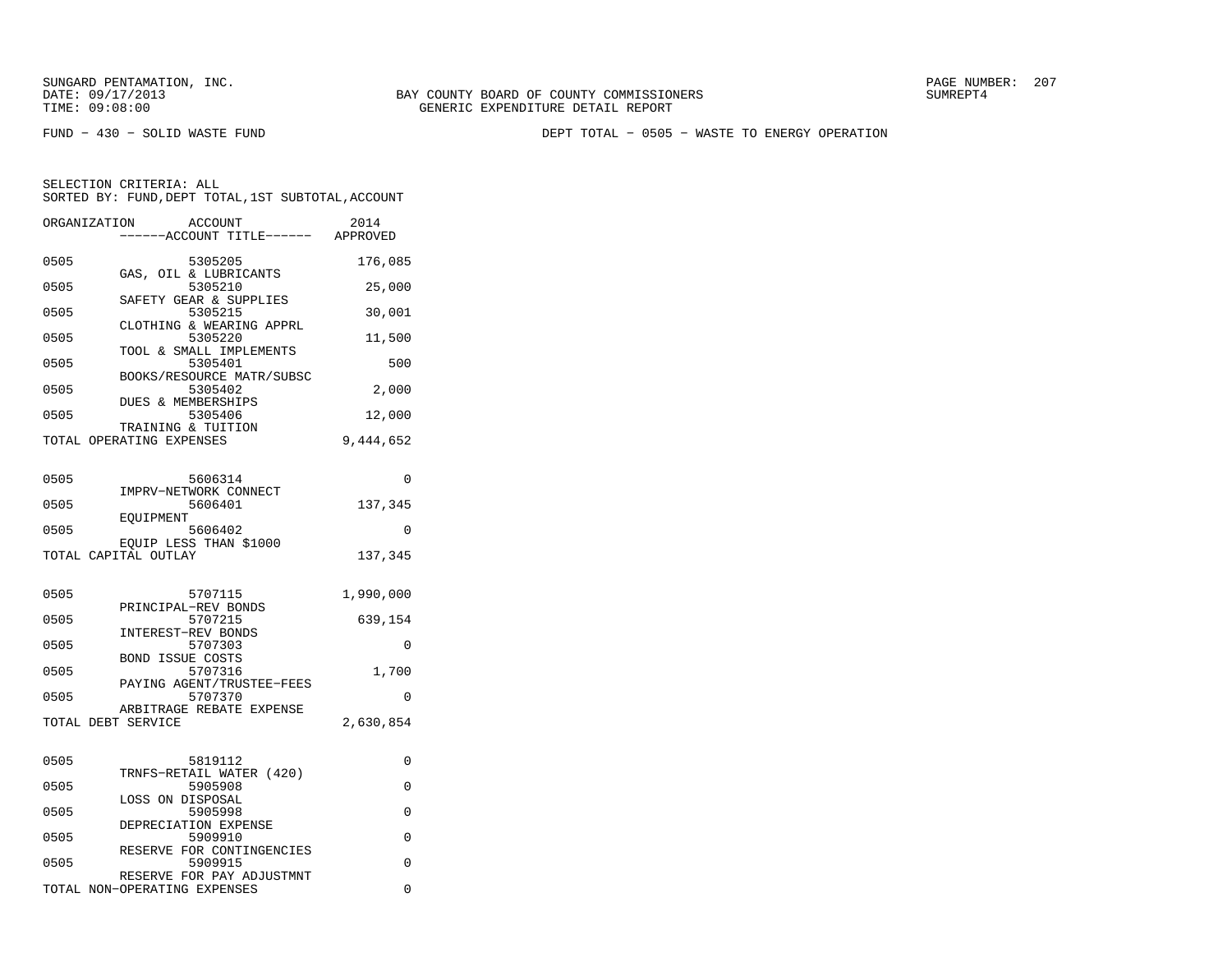FUND − 430 − SOLID WASTE FUND DEPT TOTAL − 0505 − WASTE TO ENERGY OPERATION

SELECTION CRITERIA: ALLSORTED BY: FUND,DEPT TOTAL,1ST SUBTOTAL,ACCOUNT

ORGANIZATION ACCOUNT 2014−−−−−−ACCOUNT TITLE−−−−−− APPROVED

TOTAL WASTE TO ENERGY OPERATION 12,303,362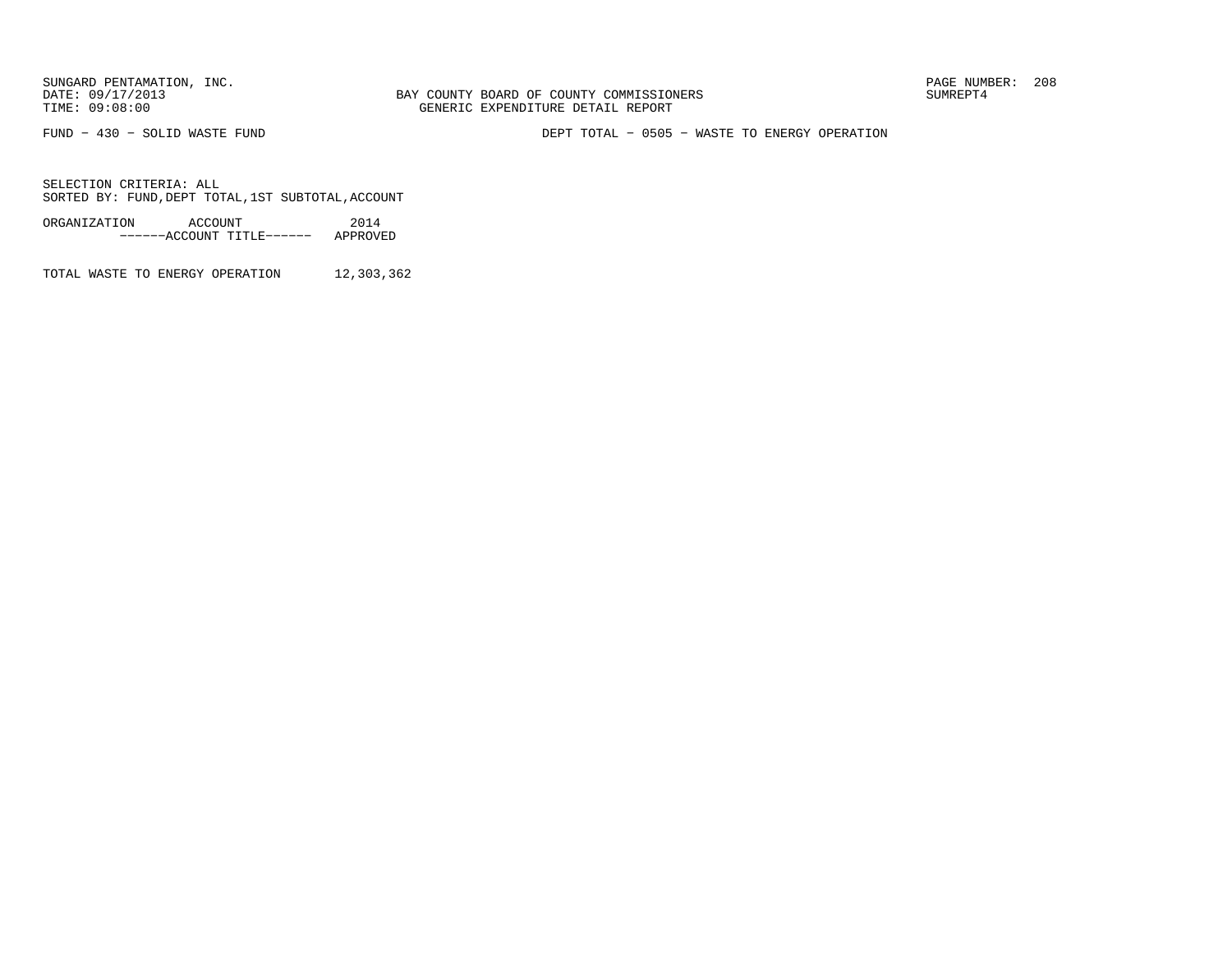FUND − 430 − SOLID WASTE FUND DEPT TOTAL − 0506 − SOLID WASTE ADMINISTRATIN

| ORGANIZATION | ACCOUNT<br>---ACCOUNT TITLE------ APPROVED                   | 2014    |
|--------------|--------------------------------------------------------------|---------|
| 0506         | 5101200<br>SALARIES & WAGES-REGULAR                          | 308,734 |
| 0506         | 5101400<br>SALARIES & WAGES-OVERTIME                         | 1,350   |
| 0506         | 5102100                                                      | 23,722  |
| 0506         | FICA TAXES-MATCHING<br>5102200                               | 24,262  |
| 0506         | RETIREMENT CONTRIBUTIONS<br>5102300                          | 37,090  |
| 0506         | LIFE & HEALTH INSURANCE<br>5102400                           | 8,356   |
| 0506         | WORKERS COMP. PREMIUMS<br>5102500                            | 0       |
|              | UNEMPLOYMENT COMPENSATION<br>TOTAL PERSONAL SERVICES         | 403,514 |
| 0506         | 5143101                                                      | 2,197   |
| 0506         | SRV-CO ATTORNEY<br>PROF<br>5143105                           | 25,000  |
| 0506         | SRV-OTHER ATTNY<br>PROF<br>5303104                           | 0       |
| 0506         | SRV-ENGINEERING<br>PROF<br>5303106                           | 0       |
| 0506         | SRV-PHYSICLS/MEDICAL<br>PROF<br>5303107                      | 111     |
| 0506         | PROF SRV-SUBSTANCE TEST<br>5303110                           | 0       |
| 0506         | PROF<br>SRV-BACKGROUND CHECK<br>5303401                      | 1,600   |
| 0506         | CONTRACTED SERVICES<br>5303408                               | 373     |
| 0506         | CONTR SRV-800 MHZ<br>5303410                                 | 0       |
| 0506         | SRV-JANITORIAL<br><b>CONTR</b><br>5303422                    | 600     |
| 0506         | CONTR SRV-GIS<br>5303425                                     | 14,585  |
| 0506         | CONTR SRV-ADMIN FEES<br>5303426                              | 0       |
| 0506         | CONTR SRV-UTIL ADMIN FEES<br>5303446                         | 890     |
| 0506         | CONTR SRV-FACILITIES<br>5304001                              | 5,500   |
| 0506         | TRAVEL/TRAINING NON-LOCAL<br>5304101                         | 3,496   |
| 0506         | COMMUNICATIONS SERVICES<br>5304125<br>POSTAGE/TRANSP/FREIGHT | 1,500   |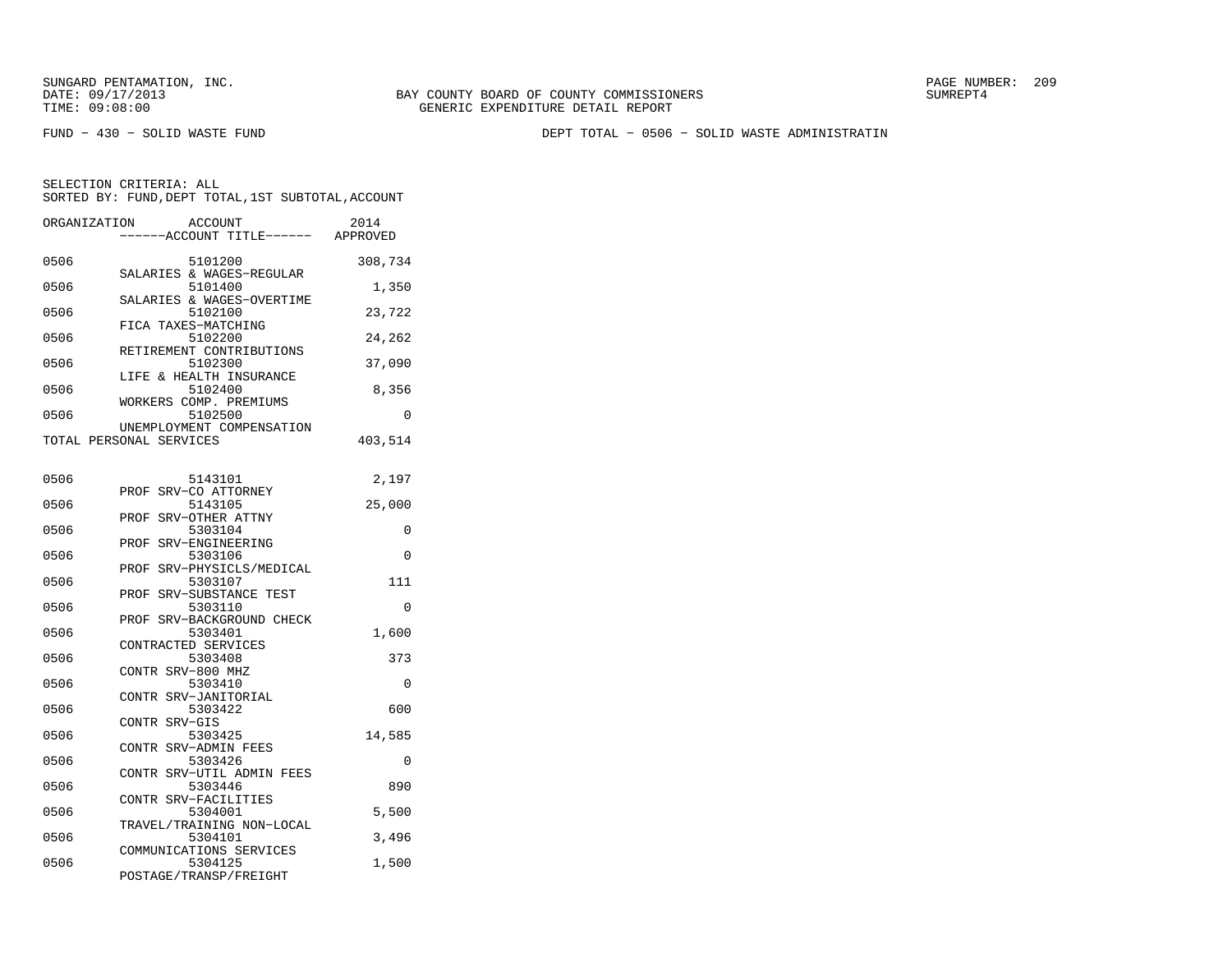BAY COUNTY BOARD OF COUNTY COMMISSIONERS TIME: 09:08:00 GENERIC EXPENDITURE DETAIL REPORT

FUND − 430 − SOLID WASTE FUND DEPT TOTAL − 0506 − SOLID WASTE ADMINISTRATIN

| ORGANIZATION |                                                | ACCOUNT<br>---ACCOUNT TITLE------ APPROVED | 2014     |
|--------------|------------------------------------------------|--------------------------------------------|----------|
| 0506         | UTILITY SERVICES                               | 5304301                                    | 6,164    |
| 0506         |                                                | 5304405<br>RENTALS/LEASES-BUILDINGS        | 0        |
| 0506         |                                                | 5304410                                    | 1,885    |
| 0506         |                                                | RENTALS/LEASES-EQUIPMENT<br>5304501        | 16,177   |
| 0506         | INSURANCE & BONDS                              | 5304604                                    | 3,500    |
| 0506         |                                                | REPAIR/MAINT-BLD&GRD DEPT<br>5304605       | 1,975    |
| 0506         |                                                | REPAIR/MAINT-BLDG & GRND<br>5304610        | 1,200    |
| 0506         |                                                | REPAIR/MAINT-AUTO EQUIP<br>5304611         | 0        |
| 0506         |                                                | REPAIR/MAINT-FLEET MAINT<br>5304615        | 1,650    |
| 0506         |                                                | REPAIR/MAINT-EOUIPMENT<br>5304701          | 0        |
| 0506         | PRINTING & BINDING                             | 5304902                                    |          |
|              |                                                | FEES & COSTS-PURCHASING                    | 3,486    |
| 0506         |                                                | 5304905<br>FEES&COSTS-LGL ADV/ADVERT       | 700      |
| 0506         |                                                | 5304909<br>FEES & COSTS-COURT FILING       | 0        |
| 0506         |                                                | 5304990<br>MISCELLANEOUS EXPENSES          | 200      |
| 0506         | OFFICE SUPPLIES                                | 5305101                                    | 3,075    |
| 0506         | OPERATING SUPPLIES                             | 5305201                                    | 500      |
| 0506         |                                                | 5305202<br>OPER SUPPLIES-JANITORIAL        | 250      |
| 0506         |                                                | 5305205                                    | 2,500    |
| 0506         |                                                | GAS, OIL & LUBRICANTS<br>5305210           | 500      |
| 0506         |                                                | SAFETY GEAR & SUPPLIES<br>5305215          | $\Omega$ |
| 0506         |                                                | CLOTHING & WEARING APPRL<br>5305401        | 70       |
| 0506         |                                                | BOOKS/RESOURCE MATR/SUBSC<br>5305402       | 214      |
| 0506         | <b>DUES &amp; MEMBERSHIPS</b>                  | 5305406                                    | 1,750    |
|              | TRAINING & TUITION<br>TOTAL OPERATING EXPENSES |                                            | 101,648  |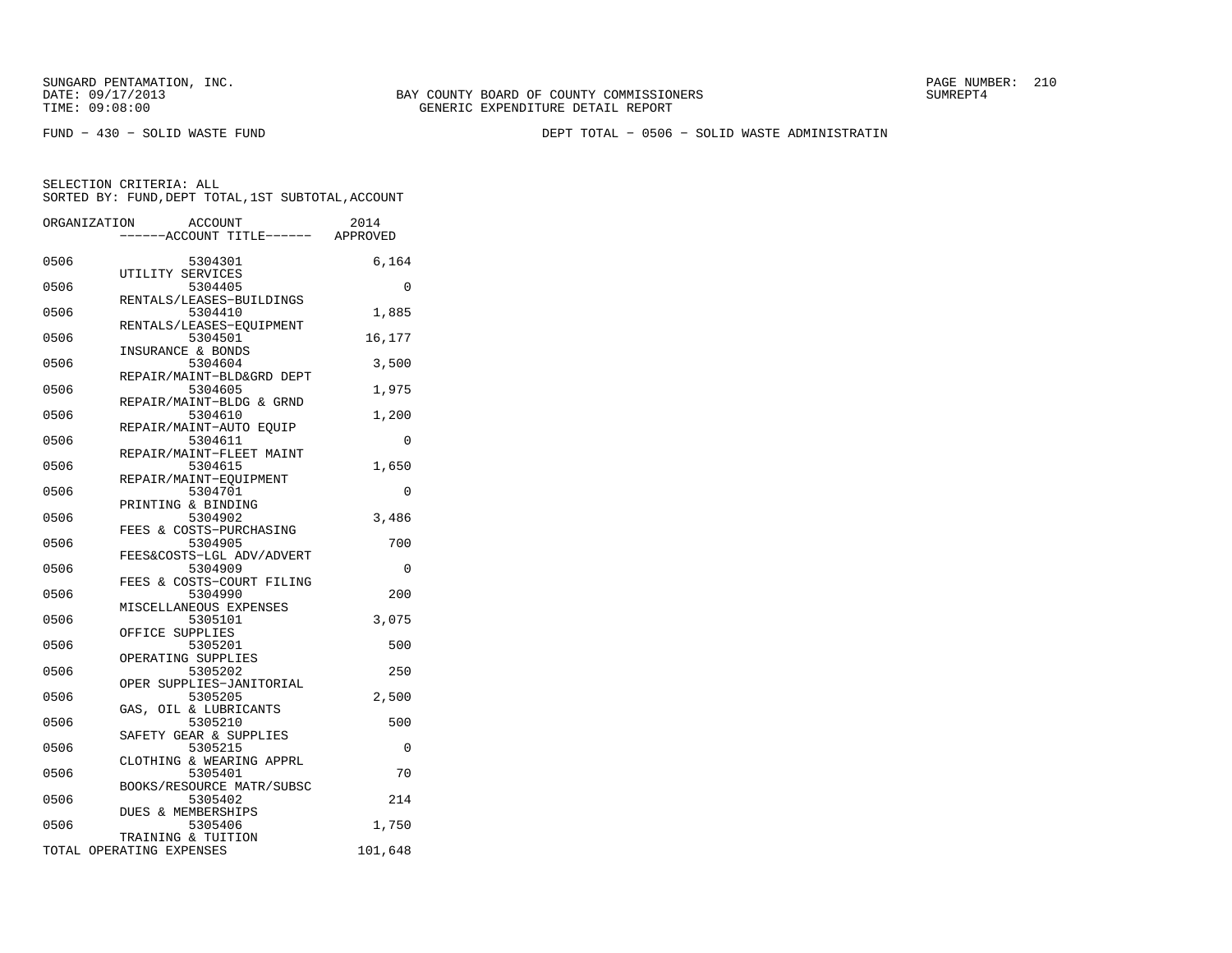FUND − 430 − SOLID WASTE FUND DEPT TOTAL − 0506 − SOLID WASTE ADMINISTRATIN

|      | ORGANIZATION                    | ACCOUNT |                                   | 2014    |
|------|---------------------------------|---------|-----------------------------------|---------|
|      |                                 |         | -----ACCOUNT TITLE------ APPROVED |         |
|      |                                 |         |                                   |         |
| 0506 |                                 | 5606401 |                                   | 2,000   |
| 0506 | EOUIPMENT                       | 5606402 |                                   | 0       |
|      | EQUIP LESS THAN \$1000          |         |                                   |         |
| 0506 |                                 | 5606450 |                                   | 0       |
|      | COMPUTER SOFTWARE               |         |                                   |         |
|      | TOTAL CAPITAL OUTLAY            |         |                                   | 2,000   |
|      |                                 |         |                                   |         |
|      |                                 |         |                                   |         |
| 0506 |                                 | 5819111 |                                   | 0       |
| 0506 | TRNFS-WATER SYS (401)           | 5905998 |                                   | 0       |
|      | DEPRECIATION EXPENSE            |         |                                   |         |
| 0506 |                                 | 5909901 |                                   | 0       |
|      |                                 |         | OTHER NON-OPERATING EXPS          |         |
| 0506 |                                 | 5909910 |                                   | 0       |
|      |                                 |         | RESERVE FOR CONTINGENCIES         |         |
| 0506 |                                 | 5909915 |                                   | 0       |
|      |                                 |         | RESERVE FOR PAY ADJUSTMNT         | 0       |
|      | TOTAL NON-OPERATING EXPENSES    |         |                                   |         |
|      | TOTAL SOLID WASTE ADMINISTRATIN |         |                                   | 507,162 |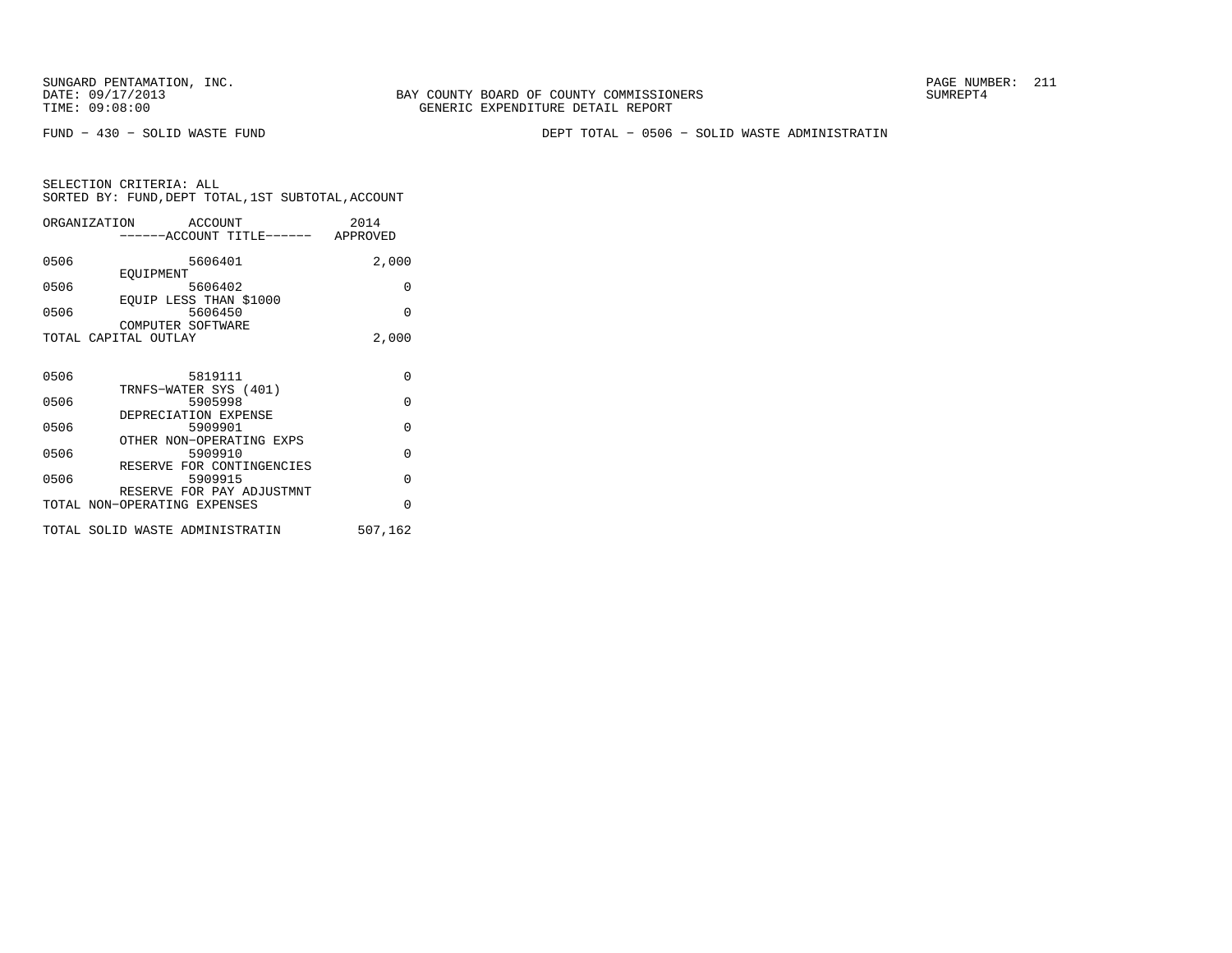BAY COUNTY BOARD OF COUNTY COMMISSIONERS TIME: 09:08:00 GENERIC EXPENDITURE DETAIL REPORT

FUND − 430 − SOLID WASTE FUND DEPT TOTAL − 0507 − L/T CARE/STEELFLD CLOSURE

|      | ORGANIZATION ACCOUNT<br>-----ACCOUNT TITLE------ APPROVED | 2014     |
|------|-----------------------------------------------------------|----------|
| 0507 | 5143101                                                   | 281      |
| 0507 | PROF SRV-CO ATTORNEY<br>5303104                           | 40,000   |
| 0507 | PROF SRV-ENGINEERING<br>5303425                           | 1,869    |
| 0507 | CONTR SRV-ADMIN FEES<br>5304604                           | 15,000   |
| 0507 | REPAIR/MAINT-BLD&GRD DEPT<br>5304605                      | 0        |
| 0507 | REPAIR/MAINT-BLDG & GRND<br>5304615                       | $\Omega$ |
| 0507 | REPAIR/MAINT-EOUIPMENT<br>5304902                         | 268      |
|      | FEES & COSTS-PURCHASING<br>TOTAL OPERATING EXPENSES       | 57,418   |
|      | 5606575                                                   |          |
| 0507 | CIP-STEELFLD IRON REMED                                   | 0        |
|      | TOTAL CAPITAL OUTLAY                                      | $\Omega$ |
| 0507 | 5909910                                                   | 30,000   |
|      | RESERVE FOR CONTINGENCIES<br>TOTAL NON-OPERATING EXPENSES | 30,000   |
|      | TOTAL L/T CARE/STEELFLD CLOSURE                           | 87,418   |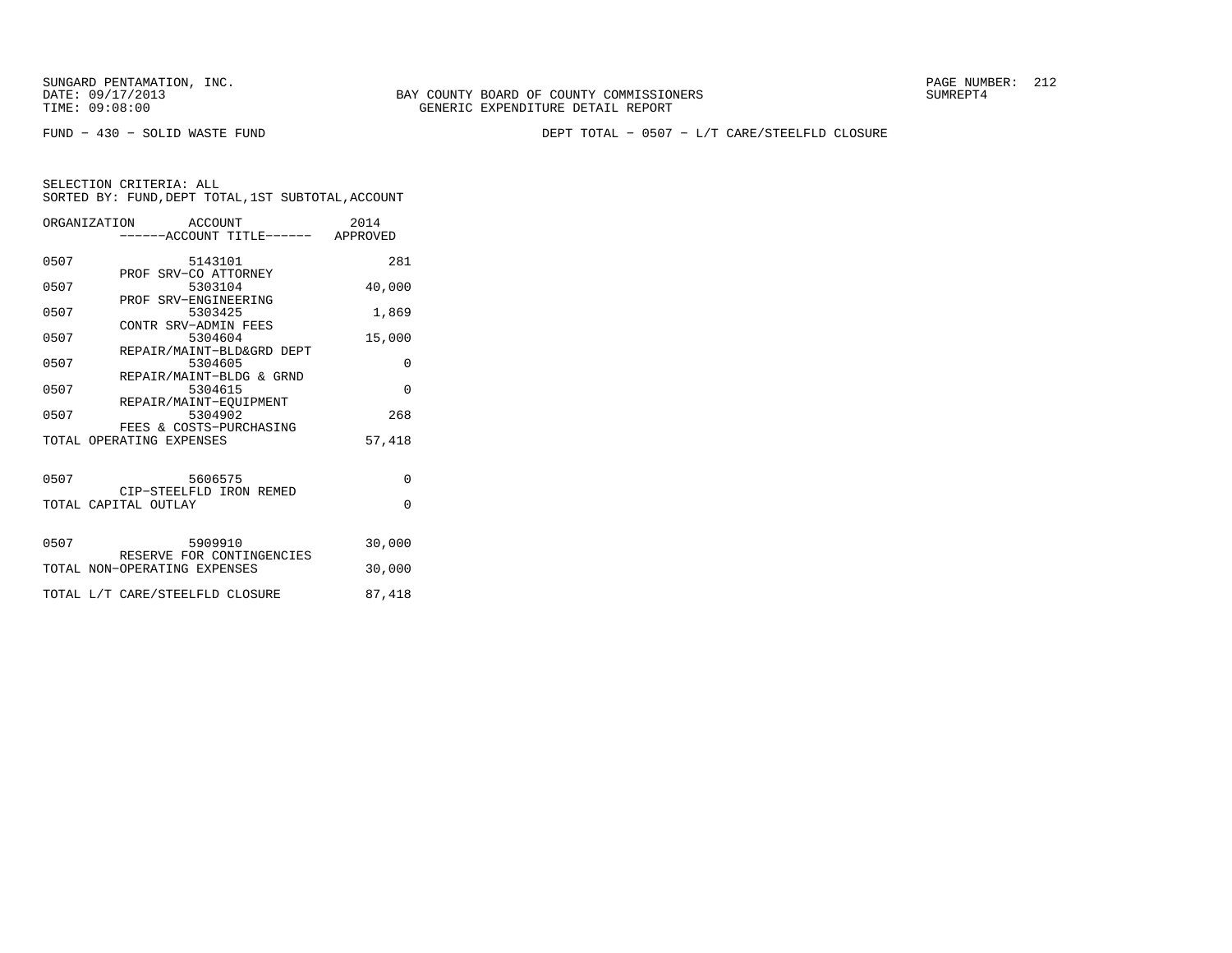FUND − 430 − SOLID WASTE FUND DEPT TOTAL − 0508 − HAZARDOUS WST ENVIRN COMP

| ORGANIZATION | ACCOUNT<br>---ACCOUNT TITLE------                                | 2014<br>APPROVED |
|--------------|------------------------------------------------------------------|------------------|
| 0508         | 5101200<br>SALARIES & WAGES-REGULAR                              | 107,489          |
| 0508         | 5101400<br>SALARIES & WAGES-OVERTIME                             | 2,000            |
| 0508         | 5102100<br>FICA TAXES-MATCHING                                   | 8,376            |
| 0508         | 5102200<br>RETIREMENT CONTRIBUTIONS                              | 7,800            |
| 0508         | 5102300                                                          | 42,204           |
| 0508         | LIFE & HEALTH INSURANCE<br>5102400                               | 2,117            |
| 0508         | WORKERS COMP. PREMIUMS<br>5102500                                | 0                |
|              | UNEMPLOYMENT COMPENSATION<br>TOTAL PERSONAL SERVICES             | 169,986          |
| 0508         | 5143101                                                          | 698              |
| 0508         | SRV-CO ATTORNEY<br>PROF<br>5303106                               | 38               |
| 0508         | SRV-PHYSICLS/MEDICAL<br>PROF<br>5303107                          | 74               |
| 0508         | PROF SRV-SUBSTANCE TEST<br>5303110                               | 50               |
| 0508         | PROF SRV-BACKGROUND CHECK<br>5303401                             | 47,500           |
| 0508         | CONTRACTED SERVICES<br>5303408                                   | 372              |
| 0508         | CONTR SRV-800 MHZ<br>5303425                                     | 4,633            |
| 0508         | CONTR SRV-ADMIN FEES<br>5303430                                  | 1,000            |
| 0508         | CONTR SRV-ADVERTISING<br>5303446                                 | 62               |
| 0508         | CONTR SRV-FACILITIES<br>5303476                                  | 1,500            |
| 0508         | CONTR SRV-WASTE TIRE RMVL<br>5304001                             | 3,540            |
| 0508         | TRAVEL/TRAINING NON-LOCAL<br>5304101                             | 720              |
| 0508         | COMMUNICATIONS SERVICES<br>5304410                               | 0                |
| 0508         | RENTALS/LEASES-EOUIPMENT<br>5304501                              | 3,793            |
| 0508         | INSURANCE & BONDS<br>5304604                                     | 5,000            |
| 0508         | REPAIR/MAINT-BLD&GRD DEPT<br>5304605<br>REPAIR/MAINT-BLDG & GRND | 0                |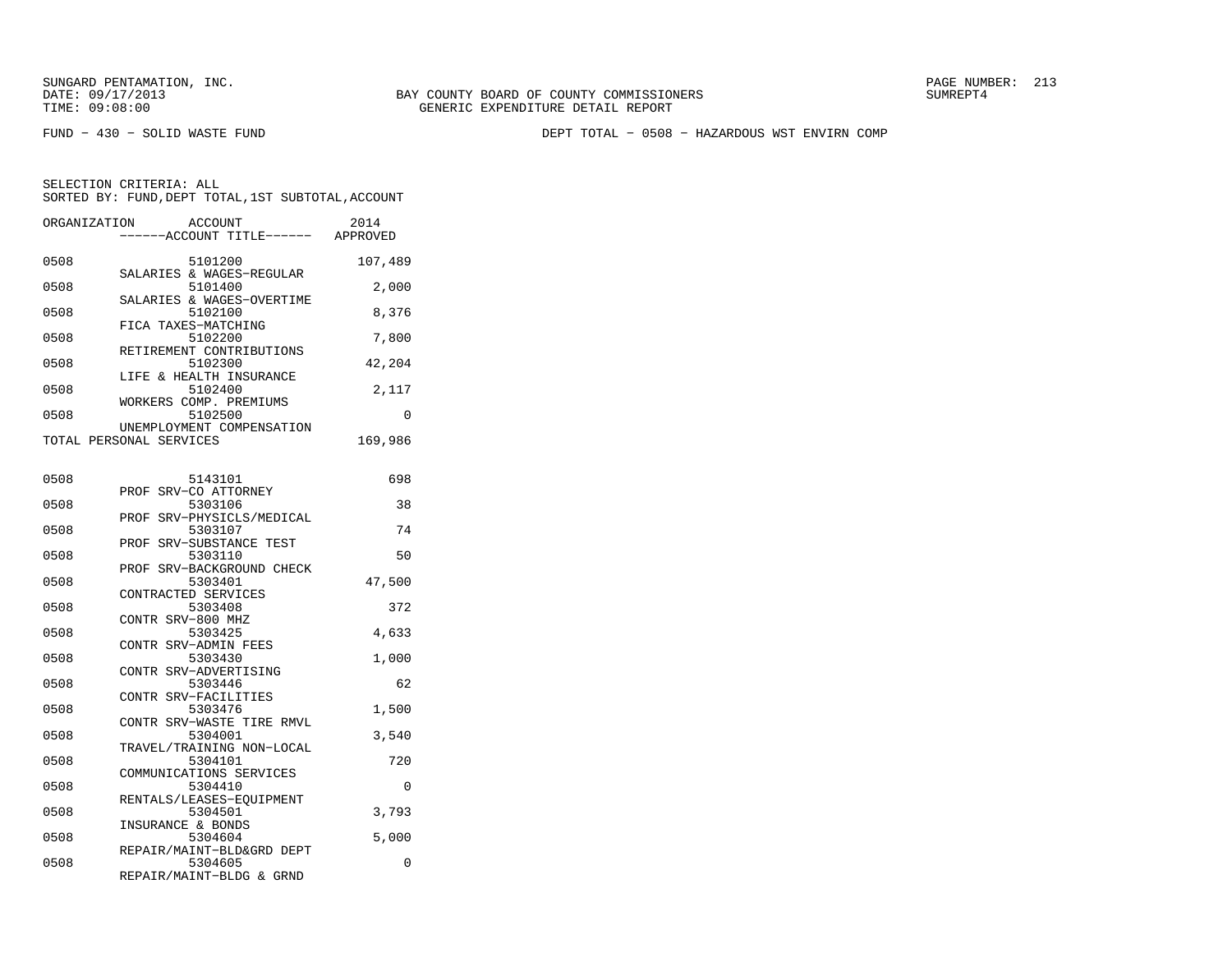FUND − 430 − SOLID WASTE FUND DEPT TOTAL − 0508 − HAZARDOUS WST ENVIRN COMP

|      | ORGANIZATION<br><b>ACCOUNT</b><br>---ACCOUNT TITLE------ APPROVED | 2014     |
|------|-------------------------------------------------------------------|----------|
| 0508 | 5304610                                                           | 2,800    |
| 0508 | REPAIR/MAINT-AUTO EQUIP<br>5304611                                | 0        |
| 0508 | REPAIR/MAINT-FLEET MAINT<br>5304615                               | 2,000    |
| 0508 | REPAIR/MAINT-EQUIPMENT<br>5304701                                 | 800      |
| 0508 | PRINTING & BINDING<br>5304902                                     | 804      |
| 0508 | FEES & COSTS-PURCHASING<br>5304905                                | 0        |
| 0508 | FEES&COSTS-LGL ADV/ADVERT<br>5304990                              | $\Omega$ |
| 0508 | MISCELLANEOUS EXPENSES<br>5305101                                 | 400      |
| 0508 | OFFICE SUPPLIES<br>5305201                                        | 300      |
| 0508 | OPERATING SUPPLIES<br>5305205                                     | 1,650    |
| 0508 | GAS, OIL & LUBRICANTS<br>5305210                                  | 10,623   |
| 0508 | SAFETY GEAR & SUPPLIES<br>5305215                                 | 2,500    |
| 0508 | CLOTHING & WEARING APPRL<br>5305220                               | 600      |
| 0508 | TOOL & SMALL IMPLEMENTS<br>5305401                                | 300      |
| 0508 | BOOKS/RESOURCE MATR/SUBSC<br>5305402                              | 1,000    |
| 0508 | DUES & MEMBERSHIPS<br>5305406                                     | 172      |
|      | TRAINING & TUITION<br>TOTAL OPERATING EXPENSES                    | 92,929   |
|      |                                                                   |          |
| 0508 | 5606401<br>EOUIPMENT                                              | 0        |
| 0508 | 5606402<br>EQUIP LESS THAN \$1000                                 | 0        |
|      | TOTAL CAPITAL OUTLAY                                              | 0        |
| 0508 | 5909915                                                           | 0        |
|      | RESERVE FOR PAY ADJUSTMNT<br>TOTAL NON-OPERATING EXPENSES         | $\Omega$ |
|      | TOTAL HAZARDOUS WST ENVIRN COMP                                   | 262,915  |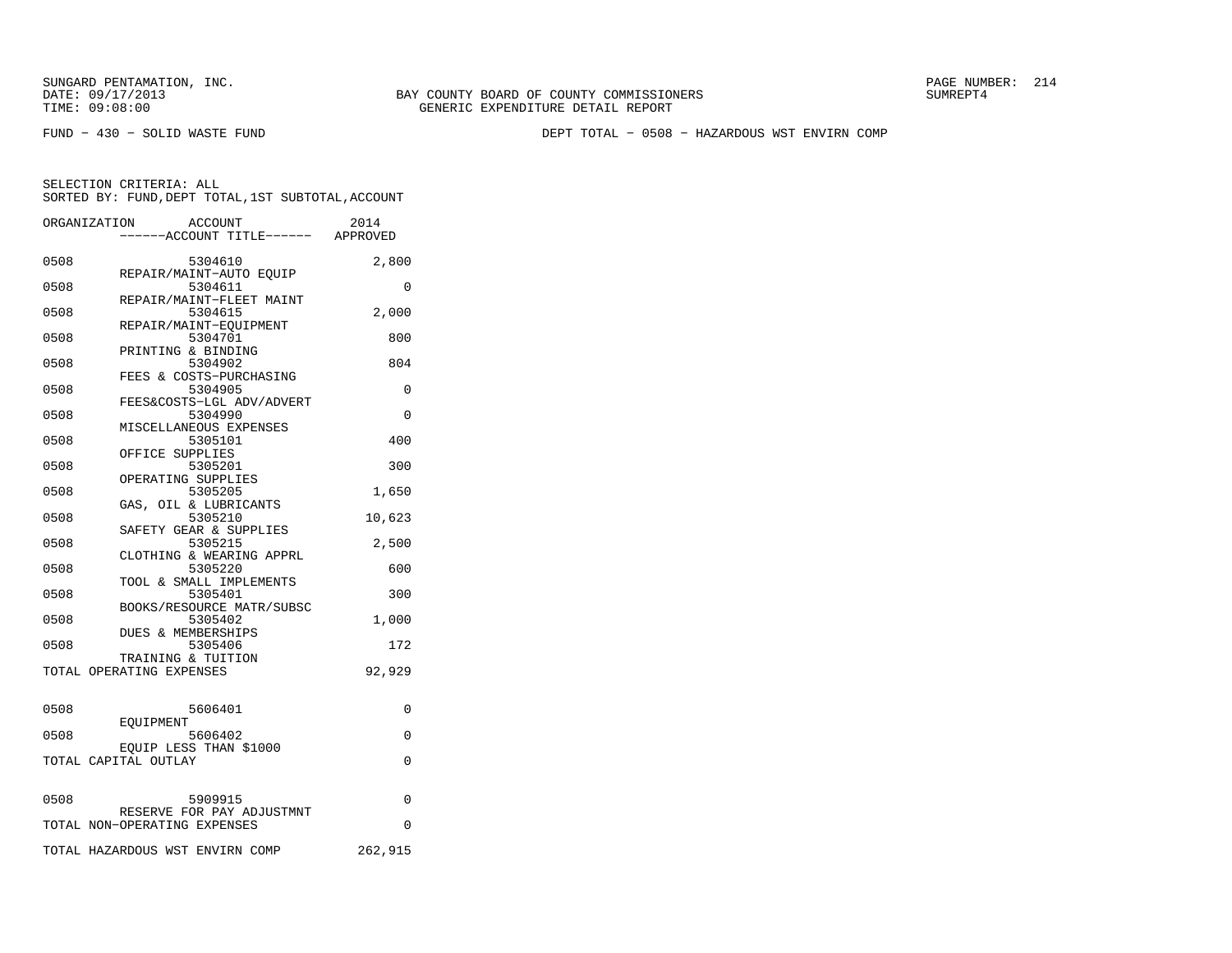FUND − 430 − SOLID WASTE FUND DEPT TOTAL − 0510 − WASTE RECYCLING PROGRAM

| ORGANIZATION | <b>ACCOUNT</b>                       | 2014     |
|--------------|--------------------------------------|----------|
|              | ---ACCOUNT TITLE------ APPROVED      |          |
| 0510         | 5101200                              | 0        |
|              | SALARIES & WAGES-REGULAR             |          |
| 0510         | 5101400<br>SALARIES & WAGES-OVERTIME | 0        |
| 0510         | 5102100                              | $\Omega$ |
|              | FICA TAXES-MATCHING                  |          |
| 0510         | 5102200                              | 0        |
| 0510         | RETIREMENT CONTRIBUTIONS<br>5102300  | 0        |
|              | LIFE & HEALTH INSURANCE              |          |
| 0510         | 5102400                              | 0        |
|              | WORKERS COMP. PREMIUMS               |          |
|              | TOTAL PERSONAL SERVICES              | 0        |
|              |                                      |          |
| 0510         | 5143101                              | 0        |
|              | SRV-CO ATTORNEY<br>PROF              |          |
| 0510         | 5303106                              | 0        |
| 0510         | PROF SRV-PHYSICLS/MEDICAL<br>5303107 | 0        |
|              | PROF<br>SRV-SUBSTANCE TEST           |          |
| 0510         | 5303110                              | $\Omega$ |
|              | PROF SRV-BACKGROUND CHECK            |          |
| 0510         | 5303401                              | $\Omega$ |
| 0510         | CONTRACTED SERVICES<br>5303408       | $\Omega$ |
|              | CONTR SRV-800 MHZ                    |          |
| 0510         | 5303425                              | 0        |
|              | CONTR SRV-ADMIN FEES                 |          |
| 0510         | 5303430                              | $\Omega$ |
| 0510         | CONTR SRV-ADVERTISING<br>5303476     | 0        |
|              | CONTR SRV-WASTE TIRE RMVL            |          |
| 0510         | 5304001                              | $\Omega$ |
|              | TRAVEL/TRAINING NON-LOCAL            |          |
| 0510         | 5304101<br>COMMUNICATIONS SERVICES   | 0        |
| 0510         | 5304125                              | 0        |
|              | POSTAGE/TRANSP/FREIGHT               |          |
| 0510         | 5304501                              | 0        |
|              | INSURANCE & BONDS                    |          |
| 0510         | 5304604<br>REPAIR/MAINT-BLD&GRD DEPT | 0        |
| 0510         | 5304605                              | 0        |
|              | REPAIR/MAINT-BLDG & GRND             |          |
| 0510         | 5304610                              | 0        |
|              | REPAIR/MAINT-AUTO EQUIP              | 0        |
| 0510         | 5304611<br>REPAIR/MAINT-FLEET MAINT  |          |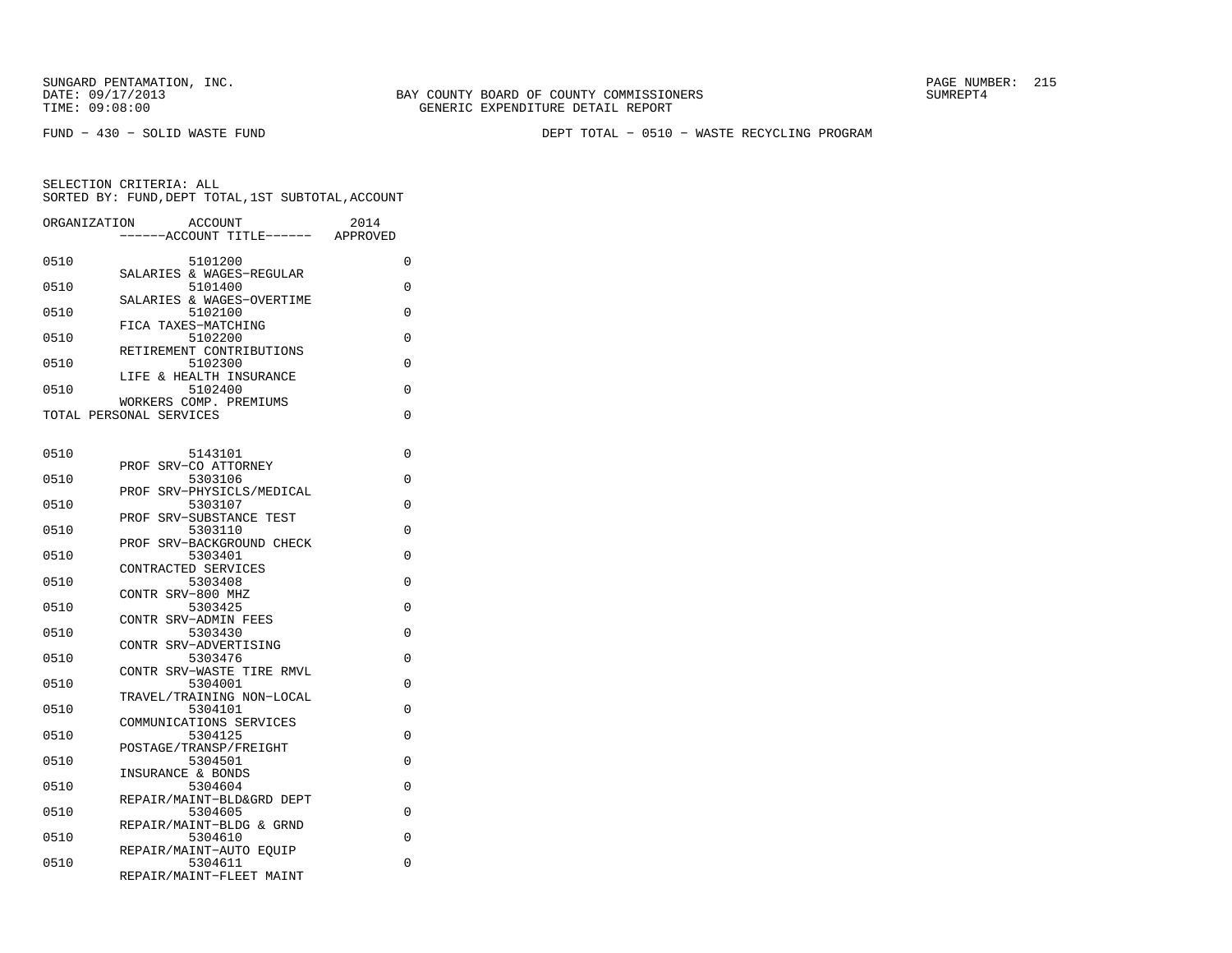BAY COUNTY BOARD OF COUNTY COMMISSIONERS TIME: 09:08:00 GENERIC EXPENDITURE DETAIL REPORT

FUND − 430 − SOLID WASTE FUND DEPT TOTAL − 0510 − WASTE RECYCLING PROGRAM

|      | <b>ACCOUNT</b><br>ORGANIZATION<br>----ACCOUNT TITLE------ | 2014<br>APPROVED |
|------|-----------------------------------------------------------|------------------|
| 0510 | 5304615                                                   | 0                |
| 0510 | REPAIR/MAINT-EQUIPMENT<br>5304701                         | $\Omega$         |
| 0510 | PRINTING & BINDING<br>5304902                             | 0                |
| 0510 | FEES & COSTS-PURCHASING<br>5304905                        | 0                |
| 0510 | FEES&COSTS-LGL ADV/ADVERT<br>5304990                      | 0                |
| 0510 | MISCELLANEOUS EXPENSES<br>5305101                         | 0                |
|      | OFFICE SUPPLIES                                           |                  |
| 0510 | 5305201<br>OPERATING SUPPLIES                             | $\Omega$         |
| 0510 | 5305205<br>GAS, OIL & LUBRICANTS                          | $\Omega$         |
| 0510 | 5305210<br>SAFETY GEAR & SUPPLIES                         | 0                |
| 0510 | 5305215<br>CLOTHING & WEARING APPRL                       | $\Omega$         |
| 0510 | 5305401<br>BOOKS/RESOURCE MATR/SUBSC                      | 0                |
| 0510 | 5305406<br>TRAINING & TUITION                             | $\Omega$         |
|      | TOTAL OPERATING EXPENSES                                  | 0                |
| 0510 | 5606401                                                   | 0                |
|      | EOUIPMENT                                                 | $\Omega$         |
| 0510 | 5606402<br>EQUIP LESS THAN \$1000                         |                  |
|      | TOTAL CAPITAL OUTLAY                                      | 0                |
| 0510 | 5808114                                                   | $\Omega$         |
|      | GRANT-RECYCLE/SM OTY GENR<br>TOTAL GRANTS & AIDS          | 0                |
|      |                                                           |                  |
| 0510 | 5905908<br>LOSS ON DISPOSAL                               | 0                |
| 0510 | 5905998<br>DEPRECIATION EXPENSE                           | 0                |
| 0510 | 5909910<br>RESERVE FOR CONTINGENCIES                      | 0                |
| 0510 | 5909915<br>RESERVE FOR PAY ADJUSTMNT                      | $\Omega$         |
|      | TOTAL NON-OPERATING EXPENSES                              | 0                |
|      | TOTAL WASTE RECYCLING PROGRAM                             | 0                |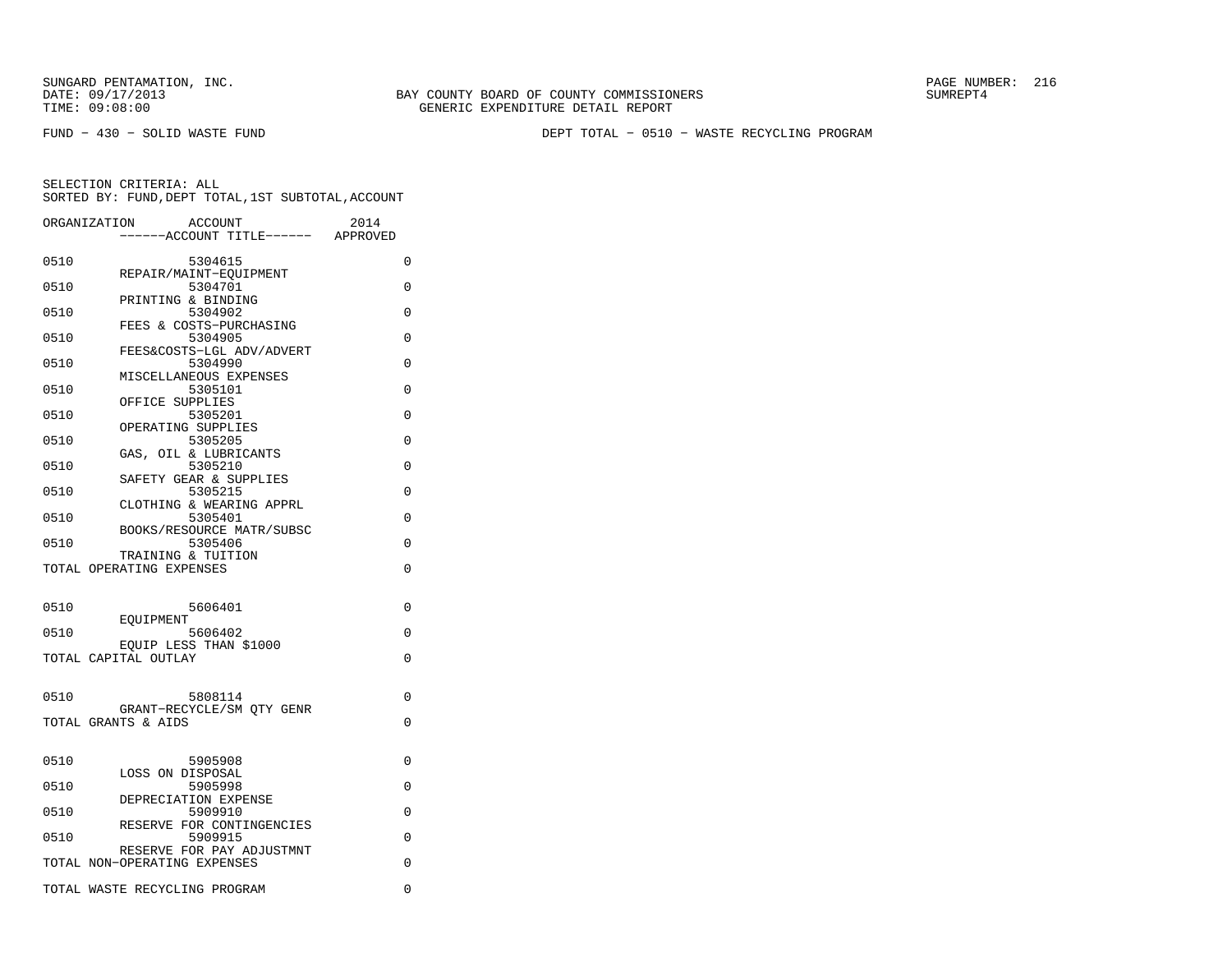BAY COUNTY BOARD OF COUNTY COMMISSIONERS TIME: 09:08:00 GENERIC EXPENDITURE DETAIL REPORT

FUND − 430 − SOLID WASTE FUND DEPT TOTAL − 0510 − WASTE RECYCLING PROGRAM

SELECTION CRITERIA: ALLSORTED BY: FUND,DEPT TOTAL,1ST SUBTOTAL,ACCOUNT

ORGANIZATION ACCOUNT 2014−−−−−−ACCOUNT TITLE−−−−−− APPROVED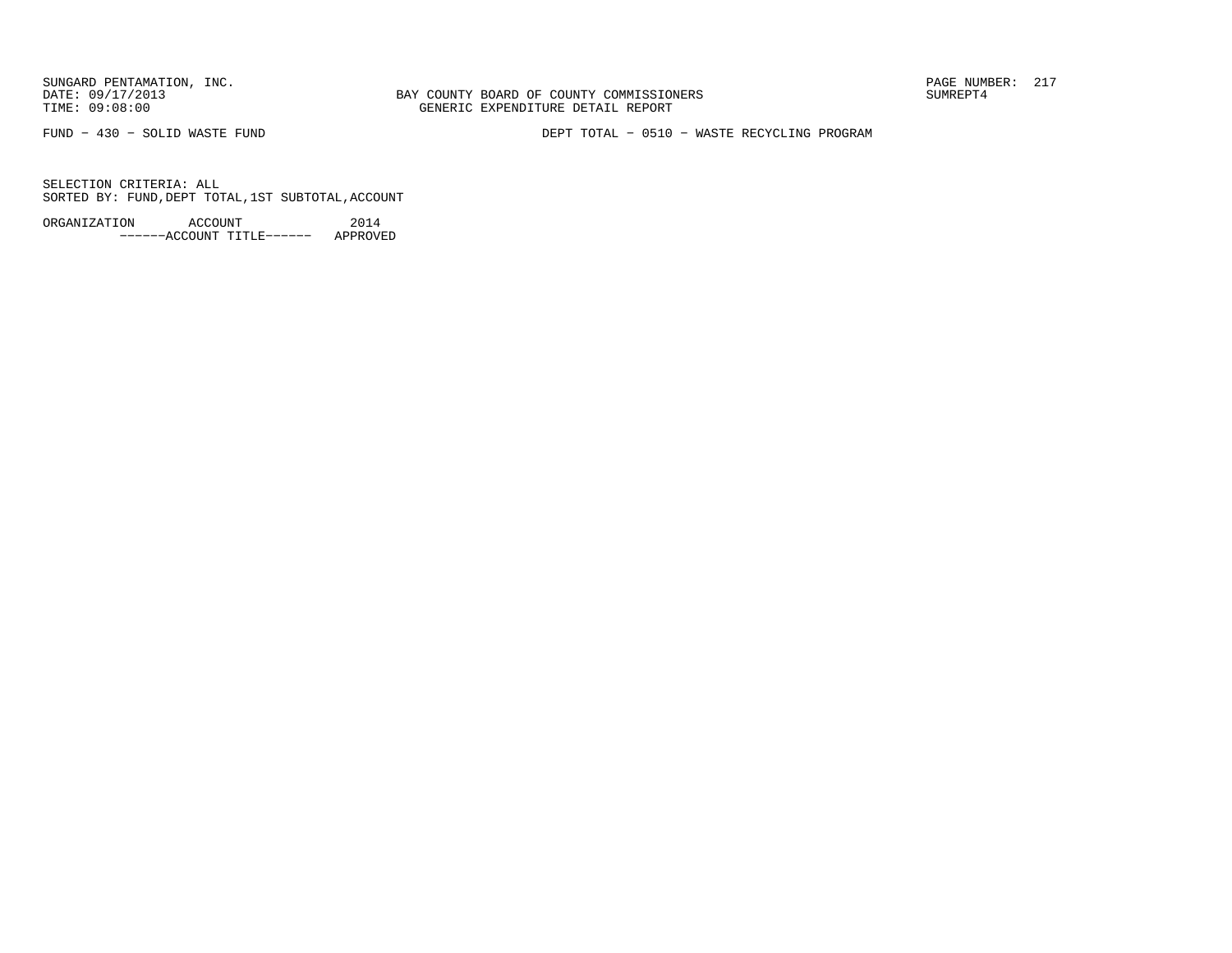SELECTION CRITERIA: ALL

BAY COUNTY BOARD OF COUNTY COMMISSIONERS TIME: 09:08:00 GENERIC EXPENDITURE DETAIL REPORT

FUND − 430 − SOLID WASTE FUND DEPT TOTAL − 0515 − CAPITAL IMPROVEMENTS PROJ

 SORTED BY: FUND,DEPT TOTAL,1ST SUBTOTAL,ACCOUNTORGANIZATION ACCOUNT 2014 −−−−−−ACCOUNT TITLE−−−−−− APPROVED0515 5304125 0 POSTAGE/TRANSP/FREIGHT0515 5304605 0

REPAIR/MAINT−BLDG & GRND

|      | TOTAL OPERATING EXPENSES        | $\Omega$    |
|------|---------------------------------|-------------|
| 0515 | 5606101                         | 0           |
| 0515 | LAND<br>5606201                 | $\Omega$    |
|      | <b>BUILDINGS</b>                |             |
| 0515 | 5606215                         | 0           |
|      | BLDG-EOUIP BLDG IMPROVE.        |             |
| 0515 | 5606332<br>IMPRV-LANDFILL       | $\Omega$    |
| 0515 | 5606339                         | 0           |
|      | IMP-STEELFLD EXPNSN CLS 5       |             |
| 0515 | 5606365                         | 0           |
|      | IMPRV-TRASH OFFLOAD RAMP        |             |
| 0515 | 5606366                         | $\Omega$    |
|      | IMPRV-TRNSFR STATION MODI       |             |
| 0515 | 5606380                         | $\Omega$    |
|      | IMP-DSGN STEELFLD EXPANSN       |             |
| 0515 | 5606401                         | 709,000     |
| 0515 | EOUIPMENT<br>5606402            | 0           |
|      | EOUIP LESS THAN \$1000          |             |
| 0515 | 5606504                         | 0           |
|      | CIP-ASH MGT BUILDING            |             |
| 0515 | 5606505                         | $\Omega$    |
|      | CIP-SCRUBBER DSGN/CONSTRC       |             |
| 0515 | 5606506                         | $\Omega$    |
|      | CIP-CONSTRUCTION MGT SVCS       |             |
| 0515 | 5606507                         | 0           |
|      | CIP-CLS CELL A.A/3C RNCAP       |             |
| 0515 | 5606510<br>CIP-TRASH CELL       | $\mathbf 0$ |
| 0515 | 5606511                         | 0           |
|      | CIP-CLS CELL AA & B             |             |
| 0515 | 5606514                         | 0           |
|      | CIP-MAT RCVY & BAIL WRAP        |             |
|      | TOTAL CAPITAL OUTLAY            | 709,000     |
|      |                                 |             |
|      |                                 |             |
| 0515 | 5909910                         | 0           |
|      | RESERVE FOR CONTINGENCIES       |             |
| 0515 | 5909999<br>RESERVE-CASH FORWARD | 11,994      |
|      | TOTAL NON-OPERATING EXPENSES    | 11,994      |
|      |                                 |             |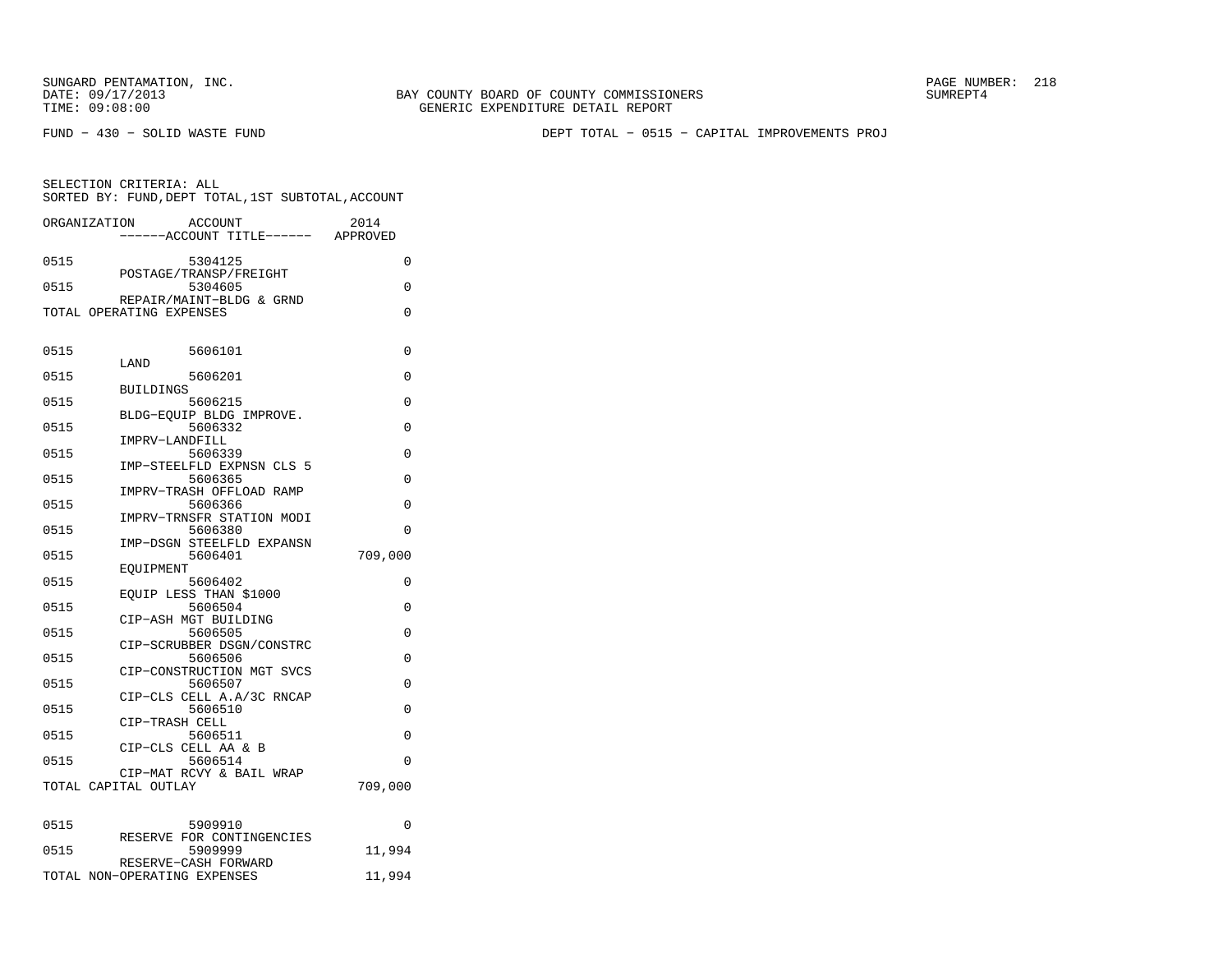FUND − 430 − SOLID WASTE FUND DEPT TOTAL − 0515 − CAPITAL IMPROVEMENTS PROJ

| ORGANIZATION           | ACCOUNT<br>------ACCOUNT TITLE------ | 2014<br>APPROVED |
|------------------------|--------------------------------------|------------------|
|                        | TOTAL CAPITAL IMPROVEMENTS PROJ      | 720,994          |
| TOTAL SOLID WASTE FUND |                                      | 15,772,448       |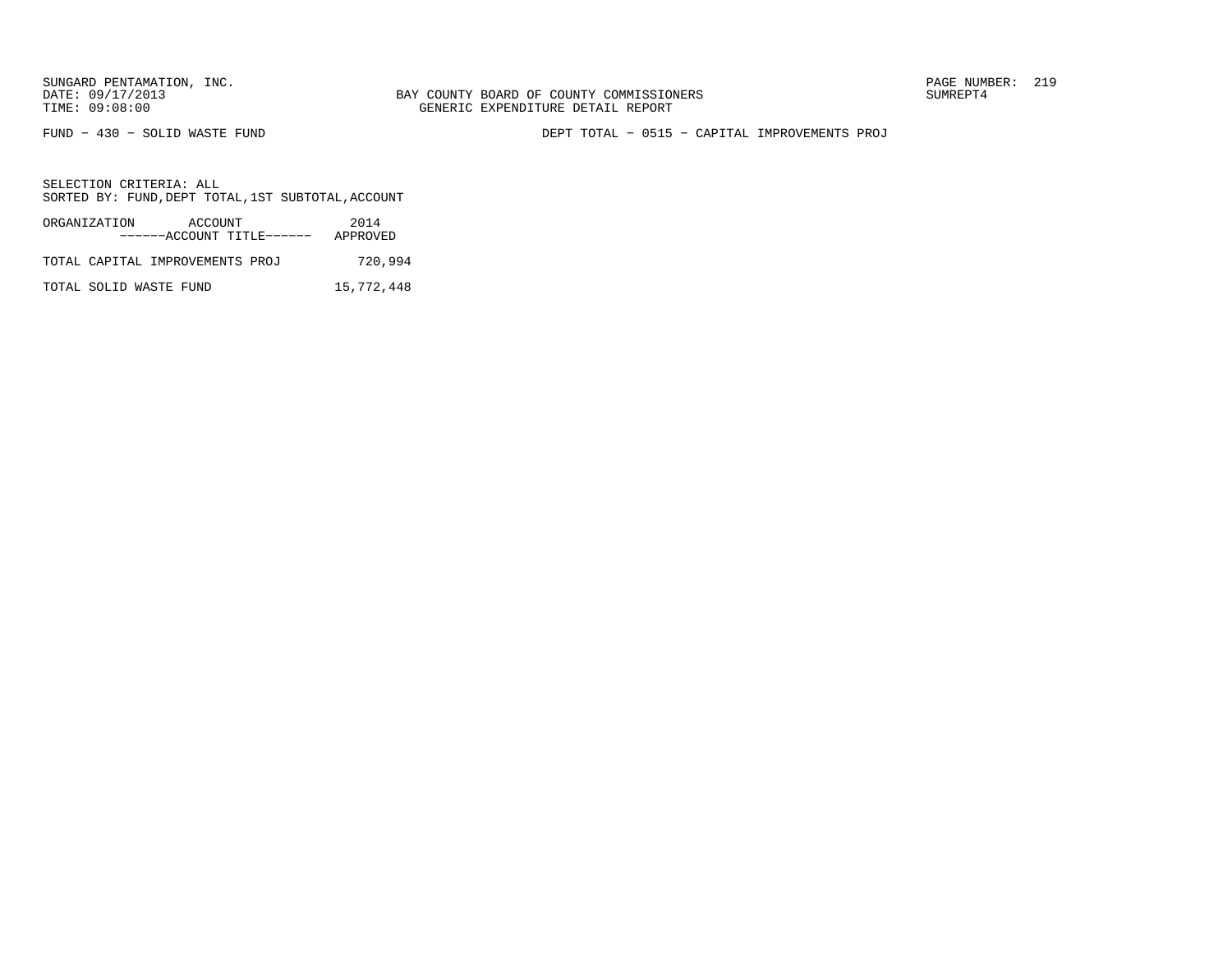FUND − 440 − BUILDERS SERVICES DEPT TOTAL − 0470 − BUILDING INSPECTION

| ORGANIZATION | <b>ACCOUNT</b><br>---ACCOUNT TITLE------             | 2014<br>APPROVED |
|--------------|------------------------------------------------------|------------------|
| 0470         | 5101200<br>SALARIES & WAGES-REGULAR                  | 688,498          |
| 0470         | 5101400                                              | 2,060            |
| 0470         | SALARIES & WAGES-OVERTIME<br>5102100                 | 52,828           |
| 0470         | FICA TAXES-MATCHING<br>5102200                       | 49,193           |
| 0470         | RETIREMENT CONTRIBUTIONS<br>5102300                  | 140,288          |
| 0470         | LIFE & HEALTH INSURANCE<br>5102400                   | 16,173           |
| 0470         | WORKERS COMP. PREMIUMS<br>5102500                    | 33,550           |
|              | UNEMPLOYMENT COMPENSATION<br>TOTAL PERSONAL SERVICES | 982,590          |
| 0470         | 5143101                                              | 4,305            |
| 0470         | SRV-CO ATTORNEY<br>PROF<br>5303106                   | 0                |
| 0470         | SRV-PHYSICLS/MEDICAL<br>PROF<br>5303107              | 100              |
| 0470         | SRV-SUBSTANCE TEST<br>PROF<br>5303110                | 100              |
| 0470         | PROF<br>SRV-BACKGROUND CHECK<br>5303401              | 14,000           |
| 0470         | CONTRACTED SERVICES<br>5303403                       | 8,921            |
| 0470         | CONTR SRV-BANK CHRG POOL<br>5303408                  | 1,118            |
| 0470         | CONTR SRV-800 MHZ<br>5303410                         | 0                |
| 0470         | CONTR SRV-JANITORIAL<br>5303425                      | 46,132           |
| 0470         | CONTR SRV-ADMIN FEES<br>5303446                      | 6,526            |
| 0470         | CONTR SRV-FACILITIES<br>5303487                      | 50,000           |
| 0470         | CONTR SRV-RAZING BLDGS<br>5304001                    | 6,288            |
| 0470         | TRAVEL/TRAINING NON-LOCAL<br>5304005                 | 0                |
| 0470         | TRAVEL-LOCAL<br>5304101                              | 11,154           |
| 0470         | COMMUNICATIONS SERVICES<br>5304122                   | 0                |
| 0470         | COMM SRV-LEASED LINES<br>5304125                     | 700              |
|              | POSTAGE/TRANSP/FREIGHT                               |                  |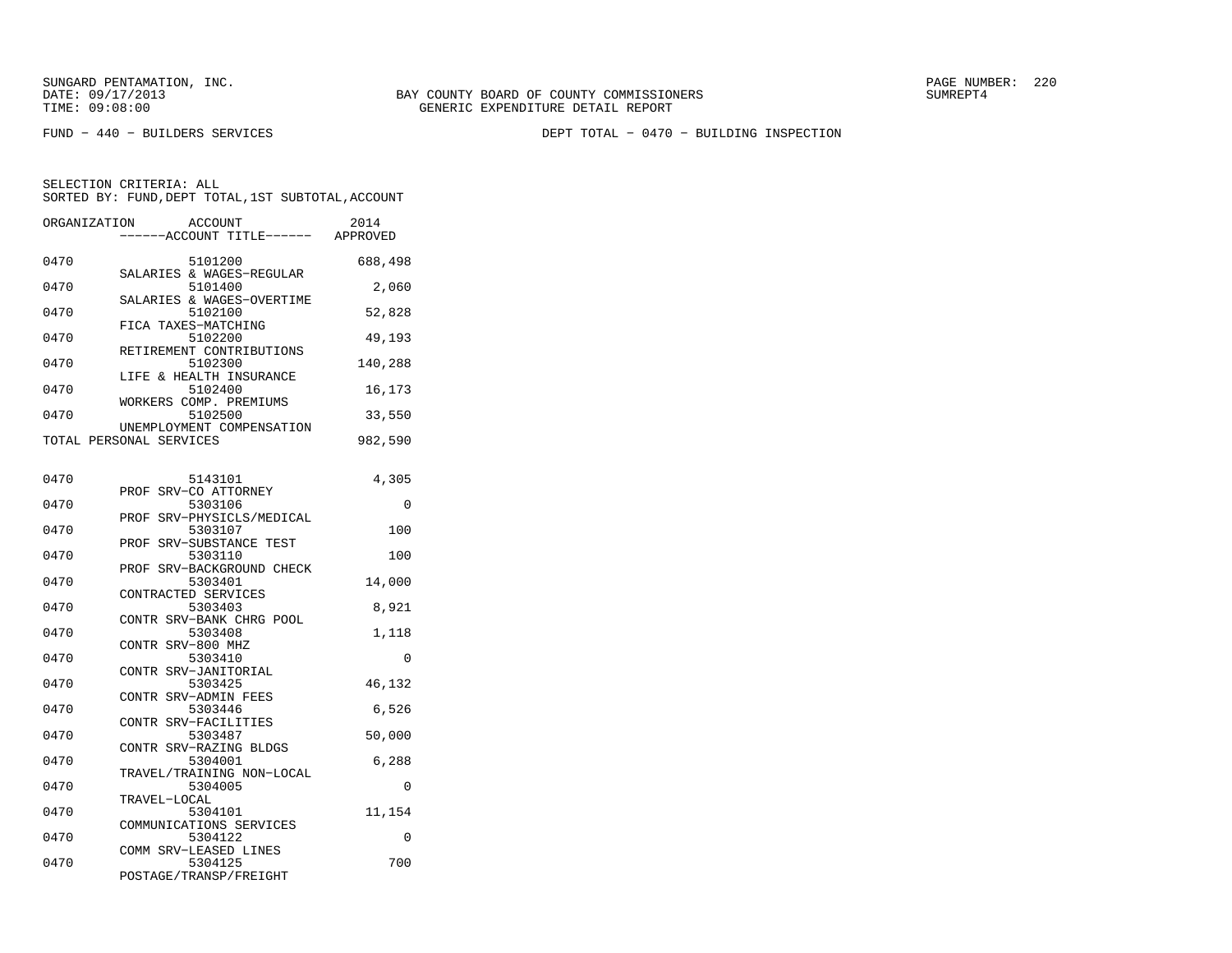FUND − 440 − BUILDERS SERVICES DEPT TOTAL − 0470 − BUILDING INSPECTION

|      | ORGANIZATION<br><b>ACCOUNT</b><br>---ACCOUNT TITLE------ APPROVED | 2014    |
|------|-------------------------------------------------------------------|---------|
| 0470 | 5304301                                                           | 27,056  |
| 0470 | UTILITY SERVICES<br>5304410                                       | 3,200   |
| 0470 | RENTALS/LEASES-EQUIPMENT<br>5304501                               | 23,145  |
| 0470 | INSURANCE & BONDS<br>5304604                                      | 0       |
| 0470 | REPAIR/MAINT-BLD&GRD DEPT<br>5304605                              | 12,648  |
| 0470 | REPAIR/MAINT-BLDG & GRND<br>5304610                               | 9,500   |
| 0470 | REPAIR/MAINT-AUTO EQUIP<br>5304611                                | 0       |
| 0470 | REPAIR/MAINT-FLEET MAINT<br>5304615                               | 1,200   |
| 0470 | REPAIR/MAINT-EOUIPMENT<br>5304701                                 | 800     |
| 0470 | PRINTING & BINDING<br>5304902                                     | 536     |
| 0470 | FEES & COSTS-PURCHASING<br>5304905                                | 596     |
| 0470 | FEES&COSTS-LGL ADV/ADVERT<br>5304909                              | 0       |
| 0470 | & COSTS-COURT FILING<br>FEES<br>5304919                           | 0       |
| 0470 | FEES & COSTS-BLDG TESTS<br>5304990                                | 100     |
| 0470 | MISCELLANEOUS EXPENSES<br>5305101                                 | 5,000   |
| 0470 | OFFICE SUPPLIES<br>5305201                                        | 250     |
| 0470 | OPERATING SUPPLIES<br>5305202                                     | 0       |
| 0470 | OPER SUPPLIES-JANITORIAL<br>5305205                               | 25,000  |
| 0470 | GAS, OIL & LUBRICANTS<br>5305210                                  | 0       |
| 0470 | SAFETY GEAR & SUPPLIES<br>5305215                                 | 2,000   |
| 0470 | CLOTHING & WEARING APPRL<br>5305220                               | 0       |
| 0470 | TOOL & SMALL IMPLEMENTS<br>5305401                                | 1,000   |
| 0470 | BOOKS/RESOURCE MATR/SUBSC<br>5305402                              | 1,653   |
| 0470 | DUES & MEMBERSHIPS<br>5305406                                     | 500     |
|      | TRAINING & TUITION<br>TOTAL OPERATING EXPENSES                    | 263,528 |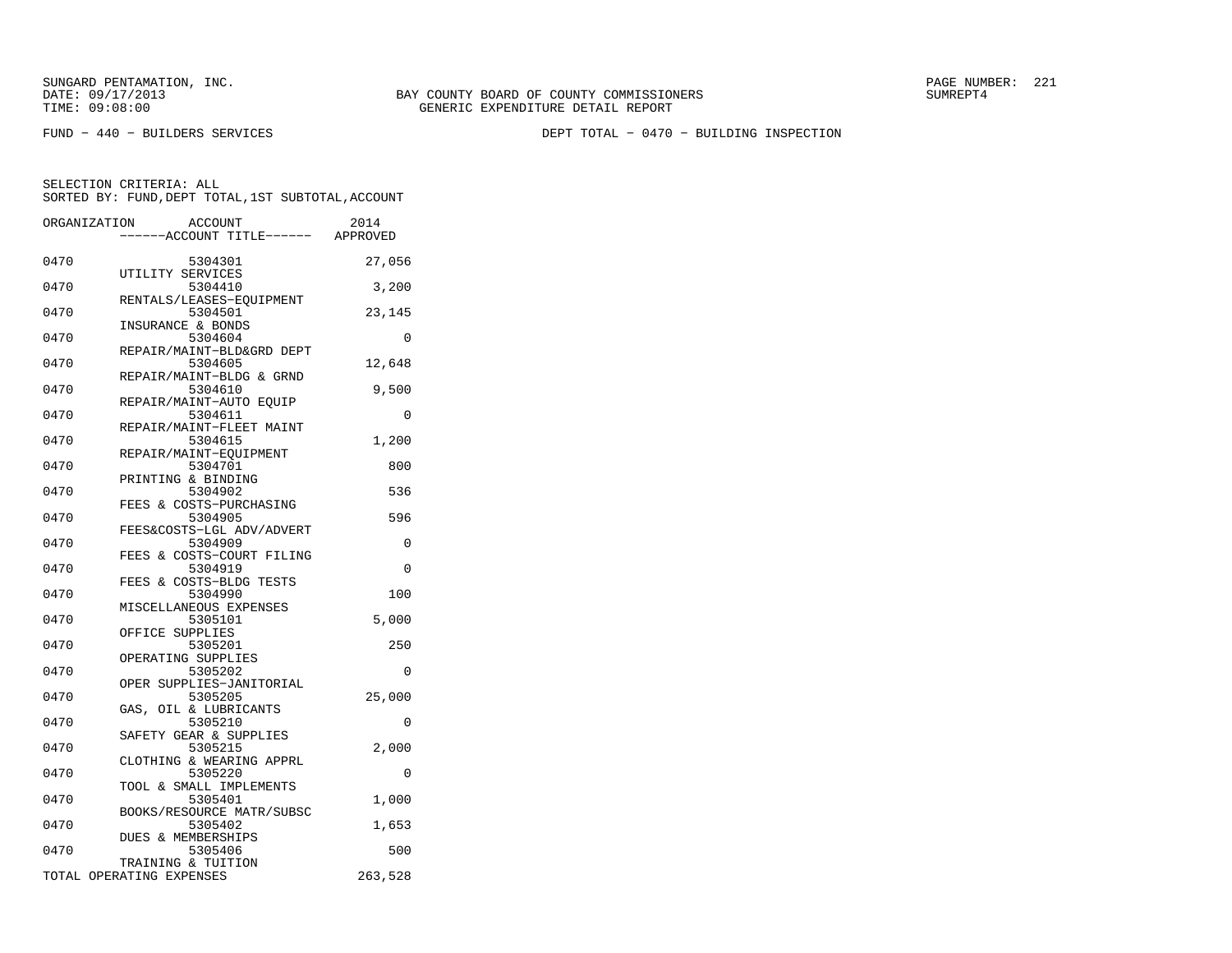FUND − 440 − BUILDERS SERVICES DEPT TOTAL − 0470 − BUILDING INSPECTION

| ORGANIZATION ACCOUNT         | -----ACCOUNT TITLE------ APPROVED    | 2014      |
|------------------------------|--------------------------------------|-----------|
| 0470<br>EOUIPMENT            | 5606401                              | $\Omega$  |
| 0470                         | 5606402<br>EOUIP LESS THAN \$1000    | $\Omega$  |
| 0470                         | 5606450<br>COMPUTER SOFTWARE         | $\Omega$  |
| TOTAL CAPITAL OUTLAY         |                                      | $\Omega$  |
| 0470                         | 5819101                              | $\Omega$  |
| 0470                         | TRNFS-GENERAL FUND (001)<br>5819102  | 546,000   |
| 0470                         | TRNFS-MSTU FIRE (145)<br>5905998     | 0         |
| 0470                         | DEPRECIATION EXPENSE<br>5909907      | $\Omega$  |
| 0470                         | REFUNDS-BUILDING PERMITS<br>5909910  | $\Omega$  |
| 0470                         | RESERVE FOR CONTINGENCIES<br>5909915 | $\Omega$  |
| 0470                         | RESERVE FOR PAY ADJUSTMNT<br>5909999 | 2,509,698 |
| TOTAL NON-OPERATING EXPENSES | RESERVE-CASH FORWARD                 | 3,055,698 |
| TOTAL BUILDING INSPECTION    |                                      | 4,301,816 |
| TOTAL BUILDERS SERVICES      |                                      | 4,301,816 |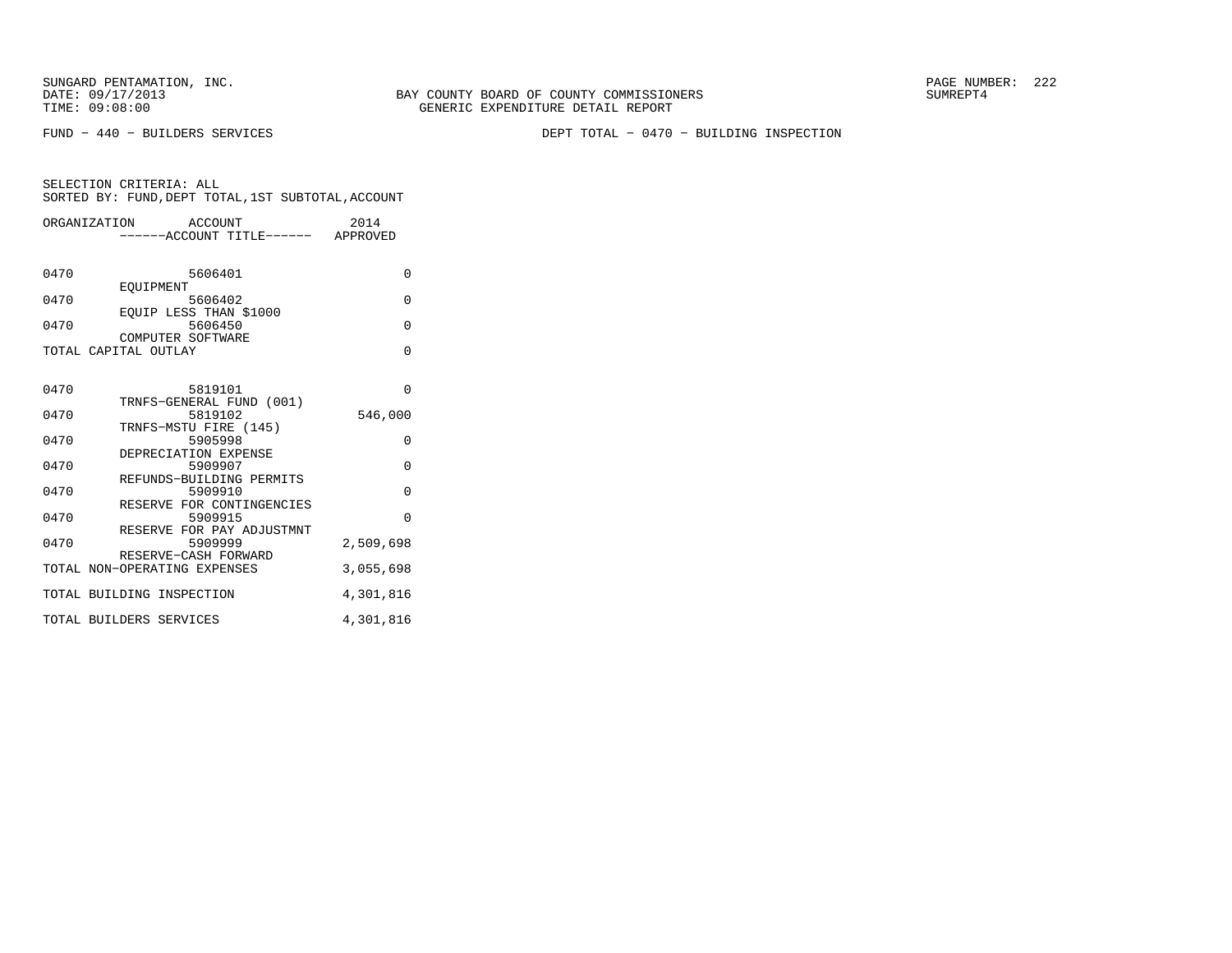FUND − 450 − EMERG MEDICAL SVCS DEPT TOTAL − 0527 − EMS

BAY COUNTY BOARD OF COUNTY COMMISSIONERS

SELECTION CRITERIA: ALLSORTED BY: FUND,DEPT TOTAL,1ST SUBTOTAL,ACCOUNT

|      | ORGANIZATION ACCOUNT<br>-----ACCOUNT TITLE------ APPROVED | 2014      |
|------|-----------------------------------------------------------|-----------|
| 0527 | 5101200                                                   | 2,420,450 |
| 0527 | SALARIES & WAGES-REGULAR<br>5101400                       | 1,282,717 |
| 0527 | SALARIES & WAGES-OVERTIME<br>5102100                      | 258,491   |
| 0527 | FICA TAXES-MATCHING<br>5102200                            | 559,250   |
| 0527 | RETIREMENT CONTRIBUTIONS<br>5102300                       | 495,064   |
| 0527 | LIFE & HEALTH INSURANCE<br>5102400                        | 195,914   |
|      | WORKERS COMP. PREMIUMS<br>TOTAL PERSONAL SERVICES         | 5,211,886 |
|      |                                                           |           |
| 0527 | 5143101                                                   | $\Omega$  |
| 0527 | PROF SRV-CO ATTORNEY<br>5303401                           | 325,079   |
| 0527 | CONTRACTED SERVICES<br>5303403                            | 15,000    |
| 0527 | CONTR SRV-BANK CHRG POOL<br>5304001                       | 1,650     |
| 0527 | TRAVEL/TRAINING NON-LOCAL<br>5304101                      | 12,100    |
|      | COMMUNICATIONS SERVICES                                   |           |

| 0527 | 5304001                   | 1,650   |
|------|---------------------------|---------|
|      | TRAVEL/TRAINING NON-LOCAL |         |
| 0527 | 5304101                   | 12,100  |
|      | COMMUNICATIONS SERVICES   |         |
| 0527 | 5304122                   | 12,000  |
|      | COMM SRV-LEASED LINES     |         |
| 0527 | 5304301                   | 35,000  |
|      | UTILITY SERVICES          |         |
| 0527 | 5304405                   | 22,000  |
|      | RENTALS/LEASES-BUILDINGS  |         |
| 0527 | 5304410                   | 7,560   |
|      | RENTALS/LEASES-EOUIPMENT  |         |
| 0527 | 5304501                   | 134,200 |
|      | INSURANCE & BONDS         |         |
| 0527 | 5304605                   | 7,200   |
|      | REPAIR/MAINT-BLDG & GRND  |         |
| 0527 | 5304610                   | 100,800 |
|      | REPAIR/MAINT-AUTO EOUIP   |         |
| 0527 | 5304615                   | 61,200  |
|      | REPAIR/MAINT-EOUIPMENT    |         |
| 0527 | 5304701                   | 1,600   |
|      | PRINTING & BINDING        |         |
| 0527 | 5304990                   | 2,900   |
|      | MISCELLANEOUS EXPENSES    |         |
| 0527 | 5305101                   | 27,971  |
|      | OFFICE SUPPLIES           |         |
| 0527 | 5305201                   | 354.293 |

0527 5305201 354,293

OPERATING SUPPLIES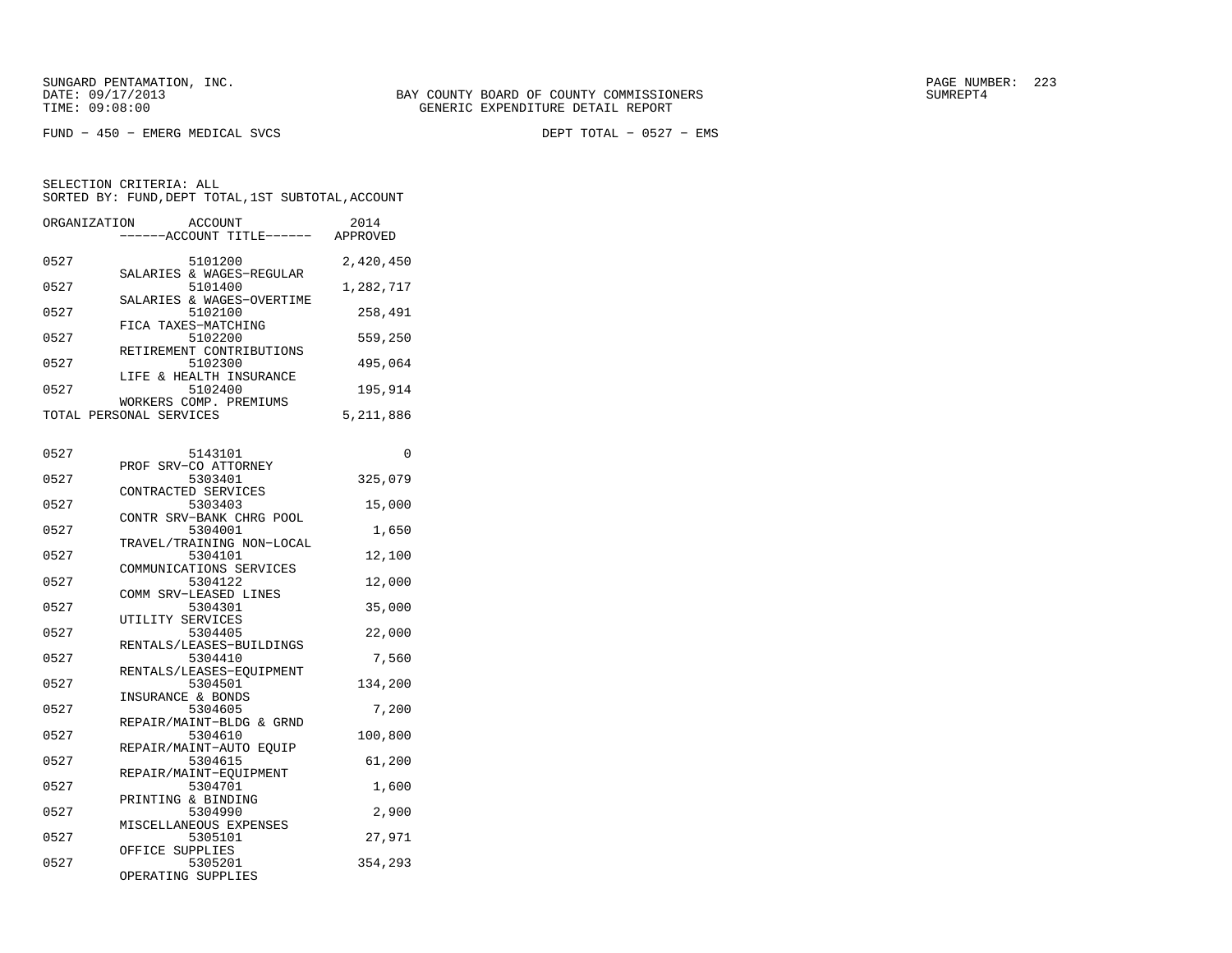FUND − 450 − EMERG MEDICAL SVCS DEPT TOTAL − 0527 − EMS

|           | ORGANIZATION ACCOUNT<br>------ACCOUNT TITLE------ APPROVED | 2014      |
|-----------|------------------------------------------------------------|-----------|
| 0527      | 5305205                                                    | 285,714   |
| 0527      | GAS, OIL & LUBRICANTS<br>5305210                           | 20,000    |
| 0527      | SAFETY GEAR & SUPPLIES<br>5305215                          | 68,618    |
| 0527      | CLOTHING & WEARING APPRL<br>5305220                        | 750       |
| 0527      | TOOL & SMALL IMPLEMENTS<br>5305402                         | 1,600     |
| 0527      | DUES & MEMBERSHIPS<br>5305406                              | 21,000    |
|           | TRAINING & TUITION<br>TOTAL OPERATING EXPENSES             | 1,518,235 |
| 0527      | 5606402                                                    | 15,000    |
|           | EQUIP LESS THAN \$1000<br>TOTAL CAPITAL OUTLAY             | 15,000    |
|           | 0527 5909910<br>RESERVE FOR CONTINGENCIES                  | 337,000   |
|           | TOTAL NON-OPERATING EXPENSES                               | 337,000   |
| TOTAL EMS |                                                            | 7,082,121 |
|           | TOTAL EMERG MEDICAL SVCS                                   | 7,082,121 |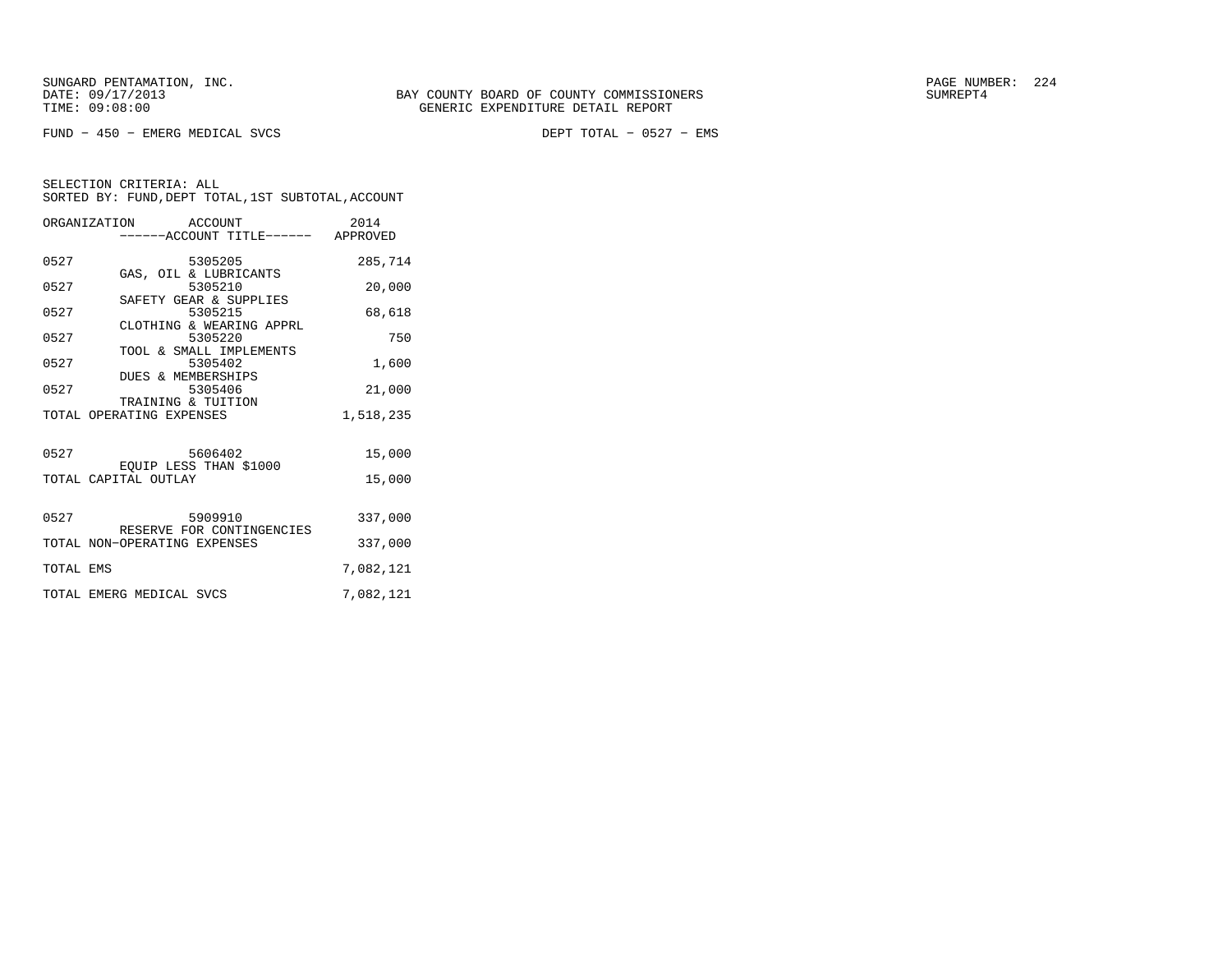FUND − 501 − INTERNAL SERVICE FUND DEPT TOTAL − 0520 − FLEET MAINTENANCE

| ORGANIZATION            |                   | ACCOUNT<br>---ACCOUNT TITLE------    | 2014<br>APPROVED |
|-------------------------|-------------------|--------------------------------------|------------------|
|                         |                   |                                      |                  |
| 0520                    |                   | 5101200<br>SALARIES & WAGES-REGULAR  | 0                |
| 0520                    |                   | 5101205                              | 0                |
|                         |                   | SALARIES & WAGES-DISASTER            |                  |
| 0520                    |                   | 5101400<br>SALARIES & WAGES-OVERTIME | 0                |
| 0520                    |                   | 5101405                              | 0                |
|                         |                   | SALARIES-DISASTER O/T                |                  |
| 0520                    |                   | 5102100                              | 0                |
| 0520                    |                   | FICA TAXES-MATCHING<br>5102200       | 0                |
|                         |                   | RETIREMENT CONTRIBUTIONS             |                  |
| 0520                    |                   | 5102300                              | $\Omega$         |
| 0520                    |                   | LIFE & HEALTH INSURANCE<br>5102400   | $\Omega$         |
|                         |                   | WORKERS COMP. PREMIUMS               |                  |
| TOTAL PERSONAL SERVICES |                   |                                      | 0                |
|                         |                   |                                      |                  |
| 0520                    |                   | 5303106                              | 0                |
|                         | PROF              | SRV-PHYSICLS/MEDICAL                 |                  |
| 0520                    |                   | 5303107                              | 0                |
|                         |                   | PROF SRV-SUBSTANCE TEST              |                  |
| 0520                    |                   | 5303110                              | 0                |
| 0520                    | PROF              | SRV-BACKGROUND CHECK<br>5303401      | $\Omega$         |
|                         |                   | CONTRACTED SERVICES                  |                  |
| 0520                    |                   | 5303408                              | $\Omega$         |
|                         | CONTR SRV-800 MHZ |                                      |                  |
| 0520                    |                   | 5303425<br>CONTR SRV-ADMIN FEES      | $\Omega$         |
| 0520                    |                   | 5303446                              | 0                |
|                         |                   | CONTR SRV-FACILITIES                 |                  |
| 0520                    |                   | 5304001                              | 0                |
| 0520                    |                   | TRAVEL/TRAINING NON-LOCAL<br>5304005 | 0                |
|                         | TRAVEL-LOCAL      |                                      |                  |
| 0520                    |                   | 5304101                              | 0                |
|                         |                   | COMMUNICATIONS SERVICES<br>5304125   |                  |
| 0520                    |                   | POSTAGE/TRANSP/FREIGHT               | 0                |
| 0520                    |                   | 5304301                              | 0                |
|                         | UTILITY SERVICES  |                                      |                  |
| 0520                    |                   | 5304410                              | $\Omega$         |
| 0520                    |                   | RENTALS/LEASES-EOUIPMENT<br>5304501  | 0                |
|                         | INSURANCE & BONDS |                                      |                  |
| 0520                    |                   | 5304605                              | 0                |
|                         |                   | REPAIR/MAINT-BLDG & GRND             |                  |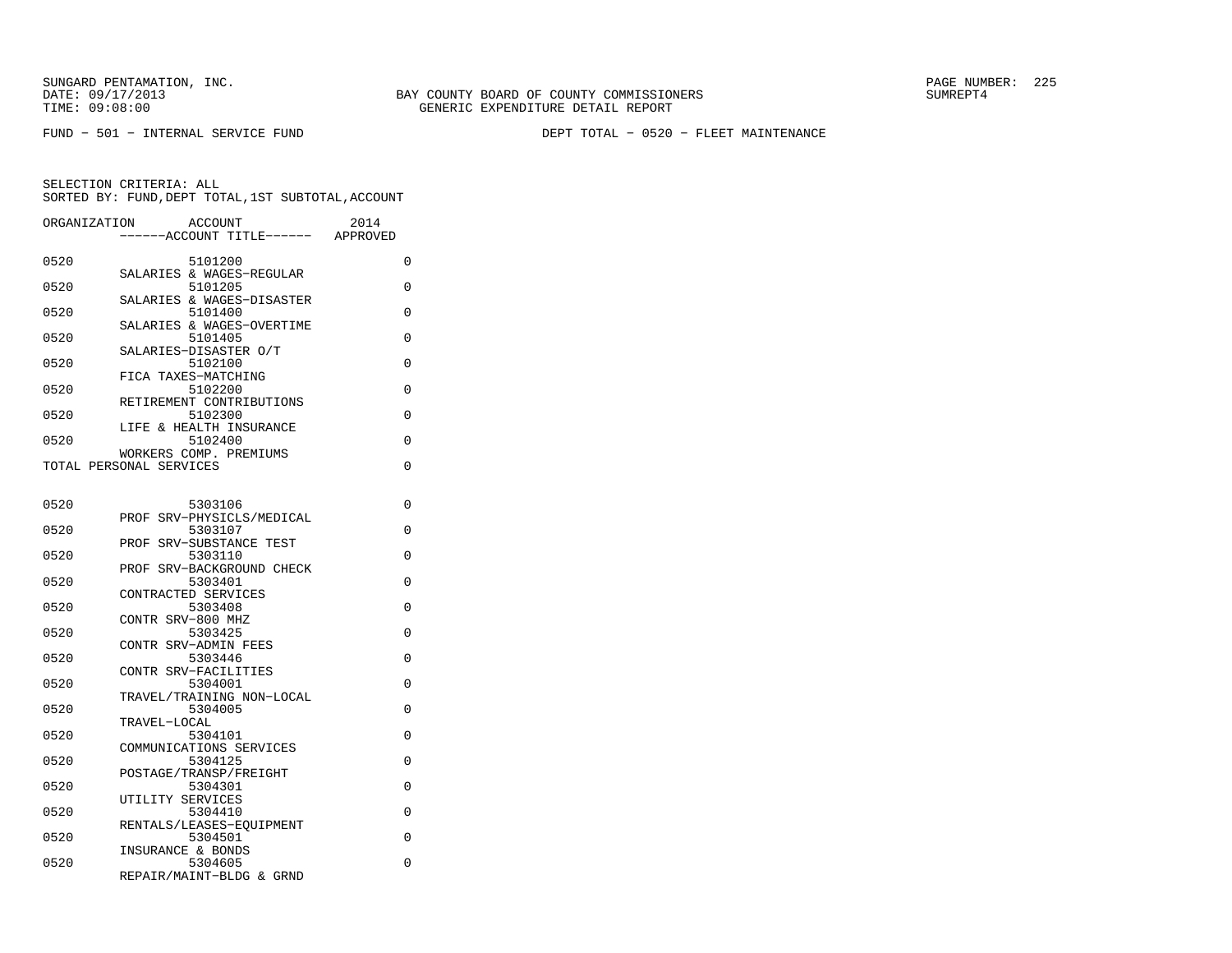FUND − 501 − INTERNAL SERVICE FUND DEPT TOTAL − 0520 − FLEET MAINTENANCE

| ORGANIZATION |                          | <b>ACCOUNT</b><br>---ACCOUNT TITLE------ | 2014<br>APPROVED |  |
|--------------|--------------------------|------------------------------------------|------------------|--|
| 0520         |                          | 5304610                                  | 0                |  |
| 0520         |                          | REPAIR/MAINT-AUTO EOUIP<br>5304611       | 0                |  |
| 0520         |                          | REPAIR/MAINT-FLEET MAINT<br>5304612      | $\Omega$         |  |
| 0520         | REPAIR/MAINT-AWT         | 5304615                                  | 0                |  |
| 0520         |                          | REPAIR/MAINT-EQUIPMENT<br>5304902        | 0                |  |
| 0520         |                          | FEES & COSTS-PURCHASING<br>5304905       | $\Omega$         |  |
| 0520         |                          | FEES&COSTS-LGL ADV/ADVERT<br>5304990     | $\Omega$         |  |
| 0520         |                          | MISCELLANEOUS EXPENSES                   | $\Omega$         |  |
|              | OFFICE SUPPLIES          | 5305101                                  |                  |  |
| 0520         |                          | 5305201<br>OPERATING SUPPLIES            | 0                |  |
| 0520         |                          | 5305202<br>OPER SUPPLIES-JANITORIAL      | 0                |  |
| 0520         |                          | 5305205<br>GAS, OIL & LUBRICANTS         | 0                |  |
| 0520         |                          | 5305210<br>SAFETY GEAR & SUPPLIES        | 0                |  |
| 0520         |                          | 5305215<br>CLOTHING & WEARING APPRL      | 0                |  |
| 0520         |                          | 5305220<br>TOOL & SMALL IMPLEMENTS       | $\Omega$         |  |
| 0520         |                          | 5305401                                  | $\Omega$         |  |
| 0520         |                          | BOOKS/RESOURCE MATR/SUBSC<br>5305402     | 0                |  |
| 0520         |                          | DUES & MEMBERSHIPS<br>5305406            | 0                |  |
|              | TOTAL OPERATING EXPENSES | TRAINING & TUITION                       | 0                |  |
|              |                          |                                          |                  |  |
| 0520         | EOUIPMENT                | 5606401                                  | 0                |  |
| 0520         |                          | 5606402<br>EOUIP LESS THAN \$1000        | $\Omega$         |  |
| 0520         | COMPUTER SOFTWARE        | 5606450                                  | 0                |  |
|              | TOTAL CAPITAL OUTLAY     |                                          | 0                |  |
| 0520         |                          | 5909910                                  | 0                |  |
| 0520         |                          | RESERVE FOR CONTINGENCIES<br>5909915     | 0                |  |
|              |                          | RESERVE FOR PAY ADJUSTMNT                |                  |  |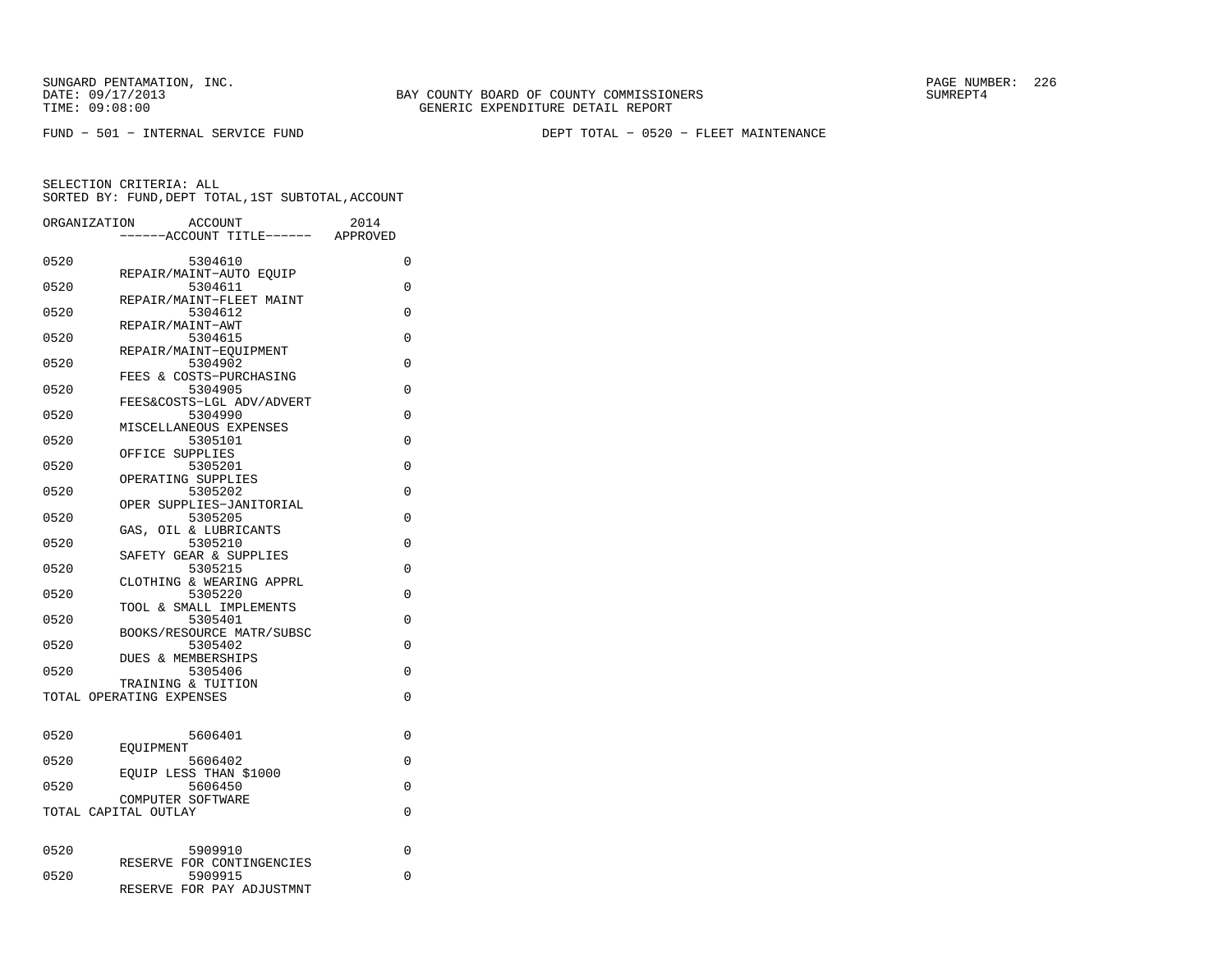FUND − 501 − INTERNAL SERVICE FUND DEPT TOTAL − 0520 − FLEET MAINTENANCE

SELECTION CRITERIA: ALLSORTED BY: FUND,DEPT TOTAL,1ST SUBTOTAL,ACCOUNT

| ORGANIZATION                 | ACCOUNT |                           | 2014     |  |
|------------------------------|---------|---------------------------|----------|--|
|                              |         | ------ACCOUNT TITLE------ | APPROVED |  |
| TOTAL NON-OPERATING EXPENSES |         |                           |          |  |

TOTAL FLEET MAINTENANCE 0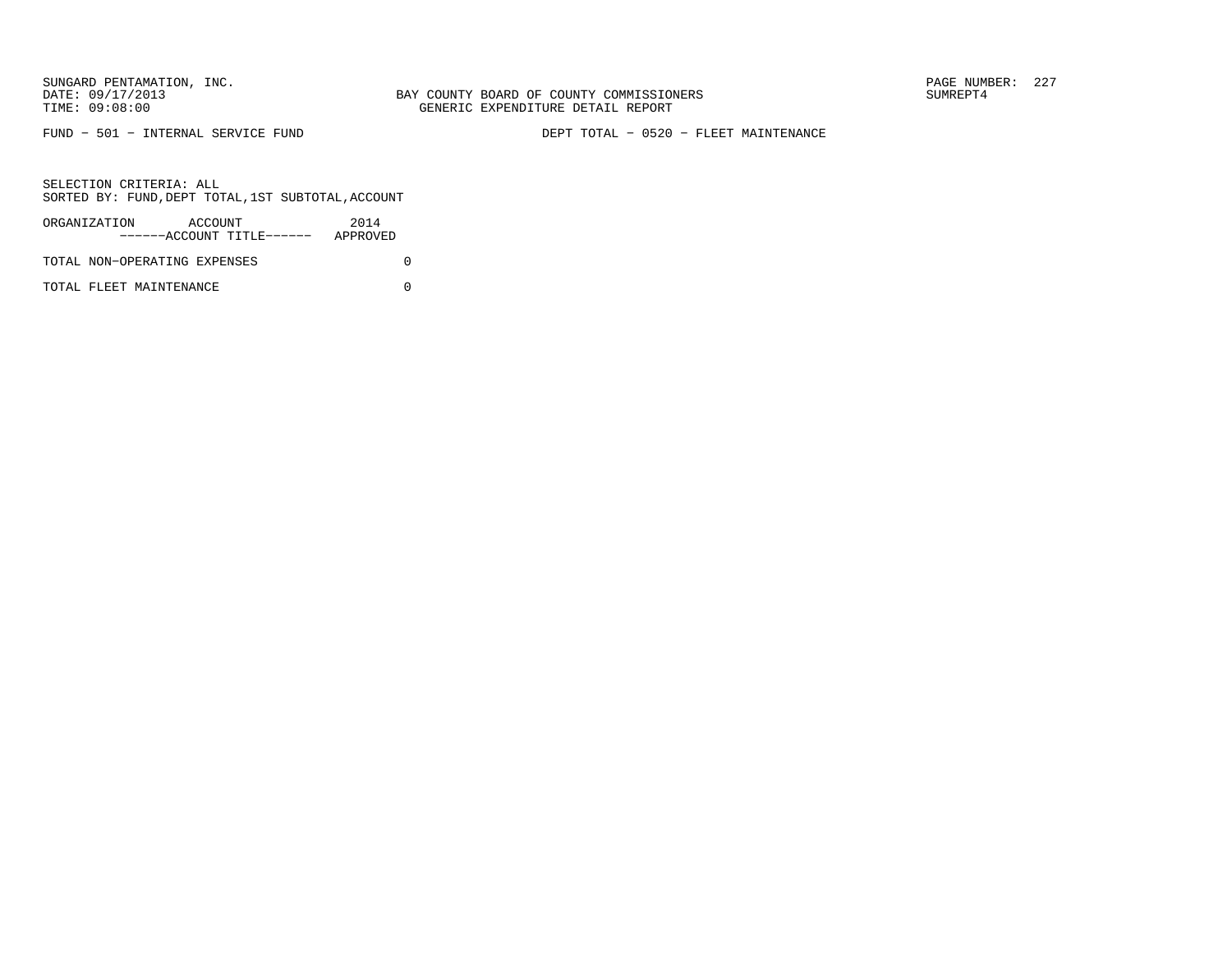FUND − 501 − INTERNAL SERVICE FUND DEPT TOTAL − 0522 − FACILITIES MAINTENANCE

| ORGANIZATION | <b>ACCOUNT</b><br>--ACCOUNT TITLE------                     | 2014<br>APPROVED |
|--------------|-------------------------------------------------------------|------------------|
| 0522         | 5101200<br>SALARIES & WAGES-REGULAR                         | 505,744          |
| 0522         | 5101205                                                     | 0                |
| 0522         | SALARIES & WAGES-DISASTER<br>5101400                        | 4,000            |
| 0522         | SALARIES & WAGES-OVERTIME<br>5102100<br>FICA TAXES-MATCHING | 38,995           |
| 0522         | 5102200                                                     | 38,252           |
| 0522         | RETIREMENT CONTRIBUTIONS<br>5102300                         | 94,490           |
| 0522         | LIFE & HEALTH INSURANCE<br>5102400                          | 26,480           |
| 0522         | WORKERS COMP. PREMIUMS<br>5102500                           | 0                |
|              | UNEMPLOYMENT COMPENSATION<br>TOTAL PERSONAL SERVICES        | 707,961          |
| 0522         | 5303106                                                     | 0                |
| 0522         | PROF SRV-PHYSICLS/MEDICAL<br>5303107                        | 200              |
| 0522         | SRV-SUBSTANCE TEST<br>PROF                                  | 0                |
|              | 5303110<br>PROF SRV-BACKGROUND CHECK                        |                  |
| 0522         | 5303401<br>CONTRACTED SERVICES                              | 85,622           |
| 0522         | 5303408<br>CONTR SRV-800 MHZ                                | 2,609            |
| 0522         | 5303425<br>CONTR SRV-ADMIN FEES                             | 0                |
| 0522         | 5303446<br>CONTR SRV-FACILITIES                             | $\Omega$         |
| 0522         | 5304001<br>TRAVEL/TRAINING NON-LOCAL                        | 2,500            |
| 0522         | 5304005                                                     | 0                |
| 0522         | TRAVEL-LOCAL<br>5304101                                     | 6,233            |
| 0522         | COMMUNICATIONS SERVICES<br>5304125                          | 8,500            |
| 0522         | POSTAGE/TRANSP/FREIGHT<br>5304301                           | 108,815          |
| 0522         | UTILITY SERVICES<br>5304410                                 | 4,780            |
| 0522         | RENTALS/LEASES-EOUIPMENT<br>5304501                         | 7,504            |
| 0522         | INSURANCE & BONDS<br>5304604<br>REPAIR/MAINT-BLD&GRD DEPT   | 0                |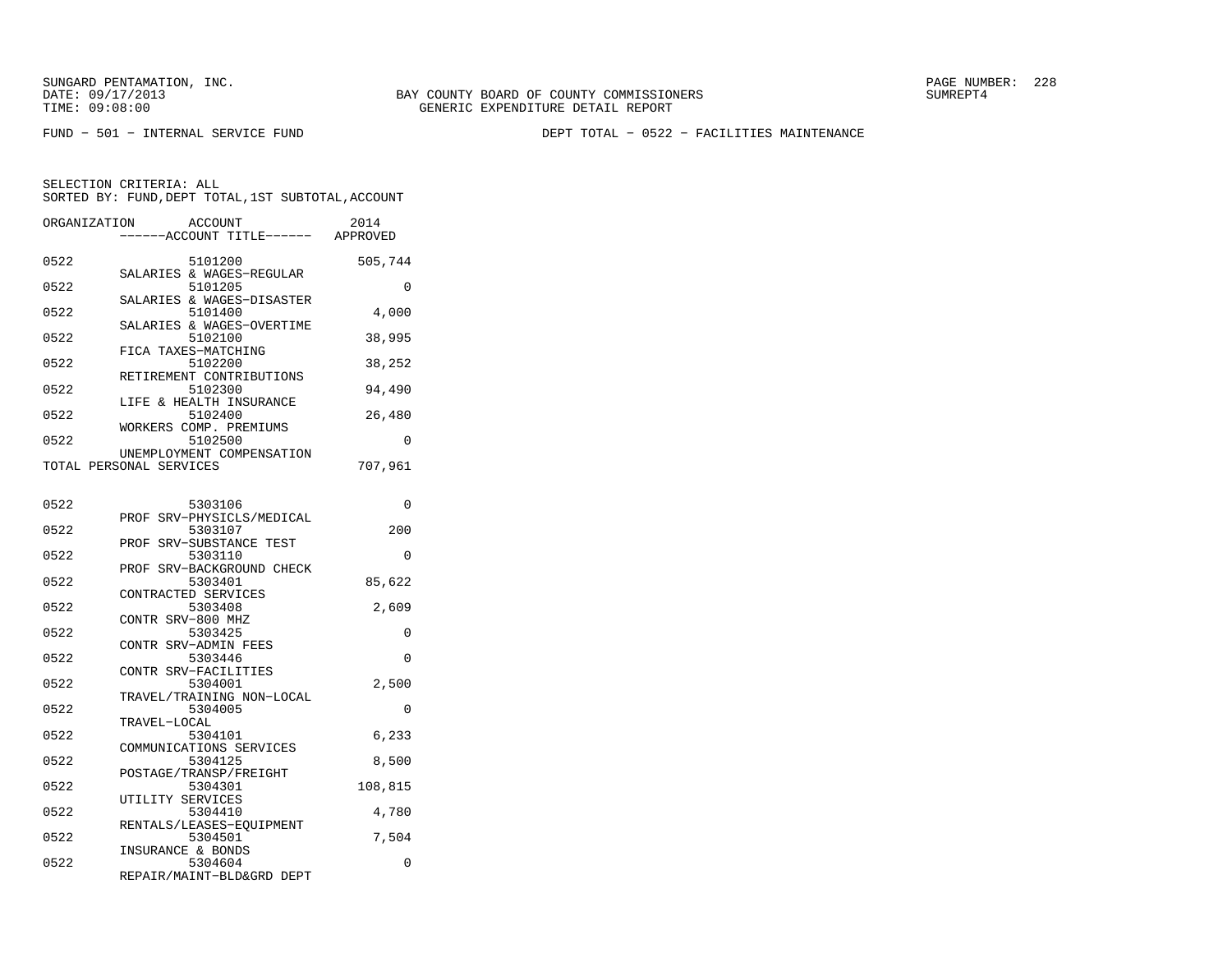FUND − 501 − INTERNAL SERVICE FUND DEPT TOTAL − 0522 − FACILITIES MAINTENANCE

|      | ORGANIZATION<br><b>ACCOUNT</b><br>---ACCOUNT TITLE------ APPROVED | 2014     |
|------|-------------------------------------------------------------------|----------|
| 0522 | 5304605                                                           | 64,317   |
| 0522 | REPAIR/MAINT-BLDG & GRND<br>5304606                               | 120,000  |
| 0522 | REPAIR/MAINT-OTHER BLDGS<br>5304610                               | 6,500    |
|      | REPAIR/MAINT-AUTO EQUIP                                           |          |
| 0522 | 5304611<br>REPAIR/MAINT-FLEET MAINT                               | 0        |
| 0522 | 5304612<br>REPAIR/MAINT-AWT                                       | 500      |
| 0522 | 5304615<br>REPAIR/MAINT-EQUIPMENT                                 | 9,610    |
| 0522 | 5304902                                                           | 1,341    |
| 0522 | FEES & COSTS-PURCHASING<br>5304905                                | 75       |
| 0522 | FEES&COSTS-LGL ADV/ADVERT<br>5304990                              | 50       |
| 0522 | MISCELLANEOUS EXPENSES<br>5305101                                 | 1,500    |
| 0522 | OFFICE SUPPLIES<br>5305201                                        | 8,500    |
| 0522 | OPERATING SUPPLIES<br>5305202                                     | 20,620   |
|      | OPER SUPPLIES-JANITORIAL                                          |          |
| 0522 | 5305205<br>GAS, OIL & LUBRICANTS                                  | 17,000   |
| 0522 | 5305210<br>SAFETY GEAR & SUPPLIES                                 | 1,000    |
| 0522 | 5305215<br>CLOTHING & WEARING APPRL                               | 5,000    |
| 0522 | 5305220<br>TOOL & SMALL IMPLEMENTS                                | 6,500    |
| 0522 | 5305401                                                           | 400      |
| 0522 | BOOKS/RESOURCE MATR/SUBSC<br>5305402                              | $\Omega$ |
| 0522 | <b>DUES &amp; MEMBERSHIPS</b><br>5305406                          | 2,500    |
|      | TRAINING & TUITION<br>TOTAL OPERATING EXPENSES                    | 492,176  |
|      |                                                                   |          |
| 0522 | 5606401<br>EOUIPMENT                                              | $\Omega$ |
| 0522 | 5606402<br>EQUIP LESS THAN \$1000                                 | 2,000    |
| 0522 | 5606450                                                           | $\Omega$ |
|      | COMPUTER SOFTWARE<br>TOTAL CAPITAL OUTLAY                         | 2,000    |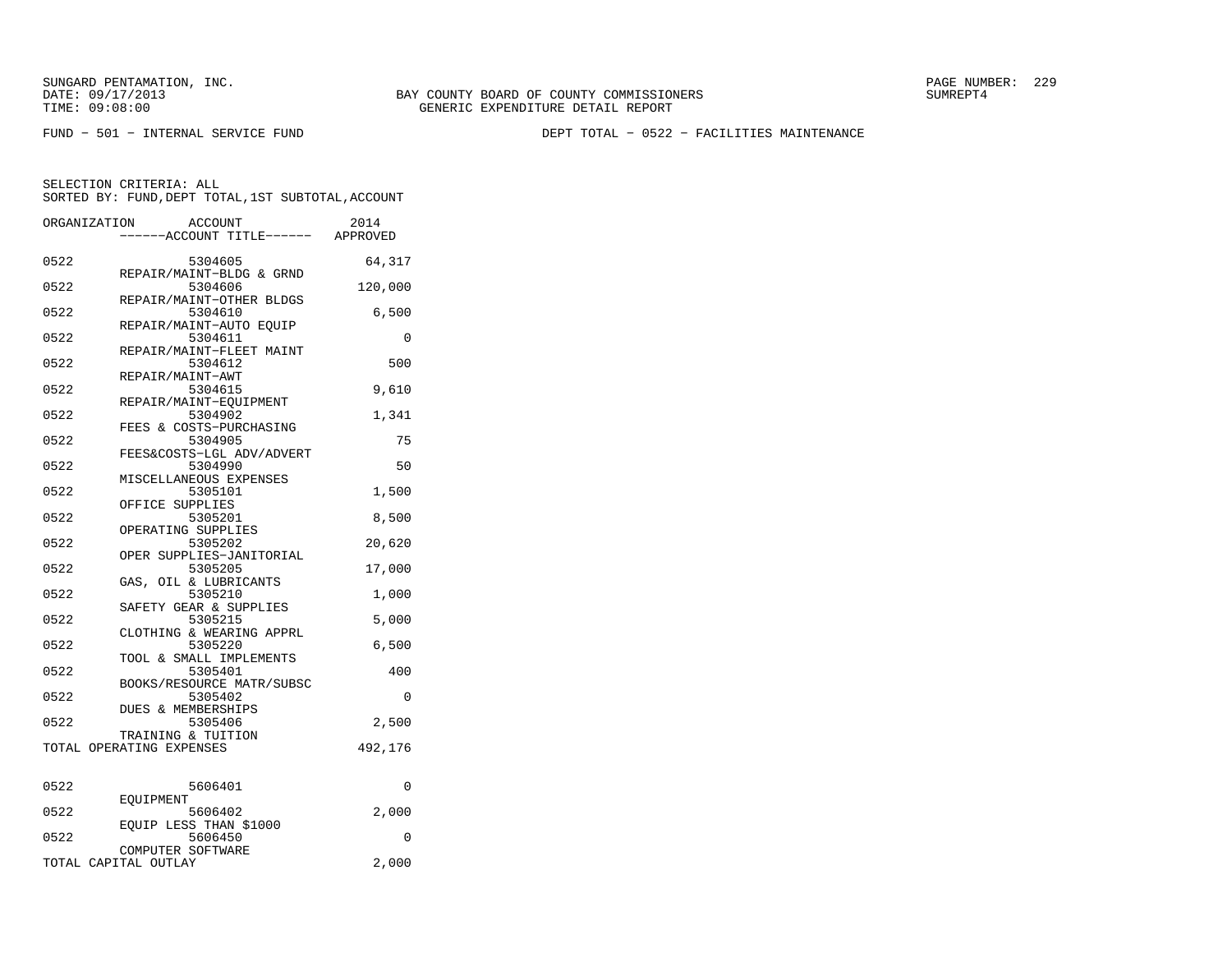BAY COUNTY BOARD OF COUNTY COMMISSIONERS TIME: 09:08:00 GENERIC EXPENDITURE DETAIL REPORT

FUND − 501 − INTERNAL SERVICE FUND DEPT TOTAL − 0522 − FACILITIES MAINTENANCE

|      | ORGANIZATION<br>ACCOUNT      | 2014      |
|------|------------------------------|-----------|
|      | ------ACCOUNT TITLE------    | APPROVED  |
|      |                              |           |
| 0522 | 5819120                      | O         |
|      | TRNSF-BUILDERS SVC (440)     |           |
| 0522 | 5905998                      | U         |
|      | DEPRECIATION EXPENSE         |           |
| 0522 | 5909910                      | O         |
|      | RESERVE FOR CONTINGENCIES    |           |
| 0522 | 5909915                      | O         |
|      | RESERVE FOR PAY ADJUSTMNT    |           |
|      | TOTAL NON-OPERATING EXPENSES | U         |
|      |                              |           |
|      | TOTAL FACILITIES MAINTENANCE | 1,202,137 |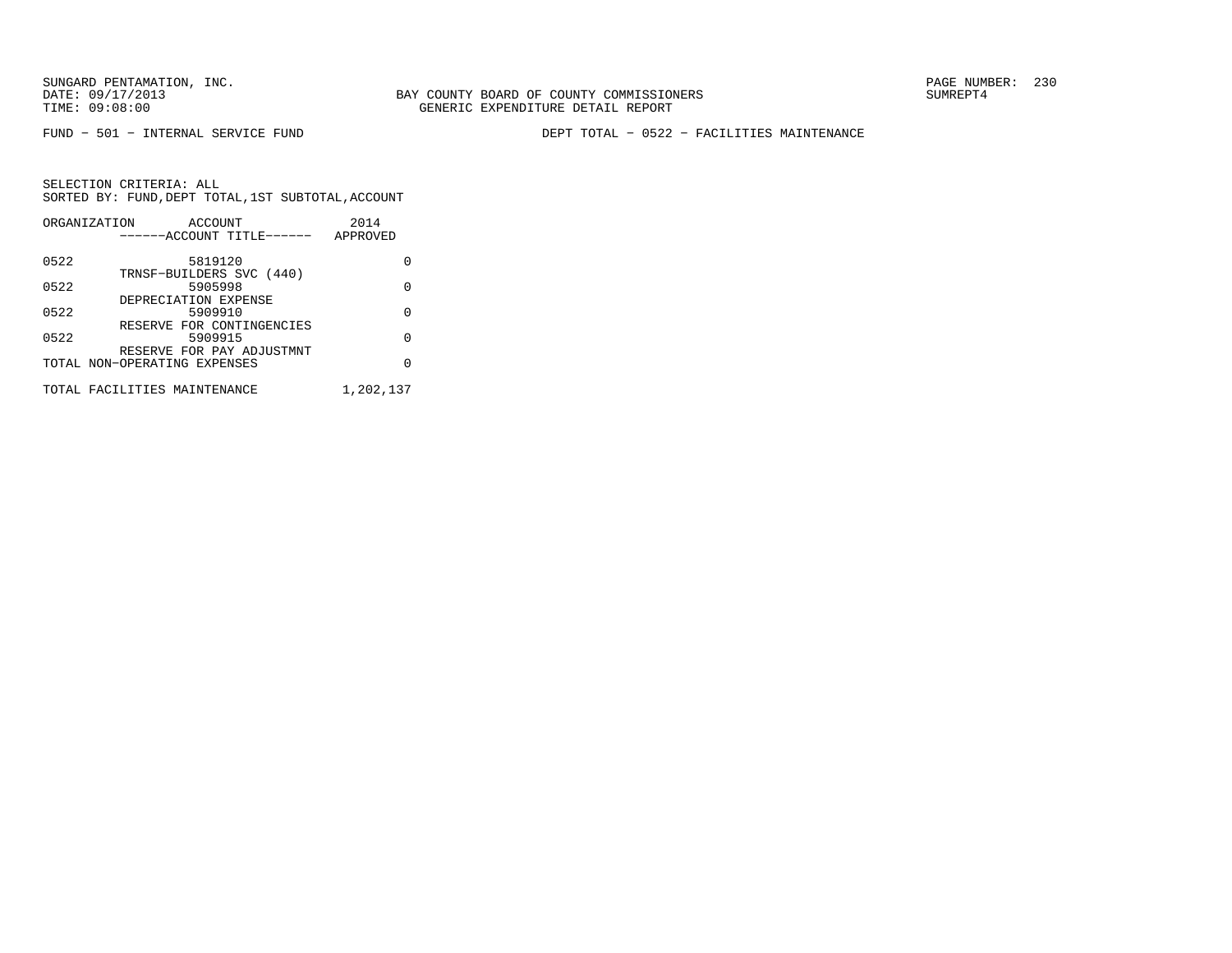FUND − 501 − INTERNAL SERVICE FUND DEPT TOTAL − 0525 − CENTRAL PURCHASING

| ORGANIZATION | ACCOUNT<br>---ACCOUNT TITLE------ APPROVED           | 2014     |
|--------------|------------------------------------------------------|----------|
| 0525         | 5101200<br>SALARIES & WAGES-REGULAR                  | 259,096  |
| 0525         | 5101400                                              | 500      |
| 0525         | SALARIES & WAGES-OVERTIME<br>5102100                 | 19,859   |
| 0525         | FICA TAXES-MATCHING<br>5102200                       | 18,493   |
| 0525         | RETIREMENT CONTRIBUTIONS<br>5102300                  | 29,244   |
| 0525         | LIFE & HEALTH INSURANCE<br>5102400                   | 1,115    |
| 0525         | WORKERS COMP. PREMIUMS<br>5102500                    | 0        |
|              | UNEMPLOYMENT COMPENSATION<br>TOTAL PERSONAL SERVICES | 328,307  |
| 0525         | 5303107                                              | 0        |
| 0525         | PROF<br>SRV-SUBSTANCE TEST<br>5303110                | 0        |
| 0525         | PROF SRV-BACKGROUND CHECK<br>5303401                 | 3,000    |
|              | CONTRACTED SERVICES                                  |          |
| 0525         | 5303425<br>CONTR SRV-ADMIN FEES                      | 1,560    |
| 0525         | 5303446<br>CONTR SRV-FACILITIES                      | 8,806    |
| 0525         | 5304001<br>TRAVEL/TRAINING NON-LOCAL                 | 500      |
| 0525         | 5304101<br>COMMUNICATIONS SERVICES                   | 1,029    |
| 0525         | 5304125<br>POSTAGE/TRANSP/FREIGHT                    | 250      |
| 0525         | 5304301                                              | 10,563   |
| 0525         | UTILITY SERVICES<br>5304410                          | 3,400    |
| 0525         | RENTALS/LEASES-EQUIPMENT<br>5304501                  | 7,794    |
| 0525         | INSURANCE & BONDS<br>5304605                         | 49,937   |
| 0525         | REPAIR/MAINT-BLDG & GRND<br>5304610                  | $\Omega$ |
| 0525         | REPAIR/MAINT-AUTO EQUIP<br>5304611                   | 0        |
| 0525         | REPAIR/MAINT-FLEET MAINT<br>5304612                  | 0        |
| 0525         | REPAIR/MAINT-AWT<br>5304615                          | 0        |
|              | REPAIR/MAINT-EQUIPMENT                               |          |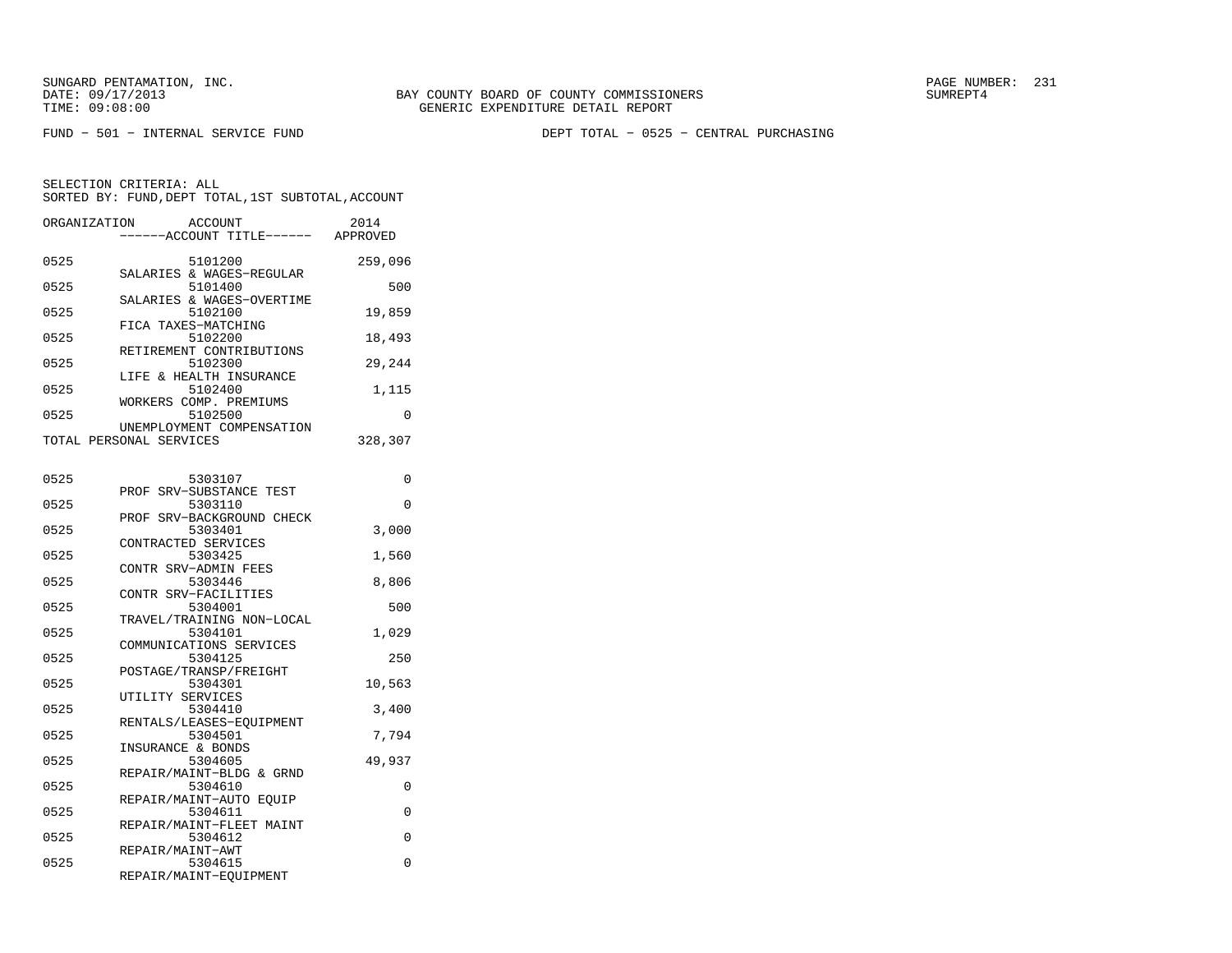FUND − 501 − INTERNAL SERVICE FUND DEPT TOTAL − 0525 − CENTRAL PURCHASING

| ORGANIZATION | <b>ACCOUNT</b>                       | 2014      |
|--------------|--------------------------------------|-----------|
|              | ---ACCOUNT TITLE------               | APPROVED  |
| 0525         | 5304701                              | $\Omega$  |
|              | PRINTING & BINDING                   |           |
| 0525         | 5304905<br>FEES&COSTS-LGL ADV/ADVERT | 250       |
| 0525         | 5304922                              | 100       |
|              | FEES & COSTS-PERMITS                 |           |
| 0525         | 5304990<br>MISCELLANEOUS EXPENSES    | $\Omega$  |
| 0525         | 5305101                              | 500       |
|              | OFFICE SUPPLIES                      |           |
| 0525         | 5305201                              | 500       |
| 0525         | OPERATING SUPPLIES<br>5305202        | $\Omega$  |
|              | OPER SUPPLIES-JANITORIAL             |           |
| 0525         | 5305205                              | $\Omega$  |
| 0525         | GAS, OIL & LUBRICANTS<br>5305210     | $\Omega$  |
|              | SAFETY GEAR & SUPPLIES               |           |
| 0525         | 5305215                              | 0         |
|              | CLOTHING & WEARING APPRL             |           |
| 0525         | 5305401<br>BOOKS/RESOURCE MATR/SUBSC | 100       |
| 0525         | 5305402                              | 680       |
|              | DUES & MEMBERSHIPS                   |           |
| 0525         | 5305406                              | 500       |
| 0525         | TRAINING & TUITION<br>5394915        | 0         |
|              | COGS-PARTS                           |           |
| 0525         | 5394920                              | 3,611,147 |
|              | COGS-GAS                             |           |
| 0525         | 5394925<br>COGS-OFFICE               | 0         |
| 0525         | 5394930                              | 0         |
|              | COGS-POSTAGE                         |           |
|              | TOTAL OPERATING EXPENSES             | 3,700,616 |
|              |                                      |           |
| 0525         | 5606401                              | 0         |
| 0525         | EOUIPMENT<br>5606402                 | 0         |
|              | EOUIP LESS THAN \$1000               |           |
| 0525         | 5606450                              | 0         |
|              | COMPUTER SOFTWARE                    |           |
|              | TOTAL CAPITAL OUTLAY                 | 0         |
|              |                                      |           |
| 0525         | 5819101                              | 0         |
| 0525         | TRNFS-GENERAL FUND (001)<br>5819127  | $\Omega$  |
|              | TRNSF-UTIL ADMIN (510)               |           |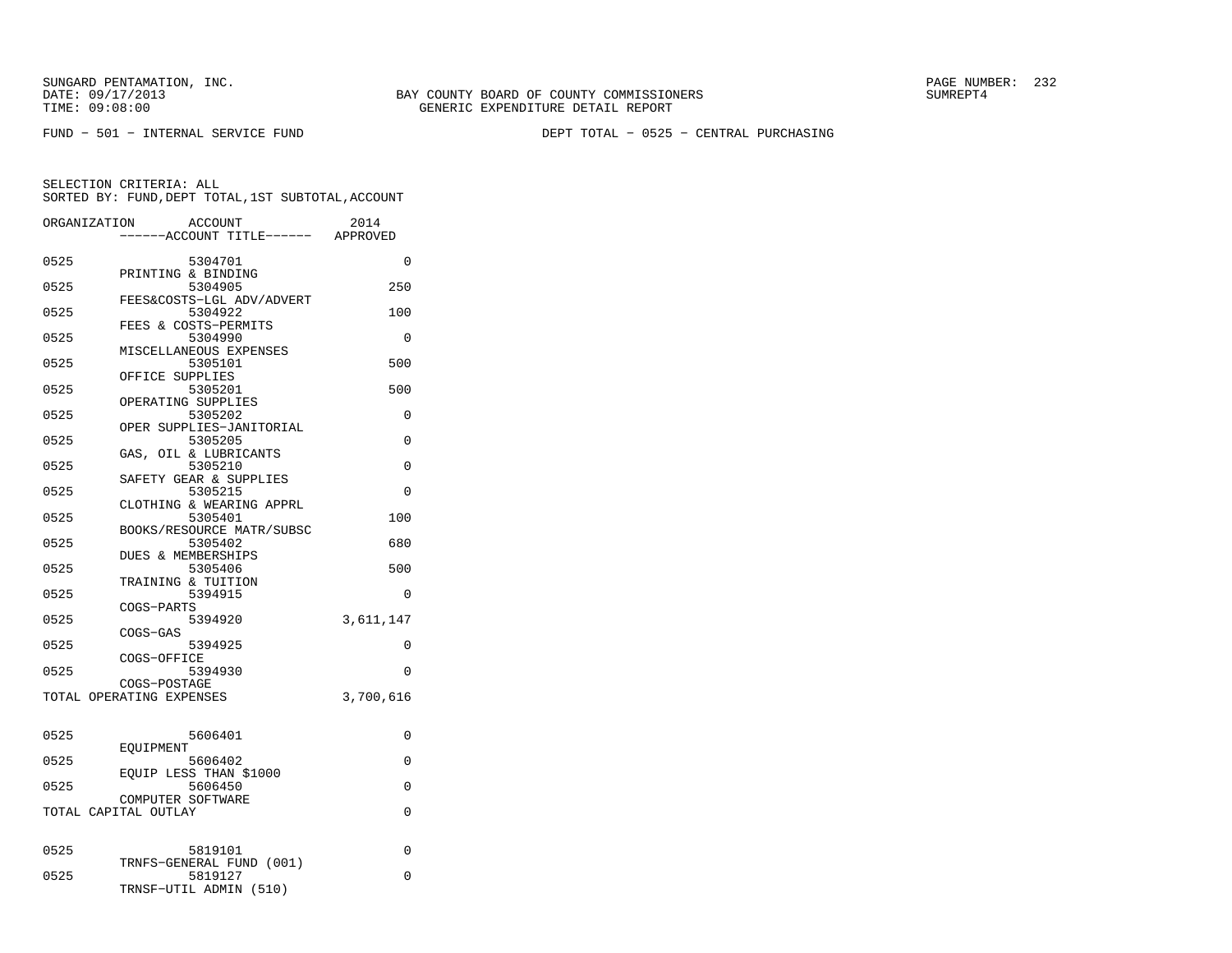FUND − 501 − INTERNAL SERVICE FUND DEPT TOTAL − 0525 − CENTRAL PURCHASING

|      | ORGANIZATION<br>ACCOUNT<br>------ACCOUNT TITLE------ | 2014<br>APPROVED |
|------|------------------------------------------------------|------------------|
|      |                                                      |                  |
| 0525 | 5905908                                              | U                |
|      | LOSS ON DISPOSAL                                     |                  |
| 0525 | 5909910                                              | 0                |
| 0525 | RESERVE FOR CONTINGENCIES<br>5909915                 | $\Omega$         |
|      | RESERVE FOR PAY ADJUSTMNT                            |                  |
| 0525 | 5909999                                              | 157              |
|      | RESERVE-CASH FORWARD                                 |                  |
|      | TOTAL NON-OPERATING EXPENSES                         | 157              |
|      | TOTAL CENTRAL PURCHASING                             | 4,029,080        |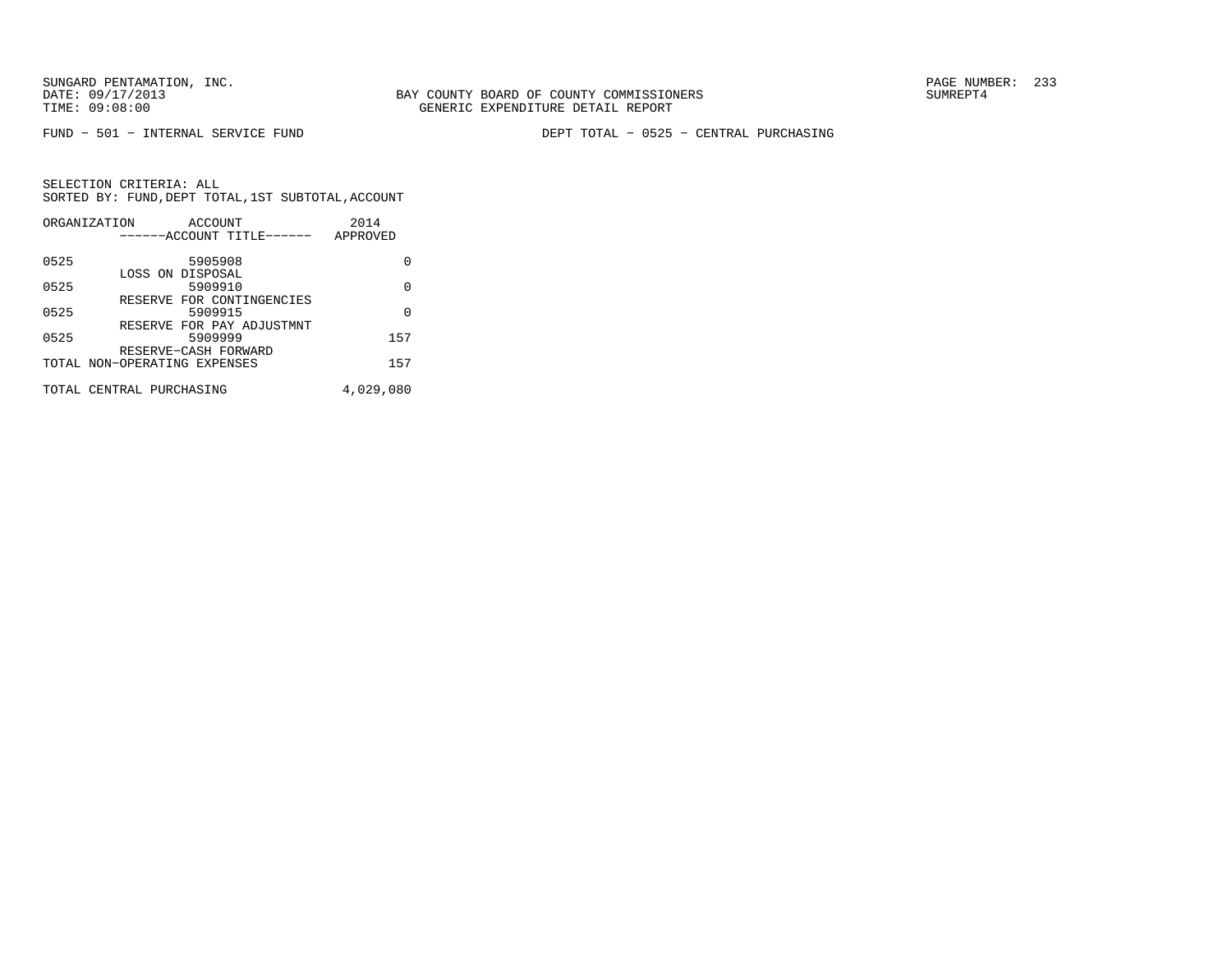FUND − 501 − INTERNAL SERVICE FUND DEPT TOTAL − 0526 − LABORATORY SERVICES

| ORGANIZATION | ACCOUNT<br>--ACCOUNT TITLE------                  | 2014<br>APPROVED |
|--------------|---------------------------------------------------|------------------|
|              |                                                   |                  |
| 0526         | 5101200                                           | 0                |
|              | SALARIES & WAGES-REGULAR                          |                  |
| 0526         | 5101400                                           | 0                |
| 0526         | SALARIES & WAGES-OVERTIME<br>5102100              | 0                |
|              | FICA TAXES-MATCHING                               |                  |
| 0526         | 5102200                                           | 0                |
|              | RETIREMENT CONTRIBUTIONS                          |                  |
| 0526         | 5102300                                           | 0                |
|              | LIFE & HEALTH INSURANCE                           |                  |
| 0526         | 5102400                                           | 0                |
|              | WORKERS COMP. PREMIUMS<br>TOTAL PERSONAL SERVICES | 0                |
|              |                                                   |                  |
|              |                                                   |                  |
| 0526         | 5303106                                           | 0                |
|              | PROF SRV-PHYSICLS/MEDICAL                         |                  |
| 0526         | 5303107                                           | 0                |
|              | SRV-SUBSTANCE TEST<br>PROF                        |                  |
| 0526         | 5303110                                           | 0                |
| 0526         | SRV-BACKGROUND CHECK<br>PROF<br>5303401           | 0                |
|              | CONTRACTED SERVICES                               |                  |
| 0526         | 5303410                                           | 0                |
|              | CONTR SRV-JANITORIAL                              |                  |
| 0526         | 5303425                                           | 0                |
|              | CONTR SRV-ADMIN FEES                              |                  |
| 0526         | 5303464                                           | 0                |
| 0526         | CONTR SRV-LAB<br>5304001                          | 0                |
|              | TRAVEL/TRAINING NON-LOCAL                         |                  |
| 0526         | 5304005                                           | 0                |
|              | TRAVEL-LOCAL                                      |                  |
| 0526         | 5304101                                           | 0                |
|              | COMMUNICATIONS SERVICES                           |                  |
| 0526         | 5304125                                           | 0                |
| 0526         | POSTAGE/TRANSP/FREIGHT<br>5304130                 | 0                |
|              | POSTAGE-LAB SAMPLES                               |                  |
| 0526         | 5304301                                           | 0                |
|              | UTILITY SERVICES                                  |                  |
| 0526         | 5304501                                           | 0                |
|              | INSURANCE & BONDS                                 |                  |
| 0526         | 5304605                                           | 0                |
| 0526         | REPAIR/MAINT-BLDG & GRND<br>5304610               | 0                |
|              | REPAIR/MAINT-AUTO EQUIP                           |                  |
| 0526         | 5304611                                           | 0                |
|              | REPAIR/MAINT-FLEET MAINT                          |                  |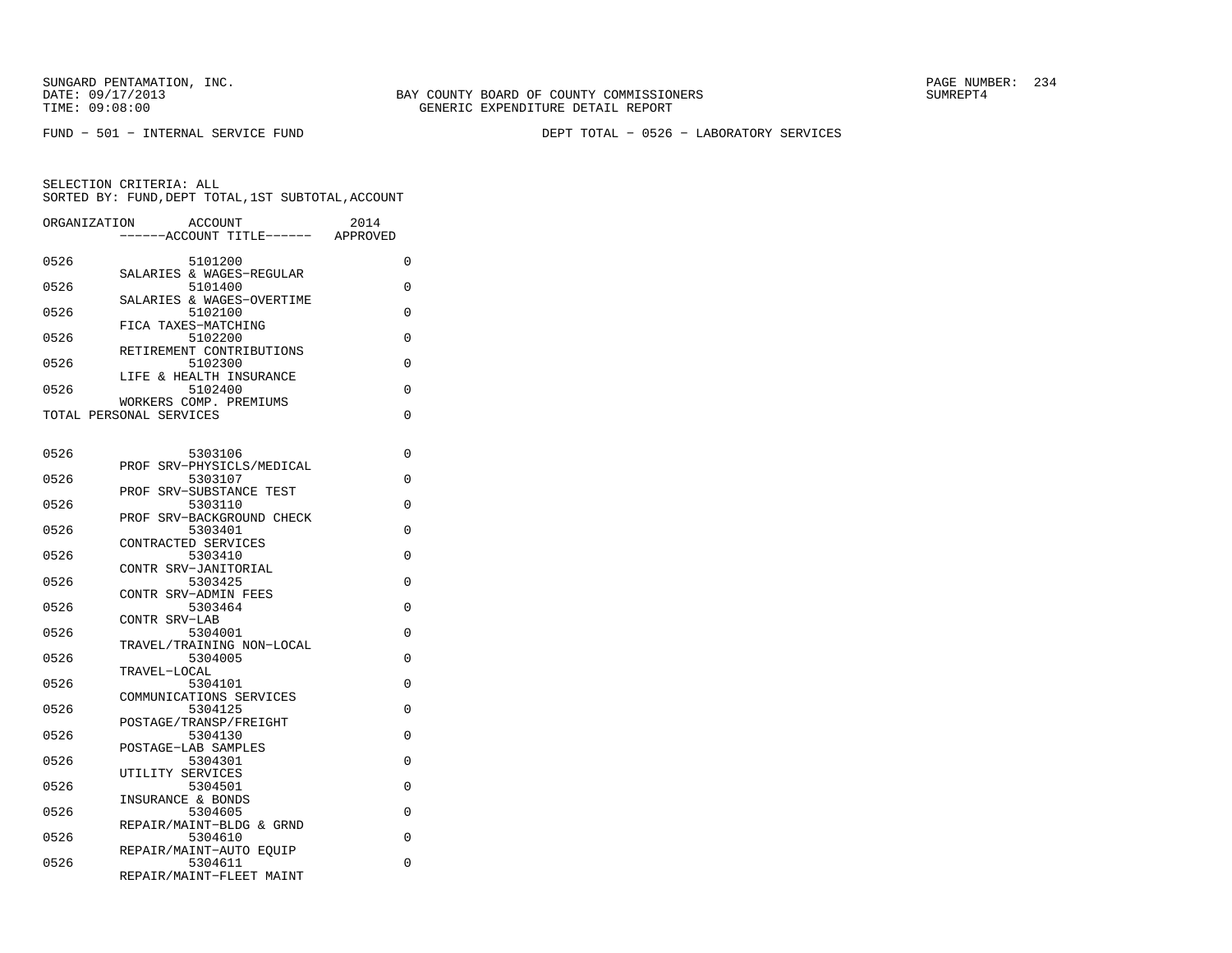FUND − 501 − INTERNAL SERVICE FUND DEPT TOTAL − 0526 − LABORATORY SERVICES

|      | <b>ACCOUNT</b><br>ORGANIZATION                 | 2014        |
|------|------------------------------------------------|-------------|
|      | ----ACCOUNT TITLE------ APPROVED               |             |
| 0526 | 5304615                                        | 0           |
|      | REPAIR/MAINT-EOUIPMENT                         |             |
| 0526 | 5304902<br>FEES & COSTS-PURCHASING             | 0           |
| 0526 | 5304905                                        | $\Omega$    |
|      | FEES&COSTS-LGL ADV/ADVERT                      |             |
| 0526 | 5304990                                        | $\Omega$    |
| 0526 | MISCELLANEOUS EXPENSES<br>5305101              | $\Omega$    |
|      | OFFICE SUPPLIES                                |             |
| 0526 | 5305201                                        | 0           |
|      | OPERATING SUPPLIES                             |             |
| 0526 | 5305202<br>OPER SUPPLIES-JANITORIAL            | 0           |
| 0526 | 5305205                                        | $\Omega$    |
|      | GAS, OIL & LUBRICANTS                          |             |
| 0526 | 5305210                                        | $\Omega$    |
| 0526 | SAFETY GEAR & SUPPLIES<br>5305215              | 0           |
|      | CLOTHING & WEARING APPRL                       |             |
| 0526 | 5305220                                        | 0           |
|      | TOOL & SMALL IMPLEMENTS                        |             |
| 0526 | 5305240<br>OPER SUPPLIES-LAB                   | 0           |
| 0526 | 5305401                                        | 0           |
|      | BOOKS/RESOURCE MATR/SUBSC                      |             |
| 0526 | 5305402                                        | $\Omega$    |
| 0526 | DUES & MEMBERSHIPS<br>5305406                  | 0           |
|      | TRAINING & TUITION                             |             |
|      | TOTAL OPERATING EXPENSES                       | $\Omega$    |
|      |                                                |             |
| 0526 | 5606401                                        | 0           |
|      | <b>EOUIPMENT</b>                               |             |
| 0526 | 5606402                                        | $\Omega$    |
|      | EOUIP LESS THAN \$1000<br>TOTAL CAPITAL OUTLAY | 0           |
|      |                                                |             |
|      |                                                |             |
| 0526 | 5909910<br>RESERVE FOR CONTINGENCIES           | $\Omega$    |
| 0526 | 5909915                                        | 0           |
|      | RESERVE FOR PAY ADJUSTMNT                      |             |
|      | TOTAL NON-OPERATING EXPENSES                   | $\Omega$    |
|      | TOTAL LABORATORY SERVICES                      | 0           |
|      | TOTAL INTERNAL SERVICE FUND                    | 5, 231, 217 |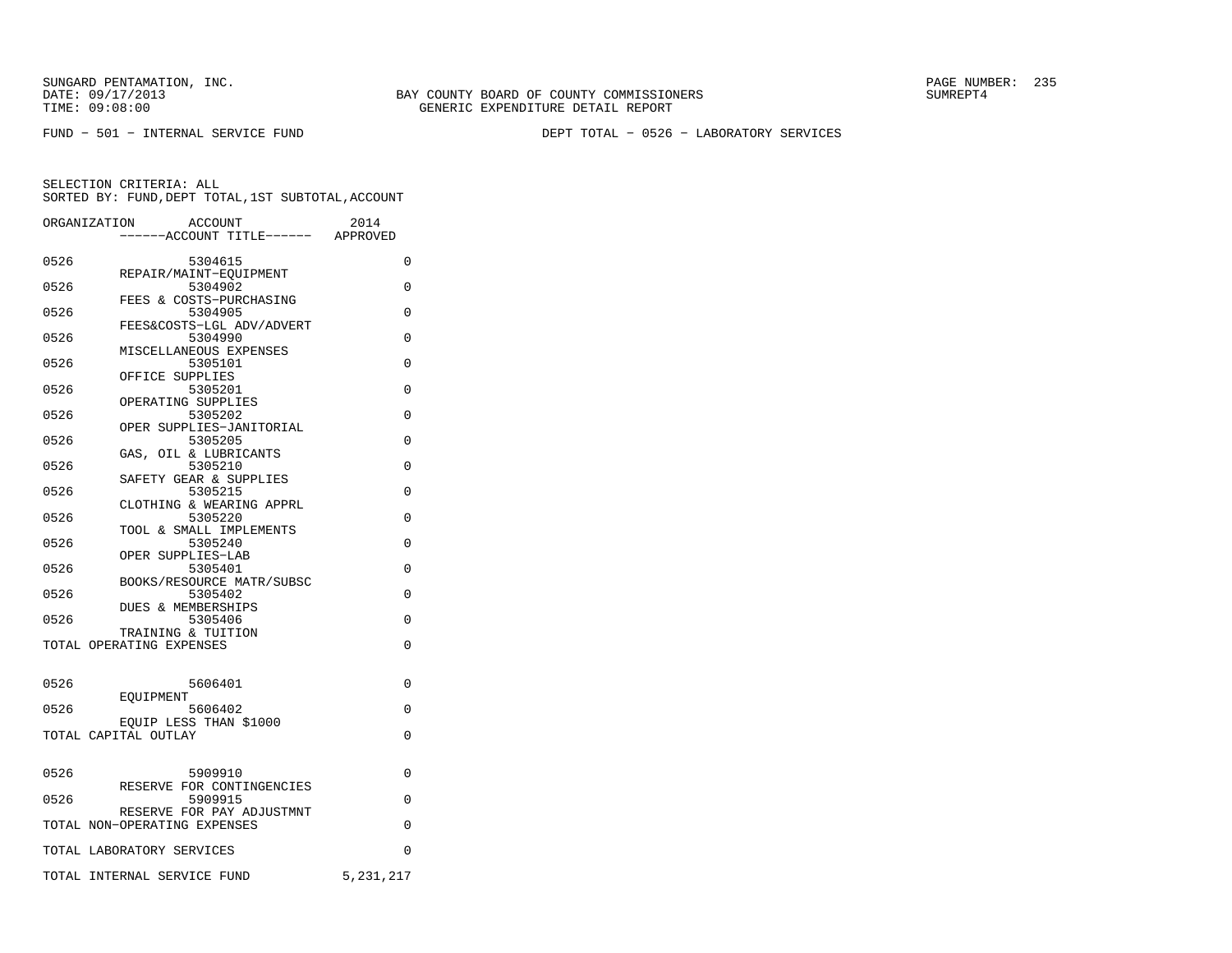FUND − 505 − WORKERS COMPENSATION DEPT TOTAL − − TITLE NOT FOUND

|     | ORGANIZATION                 | ACCOUNT                   |  | 2014     |  |
|-----|------------------------------|---------------------------|--|----------|--|
|     |                              | ------ACCOUNT TITLE------ |  | APPROVED |  |
|     |                              |                           |  |          |  |
| 505 |                              | 5819107                   |  |          |  |
|     |                              | TRNSF-WORKERS COMP (505)  |  |          |  |
|     | TOTAL NON-OPERATING EXPENSES |                           |  |          |  |
|     |                              |                           |  |          |  |
|     | TOTAL TITLE NOT FOUND        |                           |  |          |  |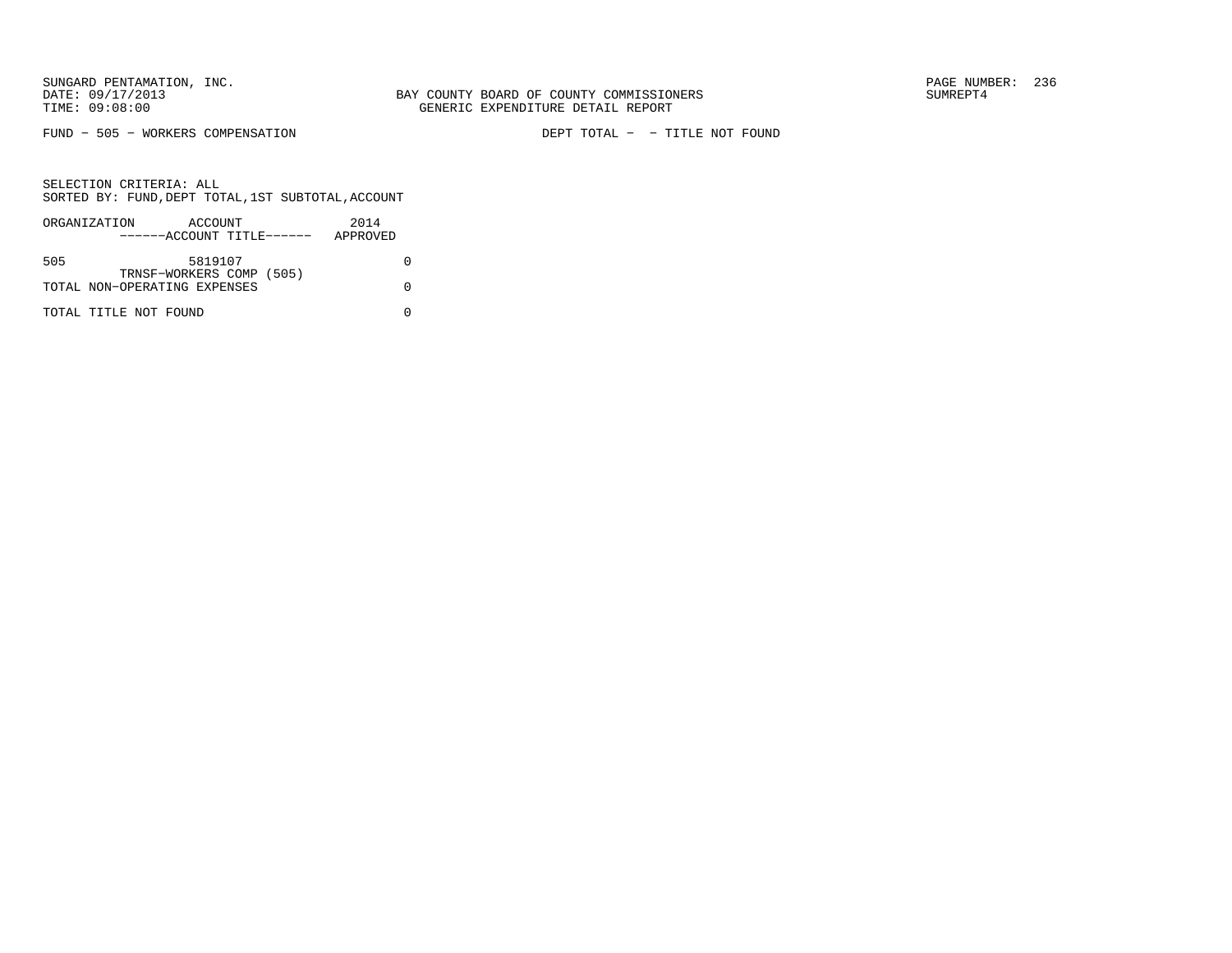BAY COUNTY BOARD OF COUNTY COMMISSIONERS TIME: 09:08:00 GENERIC EXPENDITURE DETAIL REPORT

FUND − 505 − WORKERS COMPENSATION DEPT TOTAL − 0530 − WORKERS COMPENSATION

SELECTION CRITERIA: ALL

SORTED BY: FUND,DEPT TOTAL,1ST SUBTOTAL,ACCOUNT

| ORGANIZATION | ACCOUNT<br>---ACCOUNT TITLE------ APPROVED           | 2014     |
|--------------|------------------------------------------------------|----------|
| 0530         | 5101200                                              | 101,894  |
| 0530         | SALARIES & WAGES-REGULAR<br>5101400                  | 1,000    |
| 0530         | SALARIES & WAGES-OVERTIME<br>5102100                 | 7,871    |
| 0530         | FICA TAXES-MATCHING<br>5102200                       | 7,329    |
| 0530         | RETIREMENT CONTRIBUTIONS<br>5102300                  | 19,560   |
| 0530         | LIFE & HEALTH INSURANCE<br>5102400                   | 440      |
| 0530         | WORKERS COMP. PREMIUMS<br>5102500                    | $\Omega$ |
|              | UNEMPLOYMENT COMPENSATION<br>TOTAL PERSONAL SERVICES | 138,094  |
| 0530         | 5303106                                              | 0        |
| 0530         | SRV-PHYSICLS/MEDICAL<br>PROF<br>5303107              | 0        |
| 0530         | SRV-SUBSTANCE TEST<br>PROF<br>5303110                | 0        |
| 0530         | PROF SRV-BACKGROUND CHECK<br>5303401                 | 26,100   |
| 0530         | CONTRACTED SERVICES<br>5303410                       | 0        |
| 0530         | CONTR SRV-JANITORIAL<br>5303425                      | 780      |
| 0530         | CONTR SRV-ADMIN FEES<br>5303446                      |          |
|              | CONTR SRV-FACILITIES                                 | 1,874    |
| 0530         | 5304001<br>TRAVEL/TRAINING NON-LOCAL                 | 4,250    |
| 0530         | 5304101<br>COMMUNICATIONS SERVICES                   | 725      |
| 0530         | 5304125<br>POSTAGE/TRANSP/FREIGHT                    | 100      |
| 0530         | 5304301<br>UTILITY SERVICES                          | 4,517    |
| 0530         | 5304405<br>RENTALS/LEASES-BUILDINGS                  | 0        |
| 0530         | 5304410<br>RENTALS/LEASES-EQUIPMENT                  | 760      |
| 0530         | 5304501<br>INSURANCE & BONDS                         | 0        |
| 0530         | 5304503<br>STATE SELF INS ASSESSMENT                 | 32,000   |
| 0530         | 5304504<br>WORKERS COMP CLAIMS                       | 550,000  |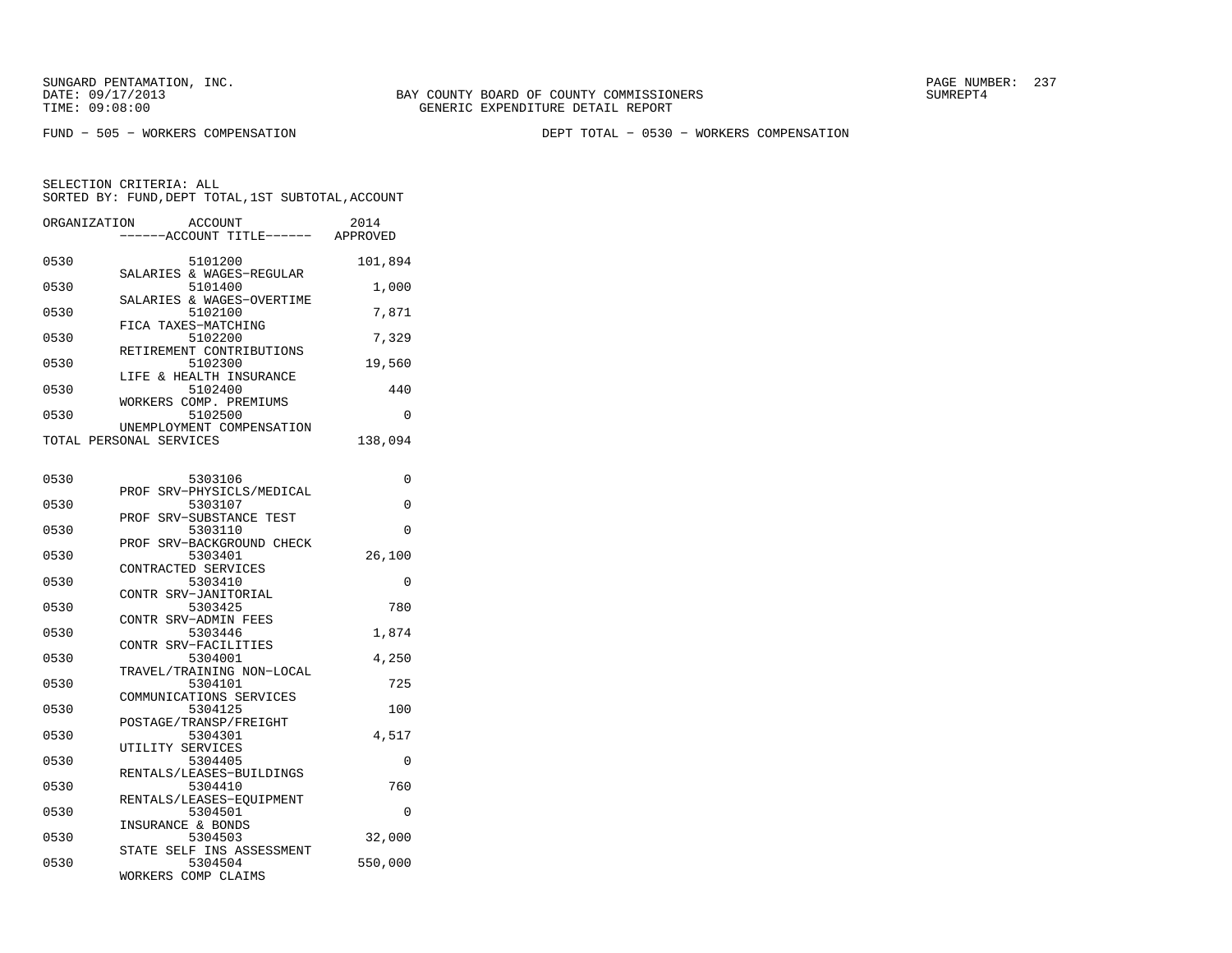FUND − 505 − WORKERS COMPENSATION DEPT TOTAL − 0530 − WORKERS COMPENSATION

SELECTION CRITERIA: ALL

SORTED BY: FUND,DEPT TOTAL,1ST SUBTOTAL,ACCOUNT

| ORGANIZATION             |                   | <b>ACCOUNT</b><br>---ACCOUNT TITLE------ APPROVED       | 2014     |
|--------------------------|-------------------|---------------------------------------------------------|----------|
| 0530                     |                   | 5304512<br>INSURANCE-PREM-W/C EXCESS                    | 170,000  |
| 0530                     |                   | 5304605<br>REPAIR/MAINT-BLDG & GRND                     | 2,112    |
| 0530                     |                   | 5304615                                                 | 0        |
| 0530                     |                   | REPAIR/MAINT-EQUIPMENT<br>5304701<br>PRINTING & BINDING | $\Omega$ |
| 0530                     |                   | 5304902<br>FEES & COSTS-PURCHASING                      | 804      |
| 0530                     |                   | 5304905<br>FEES&COSTS-LGL ADV/ADVERT                    | 0        |
| 0530                     |                   | 5304990                                                 | 0        |
| 0530                     |                   | MISCELLANEOUS EXPENSES<br>5305101                       | 1,000    |
| 0530                     | OFFICE SUPPLIES   | 5305201                                                 | 500      |
| 0530                     |                   | OPERATING SUPPLIES<br>5305202                           | 0        |
| 0530                     |                   | OPER SUPPLIES-JANITORIAL<br>5305210                     | 1,800    |
| 0530                     |                   | SAFETY GEAR & SUPPLIES<br>5305215                       | 130      |
| 0530                     |                   | CLOTHING & WEARING APPRL<br>5305226                     | 30,000   |
| 0530                     |                   | EMPLOYEE INCENTIVE<br>5305401                           | 1,500    |
| 0530                     |                   | BOOKS/RESOURCE MATR/SUBSC<br>5305402                    | 750      |
| 0530                     |                   | DUES & MEMBERSHIPS<br>5305406                           | 3,000    |
| TOTAL OPERATING EXPENSES |                   | TRAINING & TUITION                                      | 832,702  |
| 0530                     |                   | 5606401                                                 | 0        |
| 0530                     | EOUIPMENT         | 5606402                                                 | 0        |
| 0530                     |                   | EQUIP LESS THAN \$1000<br>5606450                       | 0        |
| TOTAL CAPITAL OUTLAY     | COMPUTER SOFTWARE |                                                         | 0        |
|                          |                   |                                                         |          |
| 0530                     |                   | 5819101<br>TRNFS-GENERAL FUND (001)                     | 0        |
| 0530                     |                   | 5905998<br>DEPRECIATION EXPENSE                         | $\Omega$ |
| 0530                     |                   | 5909910<br>RESERVE FOR CONTINGENCIES                    | 75,000   |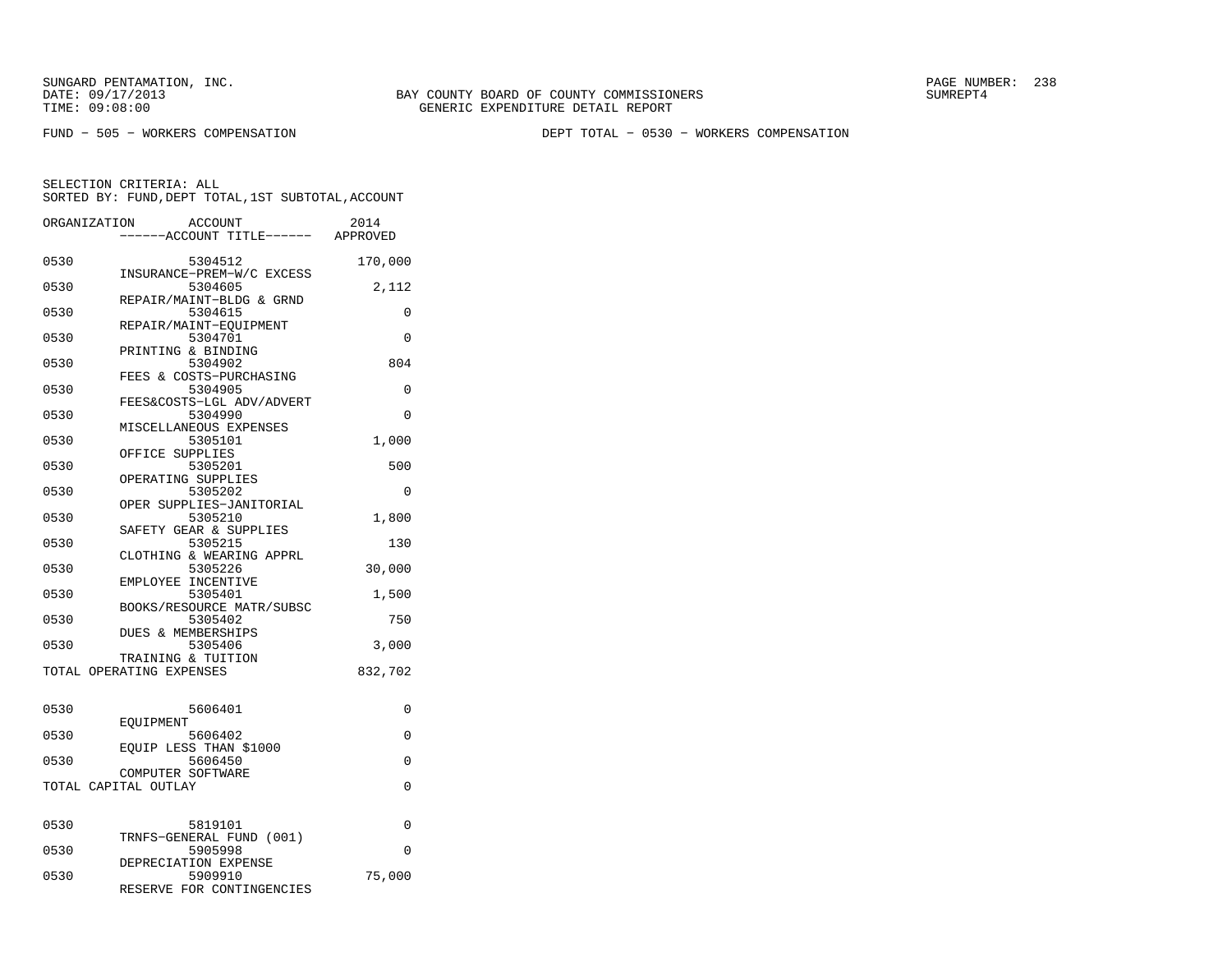FUND − 505 − WORKERS COMPENSATION DEPT TOTAL − 0530 − WORKERS COMPENSATION

|      | ORGANIZATION                 | ACCOUNT                                                      | 2014      |
|------|------------------------------|--------------------------------------------------------------|-----------|
|      |                              | ------ACCOUNT TITLE------                                    | APPROVED  |
| 0530 |                              | 5909915                                                      |           |
| 0530 |                              | RESERVE FOR PAY ADJUSTMNT<br>5909999<br>RESERVE-CASH FORWARD | 45,770    |
|      | TOTAL NON-OPERATING EXPENSES |                                                              | 120,770   |
|      | TOTAL WORKERS COMPENSATION   |                                                              | 1,091,566 |
|      | TOTAL WORKERS COMPENSATION   |                                                              | 1,091,566 |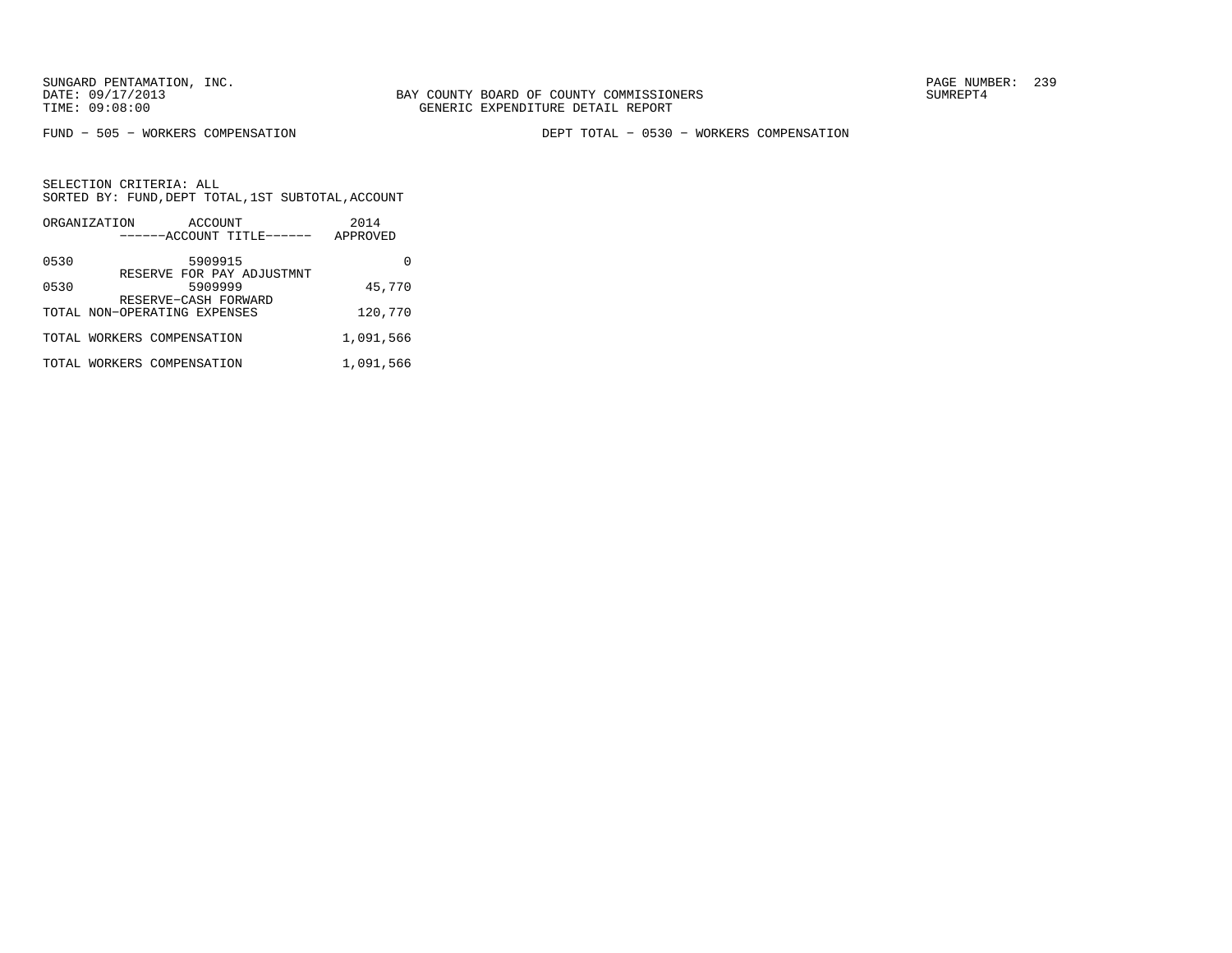FUND − 506 − INSURANCE FUND DEPT TOTAL − − TITLE NOT FOUND

|     | ORGANIZATION                 | ACCOUNT               |                           | 2014     |  |
|-----|------------------------------|-----------------------|---------------------------|----------|--|
|     |                              |                       | ------ACCOUNT TITLE------ | APPROVED |  |
|     |                              |                       |                           |          |  |
| 506 |                              | 5819110               |                           |          |  |
|     |                              | TRNSF-INSURANCE (506) |                           |          |  |
|     | TOTAL NON-OPERATING EXPENSES |                       |                           |          |  |
|     |                              |                       |                           |          |  |
|     | TOTAL TITLE NOT FOUND        |                       |                           |          |  |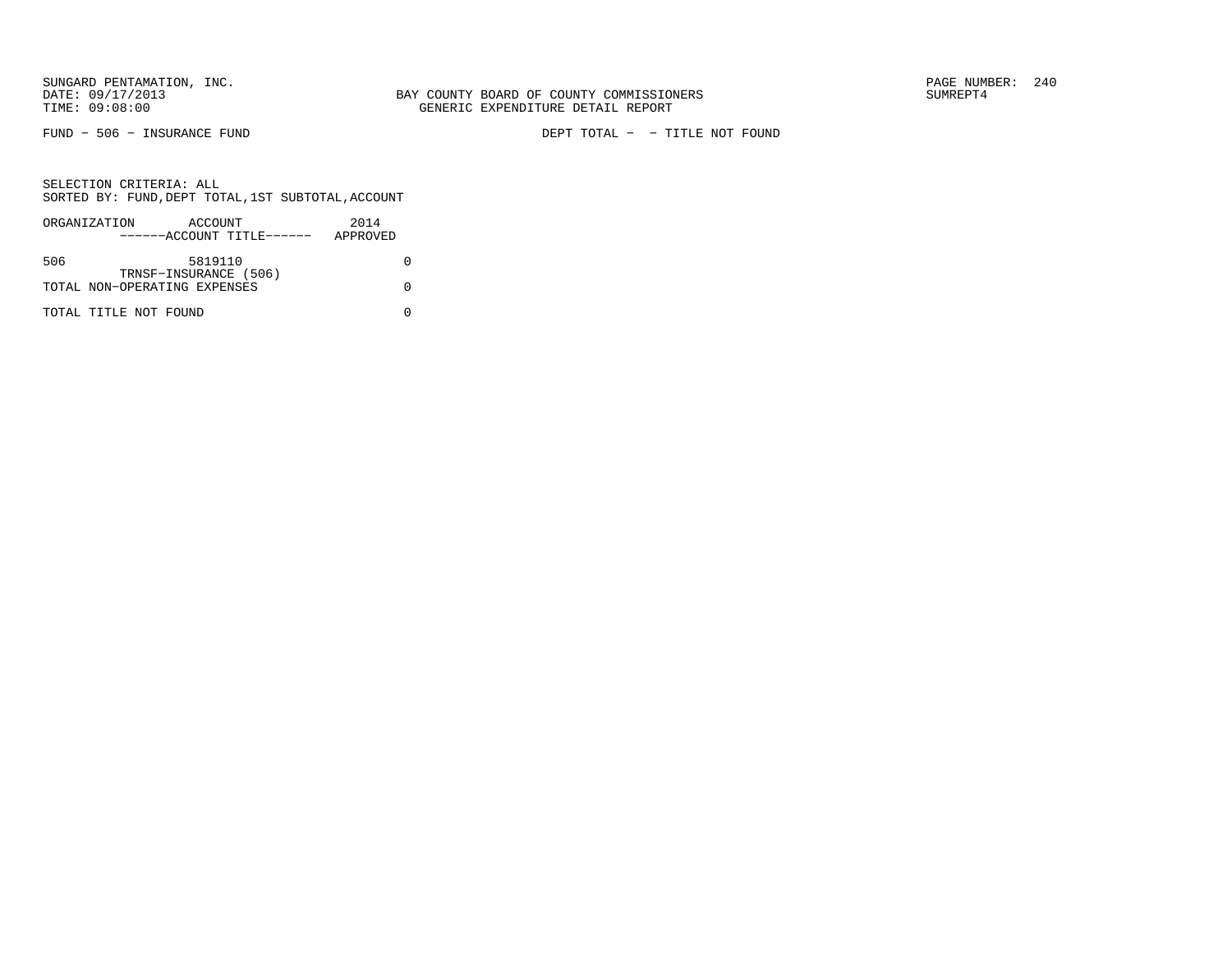FUND − 506 − INSURANCE FUND DEPT TOTAL − 0536 − INSURANCE

| ORGANIZATION | <b>ACCOUNT</b>                      | 2014     |
|--------------|-------------------------------------|----------|
|              | ----ACCOUNT TITLE------             | APPROVED |
|              |                                     |          |
| 0536         | 5101200                             | 99,292   |
| 0536         | SALARIES & WAGES-REGULAR<br>5101400 | 1,000    |
|              | SALARIES & WAGES-OVERTIME           |          |
| 0536         | 5102100                             | 7,672    |
|              | FICA TAXES-MATCHING                 |          |
| 0536         | 5102200                             | 7,144    |
|              | RETIREMENT CONTRIBUTIONS            |          |
| 0536         | 5102300                             | 3,983    |
| 0536         | LIFE & HEALTH INSURANCE<br>5102400  | 429      |
|              | WORKERS COMP. PREMIUMS              |          |
| 0536         | 5102500                             | 0        |
|              | UNEMPLOYMENT COMPENSATION           |          |
|              | TOTAL PERSONAL SERVICES             | 119,520  |
|              |                                     |          |
|              |                                     |          |
| 0536         | 5143105                             | 0        |
| 0536         | PROF SRV-OTHER ATTNY<br>5303106     | 0        |
|              | PROF SRV-PHYSICLS/MEDICAL           |          |
| 0536         | 5303107                             | 0        |
|              | PROF SRV-SUBSTANCE TEST             |          |
| 0536         | 5303401                             | 20,000   |
|              | CONTRACTED SERVICES                 |          |
| 0536         | 5303410                             | 0        |
|              | CONTR SRV-JANITORIAL                |          |
| 0536         | 5303425<br>CONTR SRV-ADMIN FEES     | 1,560    |
| 0536         | 5303446                             | 2,123    |
|              | CONTR SRV-FACILITIES                |          |
| 0536         | 5304001                             | 0        |
|              | TRAVEL/TRAINING NON-LOCAL           |          |
| 0536         | 5304101                             | $\Omega$ |
|              | COMMUNICATIONS SERVICES             |          |
| 0536         | 5304125                             | 0        |
| 0536         | POSTAGE/TRANSP/FREIGHT<br>5304301   | 4,517    |
|              | UTILITY SERVICES                    |          |
| 0536         | 5304410                             | 1,000    |
|              | RENTALS/LEASES-EOUIPMENT            |          |
| 0536         | 5304501                             | 40,739   |
|              | INSURANCE & BONDS                   |          |
| 0536         | 5304504                             | $\Omega$ |
|              | WORKERS COMP CLAIMS                 |          |
| 0536         | 5304510<br>INSURANCE-PREMIUMS MSTU  | 290,000  |
| 0536         | 5304515                             | 70,000   |
|              | INSURANCE-COMMRCL FLEET             |          |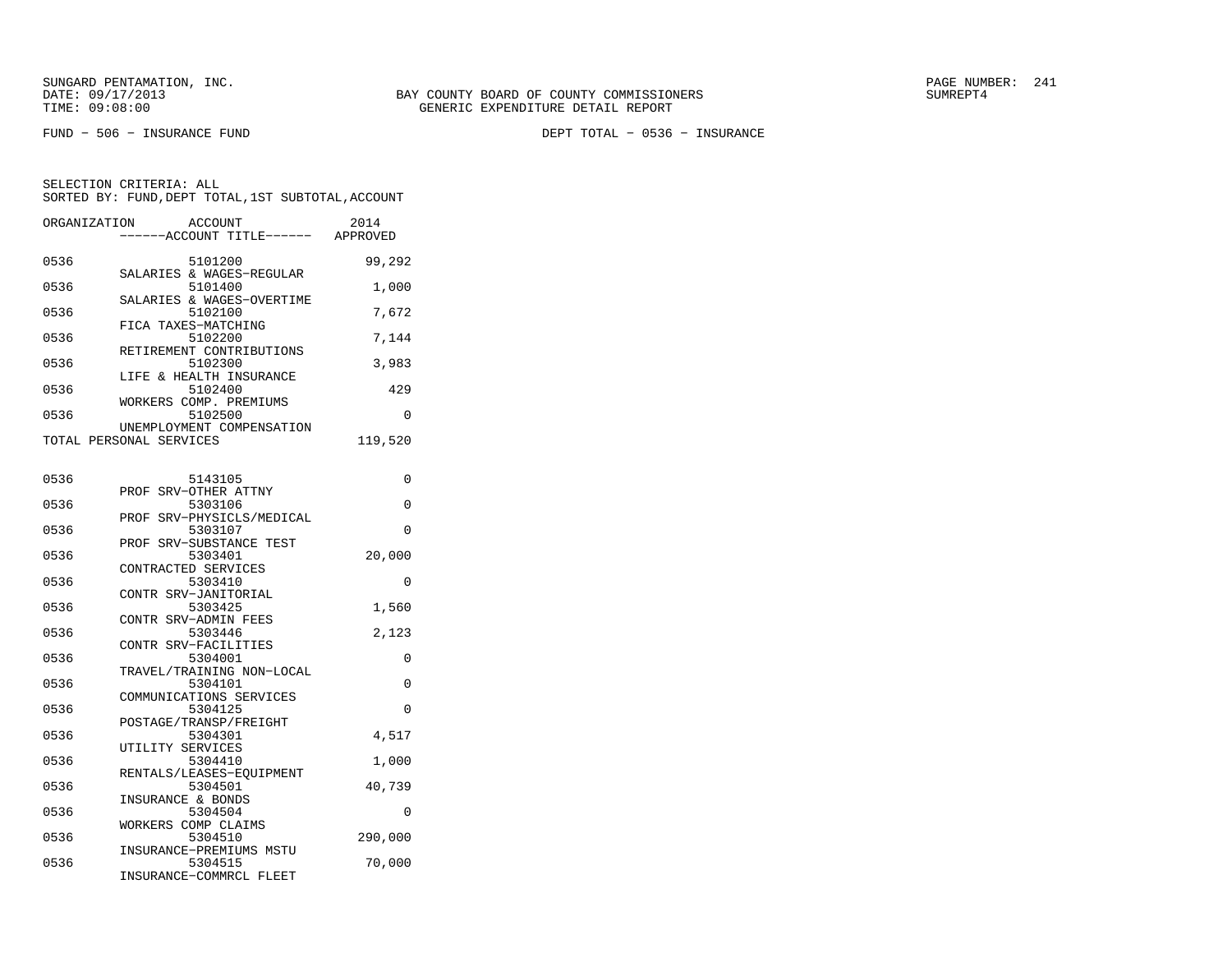FUND − 506 − INSURANCE FUND DEPT TOTAL − 0536 − INSURANCE

|      | ORGANIZATION<br><b>ACCOUNT</b><br>---ACCOUNT TITLE------ APPROVED | 2014      |
|------|-------------------------------------------------------------------|-----------|
| 0536 | 5304520<br>INSURANCE-COM FIRE&PERILS                              | 1,837,000 |
| 0536 | 5304525<br>INSURANCE-BOILER & MACH                                | 0         |
| 0536 | 5304530<br>INSURANCE-ENVIR/POLLUTION                              | 100,000   |
| 0536 | 5304535<br>INSURANCE-FACT                                         | 374,500   |
| 0536 | 5304536<br>INSURANCE-GEN LIAB DOM WS                              | 18,029    |
| 0536 | 5304540<br>INSURANCE-UNINSURED LOSS                               | 0         |
| 0536 | 5304605<br>REPAIR/MAINT-BLDG & GRND                               | 2,112     |
| 0536 | 5304610                                                           | 500       |
| 0536 | REPAIR/MAINT-AUTO EQUIP<br>5304611                                | 0         |
| 0536 | REPAIR/MAINT-FLEET MAINT<br>5304615<br>REPAIR/MAINT-EQUIPMENT     | 0         |
| 0536 | 5304902<br>FEES & COSTS-PURCHASING                                | 536       |
| 0536 | 5304905<br>FEES&COSTS-LGL ADV/ADVERT                              | 0         |
| 0536 | 5304990                                                           | $\Omega$  |
| 0536 | MISCELLANEOUS EXPENSES<br>5305101<br>OFFICE SUPPLIES              | 1,200     |
| 0536 | 5305201                                                           | 0         |
| 0536 | OPERATING SUPPLIES<br>5305202<br>OPER SUPPLIES-JANITORIAL         | $\Omega$  |
| 0536 | 5305205<br>GAS, OIL & LUBRICANTS                                  | 350       |
| 0536 | 5305210<br>SAFETY GEAR & SUPPLIES                                 | 0         |
| 0536 | 5305215<br>CLOTHING & WEARING APPRL                               | 0         |
| 0536 | 5305226<br>EMPLOYEE INCENTIVE                                     | 0         |
| 0536 | 5305401<br>BOOKS/RESOURCE MATR/SUBSC                              | 0         |
| 0536 | 5305402<br>DUES & MEMBERSHIPS                                     | $\Omega$  |
| 0536 | 5305406<br>TRAINING & TUITION                                     | 1,500     |
|      | TOTAL OPERATING EXPENSES                                          | 2,765,666 |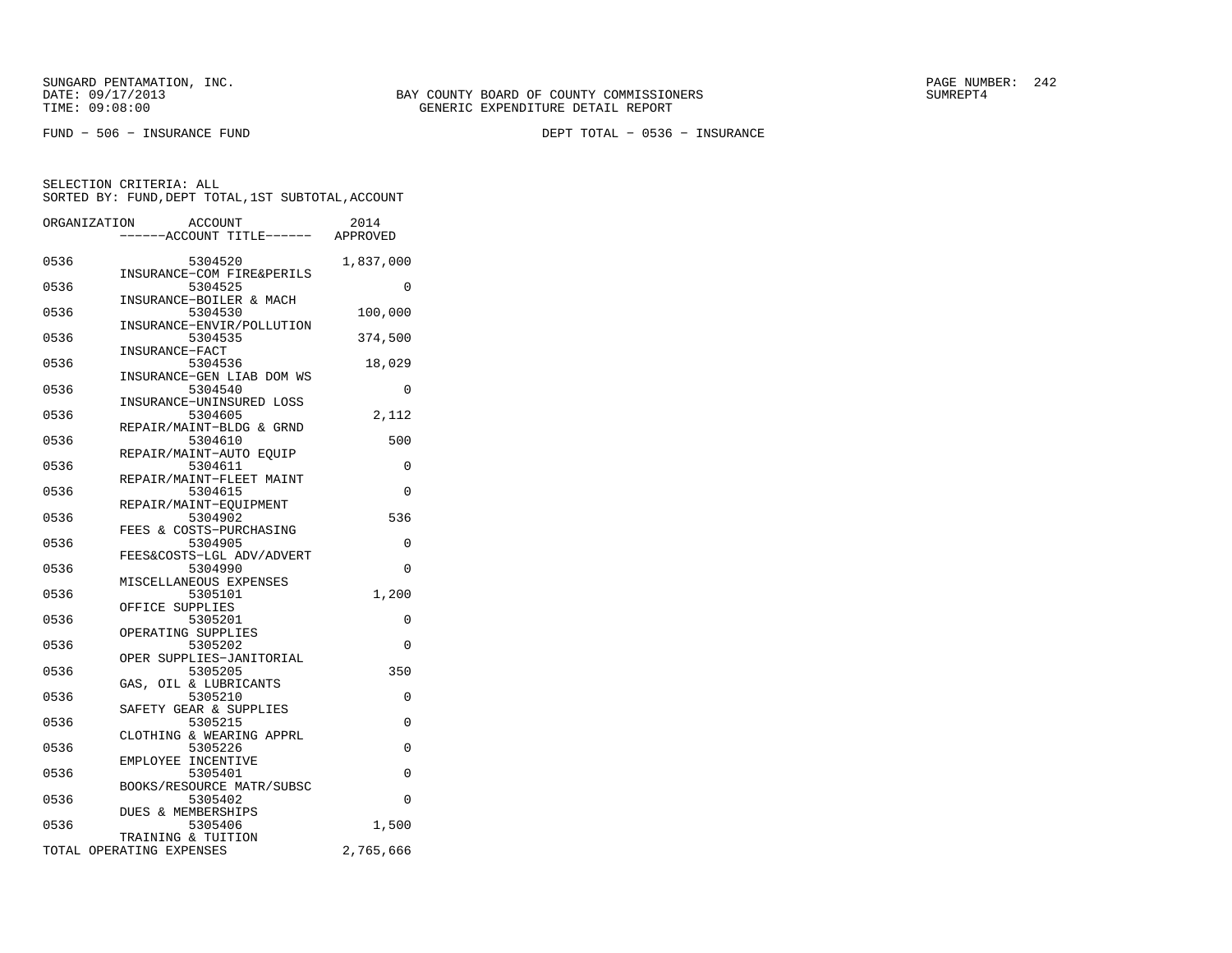FUND − 506 − INSURANCE FUND DEPT TOTAL − 0536 − INSURANCE

|      | ORGANIZATION<br>ACCOUNT                                   | 2014        |
|------|-----------------------------------------------------------|-------------|
|      | -----ACCOUNT TITLE------ APPROVED                         |             |
| 0536 | 5606401                                                   | $\Omega$    |
| 0536 | EOUIPMENT<br>5606402                                      | $\Omega$    |
| 0536 | EQUIP LESS THAN \$1000<br>5606450                         | $\Omega$    |
|      | COMPUTER SOFTWARE<br>TOTAL CAPITAL OUTLAY                 | $\Omega$    |
|      |                                                           |             |
| 0536 | 5905998<br>DEPRECIATION EXPENSE                           | $\Omega$    |
| 0536 | 5909910                                                   | 258,489     |
| 0536 | RESERVE FOR CONTINGENCIES<br>5909915                      | O           |
|      | RESERVE FOR PAY ADJUSTMNT<br>TOTAL NON-OPERATING EXPENSES | 258,489     |
|      | TOTAL INSURANCE                                           | 3, 143, 675 |
|      | TOTAL INSURANCE FUND                                      | 3, 143, 675 |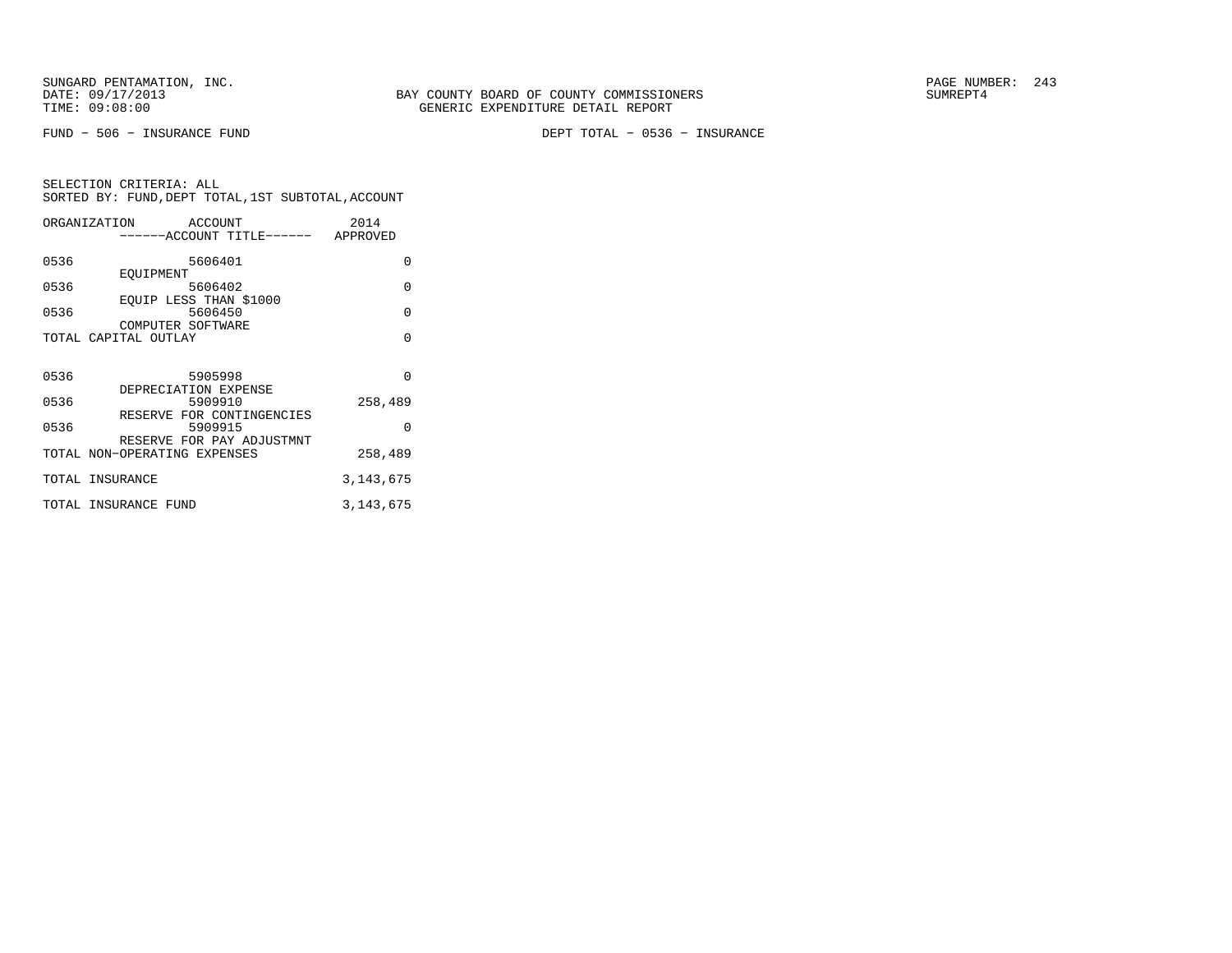FUND − 510 − UTILITIES DEPT TOTAL − 0524 − UTILITY ADMIN

SELECTION CRITERIA: ALLSORTED BY: FUND,DEPT TOTAL,1ST SUBTOTAL,ACCOUNT

|      | ORGANIZATION ACCOUNT<br>------ACCOUNT TITLE------ APPROVED | 2014     |
|------|------------------------------------------------------------|----------|
| 0524 | 5101200                                                    | 560,178  |
| 0524 | SALARIES & WAGES-REGULAR<br>5101400                        | 3,000    |
| 0524 | SALARIES & WAGES-OVERTIME<br>5102100                       | 43,083   |
| 0524 | FICA TAXES-MATCHING<br>5102200                             | 40,119   |
| 0524 | RETIREMENT CONTRIBUTIONS<br>5102300                        | 104,487  |
| 0524 | LIFE & HEALTH INSURANCE<br>5102400                         | 14,881   |
| 0524 | WORKERS COMP. PREMIUMS<br>5102500                          | 6,600    |
|      | UNEMPLOYMENT COMPENSATION<br>TOTAL PERSONAL SERVICES       | 772,348  |
|      |                                                            |          |
| 0524 | 5143101                                                    | $\Omega$ |
| 0524 | PROF SRV-CO ATTORNEY<br>5303107                            | 160      |
| 0524 | PROF SRV-SUBSTANCE TEST<br>5303110                         | 100      |
|      | PROF SRV-BACKGROUND CHECK                                  |          |

|      | PROF SRV-BACKGROUND CHECK |          |
|------|---------------------------|----------|
| 0524 | 5303401                   | 8,000    |
|      | CONTRACTED SERVICES       |          |
| 0524 | 5303403                   | 24,000   |
|      | CONTR SRV-BANK CHRG POOL  |          |
| 0524 | 5303408                   | 559      |
|      | CONTR SRV-800 MHZ         |          |
| 0524 | 5303410                   | 4,500    |
|      | CONTR SRV-JANITORIAL      |          |
| 0524 | 5303425                   | $\Omega$ |
|      | CONTR SRV-ADMIN FEES      |          |
| 0524 | 5303446                   | 2,545    |
|      | CONTR SRV-FACILITIES      |          |
| 0524 | 5304001                   | 5,000    |
|      | TRAVEL/TRAINING NON-LOCAL |          |
| 0524 | 5304101                   | 5,000    |
|      | COMMUNICATIONS SERVICES   |          |
| 0524 | 5304125                   | 35,000   |
|      | POSTAGE/TRANSP/FREIGHT    |          |
| 0524 | 5304301                   | 6,000    |
|      | UTILITY SERVICES          |          |
| 0524 | 5304405                   | $\Omega$ |
|      | RENTALS/LEASES-BUILDINGS  |          |
| 0524 | 5304410                   | 8,000    |
|      | RENTALS/LEASES-EOUIPMENT  |          |
| 0524 | 5304501                   | 6,122    |

INSURANCE & BONDS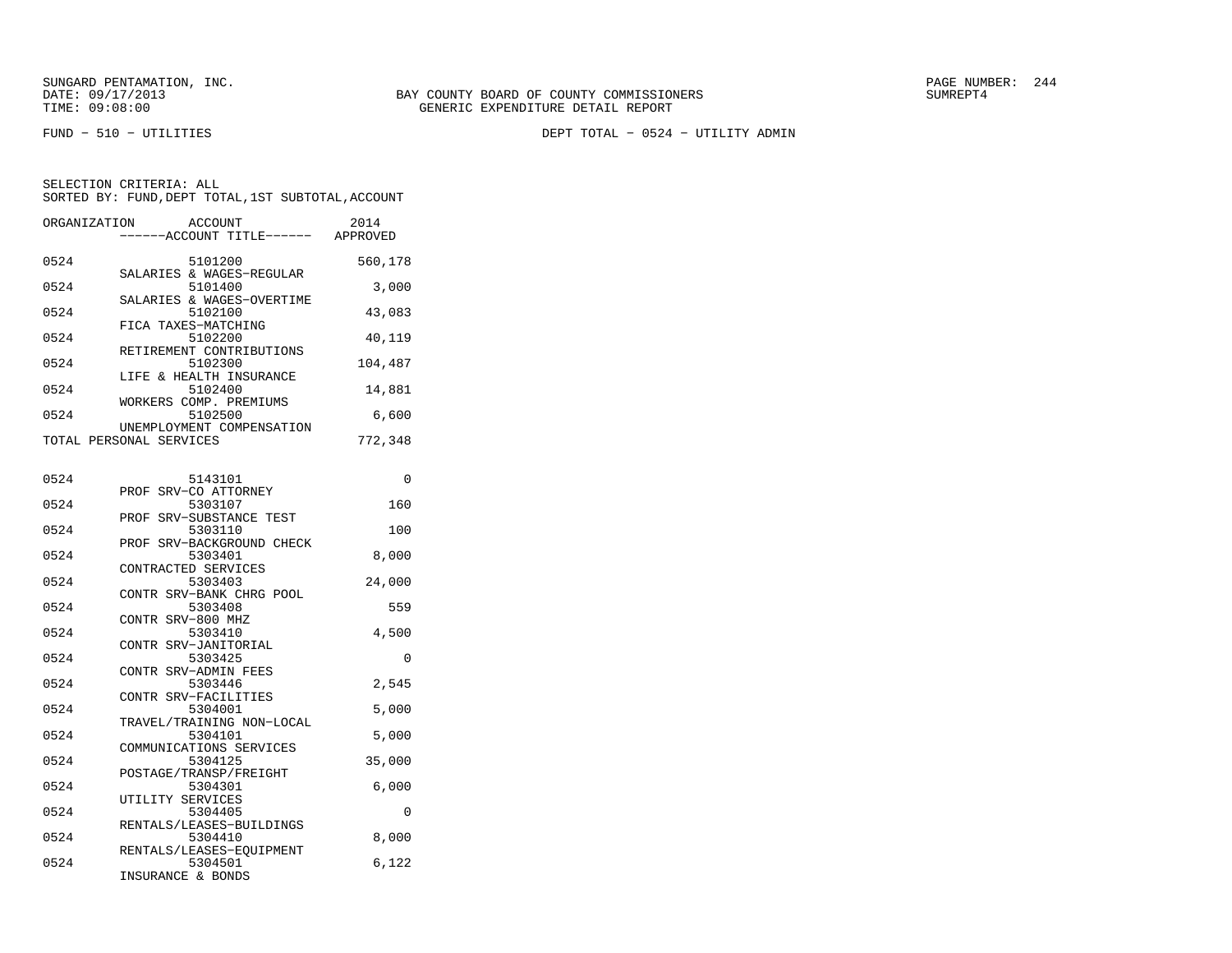FUND − 510 − UTILITIES DEPT TOTAL − 0524 − UTILITY ADMIN

|      | ORGANIZATION<br>ACCOUNT<br>----ACCOUNT TITLE------ APPROVED | 2014    |
|------|-------------------------------------------------------------|---------|
|      |                                                             |         |
| 0524 | 5304604                                                     | 2,700   |
| 0524 | REPAIR/MAINT-BLD&GRD DEPT<br>5304605                        | 4,000   |
| 0524 | REPAIR/MAINT-BLDG & GRND<br>5304610                         | 0       |
| 0524 | REPAIR/MAINT-AUTO EOUIP<br>5304611                          | 0       |
|      | REPAIR/MAINT-FLEET MAINT                                    |         |
| 0524 | 5304615<br>REPAIR/MAINT-EQUIPMENT                           | 8,000   |
| 0524 | 5304701<br>PRINTING & BINDING                               | 6,000   |
| 0524 | 5304902                                                     | 0       |
| 0524 | FEES & COSTS-PURCHASING<br>5304905                          | 300     |
| 0524 | FEES&COSTS-LGL ADV/ADVERT<br>5304990                        | 100     |
|      | MISCELLANEOUS EXPENSES                                      |         |
| 0524 | 5305101<br>OFFICE SUPPLIES                                  | 12,000  |
| 0524 | 5305201<br>OPERATING SUPPLIES                               | 250     |
| 0524 | 5305202                                                     | 350     |
| 0524 | OPER SUPPLIES-JANITORIAL<br>5305205                         | 8,000   |
| 0524 | GAS, OIL & LUBRICANTS<br>5305210                            | 200     |
|      | SAFETY GEAR & SUPPLIES                                      |         |
| 0524 | 5305215<br>CLOTHING & WEARING APPRL                         | 1,000   |
| 0524 | 5305220<br>TOOL & SMALL IMPLEMENTS                          | 100     |
| 0524 | 5305401                                                     | 600     |
| 0524 | BOOKS/RESOURCE MATR/SUBSC<br>5305402                        | 2,000   |
| 0524 | DUES & MEMBERSHIPS<br>5305406                               | 5,000   |
|      | TRAINING & TUITION<br>TOTAL OPERATING EXPENSES              | 155,586 |
|      |                                                             |         |
| 0524 | 5606401                                                     | 1,500   |
| 0524 | EOUIPMENT<br>5606402                                        | 0       |
| 0524 | EQUIP LESS THAN \$1000<br>5606450                           | 3,000   |
|      | COMPUTER SOFTWARE                                           |         |
|      | TOTAL CAPITAL OUTLAY                                        | 4,500   |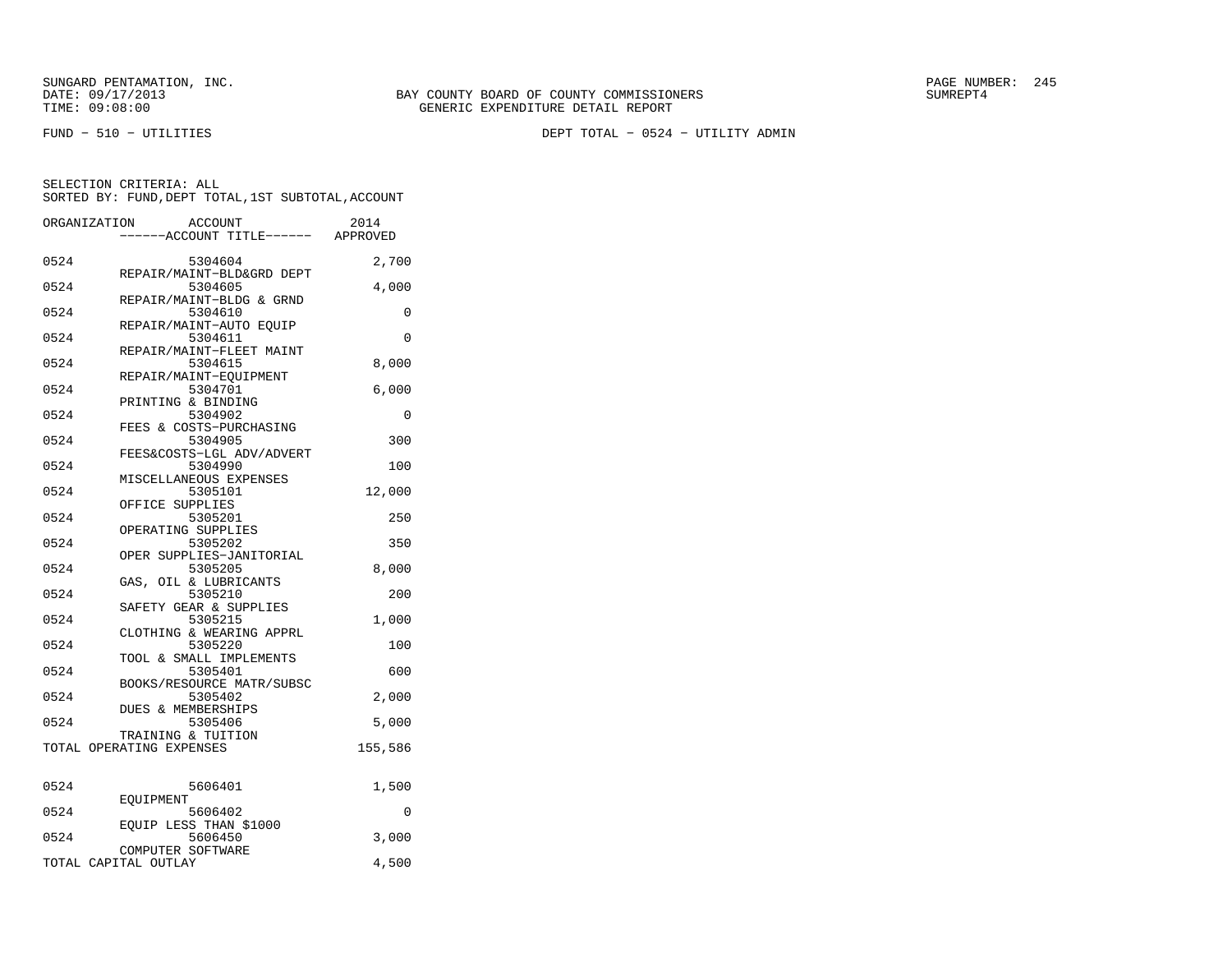FUND − 510 − UTILITIES DEPT TOTAL − 0524 − UTILITY ADMIN

|      | ORGANIZATION<br>ACCOUNT<br>------ACCOUNT TITLE------ | 2014<br>APPROVED |
|------|------------------------------------------------------|------------------|
|      |                                                      |                  |
| 0524 | 5905998                                              |                  |
| 0524 | DEPRECIATION EXPENSE<br>5909910                      | 56,797           |
|      | RESERVE FOR CONTINGENCIES                            |                  |
| 0524 | 5909915<br>RESERVE FOR PAY ADJUSTMNT                 | O                |
| 0524 | 5909999                                              | $\Omega$         |
|      | RESERVE-CASH FORWARD                                 |                  |
|      | TOTAL NON-OPERATING EXPENSES                         | 56,797           |
|      | TOTAL UTILITY ADMIN                                  | 989,231          |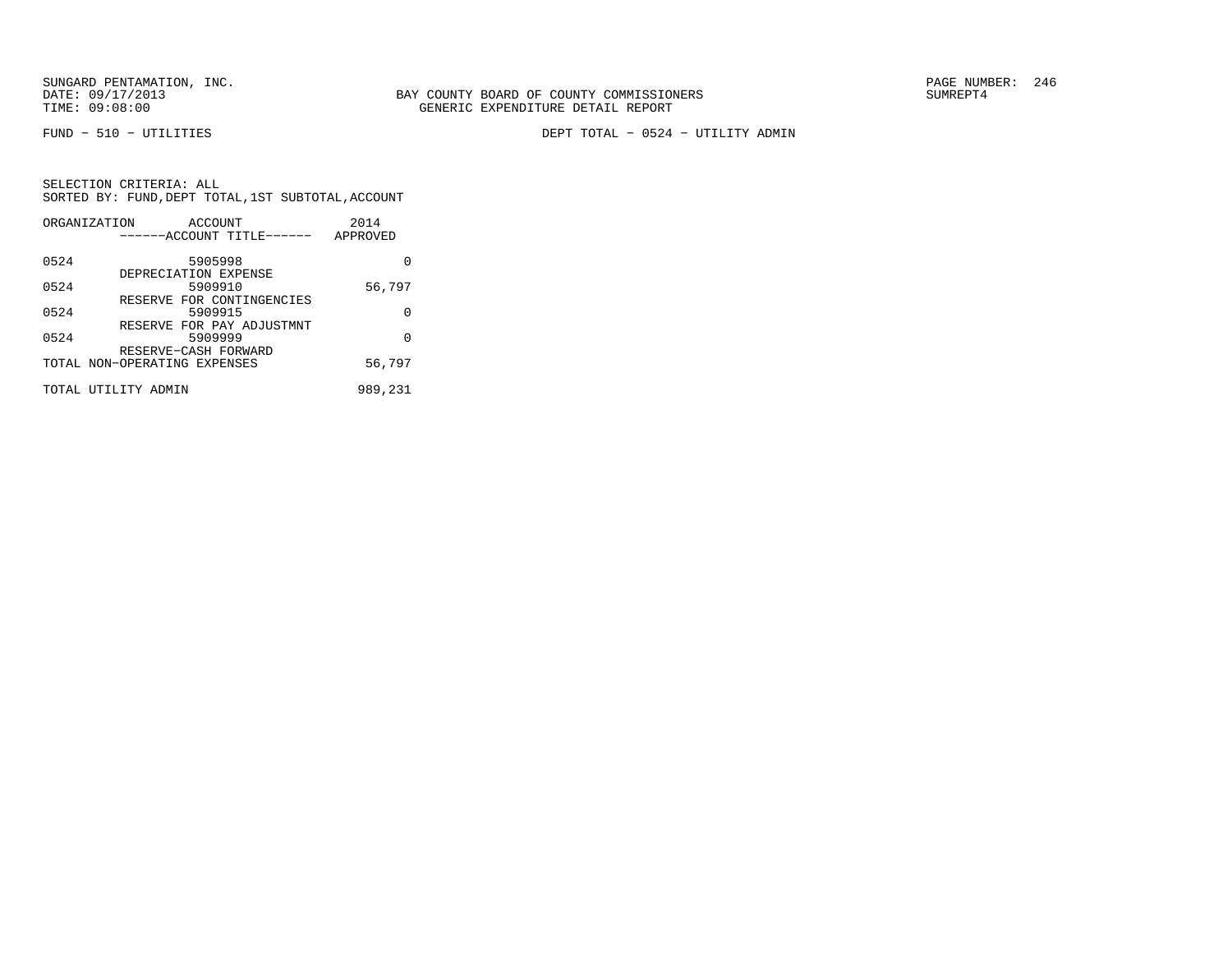FUND − 510 − UTILITIES DEPT TOTAL − 0528 − LABORATORY SERVICES

| ORGANIZATION | <b>ACCOUNT</b><br>----ACCOUNT TITLE------ APPROVED | 2014     |
|--------------|----------------------------------------------------|----------|
|              |                                                    |          |
| 0528         | 5101200                                            | 0        |
| 0528         | SALARIES & WAGES-REGULAR<br>5101400                | 0        |
|              | SALARIES & WAGES-OVERTIME                          |          |
| 0528         | 5102100                                            | 0        |
|              | FICA TAXES-MATCHING                                |          |
| 0528         | 5102200<br>RETIREMENT CONTRIBUTIONS                | 0        |
| 0528         | 5102300                                            | 0        |
|              | LIFE & HEALTH INSURANCE                            |          |
| 0528         | 5102400                                            | 0        |
|              | WORKERS COMP. PREMIUMS                             |          |
|              | TOTAL PERSONAL SERVICES                            | 0        |
|              |                                                    |          |
| 0528         | 5303106                                            | 0        |
| 0528         | PROF SRV-PHYSICLS/MEDICAL<br>5303107               | 0        |
|              | PROF SRV-SUBSTANCE TEST                            |          |
| 0528         | 5303110                                            | 0        |
|              | PROF SRV-BACKGROUND CHECK                          |          |
| 0528         | 5303401                                            | 2,500    |
|              | CONTRACTED SERVICES                                | $\Omega$ |
| 0528         | 5303410<br>CONTR SRV-JANITORIAL                    |          |
| 0528         | 5303425                                            | 1,560    |
|              | CONTR SRV-ADMIN FEES                               |          |
| 0528         | 5303446                                            | 2,685    |
|              | CONTR SRV-FACILITIES                               |          |
| 0528         | 5303464<br>CONTR SRV-LAB                           | 180,000  |
| 0528         | 5304001                                            | 2,000    |
|              | TRAVEL/TRAINING NON-LOCAL                          |          |
| 0528         | 5304005                                            | 100      |
|              | TRAVEL-LOCAL                                       |          |
| 0528         | 5304101<br>COMMUNICATIONS SERVICES                 | 912      |
| 0528         | 5304125                                            | 250      |
|              | POSTAGE/TRANSP/FREIGHT                             |          |
| 0528         | 5304130                                            | 25,000   |
|              | POSTAGE-LAB SAMPLES                                |          |
| 0528         | 5304301<br>UTILITY SERVICES                        | 8,000    |
| 0528         | 5304410                                            | 660      |
|              | RENTALS/LEASES-EOUIPMENT                           |          |
| 0528         | 5304501                                            | 6,755    |
|              | INSURANCE & BONDS                                  |          |
| 0528         | 5304604<br>REPAIR/MAINT-BLD&GRD DEPT               | 1,500    |
|              |                                                    |          |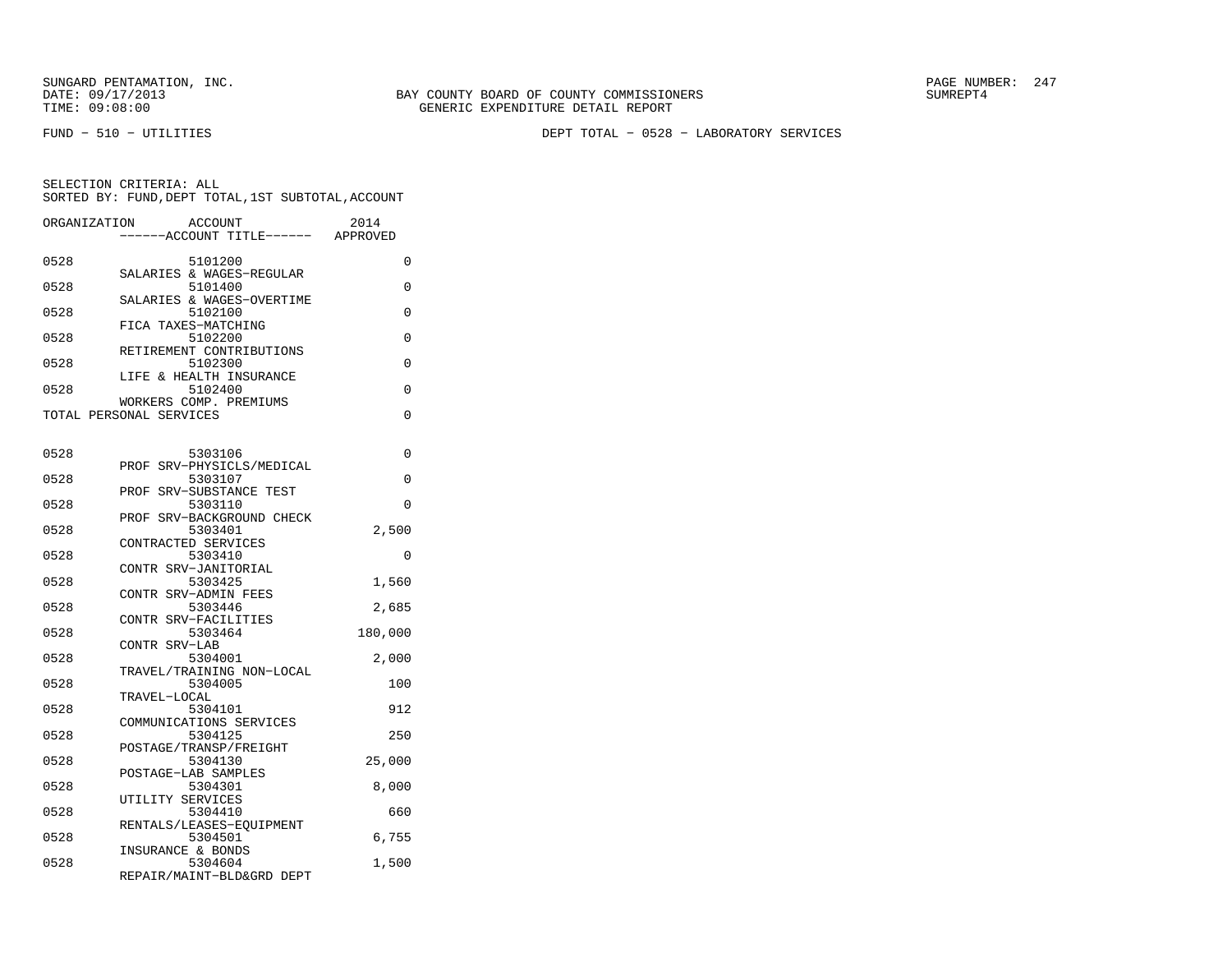FUND − 510 − UTILITIES DEPT TOTAL − 0528 − LABORATORY SERVICES

| ORGANIZATION | <b>ACCOUNT</b>                      | 2014     |
|--------------|-------------------------------------|----------|
|              | ----ACCOUNT TITLE------             | APPROVED |
|              |                                     |          |
| 0528         | 5304605<br>REPAIR/MAINT-BLDG & GRND | 1,150    |
| 0528         | 5304610                             | $\Omega$ |
|              | REPAIR/MAINT-AUTO EOUIP             |          |
| 0528         | 5304611                             | $\Omega$ |
|              | REPAIR/MAINT-FLEET MAINT            |          |
| 0528         | 5304615                             | 15,000   |
|              | REPAIR/MAINT-EOUIPMENT              |          |
| 0528         | 5304902<br>FEES & COSTS-PURCHASING  | 2,145    |
| 0528         | 5304905                             | 300      |
|              | FEES&COSTS-LGL ADV/ADVERT           |          |
| 0528         | 5304922                             | 6,000    |
|              | FEES & COSTS-PERMITS                |          |
| 0528         | 5304990                             | 25       |
|              | MISCELLANEOUS EXPENSES              |          |
| 0528         | 5305101                             | 300      |
| 0528         | OFFICE SUPPLIES<br>5305201          | 5,000    |
|              | OPERATING SUPPLIES                  |          |
| 0528         | 5305202                             | 500      |
|              | OPER SUPPLIES-JANITORIAL            |          |
| 0528         | 5305205                             | 3,000    |
|              | GAS, OIL & LUBRICANTS               |          |
| 0528         | 5305210                             | 100      |
|              | SAFETY GEAR & SUPPLIES              |          |
| 0528         | 5305215<br>CLOTHING & WEARING APPRL | 150      |
| 0528         | 5305220                             | 300      |
|              | TOOL & SMALL IMPLEMENTS             |          |
| 0528         | 5305240                             | 20,000   |
|              | OPER SUPPLIES-LAB                   |          |
| 0528         | 5305401                             | 250      |
| 0528         | BOOKS/RESOURCE MATR/SUBSC           |          |
|              | 5305402<br>DUES & MEMBERSHIPS       | 250      |
| 0528         | 5305406                             | 150      |
|              | TRAINING & TUITION                  |          |
|              | TOTAL OPERATING EXPENSES            | 286,542  |
|              |                                     |          |
|              |                                     |          |
| 0528         | 5606401<br>EOUIPMENT                | 6,000    |
| 0528         | 5606402                             | 2,000    |
|              | EOUIP LESS THAN \$1000              |          |
| 0528         | 5606450                             | 2,000    |
|              | COMPUTER SOFTWARE                   |          |
|              | TOTAL CAPITAL OUTLAY                | 10,000   |